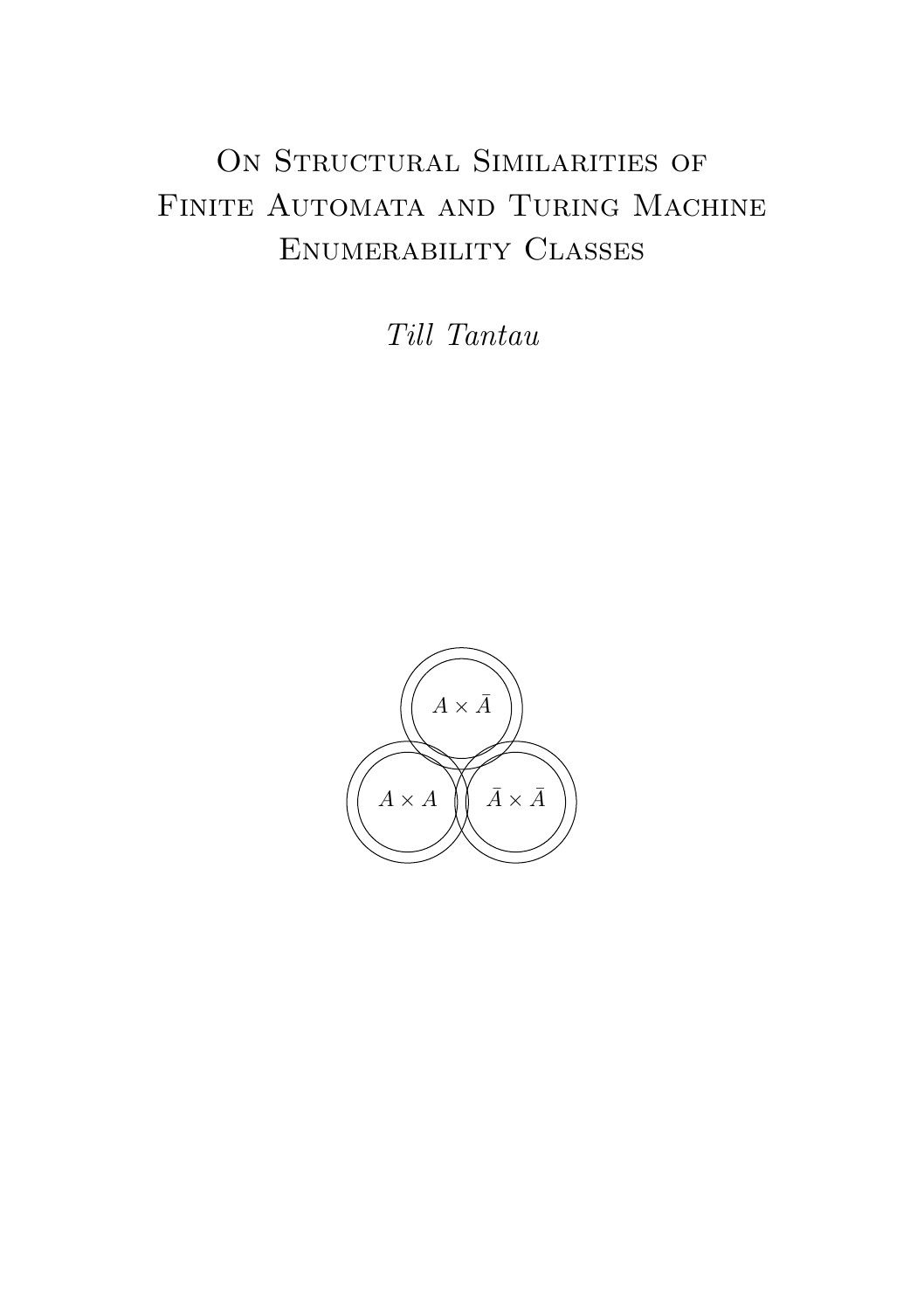## On Structural Similarities of Finite Automata and Turing Machine Enumerability Classes

vorgelegt von Diplom-Informatiker und Diplom-Mathematiker

Till Tantau

von der Fakultät  $IV - Elektrotechnik$  und Informatik der Technischen Universität Berlin zur Erlangung des akademischen Grades

> Doktor der Naturwissenschaften  $-$  Dr. rer. nat.  $-$

> > genehmigte Dissertation

Promotionsausschuss:

|            | Vorsitzender: Prof. Dr. Bernd Mahr |
|------------|------------------------------------|
| Berichter: | Prof. Dr. Dirk Siefkes             |
| Berichter: | Prof. Dr. Johannes Köbler          |

Tag der wissenschaftlichen Aussprache: 17. Februar 2003

Berlin 2003

D 83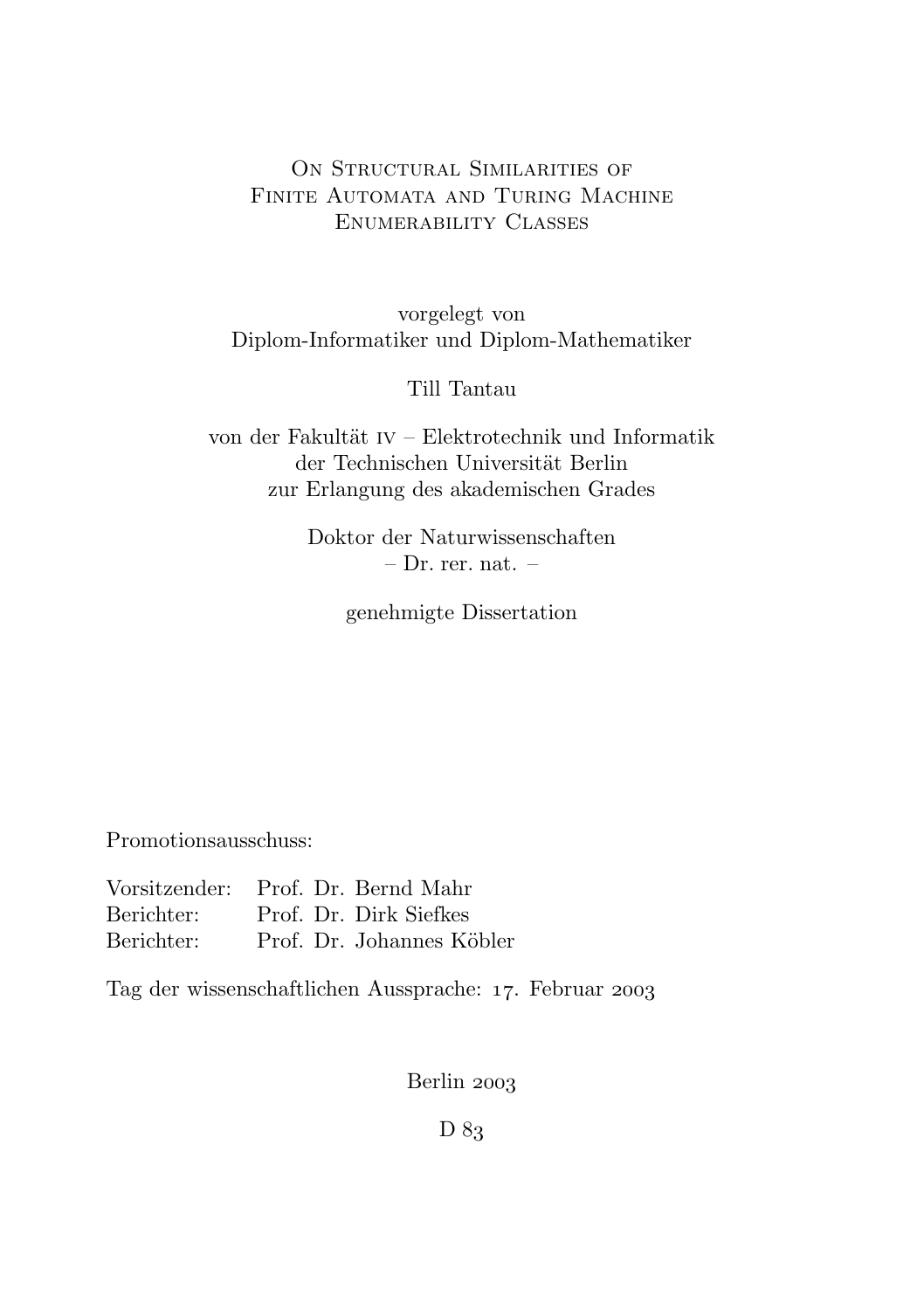#### **PREFACE**

<span id="page-2-0"></span>This dissertation presents the lion's share of the research I did since I started working at the Technical University of Berlin at the end of 1999. Unfortunately, since I failed to focus my research on a single subject during the last three years, the results of several interesting research projects could not be included. If I had included them, the title would have had to be 'On a Bunch of Interesting, but Unrelated Theorems of Theoretical Computer Science'. When I went to my advisor Dirk Siefkes at the beginning of , we pondered on which papers would be fit to form the basis of a dissertation. There were two alternatives: either two papers on a new concept, namely enumerability by finite automata; or different technical reports on reducibility to selective languages, prover-verifier protocols, and reachability problems. Reducibility classes of selective languages would have been more 'en vogue' and the results applicable in standard complexity theory and in practice (like a constant parallel time reachability algorithm for tournaments). In the end, the mathematical beauty of results that are presented in the following won over.

I have presented the central theorems of this dissertation at two conferences in 2002, namely at the 10th Symposium on Theoretical Aspects of Computer Science in Antibes–Juan les Pins, France, and at the 27th Symposium on Mathematical Foundations of Computer Science in Warsaw, Poland. This dissertation also includes results that were presented at other conferences and in technical reports, but these are not at the core of my topic. Compared to the two main conference papers, this dissertation focusses on demonstrating how the main results are part of broader contexts.

This text is best read front to back, but each chapter is as self-contained as possible. Especially the fifth chapter, which is a 'tutorial' on a new diagonalisation method, can be read independently of the other chapters. Notations and special terminology are explained directly preceding their first use and they are also explained in the list of notations.

There are many people whom I have to thank, since without them this dissertation would have been much worse. My 'being indebted' relation on them forms a partial ordering, but I decided to linearise this ordering to simplify its presentation, see theorems  $2.38$  and  $2.39$  for more details on linearisations. So, in alphabetical ordering I am deeply grateful to Sebastian Bab, Lane Hemaspaandra, Chris Homan, Johannes Köbler, Carsten Lenz, Arfst Nickelsen, Margit Russ, Birgit Schelm, Dirk Siefkes, Gerda Tantau, Karl Tantau, Leen Torenvliet, and Tux.

> Till Tantau Berlin, autumn of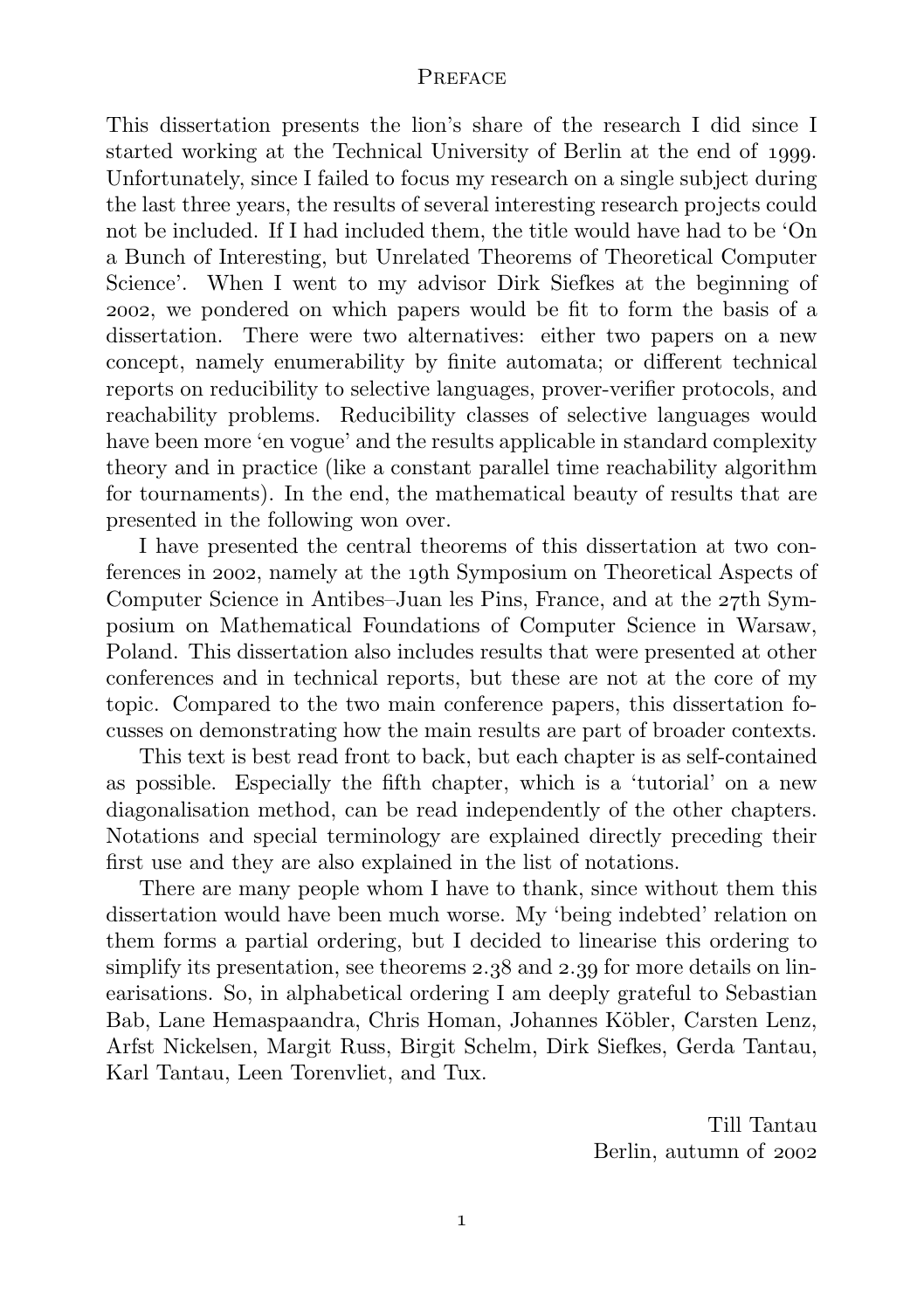#### **ABSTRACT**

<span id="page-3-0"></span>There are different ways of measuring the complexity of functions that map words to words. Well-known measures are time and space complexity. Enumerability is another possible measure. It is used in recursion theory, where it plays a key rôle in bounded query theory, but also in resource-bounded complexity theory, especially in connection with nonuniform computations. This dissertation transfers enumerability to automata theory. It is shown that enumerability behaves similarly in recursion theory and in automata theory, but differently in complexity theory.

The enumerability of a function  $f$  is the smallest  $m$  such that there exists an *m*-enumerator for f. An *m-enumerator* is a machine that produces, for every input word w, a set of up to m possibilities for  $f(w)$ . By varying the parameter  $m$  and the class of allowed enumerators, different enumerability classes can be defined. In recursion theory, one allows arbitrary Turing machines as enumerators; in automata theory, only finite automata. A deep structural result that holds both for finite automata and for Turing machine enumerability is the following cross product theorem: if  $f \times g$  is  $(n + m)$ -enumerable, then either f is n-enumerable or g is m-enumerable. In contrast, this theorem does not hold for polynomial-time enumerability.

Enumerability can be used to quantify the difficulty of a language A by asking how difficult it is to enumerate its  $n$ -fold characteristic function  $\chi_A^n$  and cardinality function  $\#_A^n$ . A language is  $(m, n)$ -verbose if  $\chi_A^n$ is m-enumerable. The inclusion structures of Turing machine and of finite automata verboseness classes are identical: all  $(m, n)$ -Turing-verbose languages are  $(h, k)$ -Turing-verbose iff all  $(m, n)$ -finite-automata-verbose languages are  $(h, k)$ -finite-automata-verbose. The structure of polynomialtime verboseness classes is different.

The enumerability of  $#^n_A$  has been studied in detail in recursion theory. Kummer's cardinality theorem states that if  $\#_{A}^{n}$  is *n*-enumerable by a Turing machine, then A must be recursive. Evidence is gathered that this theorem also holds for finite automata: it is shown that the nonspeedup theorem, the cardinality theorem for two words, and the restricted cardinality theorem all hold for finite automata. The cardinality theorem does not hold for polynomial-time computations.

The central proofs rely on two proof techniques that promise to be applicable in other situations as well: generic proofs and branch diagonalisation. Generic proofs use elementary definitions, a concept from logic, to define enumerators in terms of other enumerators. They can be instantiated for all computational models that are closed under elementary definitions. Examples of such models are finite automata, but also Presburger arithmetic and ordinal number arithmetic. The second technique is a new diagonal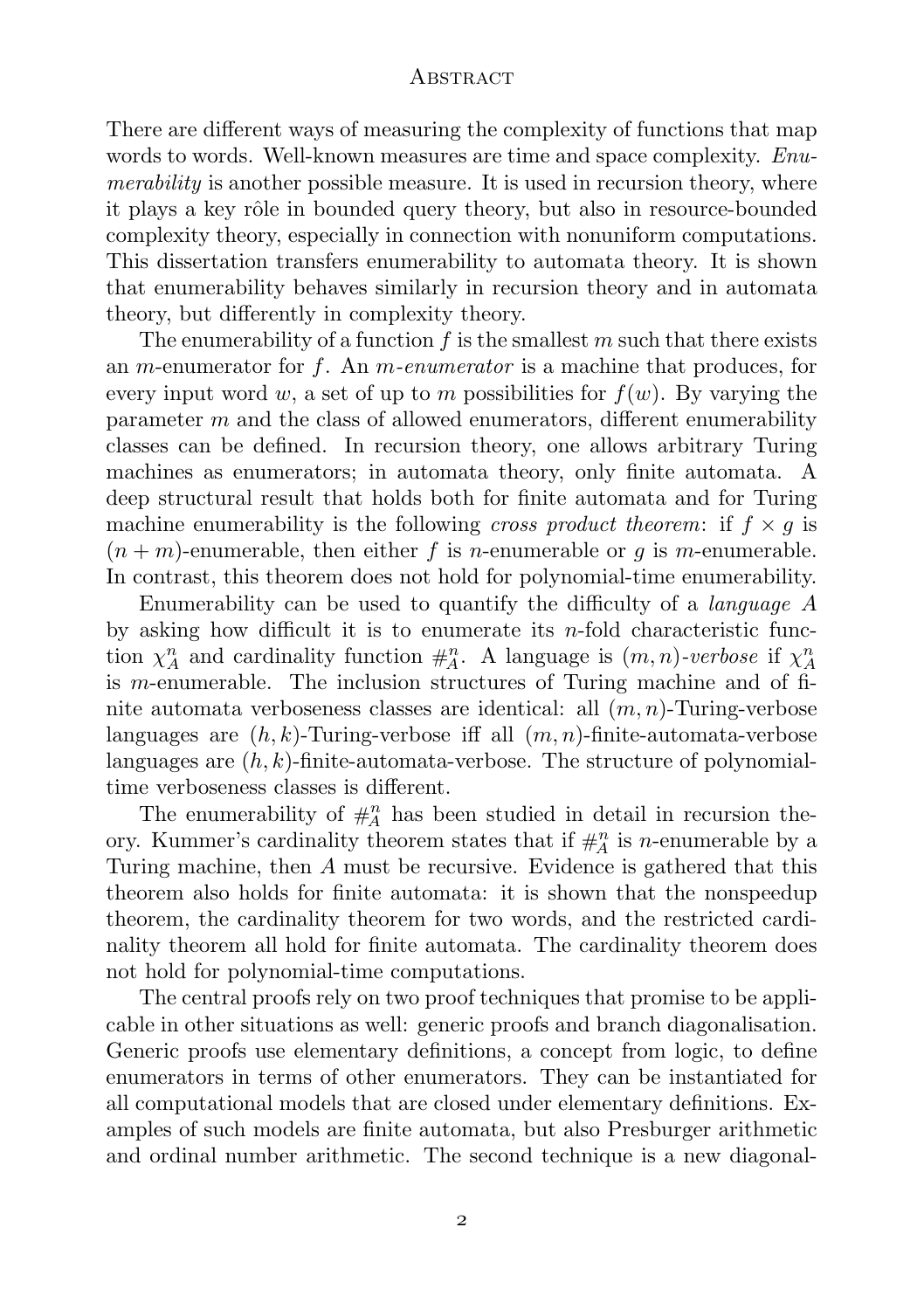isation method, where machines are tricked on codes of diagonalisation decision sequences, rather than on codes of machines. Branch diagonalisation is not applicable universally, but where it is applicable, it can be used to diagonalise against Turing machines, using only finite automata.

Results on enumerability classes have applications in unrelated areas, like finite automata protocol testing, classification problems where examples are provided, and separability. An intriguing example of such an application is the following theorem: if there exist regular supersets of  $A \times A$ ,  $A \times \overline{A}$ , and  $\overline{A} \times \overline{A}$  whose intersection is empty, then A is regular.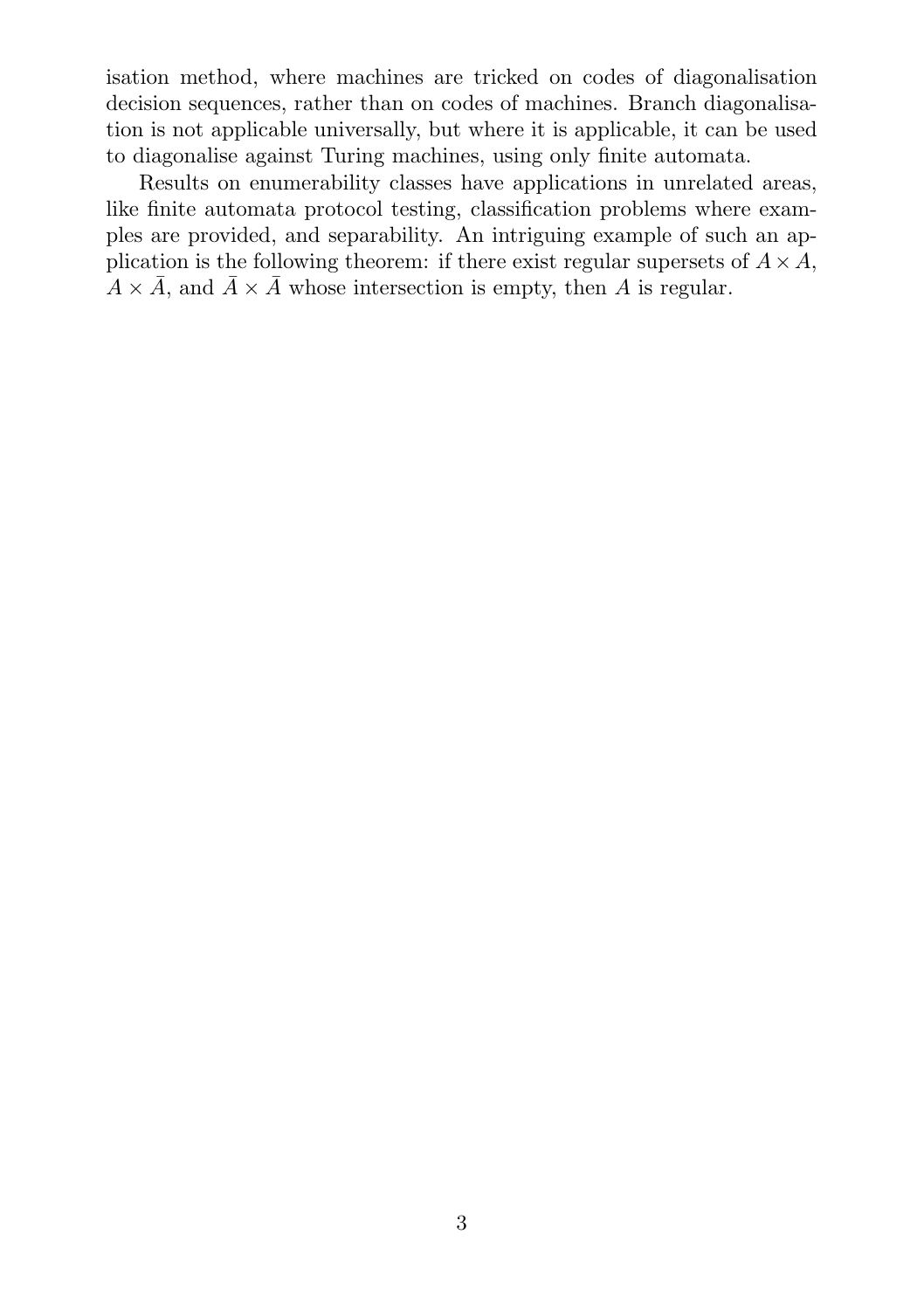<span id="page-5-0"></span>Die Komplexität von Funktionen, die Worte auf Worte abbilden, kann auf verschiedene Arten gemessen werden. Bekannte Maße sind Zeit- und Platzkomplexität. Aufzählbarkeit ist ein weiteres Komplexitätsmaß. Sie wird in der Rekursionstheorie eingesetzt, wo sie eine zentrale Rolle in der Theorie fragenbeschränkter Reduktionen spielt, sowie in der ressourcenbeschränkten Komplexitätstheorie, insbesondere in Verbindung mit nichtuniformen Berechnungen. In dieser Arbeit wird das Konzept der Aufzählbarkeit auf endliche Automaten übertragen. Es wird gezeigt, dass sich Aufzählbarkeit in der Rekursionstheorie und in der Automatentheorie gleichartig verhält, in der Komplexitätstheorie hingegen andersartig.

Die Aufzählbarkeit einer Funktion  $f$  ist die kleinste Zahl  $m$ , für die ein  $m$ -Aufzähler für f existiert. Ein  $m$ -Aufzähler ist eine Maschine, die bei Eingabe eines Wortes w eine Menge von höchstens m Möglichkeiten für  $f(w)$ ausgibt. Verschiedene Aufzählbarkeitsklassen können durch Veränderung des Parameters m und der Art der erlaubten Maschinen definiert werden. In der Rekursionstheorie erlaubt man beliebige Turingmaschinen als Aufz¨ahler, in der Automatentheorie lediglich endliche Automaten. Ein tiefliegendes strukturelles Resultat, das sowohl für Turingmaschinen als auch für endliche Automaten gilt, ist der folgende Kreuzproduktsatz: Ist  $f \times g$  eine  $(n+m)$ -aufzählbare Funktion, so ist f eine n-aufzählbare oder g eine m-aufzählbare Funktion. Dieser Satz gilt nicht im Polynomialzeitfall.

Aufzählbarkeit kann auch benutzt werden, um die Komplexität von Sprachen zu quantifizieren. Dazu wird gefragt, wie schwierig es ist, die nfache charakteristische Funktion $\chi_A^n$ und die $n\text{-}$ fache Kardinalitätsfunktion  $\#^{n}_{A}$ einer Sprache A aufzuzählen. Eine Sprache A ist  $(m,n)$ -verbose, falls  $\chi^n_{A}$ m-aufz¨ahlbar ist. Die Inklusionsstrukturen der Verbosenessklassen von Turingmaschinen und der von endlichen Automaten sind gleich: alle  $(m, n)$ -Turing-verbosen Sprachen sind genau dann  $(h, k)$ -Turing-verbose, wenn alle in Bezug auf endliche Automaten  $(m, n)$ -verbosen Sprachen  $(h, k)$ -verbose sind. Dies gilt nicht im Polynomialzeitfall.

Die Aufzählbarkeit von  $\#^{n}_{A}$  ist in der Rekursionstheorie wohluntersucht. Kummers Kardinalitätssatz besagt, dass $A$ rekursiv ist, falls  $\#^{n}_{A}$ von einer Turingmaschine n-aufgezählt werden kann. Vermutlich gilt dieser Satz auch für endliche Automaten: Zumindest der Nonspeedupsatz, der Kardinalitätssatz für zwei Worte und der eingeschränkte Kardinalitätssatz gelten für endliche Automaten. Der Kardinalitätssatz gilt nicht im Polynomialzeitfall.

Die Hauptbeweise in dieser Arbeit benutzen zwei Techniken, deren Einsatz auch in anderen Gebieten vielversprechend erscheint: generische Beweise und Astdiagonalisierung. Generische Beweise benutzen elementare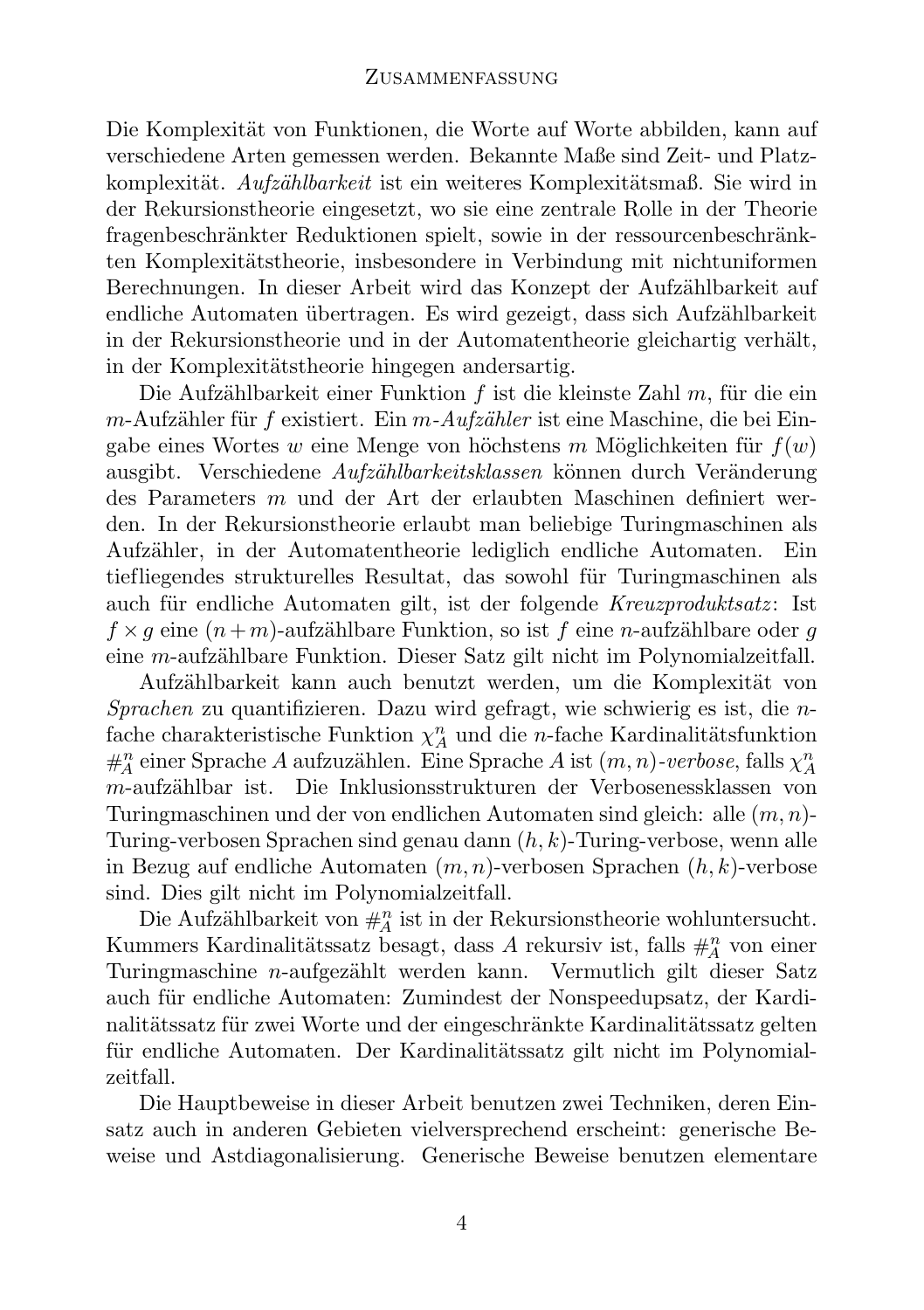Definitionen, ein Konzept aus der Logik, um Aufzähler zu definieren. Solche Beweise lassen sich auf alle Berechnungsmodelle anwenden, die unter elementaren Definitionen abgeschlossen sind. Dies ist für endliche Automaten der Fall, aber auch für die Presburgerarithmetik und die Ordinalzahlarithmetik. Die zweite Technik ist eine neue Diagonalisierungsmethode, bei der Maschinen auf dem Kode der bisherigen Folge von Diagonalisierungsentscheidungen ausgetrickst werden und nicht auf ihrem eigenen Kode. Astdiagonalisierung ist nicht universell einsetzbar, aber wo sie eingesetzt werden kann, kann man mit ihrer Hilfe gegen Turingmaschinen mittels endlicher Automaten diagonalisieren.

Die Resultate über Aufzählbarkeitsklassen haben Anwendungen, so bei Protokolltests mittels endlicher Automaten, bei Klassifikationsproblemen mit Beispielen und bei Trennbarkeitsfragen. Ein schönes Beispiel einer solchen Anwendung lautet wie folgt: Existieren regulär Obermengen von  $A \times A$ ,  $A \times \overline{A}$  und  $\overline{A} \times \overline{A}$ , deren Schnitt leer ist, so ist A regulär.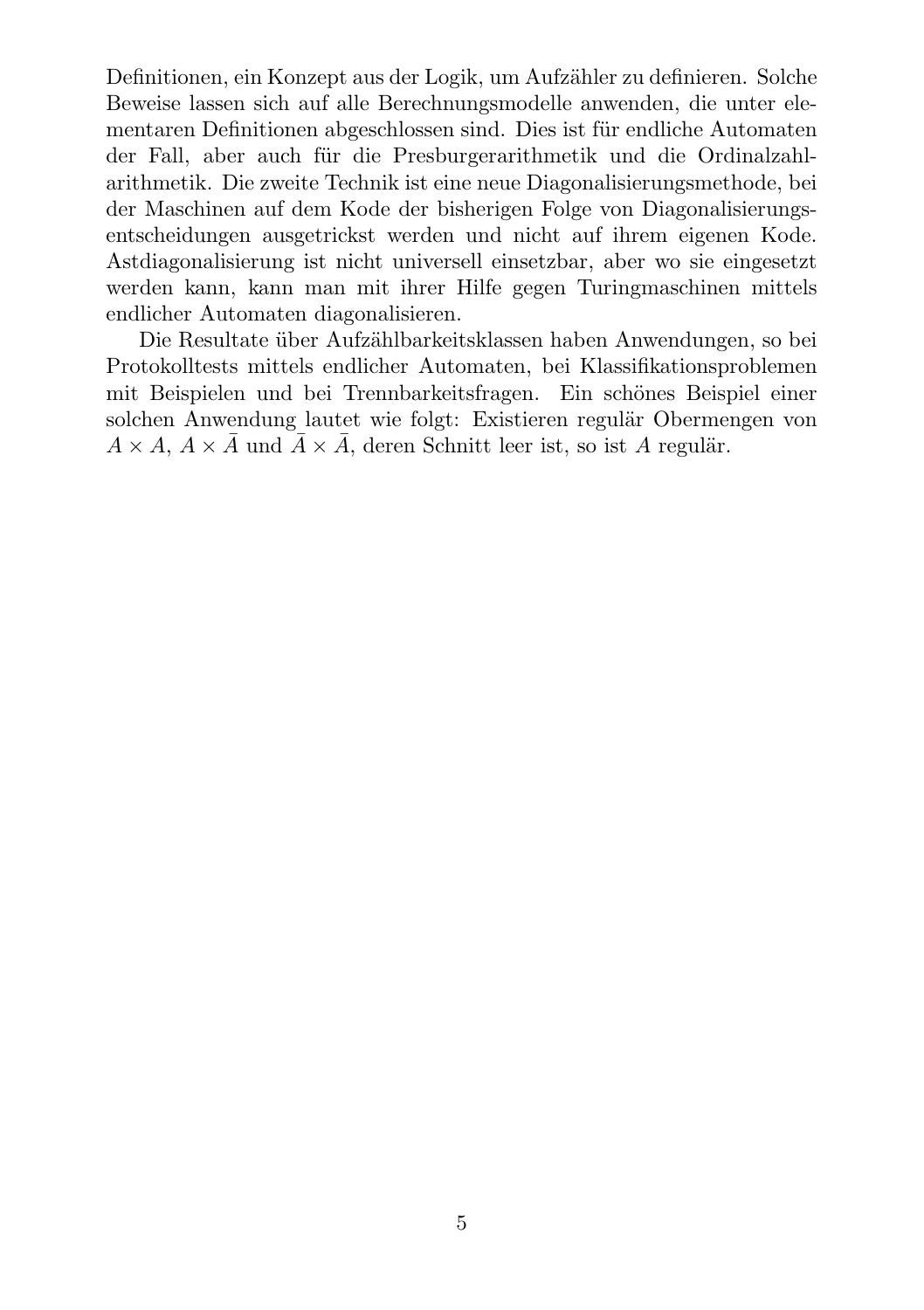## Table of Contents

## FIRST CHAPTER

## [Introduction](#page-14-0)

## SECOND CHAPTER

| The Class of Regular Relations and Its Closure Properties            | 29 |
|----------------------------------------------------------------------|----|
|                                                                      |    |
|                                                                      |    |
| 2.3 Review of First-Order Logic and Second-Order Logic 37            |    |
| 2.4 Logical Characterisations of the Class of Regular Relations . 42 |    |

## THIRD CHAPTER

## [Enumerability](#page-58-0)

| 3.4 The Generic Cross Product Theorem 69 |  |  |  |  |  |  |
|------------------------------------------|--|--|--|--|--|--|

## FOURTH CHAPTER

| Towards a Cardinality Theorem for Finite Automata                   | 79 |
|---------------------------------------------------------------------|----|
| 4.1 The Generic Generalised Nonspeedup Theorem 82                   |    |
| 4.2 The Generic Cardinality Theorem for Two Input Words $\ldots$ 87 |    |
| 4.3 The Generic Restricted Cardinality Theorem 90                   |    |
| 4.4 Constructiveness of the Generic Theorems 92                     |    |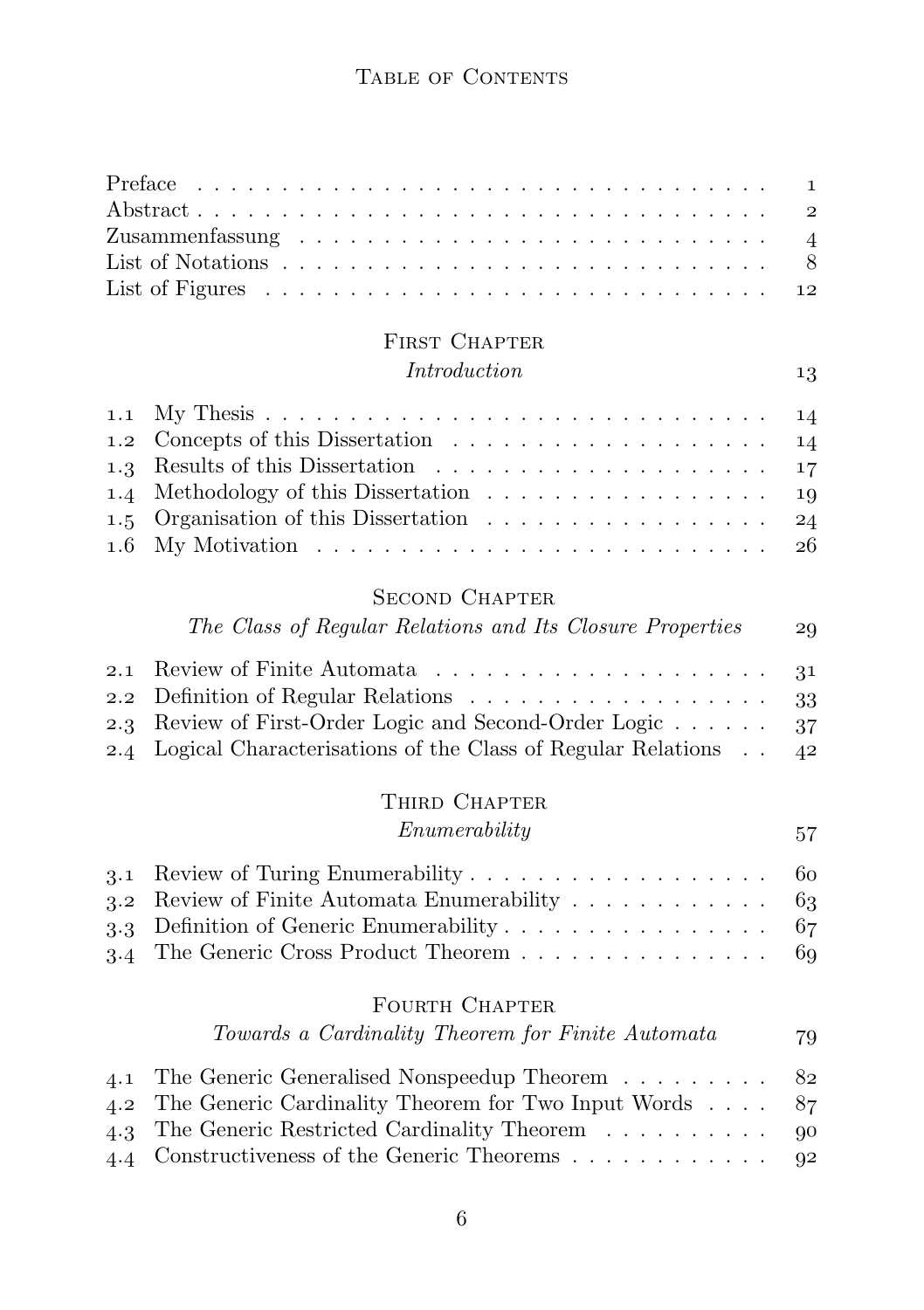## FIFTH CHAPTER [The Branch Diagonalisation Method](#page-100-0)

| 5.1 The Art of Branch Diagonalisation $\ldots \ldots \ldots \ldots \ldots \ldots$ 103 |  |
|---------------------------------------------------------------------------------------|--|
| 5.2 Branch Diagonalisation and Separation of Verboseness Classes . 110                |  |
|                                                                                       |  |
| 5.4 Branch Diagonalisation and the Complexity of Odd Languages 122                    |  |

### [Sixth Chapter](#page-130-0)

| Applications of Enumerability and Cardinality Computations 129 |  |
|----------------------------------------------------------------|--|
| 6.1 Cardinality Computations and Separable Sets 132            |  |
|                                                                |  |
|                                                                |  |

## SEVENTH CHAPTER

| Conclusion                                   | 149 |
|----------------------------------------------|-----|
| 7.1 Which Results Hold for Which Models? 150 |     |
|                                              |     |
|                                              |     |

|--|--|--|--|--|--|--|--|--|--|--|--|--|--|--|--|--|--|--|--|--|--|--|--|--|--|--|--|--|--|--|--|--|--|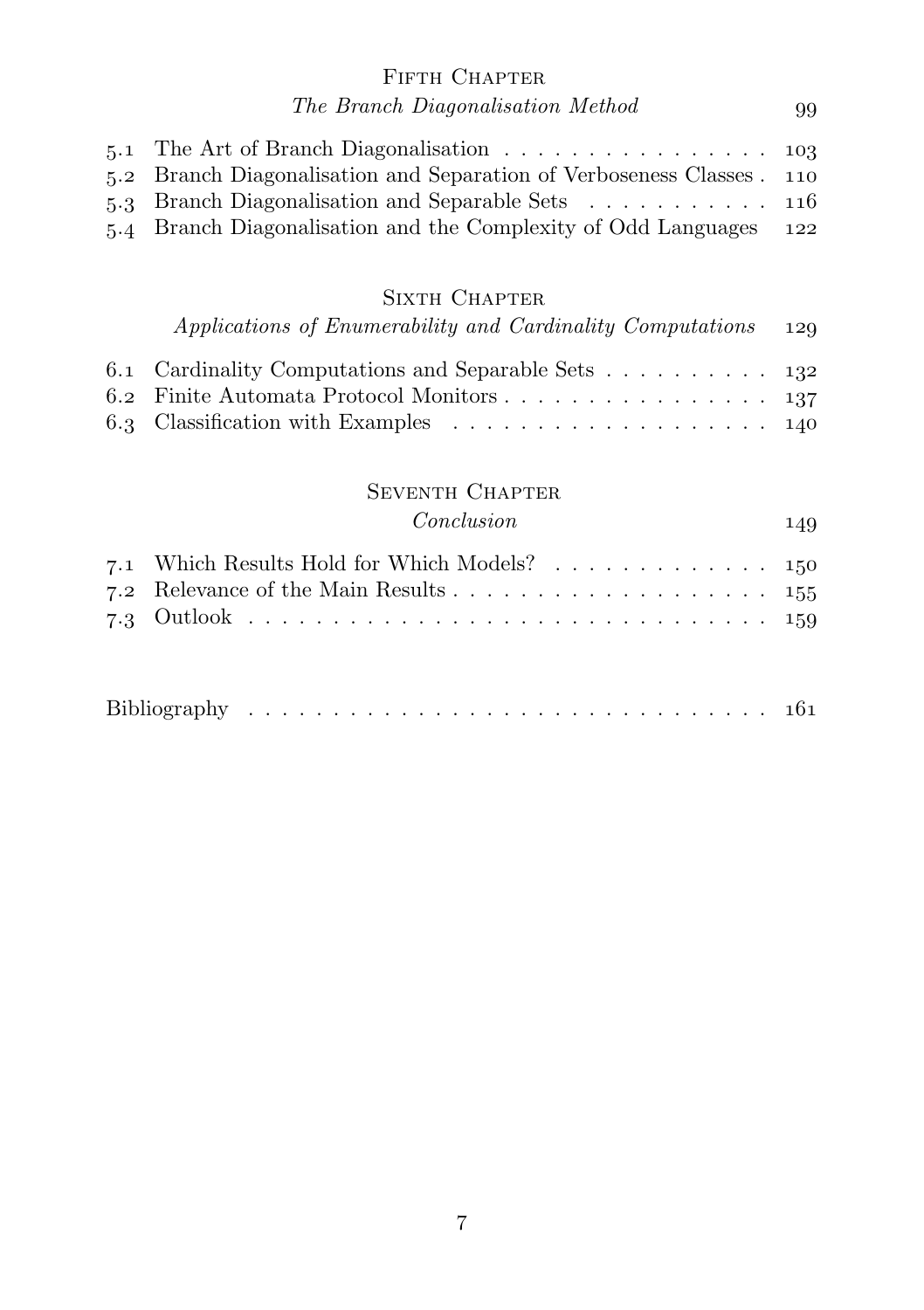### LIST OF NOTATIONS

<span id="page-9-0"></span>The notations are sorted alphabetically with Greek symbols inserted according to their English transliteration. Special symbols are put at the front. Modifiers on languages and alphabets, like the star in  $A^*$ , are listed at the letter A. Modifiers on words and bitstrings are listed at the letter W. Modifiers on relations are listed at the letter R.

| .                                                                                                                                                                                                                                       | The cardinality of a set. Also the length of a word.                    |
|-----------------------------------------------------------------------------------------------------------------------------------------------------------------------------------------------------------------------------------------|-------------------------------------------------------------------------|
| $=_\text{ae}$                                                                                                                                                                                                                           | Denotes that two set are equal almost everywhere,                       |
|                                                                                                                                                                                                                                         | that is, that their symmetric difference is finite.                     |
| $\sim$ 100 km and 100 km and 100 km and 100 km and 100 km and 100 km and 100 km and 100 km and 100 km and 100 km and 100 km and 100 km and 100 km and 100 km and 100 km and 100 km and 100 km and 100 km and 100 km and 100 km<br>$\lt$ | Denotes irreflexive well-orderings.                                     |
| $\leq_{\text{lex}}, \leq_{\text{std}} \dots$ .                                                                                                                                                                                          | The lexicographical (dictionary) and standard (first                    |
|                                                                                                                                                                                                                                         | lengthwise, then lexicographical) orderings of words.                   |
| $\sim$<br>⊑                                                                                                                                                                                                                             | Prefix relation on words.                                               |
| $\prec, \preceq$                                                                                                                                                                                                                        | The irreflexive and reflexive lengthwise preorderings                   |
|                                                                                                                                                                                                                                         | of words; see example 2.35.                                             |
| ⊨                                                                                                                                                                                                                                       | The modelling relation; see page 39.                                    |
| $\times$                                                                                                                                                                                                                                | The cross product of sets as in $A \times B$ . Also the cross           |
|                                                                                                                                                                                                                                         | product of functions as in $f \times g$ , which is defined by           |
|                                                                                                                                                                                                                                         | $(f \times g)(u, v) := (f(u), g(v)).$                                   |
| $\rightarrow$ partial $\cdots \cdots$                                                                                                                                                                                                   | Denotes partial functions as in $f: A \rightarrow_{partial} B$ .        |
| $(a,b]$                                                                                                                                                                                                                                 | The half-open interval $\{x \in \mathbb{R} \mid a < x \leq b\}.$        |
| $(x_1,\ldots,x_n)^t \ldots$                                                                                                                                                                                                             | Column vector obtained by transposing the row vector                    |
|                                                                                                                                                                                                                                         | $(x_1,\ldots,x_n).$                                                     |
| .<br>$#_A^n$                                                                                                                                                                                                                            | The cardinality function of the language $A$ , which is                 |
|                                                                                                                                                                                                                                         | defined by $\#_A^n(w_1, \ldots, w_n) :=  \{w_1, \ldots, w_n\} \cap A .$ |
|                                                                                                                                                                                                                                         |                                                                         |
| A                                                                                                                                                                                                                                       | A language.                                                             |
| $\bar{A}$                                                                                                                                                                                                                               | The complement of A, that is, $\overline{A} := \Sigma^* \setminus A$ .  |
| $A^+$<br>a de la calcada de                                                                                                                                                                                                             | The set of words that can be formed out of words in $A$ ,               |
|                                                                                                                                                                                                                                         | that is, $A^+ := \{w_1 \cdots w_n \mid n \ge 1, w_i \in A\}.$           |
| $A^*$                                                                                                                                                                                                                                   | The Kleene star of A, that is, $A^* := A^+ \cup \{\epsilon\}.$          |
| $A^n$<br>.                                                                                                                                                                                                                              | Set of <i>n</i> -tuples of words in $A$ .                               |
| $A^{(n)}$                                                                                                                                                                                                                               | Set of <i>n</i> -tuples of pairwise different words in $A$ ; see        |
|                                                                                                                                                                                                                                         | notation 5.22.                                                          |
| $A^{\binom{n}{k}}$<br>.                                                                                                                                                                                                                 | Set of <i>n</i> -tuples of pairwise different words such that           |
|                                                                                                                                                                                                                                         | exactly $k$ of them are in $A$ ; see notation 5.22.                     |
| $A^{\langle n \rangle}$<br>.                                                                                                                                                                                                            | The tupling alphabet for $n$ words over the alphabet $A$ ;              |
|                                                                                                                                                                                                                                         | see definition 2.8.                                                     |
| .<br>$\alpha$                                                                                                                                                                                                                           | An assignment; see definition 2.24.                                     |
|                                                                                                                                                                                                                                         |                                                                         |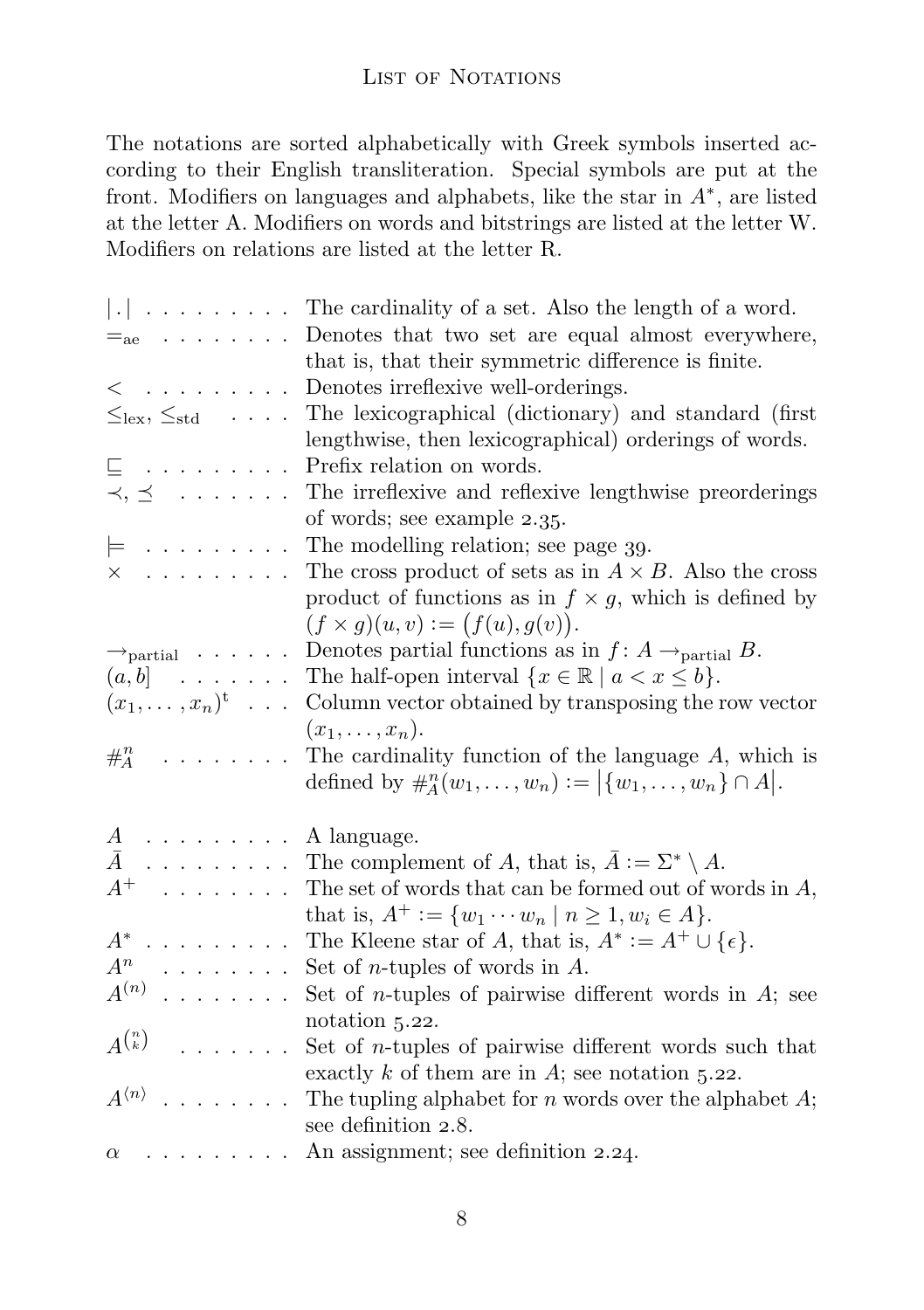| $\mathrm{bin}\, G$<br>.                                                        | Binary representation of the graph $G$ .                         |
|--------------------------------------------------------------------------------|------------------------------------------------------------------|
| $\dim M$<br>.                                                                  | Binary representation of the machine $M$ .                       |
| $\sin n$<br>.                                                                  | Binary representation of the natural number $n$ .                |
| $\lim_{\ell} n$<br>.                                                           | Binary representation of the natural number $n$ padded           |
|                                                                                | with leading zeros to a minimum length of $\ell$ .               |
| $c^{\mathcal{S}}$                                                              | The constant symbol $c$ interpreted in the logical struc-        |
|                                                                                | ture $S$ ; see definition 2.19.                                  |
| $\chi_A, \chi_A^n$<br>and a state of the                                       | The characteristic function and the $n$ -fold character-         |
|                                                                                | istic function of the language $A$ . The <i>i</i> th bit of the  |
|                                                                                | bitstring $\chi_A^n(w_1,\ldots,w_n)$ is 1 iff $w_i \in A$ .      |
| $\delta$ , $\hat{\delta}$<br>.                                                 | The transition function and the extended transition              |
|                                                                                | function of a DFA; see Definitions 2.1 and 2.2.                  |
| Δ<br>.                                                                         | The transition relation of an NFA; see definition 2.5.           |
| distinct $(u_1,\ldots,u_n)$                                                    | Logical formula that expresses that all $u_i$ are pairwise       |
|                                                                                | distinct.                                                        |
| $DTIME[f] \dots \dots$                                                         | The class of languages decidable by deterministic Tur-           |
|                                                                                | ing machines in time $f$ .                                       |
| $\epsilon$                                                                     | The empty word.                                                  |
| $E_r(C)$                                                                       | The <i>r</i> -reduction closure of the class $C$ ; see page 124. |
| $EN_C(n) \ldots \ldots$                                                        | The generic enumerability class of a class $C$ of rela-          |
|                                                                                | tions; see definition 3.12.                                      |
| $ENfa(n)$                                                                      | The class of all $n$ -fa-enumerable functions; see exam-         |
|                                                                                | ple 3.16.                                                        |
| $EN_{\text{On}}(n) \quad . \quad . \quad .$                                    | The class of all functions that are $n$ -enumerable in           |
|                                                                                | ordinal number arithmetic; see example 3.18.                     |
| $EN_{Pa}(n)$<br>$\mathbf{1}$ . $\mathbf{1}$ . $\mathbf{1}$                     | The class of all functions that are $n$ -enumerable in           |
|                                                                                | Presburger arithmetic; see example 3.17.                         |
| $EN_{re}(n)$                                                                   | The class of all $n$ -Turing-enumerable functions; see           |
|                                                                                | example 3.14.                                                    |
| F<br>$\mathcal{L}$ , and $\mathcal{L}$ , and $\mathcal{L}$ , and $\mathcal{L}$ | The set of accepting states of a finite automaton; see           |
|                                                                                | definition 2.1.                                                  |
| .                                                                              | A function symbol of arity $n$ ; see definition 2.18.            |
| $\mathbb{R}^2$ . The set of the set of $\mathbb{R}^2$                          | The function symbol $f$ interpreted in the logical struc-        |
|                                                                                | ture $S$ ; see definition 2.19.                                  |
| $\texttt{FDSPACE}[s] \dots$ .                                                  | The class of functions computable by deterministic               |
|                                                                                | Turing machines in space s.                                      |
| $FL \ldots \ldots$                                                             | The class of functions computable by deterministic               |
|                                                                                | Turing machines in logarithmic space.                            |
| FP<br>.<br>$\sim$ $\sim$ $\sim$ $\sim$                                         | The class of functions computable by deterministic               |
|                                                                                | Turing machines in polynomial time.                              |
| $\mathcal{I}_{\Sigma}$                                                         | The index structure over the alphabet $\Sigma$ ; see defini-     |
|                                                                                | tion $2.33$ .                                                    |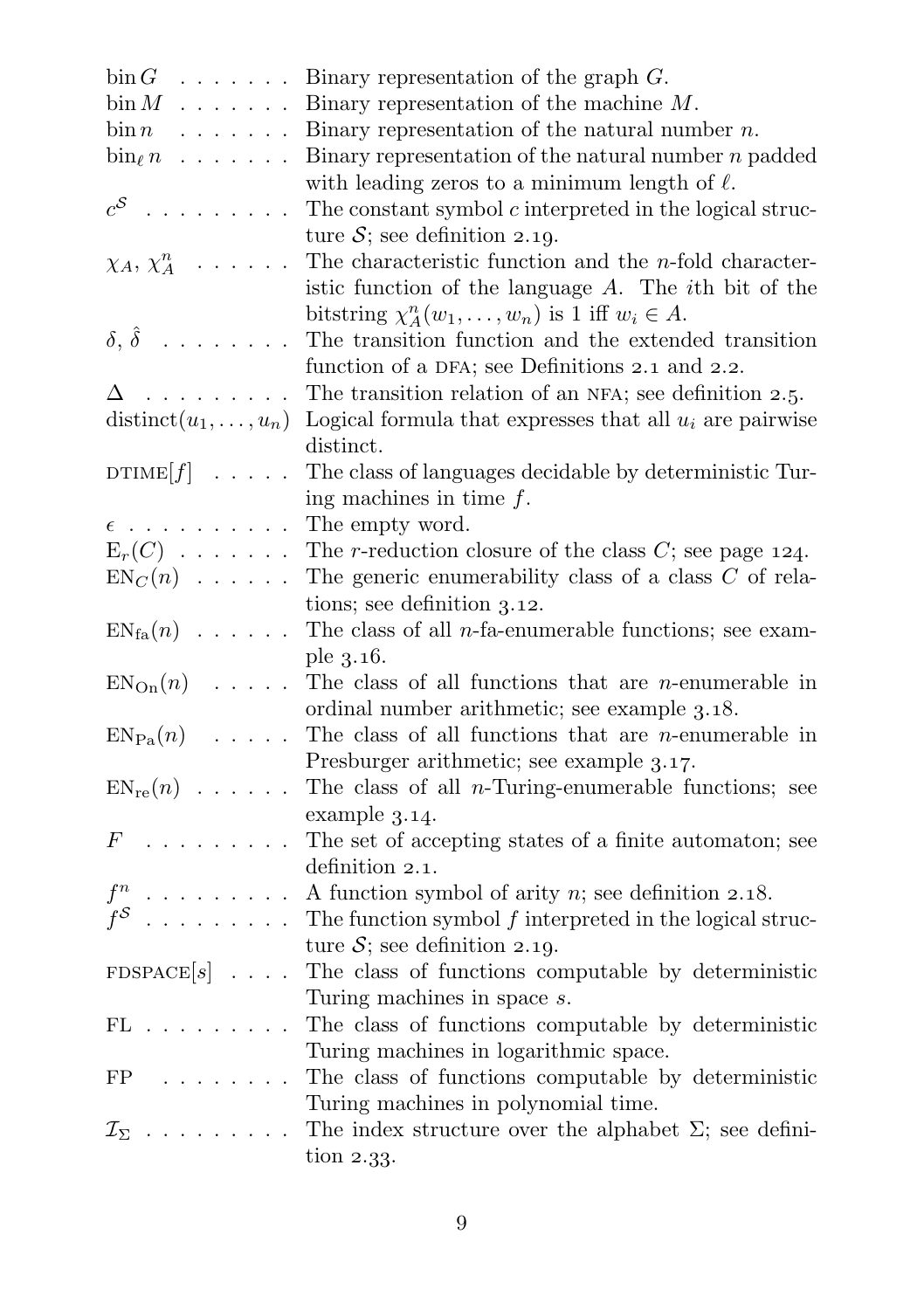| $I_{\sigma}(u,v)$                                                                                     | True if the  v -th letter of u is $\sigma$ ; see definition 2.33.                                                                   |
|-------------------------------------------------------------------------------------------------------|-------------------------------------------------------------------------------------------------------------------------------------|
| $I_{\square}(u,v)$<br>$\mathbb{Z}^2$ , $\mathbb{Z}^2$ , $\mathbb{Z}^2$                                | True if the  v -th letter of $u$ 'is a blank'; see exam-                                                                            |
| Κ<br>.                                                                                                | ple 2.35.<br>The halting problem, that is, $K = \{\sin M \mid M \text{ halts}\}$<br>on input bin $M$ .                              |
| $L(M) \cdot \cdot \cdot \cdot \cdot \cdot$                                                            | The language accepted by the automaton $M$ ; see def-<br>inition 2.2. Also the language accepted by the Turing<br>machine $M$ .     |
| $L(M^{\{1\}}, X) \quad . \quad . \quad .$                                                             | The language accepted by the oracle Turing machine<br>$M^{()}$ relative to the oracle X.                                            |
| $M$ .                                                                                                 | A deterministic finite automaton. Also a deterministic<br>Turing machine.                                                           |
| $M^{()}$<br>.                                                                                         | An oracle Turing machine.                                                                                                           |
| $M^X$<br>.                                                                                            | An oracle Turing machine whose queries are answered                                                                                 |
|                                                                                                       | by the oracle $X$ .                                                                                                                 |
| $M(w)$                                                                                                | The final output of the DFA $M$ on input $w$ ; see defi-<br>nition 2.4. Also the output of the Turing machine $M$<br>on input $w$ . |
| $N_{-}$<br>$\overline{a}$ and $\overline{a}$ and $\overline{a}$ and $\overline{a}$ and $\overline{a}$ | A nondeterministic finite automaton.                                                                                                |
| Ν<br>.                                                                                                | The set of natural numbers, that is, $\mathbb{N} = \{0, 1, 2, \ldots\}.$                                                            |
| NΡ<br>.                                                                                               | The class of languages that are decidable in polyno-<br>mial time by nondeterministic Turing machines.                              |
| O(f)<br>.                                                                                             | The class of functions that are 'Big Oh of $f$ '.                                                                                   |
| $\mathrm{ODD}_A^n$                                                                                    | Set of $n$ -tuples of words such that an odd number of<br>them is in $A$ ; see definition 5.27.                                     |
| Ρ<br>a dia anala ana                                                                                  | The class of languages that are decidable in polyno-<br>mial time by deterministic Turing machines.                                 |
| P/f<br>.                                                                                              | Polynomial-time advice class with $f(\ell)$ advice bits for<br>words of length $\ell$ ; see definition 5.8.                         |
| P/k<br>.                                                                                              | Polynomial-time advice class with $k$ advice bits per<br>word length; see definition 5.8.                                           |
| P/poly                                                                                                | Polynomial-time advice class with polynomially many<br>advice bits per word length; see definition 5.8.                             |
| P-sel, $P^X$ -sel                                                                                     | The class of sets that have a selector in FP, respec-<br>tively $\text{FP}^X$ ; see definition 5.1.                                 |
| $\phi, \psi$                                                                                          | First-order or second-order formulæ.                                                                                                |
| $\phi(u_1,\ldots,u_n)$                                                                                | A first-order or second-order formula in which the free<br>variables are $(u_1, \ldots, u_n)$ .                                     |
| $\phi^{\mathcal{S}}(u_1,\ldots,u_n)$ .                                                                | The relation that is elementarily defined by $\phi$ in S;                                                                           |
|                                                                                                       | see definition 2.25.                                                                                                                |
| $\phi_{\epsilon}(v)$<br>and a straight and                                                            | True if $v$ is the empty word; see example 2.34.                                                                                    |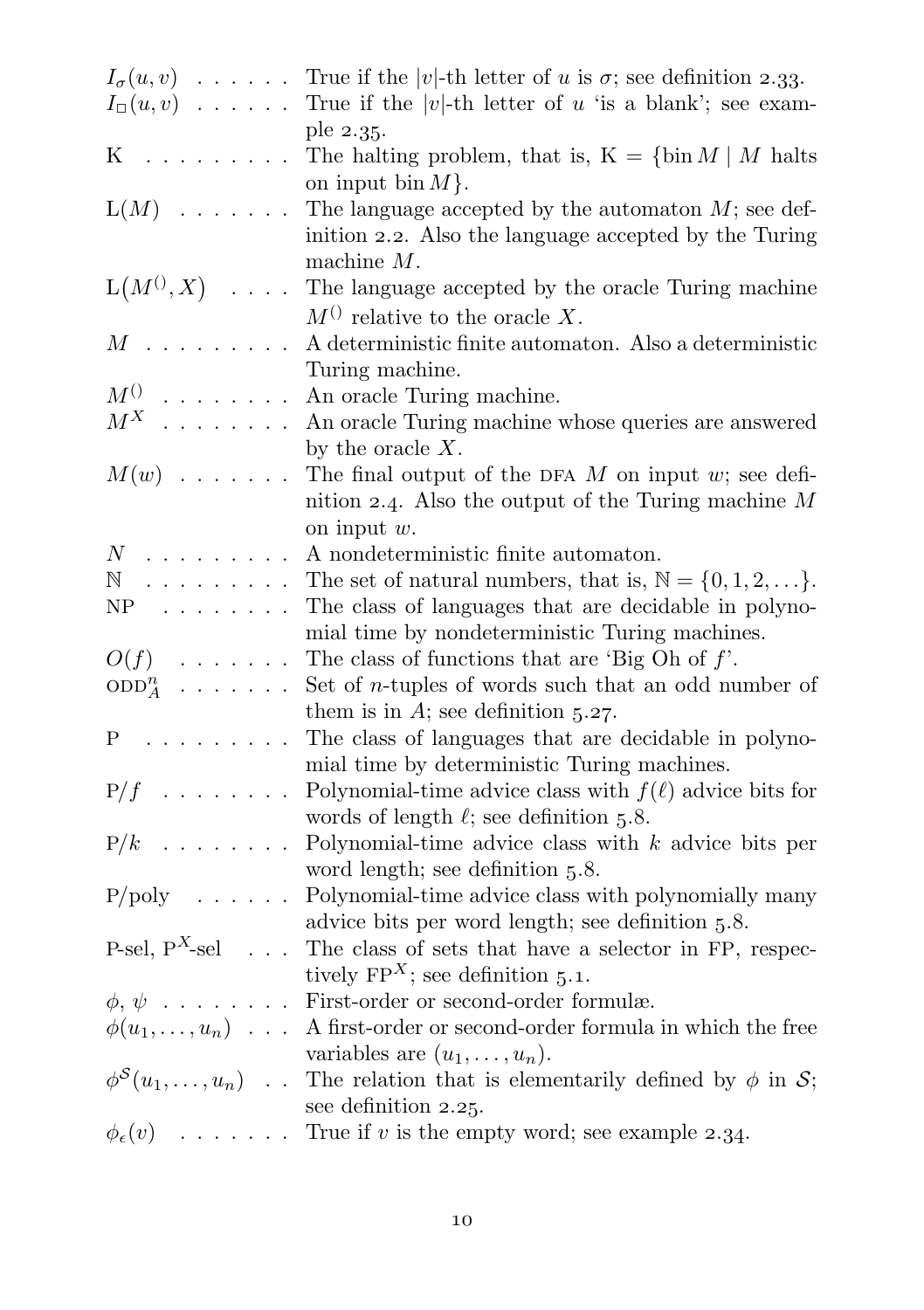| $Q$                                                   | A finite set of states; see definition 2.1.                                           |
|-------------------------------------------------------|---------------------------------------------------------------------------------------|
| $Qinitial$                                            | The set of initial states of an NFA; see definition 2.5.                              |
| $q_{\text{initial}} \rightarrow \cdots \cdots$        | The initial state of a DFA; see definition 2.1.                                       |
| $Q_{\sigma}(i)$                                       | True in a word structure $\mathcal{W}_w$ if the <i>i</i> th letter of w is $\sigma$ ; |
|                                                       | see definition 2.30.                                                                  |
| a provincia de<br>R                                   | A relation, that is, $R \subseteq U^n$ for some universe U.                           |
| $R[u_1,\ldots,u_k]$                                   | The set $\{(u_{k+1},,u_n) \in U^{n-k}   (u_1,,u_n) \in R\}$                           |
|                                                       | for an <i>n</i> -ary relation $R \subseteq U^n$ ; see notation 3.13.                  |
| $R^n$<br>.                                            | A relation symbol of arity $n$ ; see definition 2.18.                                 |
| $R^{\mathcal{S}}$<br>.                                | The relation symbol $R$ interpreted in the logical struc-                             |
|                                                       | ture $S$ ; see definition 2.19.                                                       |
| $R_r(C)$                                              | The <i>r</i> -reduction closure of the class $C$ ; see page 124.                      |
| S                                                     | A logical structure; see definition 2.19.                                             |
| $\mathcal{S}_{C U}$                                   | Structure for 'talking about' the relations in $C$ that                               |
|                                                       | have universe $U$ ; see definition 3.20.                                              |
| $\sigma_*$                                            | A fixed element of an alphabet $\Sigma$ .                                             |
| $\Sigma$                                              | An alphabet, that is, a nonempty finite set.                                          |
| $\Sigma^{\langle n \rangle}$                          | The tupling alphabet for <i>n</i> words over the alphabet $\Sigma$ ;                  |
|                                                       | see definition 2.8.                                                                   |
| SEMIREC                                               | The class of semirecursive sets; see definition $5.1$ .                               |
| $\tau$                                                | A logical signature.                                                                  |
| $\tau_{\Sigma}$                                       | Signature for word structures over the alphabet $\Sigma$ ; see                        |
|                                                       | definition 2.30.                                                                      |
| $U$                                                   | Universe of a logical structure; see definition 2.19.                                 |
| $u_1, u_2, u_3, \ldots$                               | Variables for formal first-order variables.                                           |
| $v_1, v_2, v_3, \ldots$                               | Formal first-order variables; see definition 2.21.                                    |
| $V_1^n, V_2^n, V_3^n, \ldots$ .                       | Formal second-order variables of arity $n$ ; see defini-                              |
|                                                       | tion $2.23$ .                                                                         |
| $V_C(m,n)$                                            | The generic class of all $(m, n)$ -verbose languages of a                             |
|                                                       | class $C$ of relations; see definition 4.7.                                           |
| $V_{fa}(m,n)$                                         | The class of all $(m, n)$ -fa-verbose languages; see defi-                            |
|                                                       | nition $4.7$ .                                                                        |
| $V_{\rm re}(m,n)$                                     | The class of all $(m, n)$ -Turing-verbose languages; see                              |
|                                                       | definition $4.7$ .                                                                    |
| $w$                                                   | A word, that is, an element of $\Sigma^*$ for some alphabet $\Sigma$ .                |
| $w[i_1, \ldots, i_k] \ldots$<br>$w^{\text{reversed}}$ | The $i_1$ th, , $i_k$ th letters of the word w.                                       |
|                                                       | The word $w$ read backwards.                                                          |
| $ w $                                                 | Length of the word $w$ .                                                              |
| $\langle w_1,\ldots,w_n\rangle$                       | The coded tuple of the words $w_1, \ldots, w_n$ ; see defini-                         |
|                                                       | tion $2.9$ .                                                                          |
| $\mathcal{W}_{w}$                                     | The word structure of the word $w$ ; see definition 2.30.                             |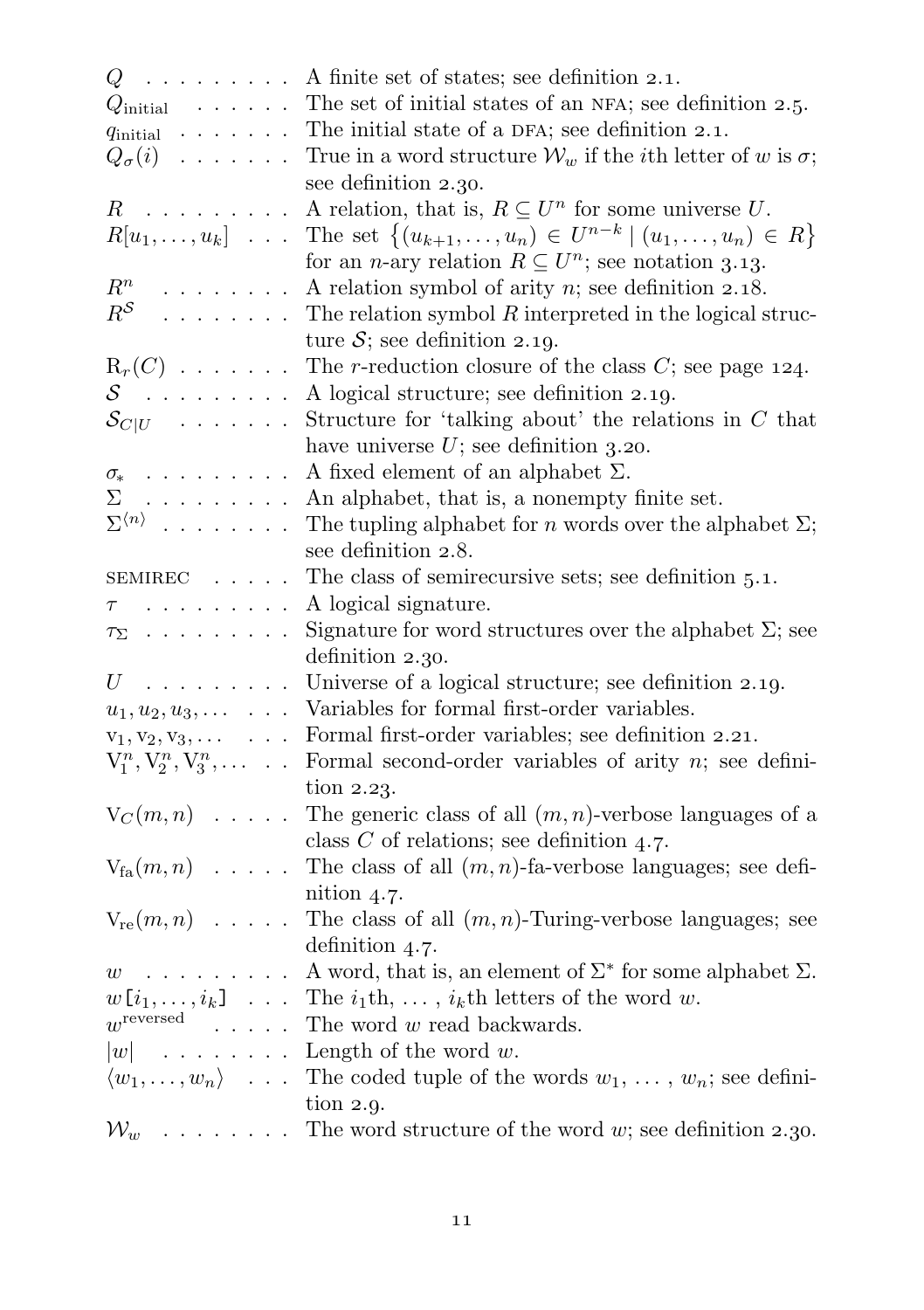## List of Figures

<span id="page-13-0"></span>

| 2-1 An Automaton that Accepts the Lexicographical Ordering           | 36 |
|----------------------------------------------------------------------|----|
| 2-2 Impossible Situation in Linearised Tournaments $\dots \dots$     | 43 |
|                                                                      | 51 |
| 3-1 Finite Automata Enumerability of Characteristic Functions        | 64 |
| 3-2 Finite Automata Enumerability of Cardinality Functions           | 65 |
|                                                                      | 75 |
| $3-4$ How to Obtain a Pool for an Easy Element                       | 77 |
| 5-1 Visualisation of the Branch Diagonalisation Process $\ldots$ 111 |    |
| 5-2 Membership Claims Made in a Branch Diagonalisation Proof. 121    |    |
| 5-3 Languages Used in a Branch Diagonalisation Proof 127             |    |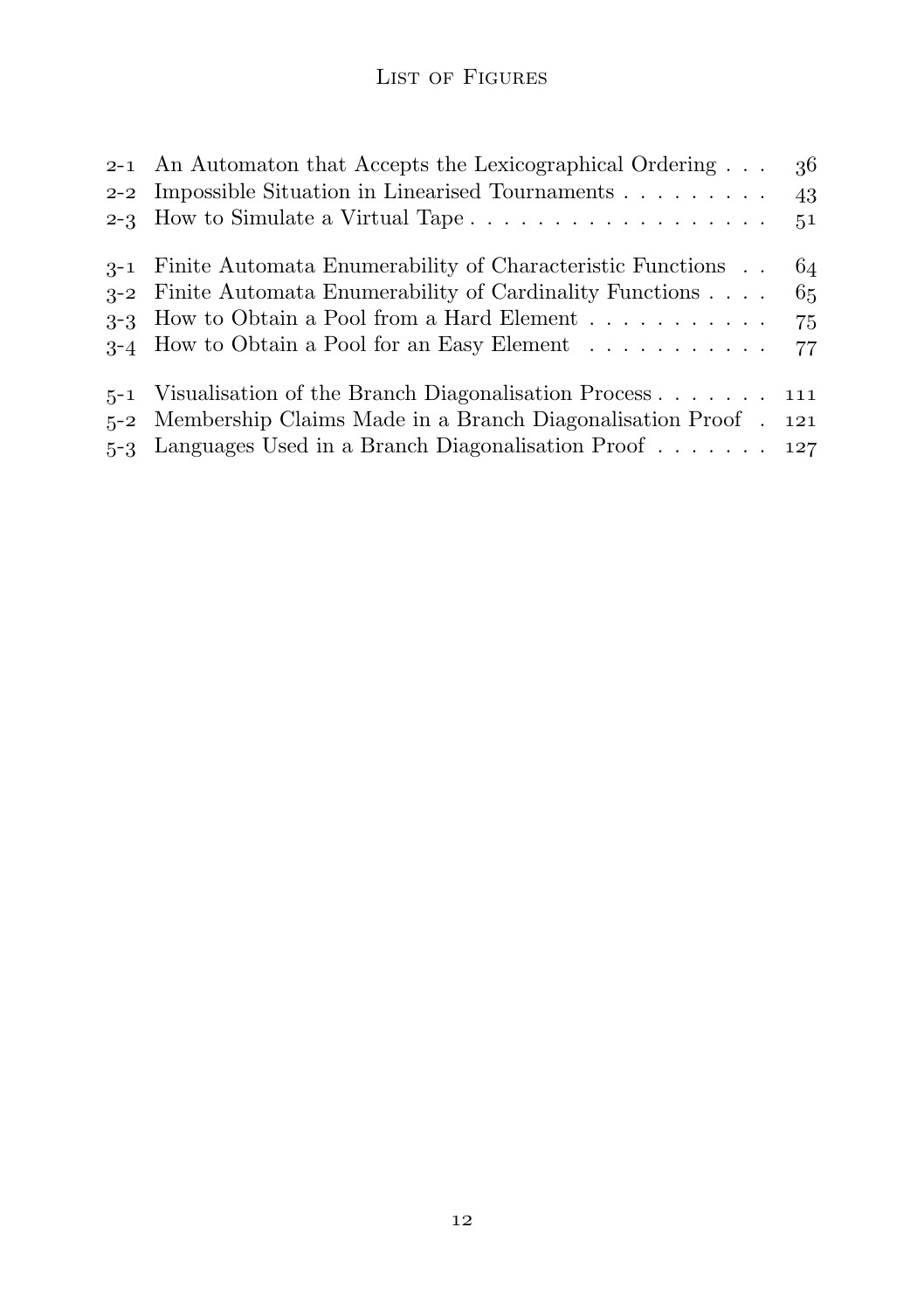## <span id="page-14-0"></span>FIRST CHAPTER

Introduction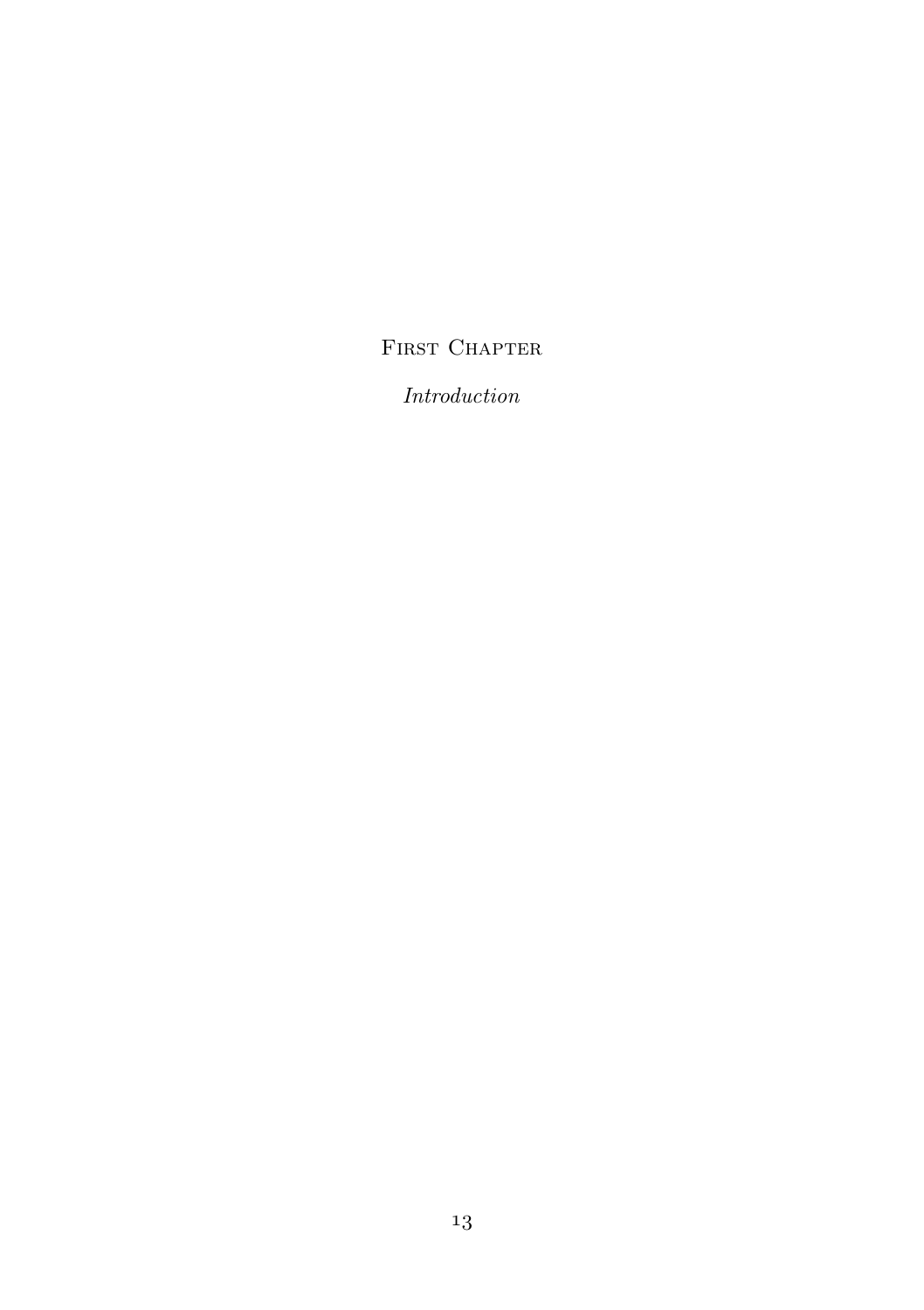#### SECTION 1 1

#### My Thesis

<span id="page-15-0"></span>The enumerability and verboseness classes of finite automata on the one hand and of Turing machines on the other hand share numerous structural properties. They do not share these properties with intermediate resource-bounded computational models. Especially the finite automata versions of these classes have applications in areas unrelated to enumerability. Two methods that are used for the proofs of the structural similarities elementary definitions of regular relations and branch diagonalisation—will be applicable to other proofs in automata, complexity, and recursion theory.

If you are already convinced of my thesis, you can stop reading now since you have attained my goal. However, I presume that you will accept my thesis (or any other) only after sufficient proof has been given. For this reason, this dissertation contains five chapters that try to provide ample evidence for my thesis. The distinction between 'my thesis' (by which I refer to the above claims) and 'my dissertation' (by which I refer to the whole dissertation essay) is admittedly rather old-fashioned, but hopefully useful: the thesis states succinctly what I try to convince you of, the dissertation is my not-so-succinct means of achieving this.

This introductory chapter is organised as follows. In [section](#page-15-1) 1.2 and overview is given of the concepts treated in this dissertation. This overview is only intended to explain the intuition behind the concepts—detailed formal definitions are given in the main text. In [section](#page-18-1)  $1.3$  the main results that I have obtained are listed. In [section](#page-20-1)  $1.4$  an overview is given of the methods that are employed in the proofs of the main results. In [section](#page-25-1)  $1.5$ the organisation of this dissertation is sketched. In [section](#page-27-1)  $1.6$  I present my personal motivation and the a priori motivation for studying the main concepts. An a posteriori analysis of the actual relevance of the obtained results is given in the conclusion chapter.

#### SECTION 1.2

#### Concepts of this Dissertation

<span id="page-15-1"></span>Three core concepts are treated in this dissertation: enumerability, verboseness, and cardinality computations. They are motivated below. Non-core (though by no means unimportant) concepts like separability, protocol testing, or classification with examples are explained at the beginnings of the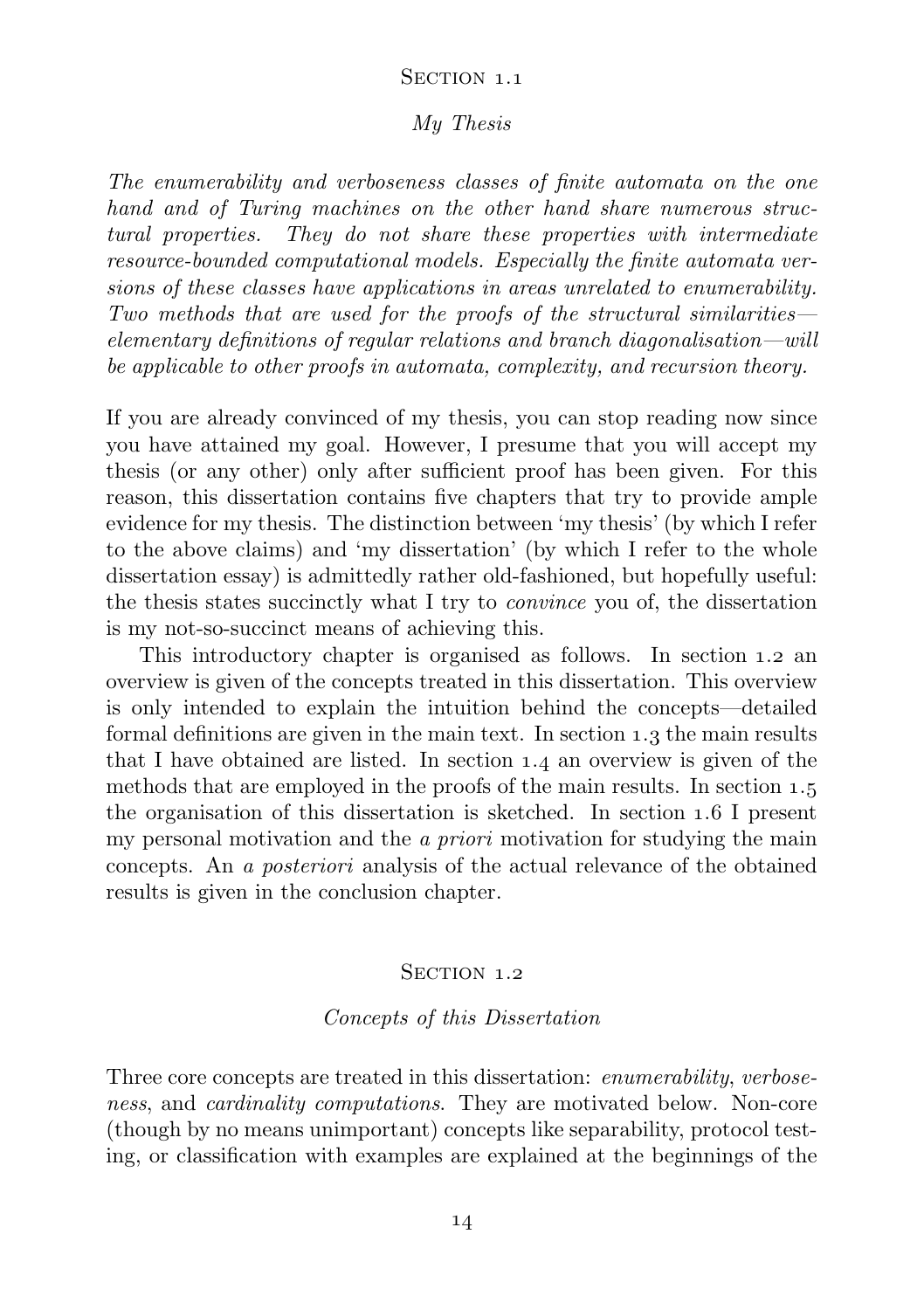chapters that treat them. The central proof concepts are explained in the methodology section.

### Enumerability

Most results of this dissertation concern the enumerability of functions. Functions can be used to formalise problems: problems ask us to produce solutions (like the least cost of a sightseeing tour) for problem instances (like a city map together with a list of sightseeing points to be visited). The formal mapping of problem instances to solutions is a function. Unfortunately, many interesting functions turn out to be too difficult to compute within the time or space available. Fortunately, we often do not need to compute functions exactly, but require only some sort of approximation of the correct value.

An approximation is 'close' to the correct value. In classical approxima-tiontheory, see ([Ausiello et al.,](#page-162-1) 1999) for an introduction, approximations are within a constant factor of the correct value. For example, for the 'sightseeing tour problem', a good approximation of the cost of an optimal sightseeing tour is a number z that is within a small constant factor  $\alpha$  of the cost of the optimal tour. If such a number  $z$  is output, the optimal cost is known to lie between  $z/\alpha$  and z, that is, it is known to be an element of the set  $\{z/\alpha\}, \ldots, z$ .

The idea behind enumerability is to allow more general sets. An enumerator for a function f outputs, for every input  $w$ , a small set that contains  $f(w)$ . This set need not be an interval. In particular, it can contain values that are far removed from the correct value. The only requirement is that the set of possibilities is small. For example, consider the function #SAT that maps (the code of) every propositional formula  $\phi$  to (the code of) the number of satisfying assignments of this formula. On input of the formula  $p \vee q \vee r$ , an enumerator for #SAT might output  $\{0, 1, 6, 7\}$ , which contains the correct value 7. Another enumerator might produce the set  $\{4, 5, 6, 7\}$  or any other set, as long as it contains the number 7. Enumerators are classified according to the size of the sets they enumerate, since a small set is a better 'approximation' than a larger set, and according to the computational resources they use. An enumerator that always outputs sets of size at most m is called an m-enumerator.

What functions are easy to enumerate? Certainly, functions having only a small range can easily be enumerated. For example, we can trivially 2-enumerate the characteristic function of every language and we can -enumerate the cross product of any two characteristic functions. However, many functions that arise in practice cannot be enumerated easily (possibly unless certain unlikely collapses of complexity classes occur). For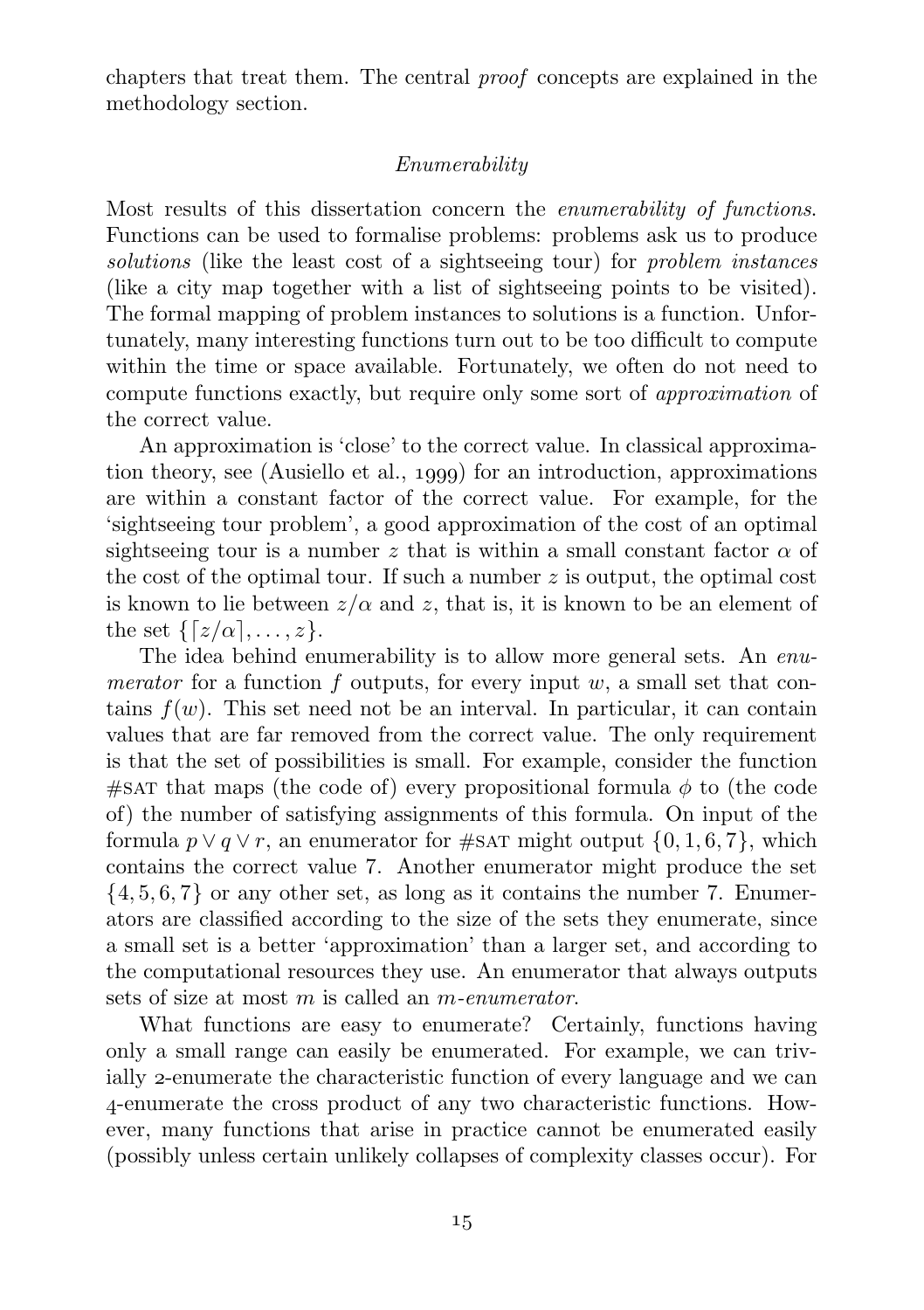example. Cai and Hemachandra  $(1089)$  have shown that #SAT cannot be poly-enumerated unless sat  $\in$  P. This means that unless P = NP, we cannot enumerate a set of size polynomial in the length of the input formula that contains the correct number of the formula's satisfying assignments. Beals et al.  $(1999)$  have shown that if the function that maps a graph to the number of its automorphisms is poly-enumerable, then the graph isomorphism problem is in RP. Mitsunori Ogihara and myself  $(2002)$  have shown that the graph automorphism problem is in P under the same assumption.

Enumerability is a relatively new concept, despite its simplicity and its range of applications. It was introduced thirteen years ago by [Cai](#page-163-0) and Hemachandra  $(1989)$  in the context of resource-bounded computations, was transferred to resource-unbounded computations five years later by Kummer and Stephan  $(1994)$ , and was transferred to finite automata only recently([Tantau,](#page-170-0)  $2002A,B$ ).

#### Verboseness

The second concept studied is the verboseness of languages. Verboseness is closely related to enumerability: the verboseness of a language  $A$  quantifies how difficult it is to enumerate the *n*-fold characteristic function  $\chi_A^n$  of A. This function takes n words as input, n being some fixed number, and yields a bitstring as output whose ith bit is 1 iff the ith word is an element of A. Characteristic strings tell us exactly which words are in a language and which are not. If the n-fold characteristic function of a language is m-enumerable, the language is called  $(m, n)$ -verbose.

Studying verboseness means studying the enumerability of functions of a special kind, namely characteristic functions. Results obtained for enumerability classes thus apply directly to verboseness.

Verboseness was originally defined differently, namely in terms of boun-dedquery classes, see ([Beigel,](#page-162-3)  $1987$ ), [\(Gasarch,](#page-164-0)  $1991$ ), and [\(Gasarch and](#page-164-1) [Martin,](#page-164-1)  $1999$ ). The relationship is the following: if one can compute the  $n$ -fold characteristic function of a language by asking  $k$  queries to some oracle X, one can also  $2^k$ -enumerate the function without asking any queries; and conversely. Verboseness has been studied extensively for polynomialtime computations. An important result in this context was independently submitted by three research groups to the 1994 Structure in Complex-ity Theory Conference, see [\(Agrawal and Arvind,](#page-162-4) $1996$ ), ([Beigel et al.,](#page-163-1)  $1995A$ , and [\(Ogihara,](#page-168-1)  $1995$ ) for the journal versions. It states that no NP-hard problem can be polynomial-time  $(2<sup>n</sup> - 1, n)$ -verbose for any n, unless  $P = NP$ . The finite automata version of verboseness classes was first defined in [\(Tantau,](#page-170-0)  $2002A$ ).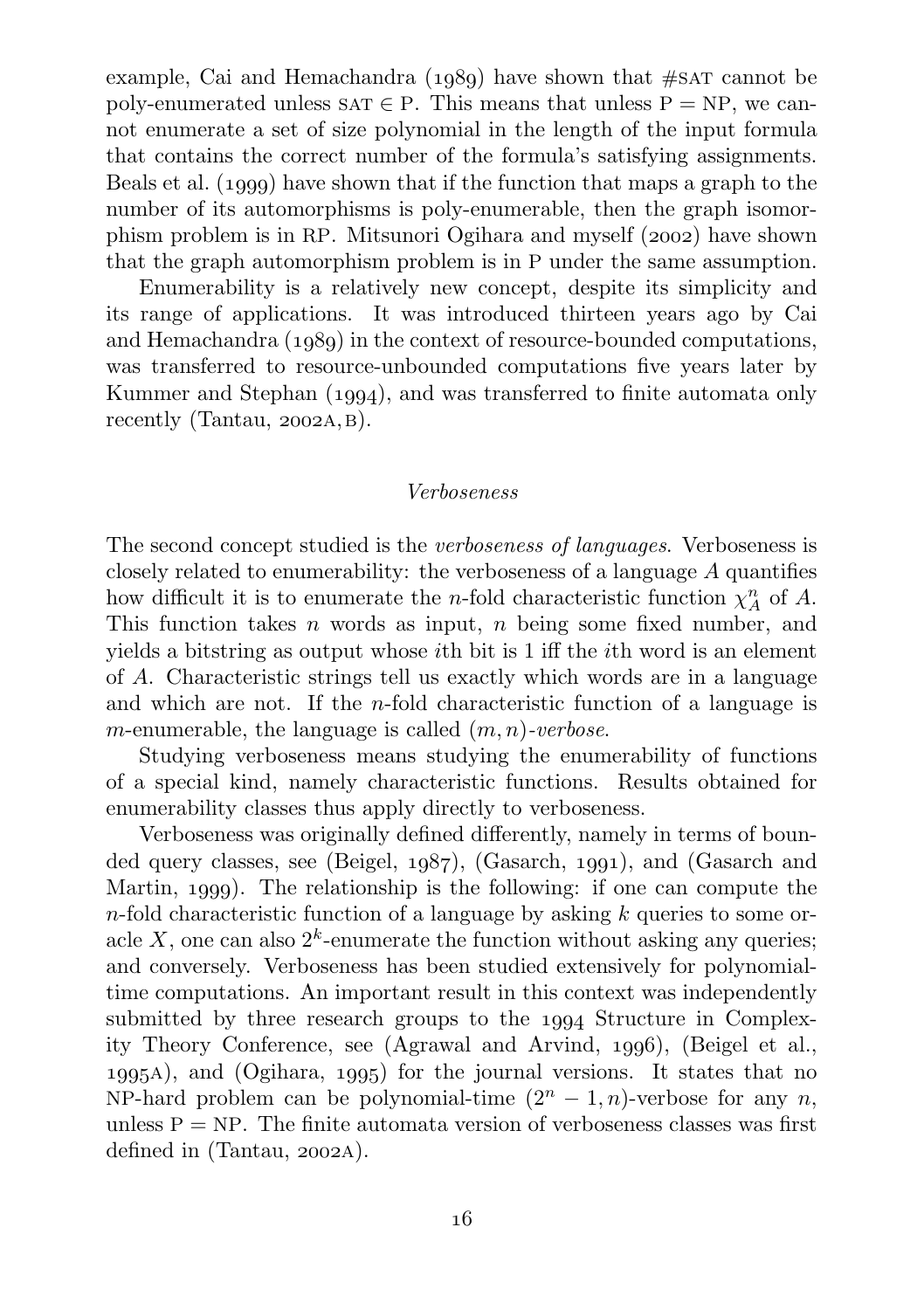<span id="page-18-0"></span>The third central concept studied is cardinality computations. In such a computation we do not try to determine which input words are in a language, but *how many*. We get *n* input words and are asked to count the number of words in A among these input words.

This counting problem, raised in its general form by Gasarch  $(1991)$ , plays an important rôle in a variety of proofs, both in complexity theory [\(Mahaney,](#page-167-1)  $1982$ ; [Immerman,](#page-166-0)  $1988$ ; Szelepcsényi,  $1988$ ; [Hemachandra,](#page-165-0)  $1989$ ; [Kadin,](#page-166-1) 1989) and recursion theory [\(Kummer,](#page-166-2) 1992; [Kummer and Stephan,](#page-167-0) ; [Beigel et al.,](#page-163-2) ). To give just one example: the core idea behind the Immerman–Szelepcsényi theorem is to *decide* the reachability problem by first counting the number of reachable vertices in a graph.

The enumerability of cardinality functions is a fruitful subject. A profound result, due to Martin Kummer  $(1992)$ , states that if the *n*-fold cardinality function of a language is n-enumerable, then the language must be recursive. This result is known as the cardinality theorem. Extensions in different directions were obtained by Kummer and Stephan  $(1994)$  and Nickelsen  $(1997)$ . The study of the enumerability of cardinality functions byfinite automata was started in ([Tantau,](#page-170-1) 2002B).

The three concepts 'enumerability', 'verboseness', and 'cardinality computations' are studied by addressing the following questions:

- . What are the structural properties of enumerability classes for different computational models? That is, how are the classes of m-enumerable functions related?
- . What does the inclusion structure of verboseness classes look like for different computational models? That is, for which numbers  $m, n, h$ , and k are all  $(m, n)$ -verbose languages also  $(h, k)$ -verbose?
- . What can be said about languages whose cardinality function is enumerable by a finite automaton?
- . Which applications of enumerability exist in other areas?

### SECTION 1.3

### Results of this Dissertation

<span id="page-18-1"></span>About sixty theorems, corollaries, and lemmas are proved in this dissertation. All of them are enlightening in one way or another—otherwise there would be no point in presenting them. In the following I point out only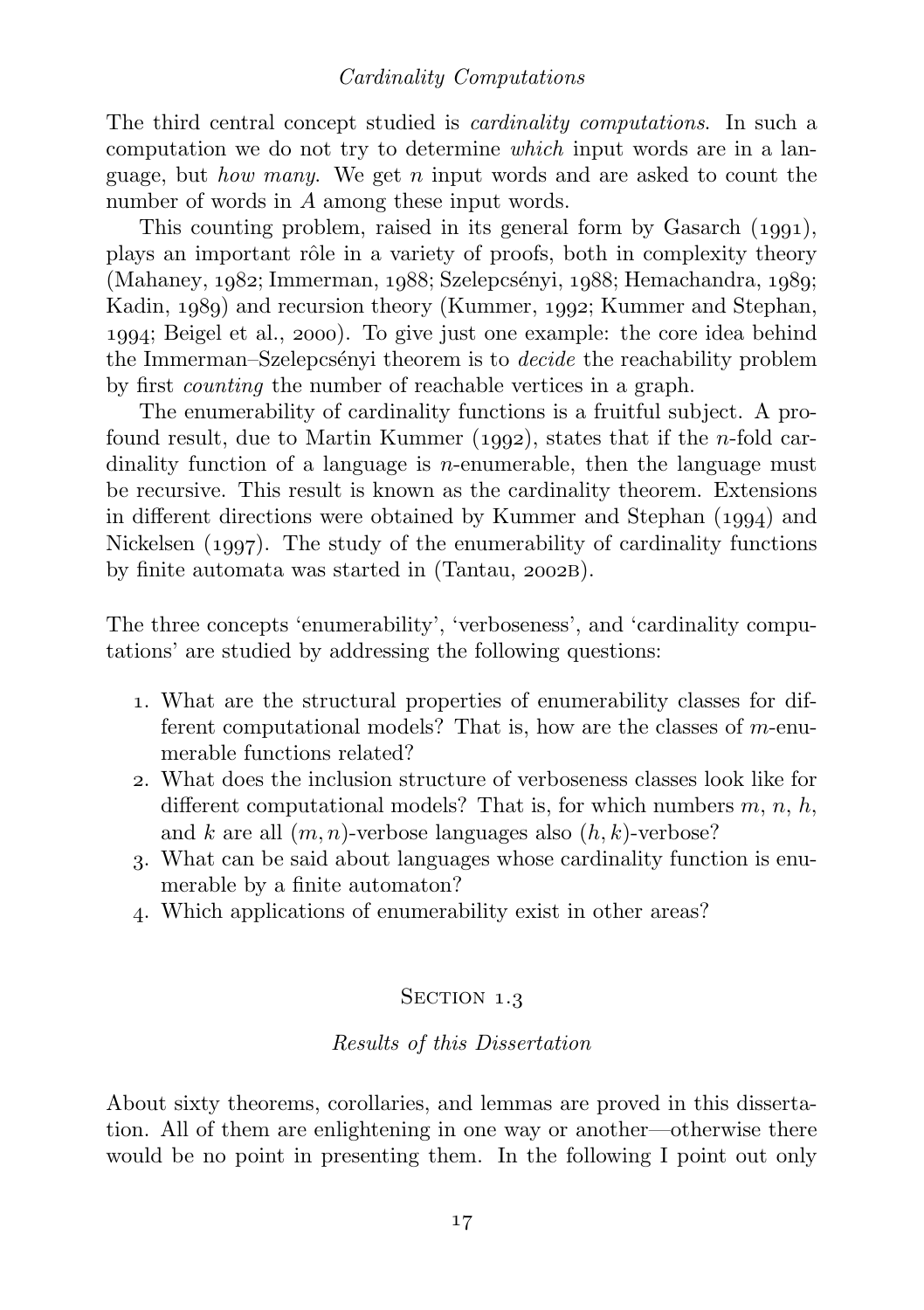those results that directly support my thesis. Recall that it states that the structures of Turing machine and finite automata enumerability classes are similar, while they are different from the corresponding structure for resource-bounded computations.

- . I prove a purely structural theorem on enumerability classes, which holds both for Turing machines and for finite automata. It states that if the cross product (or, equivalently, the parallel application) of two functions is  $(n+m)$ -enumerable, then either the first function is *n*-enumerable or the second function is *m*-enumerable. Unlike previous results due to Beigel  $(1987)$  and Beigel et al.  $(1995B)$ , this cross product theorem is true for all functions, not just for functions of a special kind. The theorem does not hold for resource-bounded computations.
- . I prove that, somewhat surprisingly, the intricate inclusion structure of verboseness classes is identical for Turing machines and for finite automata and different from the inclusion structure for resourcebounded Turing machines. This result is derived directly from the cross product theorem and from a branch diagonalisation argument (see below).
- . I prove that different weak forms of Kummer's recursion-theoretic cardinality theorem hold for finite automata. Recall that Kummer's theorem states that if the  $n$ -fold cardinality function of a language can be n-enumerated by a Turing machine, then the language must be recursive. I conjecture that not only the weak versions, but also the complete cardinality theorem holds for finite automata. Even the weak forms of the cardinality theorem do not hold for resourcebounded computations.

My thesis states that enumerability classes have applications in seemingly unrelated areas. The following results, which are shown in the sixth chapter, support this claim.

. Enumerability and cardinality computations can be applied to the study of separability. For example, I show that the following statement is equivalent to Kummer's cardinality theorem: if A is a language for which there exist recursively enumerable supersets of  $A^{(n)}$ ,  $A^{(n)}_{1}, \ldots, A^{(n)}_{n}$  whose intersection is empty, then A is recursive. Here  $A^{(n)}$  is the set of all *n*-tuples of pairwise different words such that exactly  $k$  of them are in  $A$ . For finite automata I show that if  $A$  is a language for which there exist regular supersets of  $A \times A$ ,  $A \times \overline{A}$ , and  $\overline{A} \times \overline{A}$  whose intersection is empty, then A must be regular. A final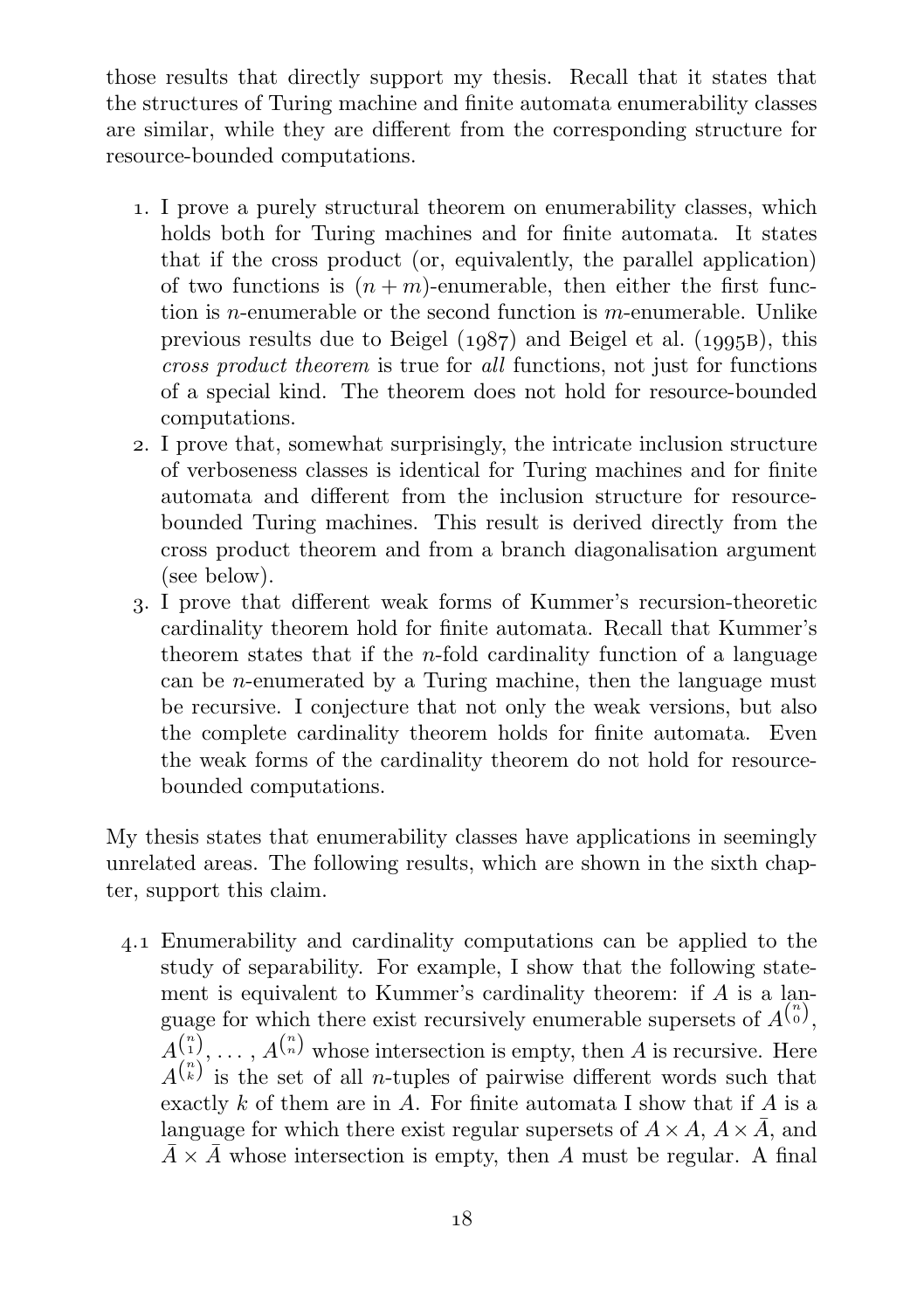<span id="page-20-0"></span>example of a result of this type is a counterexample to an old theorem of [Kinber \(](#page-166-3) $1976$ ): I show that there exist disjoint  $(3, 5)$ -fa-separable languages that are recursively inseparable. Kinber had claimed that such languages must be separable by finite automata.

- 4.2 Consider a finite automaton that monitors  $n$  high-speed data lines. It should tell us which lines are faulty, that is, on which lines some protocol is violated. I show that the automaton must receive at least  $\log_2 n + 1$  bits from some external device in order to compute the set of faulty lines, if the protocol is not regular. This lower bound is tight.
- . I show that, for decision problems, 'examples do not help' Turing machines and finite automata, but examples do help in resourcebounded computations. An n-example decision problem asks us to decide whether an input  $w$  is in a certain language, but we get help in the form of  $n$  further examples of words that are also in the language if  $w$  is, and that are not in the language if  $w$  is not.

### SECTION 1.4

### Methodology of this Dissertation

<span id="page-20-1"></span>The way the main results are proved is perhaps as important as the results themselves. Three techniques are used: the core results are proved in a 'unified' or 'generic' way; regular languages are constructed using elementary definitions; and branch diagonalisation is used to separate classes defined in terms of finite automata from classes defined in terms of Turing machines.

### Generic Proofs are Applicable to Different Computational Models

My thesis states that the enumerability and verboseness classes of finite automata and Turing machines share numerous structural properties. This thesis is supported by [theorem](#page-116-0)s like theorem  $5.19$ , which states that the inclusion structure of finite automata and Turing machine verboseness classes is identical. However, although such theorems tell us that similarities exist, they do not tell us why they exist. A priori there are two opposing possible explanations: finite automata and Turing machines might just happen to share these structures—but just 'by coincidence' and totally different proofs and techniques are needed to establish and prove these structures; or they might have the same structure because essentially the same proof works both for finite automata and for Turing machines.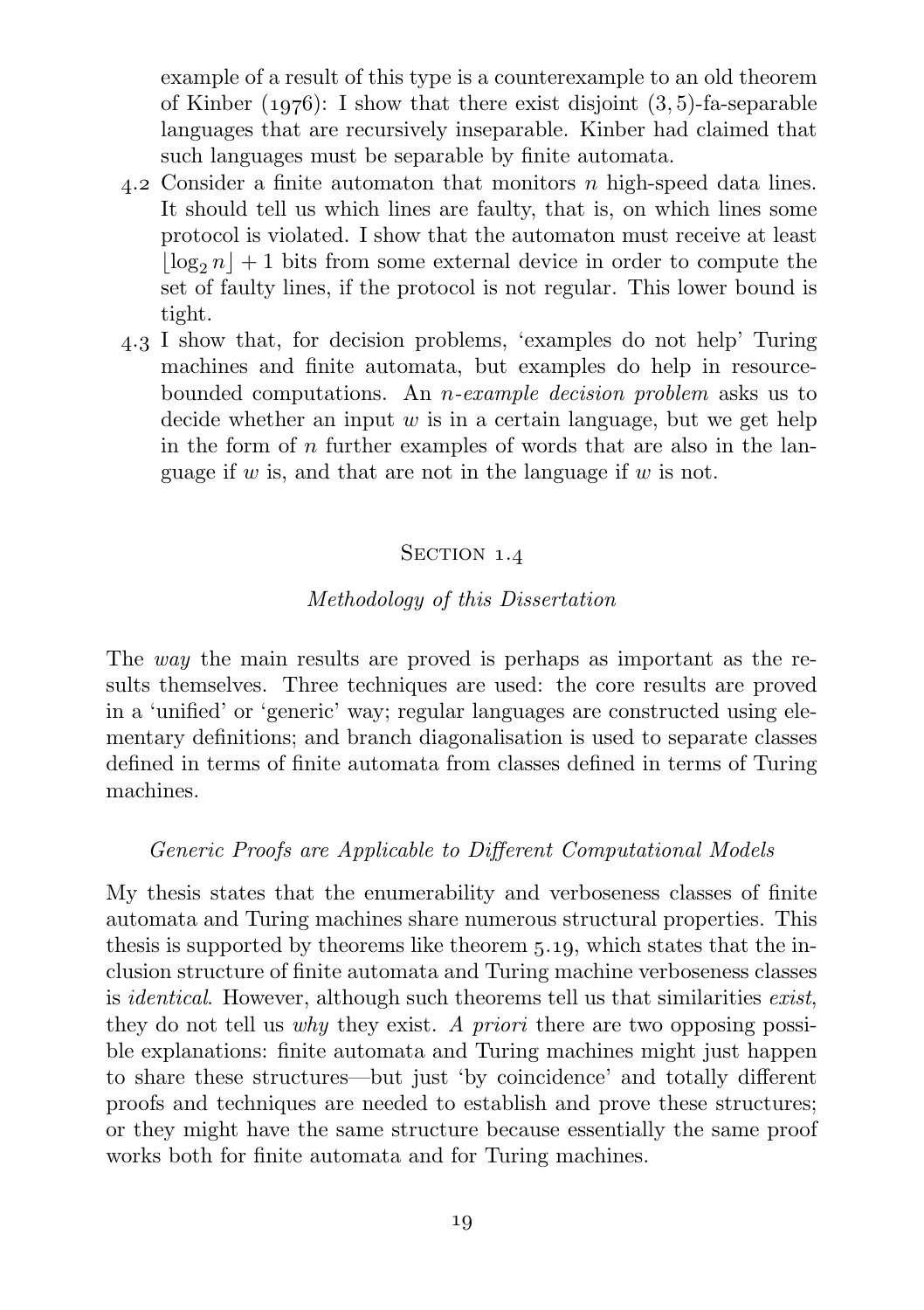At least in some cases, the latter is true. I formulate 'generic' theorems that leave the underlying computational model open. They have the form 'for every computational model with certain properties, the structure looks like this: ...'. Since finite automata and Turing machines satisfy these properties, the structures are the same for them. The generic proof pins down why this is the case.

For verboseness classes I formulate strong generic theorems that can be instantiated for finite automata and for Turing machines.

For cardinality computations, the situation is (currently) different. The generic theorems formulated for them impose stronger requirements on the computational model: the class of accepted relations must be closed under elementary definitions. While finite automata enjoy this property (see below), Turing machines do not. For this reason, my proofs for the weak forms of the cardinality theorem for finite automata are conceptually different from the proofs in the literature for Turing machines. It might be possible that the weak forms of the cardinality theorem 'happen' to hold for finite automata and for Turing machines, but for different reasons.

One might argue that the generic proof approach is unnecessary for the finite automata versions of the cardinality theorem, since it is not 'generic enough' to work also for Turing machines. There are two reasons why I believe that the generic approach is still useful here. First, there are various interesting computational models that satisfy the strong properties required in the proofs. They include Presburger arithmetic, which has recently had a renaissance in model checking; the arithmetical hierarchy, which is closely linked to Turing machine computations; and in a limited way even ordinal number arithmetic, which is a central tool in set theory. Second, there might be a generic proof of the complete cardinality theorem that works both for Turing machines and for finite automata.

### Elementary Definitions of Regular Relations

In many proofs I define regular languages and relations in terms of existing ones and in terms of first-order formulæ. Using logic for the specification of languages and problems has a long tradition and numerous characterisations are known. Surveys have been written by Immerman  $(1999)$ , who treats logical characterisations of complexity classes, or by [Ebbinghaus](#page-164-2) and Flum  $(1995)$ , who focus on regular languages. I have met theorists who claim that 'a complexity class deserves that name iff it has a logical characterisation'.

Often, the study of logical characterisations of language classes is motivated by the desire to understand the classes better. For example, consider the characterisation of the class P of problems decidable in polynomial time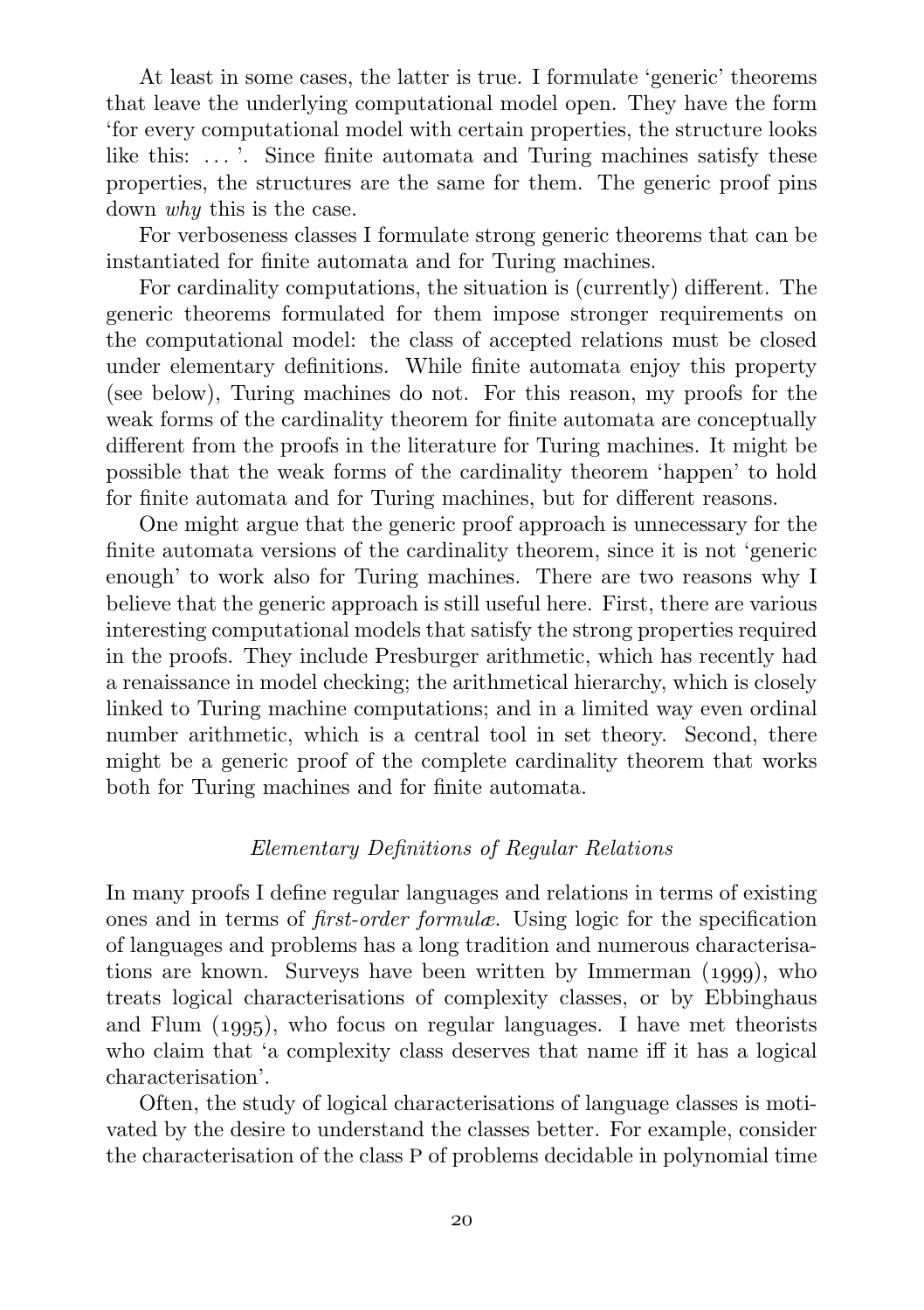in terms of first-order logic augmented by least fixed point operators. This characterisation pins down the complexity of the class P rather nicely, but it is only very seldomly, if at all, used in writing programs. The same is true of Büchi's beautiful second-order characterisation of regular languages: regular languages are commonly defined in terms of finite automata or in terms of regular expressions, but almost never in terms of formulæ in monadic second-order logic. In these cases, the logical formalism is, at best, a theoretical foundation for real specification purposes.

Quite differently, my study of the first-order characterisation of regular languages was directly motivated by a need for an appropriate way of defining regular languages in terms of existing ones. A corollary of the characterisation provides such a way.

The first-order characterisation states that there exists a simple logical structure  $\mathcal{I}_{\Sigma}$ , whose universe is  $\Sigma^*$ , such that a language over  $\Sigma$  is regular iff there exists a first-order formula  $\phi$  with one free variable with the following property: in order to 'test' whether a given word is an element of the language, we plug in this word for the free variable in  $\phi$  and then check whether  $\phi$  holds. This characterisation has been known for a long time: it was first reported by Büchi in 1962. However, his conceptually different characterisation of regular languages in terms of monadic secondorder logic received much more attention. Nevertheless, work on first-order characterisations of regular languages did not stop, see for example Bruyère and Hansel  $(1997)$  for some recent results.

An important corollary of the characterisation states that every firstorder formula, interpreted in any logical structure in which all relations are regular, defines a regular language. A relation is regular if it is accepted by a finite automaton that gets word tuples as input. The components of the tuple are put on separate tapes, which are read synchronously. For example, (the graph of) the addition function is regular and thus the corollary allows us to make claims like the following one: 'the language  $A = \{\sin n \mid n \equiv 0\}$ mod 7} is regular since it can be defined by  $x \in A : \iff \exists y \ (y + y + y + z)$  $y + y + y + y = x$ , where bin *n* denotes *n*'s binary representation.

The method of 'defining regular relations in terms of other regular relations' is used in various proofs. The use of the logical formalism is never strictly necessary. Each time it could be replaced by a direct argument. Union, intersection, and complementation can 'simulate' logical disjunctions, conjunctions, and negations in formulæ. Quantifiers can be simulated by clever constructions of alternating automata. However, already for formulæ involving just one quantifier alternation, as in the proof of [theorem](#page-88-1) 4.16, 'logic-free' arguments quickly become hopelessly involved.

The whole treatment of first-order formulæ was born out of a desire to simplify the presentation of the proofs of this dissertation. However, it has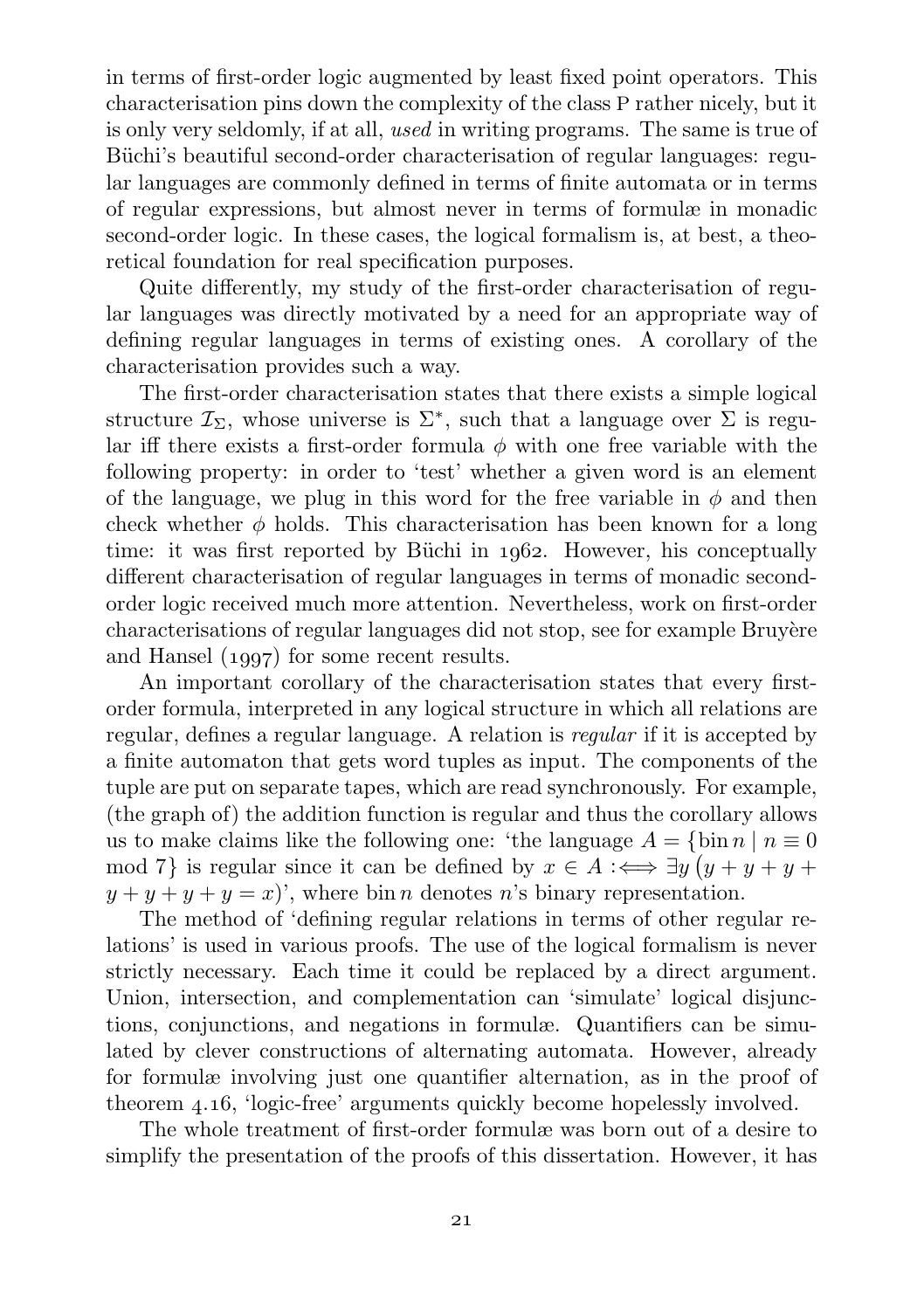now become an integral part of the generic proof approach: in order to apply the generic theorems to finite automata, the closure of the class of regular relations under elementary definitions is vitally needed.

There is no reason to believe that the method cannot also be applied to other problems. One example is given at the end of the next chapter, where it is used to show that every tournament on words with a regular edge relation can be 'linearised' using a finite automaton. The corresponding statement for polynomial-time computations is still an open problem, see Hemaspaandra et al.  $(2001)$  for an informed guess.

#### The Branch Diagonalisation Method

I introduce a new diagonalisation technique that I call 'branch diagonalisation'. Except for one proof in a technical report by [Kummer and Stephan](#page-167-3)  $(1991)$ , where a similar but weaker argument is used, branch diagonalisation seems to be a new concept. The method is not universally applicable, but where it is, it yields extremely strong separations. Branch diagonalisation, like other diagonalisation methods, is a method, not a particular theorem.

Just as in any other diagonalisation we construct a language  $L$  by systematically tricking every machine that could witness that L has a certain property. For each machine  $M$  we make an appropriate *diagonalisation de*cision, which means that we define the characteristic string of some words in such a way that  $M$  does witness that  $L$  has the property. The words for which we trick the machines are called *diagonalisation points*. By choosing the diagonalisation points appropriately, we can ensure that  $L$  still has certain desirable properties. Diagonalisation methods differ mainly in how the diagonalisation points are chosen.

Most diagonalisation methods follow a variant of a simple rule for choosing diagonalisation points: trick the ith machine on its own binary encoding. Advanced methods from recursion theory, namely finite and infinite injury arguments, also use this rule, but they reassign diagonalisation points if this turns out to be necessary. An advanced method from complexity theory, the super-sparse set technique, does not interpret words themselves as codes of machines, but rather the iterated logarithm of their length.

Branch diagonalisation uses a different rule for choosing diagonalisation points: trick each machine on the binary code of the string of all previous diagonalisation decisions. This rule ensures that every diagonalisation point encodes the whole previous diagonalisation process. Given two words that encode two different diagonalisation sequences, even a finite automaton can compute up to which point the diagonalisation sequences agree and it can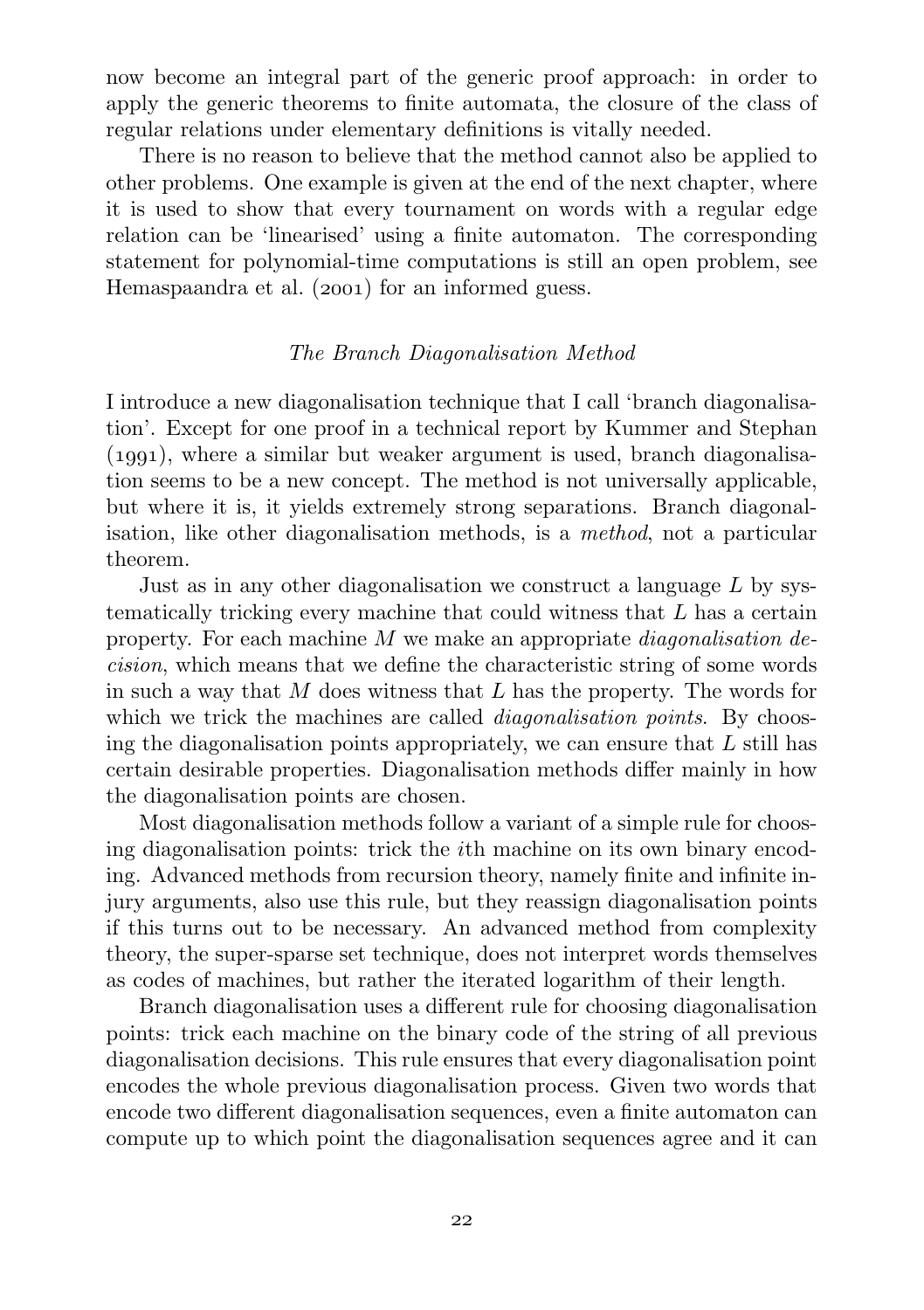compute what 'happened' when the sequences split. In certain situations this information suffices for showing that the diagonalisation language has a certain property, like being  $(m, n)$ -finite-automata-verbose.

To give a flavour of the strength of branch diagonalisation when compared to standard diagonalisation techniques, consider the classes  $V_p(m, n)$ and  $V_{p}^{X}(m, n)$ . The first class contains all polynomial-time  $(m, n)$ -verbose languages, that is, all languages whose  $n$ -fold characteristic function is  $m$ enumerable by a polynomially time-bounded Turing machine. The second class is the relativisation of  $V_p(m, n)$  to the oracle X.

Using a super-sparse set diagonalisation, Richard Beigel  $(1990; 1991)$ has shown that, for fixed n, the classes  $V_p(m, n)$  form a proper hierarchy:

$$
V_p(1,n) \subsetneq V_p(2,n) \subsetneq \cdots \subsetneq V_p(2^n-1,n) \subsetneq V_p(2^n,n).
$$

This hierarchy is not the end of the story. By 'thinning out' the diagonalisation language, one can show that for every *recursive* oracle  $X$  we also have  $V_p(m + 1, n) \nsubseteq V_p^X(m, n)$  for  $m < 2^n$ . This is no longer true for all  $m < 2^n$  if we take a nonrecursive language as oracle X. For example  $V_p(n,n) \subseteq V_p^K(n-1,n)$ , where K is the halting problem, by Beigel's nonspeedup theorem [\(Beigel,](#page-162-3)  $1087$ ).

For some m we have  $V_p(m+1,n) \nsubseteq V_p^X(m,n)$  for all oracles X, regardless of whether they are recursive or not. Using branch diagonalisation we can identify all such  $m$ . A non-trivial example is  $n$ , but other examples also exist. This shows that in the hierarchy some non-inclusions are 'more robust' than others. The robust ones can only be shown by branch diagonalisation, the less robust ones by standard diagonalisation techniques.

Branch diagonalisation is used to prove one of the core results that support my thesis: the inclusion structures of Turing machine and finite automata verboseness classes are identical. I do not know of a way of proving this result without the use of branch diagonalisation.

Just as for the definition of regular relations in terms of existing ones, there is no reason to believe that branch diagonalisation can only be applied to the study of verboseness. There is a lot of evidence that the method is applicable to other problems. For example, using branch diagonalisation, I show that the intersection of two P-selective languages need not be semirecursive. This is a stronger statement than what was previously known: Hemaspaandra and Jiang  $(1995)$  have shown that for every recursive time bound t, the intersection of two P-selective languages need not have a selector that can be computed in time t. Their proof cannot be extended to prove the stronger statement established in this dissertation, since their proof is based on super-sparse sets. The branch diagonalisation proof is also simpler.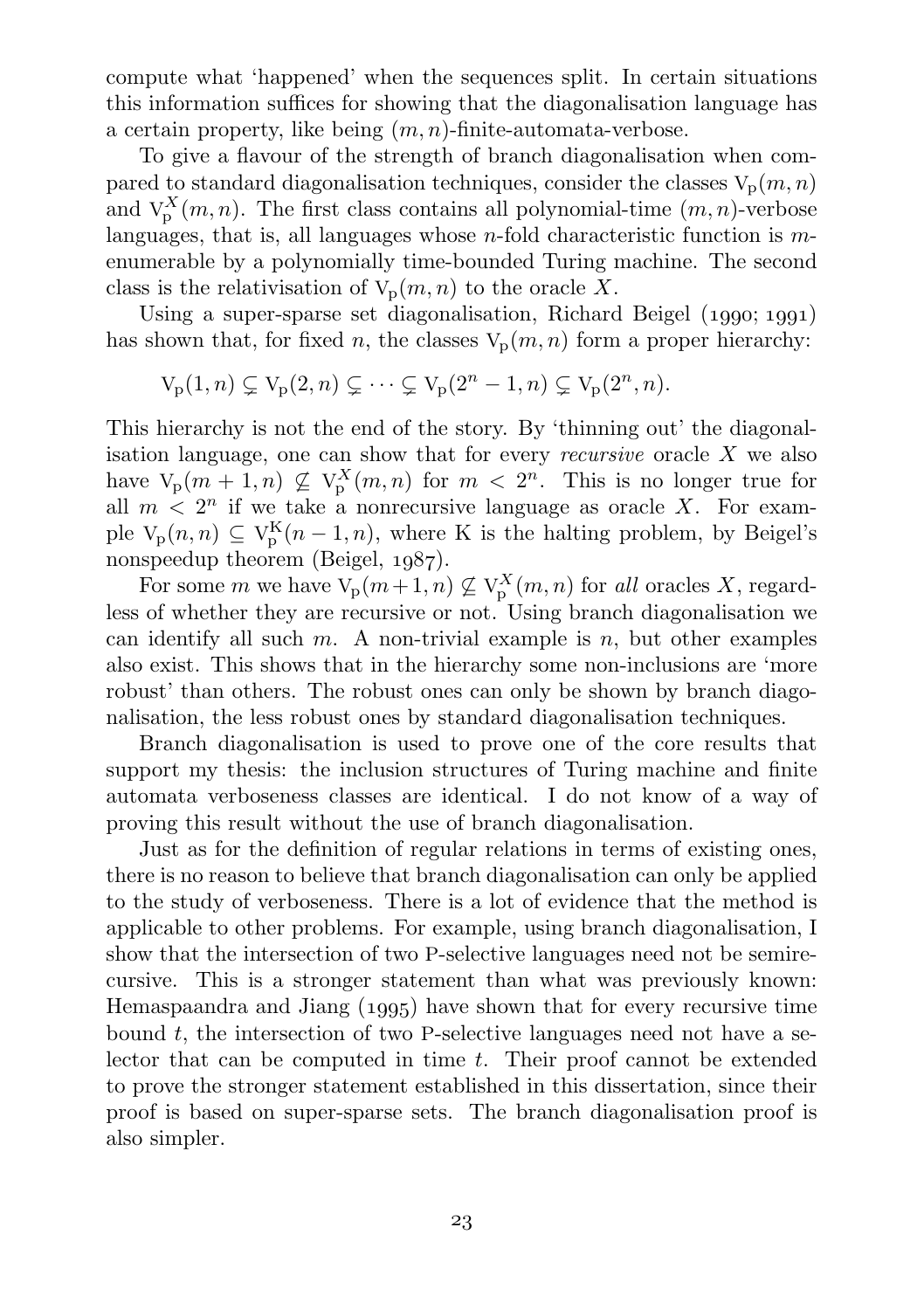#### SECTION 1.5

#### Organisation of this Dissertation

<span id="page-25-1"></span><span id="page-25-0"></span>This dissertation consists of five main chapters, plus the present introductory chapter and a conclusion chapter. As far as possible, each of the main chapters is devoted to a single subject. The second chapter and most of the third chapter introduce the machinery needed for the formulation and the proofs of the main results. These are proved at the end of the third chapter, in the fourth chapter, and in the fifth chapter. The sixth chapter discusses applications in areas unrelated to enumerability.

### Second Chapter: The Class of Regular Relations and Its Closure Properties

In the second chapter regular relations are studied. Different concepts are called 'regular relations' in the literature. Although these concepts are similar, there are subtle differences that cause different properties. My definition yields the same class as the one studied by Büchi  $(1062)$ , although his definition is more complicated. My definition has the following advantages: it is easy to formulate and to use; the class of regular relations is a robust class that is closed under many operations; and functions whose graphs are regular can be computed in logarithmic space and in linear time.

Apart from presenting numerous examples of regular relations, the second chapter also includes a proof of the main closure property of the class of regular relations: they are closed under elementary definitions. Since first-order and monadic second-order logic are needed for the proof of this closure property and since first-order logic is used in all sorts of proofs later on, the second chapter includes a short review of first-order and secondorder logic.

### Third Chapter: Enumerability

In the third chapter enumerability classes are introduced. First, enumerability classes that have previously been studied in the literature are reviewed. Since one of the aims of this dissertation is to give unified proofs of the main results whenever possible, I introduce a generic form of enumerability. In essence, a function is m-enumerable with respect to some class  $C$  if there exists a relation in  $C$  that contains the function's graph and is m-bounded. By varying the class  $C$ , previously studied enumerability classes can be obtained. Generic theorems can be formulated that hold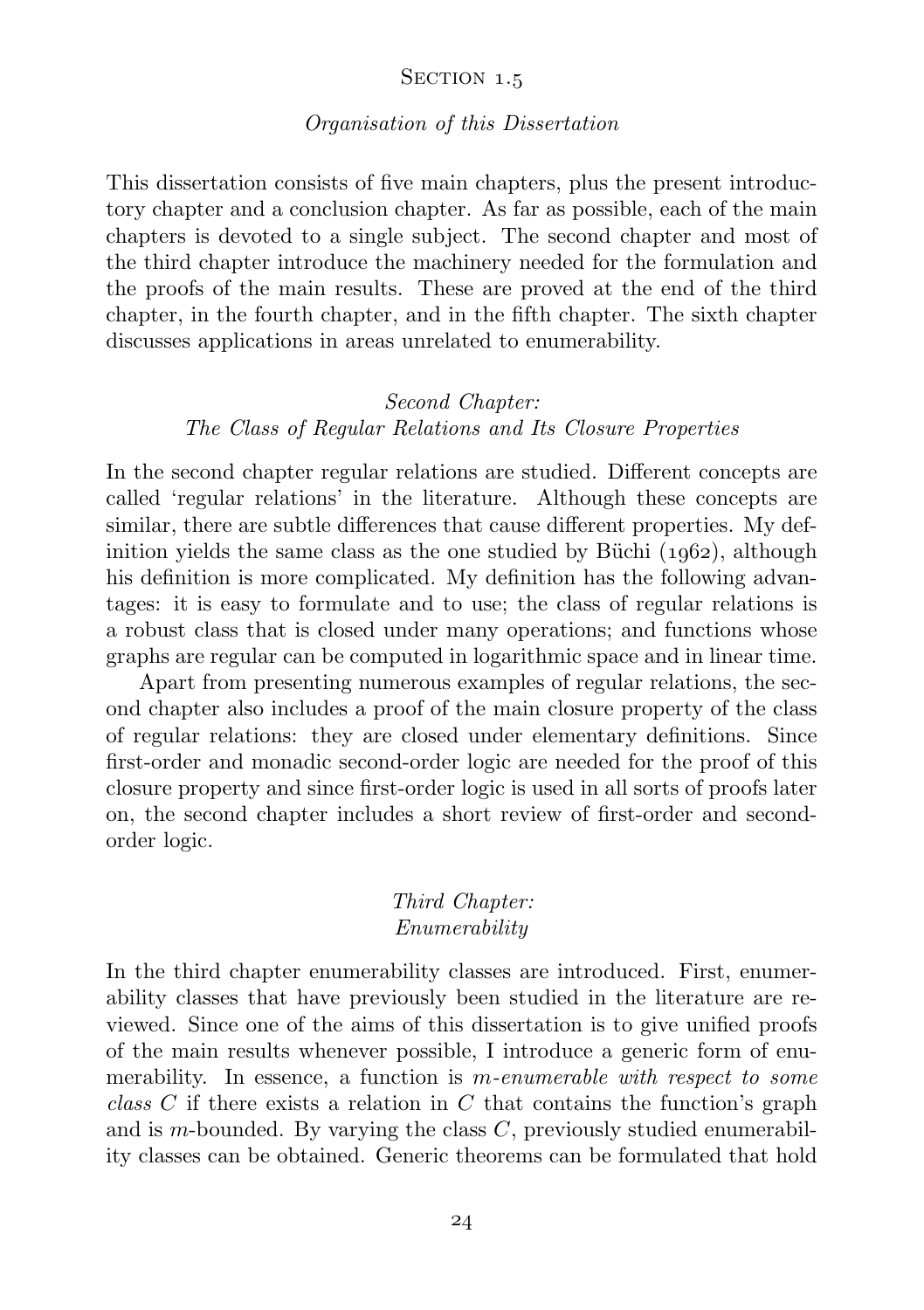for all enumerability classes defined in terms of a class C that satisfies certain closure properties. The generic definition of enumerability is general enough to capture 'computational models' like Presburger arithmetic and even ordinal number arithmetic. At the end of the third chapter the first generic theorem is proved, namely the cross product theorem. It is proved there and not alongside the other generic theorems in the fourth chapter, because it is a 'pure' structural theorem on enumerability classes.

### Fourth Chapter: Towards a Cardinality Theorem for Finite Automata

In the fourth chapter generic proofs of weak forms of the cardinality theorem are presented. The driving force behind the whole chapter is my desire to prove the following conjecture: if the n-fold cardinality function of a language A can be n-enumerated by a finite automaton, then A is regular. I do not know whether this conjecture is true, but the weak forms of the cardinality theorem support it.

First, I prove a generic generalised nonspeedup theorem. It can be instantiated both for finite automata and for Turing machines, which yields a unified proof of these results. Second, I prove a generic cardinality theorem for two input words. This theorem cannot be instantiated for Turing machines, since the class of recursively enumerable languages is not closed under complement. However, it can be instantiated for finite automata and also for Presburger arithmetic. Thus the cardinality theorem is true for finite automata at least for  $n = 2$ . Interestingly, in recursion theory the cardinality theorem had also first been shown for two words, before Kummer succeeded in proving it for all  $n$ . Third, I prove a generic restricted cardinality theorem, which can also be instantiated for finite automata.

Together, these three results bring us as near to a proof of the cardinality conjecture for finite automata as did the results in recursion theory before Kummer's breakthrough proof of the cardinality theorem.

### Fifth Chapter: The Branch Diagonalisation Method

The fifth chapter is a 'tutorial' on the branch diagonalisation method. The method is crucially needed in the proof that the inclusion structures of Turing machine and finite automata verboseness classes coincide. The chapter starts with an example of a 'simple' branch diagonalisation. Then I extract the core ideas of the proof and construct a framework for branch diagonalisations. In the main section of the chapter, this framework is applied to verboseness classes. In the following sections, branch diagonalisation is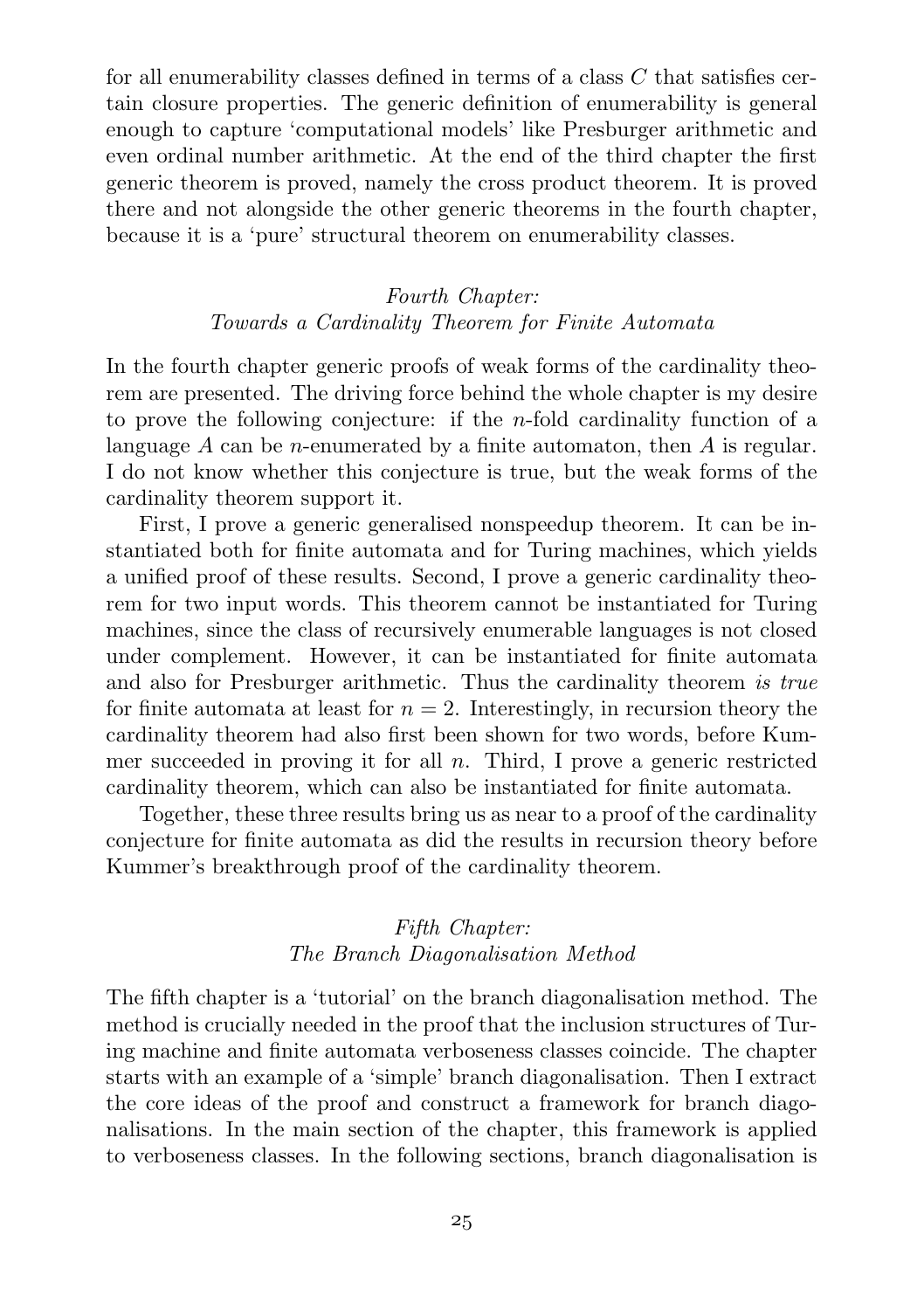<span id="page-27-0"></span>used to construct a counterexample to a theorem of Kinber and it is applied to the study of reduction closures of selective languages.

## Sixth Chapter: Applications of Enumerability and Cardinality Computations

In the sixth chapter results on enumerability are applied to unrelated settings. These are: separability of languages and relations, protocol checking using finite automata, and classification with examples.

### Seventh Chapter: Conclusion

In the conclusion chapter the ideas, concepts, and results of the five main chapters are regrouped and analysed 'in hindsight'. A summary is given of which results hold for which computational models; an appraisal is attempted of the relevance of the ideas, concepts, and results; and possible future work is outlined.

#### SECTION 1.6

#### My Motivation

<span id="page-27-1"></span>Much of the research presented in this dissertation was initiated a little over two years ago by a talk given by Ulrich Hertrampf at a complexity theory workshop in Ilmenau. His talk, which was entitled 'Über  $(m, n)$ reguläre Sprachen', treated frequency computations by finite automata. In a frequency computation a finite automaton gets  $n$  input words and outputs a bitstring that agrees on at least  $m$  positions with the characteristic string of the words.

Here in Berlin, we were also studying frequency computations, but only as part of the more general theory of 'partial information algorithms' due to Arfst Nickelsen  $(2001)$ . We had not thought of applying our theory to finite automata. During his talk, Ulrich conjectured that if a frequency computation is possible for a language for some  $m \in \{1, \ldots, n\}$ , then the language must be regular. Arfst and I managed to produce a counterexample to this conjecture on the spot, namely appropriate standard left cuts. This raised the interesting (and still open) question of what the inclusion structure of finite automata frequency classes looks like.

Frequency classes are related to verboseness classes: a frequency computation for  $m = 1$  is possible iff the language is  $(2<sup>n</sup> - 1, n)$ -verbose.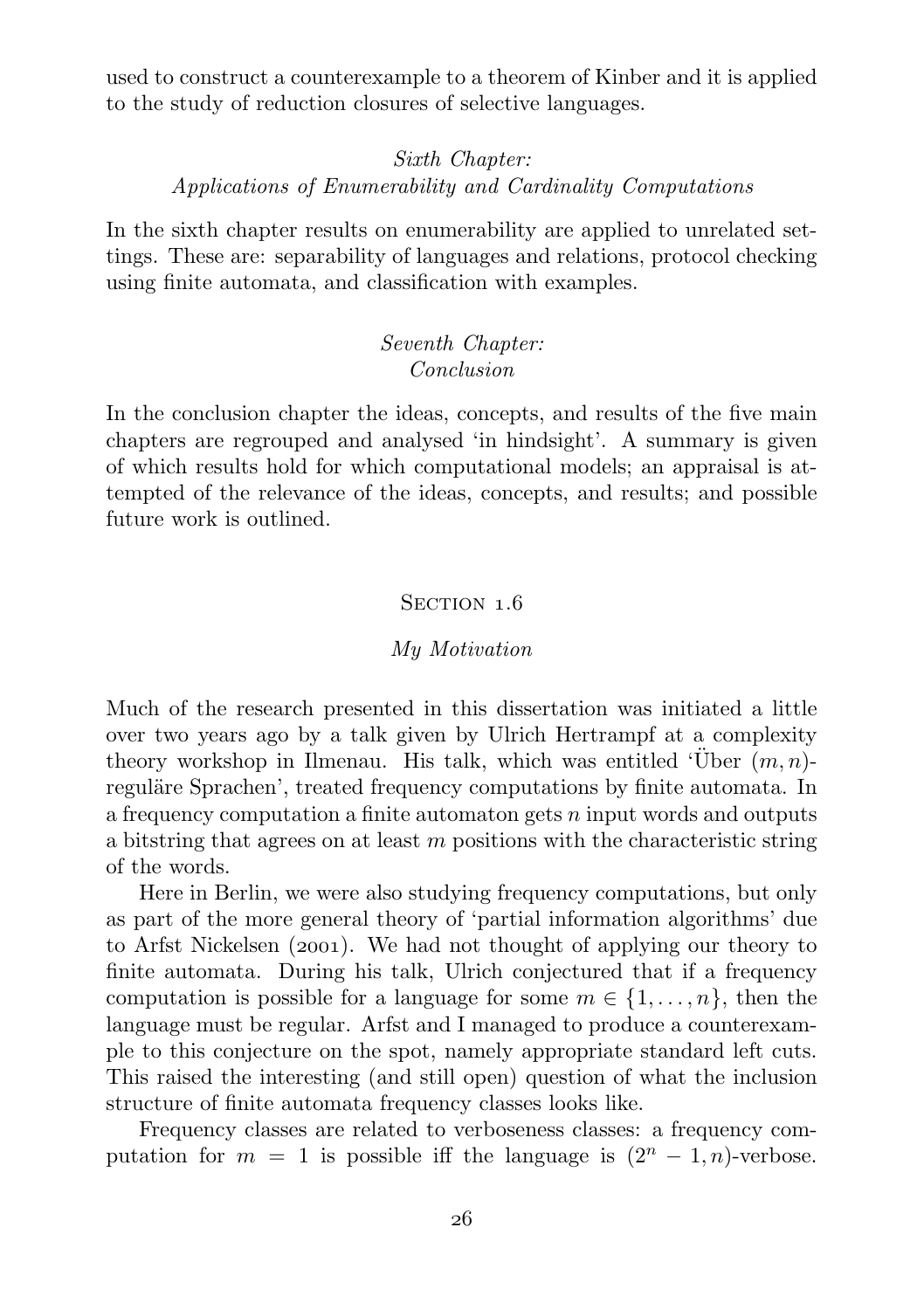Thus it was only natural to define finite automata verboseness classes. We knew that nonregular (3, 2)-fa-verbose languages exist and, obviously, every  $(1, 2)$ -fa-verbose language is regular. This left the case of  $(2, 2)$ -fa-verbose languages open. What could be said about them?

On the way back from Ilmenau, which I still remember vividly since it was raining madly and the autobahn was packed with cars, I pondered on this question. For Turing machines, Beigel's nonspeedup theorem stated that (2, 2)-verbose languages are recursive. For polynomial-time computations, it was known that (2, 2)-verbose languages need not be polynomialtime computable. The reason was, roughly spoken, that polynomially timebounded machines 'run out of time' when trying to perform a certain search procedure used in the proof of the nonspeedup theorem. Surely finite automata, being even less powerful than polynomial-time machines, should 'fail even more' when trying to perform a search.

I fully believed that there exist arbitrarily complex (2, 2)-fa-verbose languages. It was very surprising to me when a week later or so I stumbled across an argument that seemed to show that  $(2, 2)$ -fa-verbose languages are decidable at least in polynomial space. Excitedly, I rushed to Arfst, whose office is next door, and sketched the proof. Since my proof sketches tend to be a little, well, sketchy at times, he looked at me a little doubtfully, but could not find any obvious fault in the reasoning. I returned to my office and continued to ponder on the problem. About half an hour later I rushed into Arfst's office once more, even more excitedly, and explained an improvement: all (2, 2)-fa-verbose languages can be decided in linear time. Once more Arfst listened patiently. I returned to my office once more, only to rush back yet again half an hour later, this time with a proof that all  $(n, n)$ -fa-verbose languages are regular.

Since then, my research on enumerability by finite automata has both been challenging and rewarding. Perhaps the most interesting spin-off of this research is the branch diagonalisation method, since, when applicable, it gives simple, elegant proofs of strong results. Although finite automata are such 'simple' devices and although finite automata have been studied for such a long time (at least compared to, say, polynomial-time computations), some questions that arose during my research seem to be as difficult as the corresponding problems for Turing machines. In particular, proving the cardinality conjecture for finite automata might well be as difficult as proving the cardinality theorem for Turing machines.

Despite all these exciting results, one may still ask whether it is worthwhile to study enumerability by finite automata. Some cynics claim that 'results in automata theory are either trivial or have been proved thirty years ago or both'. There are several reasons why the cynics are wrong.

First, the proofs in this dissertation are hardly trivial and there is good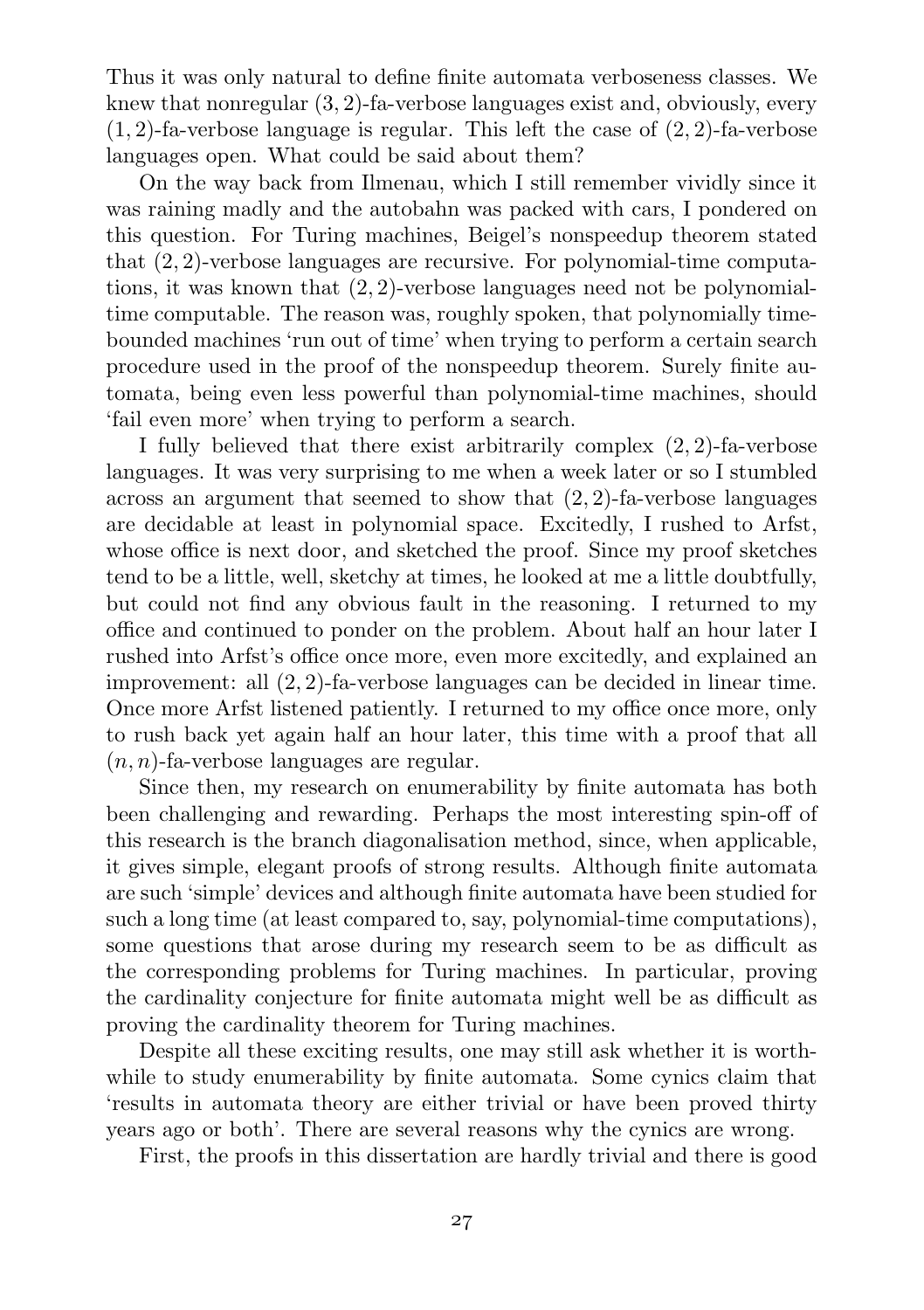reason to believe that they *cannot* be proved in a much simpler way. For example, I shall demonstrate that there are 'difficult' regular languages (they can only be accepted by automata with a very large number of states) whose 2-fold cardinality function can be 2-enumerated by an automaton with only four states. This shows that *every* proof of the finite automata cardinality theorem for two words must turn 'simple' automata into 'arbitrarily complex' ones.

Second, some of the results obtained thirty years ago turn out to be wrong, as my counterexample to a claim of Kinber  $(1976)$  shows.

Third, the different applications in the sixth chapter show that results on finite automata enumerability are useful in other areas. They are arguably 'more useful' than the corresponding classical results from recursion theory: from a practical, and often also from a theoretical point of view, it is better to know that a language is regular than just knowing that it is recursive.

Fourth, the results obtained by branch diagonalisation are 'so strong' that even weak corollaries of these results are interesting in their own right. To give an example, from [theorem](#page-116-0)  $5.19$  we can derive a condition on numbers n, m, h, and k such that for every oracle X there exists a polynomialtime  $(m, n)$ -verbose language that is not polynomial-time  $(h, k)$ -verbose, not even relative to X. The interesting aspect of this separation is that [theorem](#page-116-0) 5.19 does not refer to polynomial-time computations at all. The theorem states a stronger separation that can be 'weakened' to this strong statement about polynomial-time computations. As another example, I show that there exist fa-selective languages whose intersection is not even semirecursive. An immediate corollary is the statement that the class of P-selective languages is not closed under intersection.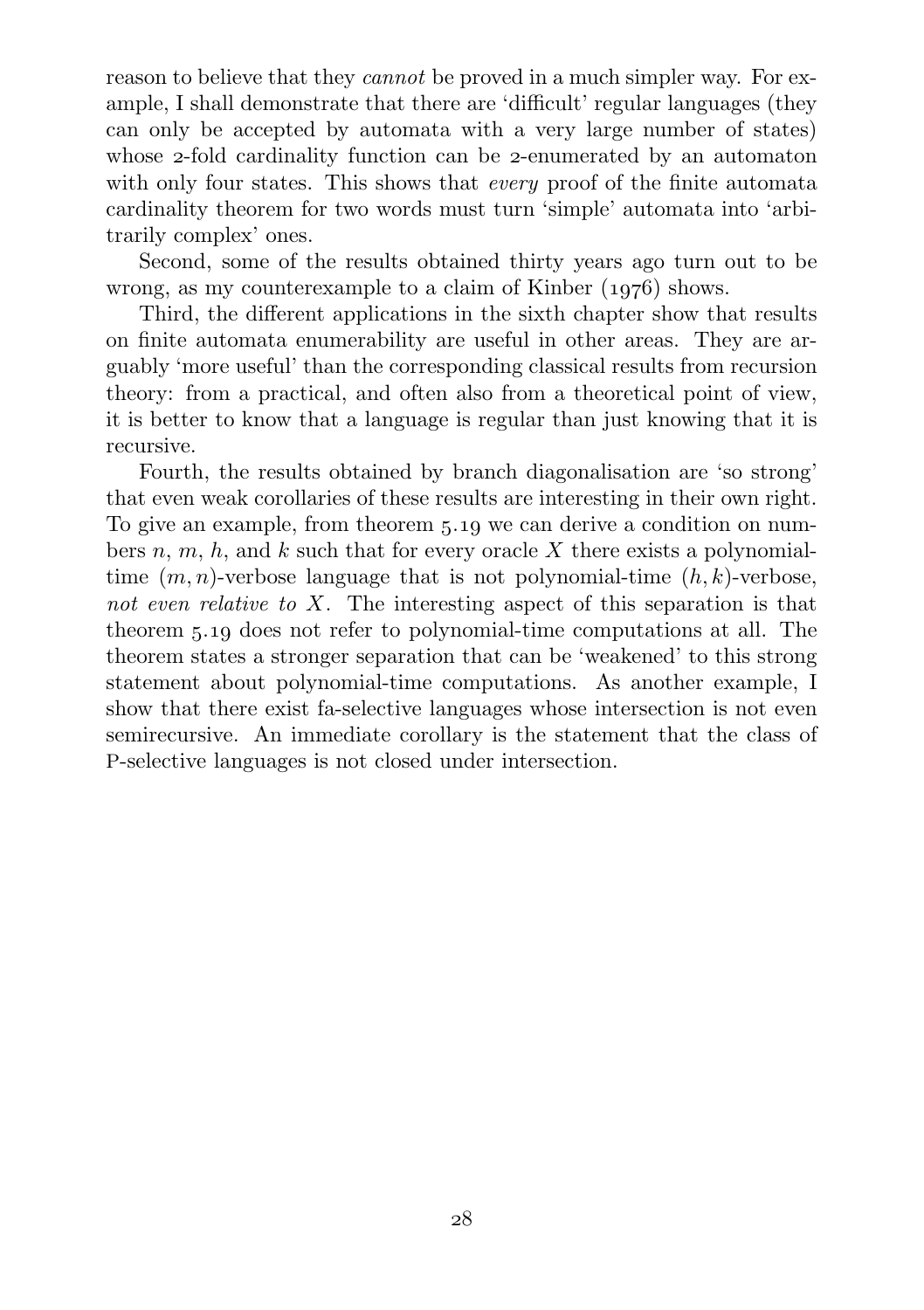## SECOND CHAPTER

<span id="page-30-0"></span>The Class of Regular Relations and Its Closure Properties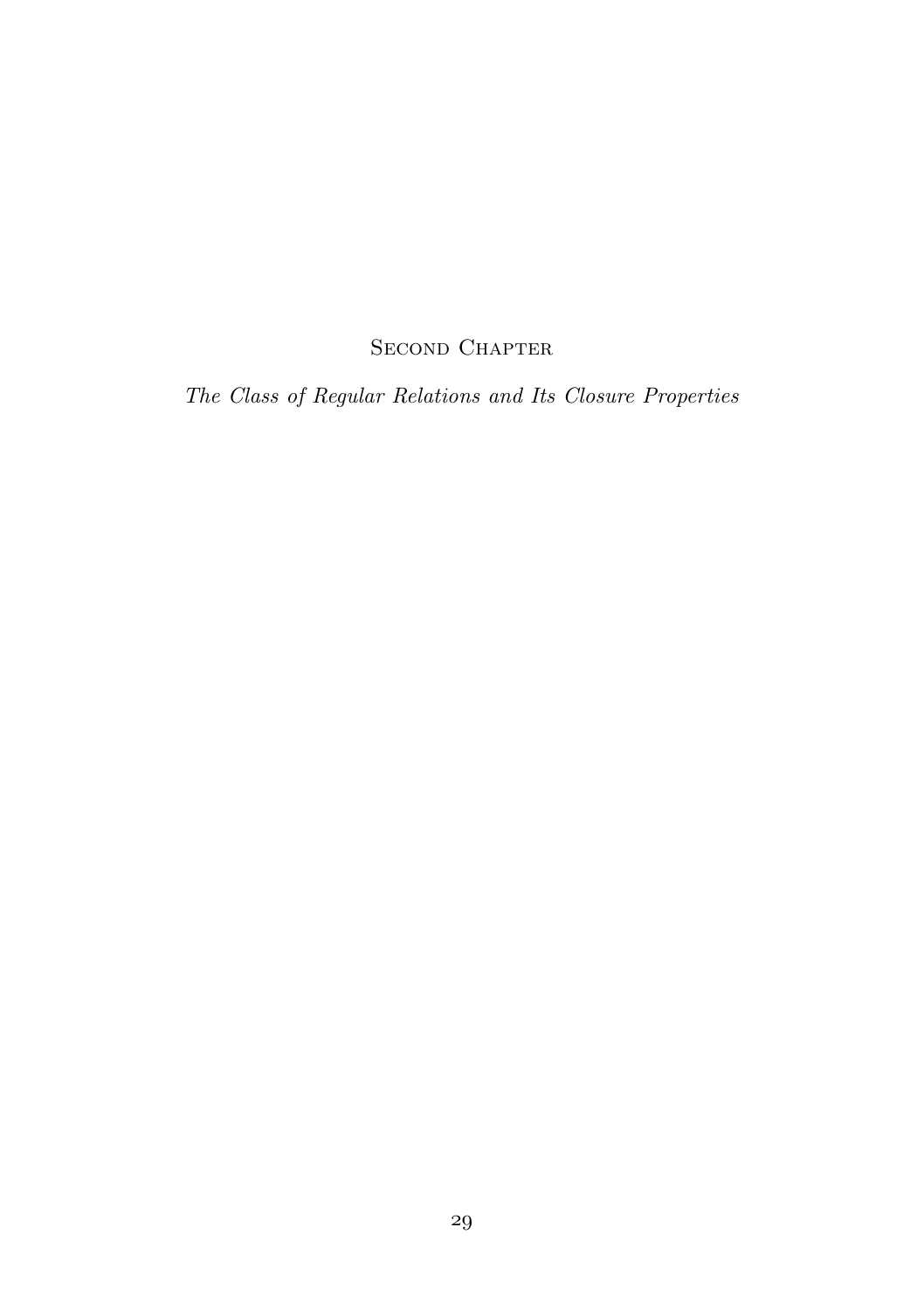Regular relations generalise regular languages. Instead of letting a finite automaton decide whether a single word is an element of a certain language, the automaton must decide whether a word tuple is an element of a certain relation. The different components of the word tuple are put on different, synchronously read input tapes. All heads on the input tapes advance exactly one symbol in each step. Equivalently, one may think of the words being fed to a single tape automaton in the following way: the first symbol on the input tape encodes the first symbols of the words, the second symbol encodes the second symbols, and so on. Shorter words are padded with blanks such that all words have the same length. Examples of regular relations are the lexicographical, standard, and prefix orderings of words, the graph of the addition function, and even the next-move relation on configuration graphs of fixed Turing machines. 'Difficult' relations, like the graph of the multiplication function, are not regular.

This particular definition of 'regular relation' yields the same class of relations as a definition of 'regular relation' due to Büchi  $(1062)$ , although Büchi's definition is more complicated. In the literature, other classes of relations are also called 'regular' or 'rational'. Rabin and Scott  $(1959)$  consider two-tape automata where the heads may move at different speeds. [Perrin \(](#page-168-2)1990) considers automata with output and defines 'rational relations' as the graphs of the output functions of these automata.

Regular relations as defined here are useful both for the definition of more advanced concepts and as mere tools in proofs. Their usefulness stems from the fact that the class of regular relations inherits a great robustness from the class of regular languages. Nondeterminism is as powerful as determinism. It does not matter whether we read the words from left to right or from right to left. The class is closed under union, intersection, and complement. These latter closure properties are just special cases of the closure under elementary definitions. This means the following: Suppose a relational logical structure is given whose universe is  $\Sigma^*$  for some alphabet  $\Sigma$ and whose relations are all regular. Furthermore, a first-order formula over this structure is given that has certain free variables  $u_1, \ldots, u_n$ . Then the set of all word tuples  $(w_1, \ldots, w_n)$  that make this formula true is regular.

The importance of this closure property for the proofs in later chapters is immense. All proofs of core results, including the finite automata versions of the generalised nonspeedup theorem, the cardinality theorem for two words, and the restricted cardinality theorem, make heavy use of the closure property.My earlier proofs of these theorems in  $(Tantau, 2002A, B)$  $(Tantau, 2002A, B)$  $(Tantau, 2002A, B)$ , which use direct arguments, required a much more verbose reasoning. Basing proofs on closure properties of the class of regular relations allows an easy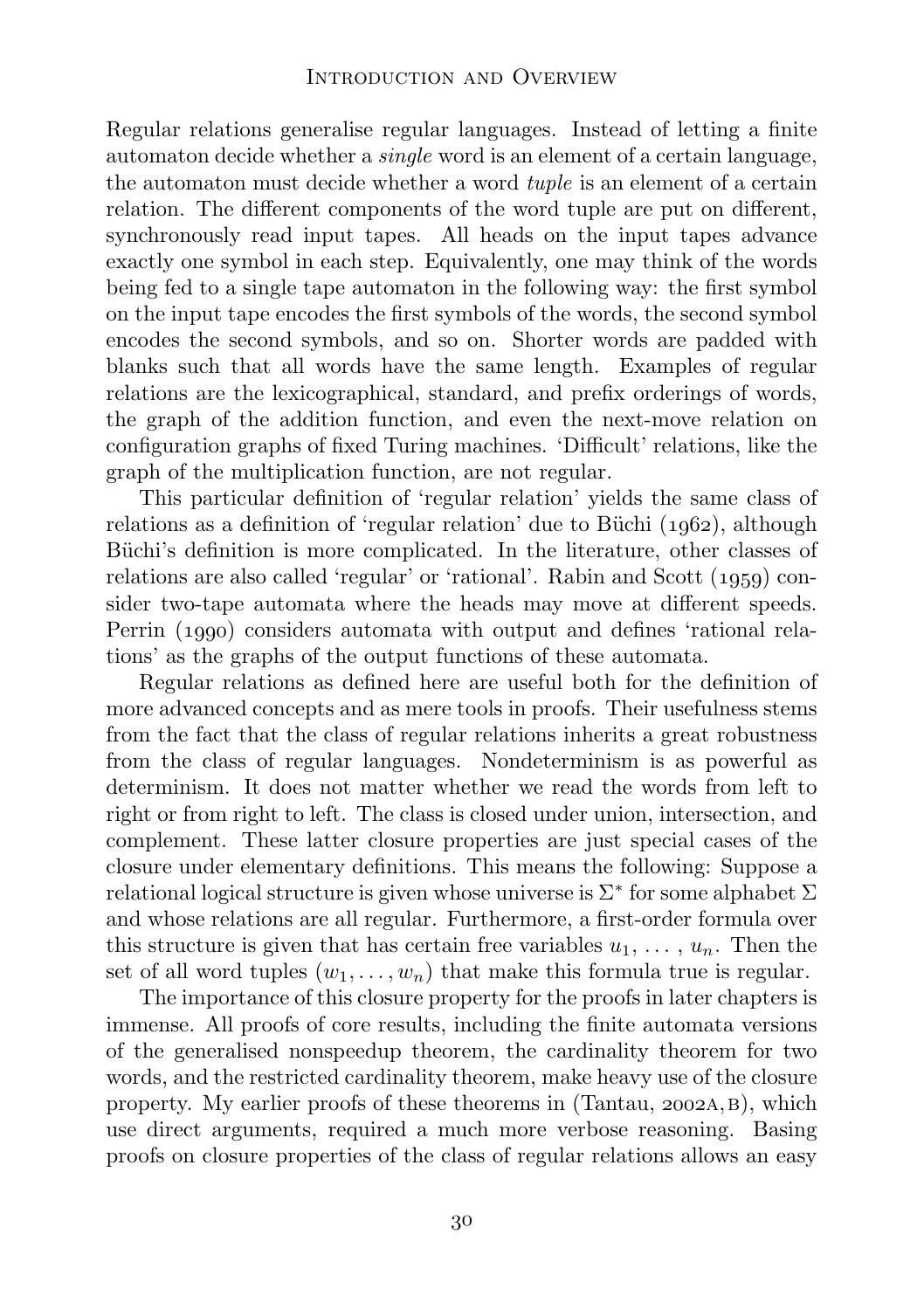<span id="page-32-0"></span>transfer to other computational models that share these closure properties. This gives deep insights into the structural similarities of Turing machine and finite automata enumerability classes.

In [section](#page-32-1)  $2.1$  the notation and terminology are fixed for the different kinds of finite automata that will be used. I have not included an introduction to automata theory in general, which can be found in standard textbooks like the book of Hopcroft and Ullman  $(1979)$ .

In [section](#page-34-1) 2.2 regular relations are defined. The definition is accompanied by numerous examples. Most intuitively 'simple' relations are regular. Of course, no formal definition can faithfully capture a non-precise concept like 'simple' or 'efficient' as is well-discussed for the class P as representing the 'efficiently solvable' problems. Some intuitively simple relations, like the relation that relates a word and its reversal or the relation that relates a word and the doubled word, are not regular. A remedy would be to consider the class of relations that are accepted by multitape automata that read the tapes asynchronously, that is, considering the automata studied by [Rabin](#page-169-0) [and Scott.](#page-169-0) Unfortunately, this class lacks the crucial closure property of the class of regular relations: its closure under first-order definitions yields the complete arithmetical hierarchy since concatenation can be defined in this model. As demonstrated in the fifth chapter, my definition of regular relations is still general enough to allow their use in diagonalisation proofs.

In [section](#page-38-1) 2.3 notations and terminology of first-order logic, secondorder logic, and elementary definitions are reviewed. Two new theorems are presented that demonstrate the power of elementary definitions: the transitive closures of finite tournaments are elementarily definable; and the same is true for linearisations of tournaments on well-ordered sets.

In [section](#page-43-1) 2.4 logical characterisations of the class of regular relations are formulated and proved. A corollary of the first-order characterisation is the main closure property of this class: every elementary definition in a regular structure defines a regular relation. At the end of the section, first applications are presented. One of them is a rephrasing of the closure property in the terminology of database theory: the class of regular structures is closed under first-order queries.

#### SECTION 2.1

### Review of Finite Automata

<span id="page-32-1"></span>This section fixes the notation and terminology for three kinds of finite automata: deterministic automata that recognise languages (Rabin–Scott recognisers), deterministic automata that have an output attached to each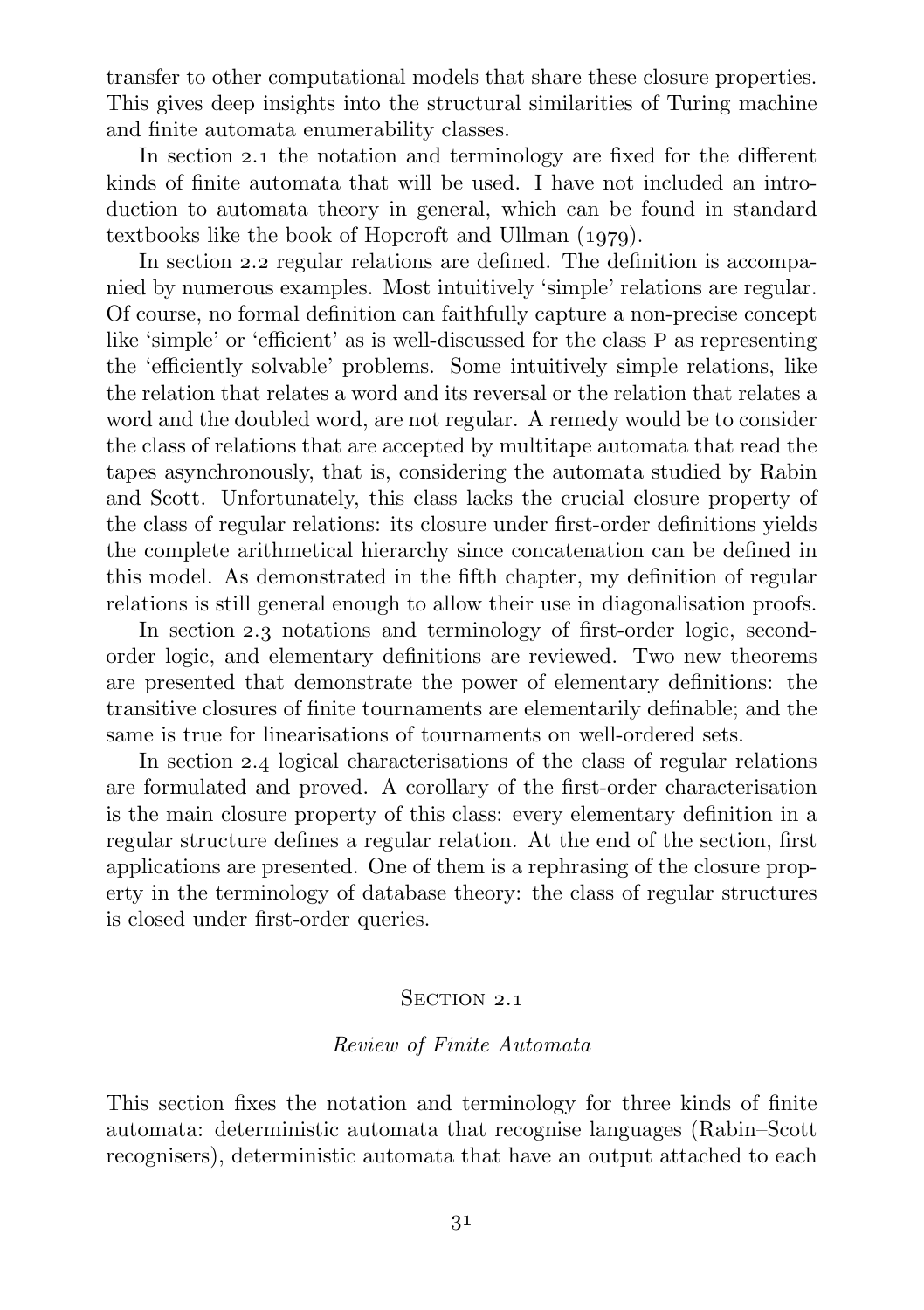state (Moore automata), and nondeterministic automata. The only nonstandard notion, introduced alongside Moore-type output, is what I call final output, see [definition](#page-33-3)  $2.4$ .

. Definition of Deterministic Finite Automata

<span id="page-33-0"></span>A deterministic finite automaton (DFA) consists of an input alphabet  $\Sigma$ , a finite set Q of states, an initial state  $q_{initial} \in Q$ , a transition function  $\delta: Q \times \Sigma \to Q$ , and a set  $F \subseteq Q$  of accepting states.

Deterministic finite automata are also called Rabin–Scott automata. [Fig](#page-37-1)[ure](#page-37-1) 2-1 on [page](#page-37-1) 36 shows an example of how DFA's shall be depicted. Just like deterministic Turing machines,  $DFA's$  will be denoted by the letter  $M$ .

. Definition of the Behaviour of dfa's

<span id="page-33-1"></span>The extended transition function  $\hat{\delta}$ :  $Q \times \Sigma^* \rightarrow Q$  of a DFA is defined recursively as follows: let  $\hat{\delta}(q, \epsilon) := q$ ; and for  $\sigma \in \Sigma$  and  $w \in \Sigma^*$  let  $\hat{\delta}(q, \sigma w) := \hat{\delta}(\delta(q, \sigma), w)$ . A DFA M accepts the language  $L(M) := \{w \in$  $\Sigma^*$   $|\hat{\delta}(q_{\text{initial}}, w) \in F$ . A language is *regular* if it is accepted by a DFA.

. Definition of dfa's with (Moore-type) Output

A DFA with output consists of an input alphabet  $\Sigma$ , an output alphabet  $\Gamma$ , a finite set Q of states, an initial state  $q_{initial} \in Q$ , a transition function  $\delta: Q \times \Sigma \to Q$ , and an *output function*  $\gamma: Q \to \Gamma$ .

The output function  $\gamma$  generalises the usual set  $F \subseteq Q$  of accepting states. When depicting DFA's with output, the output attached to a state is shown in the lower part of the state's circle, see [figure](#page-65-1)  $3-1$  on [page](#page-65-1)  $64$  for an example.

In the next definition,  $w[i_1, \ldots, i_k]$  denotes the symbols of the word w at positions  $i_1, \ldots, i_k$ . For example  $abc[2, 2, 1] = bba$ .

. Definition of Final- and Moore-Output

<span id="page-33-3"></span>Let M be a DFA with output and w an input word. The final output  $M(w)$ of M is the value  $\gamma(\hat{\delta}(q_{\text{initial}}, w))$ , that is, the output attached to the last state reached by  $M$  on input  $w$ . The Moore output of  $M$  on input  $w$  is the string  $M(w[1]) M(w[1,2]) M(w[1,2,3]) \cdots M(w)$ .

### . Definition of Nondeterministic Finite Automata

<span id="page-33-2"></span>A nondeterministic finite automaton with  $\epsilon$ -moves (NFA with  $\epsilon$ -moves) consists of an *input alphabet*  $\Sigma$ , a finite set Q of *states*, a set  $Q$ <sub>initial</sub>  $\subseteq Q$  of *initial states, a transition relation*  $\Delta \subseteq Q \times (\Sigma \cup {\{\epsilon\}}) \times Q$ , and a set  $F \subseteq Q$ of accepting states. If the transition relation is a subset of  $Q \times \Sigma \times Q$ , the automaton is called an NFA without  $\epsilon$ -moves.

Nondeterministic finite automata will be denoted by the letter N.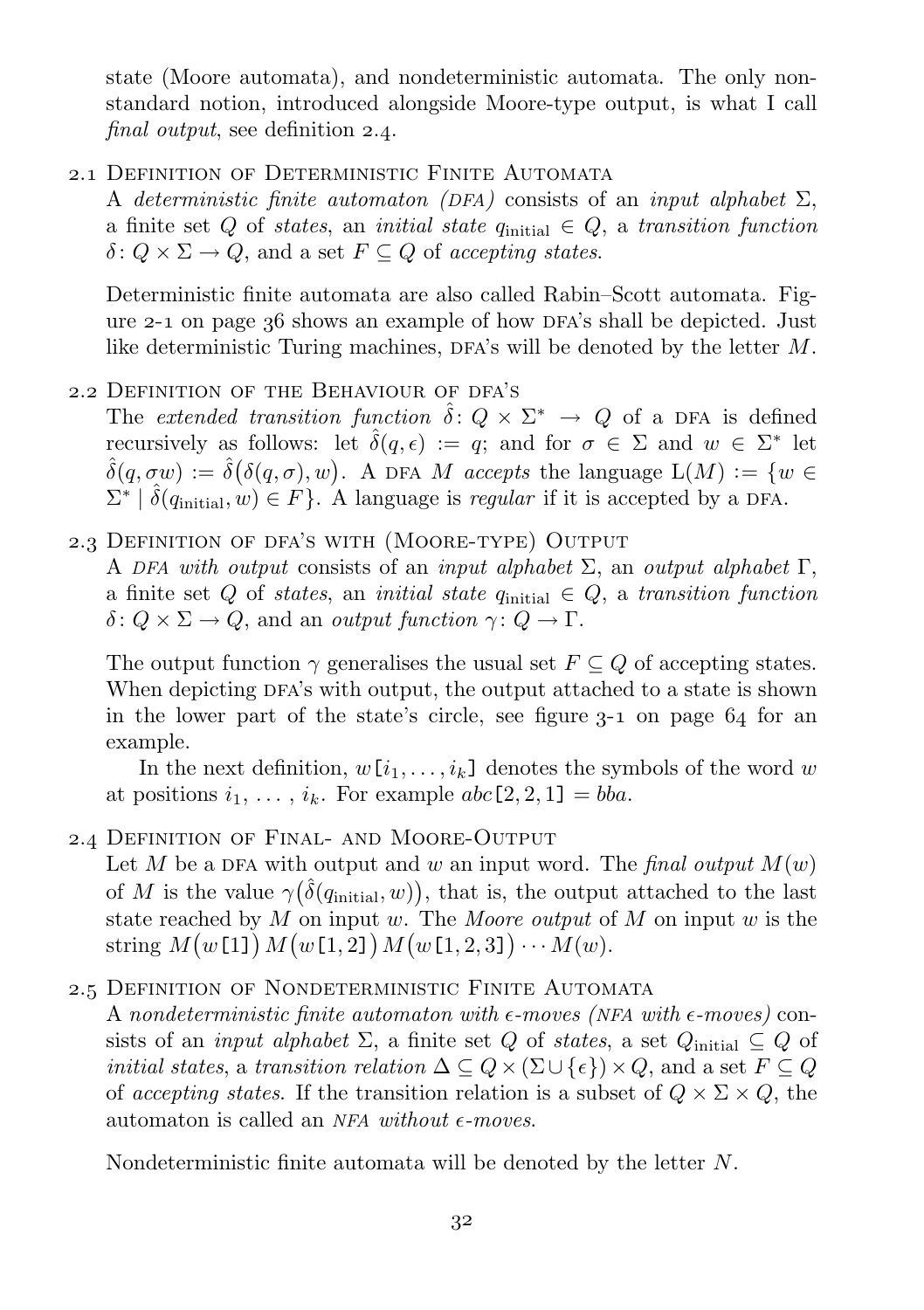#### . Definition of the Behaviour of nfa's

<span id="page-34-0"></span>For every NFA  $N = (\Sigma, Q, Q_{initial}, \Delta, F)$  with  $\epsilon$ -moves, the pair  $(Q, \Delta)$  forms a directed graph whose edges are labelled with symbols from  $\Sigma$  or, in case of the 'label'  $\epsilon$ , unlabelled. The set of all strings of labels on paths that start in  $Q_{initial}$  and end in F is called the *language accepted by* N, written  $L(N)$ .

2.7FACT (RABIN AND SCOTT,  $1959$ ) For every NFA N with  $\epsilon$ -moves there exists a DFA M with  $L(N) = L(M)$ .

#### SECTION 2.2

#### Definition of Regular Relations

<span id="page-34-1"></span>Theorists usually ignore the difference between a set of words and a set of word tuples. Tuples can easily be converted to words and vice versa. You will only rarely find an explicit definition of, say, polynomial-time decidable relations, because it is assumed that you will infer their definitions from the definition of polynomial-time decidable languages and from the definition of your pet tupling function.

For the definition of regular relations more care has to be taken. Different reasonable tupling functions yield different notions of regular relations. For example, just writing the words alongside, separated by marker symbols, yields a boring class of regular relations. I propose to use the following tupling method: Given a word tuple  $(w_1, \ldots, w_n)$ , image each word to be written on a new line on a sheet of squared paper. The first symbols of all words are now on top of each other, just like the second symbols, and so on. These 'columns of symbols' will be the individual symbols of the coded tuple  $\langle w_1, \ldots, w_n \rangle$ , which is a word over the alphabet  $\Sigma^{n}$  of all possible columns of symbols. Since the words may have different lengths, some columns may contain blank squares. For example  $\langle 123, 31 \rangle = \binom{1}{3} \binom{2}{1} \binom{3}{0}$ . This tupling method will be used throughout this dissertation since it can be used for finite automata, for polynomial-time computations, and for recursive computations.

The class of regular relations defined in terms of this tupling function has a number of useful properties:

- . It includes numerous relations that are intuitively 'simple', like the lexicographical ordering or the standard ordering of words.
- . It can be defined equivalently in terms of multi-tape automata with synchronously moving heads. These automata model finite memory online devices that are fed multiple data streams.
- . It enjoys strong closure properties.
- . It is large enough to be useful in diagonalisation proofs.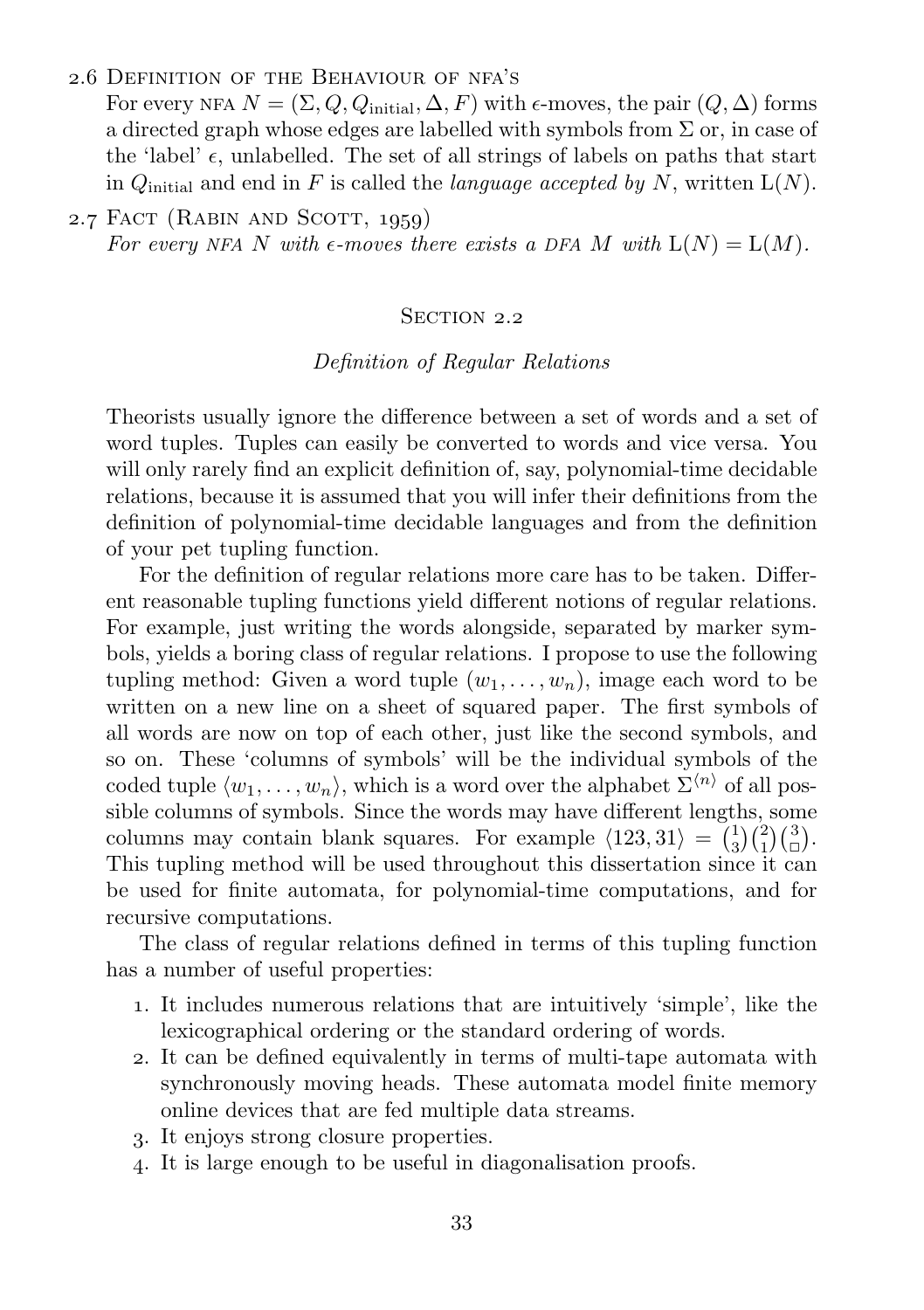The class has previously been studied by Büchi  $(1062)$  and he also called its members 'regular relations'. However, his more complicated definition is based on monadic second-order logic. I believe that my definition is more intuitive and more easily applicable than Büchi's.

The multi-tape automata model that can be used for an alternative definition of regular relations has previously been studied by Kinber  $(1976)$ and recently by Austinat et al.  $(2000, 2003)$ . It is defined as follows: An  $n$ -tape automaton has n input tapes instead of the usual single input tape. There is a head for each tape, but the heads must move *synchronously*. This means that in each step all heads advance exactly one symbol—no head may lag behind or dash ahead or turn around. One can think of the heads as a slot that moves over the tapes through which the automaton 'sees' exactly one symbol of each tape at a time. At the beginning of the computation each tape is initialised with one component of a word tuple  $(w_1, \ldots, w_n)$ . If the words have different lengths, shorter words are padded with blanks. At the end of the computation, when all heads hit the ends of the tapes, the automaton can accept or reject the tuple, depending on whether it has reached an accepting state or not. (More generally, a multi-tape automaton with output could now produce some final output.) Clearly, a relation is regular iff it is accepted by an appropriate multi-tape automaton.

In the following, formal definitions of the tupling function, of regular relations, and of regular functions (functions with a regular graph) are given. The definitions are accompanied by numerous examples. The closure properties of the class of regular relations are proved in [section](#page-43-1)  $2.4$ . Their usefulness for diagonalisation arguments is demonstrated in the fifth chapter.

#### 2.8 DEFINITION OF TUPLING ALPHABETS

<span id="page-35-0"></span>Let  $\Sigma$  be an alphabet and let  $\square \notin \Sigma$  be a special blank symbol. The *n-fold* tupling alphabet  $\Sigma^{(n)}$  is the following set of column vectors:

$$
\Sigma^{\langle n \rangle} := \left( \Sigma \cup \{ \Box \} \right)^n \setminus \left\{ \left( \begin{smallmatrix} \Box \\ \vdots \\ \Box \end{smallmatrix} \right) \right\}.
$$

For example,  $\{0,1\}^{\langle 2 \rangle} = \{ \binom{0}{0}, \binom{0}{1}, \binom{1}{0}, \binom{1}{1}, \binom{\Box}{0}, \binom{\Box}{1}, \binom{\Box}{0}, \binom{1}{1}, \binom{\Box}{\Box} \}$ .

### . Definition of Coded Tuples

<span id="page-35-1"></span>Given words  $w_1, \ldots, w_n \in \Sigma^*$ , the coded tuple  $\langle w_1, \ldots, w_n \rangle \in (\Sigma^{\langle n \rangle})^*$  is the sequence of columns of a matrix with n rows and  $\ell$  columns, where  $\ell$ is the length of the longest  $w_i$ . The first row of the matrix contains the symbols of  $w_1$ , the second row contains the symbols of  $w_2$ , and so on, up to the nth row. Rows that are not completely filled by a word are filled up with  $\Box$ .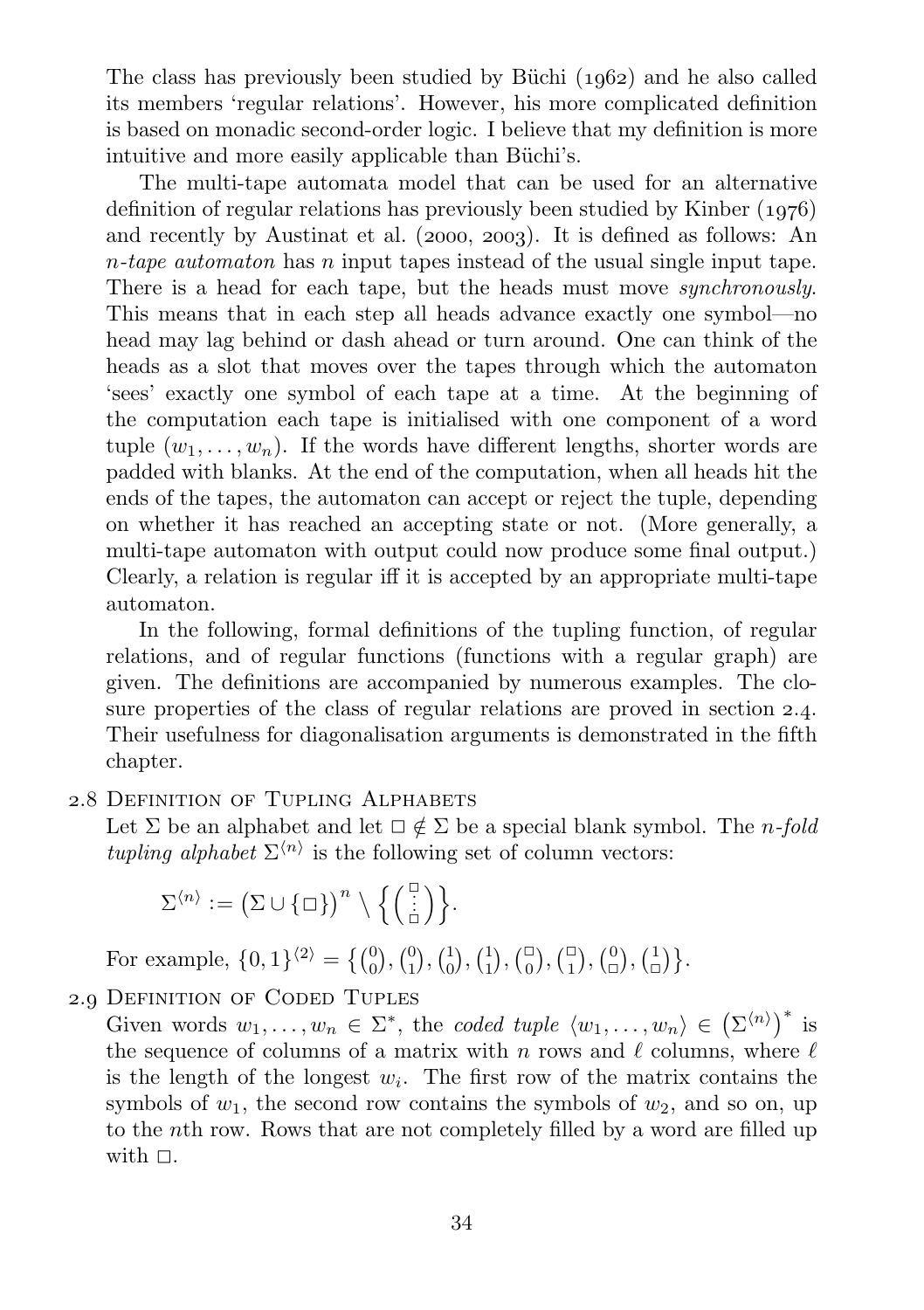2.10 DEFINITION OF REGULAR RELATIONS

A relation  $R \subseteq (\Sigma^*)^n$  is *regular* if the language

 $\{(w_1,\ldots,w_n) \mid (w_1,\ldots,w_n) \in R\}$ 

over the alphabet  $\Sigma^{\langle n \rangle}$  is regular.

For a relation  $R \subseteq U_1 \times \cdots \times U_n$  let us call  $U_1 \cup \cdots \cup U_n$  the *universe of R*. By the above definition, the universe of a regular relation is always of the form  $\Sigma^*$  for some alphabet  $\Sigma$ . However, the question of whether a relation R is regular is also meaningful if the relation is a subset of  $\Sigma_1^* \times \cdots \times \Sigma_n^*$  for different alphabets  $\Sigma_i$ . In this case, let us implicitly unite all the alphabets  $\Sigma_i$ , forming a big alphabet  $\Sigma := \Sigma_1 \cup \cdots \cup \Sigma_n$ , and consider R to be a subset of  $(\Sigma^*)^n$ . In other words, let us implicitly enlarge the universe of R from  $\Sigma_1^* \cup \cdots \cup \Sigma_n^*$  to  $(\Sigma_1 \cup \cdots \cup \Sigma_n)^*$ .

- . Example: Lexicographical, Standard, and Prefix Orderings For every alphabet  $\Sigma$ , the lexicographical ordering  $\leq_{\text{lex}}$  of  $\Sigma^*$  (also known as dictionary ordering), the standard ordering  $\leq_{\text{std}}$  (first lengthwise, then lexicographically), and the prefix ordering  $\Box$  are all regular. [Figure](#page-37-0) 2-1 depicts an automaton that witnesses, for  $\Sigma = \{0, 1\}$ , that  $\leq_{\text{lex}}$  is regular.
- <span id="page-36-0"></span>. Example: Graph of a Final Output Function Recall that the final output  $M(w)$  of a DFA  $M$  is the output  $\gamma\big(\hat{\delta}(q_{\text{initial}},w)\big)$ attached to the last state reached by  $M$  on input  $w$ . For every DFA  $M$  the graph  $\{(w, M(w)) \in \Sigma^* \times \Gamma \mid w \in \Sigma^* \} \subseteq \Sigma^* \times \Gamma^*$  of M's final output function is regular.

To see this, note that the second component of the first symbol of  $\langle w, M(w) \rangle$  is  $M(w)$ . An automaton can accept the graph by first reading the first symbol, storing the second component in its state, and by then simulating  $M$  on the first components of the following symbols. Once the input has been completely read, the automaton accepts if  $M(w)$  equals the stored value.

. Example: Graph of a Moore Output Function For every DFA  $M$  with output, the relation

<span id="page-36-1"></span>
$$
\{(w, M(w\texttt{[1]})M(w\texttt{[1,2]})\cdots M(w)) \in \Sigma^* \times \Gamma^* \mid w \in \Sigma^*\}
$$

is regular. This relation is the graph of  $M$ 's Moore output function. This shows that the relations called 'rational' by Perrin  $(1990)$  are regular in the sense of our definition.

In the next example,  $\sin n$  denotes the canonical encoding of the natural number n as a bitstring. For example bin  $6 = 110$ . The notation bin X is similarly used to denote canonical binary encodings of other objects  $X$ , like graphs or machines. The reverse of a word  $w$  is denoted  $w^{\text{reversed}}$ .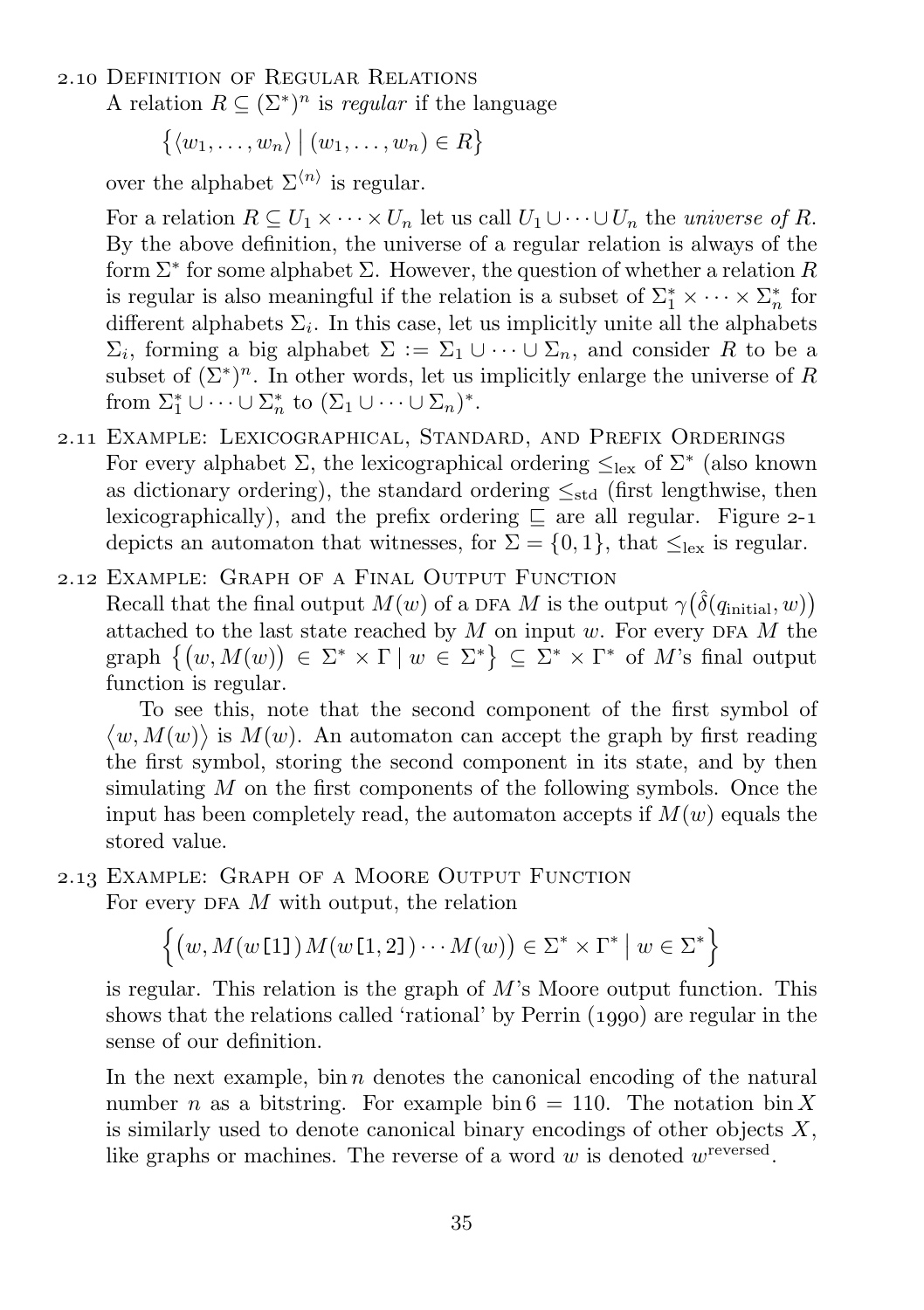

 $FIGURE 2-1$ 

<span id="page-37-0"></span>Given two words  $u, v \in \{0, 1\}^*$ , the DFA accepts the coded word  $\langle u, v \rangle$  iff  $u \leq_{\text{lex}} v$ . The variables  $x \in \{0,1\}$  and  $\binom{y}{z} \in \{0,1\}^{\langle 2 \rangle}$  represent arbitrary values. Double circles around states indicate accepting states.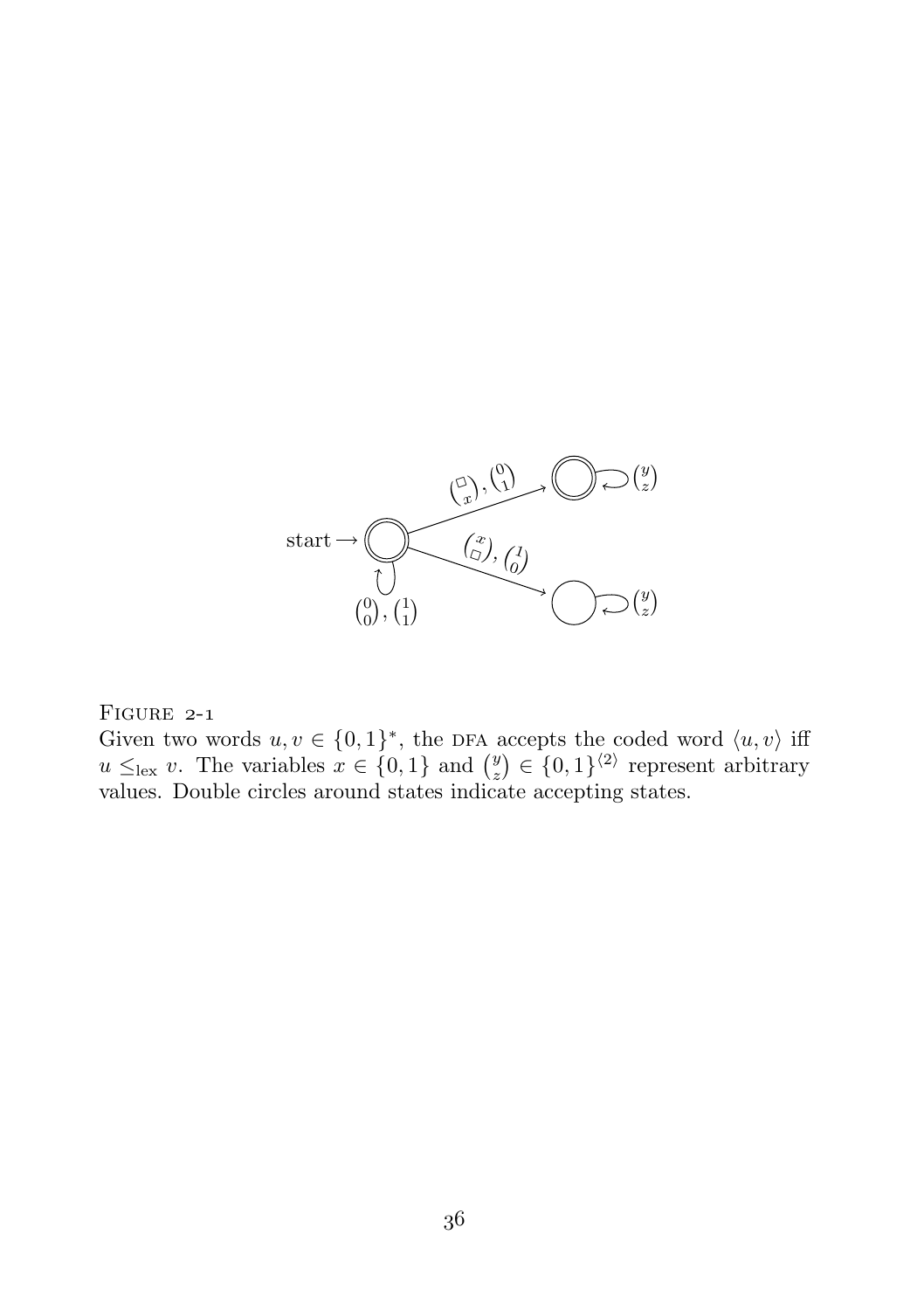2.14 EXAMPLE: ADDITION

The addition relation

 $\{((\text{bin } m)^{\text{reversed}},(\text{bin } n)^{\text{reversed}},\text{bin}(m+n)^{\text{reversed}}) \mid m,n \in \mathbb{N}\}\$ 

is regular, because it is the graph of a Moore output function.

# 2.15 EXAMPLE: NEXT CONFIGURATION RELATION

For a Turing machine M with state set Q, a disjoint tape alphabet  $\Gamma$ , and a single semi-infinite tape, let us code configurations (which are sometimes also called 'instantaneous descriptions') as follows: if  $u \in \Gamma^*$  is the word before the head,  $v \in \Gamma^*$  is the word starting at the head, and  $q \in Q$  is the current state, we encode the configuration as  $uqv \in (\Gamma \cup Q)^*$ .

With this coding, M's next-move relation on configurations is regular. Note that this is also true for other reasonable codings of configurations.

# . Counterexample: Nonregular Relations

The relation  $\{(w,ww) \mid w \in \{0\}^*\}$  is not regular. Setting  $a := \begin{pmatrix} 0 \\ 0 \end{pmatrix}$  and  $b := \begin{pmatrix} 0 \\ 0 \end{pmatrix}$ , if it were regular, so would be the language  $\{a^n b^n \mid n \in \mathbb{N}\}\.$  The relation  $\{(w, w^{\text{reversed}}) | w \in \{0,1\}^*\}$  is not regular. If it were regular, so would be its intersection with the regular relation  $\{(0^n10^m, 0^n10^m)\}\$  $m, n \in \mathbb{N}$ . However,  $\{(0^n 10^n, 0^n 10^n) \mid n \in \mathbb{N}\}\)$  is not regular.

Since the most important special cases of relations are functions, it is only fitting to introduce a name for relations that are both regular and functions.

# 2.17 DEFINITION OF REGULAR FUNCTIONS

A function  $f: \Sigma^* \to \Delta^*$  is regular if its graph  $\{(w, f(w)) \subseteq \Sigma^* \times \Delta^* \mid$  $w \in \Sigma^*$  is regular.

By examples  $2.12$  and  $2.13$ , the final and Moore output functions of DFA's with output are regular functions.

A function need not be efficiently computable just because its graph is easily decidable. For example, the graph of the function that maps each word w to  $2^{2^{|w|}}$  many 0's is decidable in logarithmic space, but the function itself is not even computable in exponential time. Fortunately, regular functions have reasonably low complexity. They can be computed in logarithmic space and also, alternatively, in linear time, see [theorem](#page-54-0)  $2.41$ .

# SECTION 2.3

## Review of First-Order Logic and Second-Order Logic

In this section the notation and terminology for the syntax and semantics of first-order and second-order logic are fixed. The exposition follows the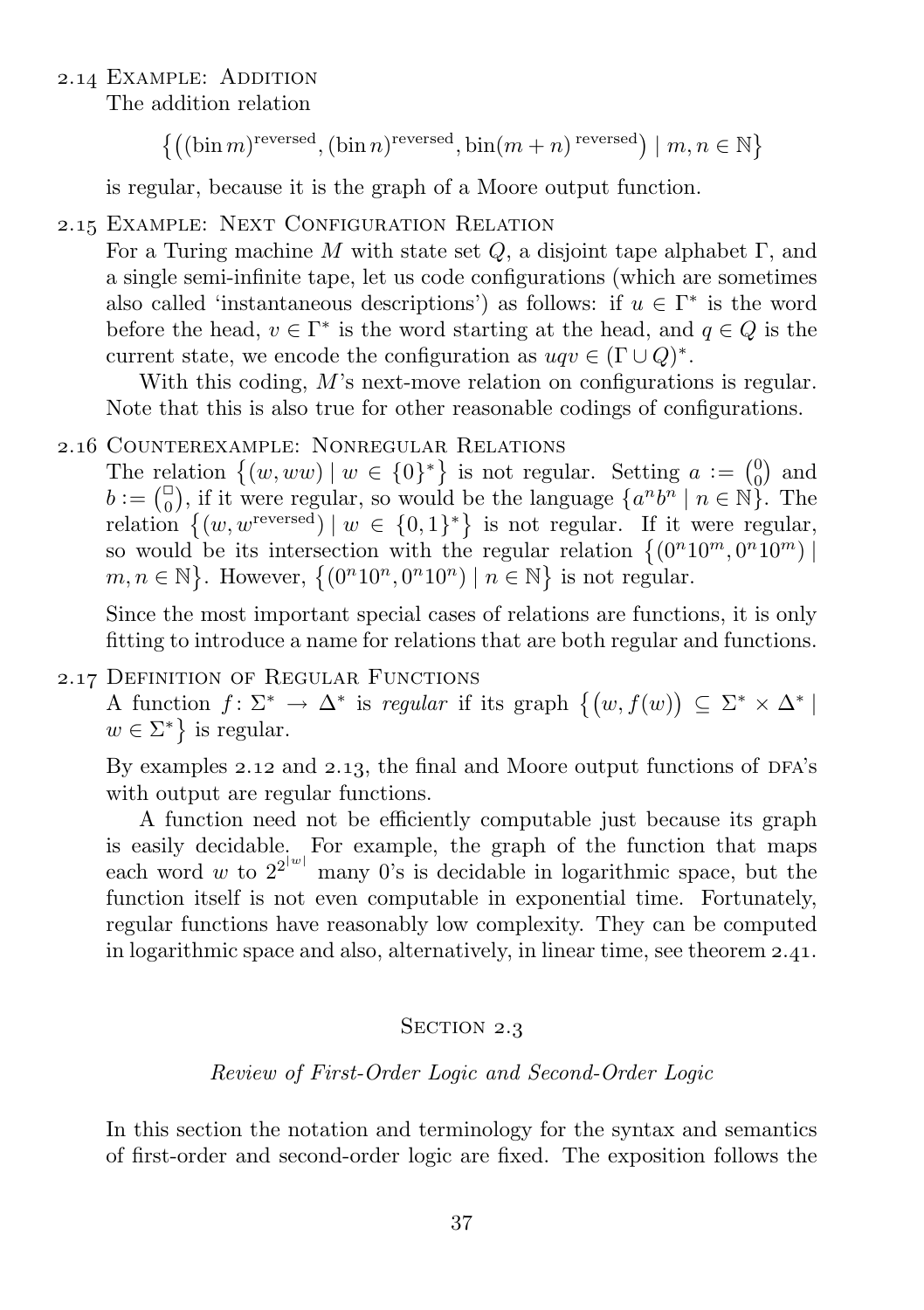book of Ebbinghaus and Flum  $(1995)$ . At the end of the section I present two new examples of powerful elementary definitions that have interesting applications,see ([Nickelsen and Tantau,](#page-168-1) 2002) and [\(Hemaspaandra et al.,](#page-165-0) ). Although these examples are not needed for proofs in other parts, they give a first flavour of the arguments that will be used later on.

# . Definition of Logical Signatures

A logical signature consists of a set of symbols and an arity function. Three types of symbols exist, namely constant symbols, function symbols, and relation symbols. The arity function assigns a positive integer to each function symbol and each relation symbol.

Typical logical signatures are finite or at least countable, but this is not required. As is customary, when writing down signatures, the arity of a symbol is written as a superscript. Constant symbols and function symbols are written in lower case, relation symbols in upper case. For special symbols it will be clear from context whether they are function symbols or relation symbols. For example, the logical signature  $\tau = \{E^2, s, t\}$  consists of a binary relation symbol  $E$  and two constant symbols  $s$  and  $t$ . The logical signature  $\tau' = \{0, \langle 2, +^2 \rangle\}$  consists of a constant symbol 0, a binary relation symbol  $\lt$ , and a binary function symbol  $+$ .

## 2.19 DEFINITION OF LOGICAL STRUCTURES

Given a logical signature  $\tau$ , a  $\tau$ -structure S consists of a nonempty set U, called the *universe* of S, of an element  $c^S \in U$  for every constant symbol  $c \in \tau$ , of a function  $f^{\mathcal{S}}: U^n \to U$  for every function symbol  $f \in \tau$  of arity n, and of a relation  $R^{\mathcal{S}} \subseteq U^n$  for every relation symbol  $R \in \tau$  of arity n.

Logical structures in which all relations are regular will be particularly important.

## 2.20 DEFINITION OF REGULAR STRUCTURES

A logical structure S is regular if its universe is  $\Sigma^*$  for some alphabet  $\Sigma$ and if all its relations  $R^S$  and all its functions  $f^S$  are regular.

Examples of regular  $\{R^2\}$ -structures are  $(\{0,1\}^*, \leq_{\text{lex}})$  and  $(\{a,b,c\}^*, \sqsubseteq)$ .

## . Definition of Terms

Given a logical signature  $\tau$ , the set of  $\tau$ -terms is defined inductively as follows: every first-order variable, drawn from the fixed set  $\{v_1, v_2, v_3, \ldots\}$ , is a term; every constant symbol in  $\tau$  is a term; and if  $t_1, \ldots, t_n$  are terms and  $f \in \tau$  is a function symbol of arity n, then  $f(t_1, \ldots, t_n)$  is a term.

As is customary, to make terms more readable, the infix notation is used for special symbols. Thus  $0 + v_2$  should be understood as  $+(0, v_2)$ . The variables  $v_i$  are 'formal' or 'syntactic' variables. In order to avoid too many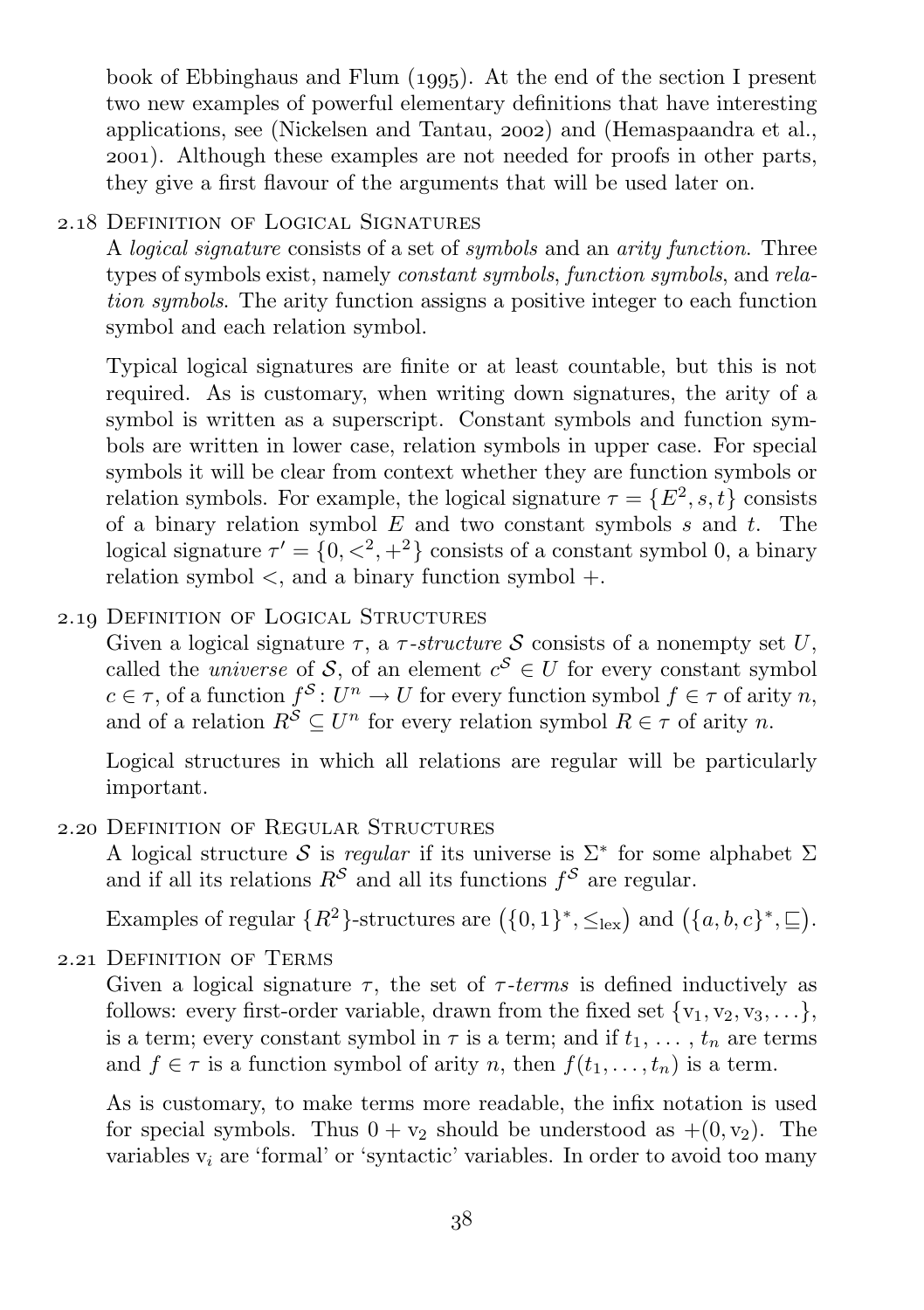subscripts, lower case letters set in italics, like  $x'$ , are used as variables for formal variables. For example, if x represents the formal variable  $v_2$ , the term  $f(x, y_3)$  represents the term  $f(y_2, y_3)$ .

. Definition of (Positive) First-Order formulæ

Given a logical signature  $\tau$ , the set of *first-order*  $\tau$ -*formulæ* is defined inductively as follows: if s and t are  $\tau$ -terms, then  $s = t$  is a first-order  $\tau$ -formula; if  $t_1, \ldots, t_n$  are  $\tau$ -terms and  $R \in \tau$  is a relation symbol of arity n, then  $R(t_1, \ldots, t_n)$  is a first-order  $\tau$ -formula; if  $\phi$  is a first-order  $\tau$ -formula, then so is  $\neg \phi$ ; if  $\phi$  and  $\psi$  are first-order  $\tau$ -formulæ, then so are  $(\phi \vee \psi)$  and  $(\phi \land \psi)$ ; and if  $\phi$  is a first-order  $\tau$ -formula and  $v_i$  is a first-order variable, then  $\exists v_i \phi$  is a first-order  $\tau$ -formula. A first-order formula is *positive* if it does not contain a negation.

The set of free variables in a formula is defined in the usual way. As is customary, in order to make formulæ more readable, I use the abbreviations  $\rightarrow$ ,  $\leftrightarrow$ , and  $\forall$ . I use the 'dot notation' to denote bindings as in  $\phi \rightarrow \psi \wedge \rho$ for  $\phi \to (\psi \wedge \rho)$ . The exact meaning of the dot is: 'insert an opening bracket here and a closing bracket after the longest well-formed formula following the dot'. Parentheses are omitted if there is no risk of confusion.

## . Definition of (Monadic) Second-Order formulæ

Given a logical signature  $\tau$ , the set of second-order  $\tau$ -formulæ is defined inductively in the same way as first-order  $\tau$ -formulæ, with two additions: if  $t_1, \ldots, t_n$  are terms, then  $V_i^n(t_1, \ldots, t_n)$  is a second-order  $\tau$ -formula for each  $i \in \{1, 2, 3, \ldots\}$ ; and if  $\phi$  is a second-order  $\tau$ -formula, so is  $\exists V_i^n \phi$ . The variables  $V_i^n$  are called *second-order variables*. A second-order  $\tau$ -formula is monadic if it does not contain any occurrence of a variable  $V_i^n$  with  $n \geq 2$ .

As for first-order variables, capital letters set in italics, like  $X'$ , are used as more readable substitutes for the variables  $V_i^n$ .

## 2.24 DEFINITION OF ASSIGNMENTS

Given a structure S, a first-order S-assignment is a function  $\alpha$  that assigns an element  $\alpha(v_i) \in U$  to every first-order variable  $v_i$ . A second-order Sassignment also assigns an n-ary relation  $\alpha(V_i^n) \subseteq U^n$  to each second-order variable  $V_i^n$  with  $n, i \in \{1, 2, 3, \ldots\}$ .

Given a  $\tau$ -structure S, an assignment  $\alpha$ , and a  $\tau$ -formula  $\phi$ , the modelling relation  $S \models \phi[\alpha]$  is defined in the usual way for first-order and secondorder formulæ. A model of a first-order or second-order formula  $\phi$  is a structure S such that  $S \models \phi[\alpha]$  for every assignment  $\alpha$ . For pairwise different first-order variables  $u_1, \ldots, u_n$ , let  $S \models \phi[u_1 = x_1, \ldots, u_n = x_n]$ denote that  $S \models \phi[\alpha]$  holds for every assignment  $\alpha$  with  $\alpha(u_1) = x_1, \ldots$ ,  $\alpha(u_n) = x_n$ . Let  $\mathcal{S} \models \phi$  denote that  $\mathcal{S} \models \phi[\alpha]$  holds for every assignment  $\alpha$ .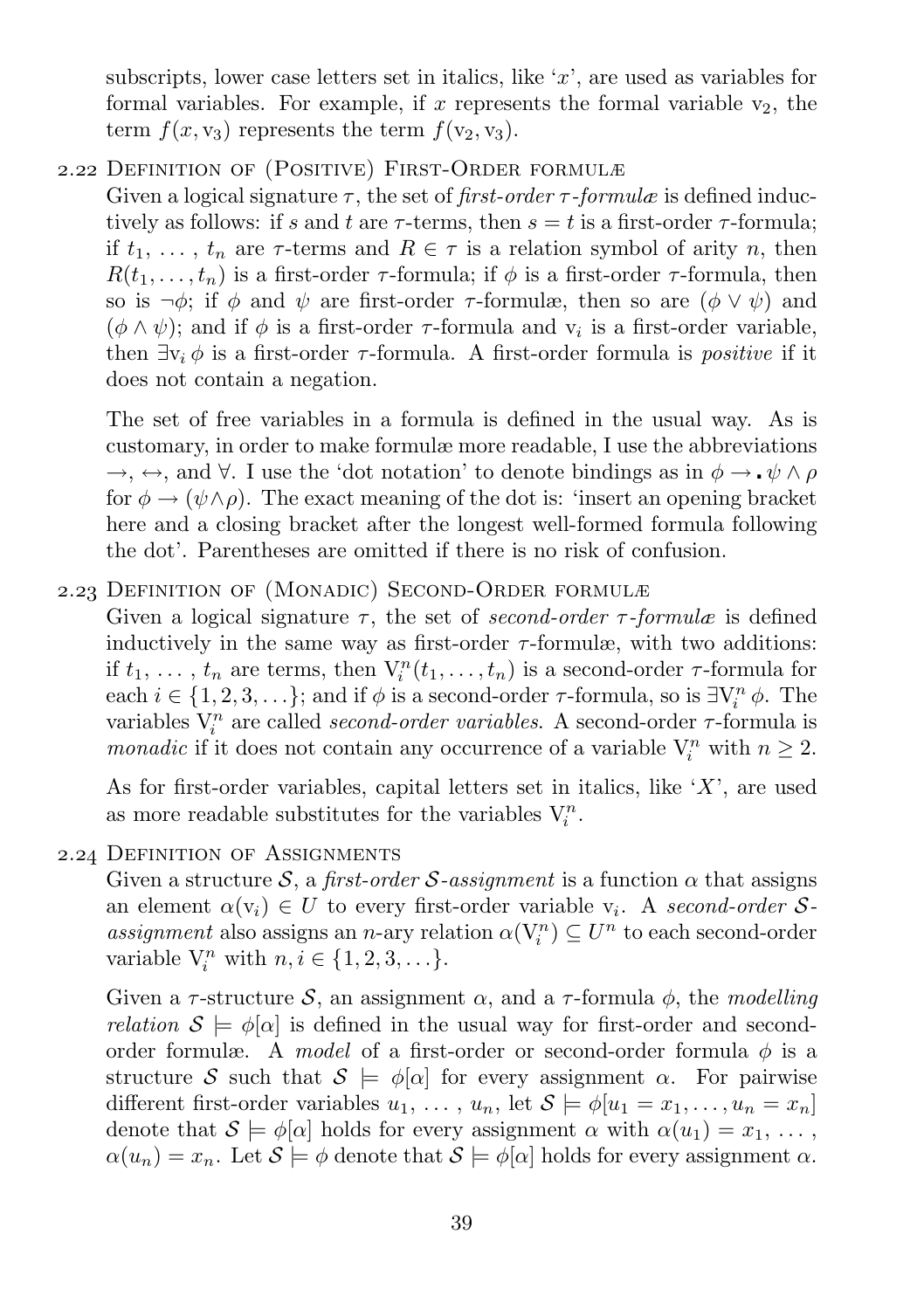### 2.25 DEFINITION OF ELEMENTARY DEFINITIONS

Given a  $\tau$ -structure S, a first-order  $\tau$ -formula  $\phi$ , and pairwise different variables  $u_1, \ldots, u_n$ , we define a relation  $\phi^{\mathcal{S}}(u_1, \ldots, u_n) \subseteq U^n$  by

$$
\phi^{\mathcal{S}}(u_1,\ldots,u_n):=\{(x_1,\ldots,x_n)\in U^n \mid \mathcal{S}\models \phi[u_1=x_1,\ldots,u_n=x_n]\}.
$$

The relation  $\phi^{\mathcal{S}}(u_1,\ldots,u_n)$  is called *elementarily definable in* S. If  $\phi$  is a positive formula, the relation is called positively elementarily definable in S. A function is *elementarily definable in* S if its graph is. An element is elementarily definable in  $S$  if its singleton set is.

Elementary definitions will be our prime vehicle for defining new relations out of existing ones. To give an example, consider an  $\{R^2\}$ -structure S and the formula  $\phi := \exists y R(x, y)$ . The relation  $\phi^{S}(x)$  is the domain of the relation  $R<sup>S</sup>$ . It will be convenient to have a handy notation for this situation. Instead of having to write sentences like 'the domain of a relation  $R$  is the set  $\phi^{\mathcal{S}}(x)$ , where  $\phi = \exists y R(x, y)$  and where S is a structure over the signature  $\{R^2\}$  in which  $R^{\mathcal{S}} = R'$ , we can use the abbreviation 'the domain D of a relation R is defined by  $x \in D$  :  $\Longleftrightarrow \exists y R(x, y)$ . A slightly more complex example is the elementary definition  $(x, y) \in R : \iff \exists z \cdot P(x, z) \wedge Q(z, y)$ . It shows that  $R = Q \circ P$  can be defined elementarily. In the following, two new examples of elementary definitions are presented.

## . Example: Has Sir Galahad Beaten Sir Lancelot?

A group of knights has gathered to hold a tournament. It consists of a series of jousts between every two knights. In each joust exactly one knight wins. After the tournament, Sir Galahad and Sir Lancelot meet. Sir Galahad exclaims, 'Bravely met Sir Lancelot! It is just that thou hast beaten me in our joust. Thou art more skillfully than I am.' Sir Lancelot replies, 'Bravely met indeed, Sir Lancelot! But I am not so sure. Methinks thou hast beaten a knight who hath beaten a knight, and so on, who hath beaten me. Is that not true?'

In order to answer Sir Lancelot's question, we must solve the reachability problem for tournaments. Tournaments are directed graphs in which there is exactly one directed edge between any two different vertices and in which there are no self-loops. In  $(Tantau, 2001)$ , see [\(Nickelsen and Tan](#page-168-1)tau, 2002) for a generalisation, it is shown that there exists a first-order formula  $\phi$  over the signature  $\{E^2, s, t\}$  of graphs with two designated vertices such that for every finite vertex set V we have  $(V, E, s, t) \models \phi$  iff the following two conditions hold:

- 1.  $(V, E)$  is a tournament and
- 2. there exists a path from s to t in this tournament.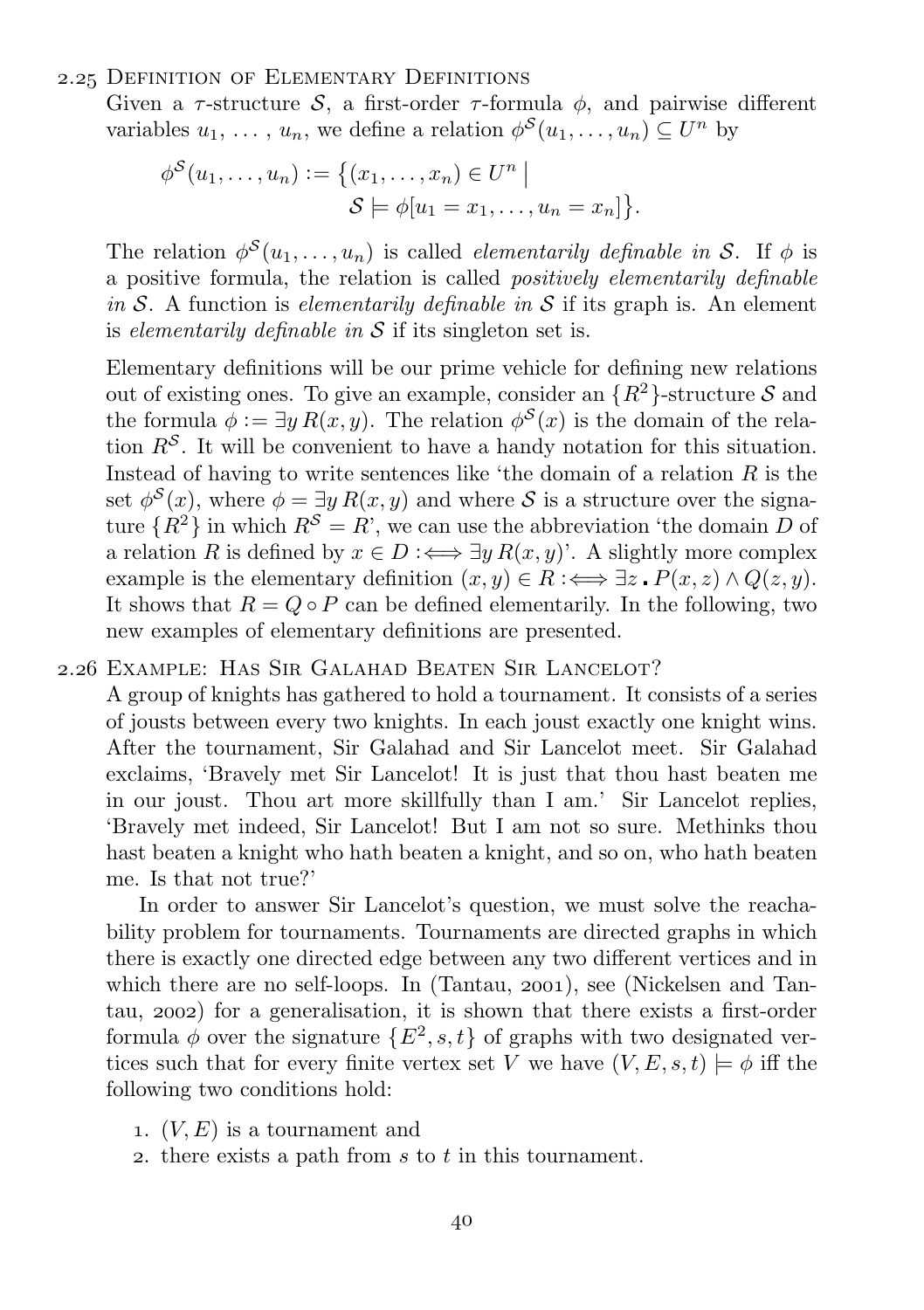By replacing s and t in  $\phi$  by the free variables  $v_1$  and  $v_2$ , we obtain a first-order formula that defines the transitive closures of finite tournaments elementarily.

. Counterexample: Arbitrary Graphs and Large Tournaments Using the compactness theorem, it can be shown that the transitive closures of arbitrary finite graphs cannot be defined elementarily, see [\(Ebbinghaus](#page-164-0) [and Flum,](#page-164-0)  $1995$  for a detailed proof. Arfst Nickelsen and myself  $(2002)$ have shown that the transitive closure of arbitrary tournaments (finite and infinite ones) cannot be defined elementarily.

## . Example: Linearisations of Tournaments

A linearisation of a directed graph  $G = (V, E)$  is a linear ordering E' of V such that whenever  $(u, v) \in E'$  there is a path from u to v in G. A well-ordering is a linear ordering such that every subset has a smallest element. The following theorem shows that we can elementarily define a linearisation of every tournament, provided we have access to an arbitrary well-ordering of the universe. The proof of the theorem transfers an idea of Nickelsen, see [Hemaspaandra et al. \(](#page-165-0)2001), to a logical setting. Nickelsen has used the proof idea to show that every P-selective language has an associative selector in FPNP. Note that the theorem holds for tournaments of arbitrarily large cardinality, not just for finite ones.

## 2.29 THEOREM

<span id="page-42-0"></span>There exists a first-order formula  $\phi$  such that for every tournament  $(V, E)$ and every irreflexive well-ordering  $\langle$  of V, the relation  $\phi^{(V,E,\langle)}(v_1,v_2)$  is a linearisation of  $(V, E)$ .

*Proof.* Let  $\{E^2, \langle E^2 \rangle\}$  be the signature of graphs together with a binary relation. The formula  $\phi$  is build up from several other formulæ that are defined as follows (they are explained below):

$$
\phi_{\text{via}}(x, y, z) := (E(x, z) \lor x = z) \land (E(z, y) \lor z = y),
$$
  
\n
$$
\phi_{\text{conn}}(x, y, z) := \phi_{\text{via}}(x, y, z) \lor \phi_{\text{via}}(y, x, z),
$$
  
\n
$$
\phi_{\text{minconn}}(x, y, z) := \phi_{\text{conn}}(x, y, z) \land \forall z' \cdot z' < z \rightarrow \neg \phi_{\text{conn}}(x, y, z'),
$$
  
\n
$$
\phi := \neg v_1 = v_2 \land
$$
  
\n
$$
\exists z \cdot \phi_{\text{minconn}}(v_1, v_2, z) \land \phi_{\text{via}}(v_1, v_2, z).
$$

Let a structure  $S = (V, E, <)$  be given such that  $(V, E)$  is a tournament and  $\lt$  is a well-ordering of V. The formula  $\phi_{\text{via}}$  expresses that we can 'go from x to y via z'. For  $u, v \in V$ , let us call  $c \in V$  a connector of u and v, if  $(u, v, c) \in \phi_{conn}^{S}(x, y, z)$ . Note that u and v themselves are always connectors of  $u$  and  $v$ . The smallest connector  $c$  of  $u$  and  $v$  with respect to the well-ordering  $\lt$  is the unique c for which  $(u, v, c) \in \phi_{\text{minconn}}^{\mathcal{S}}(x, y, z)$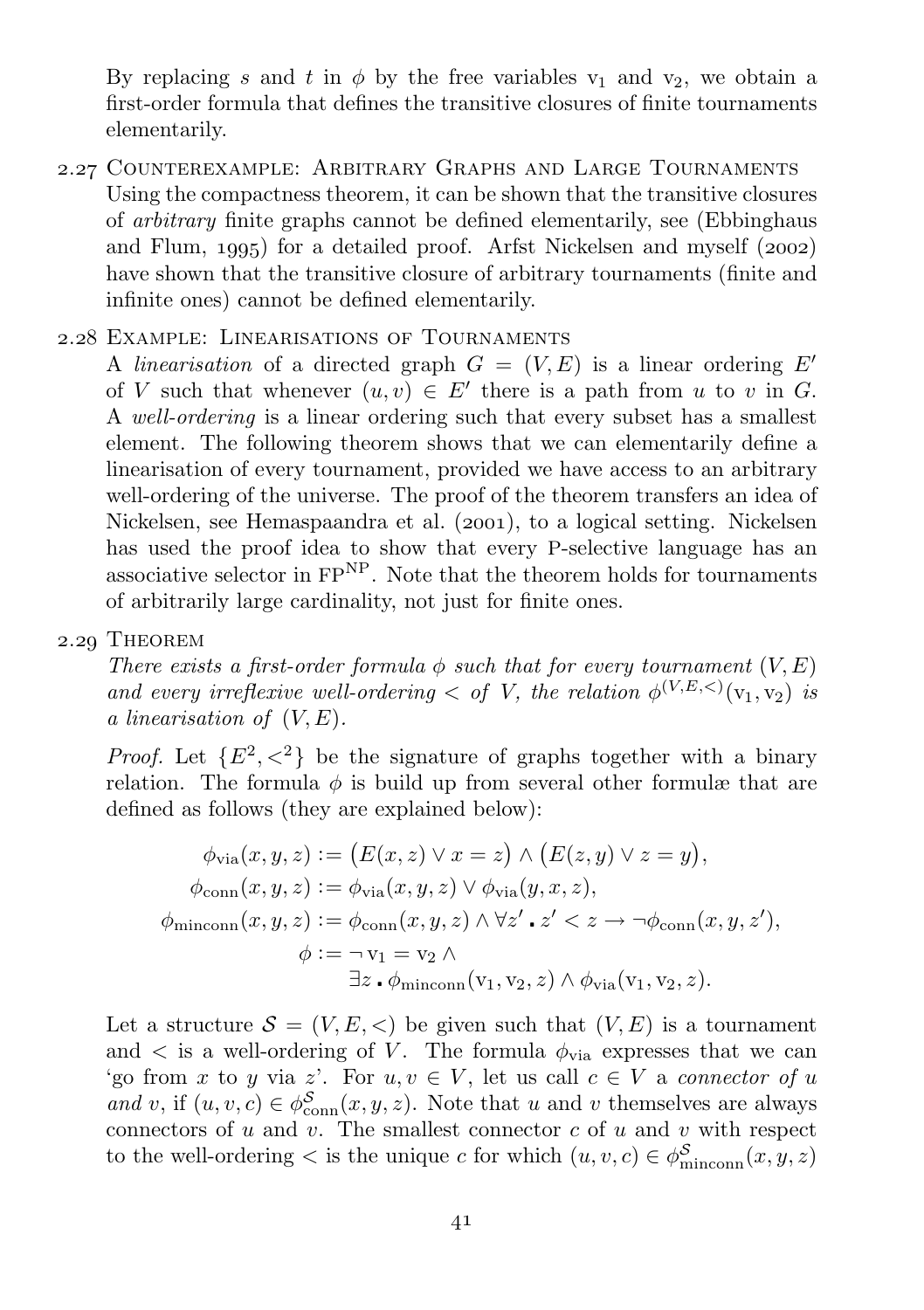holds. Thus in the formula  $\phi$  the existential quantifier refers exactly to this particular c. This shows that for  $u \neq v$  we have  $(u, v) \in \phi^{\mathcal{S}}(v_1, v_2)$  iff for the smallest connector c of u and v we can go from u to v via c. Let us abbreviate  $\phi^{\mathcal{S}}(\mathbf{v}_1, \mathbf{v}_2)$  by  $E'$ .

It remains to show that  $(V, E')$  is a linearisation of  $(V, E)$ . First,  $(u, v) \in$  $E'$  implies that there is a path from u to v (via some c). Second, it is a linear ordering: It is clearly irreflexive. It is antisymmetric since for  $u \neq v$ , if we can go from u to v via c, we cannot also go from v to u via c. Nevertheless, we always have either  $(u, v) \in E'$  or  $(v, u) \in E'$ . To prove transitivity, assume that we had a 'circle' in E', that is,  $(u, v) \in E'$ ,  $(v, w) \in E'$ , and  $(w, u) \in E'$  for distinct  $u, v, w \in V$ . Let  $c_{uv}, c_{vw}$ , and  $c_{wu}$  be the respective smallest connectors of the three pairs  $(u, v)$ ,  $(v, w)$ , and  $(w, u)$ . We may assume without loss of generality that  $c_{uv}$  is the smallest of these three connectors. This situation is depicted in [figure](#page-44-0) 2-2. Then  $(c_{uv}, w) \in E$  is impossible, since this would imply that  $c_{uv}$  is a connector of u and w no larger than  $c_{wu}$ , and thus  $(u, w) \in E'$ . But  $(w, c_{uv}) \in E$  is also impossible, since this would imply that  $c_{uv}$  is a connector of w and v no larger than  $c_{vw}$ , and thus  $(w, v) \in E'.$ . <br>  $\label{eq:QED} \text{QED}$ 

### SECTION 2.4

#### Logical Characterisations of the Class of Regular Relations

In this section we study how regular relations can be defined using formulæ. For regular languages, rather than relations, this study has a long tradition, dating back to the pioneering work of Richard Büchi  $(1960, 1962)$ . As we shall see, the logical characterisations of regular languages also apply to regular relations. This is hardly surprising, since regular relations are defined in terms of regular languages. A corollary of the characterisations is the central closure property of the class of regular relations: every elementary definition in a regular structure defines a regular relation.

It is rather well-known that Büchi showed that all regular languages can be defined in terms of monadic second-order logic. It is less wellknown that he also showed that regular languages can be defined in terms of first-order logic. Two different notions of 'definability' are involved here. Since most papers and textbooks deal with only one of these notions at a time, both are often just called 'definability'. The first is commonly used in descriptive complexity theory: by associating a structure with each word, the set of models of a formula defines a language. I call these definitions model definitions. The second notion, where the set of all words that make a certain formula true forms a language, is the classical logical concept of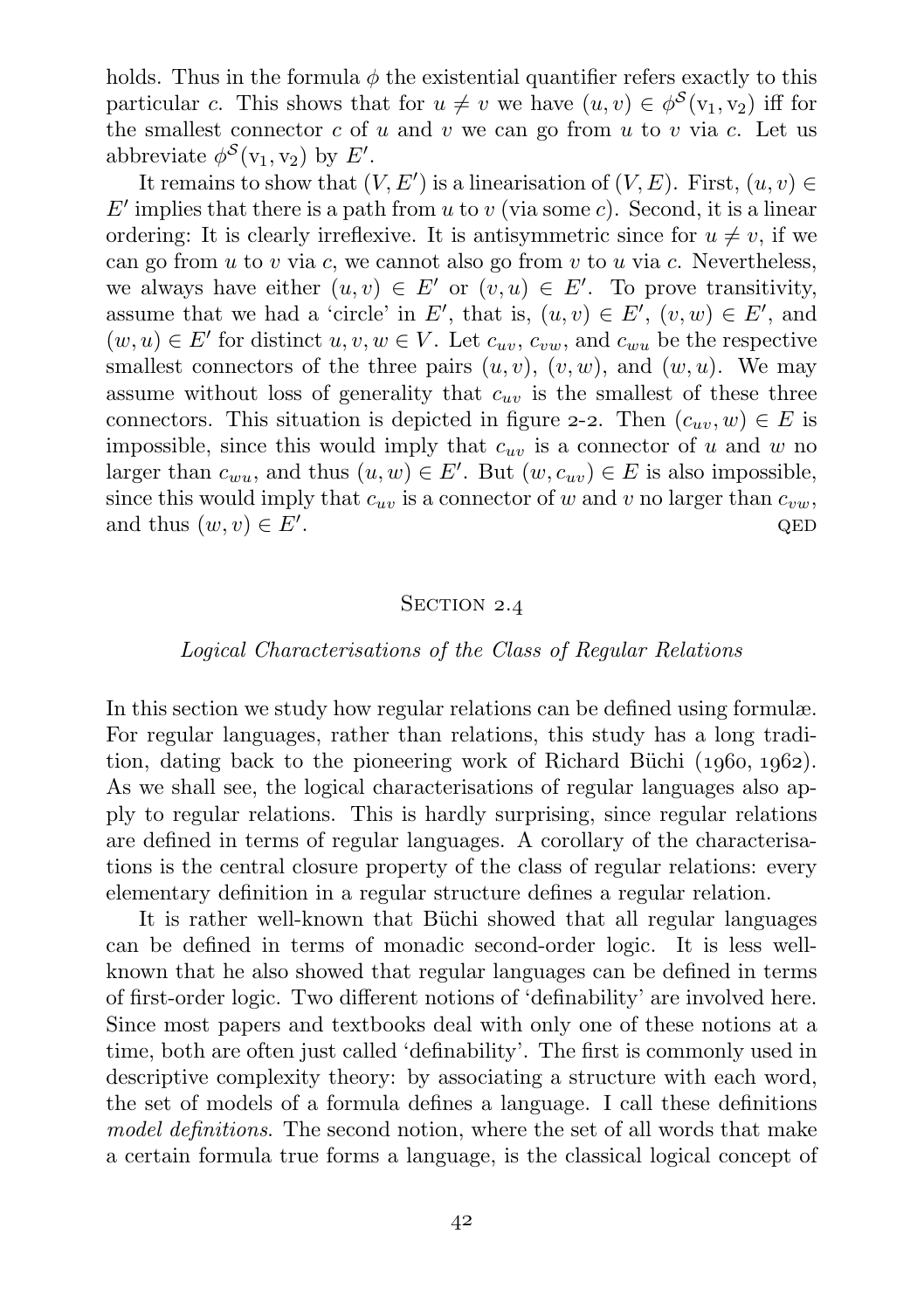

FIGURE 2-2

<span id="page-44-0"></span>Impossible situation from the proof of [theorem](#page-42-0) 2.29. If  $u, v, w \in V$  were to form a circle with respect to the relation  $E'$  and if  $c_{uv}$  were the smallest of the connectors  $c_{uv}, c_{vw}$ , and  $c_{wu}$ , then both  $(w, c_{uv}) \in E$  and  $(c_{uv}, w) \in E$ would be impossible.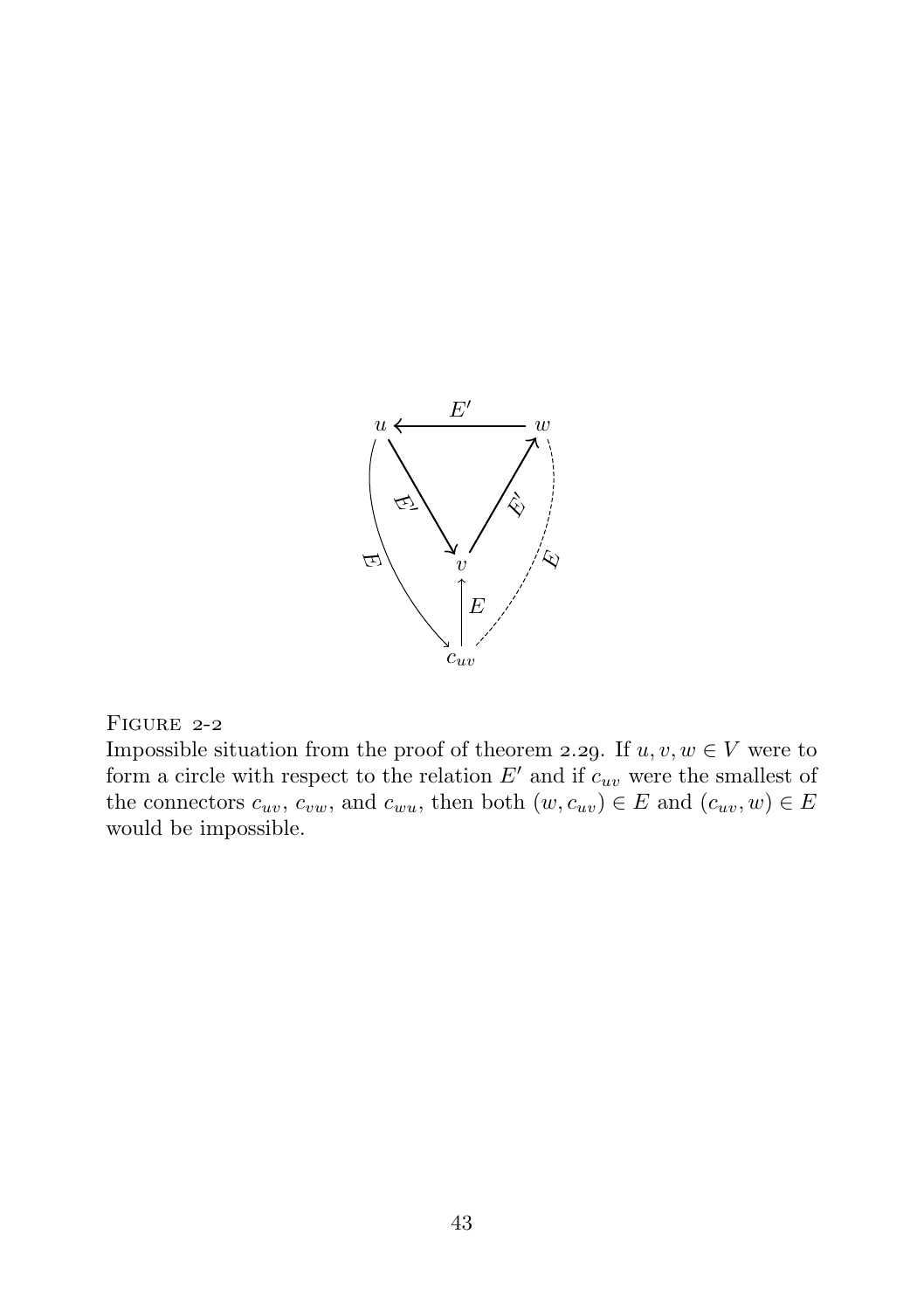elementary definitions from the previous section. Note that elementary definitions implicitly always refer to first-order formulæ, whereas model definability can be applied to a large variety of logics.

[Theorem](#page-47-0) 2.36 states that for each alphabet  $\Sigma$  that contains at least two letters there exists a logical structure  $\mathcal{I}_{\Sigma}$  such that the following three statements are equivalent for relation on  $\Sigma^*$ :

- . It is regular.
- . It is model-definable in monadic second-order logic.
- 3. It is elementarily definable in  $\mathcal{I}_{\Sigma}$ .

Although Büchi has already given a proof of this theorem for a different structure, I present a partly new, complete proof for the above equivalences. I do so for three reasons.

First, showing a cyclic implication among the three statements gives a shorter proof than Büchi's, who shows the equivalence of the first two statements and then the equivalence of the last two statements.

Second, Büchi's universe is the set of natural numbers and operations on them are arithmetical operations. Words have to be coded as numbers in an awkward manner that gives rise to subtle problems like leading zeros and having to choose an appropriate base. In my proof, the universe consists of words, which are hence treated as 'first-order citizens' and for which these problems do not occur. A historically similar, though more difficult rephrasing of an arithmetical proof in terms of words is due to Quine  $(1946)$ . He reproved Gödel's result that the first-order theory of arithmetic, that is, of the structure  $(\mathbb{N}, +, \cdot)$ , is undecidable by showing that the first-order theory of concatenation, that is, of the structure  $(\{0,1\}^*, \circ)$ , is undecidable.

Third, Büchi's original claim is wrong, since the structure  $(N, +, V_2)$ that he uses does not do the trick. The monadic predicate  $V_2$  is true for all powers of two. McNaughton  $(1963)$  corrected the mistake by keeping the addition function and replacing  $V_2$  by a binary predicate  $e_2$  on pairs  $(m, n)$ that is true if m is a power of two and the  $(\log_2 m)$ -th bit (from the right) of the binary representation of  $n$  is 1. For a recent study of arithmetical structures that can be used, especially for bases other than 2, see Bruyère [et al. \(](#page-163-2)1994) and Bruyère and Hansel (1997). The structure  $\mathcal{I}_{\Sigma}$ , which I propose to use instead, is defined as follows: its universe is  $\Sigma^*$ ; and for each symbol  $\sigma \in \Sigma$  it contains a binary relation  $I_{\sigma}$  that contains all word pairs  $(u, v)$  with  $u[|v|] = \sigma$ , that is, where the |v|-th symbol of u is  $\sigma$ . For the binary alphabet it resembles McNaughton's structure, but misses the addition function and instead contains a dual of  $e_2$  for positions having a 0.

Quite different logical characterisations of regular languages have also been studied. For example, much research has been devoted to axiomatic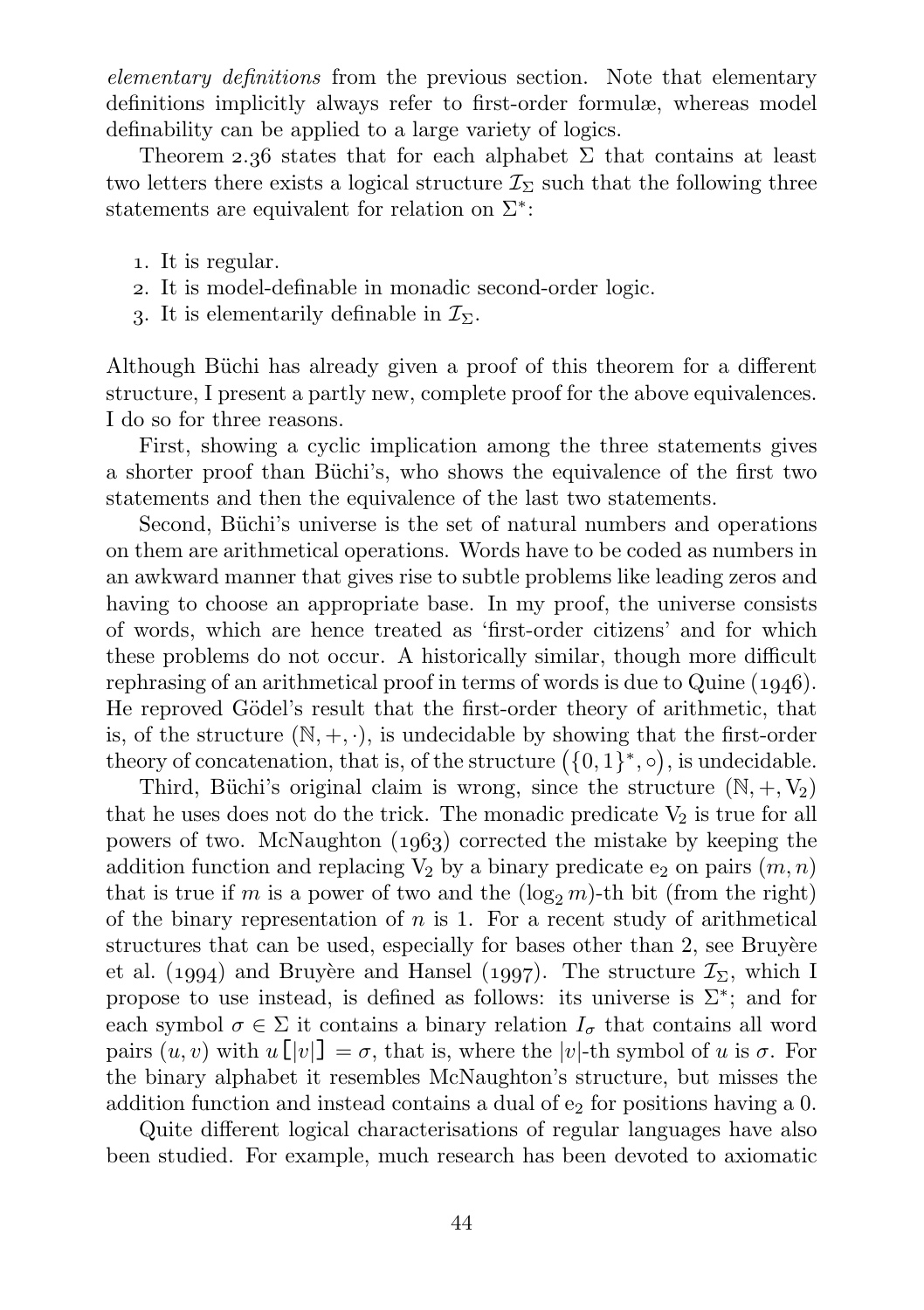systems for regular languages based on equality formulæ, rather than on first-order formulæ. See [\(Salomaa,](#page-169-1) 1969) for an introduction.

In the following, the relevant definitions for the characterisations are presented first. Then the main characterisation theorem is proved and, as a corollary, we obtain the closure of the class of regular relations under elementary definitions. At the end of the section examples are given that employ the corollary. The two most important are: the class of regular structures is closed under first-order queries; and all regular functions are computable in logarithmic space and in linear time.

## Terminology for the Monadic Second-Order Characterisation

For the characterisation of regular relations in terms of monadic secondorder formulæ, a word is coded as a finite logical structure as follows: its universe is the set of the word's letter positions; and monadic relations indicate whether there is a certain letter at a given position or not.

## 2.30 DEFINITION OF WORD STRUCTURES

For an alphabet  $\Sigma$ , let  $\tau_{\Sigma} := \{Q_{\sigma}^1 \mid \sigma \in \Sigma\} \cup \{<^2\}$ . The word structure of a word  $w \in \Sigma^+$  is the following  $\tau_{\Sigma}$ -structure  $\mathcal{W}_w$ : its universe is the set  $\{1,\ldots,|w|\}$  of positions in w; the predicate  $Q_{\sigma}^{\mathcal{W}_w}$  is true for a position i if  $w[i] = \sigma$ ; and  $\langle W_w$  is the standard ordering of  $\{1, \ldots, |w|\}$ . The word structure of the empty word has the universe {1} and all relations are empty.

In the literature, word structures are often misleadingly called 'word models'. The term is problematic since many word structures will not be models of a given formula.

The special rule for the empty word is necessary, because the universe of a structure may not be empty by definition. Note that the empty word structure is the only word structure that satisfies  $\forall i \, \bigwedge_{\sigma \in \Sigma} \neg Q_{\sigma}(i)$ . It is also the only structure that satisfies  $\exists i \bigwedge_{\sigma \in \Sigma} \neg Q_{\sigma}(i)$ . Only simple formulæ are needed to 'check' whether a given structure is the empty word structure.

### . Definition of Model-Definable Relations

Let  $\Sigma$  be an alphabet and let  $\phi$  be a (first- or second-order)  $\tau_{\Sigma^{(n)}}$ -formula. The formula model-defines the relation

$$
\{(w_1,\ldots,w_n)\in (\Sigma^*)^n\mid \mathcal{W}_{\langle w_1,\ldots,w_n\rangle}\models\phi\}.
$$

### 2.32 EXAMPLE

Let  $R \subseteq \{0,1\}^+ \times \{0,1\}^+$  be defined as follows:  $(u, v) \in R$  if u and v have the same length and if u is the bitwise negation of v. This relation is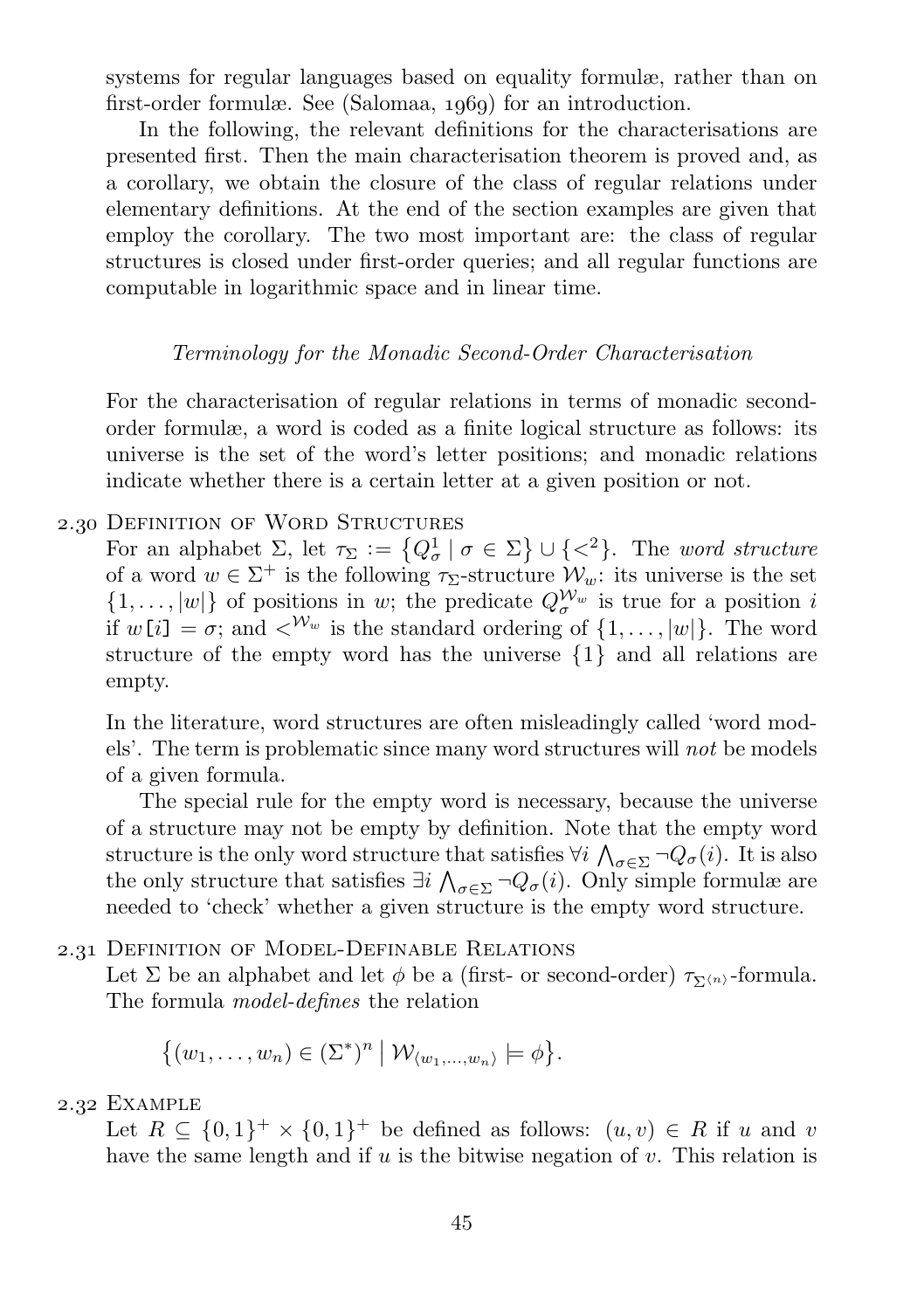model-defined by the first-order formula

 $\forall i \,.\, Q_{\binom{0}{1}}(i) \vee Q_{\binom{1}{0}}(i).$ 

In [theorem](#page-47-0)  $2.36$  it is shown that exactly the regular relations are modeldefinable in monadic second-order logic.

## Terminology for the First-Order Characterisation

For the characterisations of regular relations in terms of first-order formulæ we need a special structure, which I call the *index structure*. The only available operation is an indexing operation.

2.33 DEFINITION OF THE INDEX STRUCTURE

The *index structure*  $\mathcal{I}_{\Sigma}$  of an alphabet  $\Sigma$  is the following  $\{I_{\sigma}^2 \mid \sigma \in \Sigma\}$ -structure: its universe is  $\Sigma^*$ ; and  $(u, v) \in I_{\sigma}^{\mathcal{I}_{\Sigma}}$  iff  $1 \leq |v| \leq |u|$  and  $u[|v|] = \sigma$ .

At first glance, only few relations seem to be definable elementarily in the index structure. Before reading on, I invite you to try to find a first-order formula  $\phi$  such that  $\phi^{\mathcal{I}_{\{0,1\}}}(v) = \{01\}$ . The poverty of the structure is only superficial: [theorem](#page-47-0)  $2.36$  states that all regular relations are elementarily definable in it. Before we prove this statement, let us have a look at some examples of easy relations that are definable elementarily in  $\mathcal{I}_{\Sigma}$ .

## . Example: How to Define the Empty Word

The empty word is the only word with the property that whatever index you try, there will not be a letter at that index. Thus the formula  $\phi_{\epsilon} :=$  $\forall x \bigwedge_{\sigma \in \Sigma} \neg I_{\sigma}(v, x)$  has the property  $\phi_{\epsilon}^{\mathcal{I}_{\Sigma}}(v) = {\epsilon}.$ 

# . Example: Lengthwise Preorderings

The formulæ  $u \preceq v := \phi_{\epsilon}(u) \vee \bigvee_{\sigma \in \Sigma} I_{\sigma}(v, u)$  and  $u \prec v := \neg v \preceq u$  express that u is not longer, respectively shorter, than v. Instead of  $u \prec v$  I shall also write  $I_{\square}(u, v)$  since v is longer than u iff the '|v|-th symbol of u' is a 'blank'. Note, however, that  $I_{\Box}$  is not an element of  $\mathcal{I}_{\Sigma}$ 's signature and that  $I_{\Box}(u, v)$  is just an abbreviation for the lengthy formula  $\neg \phi_{\epsilon}(v) \land$  $\bigwedge_{\sigma \in \Sigma} \neg I_{\sigma}(u, v).$ 

### The Logical Characterisation Theorem

- <span id="page-47-0"></span>. Logical Characterisation Theorem for Regular Relations Let n be a positive integer and let  $\Sigma$  be an alphabet with  $|\Sigma| > 2$ . Then for every n-ary relation  $R$  on  $\Sigma^*$  the following statements are equivalent:
	- <sup>1</sup>. R is regular.
	- 2. R is model-definable by a monadic second-order  $\tau_{\Sigma(n)}$ -formula.
	- 3. R is elementarily definable in  $\mathcal{I}_{\Sigma}$ .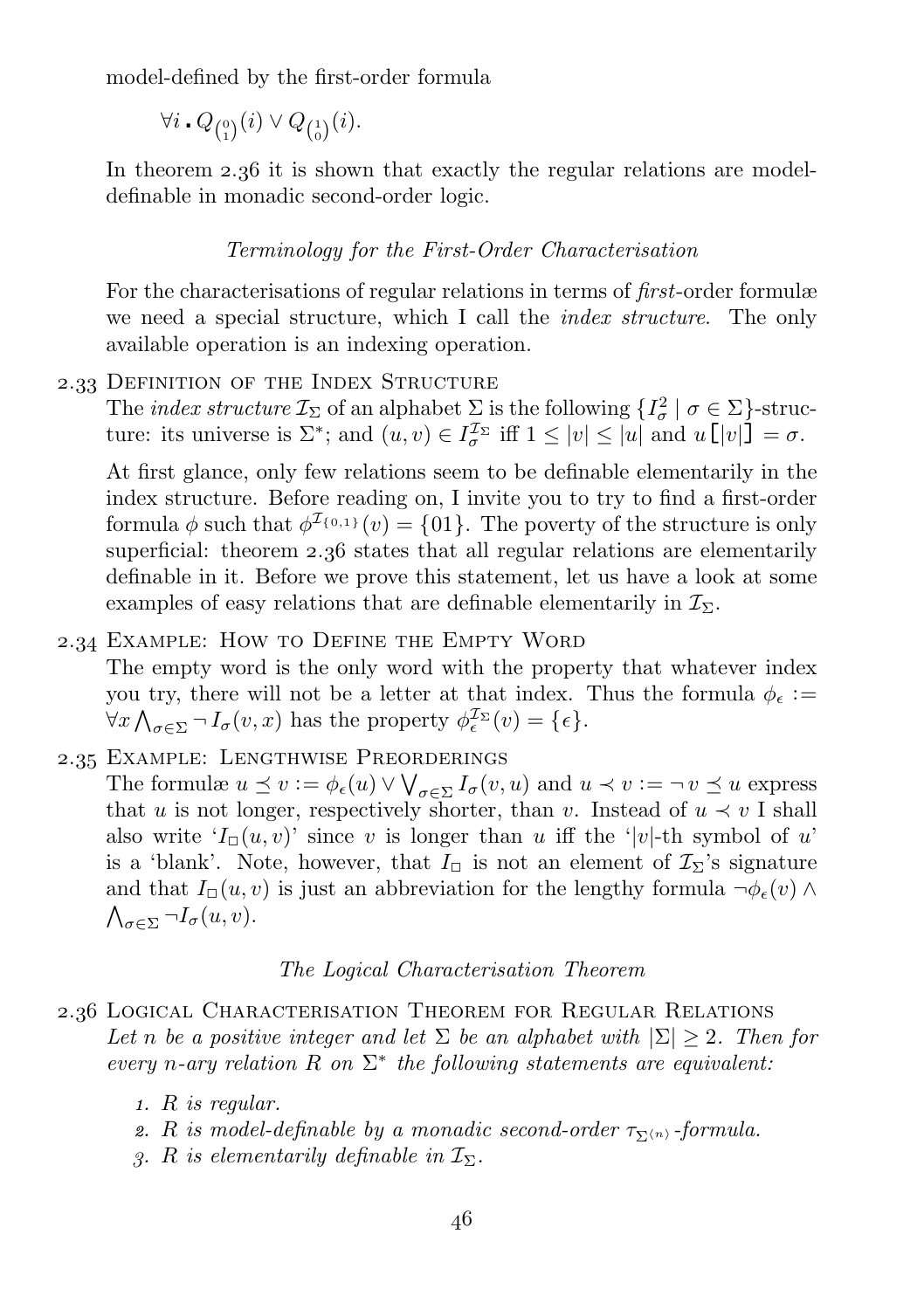Proof. The following proof establishes a cycling implication among the three statements. Let  $\sigma_* \in \Sigma$  be a fixed symbol.

STATEMENT 1 IMPLIES STATEMENT 2.

Let R be regular via a DFA  $M = (\Sigma, Q, q_{initial}, \delta, F)$ . We must construct a monadic second-order formula  $\phi$  that model-defines R. For simplicity, let us only consider the case where the coded input tuple is not the empty word. The following construction adapts the proof from the book of [Straubing](#page-170-1)  $(1004)$  to relations.

On input of a coded tuple  $t = \langle w_1, \ldots, w_n \rangle$ , the computation of M passes through a sequence  $p_1, p_2, \ldots, p_{|t|}, p_{|t|+1}$  of states with  $p_1 = q_{\text{initial}}$ . The computation is accepting if  $p_{|t|+1} \in F$ . Roughly spoken, the formula  $\phi$ will say 'there exists a sequence of states that is the computation of  $M$  on input  $t$  and this sequence accepts'. To encode the sequence, for each state  $q \in Q = \{q_1, \ldots, q_{|Q|}\}\$ let us introduce a special monadic second-order variable  $X_q$ . The idea is to ensure that the formula  $X_q(i)$  is true for an index  $i \in \{1, \ldots, |t|\}$  iff  $q = p_i$ .

We first need a formula that expresses that the element  $p_i$  of the sequence is a specific state q: let  $\psi_q(i) := X_q(i) \wedge \bigwedge_{q' \neq q} \neg X_{q'}(i)$ .

The following formula expresses that the first state is  $q_{initial}$ :

$$
\phi_{\text{start}} := \forall m \cdot \underbrace{(\forall i \, \neg \, i < m)}_{m=1} \rightarrow \psi_{q_{\text{initial}}}(m).
$$

Note that only the number 1 has the property  $\forall i \ \neg i \ < 1$ . Thus  $\phi_{\text{start}}$ enforces  $\psi_{q_{\text{initial}}}(1)$  and thus  $p_1 = q_{\text{initial}}$ .

In order to ensure  $p_{i+1} = \delta(p_i, t[i])$  we use the following formula:

$$
\phi_{\text{middle}} := \bigwedge_{q \in Q} \bigwedge_{\sigma \in \Sigma^{(n)}} \forall i \cdot \underbrace{(\psi_q(i) \land Q_\sigma(i))}_{q = p_i \text{ and } \sigma = t[i]} \n\rightarrow \left[ \forall i' \cdot \underbrace{(i < i' \land \forall j \cdot j < i \rightarrow \neg j < i')}_{i' = i+1} \rightarrow \underbrace{\psi_{\delta(q,\sigma)}(i')}_{p_{i+1} = \delta(p_i, t[i])} \right].
$$

Finally, let  $\delta^{-1}(F) := \{(q, \sigma) \in Q \times \Sigma^{\langle n \rangle} \mid \delta(q, \sigma) \in F\}$  be the set all state-symbol pairs that lead into an accepting state. Let

$$
\phi_{\text{end}} := \forall m \cdot \underbrace{(\forall i \neg m < i)}_{m=|t|} \rightarrow \bigvee_{(q,\sigma) \in \delta^{-1}(F)} (\psi_q(m) \land Q_{\sigma}(m)).
$$

With these definitions, the formula  $\phi := \exists X_{q_1} \cdots \exists X_{q_{|Q|}} \cdot \phi_{\text{start}} \wedge \phi_{\text{middle}} \wedge$  $\phi_{\text{end}}$  will be true iff the computation of M on input  $\langle w_1, \ldots, w_n \rangle$  is accepting.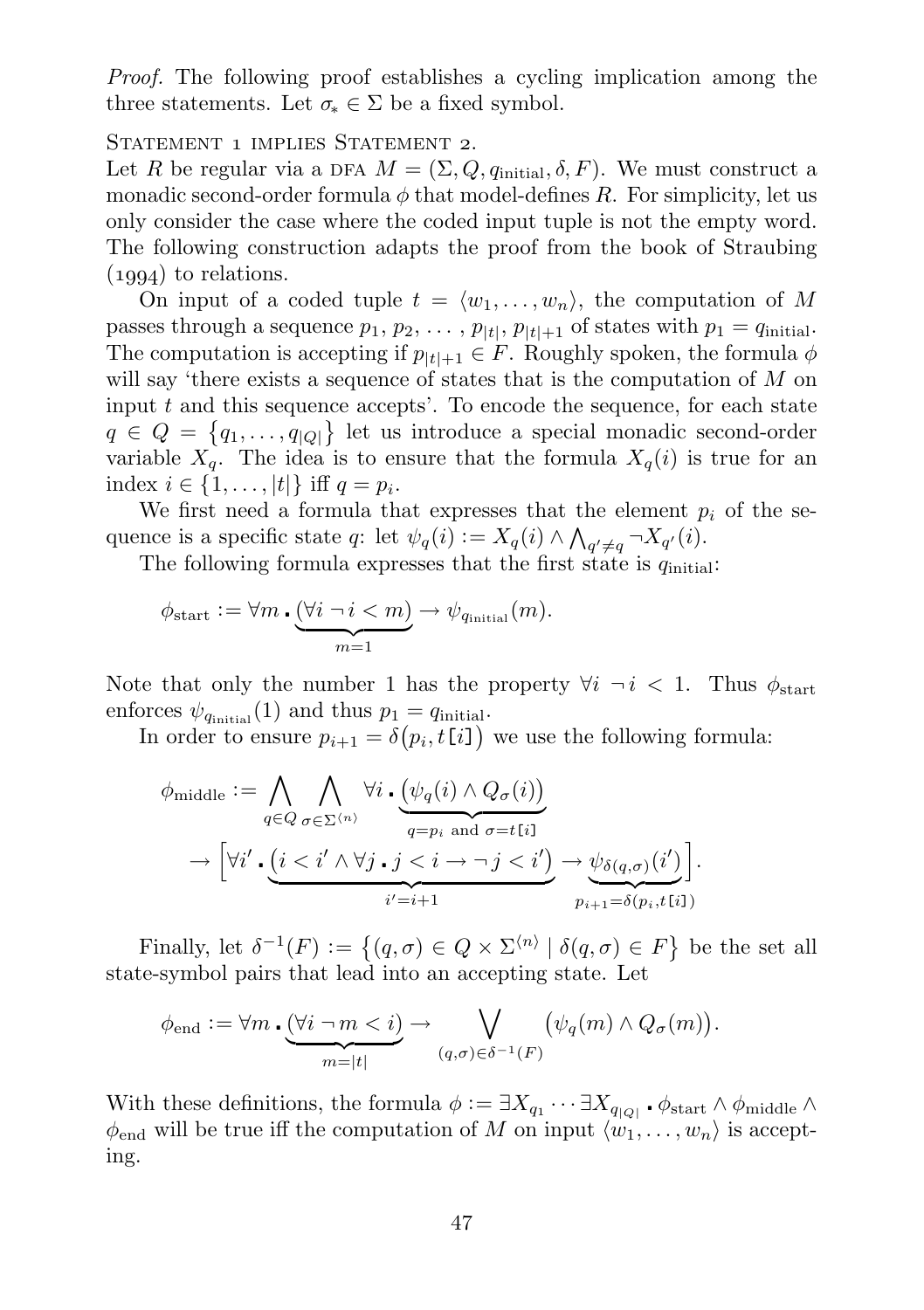STATEMENT 2 IMPLIES STATEMENT 3.

Let  $\phi$  be a monadic second-order formula that model-defines R. We must transform this formula into a first-order formula  $\phi'$  in such a way that  $(\phi')^{\mathcal{I}_{\Sigma}}(u_1,\ldots,u_n)=R$  holds. Thus for any tuple  $(w_1,\ldots,w_n)\in (\Sigma^*)^n\setminus$  $\{(\epsilon, \ldots, \epsilon)\}\$ we have to ensure

$$
\mathcal{W}_{\langle w_1,...,w_n\rangle} \models \phi \quad \text{iff} \quad \mathcal{I}_{\Sigma} \models \phi'[u_1 = w_1, \dots, u_n = w_n].
$$

The core idea of the proof is the following: a monadic relation on a universe  $\{1, \ldots, \ell\}$  can be encoded as a word whose *i*th letter is  $\sigma_*$  iff the relation is true for *i*. Monadic second-order quantifications  $\exists V \psi$  in  $\phi$  are replaced by first-order quantifications  $\exists \ddot{v} \psi'$  in  $\phi'$ , where  $\ddot{v}$  is a fresh first-order variable. The *double* dot is intended to remind us that  $\ddot{v}$  represents a *second*-order variable in  $\phi$ . This idea is due to Büchi, although he formulated it in his arithmetical setting.

To give an example of the translation process, assume  $\Sigma = \{a, b, c\}$  and  $\sigma_* = a$ . For  $\ell = 4$ , a monadic relation on the universe  $\{1, 2, 3, 4\}$  is a subset like  $\{1, 4\}$ . This relation would be replaced by a word w of length four such that  $w[i] = a$  iff  $i \in \{1, 4\}$ . Examples of such words are abba or abca.

Using words to encode the second-order variables of  $\phi$  raises the problem of how to encode its first-order variables. Since such a variable is interpreted as a number between 1 and  $\ell$ , we can use the *length* of a word to encode such a value. A first-order quantification  $\exists v \psi$  is transformed to  $\exists v \psi'$ , where the *single* dot indicates that the fresh variable  $\dot{v}$  represents a *first*order variable. Whenever  $\dot{v}$  is used inside  $\psi$ , we use only its length.

For example, if the first-order variable x with  $\alpha(x) = 3$  is represented by the word  $\dot{x} = aac$ , which has length three as desired, and if the secondorder variable V with  $\alpha(V) = \{1, 4\}$  is represented by the word abca, in order to check whether  $V(x)$  holds we can check whether the  $|aac|$ -th symbol of *abca* is an a. Recall that a second-order  $\mathcal{W}_{\langle w_1,...,w_n\rangle}$ -assignment  $\alpha$ assigns a number  $\alpha(v) \in \{1, \ldots, \ell\}$  to every first-order variable v and a set  $\alpha(V) \subseteq \{1, \ldots, \ell\}$  to every monadic second-order variable V.

Let us call a second-order  $\mathcal{W}_{(w_1,...,w_n)}$ -assignment  $\alpha$  compatible with a first-order  $\mathcal{I}_{\Sigma}$ -assignment  $\alpha'$  if the following holds:

- 1. for all first-order variables v, the length of  $\alpha'(v)$  is exactly  $\alpha(v)$ ,
- 2. for all second-order variables V, the set  $\{i \mid \alpha'(\ddot{v})\}$   $[i] = \sigma_*\}$  is exactly  $\alpha(V)$ , and
- 3.  $\alpha'(u_j) = w_j$  for all input variables  $u_j$ .

Our aim is to give an inductive definition of the formula  $\phi'$  such that for all compatible assignments  $\alpha$  and  $\alpha'$  the following equivalence holds:

$$
\mathcal{W}_{\langle w_1,...,w_n\rangle} \models \phi[\alpha] \quad \text{iff} \quad \mathcal{I}_{\Sigma} \models \phi'[\alpha'].
$$
 (\*)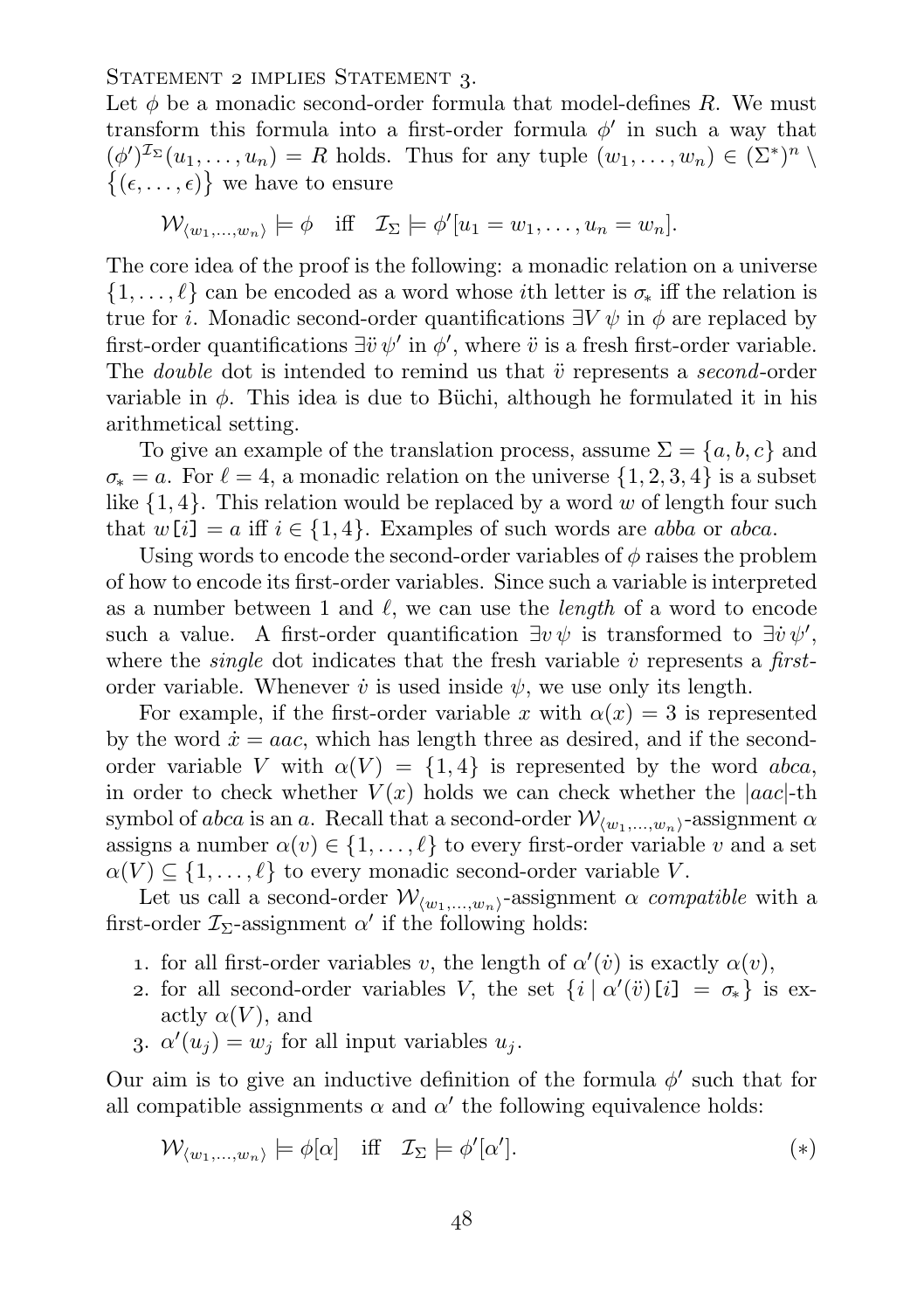We start with the simplest kind of formulæ  $\phi$ , namely  $\phi = (x = y)$ . Let  $(x = y)' := \dot{x} \preceq \dot{y} \wedge \dot{y} \preceq \dot{x}$ . For this definition (\*) holds, since  $\alpha(x) = \alpha(y)$ holds iff the lengths of  $\alpha'(\dot{x})$  and  $\alpha'(\dot{y})$  are equal. Likewise  $(x < y)' := \dot{x} \prec \dot{y}$ also ensures that (∗) holds.

For the application  $V(x)$  of a second-order variable V to a first-order variable x let  $(V(x))' := I_{\sigma_*}(v, x)$ . The formula  $V(x)$  is true iff  $\alpha(x) \in$  $\alpha(V)$ . Since  $I_{\sigma_*}(\vec{v}, \vec{x})$  holds by definition iff the  $|\alpha'(\vec{x})|$ -th letter of  $\alpha'(\vec{v})$ is  $\sigma_{*}$ , condition  $(*)$  holds.

The indicator predicates  $Q_{\nu}$  are transformed as follows:

$$
\left(Q_{\binom{\sigma_1}{\sigma_n}}(x)\right)' := I_{\sigma_1}(u_1,x) \wedge \cdots \wedge I_{\sigma_n}(u_n,x).
$$

Recall that  $Q_{\nu}(x)$  tests whether the  $\alpha(x)$ -th symbol of  $\langle w_1, \ldots, w_n \rangle$  is the vector  $\nu \in \Sigma^{(n)}$ . By definition of  $I_{\sigma_i}$ , for  $\sigma_i \in \Sigma$ , the test  $I_{\sigma_i}(u_i, \dot{x})$  is true iff the  $|\alpha'(x)|$ -th letter of  $w_i$  is  $\sigma_i$ . For  $\sigma_i = \Box$ , the test  $I_{\Box}(u_i, x)$  is true iff  $w_i$  does not have an  $|\alpha'(x)|$ -th letter.

The definitions  $(\neg \psi)' := \neg \psi', (\psi \wedge \zeta)' := \psi' \wedge \zeta', \text{ and } (\psi \vee \zeta)' := \psi' \vee \zeta'$ ensure that (∗) is satisfied for negations, disjunctions, and conjunctions.

For quantifications over first-order variables let

$$
(\exists v \,\psi)' := \exists \dot{v} \cdot \psi' \land \neg \phi_{\epsilon}(\dot{v}) \land \bigvee_{j=1}^{n} \dot{v} \preceq u_j.
$$

The formula  $\neg \phi_{\epsilon}(v)$  ensures that  $\alpha'(v)$  has length at least 1. The big disjunction is true if  $\alpha'(v)$  is not longer than the longest input word. Thus  $|\alpha'(v)| \in \{1, \ldots, \ell\}$ , where  $\ell$  is the length of  $\langle w_1, \ldots, w_n \rangle$ . Once more,  $(*)$ is satisfied.

Finally, quantifications over second-order variables are transformed by

$$
(\exists V \psi)' := \exists \ddot{v} \cdot \psi' \wedge \bigvee_{j=1}^{n} \ddot{v} \preceq u_j.
$$

The disjunction ensures that  $\alpha'(\ddot{v})$  is not longer than the longest input word. Hence the set of positions where  $\alpha'(\ddot{v})$  has the letter  $\sigma_*$  is contained in  $\{1, \ldots, \ell\}$ . On the other hand, since our alphabet has at least two letters, for every subset of  $\{1, \ldots, \ell\}$  there exists a word  $\alpha'(\ddot{v})$  such that this subset is exactly the set of positions where  $\alpha'(\ddot{v})$  has the letter  $\sigma_*$ .

Putting it all together, (\*) holds for all formulæ  $\phi$ . Since  $\mathcal{W}_{(w_1,...,w_n)}$  $\phi$  iff  $(w_1, \ldots, w_n) \in R$ , condition  $(*)$  ensures that  $(w_1, \ldots, w_n) \in R$  holds iff  $\mathcal{I}_{\Sigma} \models \phi'[u_1 = w_1, \ldots, u_n = w_n].$ 

STATEMENT 3 IMPLIES STATEMENT 1.

This final part of the proof is new. Unlike the previous implication, the following arguments also hold for unary alphabets. This is not relevant for the present proof, but will play a rôle in [corollary](#page-53-0)  $2.37$ .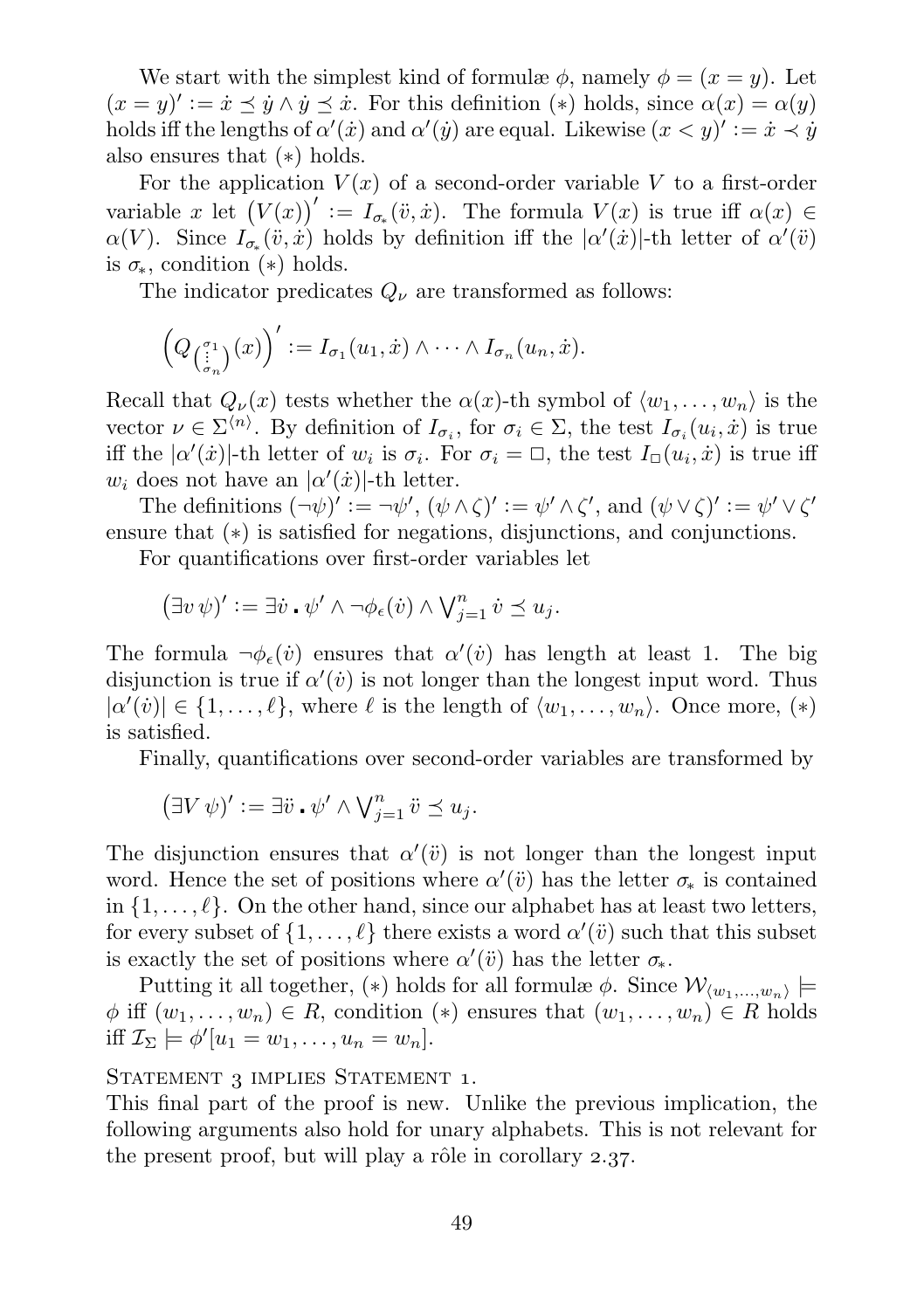We prove, by induction on the structure of  $\phi$ , that  $\phi^{\mathcal{I}_{\Sigma}}(u_1,\ldots,u_n)$  is regular for every first-order  $τ$ -formula  $φ$ . After possible renaming we may assume  $u_i = v_i$ .

Let us start with atomic formulæ  $\phi$ . If  $\phi$  is of the form ' $v_i = v_j$ ', then the relation  $(v_i = v_j)^{\mathcal{I}_{\Sigma}}(v_1, \ldots, v_n) = \{(w_1, \ldots, w_n) \in (\Sigma^*)^n | w_i = w_j\}$ is clearly regular. Likewise, if  $\phi$  is of the form  $I_{\sigma}(v_i, v_j)$ , the relation  $\left(I_{\sigma}(v_i, v_j)\right)^{\mathcal{I}_{\Sigma}}(v_1, \ldots, v_n) = \left\{(w_1, \ldots, w_n) \in (\Sigma^*)^n \mid (w_i, w_j) \in I_{\sigma}^{\mathcal{I}_{\Sigma}}\right\}$  is regular.

For non-atomic  $\phi$ , the only interesting case is  $\phi = \exists v_i \psi$ . For simplicity, let us assume  $i = n + 1$ . We have to show that if  $\psi^{\mathcal{I}_{\Sigma}}(v_1, \ldots, v_{n+1})$  is regular, so is

$$
\phi^{\mathcal{I}_{\Sigma}}(v_1, \dots, v_n) =
$$
\n
$$
\{(w_1, \dots, w_n) \in (\Sigma^*)^n \mid \text{there exists } w_{n+1} \in \Sigma^* \text{ such that } (w_1, \dots, w_{n+1}) \in \psi^{\mathcal{I}_{\Sigma}}(v_1, \dots, v_{n+1})\}.
$$

Let  $M = (\Sigma^{(n+1)}, Q, q_{initial}, \delta, F)$  be a DFA that accepts  $\psi^{\mathcal{I}_{\Sigma}}(v_1, \ldots, v_{n+1}).$ We construct an NFA N with  $\epsilon$ -moves that 'guesses' the word  $w_{n+1}$ . I first give a rough sketch of the construction, see also [figure](#page-52-0)  $2-3$ . The automaton N gets a coded tuple  $\langle w_1, \ldots, w_n \rangle$  as input. As its first action, N branches nondeterministically to all states that M would reach upon reading the first symbols of the words  $w_1$  to  $w_n$  plus some arbitrary symbol in the last component of the input vector. In the next step, it branches to all states that M reaches upon reading the second symbols of the input words plus some arbitrary symbol in the last component, and so on. When the end of the input has been reached, the automaton may go on 'guessing' the word  $w_{n+1}$  using  $\epsilon$ -moves. At any point N may nondeterministically decide that the end of the guessed word has been reached. From then on it simulates deterministically what  $M$  would do upon reading blank symbols in the last component.

In detail, the input alphabet of N is  $\Sigma^{(n)}$ . The state set of N is  $Q \times$ {before, after}. The set  $Q \times$  {before} corresponds to the states of M before the end of  $w_{n+1}$  has been guessed, the set  $Q \times \{\text{after}\}\)$  corresponds to the states of M afterwards.

The set of initial states is  $\{q_{initial}\}\times\{\text{before}\}\$ , the set of accepting states is  $F \times \{\text{after}\}\.$  The state graph of N is defined as follows. Recall that the elements  $(\sigma_1, \ldots, \sigma_{n+1})^t$  of  $\Sigma^{(n+1)}$  are column vectors, where the superscript 't' stands for 'transpose'. For every vector  $(\sigma_1, \ldots, \sigma_{n+1})^t$  $\Sigma^{(n+1)}$  with  $\delta(q, (\sigma_1, \ldots, \sigma_{n+1})^t) = q'$  there is an edge from  $(q, \text{before})$  to  $(q', \text{before})$ , if  $\sigma_{n+1} \neq \Box$ ; and there is an edge from  $(q, \text{after})$  to  $(q', \text{after})$ , if  $\sigma_{n+1} = \Box$ . The label of the edge is  $(\sigma_1, \ldots, \sigma_n)^t$ ; except if  $\sigma_1 = \cdots =$  $\sigma_n = \Box$ , where the label is  $\epsilon$  instead. For each state  $q \in Q$  there is an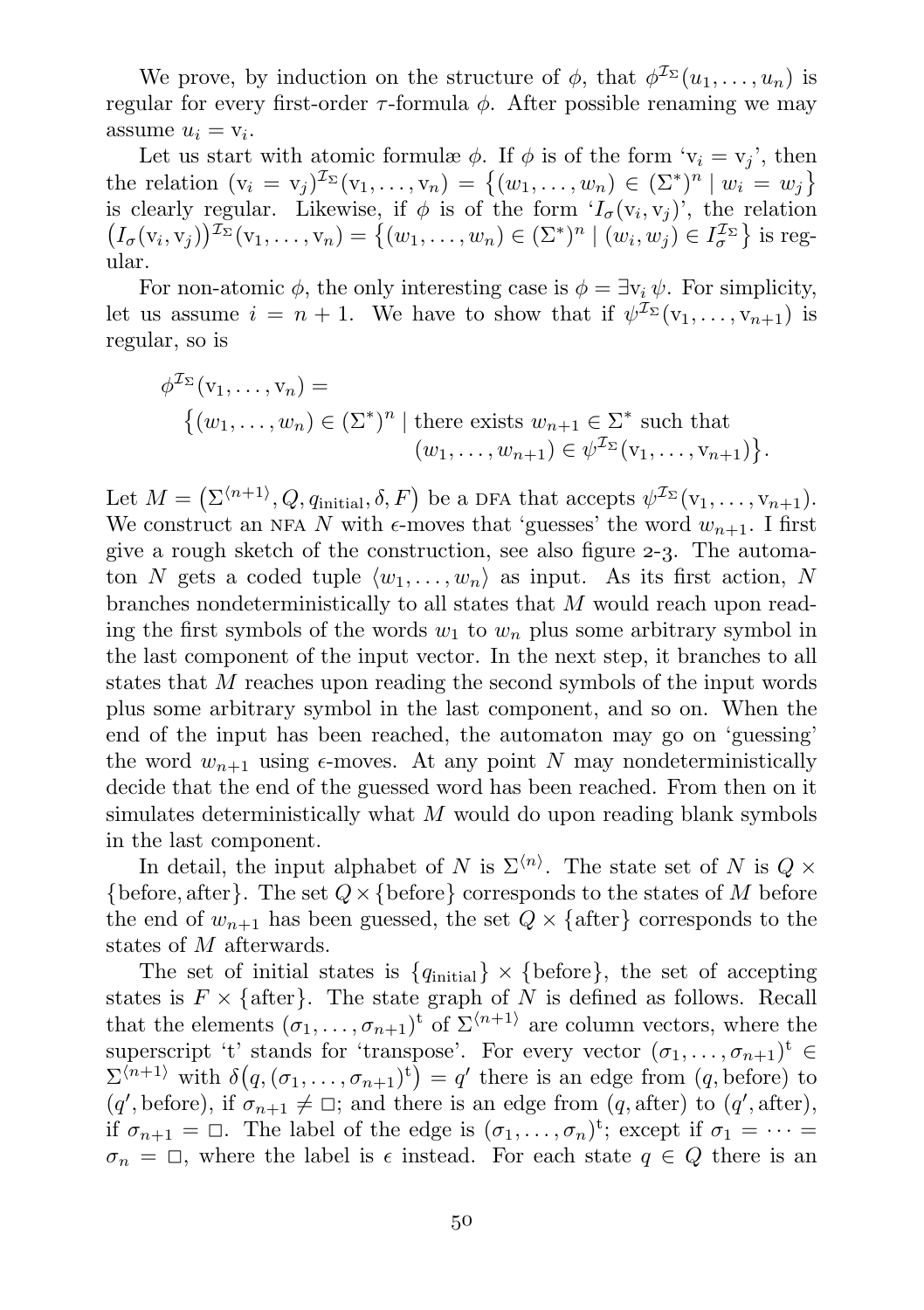

FIGURE  $2-3$ 

<span id="page-52-0"></span>Tapes of the *n*-tape automata  $N$  from the third part of the proof of [the](#page-47-0)[orem](#page-47-0) 2.36. The dashed tape is a 'virtual' tape. It is a simulation of tape number  $n + 1$  of the  $(n + 1)$ -tape automaton M. Its content is nondeterministically guessed by  $N$  while reading the input on the first  $n$  tapes.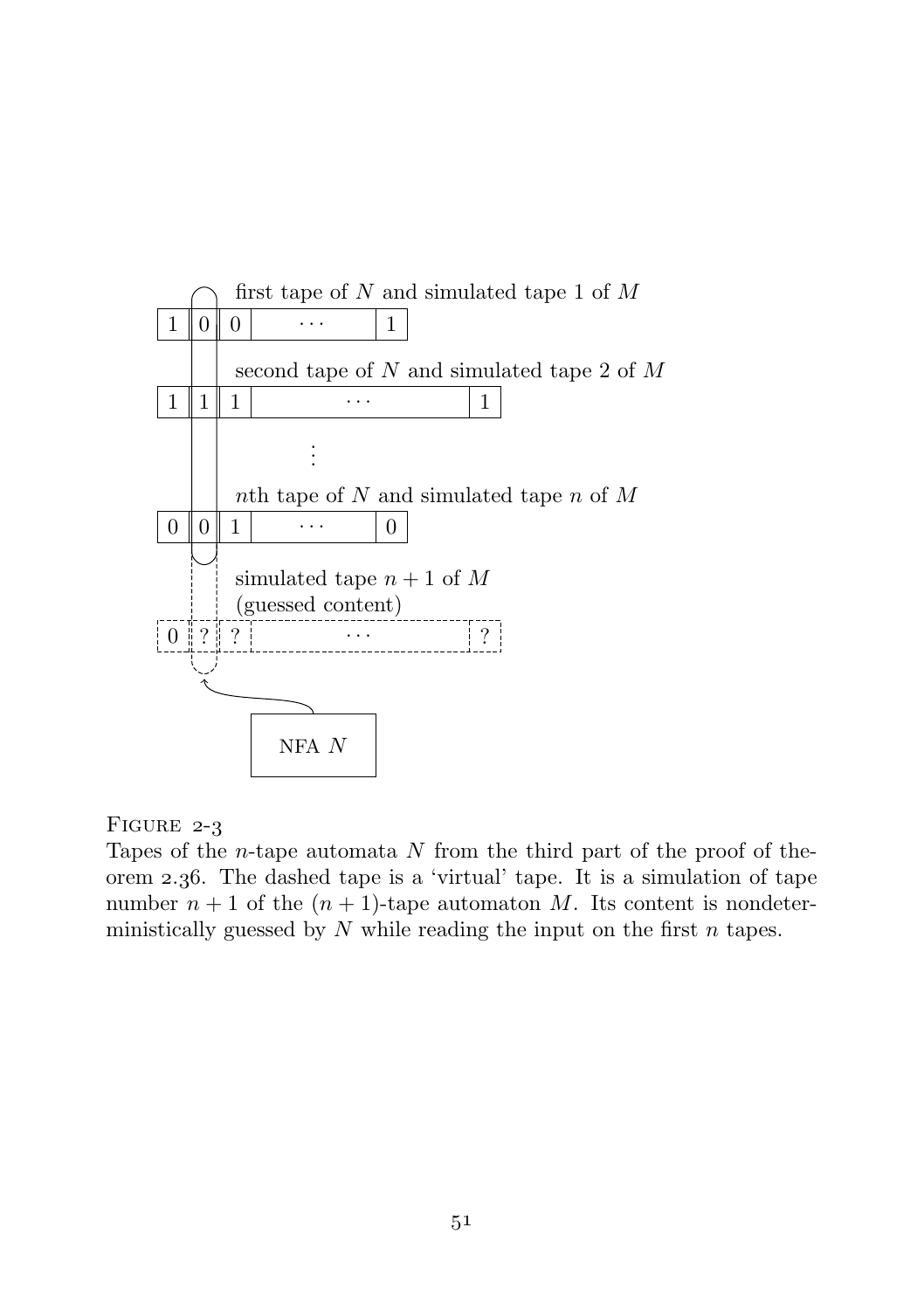$\epsilon$ -edge from  $(q, \text{before})$  to  $(q, \text{after})$ , which corresponds to guessing the end of  $w_{n+1}$ .

To see that the construction ensures  $\phi^{\mathcal{I}_{\Sigma}}(v_1,\ldots,v_n) = \{(w_1,\ldots,w_n) \in$  $(\Sigma^*)^n \mid \langle w_1, \ldots, w_n \rangle \in L(N) \},$  let any coded word tuple  $\langle w_1, \ldots, w_n \rangle$  with  $(w_1, \ldots, w_n) \in \phi^{\mathcal{I}_{\Sigma}}(v_1, \ldots, v_n)$  be given. Then there exists a word  $w_{n+1} \in$  $\Sigma^*$  such that  $\langle w_1, \ldots, w_{n+1} \rangle$  is accepted by M. For an appropriate nondeterministic path N will accept  $\langle w_1, \ldots, w_n \rangle$ , namely on the path on which the word  $w_{n+1}$  is guessed. On the other hand, any accepting path of N induces a word  $w_{n+1}$  such that M accepts  $\langle w_1, \ldots, w_{n+1} \rangle$ . Hence  $(w_1, \ldots, w_n) \in \phi^{\mathcal{I}_{\Sigma}}(v_1, \ldots, v_n).$  QED

## 2.37 COROLLARY

<span id="page-53-0"></span>Let S be a regular  $\tau$ -structure, let  $\phi$  be a first-order  $\tau$ -formula, and let  $u_1, \ldots, u_n$  be first-order variables. Then  $\phi^{\mathcal{S}}(u_1, \ldots, u_n)$  is regular.

Proof. For regular structures over alphabets that contain at least two symbols, the claim can be deduced from [theorem](#page-47-0) 2.36 as follows. Given  $S$ and  $\phi$ , we can use [theorem](#page-47-0) 2.36 to switch from the regular relations to first-order formulæ that provide elementary definitions of these relations in the index structure  $\mathcal{I}_{\Sigma}$ . Substituting the relation symbols in  $\phi$  by these first-order formulæ yields a first-order formula once more. Then, again by [theorem](#page-47-0)  $2.36$ , but this time applied in the other direction, the defined relation is regular.

For *unary* alphabets we cannot use [theorem](#page-47-0) 2.36 directly. However, we can repeat the third part of the proof of [theorem](#page-47-0)  $2.36$ , where it is shown that  $\phi^{\mathcal{I}_{\Sigma}}(u_1,\ldots,u_n)$  is regular for every first-order formula  $\phi$ , but with  $\mathcal{I}_{\Sigma}$  replaced by S. This forces us to treat new atomic formulæ, but these are easily taken care of. The difficult part of the proof (the existential quantification) can be copied verbatim since, as pointed out in the proof, it also works for unary alphabets.  $QED$ 

## Applications of Elementary Definitions of Regular Relations

In the rest of this section, three applications of [corollary](#page-53-0)  $2.37$  are presented. They are the first in a row of applications that continues in the next two chapters. The first application is a theorem on 'regular tournaments', which are tournaments on  $\Sigma^*$  whose edge relations are regular.

### 2.38 THEOREM

Every regular tournament has a regular linearisation.

*Proof.* Let  $(\Sigma^*, E)$  be a regular tournament. The well-ordering  $\lt_{\text{std}}$  of  $\Sigma^*$ is regular. By [theorem](#page-42-0) 2.29, there exists a linearisation of  $(\Sigma^*, E)$  that is elementarily definable in  $(\Sigma^*, E, \leq_{\text{std}})$ . By [corollary](#page-53-0) 2.37, it is regular. QED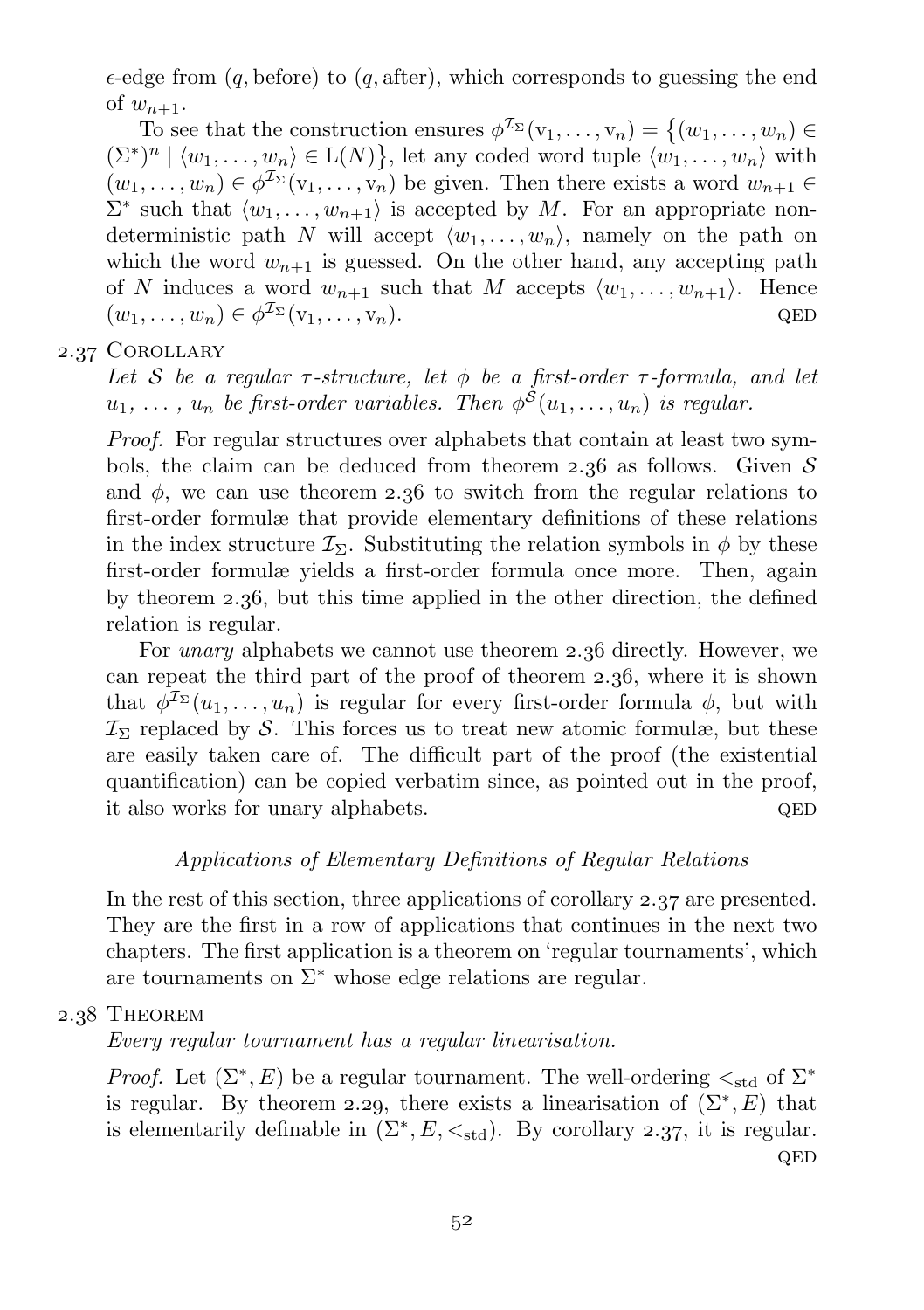It is an interesting open problem whether every polynomial-time decidable tournament has a polynomial-time decidable linearisation, see([Hema](#page-165-0)[spaandra et al.,](#page-165-0)  $2001$  for a detailed discussion of this question. Concerning recursive computations, the above proof would also work if every relation were recursive that is elementarily definable in a structure in which all relations are recursive. It is well-known that this is not the case, see [coun](#page-73-0)[terexample](#page-73-0) 3.25. However, the class of recursive relations is closed under elementary definitions in which all quantifiers are bounded. Since a quick look at the defining formulæ in [theorem](#page-42-0) 2.29 shows that they are bounded, we get a 'purely logical' proof of the below theorem and corollary. [Jockusch](#page-166-0)  $(1968)$  attributes the corollary to Appel and McLaughlin. Semirecursive languages are defined in [definition](#page-105-0)  $5.1$ .

# 2.39 THEOREM

Every recursive tournament has a recursive linearisation.

2.40 COROLLARY (APPEL AND MCLAUGHLIN IN JOCKUSCH, 1968)

A language is semirecursive iff it is an initial segment of a recursive linear ordering.

The second application is [theorem](#page-54-0)  $2.41$  below, which belongs to [section](#page-34-0)  $2.2$ conceptually. The theorem is proved here since part of the following proof is based on [corollary](#page-53-0)  $2.37$ . The proof demonstrates that corollary  $2.37$  can be applied in 'mundane' proof situations.

# 2.41 THEOREM

<span id="page-54-0"></span>Every regular function can be computed in logarithmic space and also in linear time (though perhaps not both at the same time).

*Proof.* Let  $f: \Sigma^* \to \Delta^*$  be regular. Let  $M = (\Sigma, Q, q_{initial}, \delta, F)$  be a DFA that accepts the graph of f. Let  $R \subseteq Q \times \Sigma^* \times \Delta^*$  be the following relation: it contains a triple  $(q, u, v)$  if M accepts  $\langle u, v \rangle$  when started in state q (instead of  $q_{\text{initial}}$ ). Clearly, R is regular. Let  $S \subseteq Q \times \Sigma^*$  be defined by  $(q, u) \in S : \Longleftrightarrow \exists v R(q, u, v)$ . It is regular by [corollary](#page-53-0) 2.37.

THE FUNCTION IS COMPUTABLE IN LOGARITHMIC SPACE First, let us prove  $f \in FL$  via some logarithmically space-bounded Turing machine M'. On input  $w = \sigma_1 \cdots \sigma_n$  the machine M' computes the individual symbols of  $\tilde{w} := f(w)$  in a stepwise fashion.

In order to compute the first symbol of  $\tilde{w}$ , the machine  $M'$  checks for which symbols  $\tilde{\sigma}_1 \in \Sigma$  we have

$$
\left(\delta\big(q_{\text{initial}},\begin{pmatrix} \sigma_1\\ \tilde{\sigma}_1 \end{pmatrix}\big), \sigma_2\cdots\sigma_n\right)\in S.
$$

In other words, we check which first symbols on the second tape make M accept. If there is no such  $\tilde{\sigma}_1$ , then  $\tilde{w} = \epsilon$  and we are done. Otherwise,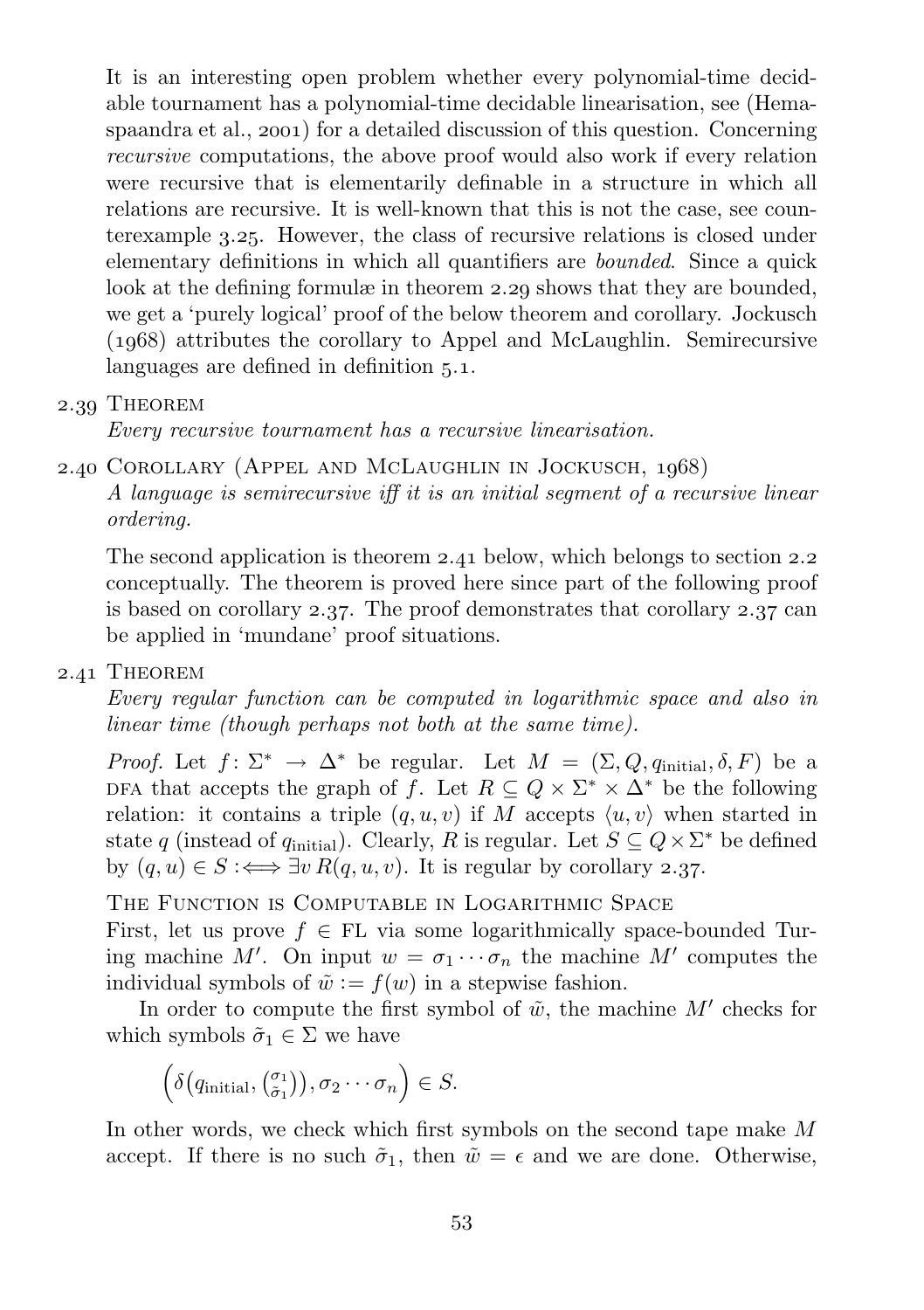there must be exactly one  $\tilde{\sigma}_1 \in \Sigma$  with this property, since there is only one word  $\tilde{w}$  for which  $\langle w, \tilde{w} \rangle$  is accepted by M. We output this  $\tilde{\sigma}_1$ .

Let  $q_1 := \delta(q_{\text{initial}}, \begin{pmatrix} \sigma_1 \\ \sigma_1 \end{pmatrix})$ . We check for which symbol  $\tilde{\sigma}_2 \in \Sigma$  we have

$$
\left(\delta\big(q_1,\begin{pmatrix}\sigma_2\\\tilde{\sigma}_2\end{pmatrix}\big),\sigma_3\cdots\sigma_n\right)\in S.
$$

If there is no such  $\tilde{\sigma}_2$ , then  $\tilde{w} = \tilde{\sigma}_1$  and we are done. Otherwise, there must exist exactly one possible  $\tilde{\sigma}_2$ , which we can output. Let  $q_2 := \delta(q_1, \begin{pmatrix} \sigma_2 \\ \sigma_2 \end{pmatrix})$ and repeat the process. In case we reach the end of the input before  $\tilde{w}$  has ended, we provide blank symbols instead of  $\sigma_i$ 's.

The computation will stop at most  $|Q|$  steps after the end of the input word and we will have produced the correct output  $f(w)$ . The only space used is needed for a counter for remembering to which position we must return after each check.

#### The Function is Computable in Linear Time

It remains to show that  $f$  can also be computed in linear time by some Turing machine  $M''$  (the just given algorithm runs in quadratic time).

During the computation,  $M''$  keeps track of a two lists  $L_i$  and  $K_i$  of pairs  $(q, u)$ . The index i denotes the current stage. The pairs in the first list consist of a state q and a 'possible prefix' u of  $f(w)$ . The state q is the state reached by the automaton M after |u| steps on input  $\langle w, u \rangle$ . This state could be recalculated easily from  $u$ , but in order to get a linear time algorithm we have to 'carry this information around'.

The following invariants are maintained over all steps  $i$  for the elements of the first list:

- . The 'prefix parts' of the list elements have length i.
- 2. One of them is the correct prefix of  $f(w)$ .

The second list also contains pairs  $(q, u)$ , but here u is not a possible prefix of  $f(w)$ , but rather a possible value of  $f(w)$  itself. For  $(q, u) \in K_i$ , the state q is the state reached by M on input  $\langle w, u \rangle$  after i many steps. For this list we guarantee that the length of each  $u$  is at most  $i$ , that the correct value of  $f(w)$  will enter this list at least once, and that once it has entered the list it will not leave the list anymore. Once the end of the input has been reached (extended by  $|Q|$  blanks symbols to allow for the case that  $f(w)$  is longer than w), we only have to check for which pair  $(q, u) \in K_i$ we have  $q \in F$ . Then u will be the correct value of  $f(w)$ .

Let us start with the lists  $L_0 := \{ (q_{\text{initial}}, \epsilon) \}$  and  $K_0 := \{ (q_{\text{initial}}, \epsilon) \},$ which certainly have the desired properties. Having constructed a list  $L_i$ , we first construct a new list  $L'_{i+1}$  in a naïve fashion: we simply extend all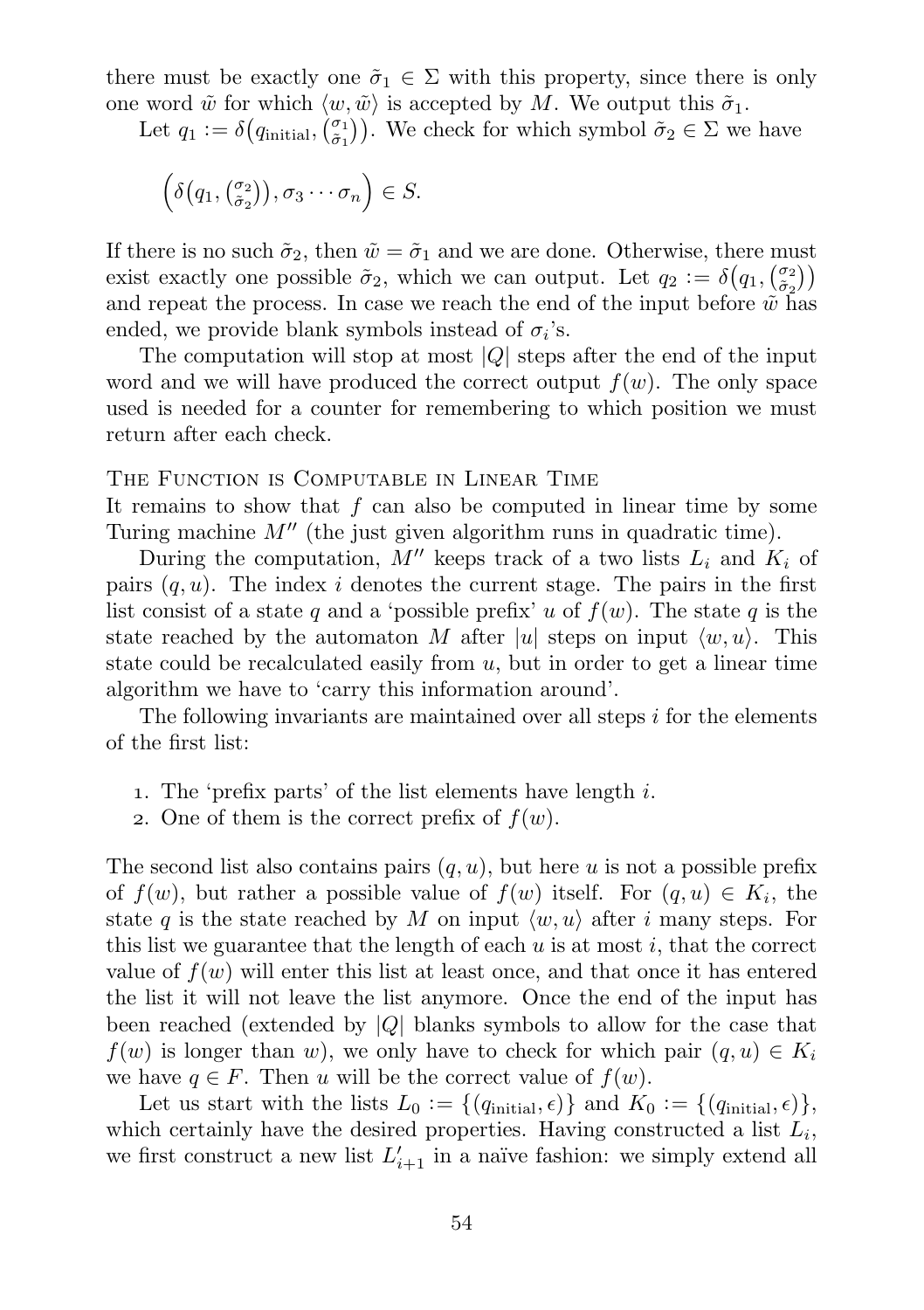prefixes in all possible ways, that is,

$$
L'_{i+1} := \big\{ \big(\delta(q,\sigma),u\sigma\big) \mid (q,u) \in L_i, \sigma \in \Sigma \big\}.
$$

Each possible prefix in the newly created list  $L'_{i+1}$  is also a candidate for the value of  $f(w)$ . Setting  $K'_{i+1} := K_i \cup L'_{i+1}$  ensures that we do not miss the correct value when it comes along. Note that we do not have to copy words when forming the elements of  $L'_{i+1}$ , which would take too long, but can store 'back pointers' that tell us which of the already stored words precedes the letter  $\sigma$  in the word  $u\sigma$ .

Setting  $L_{i+1} := L'_{i+1}$  would maintain the invariants over the whole process, but the size of this list would grow horribly fast, namely exponentially. In order to achieve a linear time algorithm, we must prune the lists.

If for two different words u and u' we have both  $(q, u) \in L'_{i+1}$  and  $(q, u') \in L'_{i+1}$ , then neither u nor u' is a prefix of  $f(w)$ . To see this, assume  $uv = f(w)$ . Then  $\langle w, uv \rangle$  is accepted by M, but also  $\langle w, u'v \rangle$  since u and u' lead to the same state q. Let  $L_{i+1}$  be the set of all  $(q, u) \in L'_{i+1}$  for which  $(q, u') \notin L'_{i+1}$  for all  $u' \neq u$ . The list  $L_{i+1}$  maintains the invariant and has at most |Q| elements.

We must also prune the list  $K'_{i+1}$ , since we might otherwise insert a linear number of elements into this list. The same argument as for  $L'_{i+1}$ works here: if  $(q, u) \in K'_{i+1}$  and  $(q, u') \in K'_{i+1}$  with  $u \neq u'$ , then  $f(w)$  is neither u nor u'. This allows us to keep the size of  $K_i$  bounded by  $|Q|$ .

The complete algorithm needs linear time—but also linear space. QED

The third 'application' of [corollary](#page-53-0)  $2.37$  is just a rephrasing in the terminology of descriptive complexity theory and database theory. In relational database theory, databases can be modelled as relational logical structures. Operations on databases, called queries, transform databases into new databases. For example, we might 'query' which persons in the database live in Berlin. This query would map the database structure to a new, smaller structure containing only these persons.

2.42 DEFINITION OF QUERIES

Given two signatures  $\tau$  and  $\tau'$ , a *query* is a mapping from the class of all  $\tau$ -structures to the class of all  $\tau'$ -structures.

A special kind of queries are queries that can be defined in terms of logical formulæ. First-order queries are especially important, both in database theory, see for example([Abiteboul et al.,](#page-162-0) ) for an introduction, and in descriptivecomplexity theory, see ([Immerman,](#page-166-1) 1999).

## 2.43 DEFINITION OF FIRST-ORDER QUERIES

A query I from  $\tau$ -structures to  $\tau'$ -structures is called a first-order query if there exists a family  $(\phi_s)_{s \in \tau'}$  of first-order formulæ with the following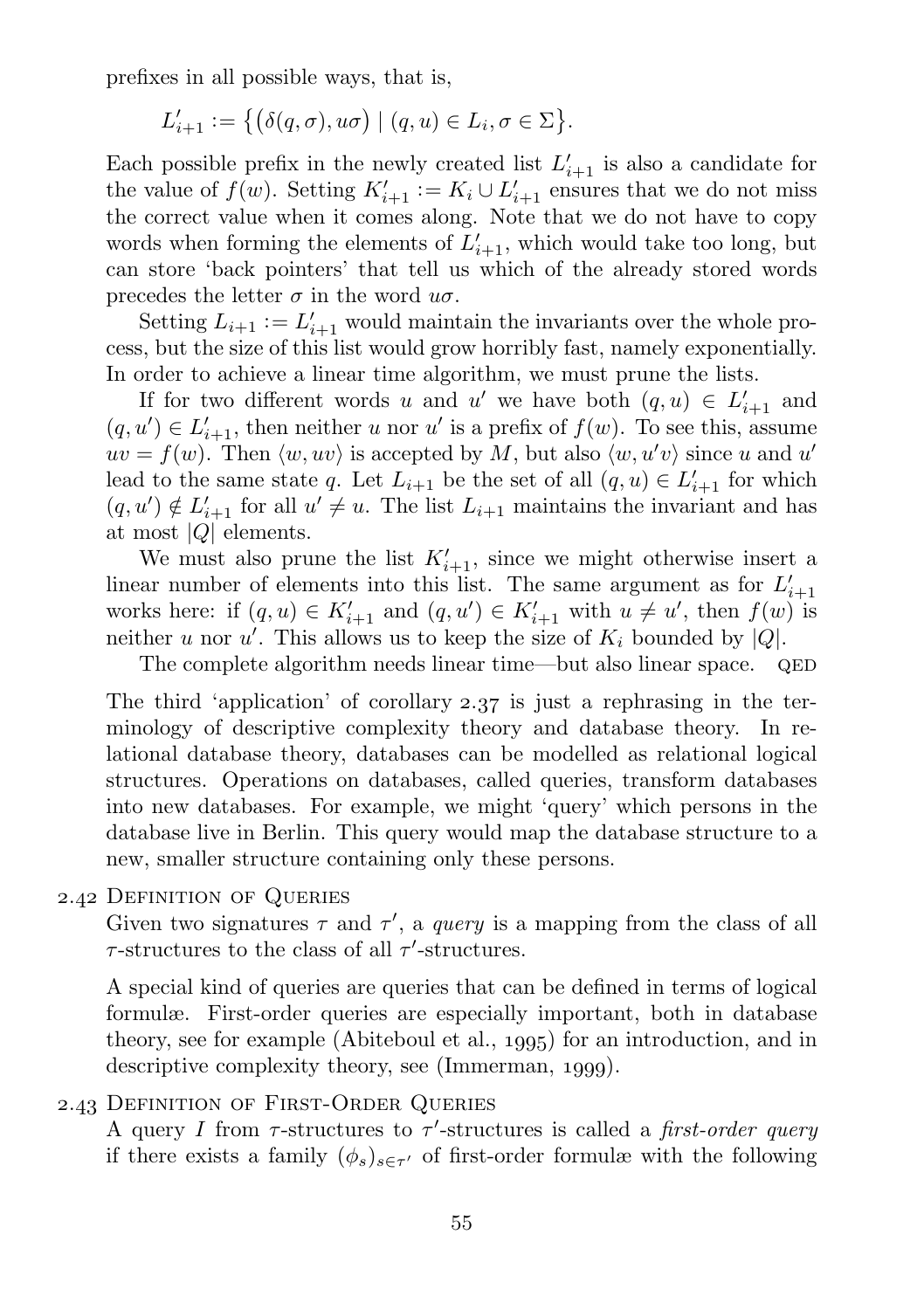property: for every  $\tau$ -structure  $S$  and every symbol  $s \in \tau'$ , the formula  $\phi_s$ defines the constant, function, or relation  $s^{I(\hat{S})}$  elementarily in S.

In this terminology [corollary](#page-53-0)  $2.37$  can be formulated in a compact way:

# 2.44 THEOREM

The class of regular structures is closed under first-order queries.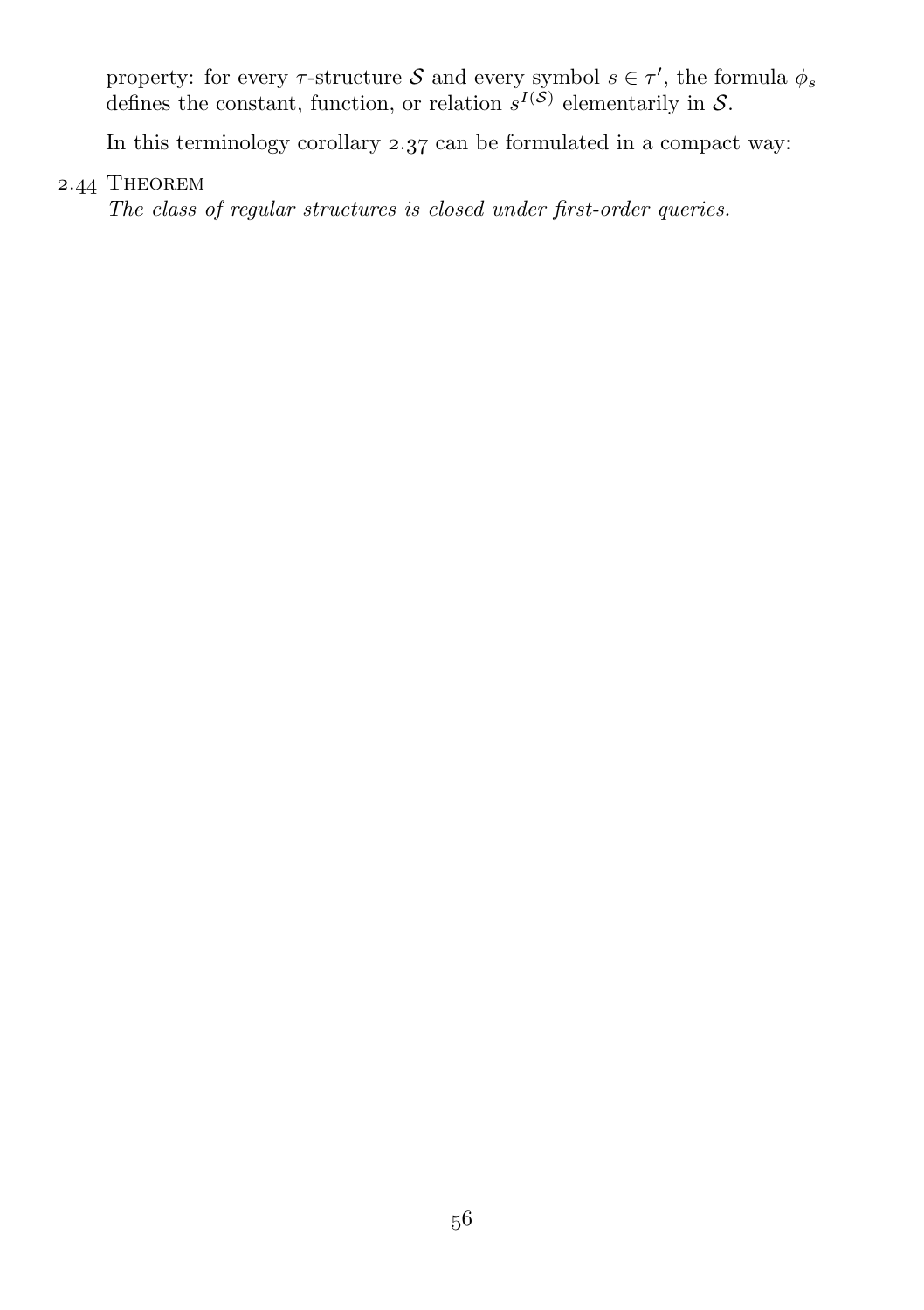# THIRD CHAPTER

Enumerability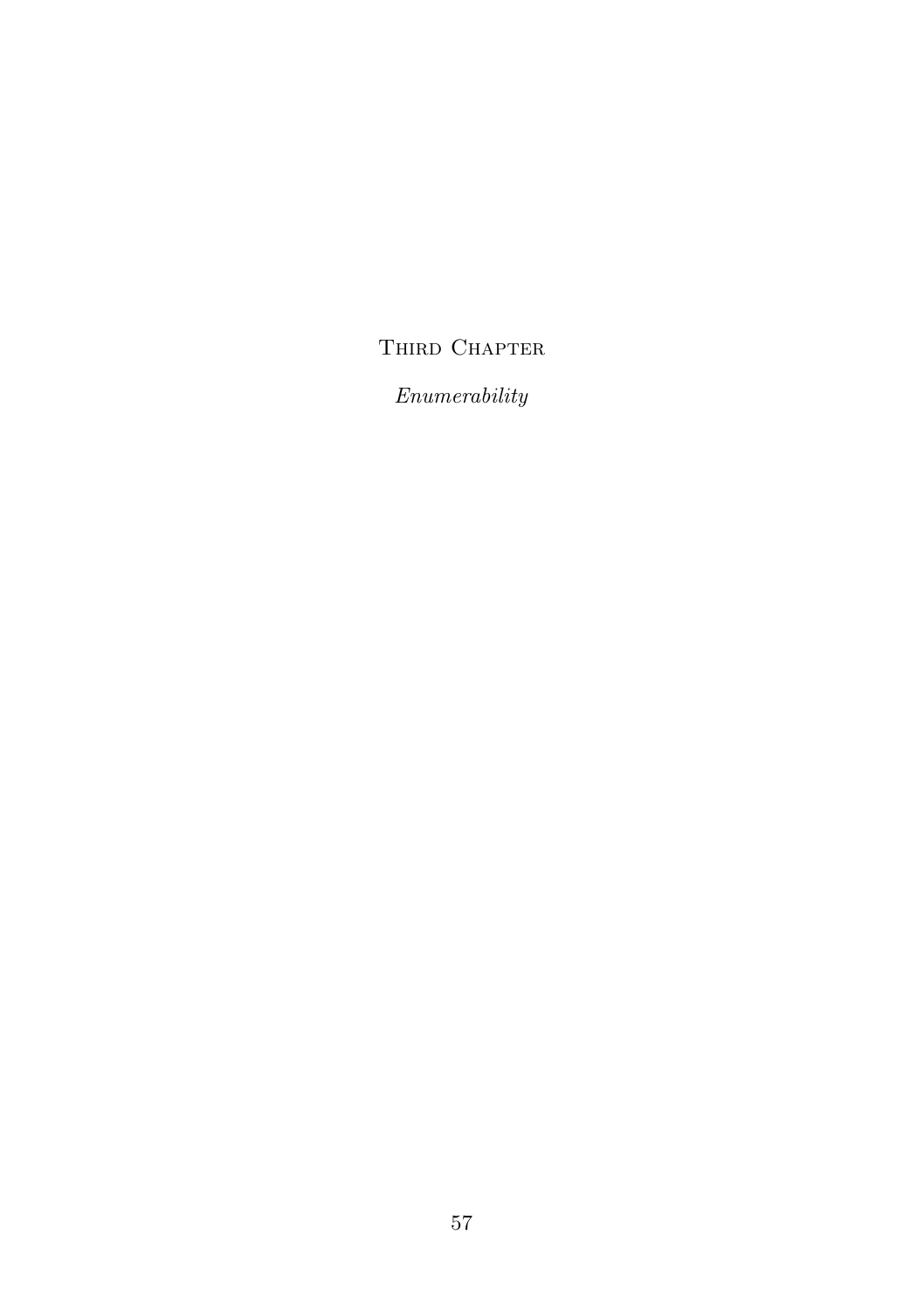In this chapter enumerability by Turing machines, as introduced by [Kum](#page-167-1)mer and Stephan  $(1994)$ , and by finite automata, as introduced by myself  $(2002)$ , is reviewed. Enumerability is generalised to arbitrary computational models. At the end of the chapter the cross product theorem is proved—one of the core results of this dissertation.

The class of functions  $f: \Sigma^* \to \Sigma^*$  that are known to be computable efficiently, say in polynomial time or—even better—by a finite automaton, is frustratingly small. For example, the function #sat mentioned in the introduction, which maps propositional formulæ to the number of their satisfying assignments, is presumably not computable in polynomial time. Theorists have proposed many ways of dealing with their frustration. One can weaken one's notion of 'efficiently computable'; for example by allowing randomised computations, by studying the problem's averagecase complexity, its fixed parameter tractability, or all at the same time. Alternatively, one can weaken the requirement that the function must be computed exactly. Instead, one requires that there is an efficient way of approximating the value  $f(w)$  for every w.

Enumerability is an abstract way of producing 'approximations'. An enumerator for a function  $f$  is a machine or device that outputs a small set of possibilities for  $f(w)$  for every input word w. Such a set will be called a pool in the following.

Two resource measures are of interest for enumerators. First, we can measure the computational complexity of enumerators. For example, we can measure how much time or space is needed in order to produce a pool. Second, the size of pools is of importance. Intuitively, the smaller a pool, the better.

Regarding the computational complexity of enumerators, the first resource bound that has been studied was polynomial time, see([Cai and](#page-163-4) [Hemachandra,](#page-163-4) 1989). I focus on the resource-unbounded case, that is, on enumerators that are Turing machines, and on the finite automata case. Regarding the pool size, I focus on constant bounds since the two central functions considered in later chapters, the n-fold characteristic function and the cardinality function, both have finite range. However, especially in the polynomial-time case, one can allow that the pool size varies according tothe *length* of the input, see for example ([Cai and Hemachandra,](#page-163-4)  $1989$ ); [\(Beals et al.,](#page-162-1)1999); and ([Ogihara and Tantau,](#page-168-2) 2002) for interesting results in that direction.

According to my dissertation thesis, Turing machine enumerability and finite automata enumerability are linked. As we shall see, the links are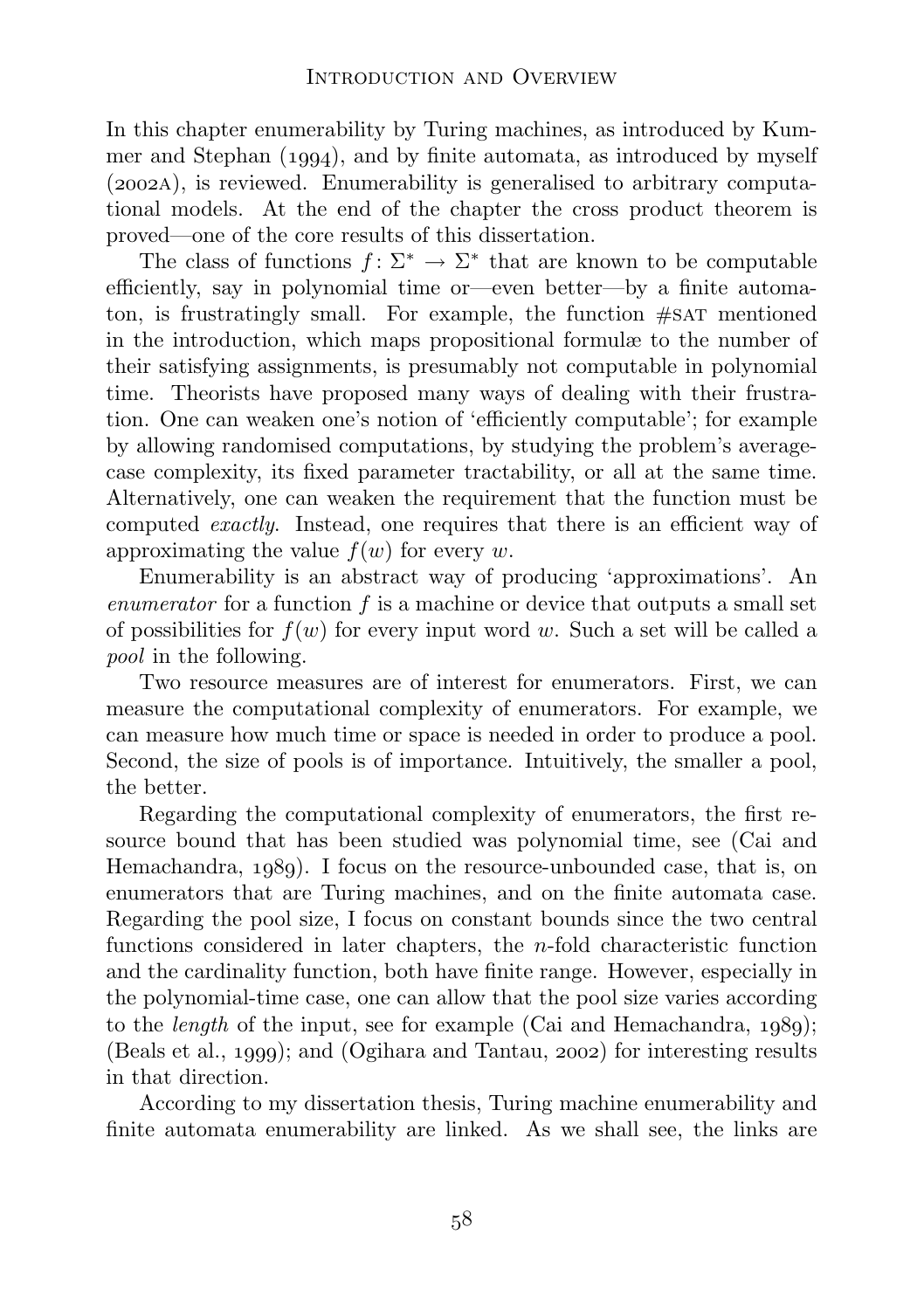surprisingly tight. Many arguments that work in the recursive setting can also be applied in the finite automata setting and vice versa. Proofs of recursion-theoretic theorems, like Beigel's nonspeedup theorem, need only to be modified slightly in order to prove analogous theorems for automata theory.

Previous papers that treat the links between Turing machine and finite automata enumerability use specialised arguments for the two models, see the proofs in [\(Tantau,](#page-170-2)2002A), ([Tantau,](#page-170-3) 2002B), and ([Austinat et al.,](#page-162-2) 2000). Using elementary definitions, I unify these proofs as far as possible. The generic theorems formulated in this chapter and the next apply to all computational models that satisfy certain properties. Finite automata satisfy these properties, Turing machines do so in several important cases. The parallel results for Turing machines and for finite automata are obtained by instantiating the generic theorems with these two computational models. We can also instantiate them with other models, including Presburger arithmetic, ordinal number arithmetic, and computation in the arithmetical hierarchy.

For the formulation of the unified proofs, I introduce the new concept of generic enumerability. Turing machine enumerability and finite automata enumerability are instantiations of generic enumerability.

In [section](#page-61-0) 3.1 Turing machine enumerators are reviewed. Equivalent definitions of enumerability from the literature are presented. The equivalence of these definitions shows that enumerability is connected to bounded query complexity theory.

In [section](#page-64-0) 3.2 the definition of finite automata enumerability from [\(Tan](#page-170-2)tau, 2002A) is reviewed. That definition has the drawback that it is applicable only to functions whose range is finite. I present a new definition of finite automata enumerability that is also meaningful for functions having an infinite range (like the addition function) and show that the new definition is compatible with the old one.

In [section](#page-68-0) 3.3 generic enumerability is defined. Turing machine enumerability, strong Turing machine enumerability (see below), and finite automata enumerability are instantiations of this concept.

In [section](#page-70-0) 3.4 the generic cross product theorem is proved. Corollaries of this theorem include Beigel's nonspeedup theorem  $(1087)$ . Beigel et al.'s generalisednonspeedup theorem  $(1995B)$ , and the 'key lemma' of ([Tantau,](#page-170-2)  $2002A$ ).

The proofs of other generic theorems are postponed to the next chapter, because they require the introduction of several new concepts for their formulation. By comparison, the cross product theorem is a 'pure' theorem on the structure of enumerability classes.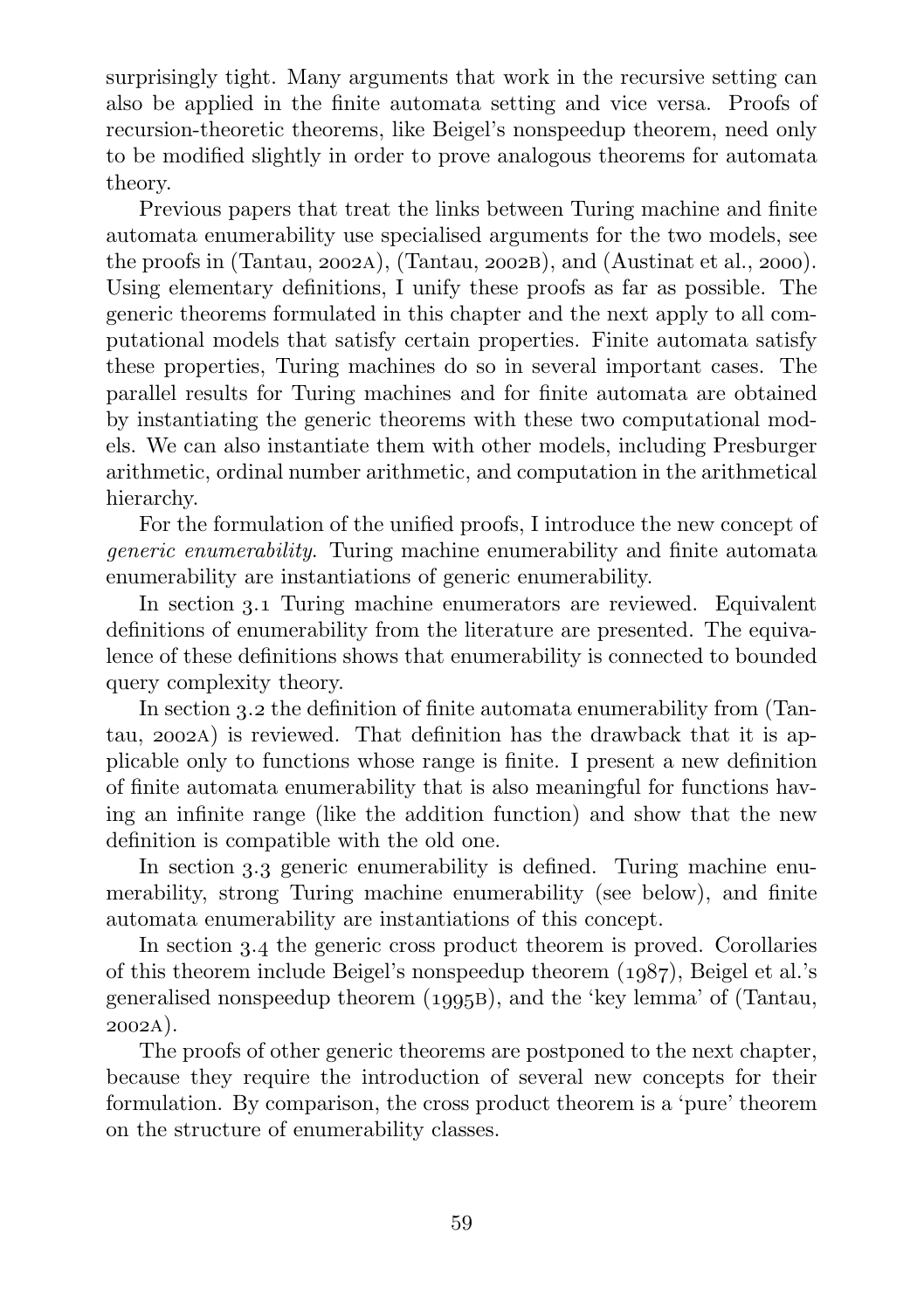### SECTION 3.1

### Review of Turing Enumerability

<span id="page-61-0"></span>A Turing machine can be used as an enumerator of a function in two different ways. The difference lies in whether we require the enumerator to halt on all inputs or not, see the following two definitions, which are due to Kummer and Stephan  $(1994)$ . Two easy examples demonstrate that the notions differ. At the end of this section alternative definitions of Turing enumerability are reviewed. They show how enumerability is linked to other concepts, for example to bounded query complexity.

## . Definition of Turing Enumerators

Let m be a positive integer and let  $f: \Sigma^* \to \Sigma^*$  be a function. A Turing  $m\text{-}enumerator$  for f is a deterministic Turing machine with an input tape, an output tape, and work tapes. For every input word  $w \in \Sigma^*$ , it starts its computation with the input tape initialised with  $w$ . Its computation may be finite or infinite. During its computation it may print words on the output tape, separated by marker symbols. At most  $m$  words may be printed and one of them must be  $f(w)$ .

## 3.2 DEFINITION OF STRONG TURING ENUMERATOR

A strong Turing m-enumerator is a Turing m-enumerator that halts on all inputs.

Functions for which there exists a (strong) Turing m-enumerator are called (strongly) m-Turing-enumerable. The word 'Turing' is omitted in textbooks on enumerability in recursion theory. Since I study different types of enumerability, adding 'Turing' helps to avoid confusion.

At first sight, every Turing enumerator seems to be transformable to a strong Turing enumerator: once m different words have been printed on the output tape, we can stop the enumerator since no more words will be enumerated. However, an enumerator could also output only  $m - 1$  words in total. In this case, after it has output these  $m-1$  possibilities it could continue its computation infinitely long. We have no way of determining whether an mth word will be output at some time in the future. The following theorem, which is adapted from a slightly less general result in the book of Gasarch and Martin  $(1999)$ , demonstrates this effect. In the theorem,  $\chi^{\mathbb{n}}_{\rm K}$  denotes the *n*-fold characteristic function of the halting prob-lem K. [Theorem](#page-62-0) 3.4 gives an even tighter separation, using a simple new argument.

## 3.3 THEOREM

Let n be a positive integer. Then  $\chi_{\rm K}^n$  is  $(n+1)$ -Turing-enumerable, but not strongly  $(2^n - 1)$ -Turing-enumerable.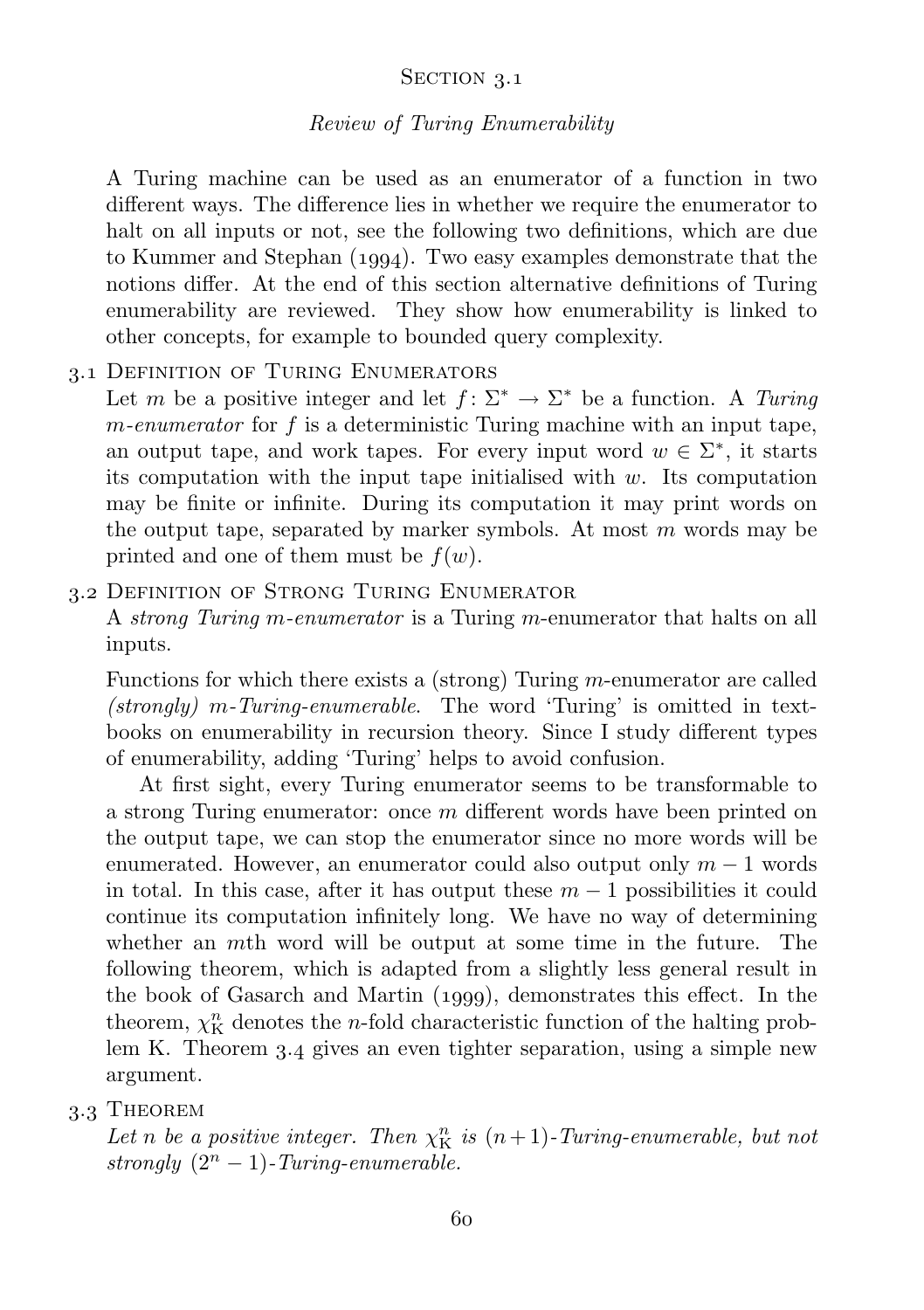*Proof.* Consider the following Turing enumerator: on input  $\{\text{bin } M_1, \ldots, \}$ bin  $M_n$ ) it first outputs the bitstring  $0^n$ ; then it starts a parallel simulation of the Turing machines  $M_i$  and every time one of them stops, it outputs the bitstring that is 1 exactly for those indices i for which the machine  $M_i$ has already stopped. The correct characteristic string will be output when the last machine that is going to stop at all has stopped. Clearly, at most  $n+1$  many different outputs are produced.

For the sake of contradiction, assume that  $\chi_K^n$  is strongly  $(2^n - 1)$ -Turing-enumerable via some  $M$ . Since  $M$  halts on all inputs, there exists a total Turing machine M' that on input  $\langle \mathrm{bin} M_1, \ldots, \mathrm{bin} M_n \rangle$  outputs a bitstring of length *n* that is *not* equal to  $\chi_K^n(\text{bin }M_1, \ldots, \text{bin }M_n)$ . Consider machines  $M_1, \ldots, M_n$  that do the following: independently of the input,  $M_i$  halts iff the *i*th bit of  $M'(\langle \dim M_1, \ldots, \dim M_n \rangle)$  is a 1. The existence of the machines  $M_i$  is ensured by the recursion theorem, see [\(Odifreddi,](#page-168-3) 1989). Then  $\chi_K^n(\text{bin } M_1, \ldots, \text{bin } M_n) = M'(\langle \text{bin } M_1, \ldots, \text{bin } M_n \rangle)$ , which is a contradiction.  $QED$ 

### 3.4 THEOREM

<span id="page-62-0"></span>There exists a function that is  $z$ -Turing-enumerable, but not strongly m-Turing-enumerable for any  $m \geq 1$ .

*Proof.* Define a function f as follows: for a Turing machine M, let  $f(\text{bin }M)$ be the number of steps that M makes on an empty input; if M never stops, let  $f(\text{bin } M) := 0$ . The function f is 2-Turing-enumerable via a machine  $M'$  that first outputs 0, starts a simulation of its input, and outputs the number of simulation steps made if the simulated machine halts at some point. The function  $f$  is not strongly  $m$ -Turing-enumerable for any  $m \geq 1$ , since it is not bounded by any total recursive function while every strongly *m*-Turing-enumerable function is.  $QED$ 

The next two theorems characterise (strong) Turing enumerability in terms of other notions. Only the third point is new, the other characterisations areproved in ([Gasarch and Martin,](#page-164-1) 1999). A relation  $R \subseteq U^2$  is m-bounded if for every  $x \in U$  there exist at most m different  $y \in U$  with  $(x, y) \in R$ .

- <span id="page-62-1"></span>3.5 CHARACTERISATION THEOREM FOR TURING ENUMERABILITY Let m be a positive integer and  $f: \Sigma^* \to \Sigma^*$  a function. Then the following statements are equivalent:
	- <sup>1</sup>. The function f is m-Turing-enumerable via a machine M.
	- 2. There exist partial recursive functions  $f_1, \ldots, f_m \colon \Sigma^* \to_{\text{partial}} \Sigma^*$ such that  $f(w) \in \{f_i(w) | i \in \{1, \ldots, m\}, f_i(w) \text{ is defined}\}\$  for all  $w \in \Sigma^*$ .
	- 3. There exists a recursively enumerable, m-bounded relation R that contains f's graph.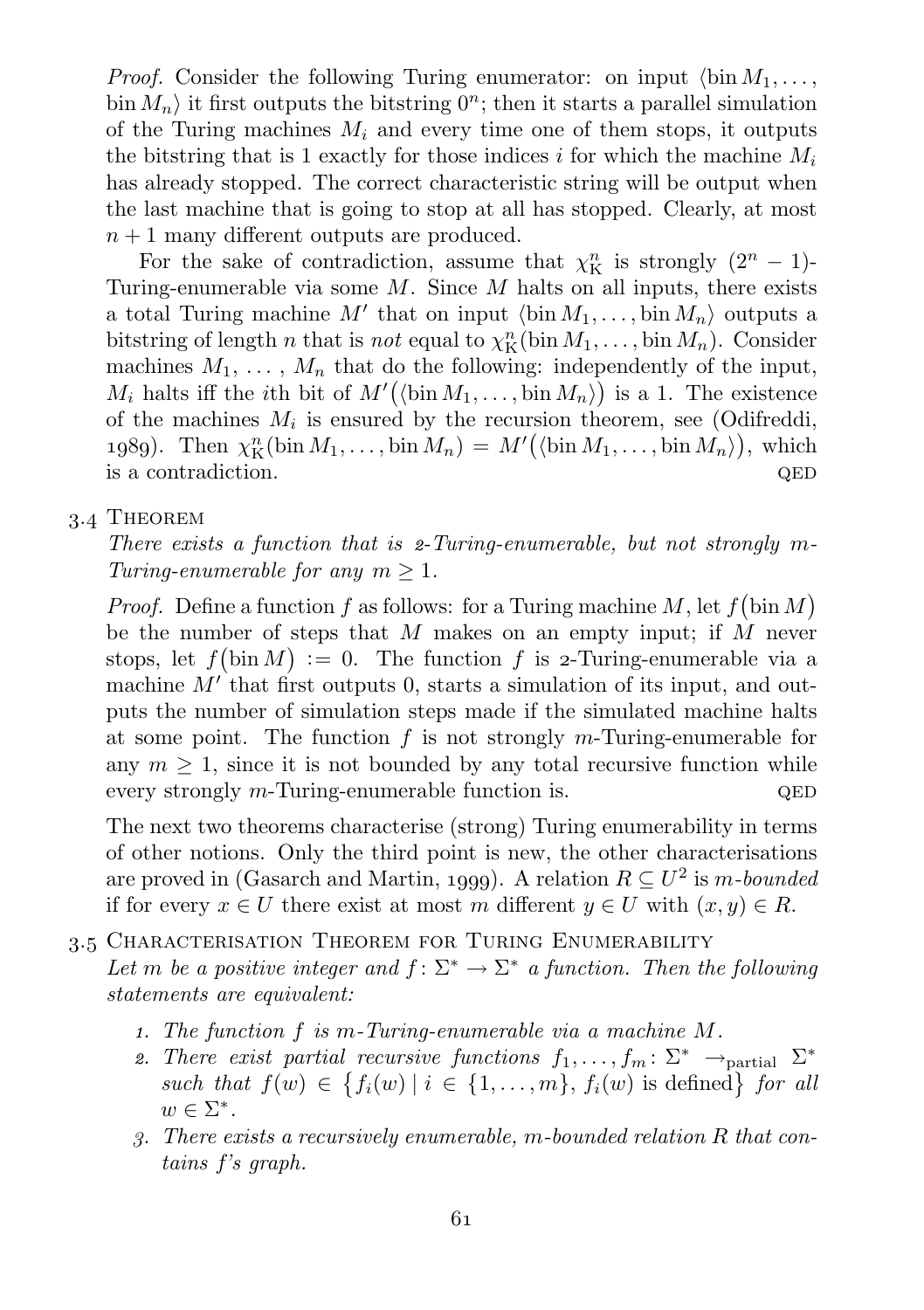If  $\log_2 m$  is an integer, the statements are furthermore equivalent to:

4. There exists an oracle X and an oracle Turing machine  $M^{()}$  such that on every input w the machine  $M^{()}$  computes  $f(w)$  relative to the oracle X and asks at most  $\log_2 m$  queries.

*Proof.*The equivalence of statements 1, 2, and 4 is shown in ([Gasarch and](#page-164-1) [Martin,](#page-164-1) 1999). Let us concentrate on the first and third statement. Suppose the first statement holds. Let  $R$  be the relation that contains all pairs  $(w, v)$  such that v is one of the outputs of M on input w. Clearly, R is recursively enumerable, m-bounded, and  $f$ 's graph is contained in  $R$ . For the other direction, let  $R$  be recursively enumerable via a Turing machine  $M'$ . Consider the following Turing machine  $M$ : on input  $w$  it starts an infinite dovetailed computation that simulates  $M'$  on all inputs  $(w, v)$ . Whenever  $(w, v) \in R$ , the machine M outputs v. Since R is m-bounded, this machine will output at most m different v's. Since  $(w, f(w)) \in R$ , this machine will also output  $f(w)$ . QED

The following theorem shows how strong Turing enumerability can be defined equivalently. Once more, only the third statement is not treated in([Gasarch and Martin,](#page-164-1) 1999) and the missing equivalence can be proved similarly to the above proof. Note that, somewhat counter-intuitively, a relation can be recursive and m-bounded without being recursively bounded. For example, the graph of the function introduced in [theorem](#page-62-0)  $3.4$  has this property.

- <span id="page-63-0"></span>. Characterisation Theorem for Strong Turing Enumerability Let m be a positive integer and  $f: \Sigma^* \to \Sigma^*$  a function. Then the following statements are equivalent:
	- <sup>1</sup>. The function f is strongly m-Turing-enumerable.
	- 2. There exist (total) recursive functions  $f_1, \ldots, f_m \colon \Sigma^* \to \Sigma^*$  such that  $f(w) \in \{f_1(w), \ldots, f_m(w)\}\$  for all  $w \in \Sigma^*$ .
	- 3. There exists a recursive, recursively bounded, m-bounded relation R that contains f's graph.

If  $\log_2 m$  is an integer, the statements are furthermore equivalent to:

4. There exists an oracle X and an oracle Turing machine  $M^{()}$  such that on every input w the machine  $M^{()}$  computes  $f(w)$  relative to the oracle X, asks at most  $\log_2 m$  queries, and halts on all inputs relative to all oracles.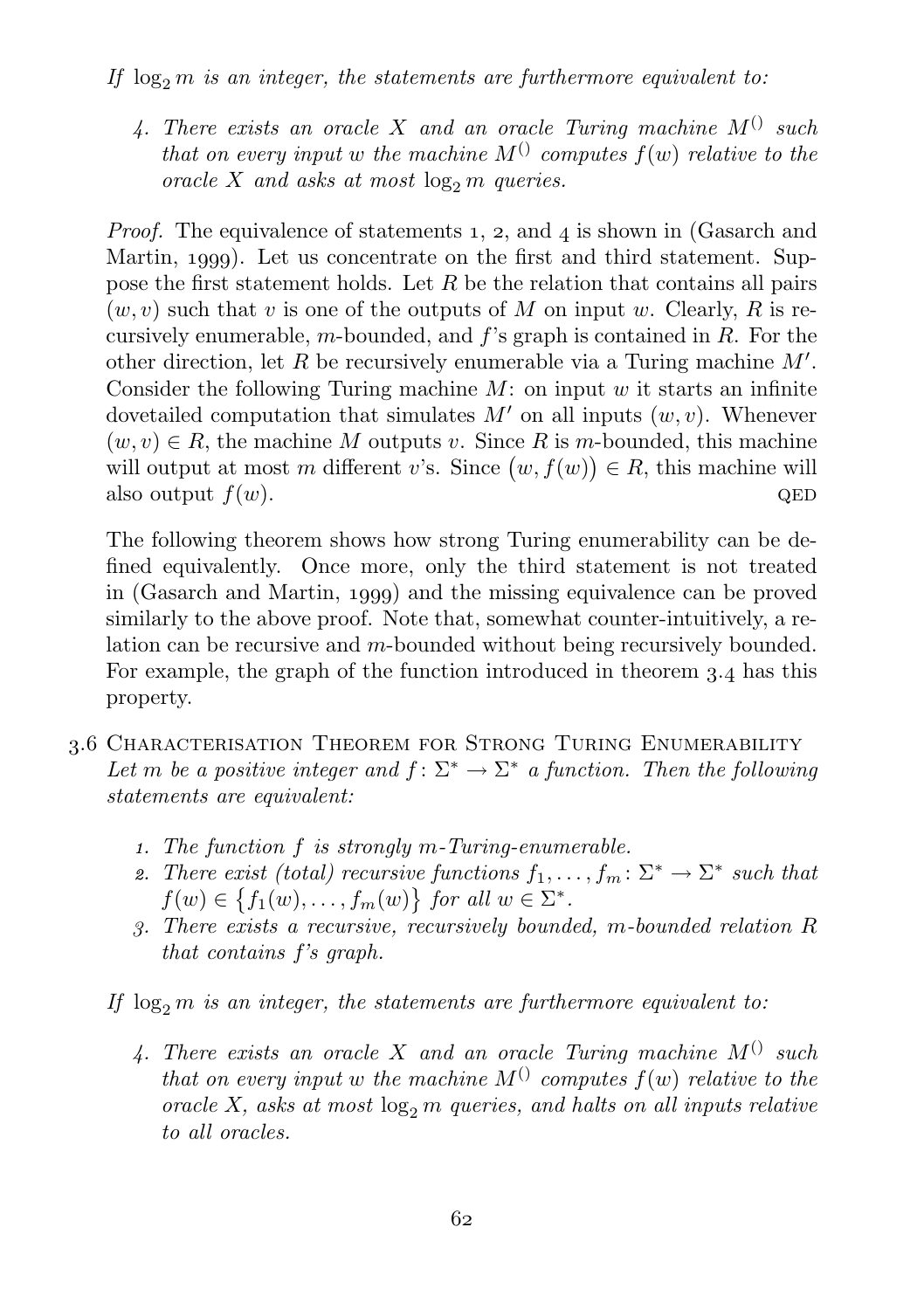### SECTION 3.2

### Review of Finite Automata Enumerability

<span id="page-64-0"></span>Finite automata enumerators were first proposed in [\(Tantau,](#page-170-2) 2002A), where they are defined as follows: for a positive integer  $m$ , a finite set  $X$ , and a function  $f: (\Sigma^*)^n \to X$ , a finite automator m-enumerator for f is a DFA M whose final output on every input of the form  $\langle w_1, \ldots, w_n \rangle$  is a set of size at most m that contains  $f(w_1, \ldots, w_n)$ . Such a function f is called m-fa-enumerable.

### 3.7 EXAMPLE

Let  $B = \{\epsilon, b_1, b_1b_2, b_1b_2b_3, \ldots\}$  with  $b_i \in \{0, 1\}$  for  $i \in \{1, 2, 3, \ldots\}$  be a branch in the 'tree'  $\{0,1\}^*$ . Consider the function  $\chi_B^2$ :  $\{0,1\}^* \times \{0,1\}^* \rightarrow$  $\{00, 01, 10, 11\}$ . It maps a pair  $(u, v)$  of bitstrings to its characteristic string with respect to  $B$ . Trivially, this function is  $\alpha$ -fa-enumerable. The automaton in [figure](#page-65-0)  $3-1$  shows that it is also  $3-4a$ -enumerable, even if B is not regular. It is easily seen that  $\chi_B^2$  is 1-fa-enumerable iff B is regular.

This leaves one open case: for which B is  $\chi_B^2$  a 2-fa-enumerable function? A major result of the next chapter, the finite automata nonspeedup theorem, shows that  $\chi_B^2$  is 2-fa-enumerable iff B is regular.

### . Example

For a positive integer k, let A be the following regular language:  $\{0^k 1w \mid$  $w \in \{0,1\}^*$ . Let  $\#_A^2$ :  $\{0,1\}^* \times \{0,1\}^* \to \{0,1,2\}$  be the function that maps every pair  $(b, c)$  of bitstrings to  $\left| \{b, c\} \cap A \right|$ .

Since A is regular,  $\#_{A}^{2}$  is 1-fa-enumerable via an appropriate automaton. However, any such automaton must have at least  $k$  states. Opposed to this, we can trivially construct a finite automaton 3-enumerator for  $\#^2_A$  with just one state (we can do this for every language A).

Concerning 2-fa-enumerability, [figure](#page-66-0) 3-2 shows that  $\#^2_A$  can be 2-faenumerated by an automaton that has just four states. This observation is important, because we shall see in the next chapter that every language  $A$ for which  $\#$ <sup>2</sup> is 2-fa-enumerable must be regular. Thus, the four-state automaton from [figure](#page-66-0)  $3-2$  'proves' that A is regular, although every automaton that accepts A must have at least k states.

A disadvantage of the above definition of finite automata enumerators is that we can only enumerate functions that have a finite range. In order to investigate the enumerability of functions like the addition function or the multiplication function, we need a more general definition of enumerability. Preferably, this general definition should be 'compatible' with the existing definition for finite ranges. The following definition achieves this.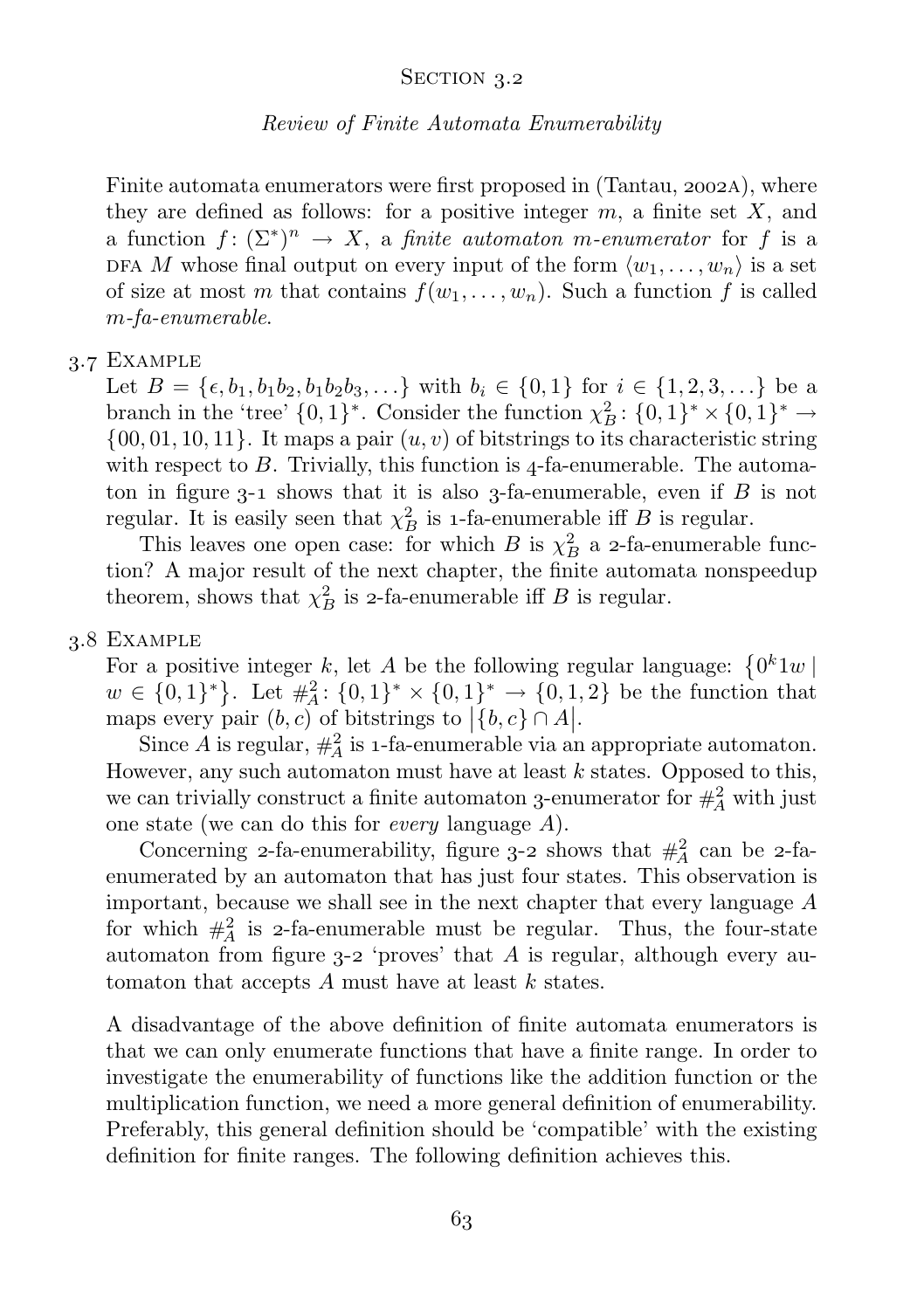



<span id="page-65-0"></span>A DFA that witnesses that  $\chi_B^2$  is 3-fa-enumerable, if B is a branch in the tree  $\{0,1\}^*$ . Here  $x \in \{0,1\}$  and  $\binom{y}{z} \in \{0,1\}^{\langle 2 \rangle}$  denote arbitrary values.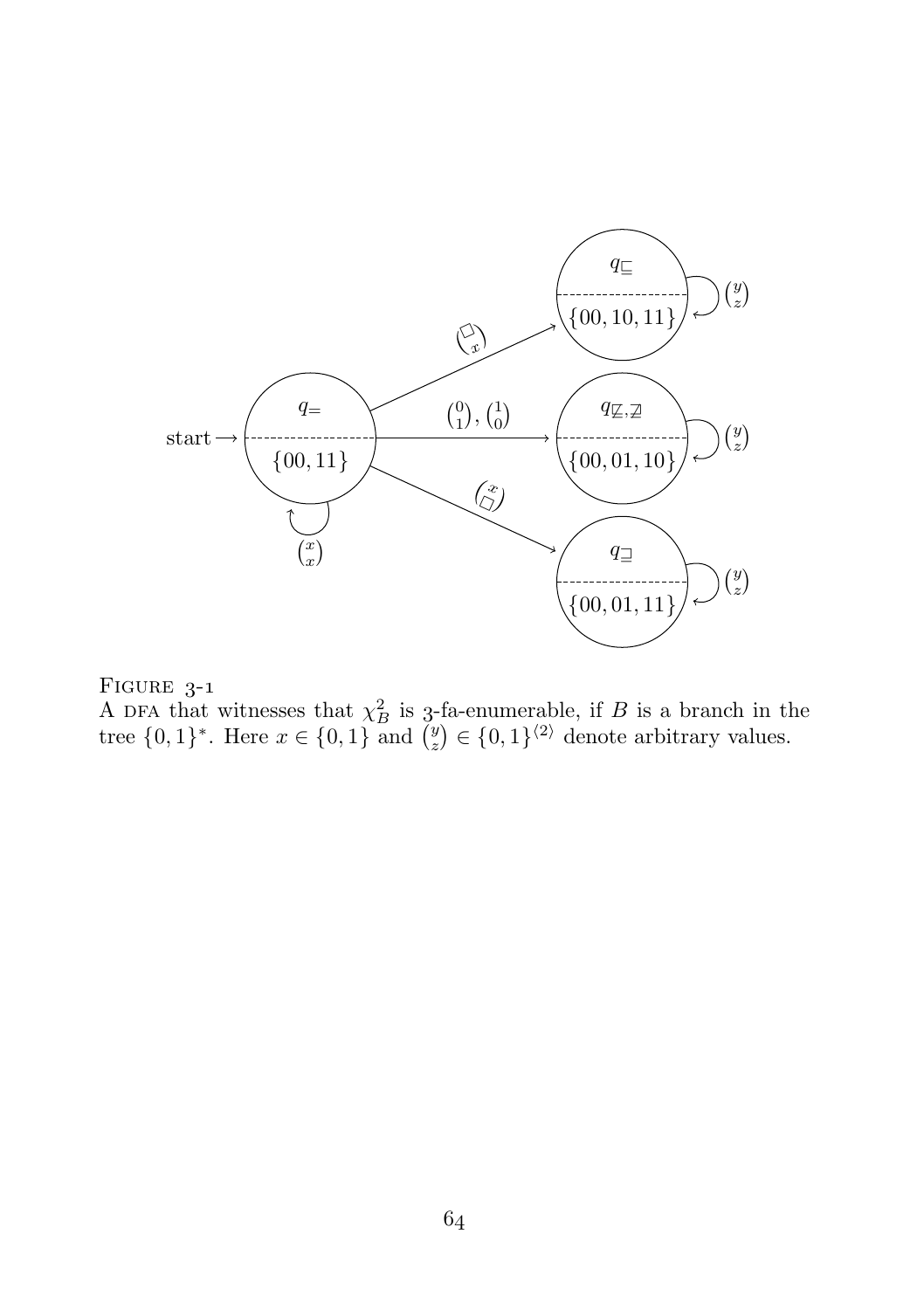

### $FIGURE 3-2$

<span id="page-66-0"></span>A DFA that witnesses that  $#_A^2$  is 2-fa-enumerable, where  $A = \{0^k 1w \mid w \in A\}$  $\{0,1\}^*$  for some fixed positive integer k. Here  $x, y \in \{0,1,\Box\}$  with  $x \neq y$ denote arbitrary values, just like  $z \in \{0,1\}$  and  $\binom{u}{v} \in \{0,1\}^{2}$ . To see that this automaton works correctly, assume that two different words in A are given. The automaton will pass through the states  $q_1, q_2$ , and will end in  $q_3$ , where the output  $\{0, 2\}$  is produced. This output is correct since it contains the number 2. If only one of the words is in A or if they are identical, the state  $q_3$  cannot be reached and the output  $\{0, 1\}$  is correct. If none of the words is in  $A$ , the output is correct since all output pools contain the number 0.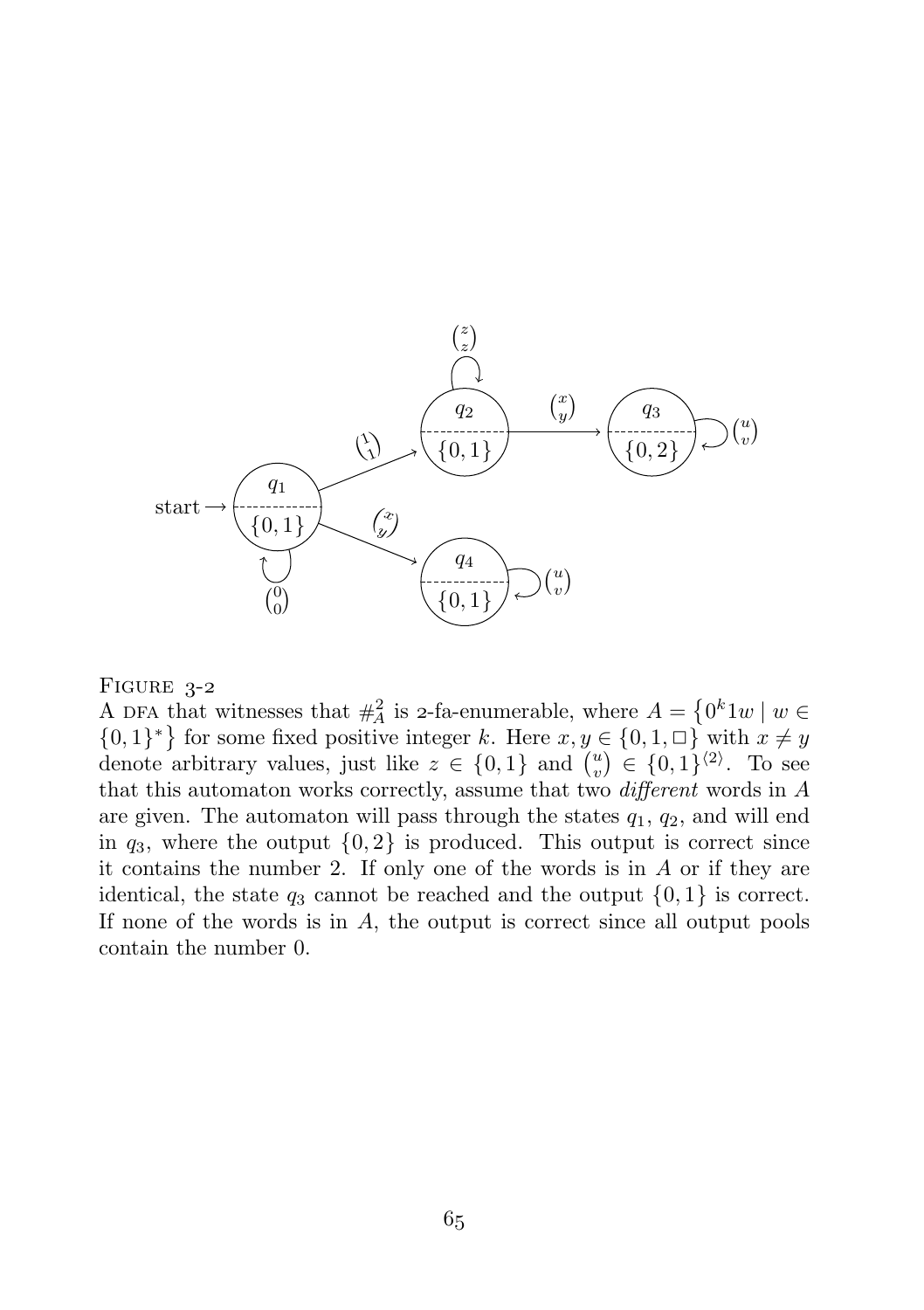## . Definition of Finite Automaton Enumerators

<span id="page-67-0"></span>Let m be a positive integer and let  $f: \Sigma^* \to \Sigma^*$  be a function. A finite automaton m-enumerator for f is a DFA M such that for all words  $w \in \Sigma^*$ 

- 1. the coded pair  $\langle w, f(w) \rangle$  is accepted by M and
- 2. there are at most m different u such that  $\langle w, u \rangle$  is accepted by M.

We say that the function  $f$  is  $m$ - $fa$ -enumerable.

The definition is easily transferred to functions  $f: (\Sigma^*)^n \to (\Sigma^*)^k$  that take multiple words as input and produce multiple words as output.

The following theorem shows that the definition of finite automata enu-merability given in [\(Tantau,](#page-170-2) 2002A) is a special case of [definition](#page-67-0)  $3.9$ .

## 3.10 THEOREM

Let m be a positive integer and X a finite set. A function  $f: \Sigma^* \to X$  is  $m$ -fa-enumerable in the sense of [\(Tantau,](#page-170-2) 2002A) iff it is m-fa-enumerable in the sense of [definition](#page-67-0) 3.9.

*Proof.* For the first direction, assume that f is  $m$ -fa-enumerable in the senseof ([Tantau,](#page-170-2) 2002A) via some DFA M with output. A finite automaton *m*-enumerator  $M'$  for f in the sense of [definition](#page-67-0) 3.9 works as follows: On input  $\langle w, x \rangle$ , it 'stores x in its state' and starts a simulation of M on input w. The input is accepted iff the final output of the simulated automaton contains x. For the other direction, on input w, we run  $M'$  in parallel on  $\langle w, x \rangle$  for each  $x \in X$  and output the set of all x for which  $\langle w, x \rangle$  is accepted.

Just like m-Turing-enumerability, m-fa-enumerability can be defined alternatively. The following theorem is an analogue to theorems  $3.5$  and  $3.6$ .

- <span id="page-67-1"></span>. Characterisation Theorem for Finite Automata Enumerability Let m be a positive integer and  $f: \Sigma^* \to \Sigma^*$  a function. Then the following statements are equivalent:
	- <sup>1</sup>. The function f is m-fa-enumerable via a DFA M.
	- 2. There exist regular functions  $f_1, \ldots, f_m \colon \Sigma^* \to \Sigma^*$  such that  $f(w) \in$  $\{f_1(w), \ldots, f_m(w)\}\$  for all  $w \in \Sigma^*$ .
	- 3. There exists a regular, m-bounded relation R that contains f's graph.

Proof. The equivalence of the first and last statements follows directly from the definitions. Let us show that the second and third statements are equivalent. Suppose the second statement holds. Define a relation  $R$  as follows:

$$
(w,v) \in R \iff v = f_1(w) \lor \dots \lor v = f_m(w).
$$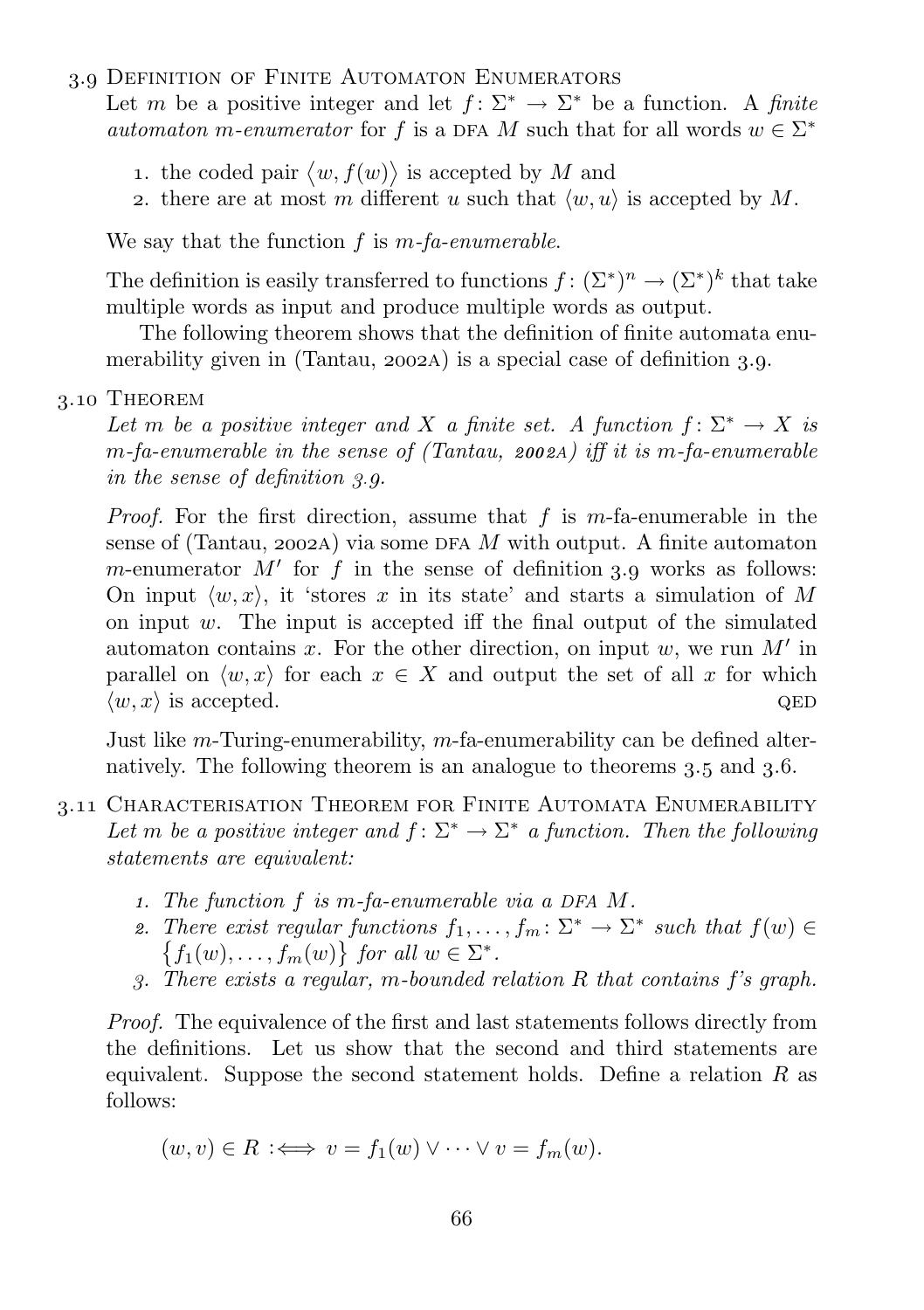By [corollary](#page-53-0) 2.37, this elementary definition of  $R$  in terms of regular functions guarantees that  $R$  is regular. Clearly,  $R$  is m-bounded and contains f's graph.

Suppose the third statement holds. We must define the functions  $f_i$ . For a word w let  $v_1 \leq_{\text{std}} \cdots \leq_{\text{std}} v_\ell$  be all words for which we have  $(w, v_i) \in R$ . Since R is m-bounded,  $\ell \leq m$ . Define  $f_i(w)$  as follows: let  $f_i(w) := v_i$ for  $i \in \{1, \ldots, \ell\}$  and let  $f_i(w) := v_1$  for  $i \in \{\ell + 1, \ldots, m\}$ . This ensures  $f(w) \in \{f_1(w), \ldots, f_m(w)\}\$  for all  $w \in \Sigma^*$ . It remains to show that the functions  $f_i$  are regular.

The following formula  $\psi_{\geq i}(w, v)$  is true if  $v = v_j$  for some  $j \geq i$ . The formula  $\psi_{=i}(w, v)$  is true if  $v = v_i$ .

$$
\psi_{\geq i}(w, v) := R(w, v) \wedge \exists v_1 \cdots \exists v_{i-1} \cdot \text{distinct}(v_1, \ldots, v_{i-1}) \wedge \bigwedge_{j=1}^{i-1} v_j <_{\text{std}} v \wedge \bigwedge_{j=1}^{i-1} R(w, v_j).
$$
\n
$$
\psi_{=i}(w, v) := \psi_{\geq i}(w, v) \wedge \neg \psi_{\geq i+1}(w, v).
$$

Here, distinct $(v_1, \ldots, v_{i-1})$  is a shorthand for  $\bigwedge_{1 \leq j < k \leq i-1} \neg v_j = v_k$ . With this preparation, the functions  $f_i$  can be defined as follows:

$$
f_i(w) = v \; \iff \psi_{=i}(w, v) \vee \cdot \psi_{=1}(w, v) \wedge \forall v' \neg \psi_{=i}(w, v').
$$

The formula expresses that  $f_i(w) = v$  if either v is the *i*-th word in standard ordering with  $(w, v) \in R$  or, if there does not exists an *i*th such word, *v* is the first such word. By [corollary](#page-53-0) 2.37, the functions  $f_i$  are regular. QED

### SECTION 3.3

### Definition of Generic Enumerability

<span id="page-68-0"></span>In this section a new notion called *generic enumerability* is defined. By 'plugging in' different computational models, different notions of enumerability are obtained that have been studied in the literature. Generic enumerability is general enough to deal with functions that do not map words to words, but numbers to numbers or even ordinal numbers to ordinal numbers.

How should we define generic enumerability? Theorems  $3.5, 3.6$ , and . from the previous two sections showed that Turing enumerability, strong Turing enumerability, and finite automata enumerability can all be characterised equivalently in similar ways. Both the second and the third statements of the characterisation theorems could be used for a generic definition of enumerability: in all three theorems, the statements differ only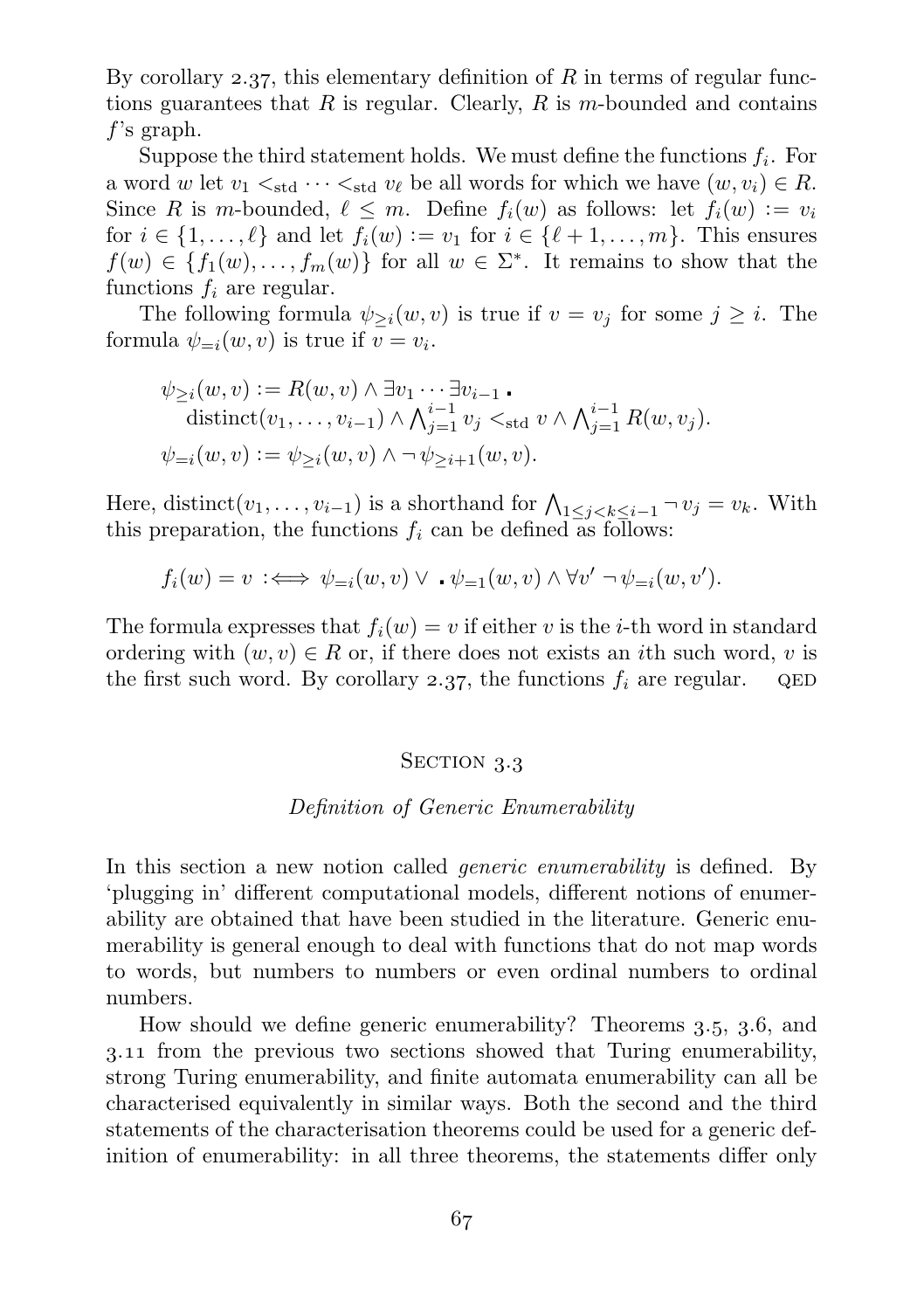in the class of functions, respectively relations, that is used. By making these classes a parameter, we obtain generic enumerability. I choose the characterisation of enumerability in terms of bounded relations as the basis of my definition of generic enumerability. The reason is that classes of relations are technically easier to handle than classes of (possibly partial) functions.

# . Definition of Generic Enumerability

<span id="page-69-0"></span>Let m be a positive integer. A function f is m-enumerated by a relation  $R$ if f's graph is contained in R and R is m-bounded. The class of all functions that are m-enumerated by some relation in a class C of relations is denoted  $EN_C(m)$ .

It will be convenient to consider the set product  $\times$  to be associative. With this convention, the graph of a function  $f: U^n \to U^m$  can be a subset of a relation  $R \subseteq U^{n+m}$ . This will be useful whenever [definition](#page-69-0) 3.12 needs to be applied to functions that take multiple input elements. The following notation is another convenience.

# 3.13 NOTATION

Let  $n \geq k \geq 1$  and let  $R \subseteq U^n$  be an *n*-ary relation. For  $u_1, \ldots, u_k \in U$ , let  $R[u_1, \ldots, u_k] := \{(u_{k+1}, \ldots, u_n) \in U^{n-k} \mid (u_1, \ldots, u_n) \in R\}$ . Let us call  $R[u_1, \ldots, u_k]$  the set enumerated by R on  $u_1, \ldots, u_k$ . In formulæ, the notation  $(u_{k+1},..., u_n) \in R[u_1,..., u_k]$ ' means  $R(u_1,..., u_n)$ '.

# . Example: Turing Enumerability

Let RE-RELATIONS denote the class of all recursively enumerable relations over arbitrary alphabets. By [theorem](#page-62-1)  $3.5$ , m-Turing-enumerability is an instantiation of [definition](#page-69-0) 3.12 for  $C = RE$ -RELATIONS. Let us abbreviate  $EN_{\text{RE-RELATIONS}}(m)$  by  $EN_{\text{re}}(m)$ . In the literature on recursion theory subscripts are usually omitted for this class since, there, Turing enumerability is the central notion of enumerability.

# . Example: Strong Turing Enumerability

Let REC-RELATIONS-BOUNDED denote the class of all recursive relations that are recursively bounded. By [theorem](#page-63-0) 3.6, strong  $m$ -Turing-enumerability is captured by the class  $EN_{REC-RELATIONS-BOUNDED}(m)$ . This class is denoted  $EN_S(m)$  in the book of [Gasarch and Martin \(](#page-164-1)1999).

# . Example: Finite Automata Enumerability

Let REGULAR-RELATIONS denote the class of all regular relations. By [theo](#page-67-1)[rem](#page-67-1) 3.11, m-fa-enumerability is an instantiation of [definition](#page-69-0) 3.12 for  $C =$ REGULAR-RELATIONS. Let  $EN_{fa}(m)$  abbreviate  $EN_{REGULAR-RELATIONS}(m)$ .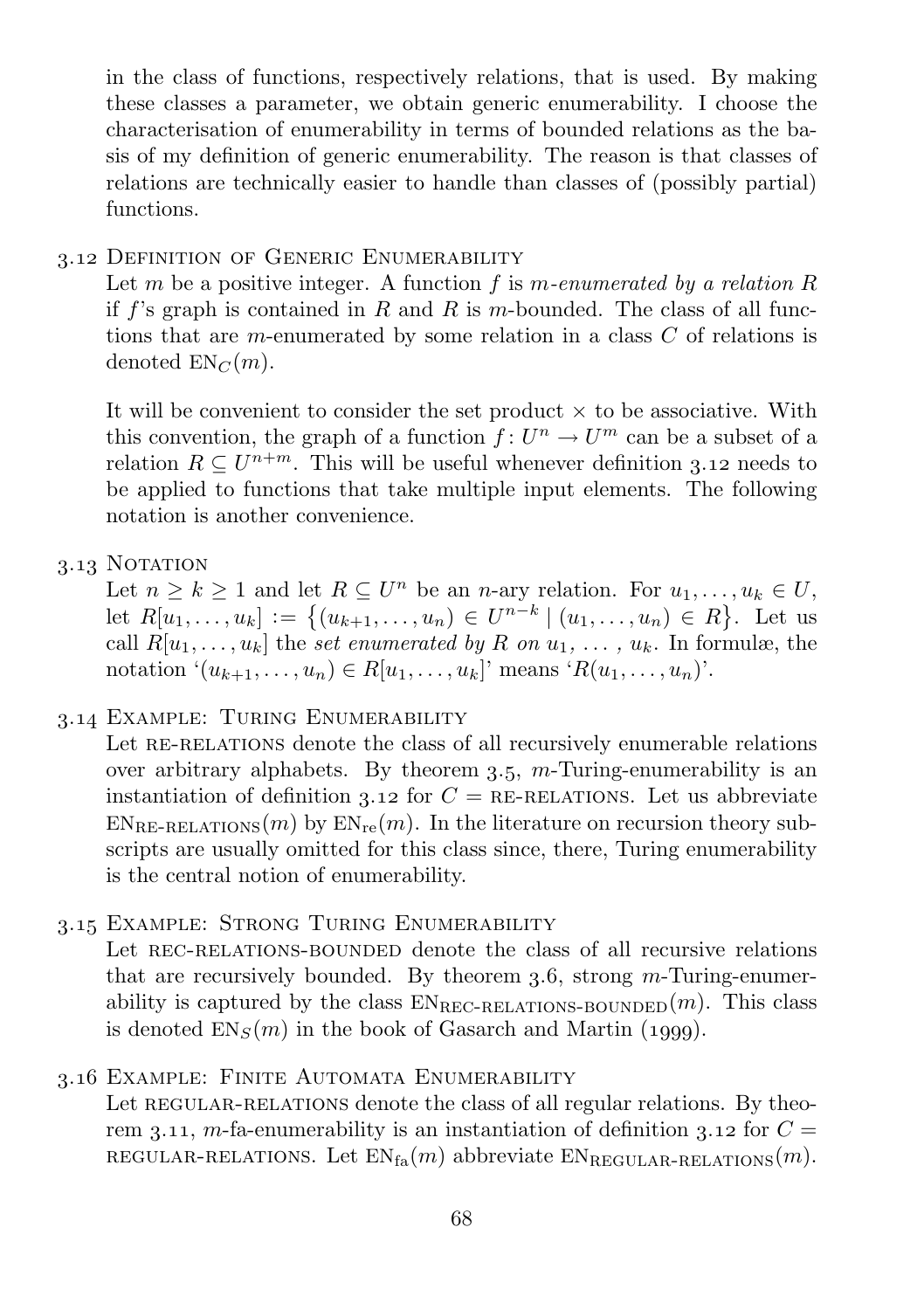## . Example: Enumerability in Presburger Arithmetic

Let PRESBURGER-ARITHMETIC denote the class of relations that are elementarily definable in the structure  $(N, +)$ . This class is a fragment of *Peano* arithmetic, due to Giuseppe Peano, where alongside the addition function the multiplication function is also available. While Kurt Gödel  $(1934)$ , seealso (Gödel,  $1931$ ), has shown that full Peano arithmetic is not decidable, Mojžesz Presburger  $(1929)$  has shown that the fragment is decidable. For this reason it is nowadays called Presburger arithmetic. Functions in  $ENPRESBURGER-ARITHMETIC(m)$  will be called m-enumerable in Presburger *arithmetic*. Let us abbreviate this class by  $EN_{Pa}(m)$ .

Despite its roots in pure logic, Presburger arithmetic has had a recent renaissance in model checking and protocol specification, see([Bultan et al.,](#page-163-6) ) as a starting point for further references. Presburger arithmetic is useful in these applied areas since it is not only decidable, but also decidable in double exponential time  $(Open, 1978)$ . In many practical situations it can even be decided much more efficiently, see for example the article by [Wolper and Boigelot \(](#page-171-0)2000) for details.

. Example: Enumerability in Ordinal Number Arithmetic

Let ORDINAL-ARITHMETIC denote the class of all relations that are elementarily definable in the structure  $(On, +, \cdot)$ . The universe is the class On of ordinal numbers, see for example [\(Jech,](#page-166-2)  $1997$ ) for an introduction, and the two binary functions  $+$ ,  $\cdot$ : On  $\times$  On  $\rightarrow$  On are interpreted as the usual ordinal addition and multiplication. That is,  $\alpha + \beta$  is the order-type of the ordering  $\alpha$  followed by the ordering  $\beta$ ; and  $\alpha \cdot \beta$  is the order-type of  $\alpha$ many copies of  $\beta$ . Functions in EN<sub>ORDINAL-ARITHMETIC</sub> $(m)$  will be called m-enumerable in ordinal number arithmetic. Let us abbreviate this class by  $EN_{\text{On}}(m)$ .

As the above examples show, generic enumerability can be instantiated in a variety of ways. You might fear that this very variety shows that the definition is so general that we cannot hope to prove anything useful about it. However, in the next section I prove a profound statement about generic enumerability—the generic cross product theorem—that holds for all of the above classes.

### SECTION 3.4

## The Generic Cross Product Theorem

<span id="page-70-0"></span>In this section the first generic theorem is proved: the generic cross product theorem. Unlike the generic theorems of the next chapter, which concern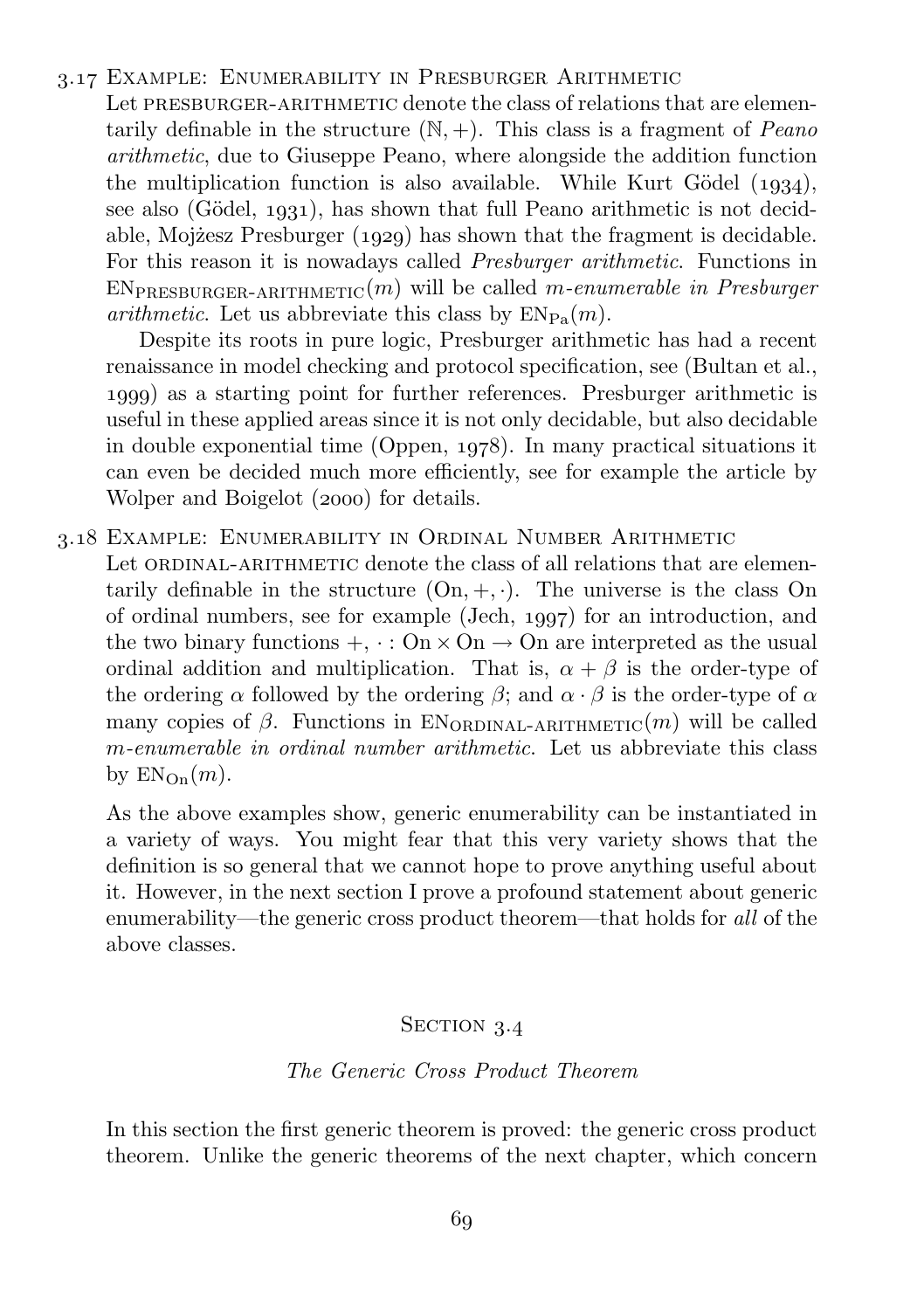the enumerability of special functions, the cross product theorem is a structural theorem on enumerability classes. It states that if the cross product  $f \times q$  of two functions f and q is  $(n + m)$ -enumerable, then either f is *n*-enumerable or  $g$  is *m*-enumerable. This statement holds for all notions of enumerability that are defined in terms of classes of relations satisfying a relatively weak closure property: in essence, they must be closed under positive elementary [definition](#page-72-0)s, see definition  $3.21$  for details. The class of regular relations and the class of recursively enumerable languages enjoy this closure property and the cross product theorem holds for them. Opposed to this, classes defined in terms of polynomial-time computations do not have this closure property and we shall see that the cross product theorem fails in the polynomial-time setting.

The statement of the theorem is deceptively innocent looking, but it implies Beigel's nonspeedup theorem [\(Beigel,](#page-162-3)  $1987$ ); Beigel et al.'s gener-alised nonspeedup theorem [\(Beigel et al.,](#page-163-5) 1995); and the 'key lemma' of  $(Tantau, 2002A).$  $(Tantau, 2002A).$ 

This section starts with the definition of the weak closure property needed for the formulation of the generic cross product theorem. I also define a stronger closure property that will be used in the next chapter. Several examples of computational models are presented that enjoy these closure properties. The main part of this section is taken up by the proof of the generic cross product theorem. At the end of the section the generic theorem is instantiated for different computational models.

## Definition of Closure Properties

The definitions of weak and strong closure properties refer to two simple concepts, namely single-valued refinements and the structure  $\mathcal{S}_{U|C}$ , which are defined first.

### 3.19 DEFINITION OF SINGLE-VALUED REFINEMENTS

A single-valued refinement of a relation  $R \subseteq U^n$  is a relation  $R' \subseteq R$ such that for every  $(u_1, \ldots, u_n) \in R$  there is exactly one  $u' \in U$  such that  $(u_1, \ldots, u_{n-1}, u') \in R'.$ 

A single-valued refinement of a relation  $R$  is the graph of a partial 'choice function' f on R. It 'chooses' for any elements  $u_1, \ldots, u_{n-1} \in U$  an element  $u_n := f(u_1, \ldots, u_{n-1})$  such that  $(u_1, \ldots, u_n) \in R$ . It is a partial function since it is undefined if such a choice is not possible. The name 'singlevalued refinement' stems from complexity theory, more precisely from the study of NP-selective languages, see the survey entitled 'Much Ado about Functions' by Alan [Selman \(](#page-170-4)1996) for details.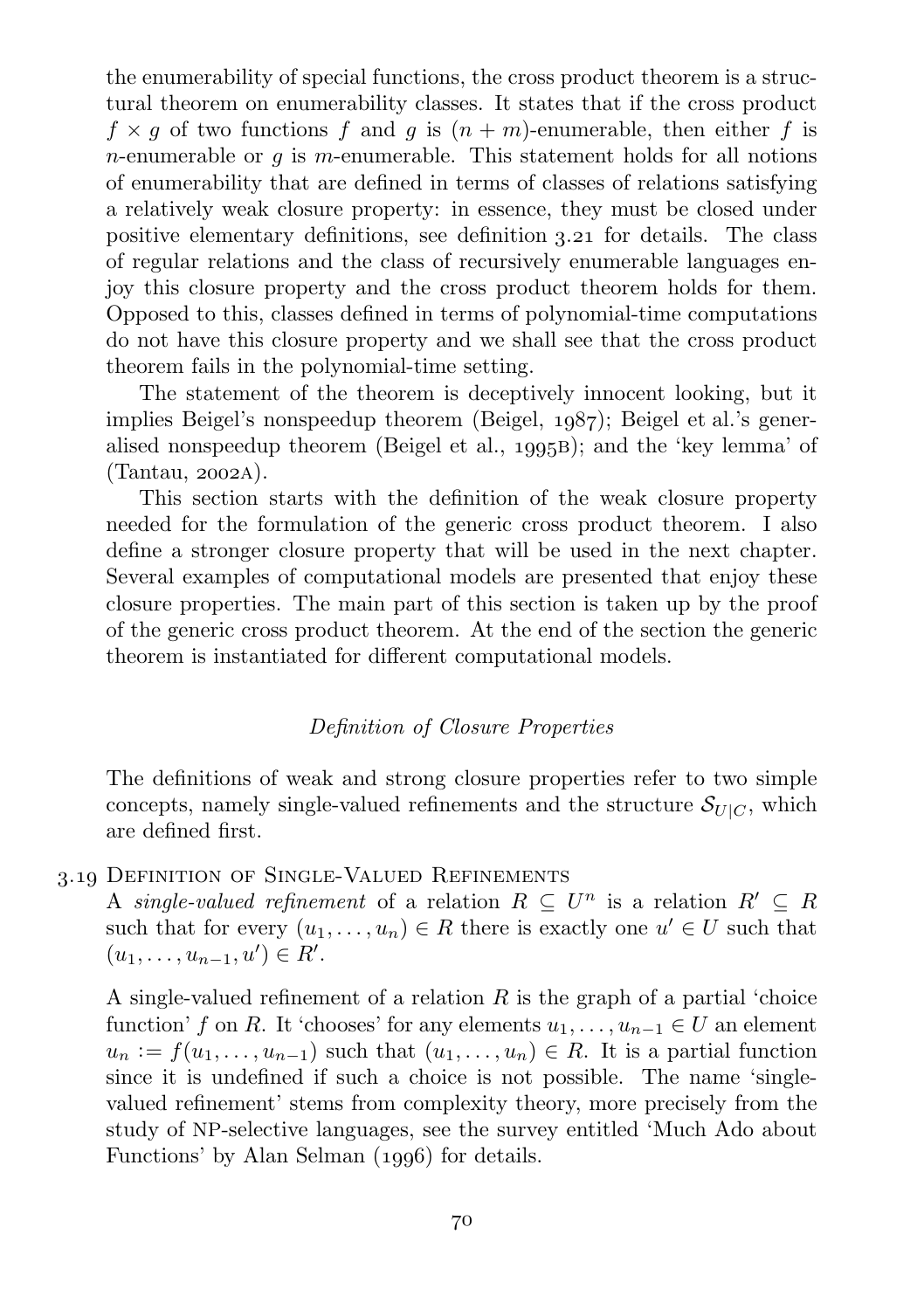The next definition makes classes  $C$  of relations accessible to logical formulæ by transforming them to logical structures  $\mathcal{S}_{ClU}$ . The structure  $\mathcal{S}_{ClU}$  allows us to 'talk about every relation in C' in formulæ.

# 3.20 DEFINITION

<span id="page-72-0"></span>For a class C of relations and a set U, let  $\mathcal{S}_{ClU}$  be the following structure: Its universe is  $U$ . Its signature includes an *n*-ary relation symbol for each n-ary relation  $R \in C$  that has universe U. This symbol is interpreted as the relation R. Furthermore, its signature includes a constant symbol for every singleton set  $\{r\} \in C$  with  $r \in U$ . This symbol is interpreted as r.

The constants are included only as a convenience: for every singleton set  $R = \{r\} \in C$ , every formula  $\phi$  containing the symbol r can be replaced by the formula  $\exists x \cdot R(x) \wedge \phi'$ , where in  $\phi'$  every occurrence of r is replaced by the fresh variable x. Note that the structure  $\mathcal{S}_{ClU}$  does not necessarily contain a constant symbol for every element of  $U$ , but only those for which the singleton set is in C. Thus in order to use a constant in a formula over the signature of  $\mathcal{S}_{ClU}$ , we must first ascertain that its singleton set is in C.

An example is the structure  $S_{\text{RE-RELATIONS} \mid \{0,1\}^*}$ . Its universe is the set {0, 1} ∗ . It contains every recursively enumerable relation whose alphabet is  $\{0, 1\}$ . It contains a constant for each bitstring since the singleton set of any bitstring is recursively enumerable.

# . Definition of Weakly Closed Relation Classes

<span id="page-72-1"></span>A class C of relations is *weakly closed* if for every universe  $U \in C$  of relations in  $C$  the following conditions are satisfied:

- . C contains an irreflexive well-ordering of U,
- 2. every relation that is positively elementarily definable in  $\mathcal{S}_{ClU}$  is in C,
- 3. every finite relation that is elementarily definable in  $\mathcal{S}_{ClU}$  is in C, and
- 4. every relation in C has a single-valued refinement in  $\tilde{C}$ .

Recall that a well-ordering is a linear ordering in which every subset has a smallest element. A more precise name for the above closure property would be 'positive elementary definition closed, elementarily definable finite relation closed, irreflexively well-ordered, single-valued refinable class', but that name has turned out to be too cumbersome for everyday use.

Note that the second condition refers to positive definitions, whereas the third condition refers to all elementary definitions. The third condition is automatically satisfied if every singleton set is in C.

# . Definition of Strongly Closed Relation Classes

A class C of relations is *strongly closed* if for every universe  $U \in C$  of relations in  $C$  the following conditions are satisfied: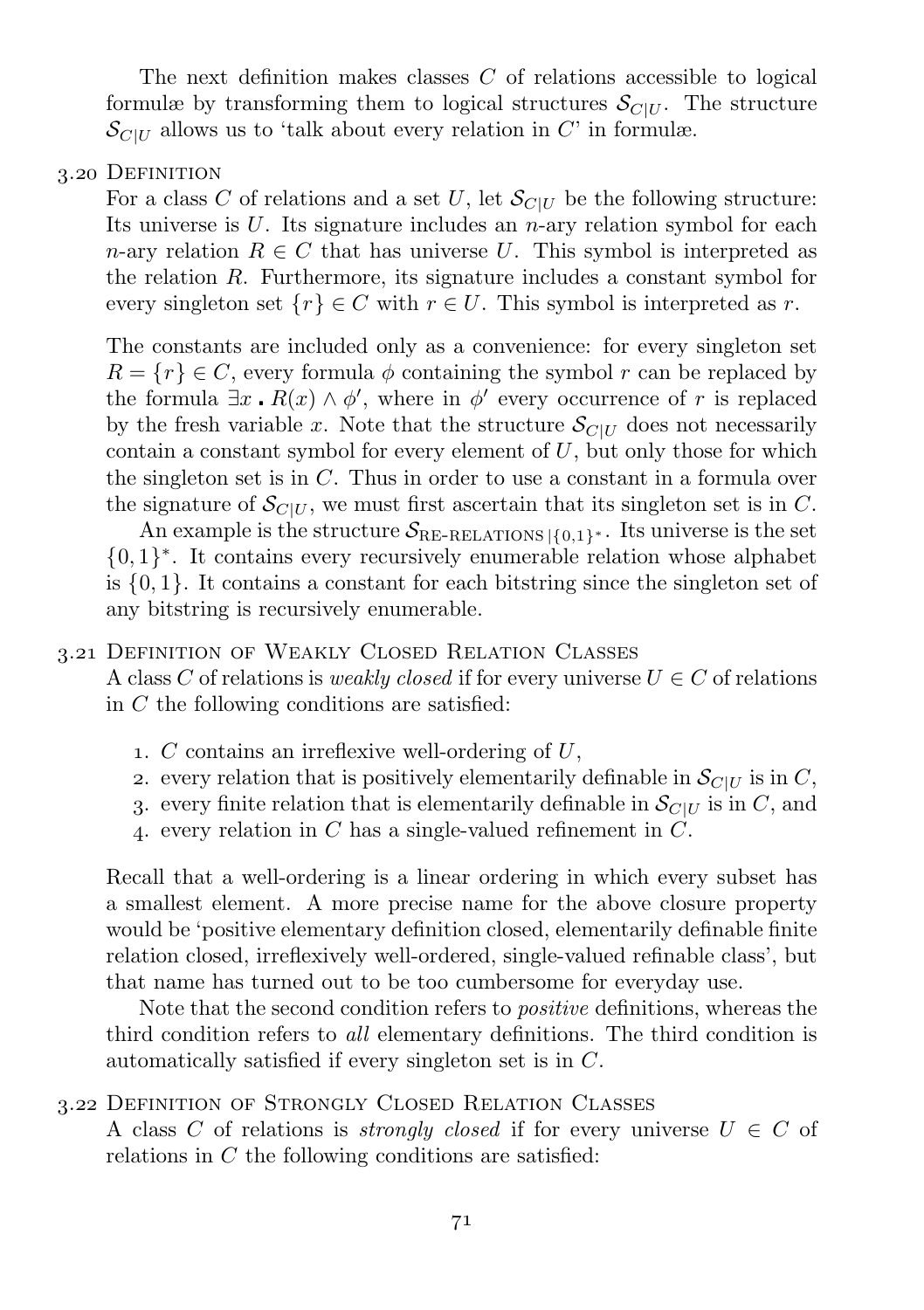- 1.  $C$  contains an irreflexive well-ordering of  $U$ ,
- 2. every relation that is elementarily definable in  $\mathcal{S}_{ClU}$  is in C, and
- 3. every finite relation on  $U$  is in  $C$ .

The next lemma justifies the names 'strongly closed' and 'weakly closed'.

## 3.23 LEMMA

Every strongly closed class is weakly closed.

*Proof.* Let  $C$  be strongly closed. The first three properties of weakly closed classes follow trivially from the corresponding properties of strongly closed classes. To prove the existence of single-valued refinements, consider any relation  $R \in \mathbb{C}$  and let  $\lt$  denote the irreflexive well-ordering of R's universe. A single-valued refinement  $R'$  of R can be defined by

$$
(x_1, \ldots, x_n) \in R' : \iff
$$
  
 
$$
R(x_1, \ldots, x_n) \land \forall x' \cdot x' < x_n \to \neg R(x_1, \ldots, x_{n-1}, x').
$$
 QED

#### . Example: Recursively Enumerable Relations

The class of recursively enumerable relations over arbitrary alphabets is weakly closed. To see this, first note that the irreflexive standard ordering is a well-ordering. Second, the class is closed under positive elementary definitions since it is closed under union and intersection and since dovetailing can be used to 'search' for elements in an existential quantification. Third, every finite relation on words (elementarily definable or not) is recursively enumerable. Fourth, the class contains a single-valued refinement  $R'$  for every recursively enumerable relation  $R \subseteq (\Sigma^*)^n$ . The refinement can be obtained as follows: Suppose  $R$  is accepted by a Turing machine  $M$ . On input  $\langle w_1, \ldots, w_n \rangle$  the refinement machine M' starts a dovetailed simulation of M on  $\langle w_1, \ldots, w_{n-1}, w \rangle$  for all  $w \in \Sigma^*$ . For the first w for which this simulation accepts,  $M'$  checks whether  $w = w_n$ . If so, it accepts; otherwise, it rejects.

The class of recursively enumerable relations is not strongly closed since it is not closed under complement.

#### . Counterexample: Polynomial-Time Computations

The class of relations that are accepted by deterministic, polynomially timebounded Turing machines is not weakly closed. To see this, note that

$$
R := \{ (\text{bin } M, t) \in \{0, 1\}^* \times \{0, 1\}^* \mid M \text{ halts within } |t| \text{ steps on input bin } M \}
$$

is an element of this class, while the set K defined by

 $\text{bin } M \in K : \iff \exists t \, R(\text{bin } M, t)$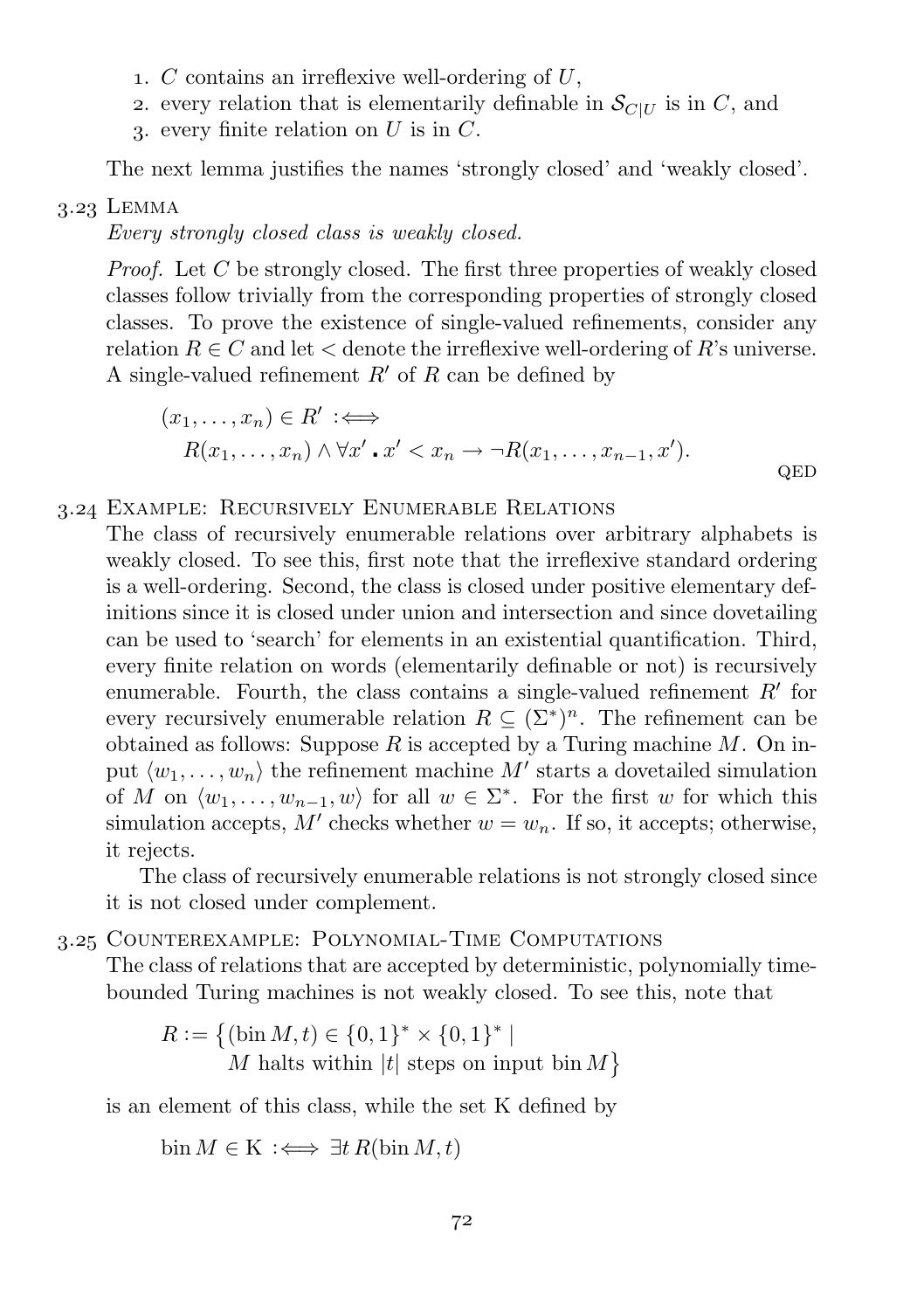is exactly the halting problem. For the same reason, the class of recursive relations is not weakly closed.

# . Example: Regular Relations

The class of regular relations is strongly closed. First, the irreflexive strict standard ordering is regular. Second, by [corollary](#page-53-0) 2.37 all relations that are elementarily definable in the regular structure  $\mathcal{S}_{ClU}$  are regular. Third, every finite relation is regular.

# . Example: Presburger Arithmetic

The class of relations definable in Presburger arithmetic is strongly closed, since the well-ordering  $\lt$  of N can be defined by  $a \lt b : \iff \neg a = b \land \neg b$  $\exists c \ a + c = b$ 

# . Example: Ordinal Number Arithmetic

<span id="page-74-1"></span>The class of relations that are definable in ordinal number arithmetic is weakly closed, but not strongly closed. It enjoys the first two closure properties of strongly closed classes: First, we can define an irreflexive wellordering of On by  $\alpha < \beta : \iff \neg \alpha = \beta \land \exists \gamma \alpha + \gamma = \beta$ . A proof that this does, indeed, define a well-ordering can be found in the book of [Jech](#page-166-0)  $(1997)$ . Second, the class is closed under elementary definitions by definition. However, the third closure property is not satisfied, since there are finite relations on ordinal numbers that are not definable in ordinal number arithmetic. To see this, note that there are only countably many first-order formulæ over the signature of ordinal number arithmetic. Hence there are only countably many singleton sets that are definable in ordinal number arithmetic, but there are uncountably many ordinal numbers.

## The Generic Cross Product Theorem

## . Generic Cross Product Theorem

<span id="page-74-0"></span>Let n and m be positive integers, let C be weakly closed, and let  $U \in C$  be a universe. Then for any two functions  $f, q: U \rightarrow U$  the following holds: if  $f \times q \in EN_C(n+m)$ , then  $f \in EN_C(n)$  or  $q \in EN_C(m)$ .

*Proof.* Let  $f \times q \in EN_C(n+m)$  via a relation R. In the following, two relations F and G are constructed such that either  $f \in EN_C(n)$  via F or  $q \in EN_C(m)$  via G. The relations are constructed using positive elementary definitions and the closure properties of C ensure  $F \in C$ , respectively  $G \in \mathbb{C}$ .

The construction of the relations  $F$  and  $G$  is based on an abstract form of easy-hard arguments. Easy-hard arguments have been used in complexity theoryin different proofs, see for example  $(Kadin, 1989)$  $(Kadin, 1989)$  $(Kadin, 1989)$  or  $(Hemaspaandra$  $(Hemaspaandra$ [et al.,](#page-165-0) 1998). In such an argument one shows that either all words in  $\Sigma^*$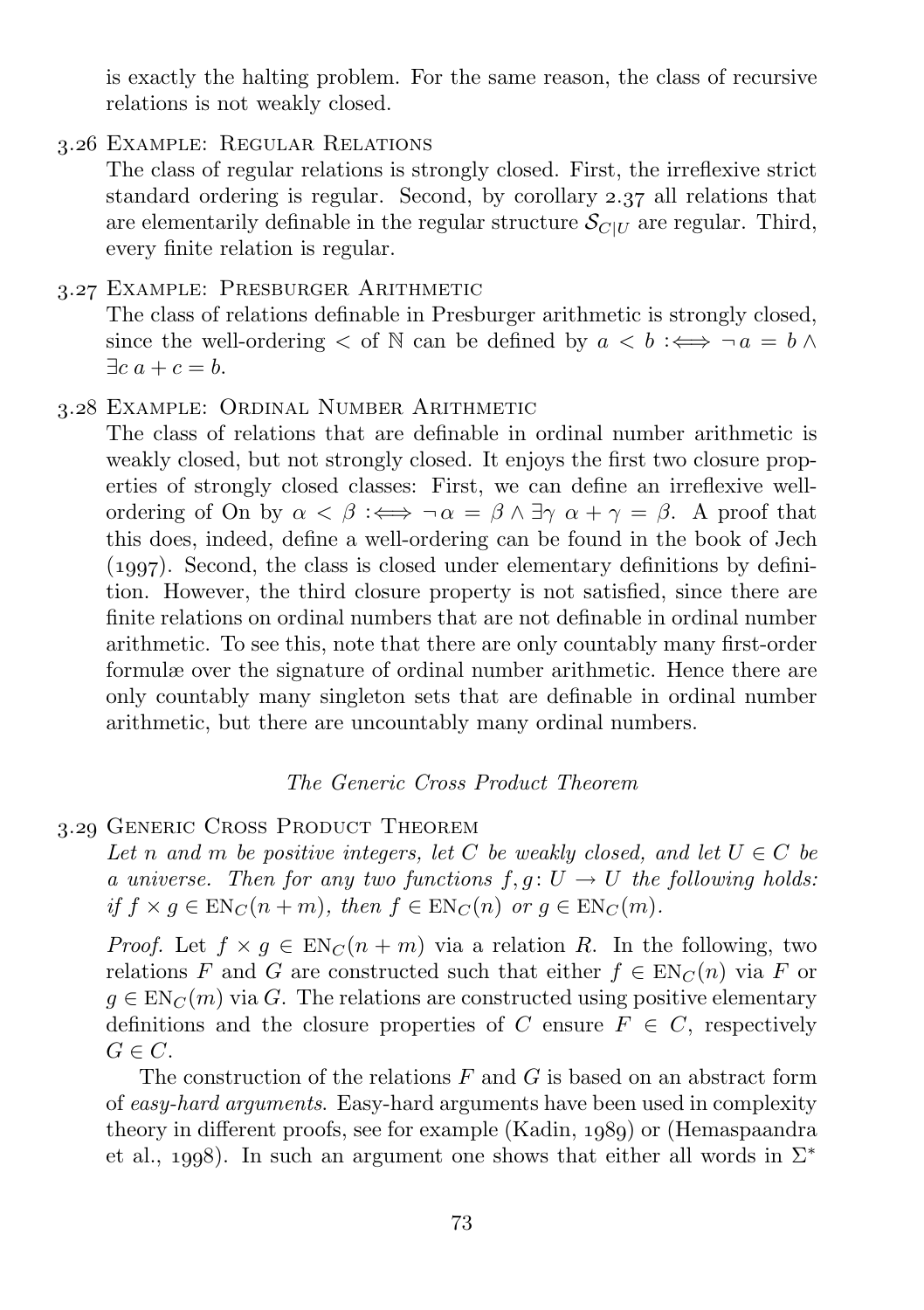are easy (in a sense to be defined), in which case a language is, well, easy; or there exists a hard word, which allows us to decide all other words, provided we know the characteristic value of the hard word.

Translated to the more abstract setting of this proof, 'easy' is a property of the elements of U. If all  $u \in U$  are easy, then  $f \in EN_C(n)$  via F will hold. Otherwise, in case a hard element  $u_{\text{hard}}$  exists,  $g \in EN_C(m)$  via G will hold.

Before we proceed, let us fix some notations. Let < be an irreflexive wellordering of U that is contained in C. Recall that  $R[u, v] = \{(x, y) \in U^2 |$  $(u, v, x, y) \in R$  is the set of all pairs that are 'enumerated' by R for the pair  $(u, v)$ . Recall also that in formulæ  $'(x, y) \in R[u, v]'$  means  $'R(u, v, x, y)'$ .

Definition of Easy Elements and Advisors

Let us call an element  $u \in U$  easy if there exists a  $v \in U$  such that in  $R[u, v]$ at least  $m+1$  pairs have the same first component x. Such a v will be called an *advisor for u*. The 'advisor relation'  $A := \{(u, v) | v$  is an advisor for u can be positively elementarily defined as follows:

$$
(u, v) \in A : \Longleftrightarrow
$$
  

$$
\exists x \exists y_1 \cdots \exists y_{m+1} \cdot y_1 < \cdots < y_{m+1} \wedge \bigwedge_{i=1}^{m+1} (x, y_i) \in R[u, v].
$$

Since this formula is positive, we have  $A \in \mathbb{C}$ . The set of easy elements is also in C, since  $\phi_{\text{easy}}(u) := \exists v A(u, v)$  is also a positive formula. However, the set of hard elements, defined by  $\phi_{\text{hard}}(u) := \neg \phi_{\text{easy}}(u)$ , need not be an element of C since its definition involves a negation.

Following the proof outline sketched at the beginning of the proof, let us consider two cases, depending on whether all elements are easy or not.

## CASE 1: A HARD ELEMENT EXISTS

Suppose there exists a hard element. Let  $u_{\text{hard}} \in U$  be the smallest such element with respect to <. For the moment, let us assume that both the singleton sets  $\{u_{\text{hard}}\}$  and  $\{f(u_{\text{hard}})\}$  are elements of C. On this assumption, [definition](#page-72-0) 3.20 allows us to use  $u_{\text{hard}}$  and  $f(u_{\text{hard}})$  as constants in formulæ.

Let  $y \in G[v] : \iff (f(u_{\text{hard}}), y) \in R[u_{\text{hard}}, v]$ . The graph of g is a subset of G since for all  $v \in U$  we have  $(f(u_{\text{hard}}), g(v)) \in R[u_{\text{hard}}, v]$ . Since  $u_{\text{hard}}$ is hard, for all v the set  $\{y \in U \mid (f(u_{\text{hard}}), y) \in R[u_{\text{hard}}, v]\}\$  has size at most m, see also [figure](#page-76-0) 3-3. Thus G is m-bounded and  $g \in EN_C(m)$  via G.

It remains to show that the assumption was correct. The first part is easy: since  $u_{\text{hard}}$  is elementarily definable, by the third closure property of C we have  $\{u_{\text{hard}}\} \in C$ . The second part is trickier since the function f could map  $u_{\text{hard}}$  to some 'unmentionable' element  $f(u_{\text{hard}})$ . Let us fix some element  $v_* \in U$  whose singleton set is in C and consider the set  $R[u_{\text{hard}}, v_*]$ .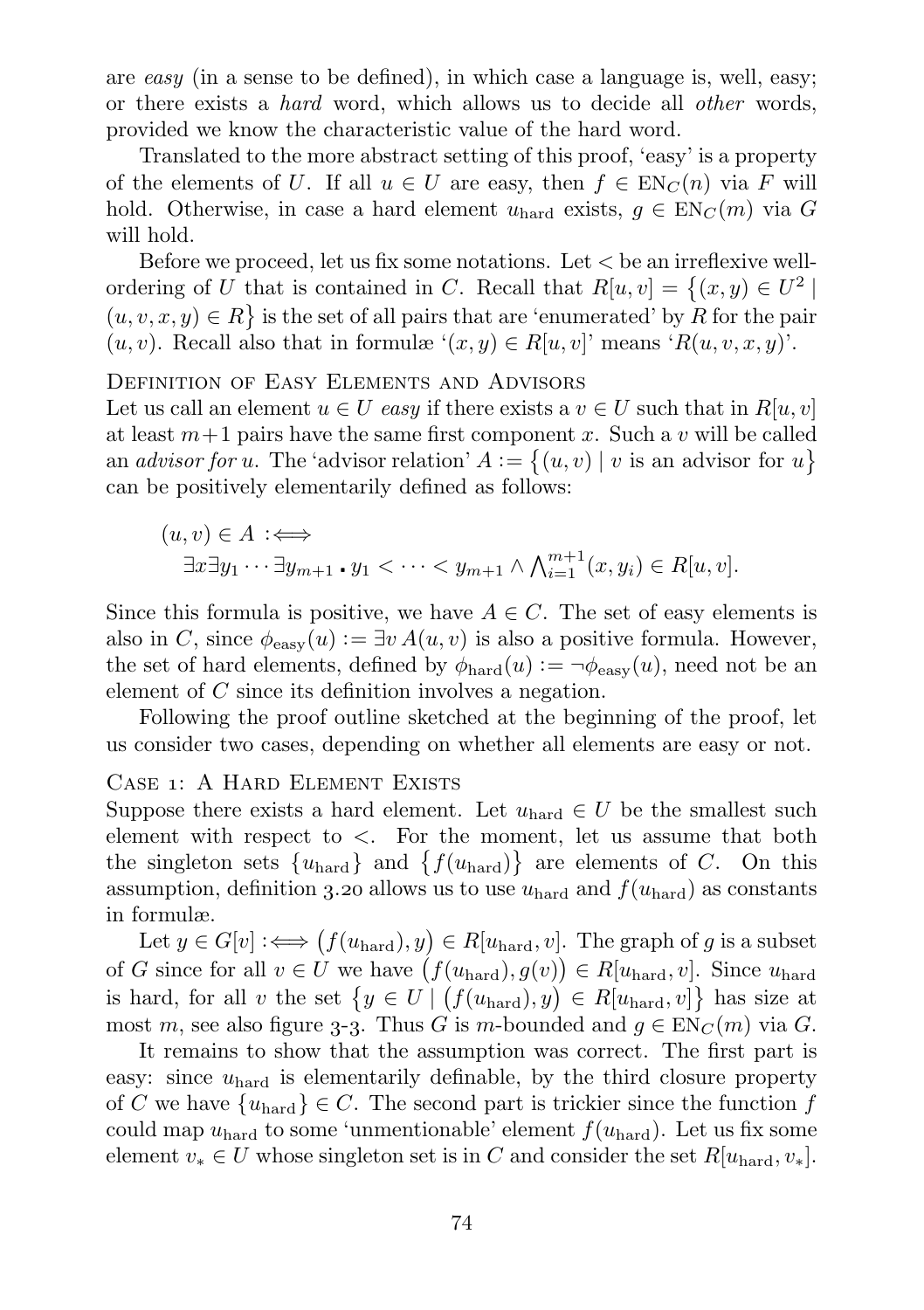element 
$$
v
$$
  
\n*enumerate*  $R[u_{\text{hard}}, v]$   
\n $R[u_{\text{hard}}, v] = \{..., \atop (f(u_{\text{hard}}), y_1), (f(u_{\text{hard}}), y_2),$   
\n*consider second components of pairs*  
\n*with first component*  $f(u_{\text{hard}})$   
\n $G[v] = \{y_1, y_2, ..., y_m\}$   
\n $G[v] = \{y_1, y_2, ..., y_m\}$ 

 $FIGURE 3-3$ 

<span id="page-76-0"></span>Procedure from the proof of [theorem](#page-74-0) 3.29 for enumerating a set that has size at most m and that contains  $g(v)$ , using the existence of a hard element  $u_{\text{hard}}$ . By definition, in the set  $R[u_{\text{hard}}, v]$  there can be at most m pairs sharing the same first component. Thus there can be at most  $m$  different second components of pairs that have  $f(u_{\text{hard}})$  as their first component.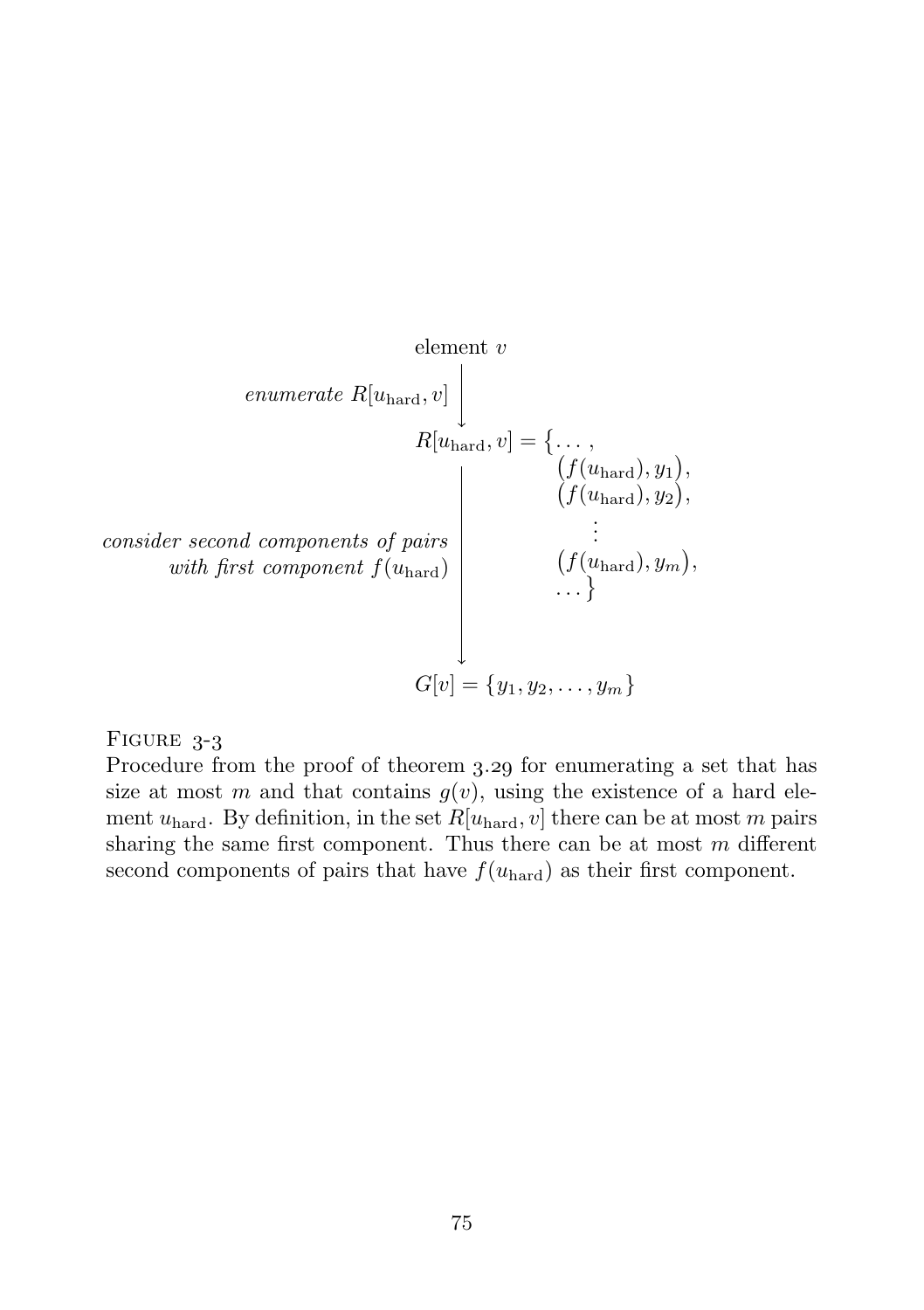It has size at most  $n + m$  and we can thus elementarily define the first element of this set, the second element, and so on. Since one of these elements is  $(f(u_{\text{hard}}), g(v_{\ast}))$ , say the *i*th one, we can construct a formula that singles out the 'first component of the *i*th element of  $R[u_{\text{hard}}, v_*]'$ . This formula defines  $f(u_{\text{hard}})$  elementarily. By the third closure property of C, this implies  $\{f(u_{\text{hard}})\}\in C$ .

CASE 2: ALL ELEMENTS ARE EASY

Suppose that all  $u \in U$  are easy. Let  $A' \in C$  be a single-valued refinement of the advisor relation A. Since all elements u are easy, they all have advisors. Thus  $A'$  is the graph of a (total) function that maps every element  $u$  to an advisor for  $u$ . Let

$$
x \in F[u] : \iff \exists v \cdot A'(u, v) \land \exists y (x, y) \in R[u, v].
$$

The first part of the formula fixes v to be the advisor for u. In the set  $R[u, v]$ at least  $m + 1$  pairs have the same first component (recall that this was the defining property of advisors). Thus there are at most  $n + m - m = n$ different x with  $(x, y) \in R[u, v]$ , see also [figure](#page-78-0) 3-4. Since the graph of f is a subset of F and since by the closure properties of C we have  $F \in C$ , we get  $f \in EN_C(n)$ . QED

The theorem can also be seen as a lower bound on the enumerability of the cross product of two functions, since its contraposition states that if  $f$ and q are not  $n$ - and m-enumerable respectively, then  $f \times q$  is not  $(n+m)$ enumerable. Compare this to the trivial lower bound that  $f \times g$  is not  $(\max\{n, m\})$ -enumerable.

Applying the theorem repeatedly yields the following generalisation:

3.30 THEOREM

Let  $\ell$  and  $n_1, \ldots, n_\ell$  be positive integers, let  $f_1, \ldots, f_\ell : U \to U$  be functions, and let C be weakly closed. If  $f_1 \times \cdots \times f_\ell \in EN_C (n_1 + \cdots + n_\ell)$ , then  $f_i \in EN_C(n_i)$  for some  $i \in \{1, \ldots, \ell\}.$ 

## Instantiations of the Cross Product Theorem

The following corollaries instantiate the cross product theorem for several computational models that are weakly closed. I also show that the theorem does not hold for polynomial-time computations.

3.31 COROLLARY (TANTAU, 2002A, KEY LEMMA)  
\nIf 
$$
f \times g \in EN_{re}(n+m)
$$
, then either  $f \in EN_{re}(n)$  or  $g \in EN_{re}(m)$ .

3.32 COROLLARY (TANTAU, 2002A, KEY LEMMA) If  $f \times g \in EN_{fa}(n+m)$ , then either  $f \in EN_{fa}(n)$  or  $g \in EN_{fa}(m)$ .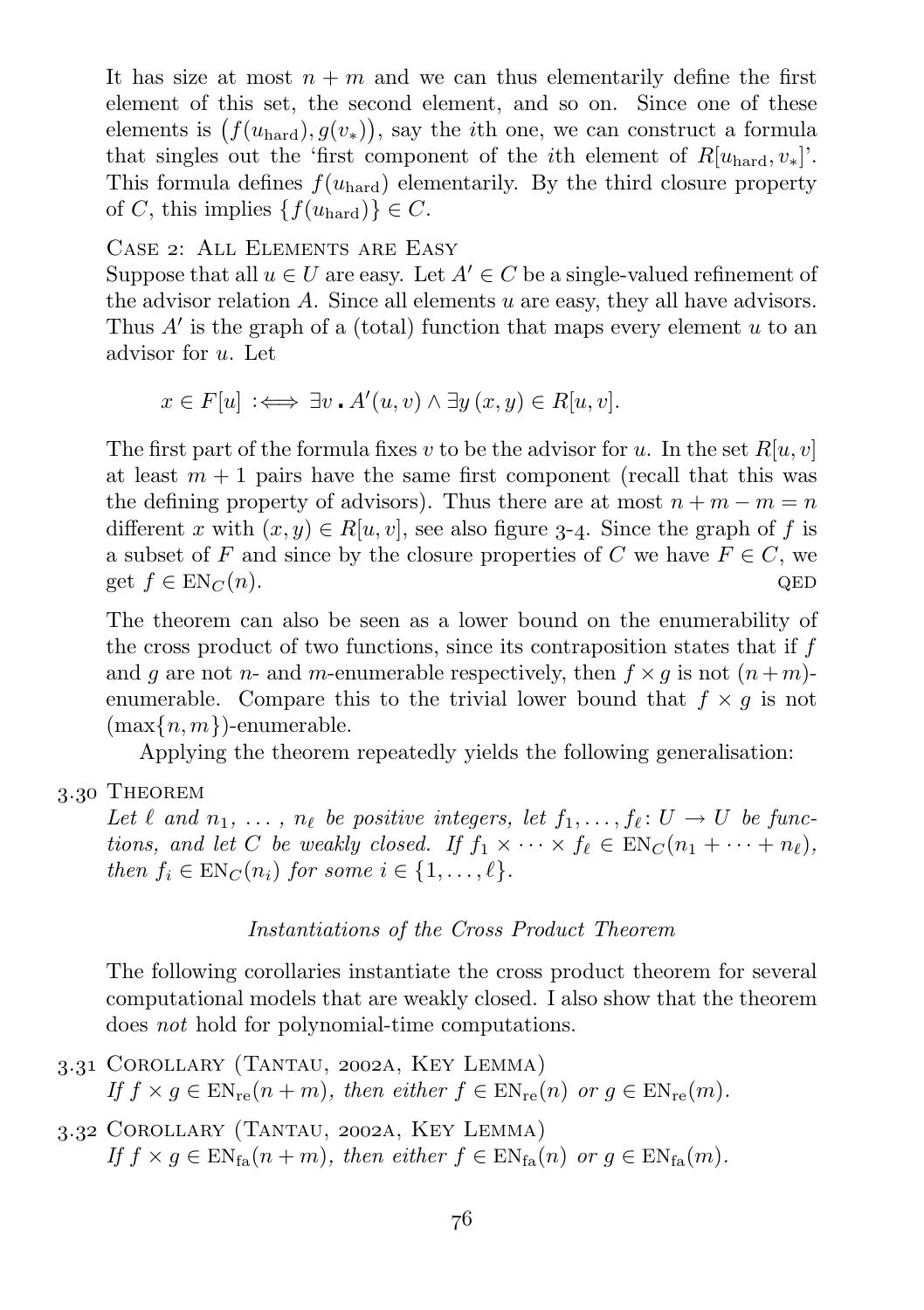easy element 
$$
u
$$

\nuse  $A'$  to find an advisor

\nadvisor  $v$ 

\nenumerate  $R[u, v]$ 

\n
$$
R[u, v] = \{(x_1, y_1), (x_1, y_2), \ldots, (x_1, y_{m+1}), (x_2, y_{m+2}), (x_3, y_{m+3}), (x_3, y_{m+3}), (x_n, y_{m+n})\}
$$
\nconsider only first components

\n
$$
\begin{bmatrix}\n x_1, y_1, x_2, \ldots, x_n\n\end{bmatrix}
$$

FIGURE  $3-4$ 

<span id="page-78-0"></span>Procedure from the proof of [theorem](#page-74-0) 3.29 for enumerating a set of size at most *n* containing  $f(u)$  for easy elements *u*. Using  $A'$ , an advisor *v* is obtained for the easy element u. Since u is easy,  $R[u, v]$  will contain  $m + 1$ pairs that have the same first component (like  $x_1$  in the figure). After removing the second components, at most n possibilities for  $f(u)$  are left.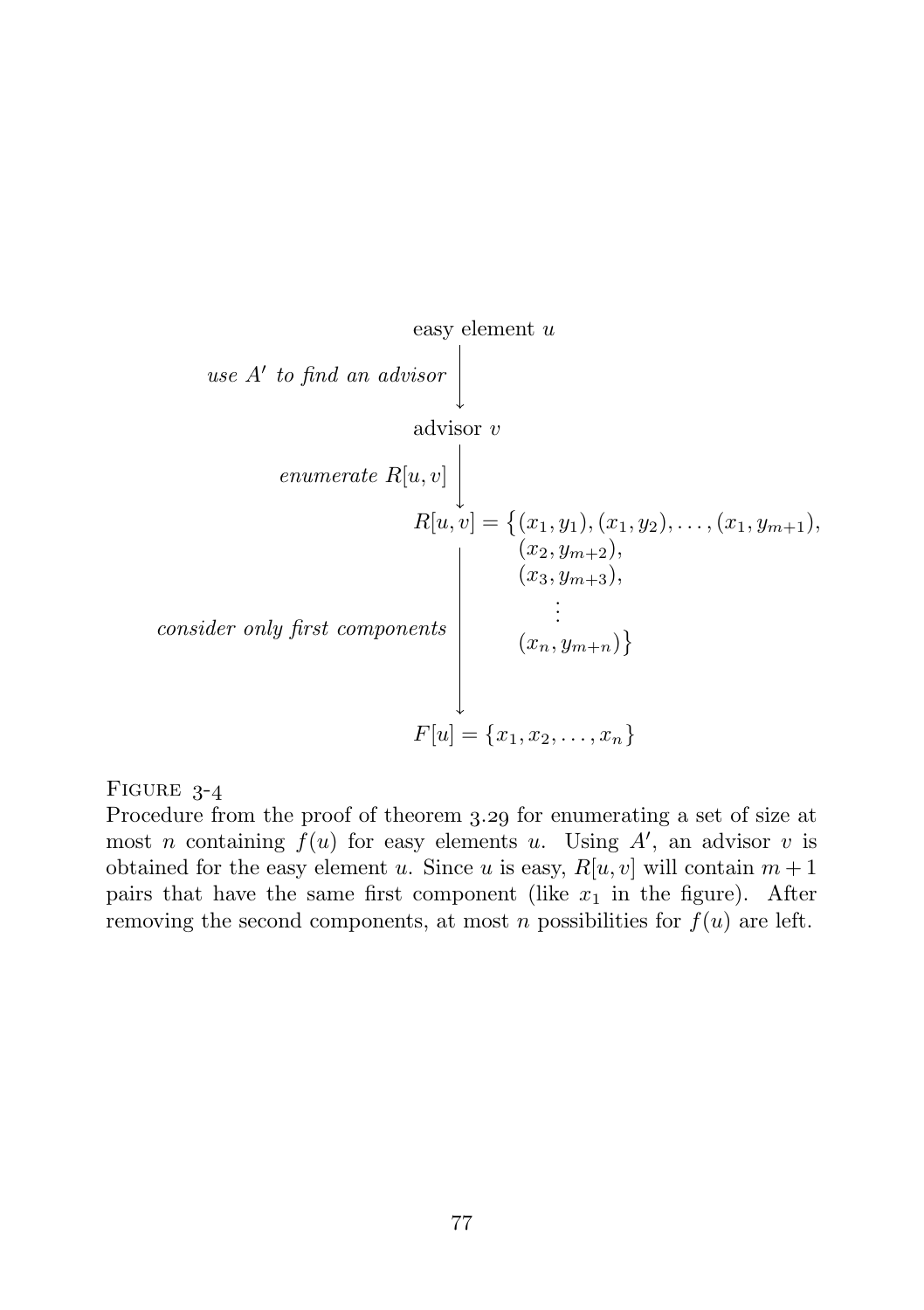# 3.33 COROLLARY

If  $f \times g \in \mathrm{EN}_{\mathrm{Pa}}(n+m)$ , then either  $f \in \mathrm{EN}_{\mathrm{Pa}}(n)$  or  $g \in \mathrm{EN}_{\mathrm{Pa}}(m)$ .

3.34 COROLLARY If  $f \times g \in EN_{\text{On}}(n+m)$ , then either  $f \in EN_{\text{On}}(n)$  or  $g \in EN_{\text{On}}(m)$ .

The cross product theorem does not hold for polynomial-time computations. In order to show this, some results and terminology from partial information theory [\(Nickelsen,](#page-167-0) 2001) are needed.

3.35DEFINITION OF LANGUAGES THAT ARE BUT ONE IN  $P$  (TANTAU, 1999) A language A is in the class P-but-one if there exists a polynomially timebounded Turing machine that on input of any number of pairwise different words outputs the characteristic values of all but one of these words.

In other words the machine may choose one word that it deems 'too complicated', but must decide all other words in time polynomial in the total lengthof the words. This class is also studied in ([Nickelsen,](#page-167-1)  $1997$ ), where it has the slightly cryptic name  $P_{dist}[2$ -weakMIN. Using a super-sparse set diagonalisation, Nickelsen has shown that there exists a language in P-but-one that is not in P. By increasing the height of the jumps between diagonalisation steps, one can use Nickelsen's argument to show the following stronger result:

# 3.36 THEOREM

For every recursive function f there exist a language in P-but-one that is not in DTIME[ $f$ ].

For languages A in P-but-one that are not in P, the function  $\chi_A \times \chi_A$  is still -enumerable via a polynomial-time machine, since on input of different words we can decide at least one word. However, neither  $f = \chi_A$  nor  $g = \chi_A$  is 1-enumerable in polynomial time since  $A \notin P$ . This shows that the cross product theorem fails in the polynomial-time setting.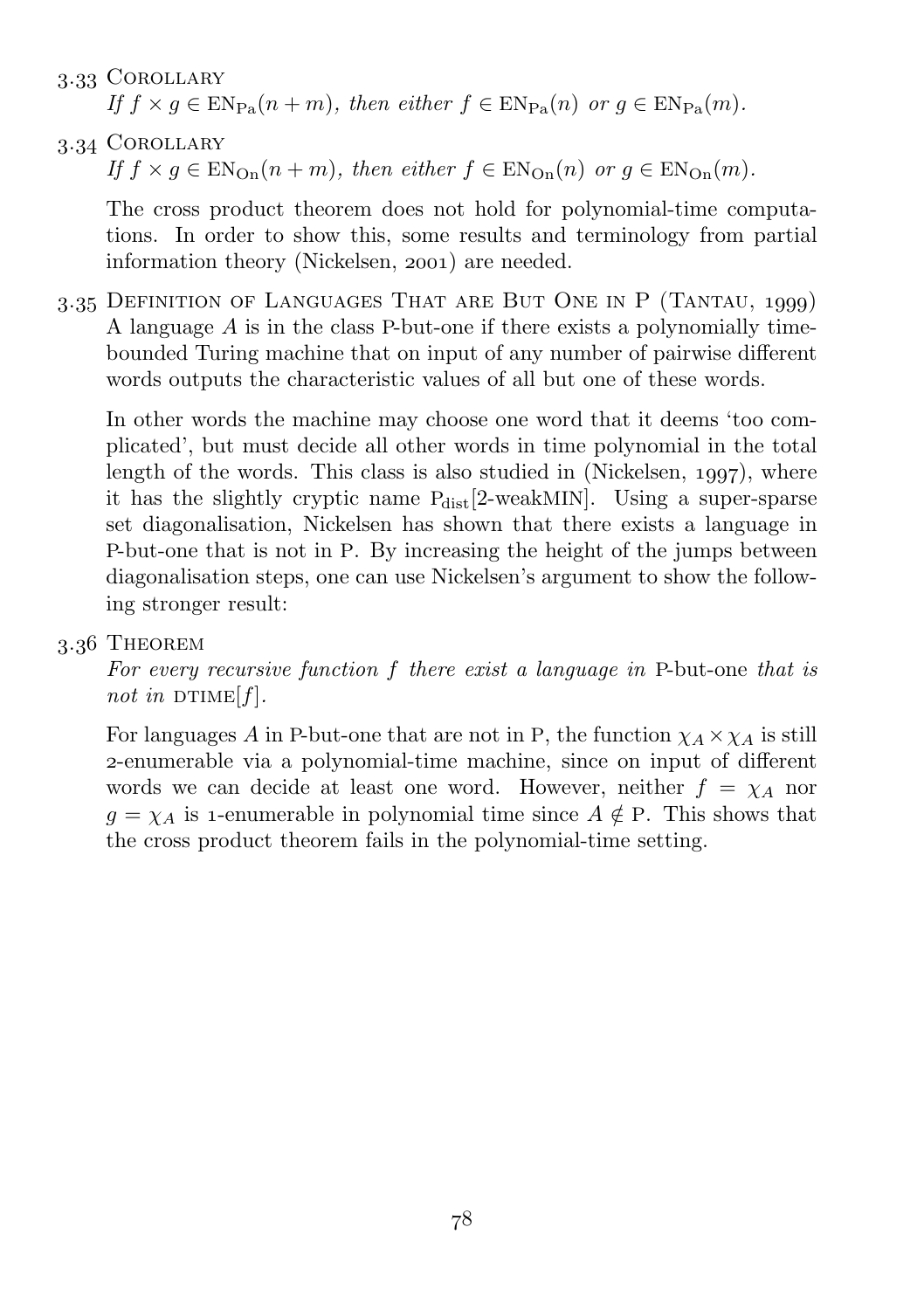# FOURTH CHAPTER

Towards a Cardinality Theorem for Finite Automata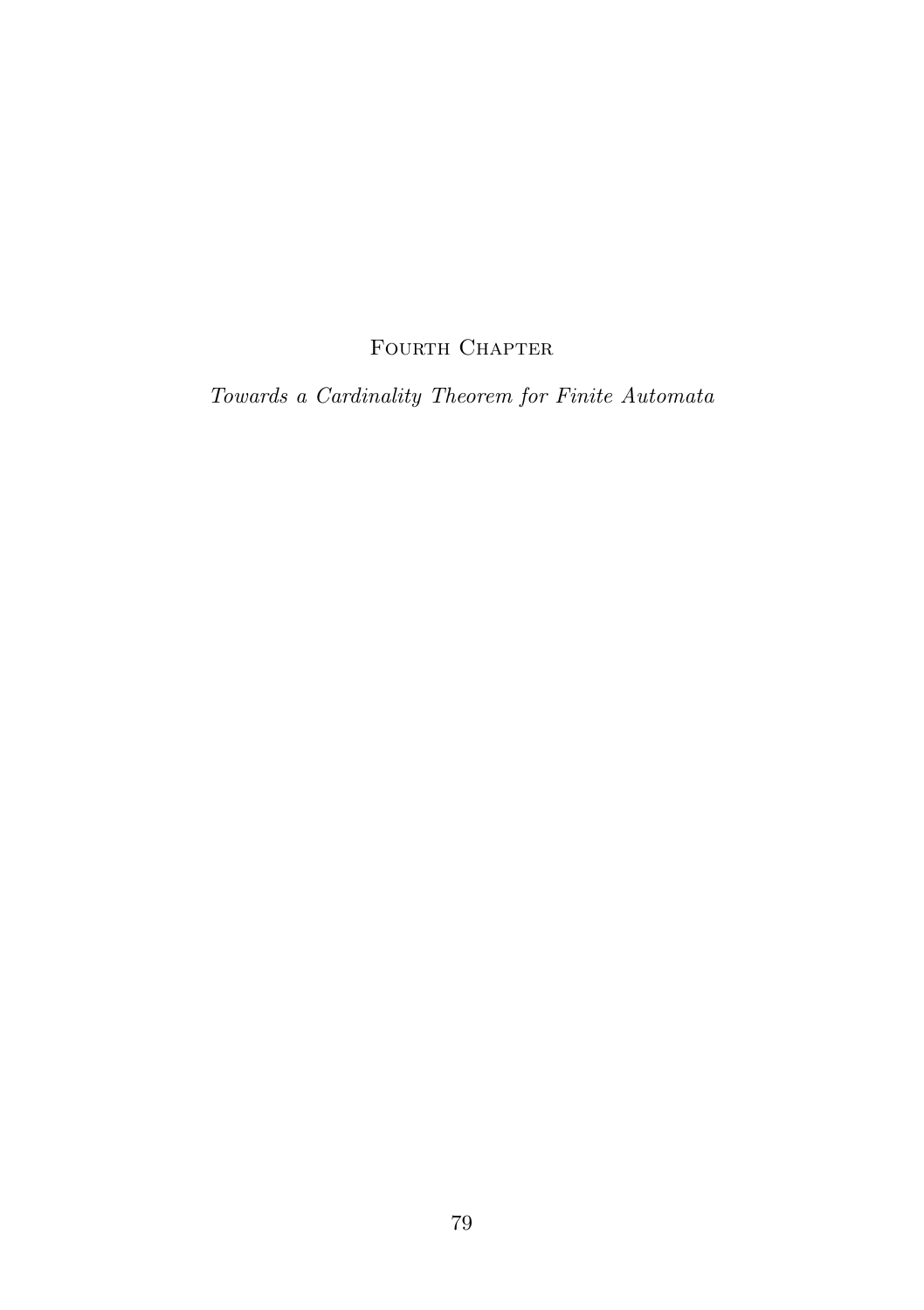I conjecture that Kummer's recursion-theoretic cardinality theorem also holds for finite automata. In this chapter I gather evidence for this conjecture. Three theorems are presented that support it: the (generalised) nonspeedup theorem for finite automata, the cardinality theorem for finite automata for two words, and the restricted cardinality theorem for finite automata. Applications of these theorems, which are discussed in the sixth chapter, show that these theorems do not only support my conjecture, but that they are also of independent interest.

The classical recursion-theoretic cardinality theorem concerns the following question: how difficult is it to compute the *cardinality function*  $\#_{A}^{n}$ for a given language  $A$ ? The cardinality function takes n words as input and counts how many of them are in A. Formally, it maps  $\langle w_1, \ldots, w_n \rangle$ to  $|\{w_1, \ldots, w_n\} \cap A|$ . Raised in its general form by William [Gasarch](#page-164-0)  $(1991)$ , this counting problem plays an important rôle in a variety of proofs bothin complexity theory ([Mahaney,](#page-167-2)  $1982$ ; [Immerman,](#page-166-2)  $1988$ ; Szelepcsényi,  $1988$ ; [Hemachandra,](#page-165-1)  $1989$ ; [Kadin,](#page-166-1)  $1989$ ) and recursion theory [\(Kummer](#page-167-3) [and Stephan,](#page-167-3)  $1994$ ; [Beigel et al.,](#page-163-0) 2000). For example, in the proof of the Immerman-Szelepcsényi theorem, which states that nondeterministic space is closed under complementation, the key idea is to count the number of reachable vertices in a graph in order to decide whether a certain vertex is reachable.

One way of quantifying the complexity of  $\#_{A}^{n}$  is to consider its enumeration complexity, that is, the smallest m for which  $#_A^n$  is still m-Turingenumerable. Intuitively, the larger  $m$ , the easier it should be to  $m$ -Turingenumerate  $\#_{A}^{n}$ . This intuition is wrong, except for the trivial observation that  $\#_{A}^{n}$  is  $n+1$  enumerable, since its range is contained in  $\{0, 1, 2, \ldots, n\}$ . Kummer's cardinality theorem states that even n-Turing-enumerating  $\#_A^n$ is just as hard as deciding A. Intriguingly, the intuition is correct for polynomial-time computations: the work of Gasarch  $(1991)$ ; [Hoene and Nick](#page-165-2)elsen  $(1993)$ ; and Nickelsen  $(1997)$  shows that a polynomial-time version of the cardinality theorem does not hold.

4.1 CARDINALITY THEOREM (KUMMER, 1992) Let A be a language and  $n \geq 1$ . If  $\#_{A}^{n} \in EN_{re}(n)$ , then A is recursive.

<span id="page-81-0"></span>Kummer's proof of the cardinality theorem combines ideas from different areas. Several less general results had already been proved when Kummer wrote his paper 'A Proof of Beigel's Cardinality Conjecture'. The title of Kummer's paper refers to the fact that Richard Beigel  $(1987)$  was the first to conjecture the cardinality theorem as a generalisation of his so-called nonspeedup theorem.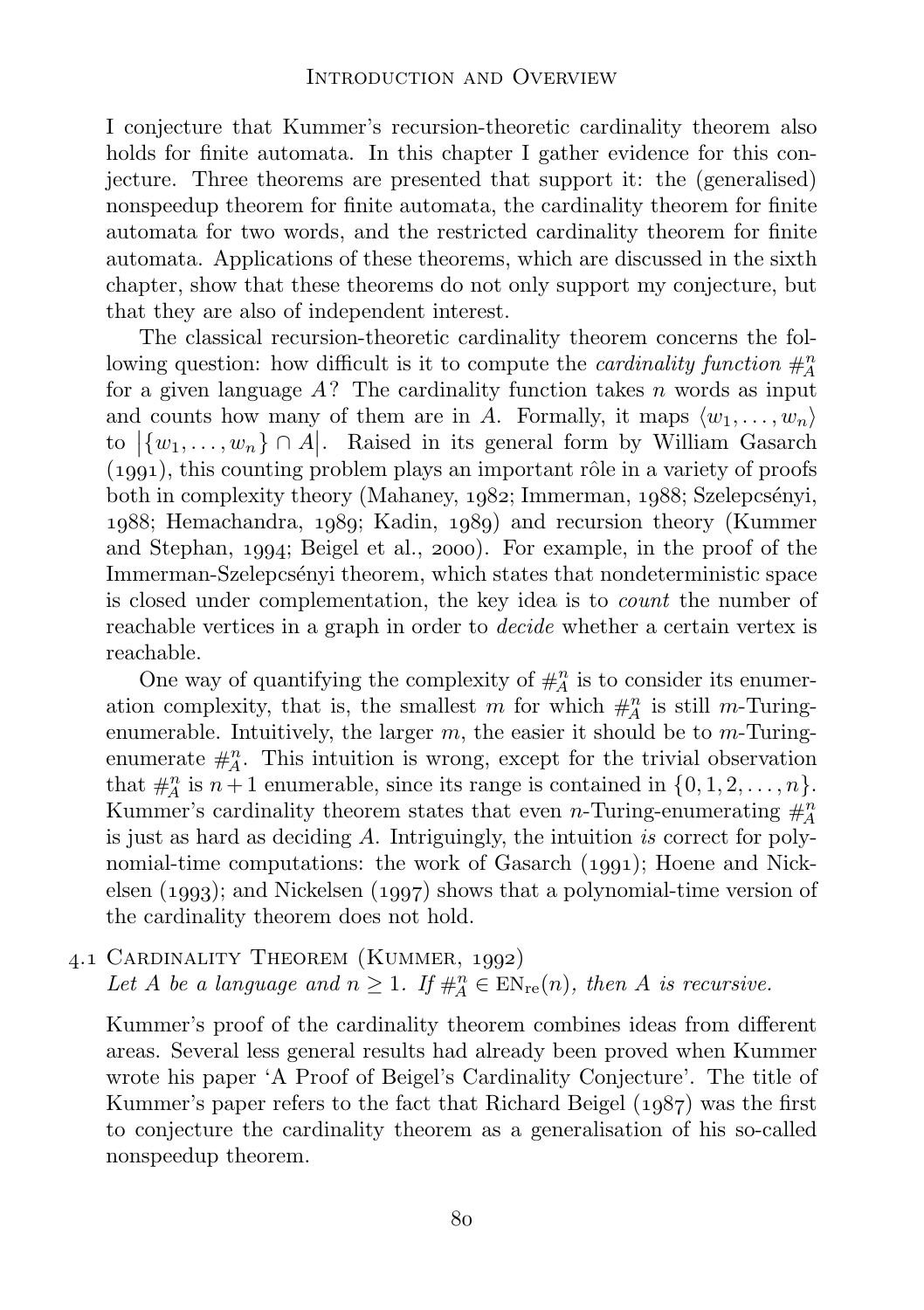4.2NONSPEEDUP THEOREM (BEIGEL, 1987) Let A be a language and  $n \geq 1$ . If  $\chi_A^n \in EN_{\text{re}}(n)$ , then A is recursive.

<span id="page-82-1"></span>The premise of the nonspeedup theorem is much stronger than the premise of the cardinality theorem: in order to *n*-enumerate the function  $\chi_A^n$  one must narrow the range of possibilities from  $2<sup>n</sup>$  possibilities to n possibilities, whereas for  $#_A^n$  one must narrow this range from only  $n + 1$  to n. The nonspeedup theorem is a consequence of the cardinality theorem:  $\chi_A^n$   $\in$  $EN_{re}(n)$  implies  $\#_A^n \in EN_{re}(n)$  since every possibility for  $\chi_A^n(w_1, \ldots, w_n)$ induces one possibility for  $#_A^n(w_1, \ldots, w_n)$ .

Two years after Beigel's dissertation had been published, James [Owings](#page-168-0) wrote a paper in the Journal of Symbolic Logic entitled 'A Cardinality Version of Beigel's Nonspeedup Theorem'. He succeeded in proving the cardinality theorem for  $n = 2$ . For larger n he could only show that  $\#_{A}^{n} \in$  $EN_{\text{re}}(n)$  implies that A is recursive in the halting problem.

- 4.3 CARDINALITY THEOREM FOR TWO WORDS (OWINGS, 1989) Let A be a language. If  $\#_{A}^{2} \in EN_{re}(2)$ , then A is recursive.
- 4.4FACT (OWINGS,  $1989$ ) Let A be a language and  $n \geq 1$ . If  $\#_{A}^{n} \in EN_{re}(n)$ , then A is recursive in the halting problem.

Harizanov et al.  $(1992)$  have formulated the following 'restricted' cardinality theorem, whose proof is somewhat simpler than the proof of the full cardinality theorem.

4.5RESTRICTED CARDINALITY THEOREM (HARIZANOV ET AL., 1992) Let A be a language and  $n \geq 1$ . If  $\#_{A}^{n} \in EN_{re}(n)$  via a Turing machine that never enumerates both 0 and n, then A is recursive.

As stated above, I conjecture that the cardinality theorem also holds for finite automata.

# 4.6 CONJECTURE

<span id="page-82-0"></span>Let A be a language and  $n \geq 1$ . If  $\#_{A}^{n} \in EN_{fa}(n)$ , then A is regular.

The following three results support the conjecture. They are proved in sections  $4.1$ ,  $4.2$ , and  $4.3$  respectively.

- . The (generalised) nonspeedup theorem holds for finite automata, see [corollary](#page-85-0) 4.10.
- 2. The conjecture holds for  $n = 2$ , see [corollary](#page-91-1) 4.17.
- 3. The restricted form of the conjecture holds for all  $n$ , see [corollary](#page-93-0) 4.21.

Together, these results bring us as near to a proof of [conjecture](#page-82-0)  $4.6$  as did the results in recursion theory before Kummer's breakthrough proof.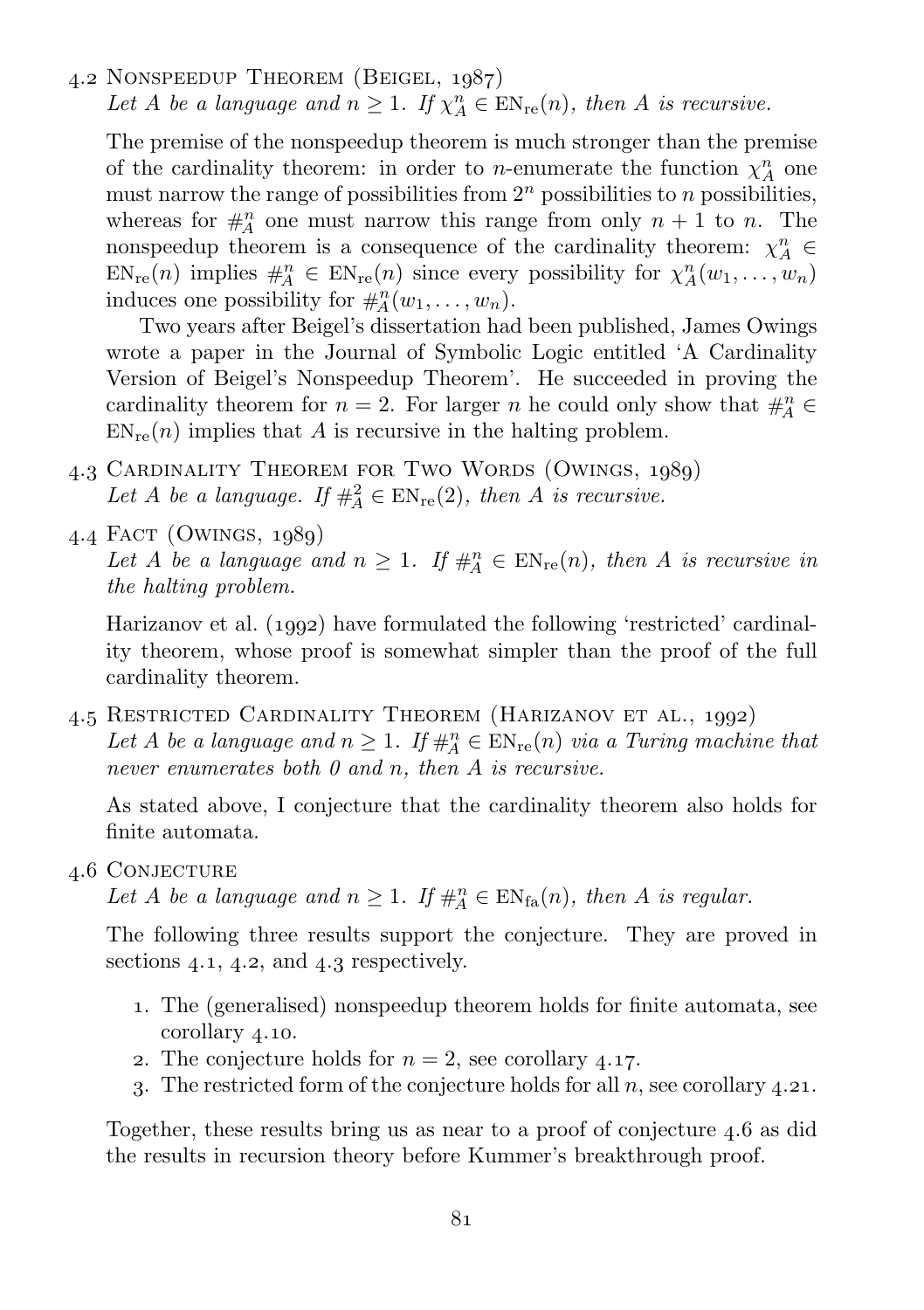Similarly to the previous chapter, the proofs in this chapter are generic and can be applied to different notions of enumerability, provided the notion is defined in terms of a class of relations that has certain closure properties. The last two results require a stronger closure property than the one needed for the proof of the cross product theorem: instead of the classes's being weakly closed, it is necessary that they are strongly closed.

Since the class of recursively enumerable relations is not strongly closed (it is not closed under complement), the generic proofs of the cardinality theorem for two words and of the restricted cardinality theorem cannot be instantiated for Turing enumerability. In particular, we do not get new proofs of these theorems. However, we do get results similar to Owing's result: since negation can be 'simulated' by an oracle query to the halting problem, we get new proofs of the statements that if  $\#_{\mathcal{A}}^2 \in EN_{re}(2)$  or if  $#_{A}^{n} \in EN_{re}(n)$  via a Turing machines that never enumerates both 0 and n, then A must be recursive in the halting problem.

In [section](#page-93-1)  $4.4$  we study which results of this section can be proved constructively (or, if you prefer, which are 'uniform'). Many results in automata, complexity, and recursion theory can be proved constructively. Consider a statement like 'the intersection of recursively enumerable languages is recursively enumerable'. A typical proof of this statement actually shows the stronger statement 'there exists an (effective) algorithm that gets two Turing machines  $M_1$  and  $M_2$  as input and outputs a Turing machine  $M$ such that  $L(M) = L(M_1) \cap L(M_2)$ . For this reason, statements like 'the intersection of recursively enumerable languages is recursively enumerable' are called constructively provable.

In the recursive setting, the results of this chapter are not constructively provable. For example, the proof of the nonspeedup theorem, which states 'if  $\chi_A^n \in EN_{re}(n)$ , then A is recursive', shows that A is decidable, but it provides no clue to a concrete decision procedure. Indeed, it can be shown that no constructive proof of the nonspeedup theorem is possible. Kaufmann and Kummer  $(1996)$  were even able to quantify its 'degree of nonconstructiveness', see [fact](#page-95-0)  $4.25$ . The situation is different for finite automata. I show that 'fair versions' of the three core theorems of this chapter can be formulated constructively.

## SECTION 4.1

#### The Generic Generalised Nonspeedup Theorem

<span id="page-83-0"></span>The first of the three results supporting [conjecture](#page-82-0)  $4.6$  is the generalised nonspeedup theorem for finite automata, which is proved in this section.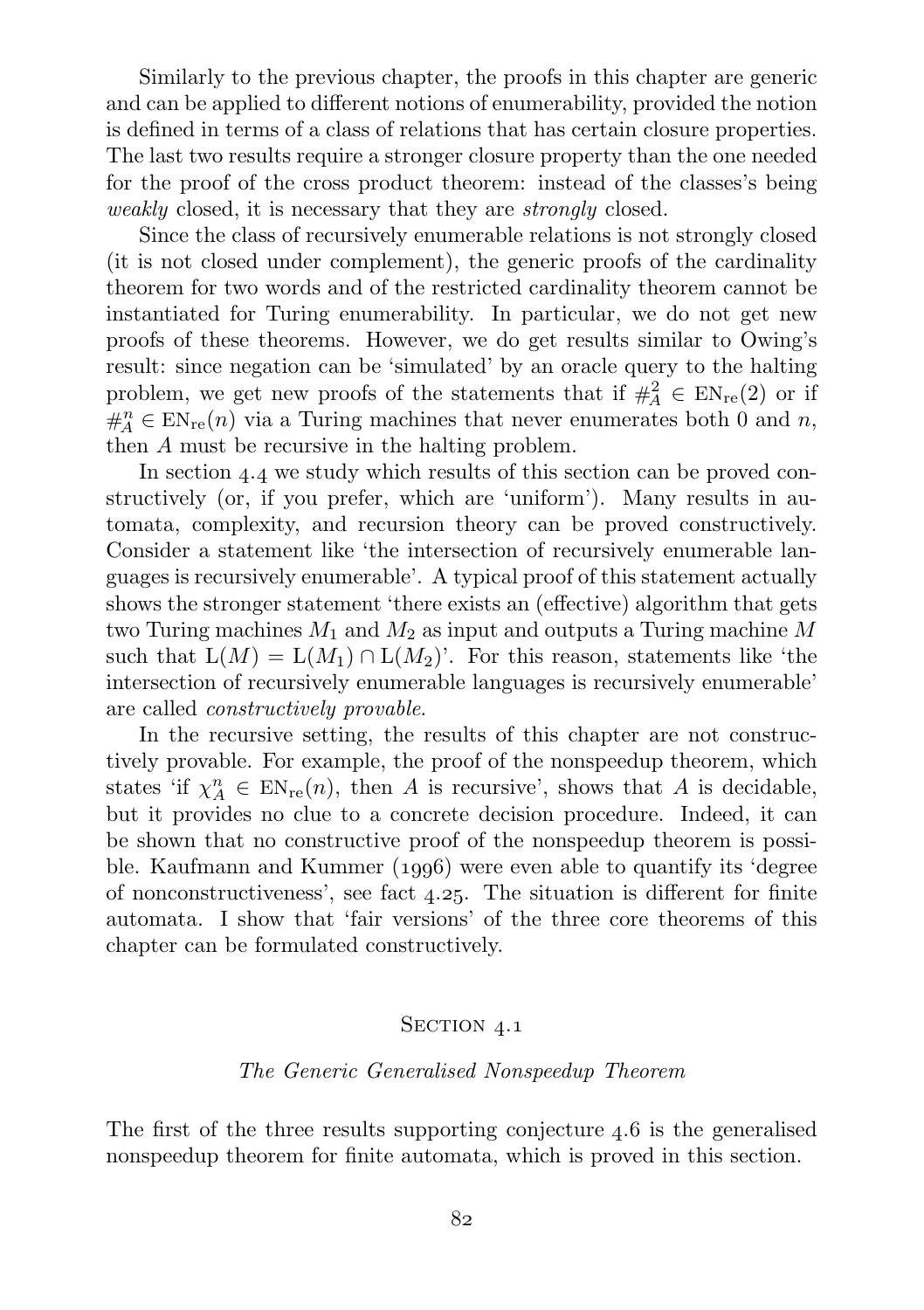The generalised nonspeedup theorem is a statement about inclusions of verboseness classes. These were originally defined in an effort to better understand the structure of undecidable problems. A language  $A$  is called  $(m,n)\mbox{-}verpose$  [\(Beigel et al.,](#page-163-1) 1995B) if<br>  $\chi_A^n\in \mbox{EN}_{\rm re}(m).$  The verboseness of a language expresses how difficult it is to enumerate the  $n$ -fold characteristic function of the language. The class of all  $(m, n)$ -verbose languages will be denoted  $V_{re}(m, n)$ .

All languages are in  $V_{re}(2^{n}, n)$ , whereas  $V_{re}(1, n)$  contains exactly the recursive languages. The structure between these two extremes has been subject to thorough investigation. We have  $V_{re}(n, n) = V_{re}(n - 1, n) =$  $\cdots = V_{\text{re}}(1, n)$  for all n by [fact](#page-82-1) 4.2. [Beigel et al. \(](#page-163-1)1995B) have shown that all recursively enumerable and all semirecursive [\(Jockusch,](#page-166-5) 1966) languages are in  $V_{re}(n+1, n)$ , which equals  $V_{re}(3, 2)$  for  $n > 2$ . They also present a procedure, based on finite combinatorics, for deciding whether  $V_{re}(m, n) \subset$  $V_{re}(h, k)$  holds for given numbers m, n, h, and k.

Verboseness has also been studied extensively for the situation where the enumerating Turing machine is restricted to use only a polynomial amount of time. The inclusion structure of polynomial-time verboseness classes, denoted  $V_p(m, n)$  in the following, is quite different from the structure in the recursive setting. For example  $V_p(m, n) \subsetneq V_p(m + 1, n)$  for all  $m < 2^n$ . Languages that are in  $V_p(n,n)$  for some n are commonly called *cheatable* [\(Beigel,](#page-162-1) 1991), languages in the class  $V_p(2^n-1, n)$  are called *n*-approximable [\(Beigel et al.,](#page-163-2) 1995A) or *n-membership comparable* ([Ogihara,](#page-168-1) 1995). A systematic comparison of polynomial-time verboseness classes with other notions of 'polynomial-time partial information classes' can be found in the dissertation of Arfst [Nickelsen \(](#page-167-0)2001)and in the survey ([Nickelsen and](#page-168-2) [Tantau,](#page-168-2)  $2003$ ).

In [\(Tantau,](#page-170-0) 2002A) finite automata verboseness classes have been defined in the obvious way by letting  $A \in V_{fa}(m, n)$  if  $\chi_A^n \in EN_{fa}(m)$ . As in the recursive setting, all languages are in  $V_{fa}(2^n, n)$  and  $V_{fa}(1, n)$  contains exactly the regular languages. Austinat et al.  $(2003)$  have presented different examples of fa-verbose languages that lie between these extremes: for every infinite bitstring  $b$ , both the set of all words that are lexicographically smaller than b and the set of all finite prefixes of b are in  $V_{fa}(3, 2)$ , see [figure](#page-65-0) 3-1 on [page](#page-65-0) 64. They show that  $V_{fa}(3, 2)$  contains context-sensitive languages that are not context-free and context-free languages that are not regular; but also, that infinite context-free languages lacking infinite regular subsets (like  $\{a^i b^i \mid i \in \mathbb{N}\}\)$  lie outside  $V_{fa}(2^n - 1, n)$  for all n.

The generalised nonspeedup theorem, due to Beigel et al.  $(1995B)$ , is a statement about the inclusion structure of verboseness classes. It states that  $V_{re}(m + h, n + k) \subseteq V_{re}(m, n) \cup V_{re}(h, k)$  for all m, n, h, and k. In the following I present a generic proof of this theorem. Instantiated for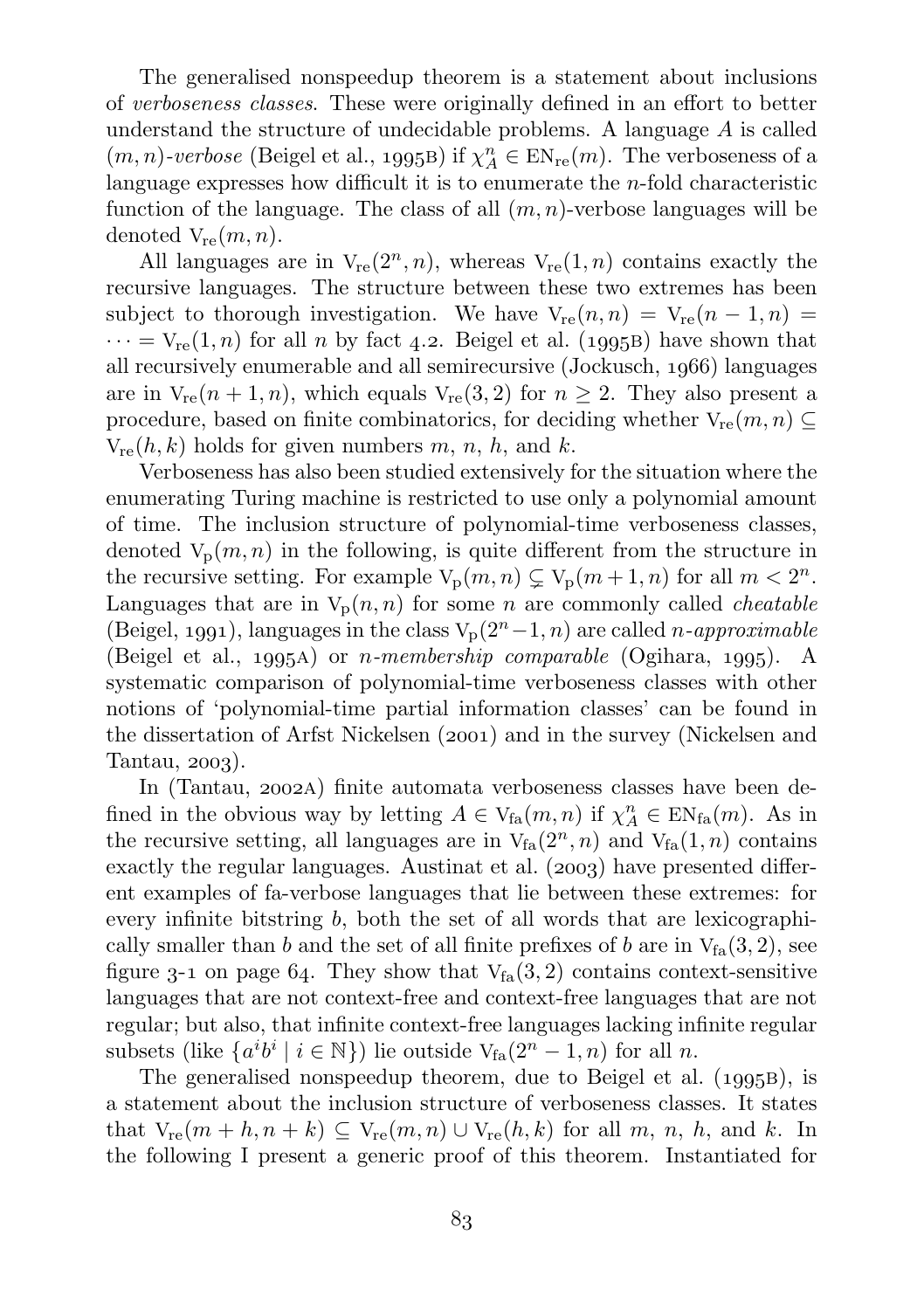Turing machines and for finite automata, we get the original generalised nonspeedup theorem, respectively the finite automata version.

The generalised nonspeedup theorem is not the 'end of the story' concerning the inclusion structure of verboseness classes. The next step is the derivation of conditions for numbers n, m, h, and k for which  $V_{re}(m, n) \subseteq$  $V_{re}(h, k)$  holds. Such a condition can indeed be formulated: 'every  $(m, n)$ good  $k$ -pool has size at most  $h'$ , see below for the definition of 'good pools'. In the present chapter we still lack the necessary proof machinery for showing this condition to be *necessary*. This is fixed in the next chapter, which treats branch diagonalisation. Nevertheless, in this section we can at least show that the condition is *sufficient*.

Formulation and Proof of the Generalised Nonspeedup Theorem

4.7 DEFINITION OF GENERIC VERBOSENESS

Let  $C$  be a class of relations and let  $m$  and  $n$  be positive integers. The class  $V_C(m, n)$  contains all sets A for which  $\chi_A^n \in EN_C(m)$ .

<span id="page-85-1"></span>. Generic Generalised Nonspeedup Theorem Let  $m, n, h$ , and  $k$  be positive integers and let  $C$  be weakly closed. Then

$$
V_C(m+h, n+k) \subseteq V_C(m, n) \cup V_C(h, k).
$$

*Proof.* Suppose  $A \in V_C(m+h, n+k)$ . Then  $\chi_A^{n+k} \in EN_C(m+h)$ . Since  $\chi_A^{n+k} = \chi_A^n \times \chi_A^k$ , we can apply [theorem](#page-74-0) 3.29 with  $f = \chi_A^n$  and  $g = \chi_A^k$ . This yields that either  $\chi_A^n \in EN_C(m)$  or  $\chi_A^k \in EN_C(h)$  holds. In the first case,  $A \in V_C(m, n)$ , and in the second case,  $A \in V_C(h, k)$ . QED

. Generic Nonspeedup Theorem

<span id="page-85-2"></span>Let  $n$  be a positive integer and let  $C$  be weakly closed. Then

$$
V_C(n, n) = V_C(1, 1).
$$

Proof. The generalised nonspeedup theorem yields

$$
V_C(n, n) \subseteq V_C(n-1, n-1) \cup V_C(1, 1).
$$

Iterating this inclusion yields  $V_C(n, n) \subseteq V_C(1, 1)$ . QED

Since the classes of recursively enumerable relations and of regular relations are weakly closed, we get the following corollary:

. Corollary (Generalised Nonspeedup Theorems) Let  $m, n, h,$  and  $k$  be positive integers. Then

<span id="page-85-0"></span>
$$
V_{re}(m+h, n+k) \subseteq V_{re}(m, n) \cup V_{re}(h, k),
$$
  

$$
V_{fa}(m+h, n+k) \subseteq V_{fa}(m, n) \cup V_{fa}(h, k).
$$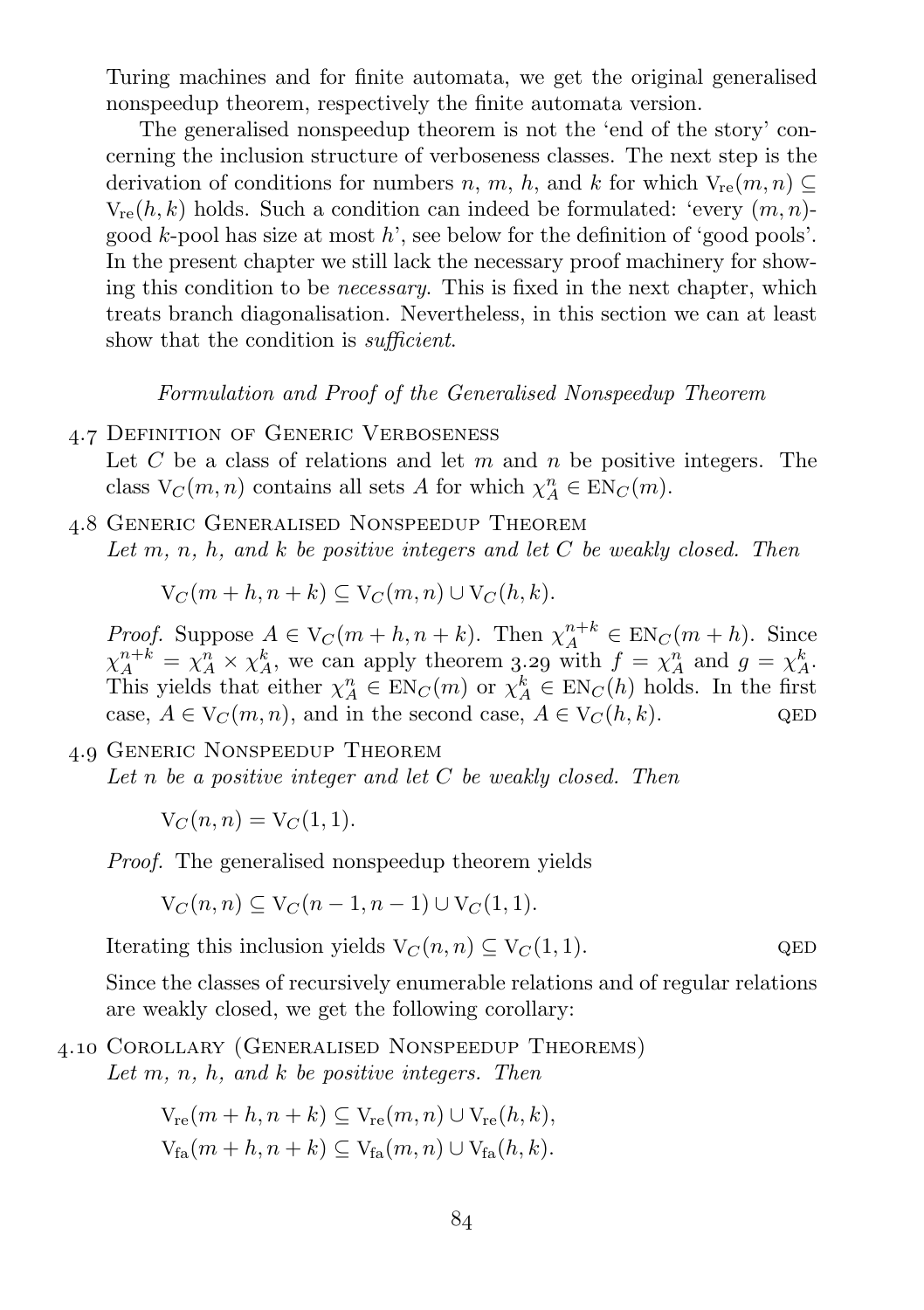### . Corollary (Nonspeedup Theorems)

Let A be a language and n a positive integer. If  $A \in V_{re}(n, n)$ , then A is recursive. If  $A \in V_{fa}(n, n)$ , then A is regular.

## A Sufficient Condition for the Inclusion of Verboseness Classes

[Theorem](#page-85-1) 4.8 can be used to prove inclusions of verboseness classes. An example is the proof of [theorem](#page-85-2)  $4.9$ , where we used the generic generalised nonspeedup theorem to show  $V_C(m+1, n+1) \subseteq V_C(m, n)$ . A systematic study of the derivable inclusions in the recursive setting has lead [Beigel](#page-163-1) [et al. \(](#page-163-1)1995B) to a notion that they call  $(m, n)$ -goodness. For its definition a special notation is useful, which is also due to Beigel et al.  $(1995B)$ . In the following, a k-pool is an arbitrary subset of  $\{0,1\}^k$ .

#### 4.12 NOTATION

Let n and k be positive integers. Let P be a k-pool. Let  $g_P(n)$  denote the maximum cardinality of  $\{b[i_1, \ldots, i_n] \mid b \in P\}$ , where the maximum is taken over all index tuples  $(i_1, \ldots, i_n) \in \{1, \ldots, k\}^n$ .

The intuition behind the value  $g_P(n)$  is the following: it is an upper bound on the size of a pool that we have to output for a selection of  $n$  words out of  $k$  words whose characteristic string is known to lie in  $P$ . More precisely, assume that for some language for some words  $w_1, \ldots, w_k$  we know that their characteristic string is contained in the pool  $P$ . Now suppose we have a selection  $w_{i_1}, \ldots, w_{i_n}$  of n words out of the words  $w_1, \ldots, w_k$ and we wish to output a minimal  $n$ -pool that is guaranteed to contain the characteristic string of these n words. Such an n-pool is given by the set  $\{b[i_1,\ldots,i_n] \mid b \in P\}$ . The number  $g_P(n)$  is a tight upper bound on the size of this pool.

The following definition of goodness is essentially due to [Beigel et al.](#page-163-1)  $(1995B)$ , although I have modified it slightly by dropping the requirement that the indices must be sorted. This will simplify the proofs later on.

## 4.13DEFINITION OF GOOD POOLS (BEIGEL ET AL., 1995B)

Let m, n, and k be positive integers. A k-pool P is  $(m, n)$ -good, if for every  $\ell \in \{1, \ldots, n\}$  and every partition  $n_1 + \cdots + n_\ell = n$  with  $n_1, \ldots, n_\ell \in$  $\{1, \ldots, n\}$  we have

 $g_P (n_1) + \cdots + g_P (n_\ell) - \ell + 1 \leq m$ .

The notion of goodness generalises the intuition behind  $g_P(n)$ . For  $\ell = 1$ , the definition requires that an  $(m, n)$ -good pool P must have the property  $g_P (n) \leq m$ . Thus if we are given a selection of n words out of k words for which we know that their characteristic string is contained in an  $(m, n)$ good pool, then we can compute an *n*-pool of size  $m$  for them.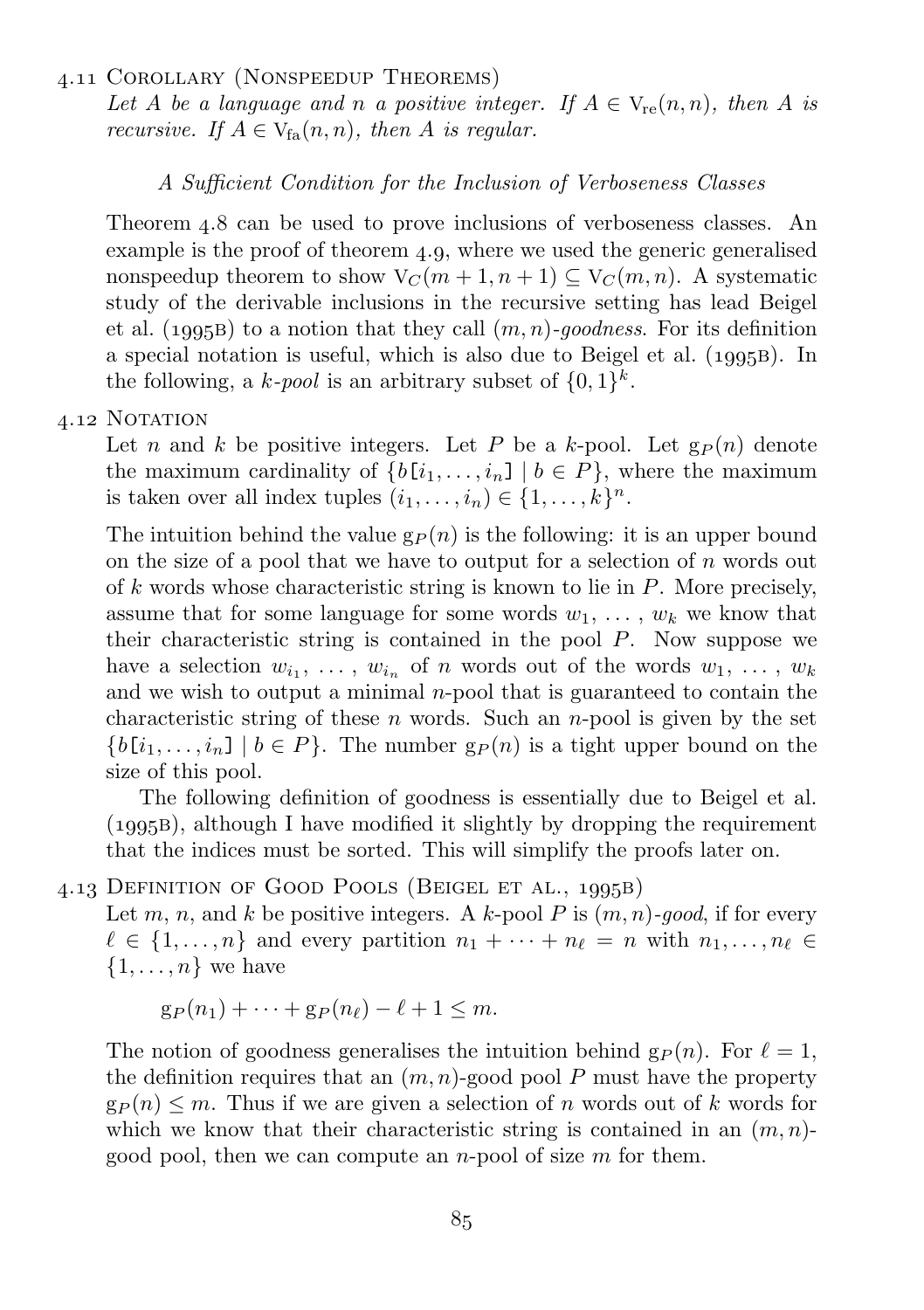However, most of the time we will be given n words that are not chosen out of k words with such a nice property. Rather,  $n_1$  many of the n words are among  $k$  words for which we know that the characteristic string is contained in P; the next  $n_2$  many of the n words are among (different)  $k$  words for which we also know this to be the case; and so on. For the n words, which are scattered among the different blocks of  $k$  words, we wish to produce a pool that is as small as possible and that contains their characteristic string.

For the moment, assume that the pool is not only  $(m, n)$ -good, but that it also satisfies the requirement ' $gp(n_1) \cdot \ldots \cdot gp(n_\ell) \leq m'$ . Such a pool might be called  $(m, n)$ -hyper-good. For a hyper-good pool, we can easily produce a pool of maximum size  $m$  for the input words: simply output all combinations of the possible bitstrings for the first  $n_1$  words, for the next  $n_2$  words, and so on. Since there are at most  $g_P(n_1)$  possibilities for the characteristic string of the first  $n_1$  words, at most  $g_P(n_2)$  possibilities for the characteristic string of the next  $n_2$  words, and so on, there are at most  $g_P(n_1)\cdot \ldots \cdot g_P(n_\ell)$  possibilities altogether, which would be bounded by m.

Unfortunately, good pools are not necessarily hyper-good. For good pools it is only required that the much smaller number  $g_P(n_1) + \cdots$  $g_P (n_\ell) - \ell + 1$  is bounded by m. In order to output just m possibilities for the  $n$  input words, the language must have some extra structure that allows us to combine the bitstrings for the  $\ell$  different word blocks in a more economic way. This 'economic way of combining' must ensure that each additional block of  $n_i$  words only produces  $g_P(n_i) - 1$  new possible bitstrings for all input words. Languages for which this is possible will be studied in the next chapter.

## . Theorem (Sufficient Condition for Inclusion)

<span id="page-87-0"></span>Let  $m, n, h,$  and k be positive integers and let  $C$  be weakly closed. Let every  $(m, n)$ -good k-pool have size at most h. Then  $V_C(m, n) \subseteq V_C(h, k)$ .

*Proof.* Let  $A \in V_C(m, n)$  via a relation S. To prove  $A \in V_C(h, k)$  we show that there exists a relation  $R \in \mathbb{C}$  that contains the graph of  $\chi_A^k$  for which  $R[x_1, \ldots, x_k]$  is an  $(m, n)$ -good k-pool for all  $x_1, \ldots, x_k$  in the universe of S. By assumption, this will ensure that  $R[x_1, \ldots, x_k]$  has size at most h. Thus R will be h-bounded.

For each  $i \in \{1, \ldots, n\}$  let  $m_i$  be the smallest number such that  $A \in$  $V_C(m_i, i)$  via some relation  $R_i \in C$ . Applying [theorem](#page-85-1) 4.8 to the class  $V_C(m_{i+j}, i+j)$  yields

$$
A \in V_C(m_{i+j}, i+j) \subseteq V_C(m_i-1, i) \cup V_C(m_{i+j}-(m_i-1), j).
$$

Since A is not an element of  $V_C(m_i-1,i)$  by the minimality of  $m_i$ , it must lie in  $V_C(m_{i+j} - m_i + 1, j)$ . Because of the minimality of  $m_j$ , this yields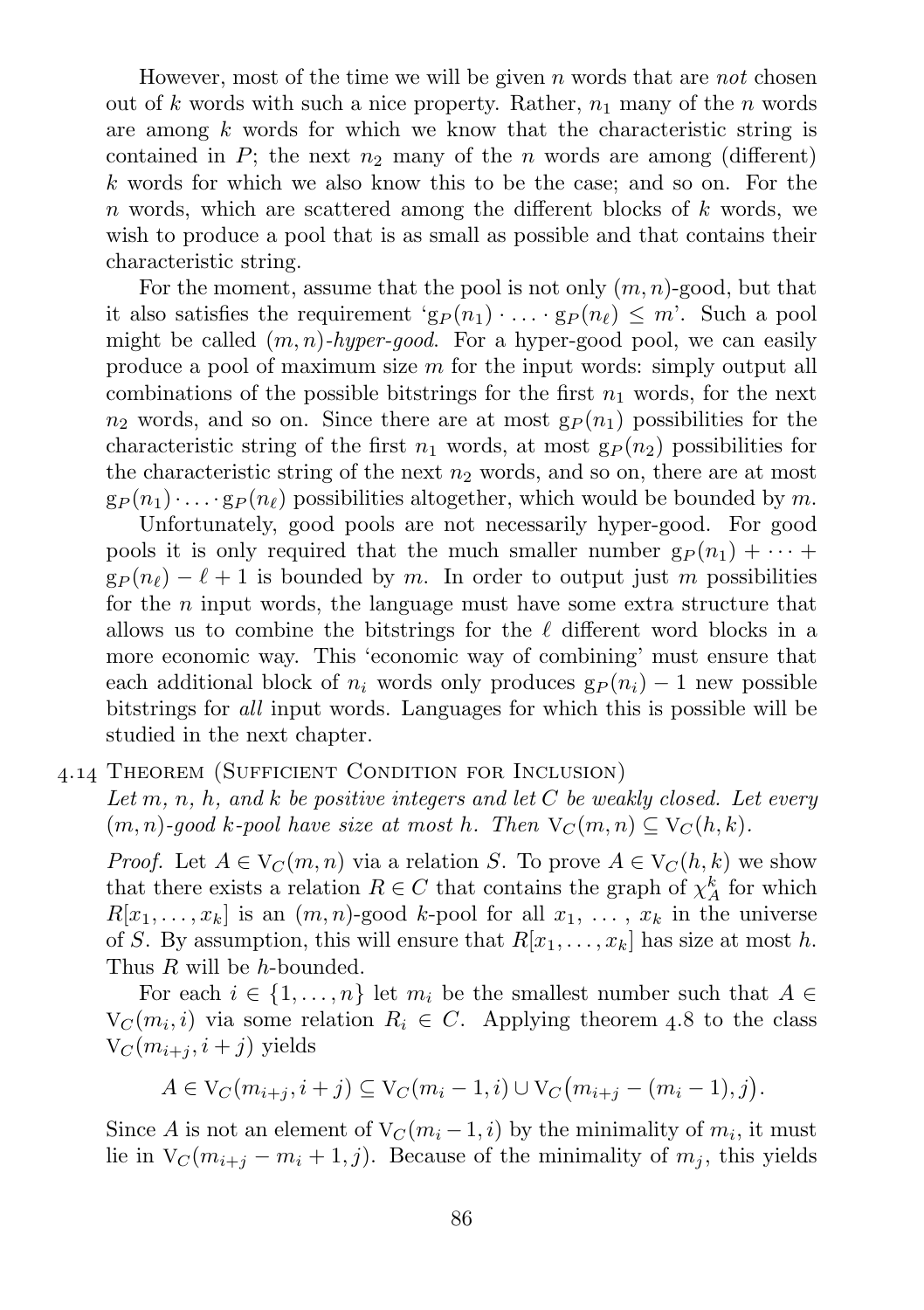$m_i \leq m_{i+j} - m_i + 1$  and thus  $m_i + m_j \leq m_{i+j} + 1$ . The relation  $R$  is defined as follows:

$$
b \in R[x_1, \ldots, x_k] : \iff
$$
  

$$
\bigwedge_{j=1}^n \bigwedge_{i_1=1}^k \cdots \bigwedge_{i_j=1}^k b[i_1, \ldots, i_j] \in R_j[x_{i_1}, \ldots, x_{i_j}].
$$

The formula is not entirely legal, since  $b[i_1, \ldots, i_j]$  is not a legal first-order term. This abuse of notation could be avoided by replacing for example  $b[5, 4] \in R_2[x_5, x_4]$  by the more verbose formula  $\bigvee_{b' \in \{0, 1\}^k} b = b' \land$  $b'$  [5, 4]  $\in R_2[x_5, x_4]$ .

The definition of R ensures  $\chi_A^k(x_1,\ldots,x_k) \in P := R[x_1,\ldots,x_k]$ . It remains to show that P is  $(m, n)$ -good for all  $x_1, \ldots, x_k$  in S's universe. To see this, let  $n_1 + \cdots + n_\ell = n$  be any partition with  $\ell \in \{1, \ldots, n\}$ and  $n_1, \ldots, n_\ell \in \{1, \ldots, n\}$ . We have  $g_P(j) \leq m_j$ , since for any indices  $i_1, \ldots, i_j \in \{1, \ldots, k\}$  the set  $R_j[x_{i_1}, \ldots, x_{i_j}]$  has size at most  $m_j$ . Hence for every partition  $n_1 + \cdots + n_\ell = n$  with  $\ell \in \{1, \ldots, n\}$  and  $n_1, \ldots, n_\ell \in$  $\{1, \ldots, n\},\$ 

$$
g_P(n_1) + \cdots + g_P(n_\ell) - \ell + 1 \le m_{n_1} + \cdots + m_{n_\ell} - \ell + 1
$$
  
 $\le m_n \le m$ .

This follows from the inequality  $m_i + m_j \leq m_{i+j} + 1$  established above and the trivial inequality  $m_n \leq m$ . QED

### 4.15 COROLLARY

Let m, n, h, and k be positive integers. Let every  $(m, n)$ -good k-pool have size at most h. Then  $V_{\text{re}}(m, n) \subseteq V_{\text{re}}(h, k)$  and  $V_{\text{fa}}(m, n) \subseteq V_{\text{fa}}(h, k)$ .

### SECTION 4.2

#### The Generic Cardinality Theorem for Two Input Words

<span id="page-88-0"></span>The aim of this section is to prove the finite automata cardinality conjecture for  $n = 2$ . As before, we start with a generic version of the claim. Unlike the generic theorems of the previous section, the following theorem is formulated only for classes of relations that are strongly closed.

### 4.16 THEOREM

Let C be strongly closed and let A be a set. If  $\#_{A}^{2} \in \text{EN}_{C}(2)$ , then  $A \in C$ .

<span id="page-88-1"></span>*Proof.* Suppose  $\#_{A}^{2} \in EN_{C}(2)$  via a relation  $R \in C$ . Our first aim is to switch from the cardinality function  $\#_{A}^{2}$  to the characteristic function  $\chi_{A}^{2}$ .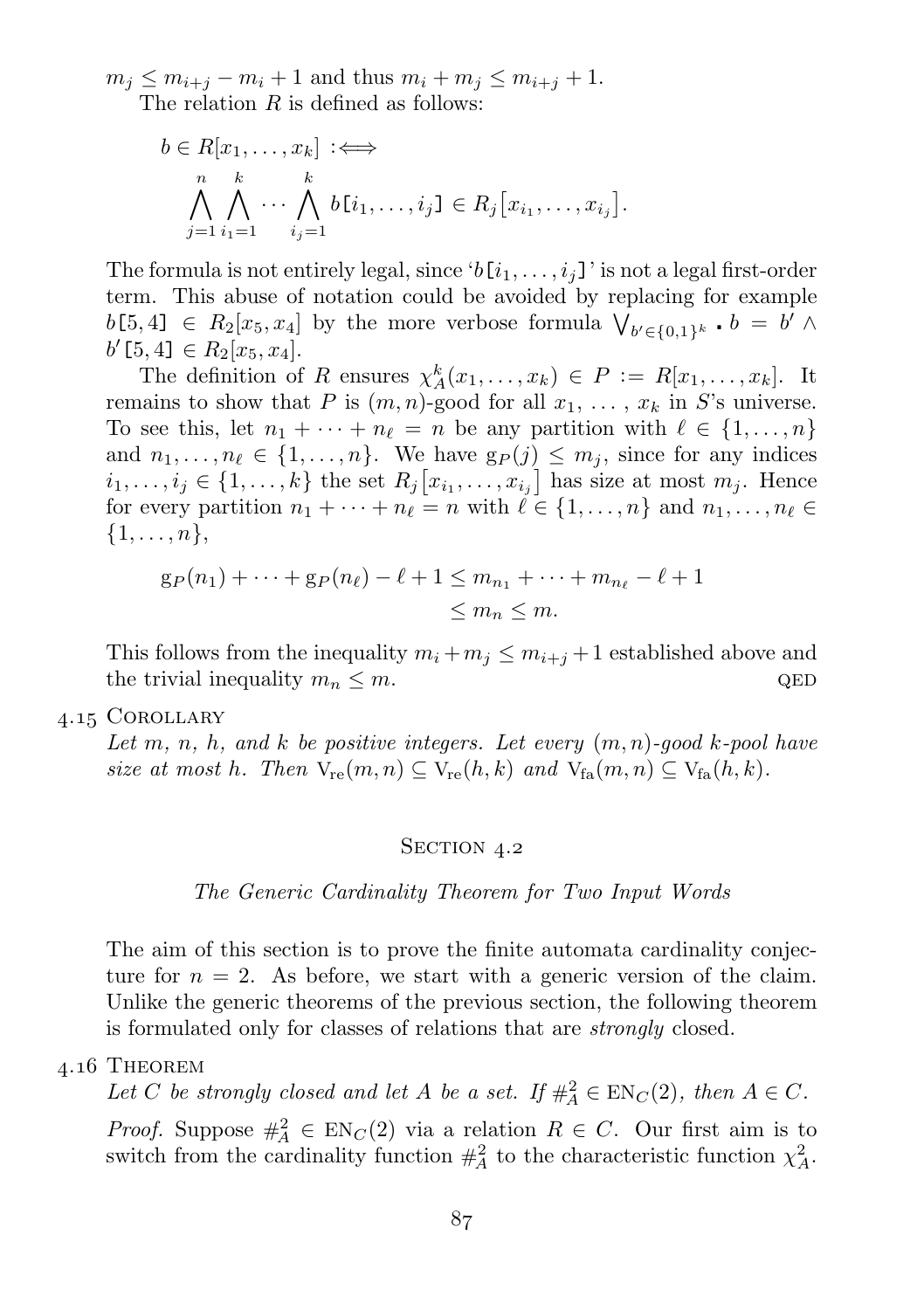Ideally, if we could show  $\chi_A^2 \in EN_C(2)$ , then [theorem](#page-74-0) 3.29 would yield the claim. Unfortunately, if  $R$  enumerates both the numbers 0 and 1 on input  $(x, y)$  with  $x \neq y$ , we only know  $\chi^2_A(x, y) \in \{00, 01, 10\}$ ; and if R enumerates both the numbers 1 and 2, we only know  $\chi^2_A(x,y) \in \{01,10,11\}.$ Thus, as first step, we only show  $\chi_A^2 \in \text{EN}_C(3)$ .

Let  $C_2 \in C$  be the ternary relation that is defined as follows:

$$
b \in C_2[x, y] \iff (b = 00 \rightarrow .0 \in R[x, y] \lor x = y)
$$

$$
\land (b = 01 \lor b = 10 \rightarrow .1 \in R[x, y] \land \neg x = y)
$$

$$
\land (b = 11 \rightarrow .2 \in R[x, y] \lor x = y).
$$

The graph of  $\chi^2_A$  is contained in  $C_2$  (hence the name) and  $C_2[x, y]$  is always a subset of one of the following pools:  $\{00, 01, 10\}$ ,  $\{00, 11\}$ , and  $\{01, 10, 11\}$ .

You may have noticed that, unlike 0, 1, and 2, the constants  $00, 01$ , 10, and 11 are not necessarily in the universe of the relation R. Thus we might be unable to refer to these constants in the formula that defines the relation  $C_2$ . However, these constants are only used 'internally' and we can pick any four distinct elements of R's universe and interpret them as 00, 01, 10, and 11 respectively. (If  $R$ 's universe has less than four elements, the claim is trivial since the universe is ordered and all of its subsets can be defined elementarily.)

The second aim is to enumerate pools of minimal size for  $\chi_A^3$ , that is, for any three input elements. This is achieved by a relation  $C_3$  that is defined by  $b \in C_3[x, y, z] : \iff b[1, 2] \in C_2[x, y] \wedge b[1, 3] \in C_2[x, z] \wedge b[2, 3] \in C_2[y, z].$ The formula expresses that the bitstring  $b \in \{0,1\}^3$  is consistent with the sets enumerated by  $C_2$  on every selection of two elements. In particular,  $\chi^3_A(x,y,z) \in C_3[x,y,z]$ . As in the proof of [theorem](#page-87-0) 4.14, the formula could be legalised if desired.

The next step is to employ an easy-hard argument similar to the argument used in the proof of [theorem](#page-74-0)  $3.29$ . This time, let us call a *pair*  $(x, y)$  of elements easy if there exists an element z such that  $\{b[1, 2] \mid$  $b \in C_3[x, y, z]$  has size at most 2. The element z will be called an *advisor* for  $(x, y)$ . The advisor relation, denoted B in this proof in order to avoid a name clash with the language A, is the following ternary relation:

$$
(x, y, z) \in B : \iff
$$
  
\n
$$
\begin{array}{ccc}\n & \nearrow & \cdot & (b0 \in C_3[x, y, z] \lor b1 \in C_3[x, y, z]) \\
 & b, c, d \in \{0, 1\}^2, & \land (c0 \in C_3[x, y, z] \lor c1 \in C_3[x, y, z]) \\
 & \land (d0 \in C_3[x, y, z] \lor d1 \in C_3[x, y, z]).\n\end{array}
$$

The formula  $\phi_{\text{easy}}(x, y) := \exists z \ B(x, y, z)$  is true exactly for easy pairs  $(x, y)$ .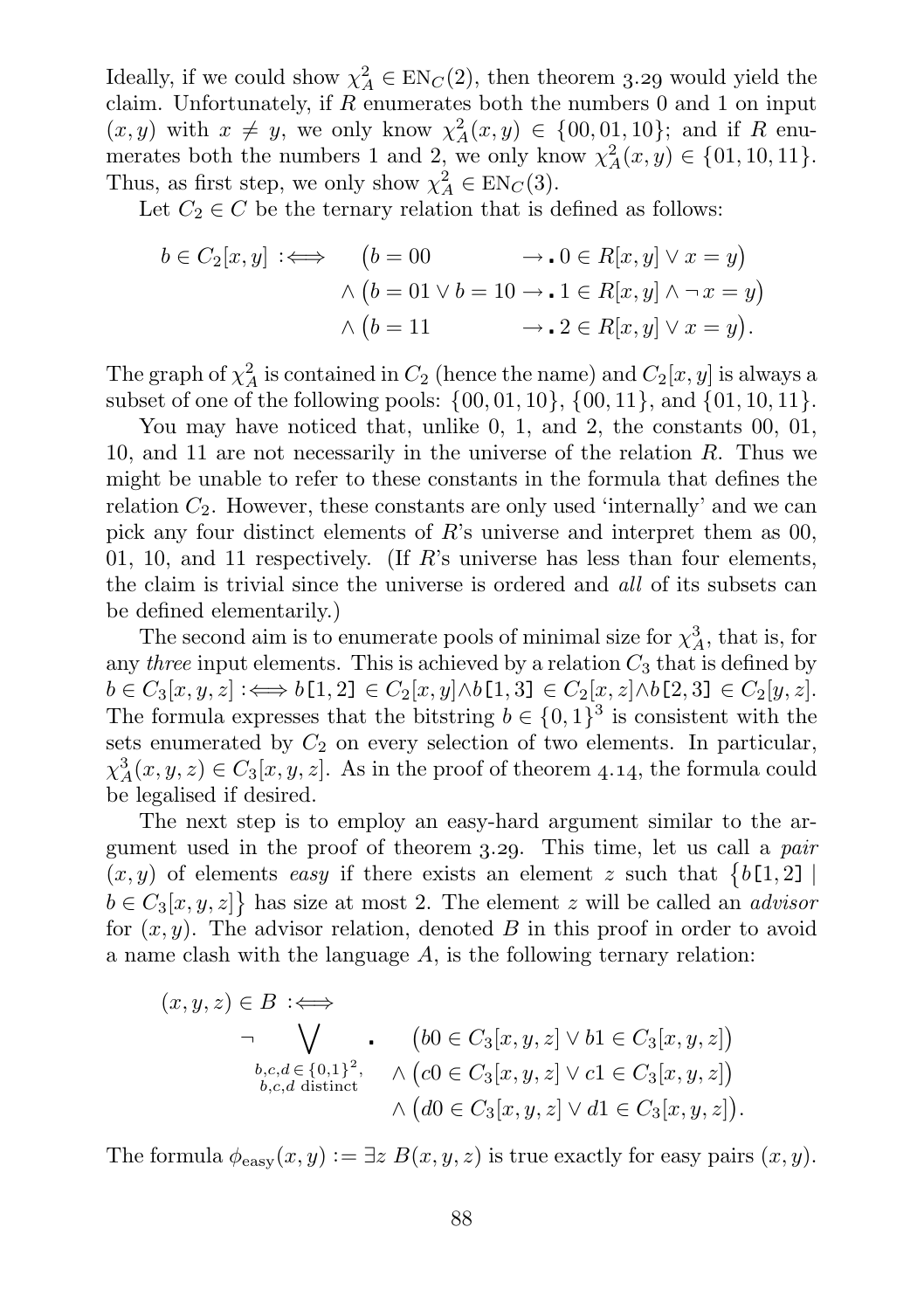CASE 1: EXISTENCE OF A HARD PAIR THAT IS PARTLY IN AND OUT Suppose there exists a hard pair  $(x_{\text{hard}}, y_{\text{hard}})$  with  $\chi_A(x_{\text{hard}}) \neq \chi_A(y_{\text{hard}})$ , that is,  $\chi^2_A(x_{\text{hard}}, y_{\text{hard}}) = 01$  or  $\chi^2_A(x_{\text{hard}}, y_{\text{hard}}) = 10$ . We only need to consider the case  $\chi^2_A(x_{\text{hard}}, y_{\text{hard}}) = 01$  since the other case is symmetric. We can freely use  $x<sub>hard</sub>$  and  $y<sub>hard</sub>$  in formulæ in the following, because all singleton sets are elements of  $C$  by the third closure property of strongly closed classes.

I claim that  $z \in A$  holds iff  $011 \in C_3[x_{\text{hard}}, y_{\text{hard}}, z]$ . To prove this, we show that there exists at most one bitstring in  $P := C_3[x_{\text{hard}}, y_{\text{hard}}, z]$ that starts with 01. Suppose we had both  $010 \in P$  and  $011 \in P$ . Then 000  $\notin$  P, since otherwise  $\{b[2,3] \mid b \in P\} \supseteq \{10,11,00\}$ , contradicting the assumption that one possibility has been excluded for  $\#_{A}^{2}(y_{\text{hard}}, z)$ . Likewise, 101 ∉ P and also 111 ∉ P, since otherwise  $\{b[1, 3] | b \in P\}$  ⊇  $\{00, 01, 11\}.$ 

Since  $(x_{\text{hard}}, y_{\text{hard}})$  is a hard pair, we have either  $\{b[1, 2] \mid b \in P\}$  $\{00, 01, 10\}$  or  $\{b[1, 2] \mid b \in P\} = \{01, 10, 11\}$ . In the first case, since 000  $\notin$  P and 00  $\in$  {b[1,2] | b  $\in$  P}, we must have 001  $\in$  P. Likewise, since  $101 \notin P$  and  $10 \in \{b[1,2] \mid b \in P\}$ , we must have  $100 \in P$ . But then  $P \supseteq \{010, 011, 001, 100\}$  and thus  $\{b[2, 3] \mid b \in P\} \supseteq \{10, 11, 01, 00\},$ a contradiction. Similarly, in the second case we must have  $100 \in P$  and 110 ∈ P and thus P  $\supset$  {010, 011, 100, 110}, which yields {b[2, 3] | b ∈  $P\} \supset \{10, 11, 00\}$ , also a contradiction. This shows that P contains only one bitstring starting with 01.

## CASE 2: ALL HARD PAIRS ARE EITHER IN OR OUT

For this case, assume that  $\chi_A(x_{\text{hard}}) = \chi_A(y_{\text{hard}})$  holds for every hard pair  $(x_{\text{hard}}, y_{\text{hard}})$ . The aim is to show  $\chi^2_A \in EN_C(2)$ , which implies the claim by [theorem](#page-74-0)  $3.29$ . The rough idea is as follows. On input of two elements x and y, we first check whether the pair  $(x, y)$  is hard, using the formula  $\neg \phi_{\text{easy}}$ . If so, by assumption we know that  $\chi_A(x) = \chi_A(y)$  and we can output the pool  $\{00, 11\}$ . Otherwise the pair is easy. In this case we know that there exists an advisor z such that  ${b[1, 2] | b \in C_3[x, y, z]}$  has size at most 2. Once we have fixed such an advisor, we can output the set.

In detail, the construction is as follows. Let  $B' \in C$  denote a singlevalued refinement of the advisor relation  $B$ . The relation  $B'$  is the graph of a partial function that maps every easy pair  $(x, y)$  to an advisor for it and that is undefined for all hard pairs. Consider the following relation S:

$$
b \in S[x, y] \iff \left(\neg \phi_{\text{easy}}(x, y) \to \bullet = 00 \lor b = 11\right) \\
\land \left(\phi_{\text{easy}}(x, y) \to \exists z \cdot B'(x, y, z)\right) \\
\land \left(b0 \in C_3[x, y, z] \lor b1 \in C_3[x, y, z]\right)\right).
$$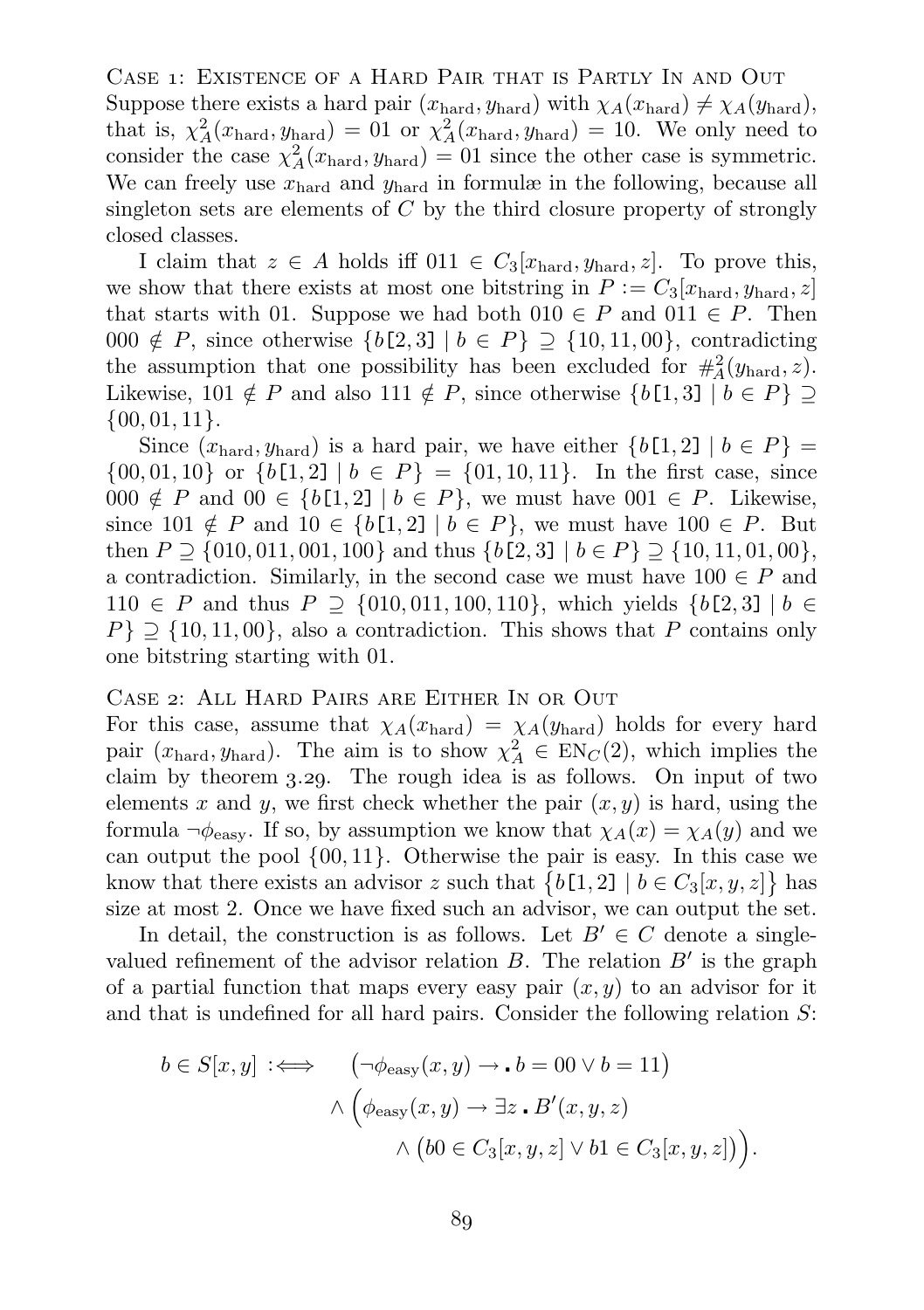The first line ensures that S enumerates  $\{00, 11\}$  if  $(x, y)$  is a hard pair. If it is easy, the second line first fixes  $z$  such that it is an advisor and then outputs all bitstrings in the set  $C_3[x, y, z]$  with the last bit removed. Since  $(x, y)$  is easy, this set will have size at most 2. Thus  $\chi_A^2 \in EN_C(2)$ via  $S$ . QED

## 4.17 COROLLARY

<span id="page-91-1"></span>Let A be a language. If  $\#_{A}^{2} \in EN_{fa}(2)$ , then A is regular.

4.18 COROLLARY

Let  $A \subseteq \mathbb{N}$ . If  $\#_A^2 \in \mathrm{EN}_{\mathrm{Pa}}(2)$ , then A is definable in Presburger arithmetic.

Note that we do *not* obtain the corollary 'if  $\#_{A}^{2} \in EN_{re}(2)$ , then A is recursive'. There are two reasons for this. First, the theorem would only claim that A is recursively enumerable, not that it is recursive. But this problem is easily taken care of, since  $\#_{A}^{2} \in EN_{re}(2)$  iff  $\#_{A}^{2} \in EN_{re}(2)$ . The second reason is more profound: the class of recursively enumerable relations is not closed under universal quantification, but such a quantification is used for the definition of the relation S. The statement 'if  $\#_{A}^{2} \in EN_{re}(2)$ , then A is recursive' is nevertheless true by [fact](#page-81-0)  $4.1$ , whose proof is quite different from the proof of [theorem](#page-88-1)  $4.16$ .

We do not obtain the corollary 'if  $\#_{A}^{2} \in EN_{On}(2)$ , then A is definable in ordinal number arithmetic' either. This time, the reason is that the class of relations definable in ordinal number arithmetic does not contain all singletons, see [example](#page-74-1)  $3.28$ . The following theorem shows that, in contrast to the recursive setting, this claim also cannot be proved by other means.

## 4.10 THEOREM

There is a set  $A \subseteq \Omega$  that is not elementarily definable in ordinal number arithmetic, but for which  $#_A^2 \in EN_{On}(2)$  (even via a relation that never enumerates both 0 and 2).

*Proof.* Let  $A := {\alpha}$  such that  $\alpha \in \mathcal{O}$  is not definable in ordinal number arithmetic. Such an ordinal exists, as argued in [example](#page-74-1)  $3.28$ . We have  $\#_{A}^{2} \in EN_{On}(2)$  via the relation On  $\times$  On  $\times \{0,1\}$ , which is elementarily definable in ordinal number arithmetic and never enumerates 2. QED

# SECTION 4.3

#### The Generic Restricted Cardinality Theorem

<span id="page-91-0"></span>In this section I prove that the restricted cardinality theorem holds for finite automata. A central idea of the proof, namely the use of a tuple  $(y_1, \ldots, y_n)$  in the definition of easy tuples, is due to [Austinat et al. \(](#page-162-3)2000).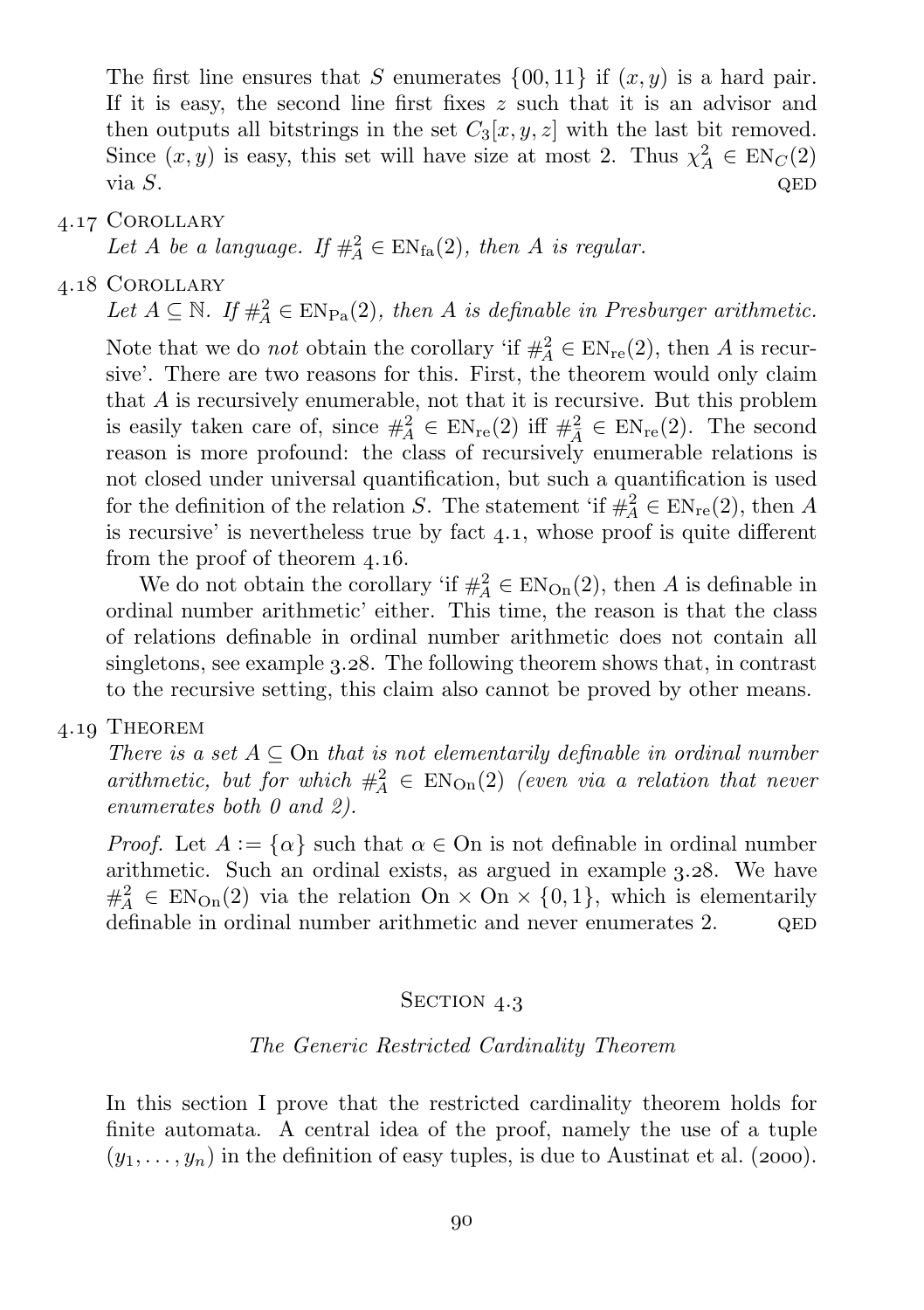### 4.20 THEOREM

<span id="page-92-0"></span>Let n be a positive integer, let C be strongly closed, and let  $A \subseteq U$  be a set. If  $\#_{A}^{n} \in \text{EN}_{C}(n)$  via a relation R for which  $R[x_1,\ldots,x_n]$  never contains both 0 and n for any  $x_1, \ldots, x_n \in U$ , then  $A \in C$ .

*Proof.* We prove the claim by induction on n. For  $n = 1$  the claim is true. So suppose the claim has already been shown for  $n - 1$ .

Let  $\#_{A}^{n} \in EN_C(n)$  via a relation R such that  $R[x_1, \ldots, x_n]$  never contains both 0 and n for any  $x_i \in U$ . As in the previous proofs, we define easy elements, based on a notion of advisors. Let us call a tuple  $(y_1, \ldots, y_n) \in$  $U<sup>n</sup>$  an *advisor* for a tuple  $(x_1, \ldots, x_{n-1}) \in U^{n-1}$ , if it satisfies the following relation:

$$
(x_1, \ldots, x_{n-1}, y_1, \ldots, y_n) \in B \iff
$$
  
distinct $(x_1, \ldots, x_{n-1}, y_1, \ldots, y_n)$   
 $\land 0 \in R[y_1, \ldots, y_n] \land \bigwedge_{i=1}^n n \in R[x_1, \ldots, x_{n-1}, y_i].$ 

Note that an advisor tuple can only, but need not, exist if at least one  $x_i$  is in A. Let us call a tuple  $(x_1, \ldots, x_{n-1})$  of pairwise different elements easy if

1. at least one  $x_i$  is not in A or

. there exists an advisor for it.

A tuple  $(x_1, \ldots, x_{n-1})$  of pairwise different elements is *hard* if it is not easy.

CASE 1: EXISTENCE OF A HARD TUPLE

Suppose that there exists a hard tuple  $(x_1^{\text{hard}}, \ldots, x_{n-1}^{\text{hard}})$ . Since the class C contains all singletons, we can freely use the  $x_i^{\text{hard}}$  in formulæ in the following. Let

$$
y \in \hat{A} : \iff n \in R[x_1^{\text{hard}}, \dots, x_{n-1}^{\text{hard}}, y] \vee \bigvee_{i=1}^{n-1} y = x_i^{\text{hard}}.
$$

I claim  $\hat{A} =_{ae} A$ . This means that A and  $\hat{A}$  are equal almost everywhere, that is, that their symmetric difference is finite. This will prove  $A \in C$ .

Since condition 1 does not hold for hard tuples, all  $x_i^{\text{hard}}$  are in A. For since condition 1 does not not for hard tuples, an  $x_i$  are in A. For  $y \in A \setminus \{x_1^{\text{hard}}, \dots, x_{n-1}^{\text{hard}}\}$  we thus have  $\#_A^n(x_1, \dots, x_{n-1}, y) = n$ , which implies  $n \in R[x_1^{\text{hard}}, \ldots, x_{n-1}^{\text{hard}}, y]$ . Thus for all  $y \in A$  we have  $y \in \hat{A}$ .

For  $y \notin A$ , we can have  $n \in R[x_1^{\text{hard}}, \ldots, x_{n-1}^{\text{hard}}, y]$  for at most  $n-1$ different y's, since any such y's would form an advisor for  $(x_1^{\text{hard}}, \ldots, x_{n-1}^{\text{hard}})$ , contradicting the assumption that condition 2 does not hold. Thus  $y \notin \hat{A}$ whenever  $y \notin A$ , except for these finitely many exceptions.

CASE 2: ALL TUPLES ARE EASY

Suppose all tuples of pairwise different elements are easy. We argue that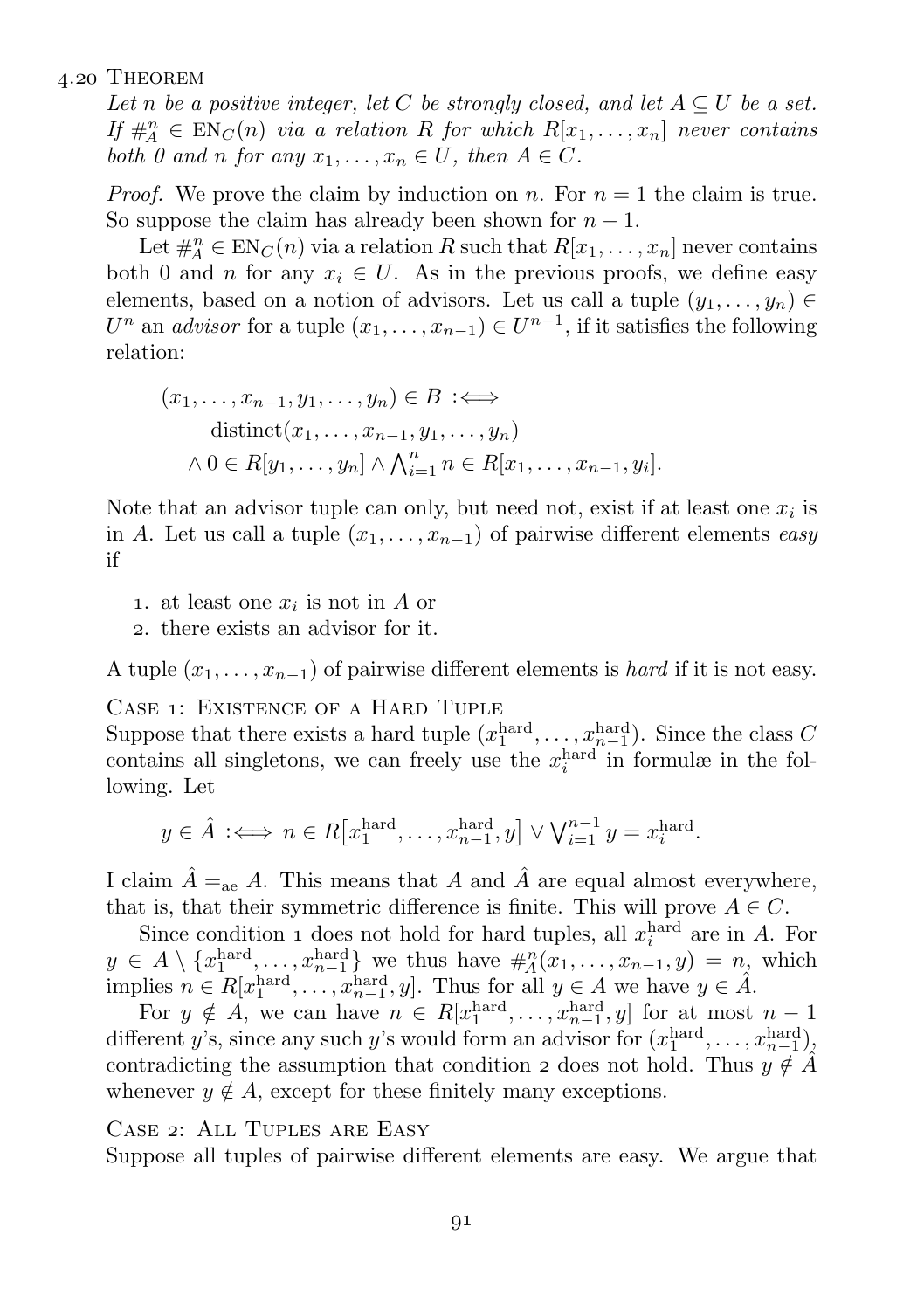$#_{A}^{n-1}$  ∈ EN $_C(n-1)$  via a relation S for which  $S[x_1, \ldots, x_{n-1}]$  never contains both 0 and  $n-1$  for any  $x_i$ . This yields the claim by the induction hypothesis. For the definition of S, first consider the following relation  $\tilde{S}$ , which 'works' only for distinct  $x_i$ :

$$
k \in \tilde{S}[x_1,\ldots,x_{n-1}] \Longleftrightarrow
$$
  
\n
$$
\left[ \left( \exists y_1 \cdots \exists y_n B(x_1,\ldots,x_{n-1},y_1,\ldots,y_n) \right) \rightarrow \bigvee_{i=1}^{n-1} k = i \right]
$$
  
\n
$$
\wedge \left[ \left( \neg \exists y_1 \cdots \exists y_n B(x_1,\ldots,x_{n-1},y_1,\ldots,y_n) \right) \rightarrow \bigvee_{i=0}^{n-2} k = i \right].
$$

For distinct  $x_i$ , if there exists an advisor tuple for  $(x_1, \ldots, x_{n-1})$ , the very existence of the advisor tuple ensures that for at least one  $x_i$  we have  $x_i \in A$ . Thus  $\#_A^{n-1}(x_1, \ldots, x_{n-1}) > 0$ . If there does not exist an advisor tuple, which can only happen if condition  $\alpha$  holds, at least one  $x_i$  is not in A. Thus  $\#_{A}^{n-1}(x_1,\ldots,x_{n-1}) < n-1$ .

The desired relation S that works for all  $x_i$ , not just for distinct  $x_i$ , can be obtained from  $S$  as follows:

$$
k \in S[x_1, \ldots, x_{n-1}] : \Longleftrightarrow
$$
  
\n(
$$
\text{distinct}(x_1, \ldots, x_{n-1}) \to k \in \tilde{S}[x_1, \ldots, x_{n-1}])
$$
  
\n
$$
\wedge (\neg \text{distinct}(x_1, \ldots, x_{n-1}) \to \bigvee_{i=0}^{n-2} k = i).
$$

#### . Corollary

<span id="page-93-0"></span>Let n be a positive integer and A a language. If  $\#_{A}^{n} \in EN_{fa}(n)$  via an automaton that never enumerates both  $\theta$  and  $n$ , then  $A$  is regular.

#### . Corollary

Let n be a positive integer and  $A \subseteq \mathbb{N}$ . If  $\#_{A}^{n} \in \mathrm{EN}_{\mathrm{Pa}}(n)$  via a relation that never enumerates both  $0$  and  $n$ , then  $A$  is definable in Presburger arithmetic.

#### SECTION 4.4

### Constructiveness of the Generic Theorems

<span id="page-93-1"></span>This section addresses the question of whether the results of the previous sections can be proved in a constructive way. As we shall see, this depends on the computational model: for Turing machines the answer is negative, for finite automata it is positive (at least for a fair version of the question).

Both the nonspeedup theorem and the cardinality theorem for two words rely on the cross product theorem. In order to investigate whether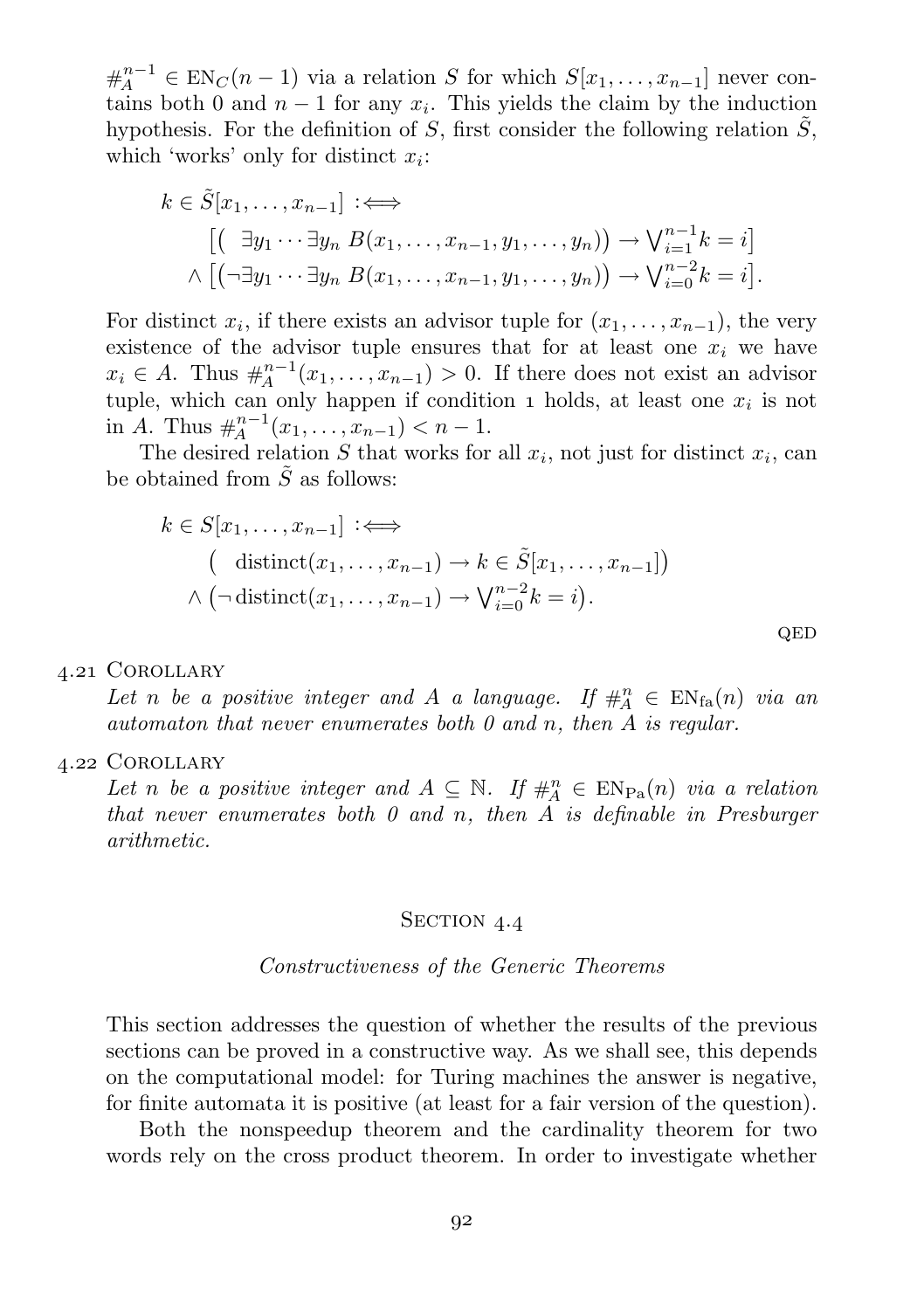these theorems can be proved constructively, let us revisit the proof of the cross product theorem, paying close attention to its constructiveness. The theorem tells us that if  $f \times g$  is  $(n+m)$ -enumerable, then there exists an nenumerator for f or there exists an m-enumerator for  $q$ . The proof provides us with a construction of these enumerators, starting with the enumerator for  $f \times g$  and using the closure properties of the class C.

Unfortunately, the closure properties themselves are not constructive for all computational models. For the class of recursively enumerable languages the third closure property of weakly closed classes, see [definition](#page-72-1)  $3.21$ , is highly nonconstructive: the closure property amounts to the statement 'every singleton set in the arithmetical hierarchy is recursively enumerable'. This statement is certainly true since every singleton set is trivially recursively enumerable, but there is no way of computing the element of the singleton set from the code of a machine that witnesses the singleton's membership in the arithmetical hierarchy. When the cross product theorem for Turing machines is proved directly, as done in  $(Tantau, 2001)$ , the 'hard elements' uhard appear magically and must be hardwired into machines.

A conceptually different source of nonconstructiveness is the value of  $f(u_{\text{hard}})$ . We know that it is among a set of at most  $n + m$  possibilities, but we cannot 'construct' the correct one. Instead, we must hardwire the index of the correct choice into the formulæ.

These sources of nonconstructiveness are not just peculiarities of my proof. For Turing enumerability, the work of Beigel et al.  $(1993)$  shows that it is an integral part of the cross product theorem: they show that every proof of the nonspeedup theorem, which is a direct corollary of the cross product theorem, must be nonconstructive. More precisely, there is no algorithm that gets as input (the code of) a Turing machine witnessing  $A \in$  $V_{\text{re}}(n, n)$  and yields as output (the code of) a Turing machine deciding A.

To be fair, a machine M that witnesses  $A \in V_{\text{re}}(n, n)$  typically also witnesses  $B \in V_{\text{re}}(n, n)$  for different languages B. It is hence impossible for any algorithm to 'output' exactly A on input  $M$ . A fair version of this construction problem, which is called 'search problem' by [Kaufmann and](#page-166-4) Kummer  $(1996)$ , is formulated next.

- 4.23 DEFINITION OF FAIR CONSTRUCTION PROBLEMS FOR TURING MACHINES A Turing machine solves the construction problem for the nonspeedup theorem, respectively for the restricted cardinality theorem, if it has the following properties:
	- 1. As input, it gets the code of a machine  $M_{\text{witness}}$  that witnesses  $\chi_A^n \in$  $EN_{\text{re}}(n)$  for some language A, respectively  $\#_{A}^{n} \in EN_{\text{re}}(n)$  such that 0 and  $n$  are never enumerated both.
	- . As output, it yields the code of a machine M.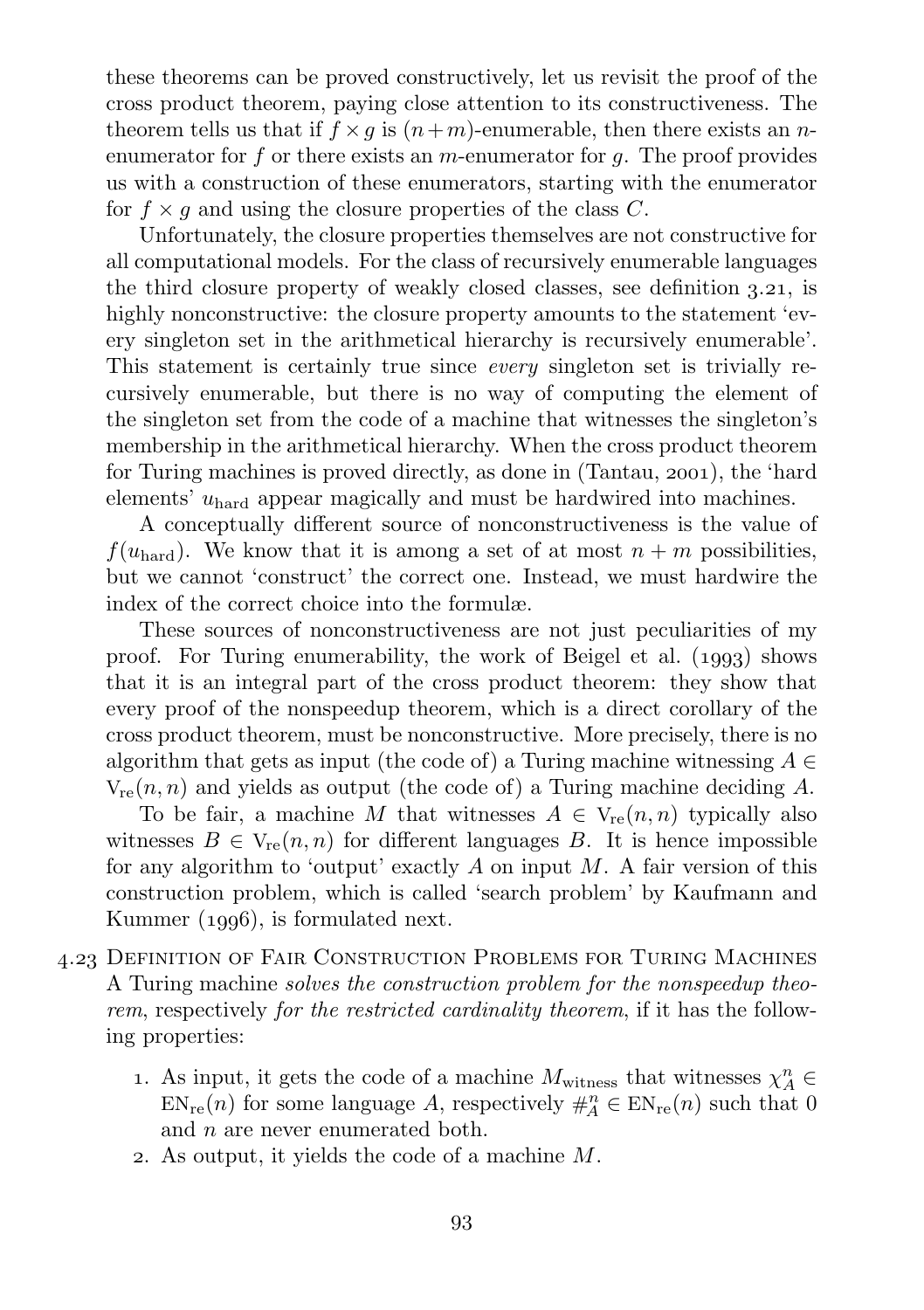3. The Turing machine  $M_{\text{witness}}$  witnesses  $\chi_{L(M)}^n \in EN_{\text{re}}(n)$ , respectively  $\#_{L(M)}^n \in EN_{re}(n)$  such that 0 and *n* are never enumerated both.

Even the fair version of the construction problem cannot be solved. That is, no Turing machine M solves the construction problem for the nonspeedup theorem or for the restricted cardinality theorem. In a detailed study, [Kaufmann and Kummer \(](#page-166-4)1996) were able to 'quantify' the 'degree of nonconstructiveness'. The following definition and theorem explain what is meant by this.

## . Definition of the Weak Construction Problem

Let k be a positive integer. A Turing machine solves the weak k-construction problem for the nonspeedup theorem, respectively for the restricted cardinality theorem, if it has the following properties:

- 1. As input, it gets the code of a machine  $M_{\text{witness}}$  that witnesses  $\chi_A^n \in$  $EN_{\text{re}}(n)$  for some language A, respectively  $\#_{A}^{n} \in EN_{\text{re}}(n)$  such that 0 and *n* are never enumerated both.
- 2. As output, it yields the codes of k machines  $M_1, \ldots, M_k$ .
- 3. For at least one machine  $M_i$  we have  $L(M_i) =_{ae} B$  for some language B for which  $M_{\text{witness}}$  witnesses  $\chi_B^n \in EN_{\text{re}}(n)$ , respectively  $#_{B}^{n} \in EN_{re}(n)$  such that 0 and n are never enumerated both.

A solver for the weak construction problem yields only somewhat crude constructive approximations of the language A. The following facts show that even these crude approximations are hard to come by.

# <span id="page-95-0"></span>4.25FACT (KAUFMANN AND KUMMER, 1996) The weak k-construction problem for the nonspeedup theorem is solvable exactly for  $k \geq 2n-1$ .

4.26FACT (KAUFMANN AND KUMMER, 1996) The weak k-construction problem for the restricted cardinality theorem is solvable exactly for  $k \geq (n+1)/2$ .

The situation is quite different for finite automata. Since the class of regular relations is strongly closed in a uniform way, the first source of nonuniformity in the cross product theorem disappears for finite automata: the set of hard words is regular and we can nicely refer to all its elements. We can even effectively check whether hard words exist at all, by checking whether a language specified by a finite automaton is empty or not. The second source of nonuniformity, namely the unknown value of  $f(u_{\text{hard}})$ , is a persisting problem. Before we investigate how this problem can be dealt with, let us define the problem we wish to solve.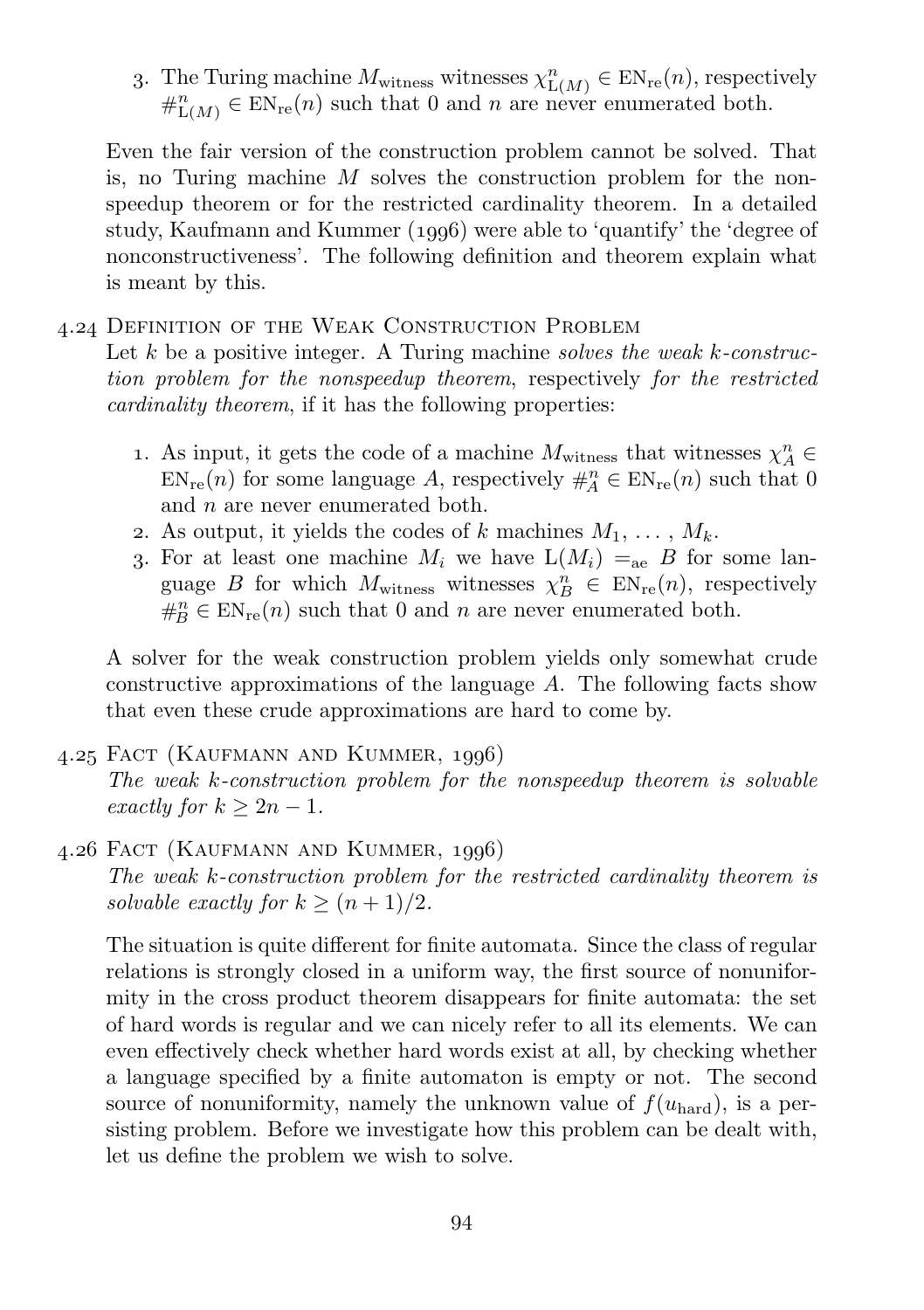- . Definition of Fair Construction Problems for Finite Automata A Turing machine solves the finite automata construction problem for the nonspeedup theorem, respectively for the cardinality theorem for two words, respectively for the restricted cardinality theorem, if it has the following properties:
	- 1. As input, it gets the code of a DFA  $M_{\text{witness}}$  that witnesses  $\chi_A^n$   $\in$  $EN<sub>fa</sub>(n)$  for some language A, respectively  $\#_{A}^{2} \in EN<sub>fa</sub>(2)$ , respectively  $#_A^n \in EN<sub>fa</sub>(n)$  such that 0 and n are never enumerated both.
	- 2. As output, it yields the code of a DFA  $M$ .
	- 3. The DFA  $M_{\text{witness}}$  witnesses  $\chi_{L(M)}^n \in EN_{fa}(n)$ , respectively  $\#_{L(M)}^2 \in$  $EN<sub>fa</sub>(2)$ , respectively  $\#_{L(M)}^n \in EN<sub>fa</sub>(n)$  such that 0 and *n* are never enumerated both.

## 4.28 THEOREM

<span id="page-96-1"></span>There exists a Turing machine that solves the finite automata construction problem for the nonspeedup theorem.

*Proof.* In case  $n = 1$ , the claim is trivial and we are done. So assume  $n > 1$ . Let A be a language for which  $M_{\text{witness}}$  witnesses  $A \in V_{fa}(n, n)$ .

Consider the proof of the cross product theorem for  $f = \chi_A^{n-1}$  and  $q = \chi_A$ . In the proof, two cases are distinguished. For the second case (all word tuples are easy), the DFA  $M_{\text{witness}}$  is *constructively* turned into a DFA  $M'_{\text{witness}}$  that witnesses  $A \in V_{fa}(n-1, n-1)$  and we can repeat the argument. Note that checking whether all word tuples are easy amounts to checking whether a relation specified by a finite automaton is  $(\Sigma^*)^{n-1}$ . For the first case (a hard word tuple exists), the machine  $M_{\text{witness}}$  is constructively turned into an automaton that accepts A, provided the characteristic string of a certain word tuple is known. Although we do not know this value, we can 'try' all  $2^{n-1}$  possible values. Each value yields a candidate for a DFA that accepts  $A$  and (at least) one of them will be correct. For each candidate we can check (effectively) whether  $M_{\text{witness}}$  witnesses membership in  $V_{fa}(n, n)$  for them and output the DFA for which this is the case. QED

For the solution of the other two construction problems, the following lemma is helpful.

## 4.29 LEMMA

<span id="page-96-0"></span>Let  $n$  and  $k$  be positive integers. There is a Turing machine that works as follows: It gets as input the codes of two DFA's that accept a  $(k + 1)$ ary relation R and an  $(n + 1)$ -ary relation R<sub>witness</sub>. If there exists a word tuple  $(x_1, \ldots, x_k)$  for which  $R_{\text{witness}}$  witnesses  $\#_{R[x_1,\ldots,x_k]}^n \in EN_{fa}(n)$ , the machine yields such a tuple as output. If no such tuple exists, a special output is produced.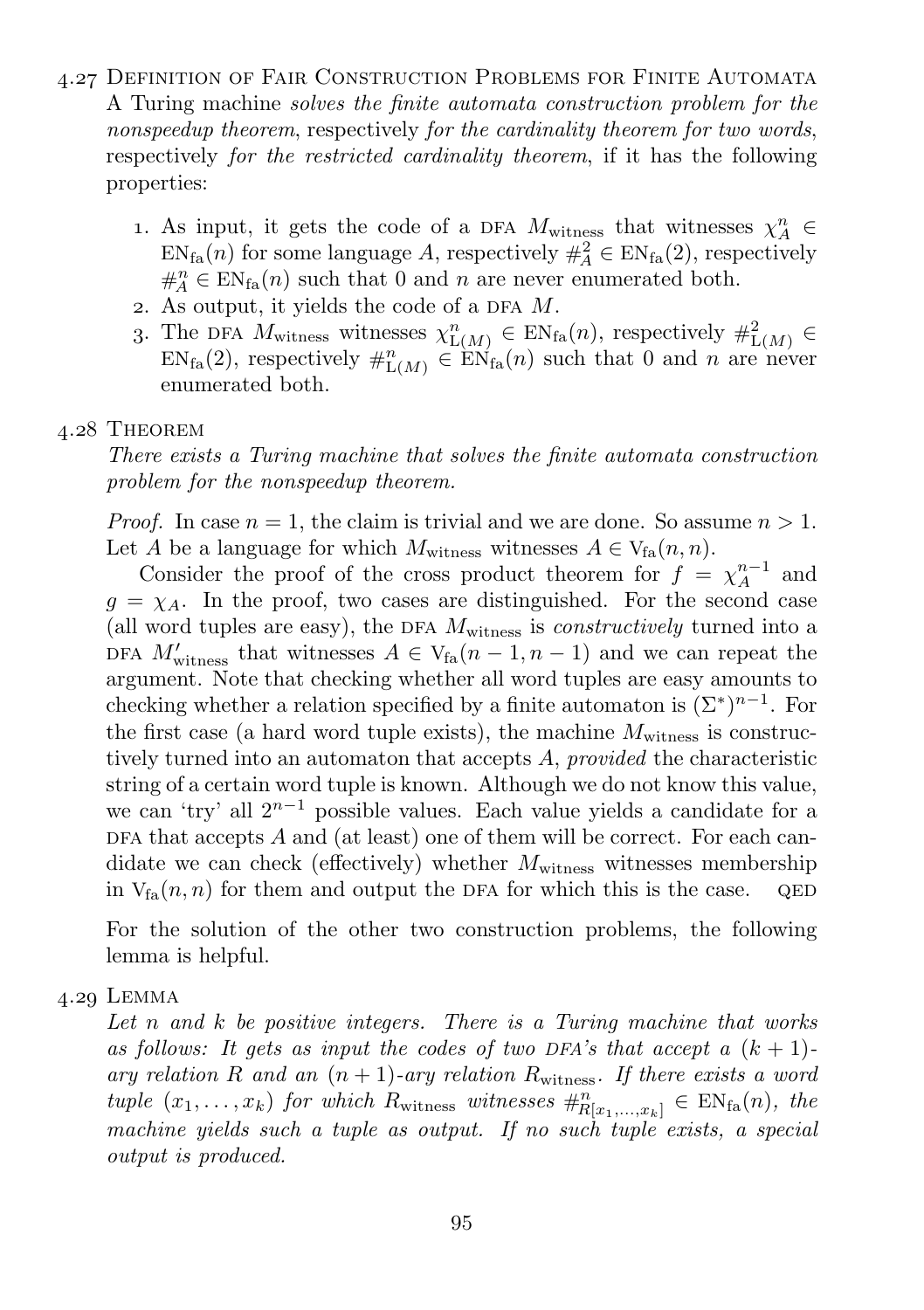*Proof.* Using the formula  $\forall z_1 \cdots \forall z_n \neg \exists i_1 \cdots \exists i_{n+1}$  distinct $(i_1, \ldots, i_{n+1}) \wedge$  $\bigwedge_{j=1}^{n+1} R_{\text{witness}}(z_1, \ldots, z_n, i_j)$  we first check whether  $R_{\text{witness}}$  is *n*-bounded. If this is the case, we consider the following relation:

$$
(x_1, \ldots, x_k) \in S \iff \forall z_1 \cdots \forall z_n \#_{R[x_1, \ldots, x_k]}^{n}(z_1, \ldots, z_n) \in R_{\text{witness}}[z_1, \ldots, z_n].
$$

The term  $\mathcal{H}_{R[x_1,...,x_k]}^{n}(z_1,...,z_n)$  is not legal, but it could easily be replaced by a more verbose legal version. The relation  $S$  is true for a tuple  $(x_1, \ldots, x_k)$  if the language  $R[x_1, \ldots, x_k]$  is 'consistent' with the witness relation  $R_{\text{witness}}$ . Thus the smallest tuple for which this relation is true is the sought tuple. This tuple can be obtained constructively, since its definition is based on the closure properties of the class of regular relations. Checking whether the set is empty can also be done effectively.  $QED$ 

## 4.30 THEOREM

There exists a Turing machine that solves the finite automata construction problem for the cardinality theorem for two words.

Proof. As in the proof of the previous theorem, most steps of the proof of the finite automata cardinality theorem for two words are constructive. The only exception is the beginning of the first case: a hard pair whose components have differing characteristic values appears 'magically' and there is no way to avoid this. However, we can invoke the above lemma for the relation  $(x, y, z) \in R : \iff 0.11 \in C_3[x, y, z]$ . If the first case of [theorem](#page-88-1) 4.16 is the 'right' case, for an appropriate pair  $(x, y)$  the language  $R[x, y]$  will be consistent with the witness machine. By [lemma](#page-96-0)  $4.29$ , we can obtain such a pair constructively. If the second case is 'right', the proof of [theorem](#page-88-1)  $4.16$ invokes the finite automata nonspeedup theorem. Since the fair construction problem for this [theorem](#page-96-1) can also be solved by theorem  $4.28$ , we get the claim.  $QED$ 

## 4.31 THEOREM

There exists a Turing machine that solves the finite automata construction problem for the restricted cardinality theorem.

*Proof.* Once more, most steps of the proof of [theorem](#page-92-0) 4.20 are constructive. This time the nonconstructive element in the proof is the fact that the constructed language  $\hat{A}$  might differ on up to  $n-1$  positions from A. As in the previous proof, we get around this nonconstructive part by defining all languages that differ from  $\hat{A}$  in at most  $n-1$  places in a parametric way and then invoke [lemma](#page-96-0)  $4.29$  to find the 'right'  $n - 1$  places.  $QED$ 

There exists a much simpler algorithm that solves the three construction problems discussed above: on input of a witnessing automaton  $M_{\text{witness}}$ ,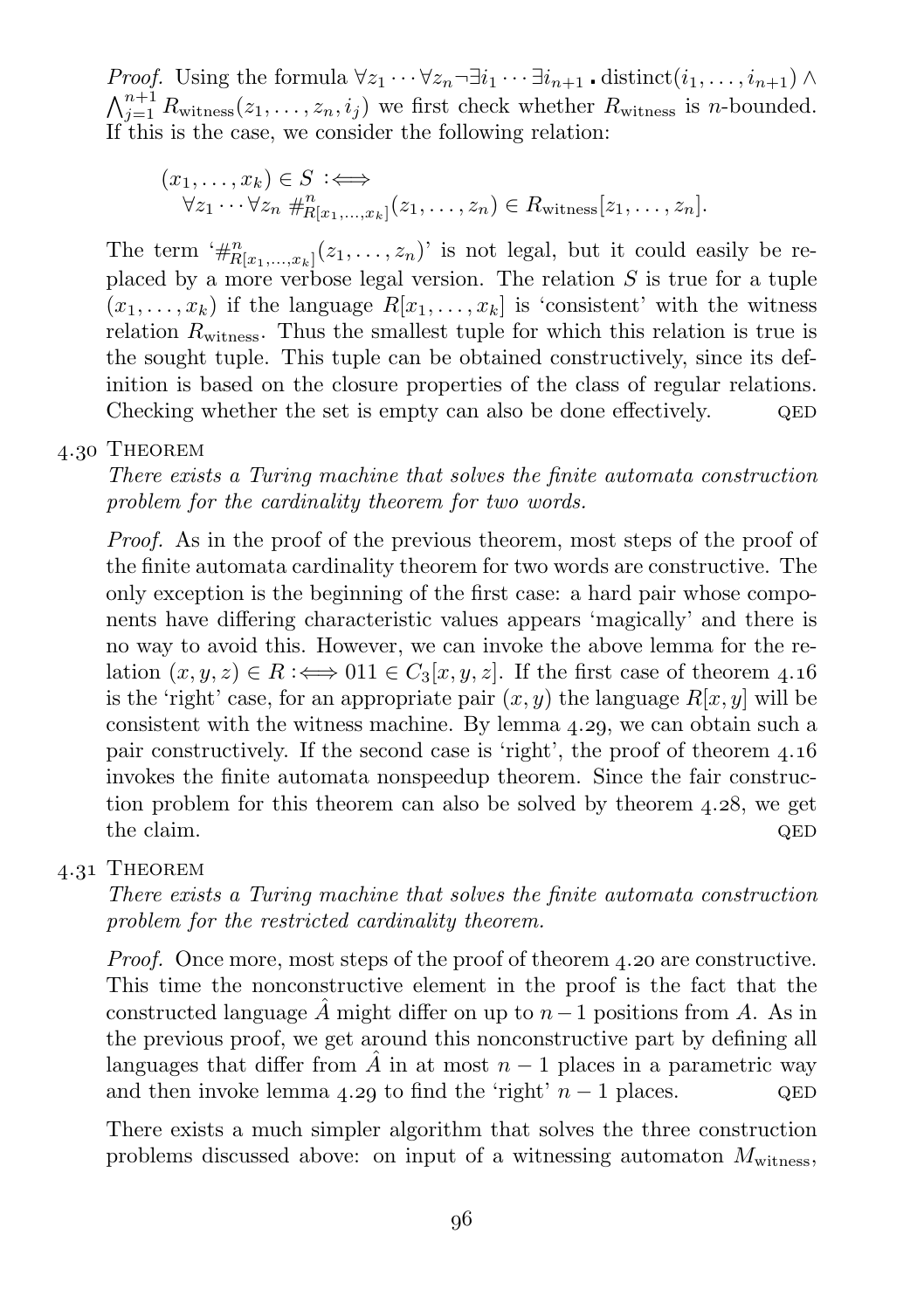systematically check for  $all$  DFA's whether they accept a language for which  $M_{\text{witness}}$  is a witnessing automaton. If we find such an automaton, we output it. This straight-forward construction method has two severe drawbacks: first, if the automaton  $M_{\text{witness}}$  is not a witnessing machine after all, this will not be noticed and the algorithm loops endlessly; second, the brute-force search is computationally more expensive than the transformation algorithms used in the theorems.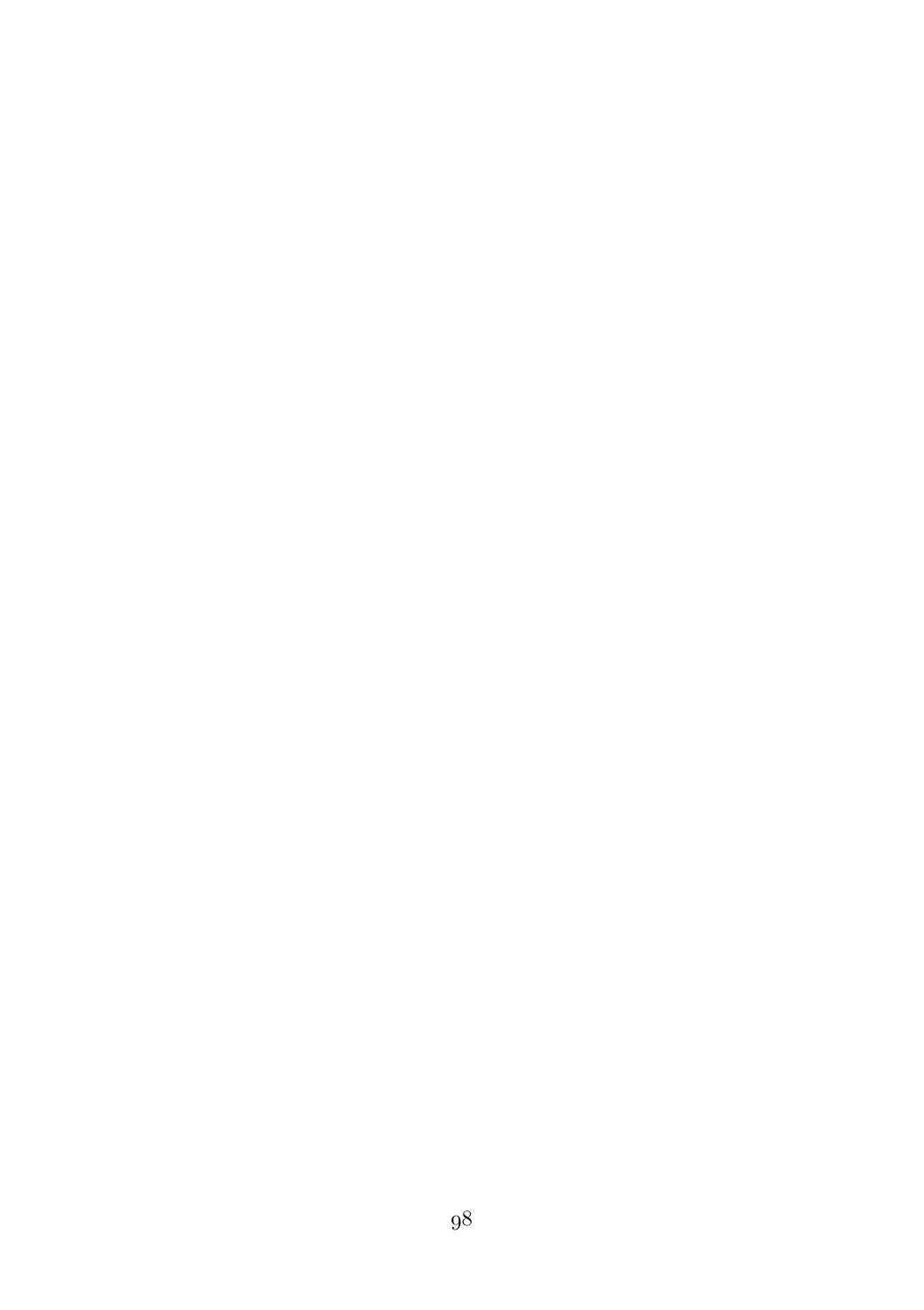# FIFTH CHAPTER

The Branch Diagonalisation Method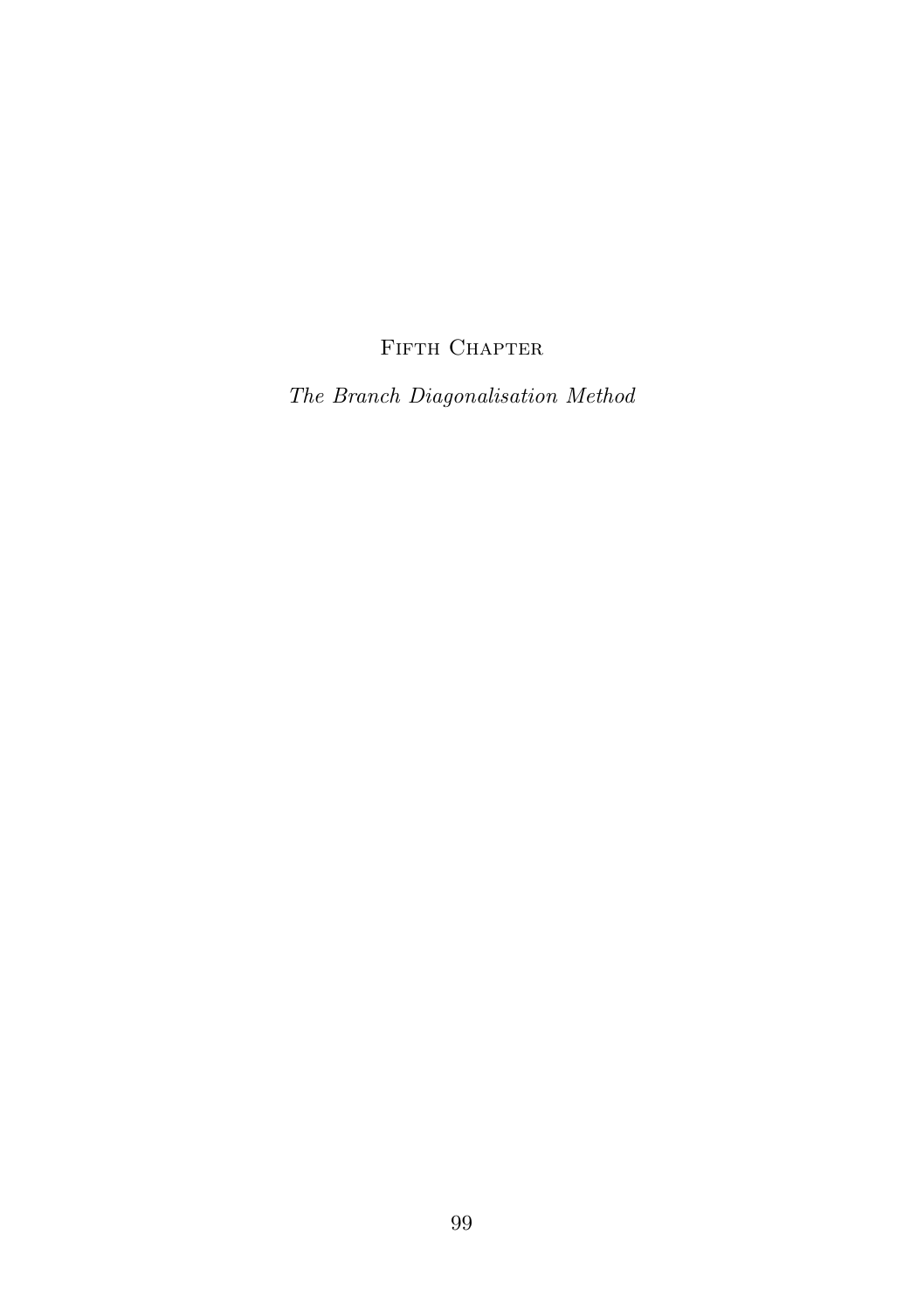This chapter is a tutorial to a new diagonalisation method, which I call 'branch diagonalisation'. Unlike other diagonalisation techniques it is not only applicable to Turing machines, but also to finite automata. The method is not universally applicable; for example one of the involved classes must be uncountable. But when it is applicable it yields extremely strong separations. An example is the separation of verboseness classes: using a fi-nite injury argument, [Beigel et al. \(](#page-163-1)1995B) were able to show that  $V_{re}(m, n)$ is not contained in  $V_{\text{re}}(h, k)$  for certain numbers m, n, h, and k; using branch diagonalisation, I show that for the same numbers the much smaller class  $V_{fa}(m, n)$  is not even contained in the much bigger class  $V_{re}^{X}(h, k)$  for any oracle X. The class  $V_{\text{re}}^{X}(h, k)$  contains all languages that are  $(m, n)$ verbose via a Turing machine that has oracle access to X.

The first use of diagonalisation dates back to Georg Cantor's famous proof([Cantor,](#page-163-3)  $1874$ ) that the continuum is 'larger' than the set of natural numbers. Diagonalisation was first used in computer science by Alan Turing  $(1936)$  at a time when computer science did not even exist as a discipline. Since then, diagonalisation has evolved and is now used extensivelyboth in recursion theory, see the tenth chapter of  $(Odifreddi, 1999)$  $(Odifreddi, 1999)$  $(Odifreddi, 1999)$ for an overview, and in complexity theory, see the recent survey article by Fortnow  $(2000)$  for the current state of the art.

All diagonalisation methods, including branch diagonalisation, follow the same pattern: We start with a countable set of, say, Turing machines that witness that a language has a certain property. For example, we might start with the set of (clocked) polynomially time-bounded Turing machines that witness that a language is in the class P. We then construct a language that does not have this property by systematically tricking all machines. This is ensured by defining the characteristic values of some appropriate words in such a way that the first machine cannot witness that the language has the property. Then, for some other words, we ensure that the second machine is tricked, and so on. The words for which we trick the machines will be called diagonalisation points. By carefully choosing the diagonalisation points we can ensure that the resulting language still has certain desirable properties, like being decidable in exponential time. Diagonalisation methods differ mainly in how the diagonalisation points are chosen.

The simplest way of choosing them is to trick each machine on its own binary encoding. For example, let us construct a language  $L$  that is not recursively enumerable: Take the first Turing machine  $M_1$  that could prove this. In order to ensure that  $M_1$  does not accept L, we study the behaviour of  $M_1$  on its own binary encoding bin  $M_1$ . If  $M_1$  halts (and, for the purposes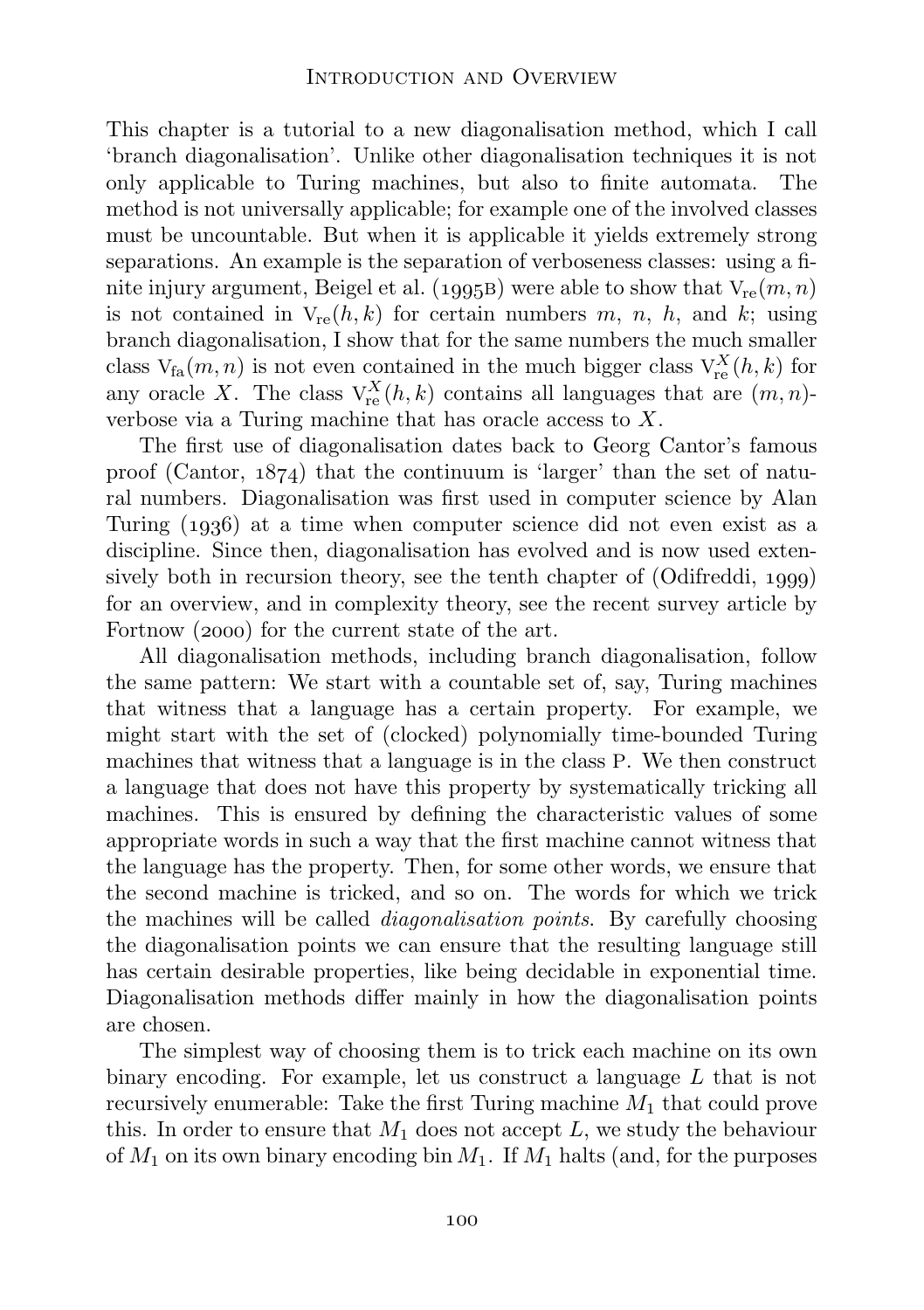of this example, accepts by definition) on input bin  $M_1$  we do not put bin  $M_1$ into L, otherwise we do. In the same way we trick  $M_2$  on input bin  $M_2$ , and so on. The language  $L$  constructed in this way is surely not recursively enumerable. Note that  $L = \{\sin M \mid M \text{ does not halt on input bin } M\}$  is exactly the complement of the halting problem. Thus we have recovered Turing's result that the halting problem is not co-recursively enumerable. This choice of diagonalisation points, namely machine codes (possibly augmented by an input or a number of steps), is also used in numerous proofs in complexity theory: the space and time hierarchy theorems use this method.

More advanced diagonalisation arguments use a more complicated approach. For the super-sparse set technique, first used by Kurtz  $(1983)$ according to Hemaspaandra and Jiang  $(1995)$ , we do not directly interpret words as codes of machines, but rather the iterated logarithm of their length. This causes the diagonalisation points to be spaced extremely far apart: the *i*th machine is tricked on words of length tow(*i*), where  $\text{tow}(0) = 1$  and  $\text{tow}(n + 1) = 2^{\text{tow}(n)}$ .

The most important diagonalisation techniques in recursion theory are finite and infinite injury methods. These methods have in common that diagonalisation points 'move around'. 'Urgent problems' during a later stage of the diagonalisation process can make it necessary to reassign a diagonalisation point.

All these methods have one thing in common: they are not applicable to finite automata. Finite automata lack the ability to decode the code of another finite automaton, let alone the ability to keep track of the reassignments performed during a finite injury argument. The branch diagonalisation method was born out of a need to diagonalise using finite automata. This method chooses the diagonalisation points in such a way that even a finite automaton can 'work with them'.

We start with a finite set  $Q$  of 'diagonalisation choices' or 'diagonalisation actions'. Each element of Q represents a possible action taken in a diagonalisation stage. For example, for the halting problem diagonalisation above,  $Q = \{d_0, d_1\}$  where  $d_0$  is the decision 'leave the word out, since the machine halts' and  $d_1$  is the decision 'put it in, since the machine does not halt'. Consider the tree  $Q^*$ , whose predecessor relation is the prefix relation. Each branch of this tree represents an infinite sequence of diagonalisation decisions. During a diagonalisation such a branch is incrementally constructed: the way we trick the first machine determines the first node of the branch, the way we trick the second machine determines the second node, and so on. For example, for the set Q for the halting problem the diagonalisation might result in a branch of  $Q^*$  like  $\{\epsilon, d_0, d_0d_0, d_0d_0d_1, d_0d_0d_1d_0, \ldots\}.$ 

The key idea of the branch diagonalisation method is to use a binary en-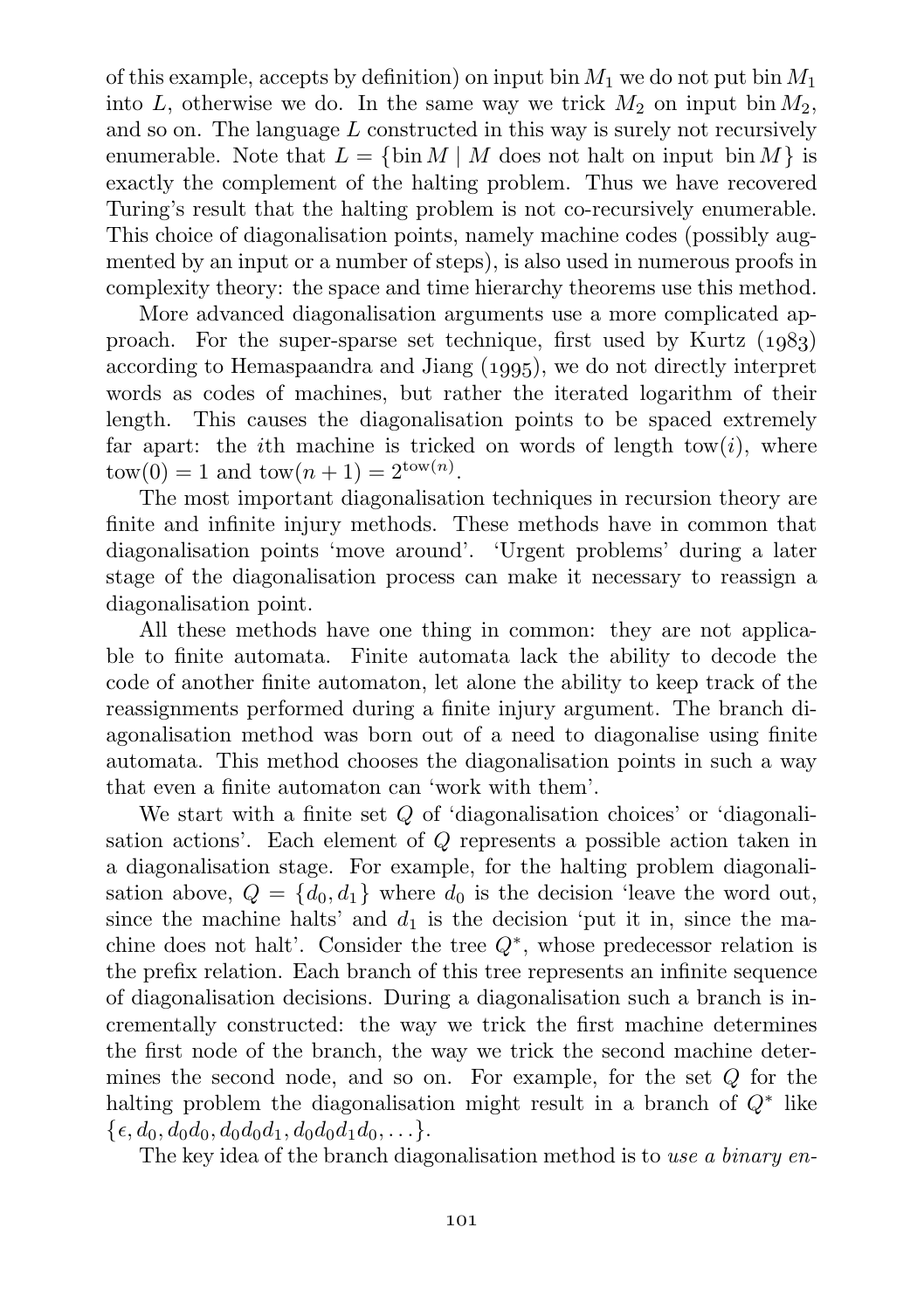coding of the nodes of the diagonalisation branch as diagonalisation points. For example, if we encode  $d_0$  by 0 and  $d_1$  by 1, for the above branch we diagonalise against the first Turing machine on the word  $\epsilon$ . We diagonalise against the second machine on the word 0, against the third machine on 00, against the fourth on 001, and so on. In more complicated settings we may need more than one word for each diagonalisation stage, say k many. We obtain these words be appending  $k$  different tags to the binary encoding of the current diagonalisation node.

In a branch diagonalisation every diagonalisation point encodes the whole previous diagonalisation process. Given two words that encode two different diagonalisation sequences, even a finite automaton can compute up to what point the diagonalisation sequences agree and it can compute what 'happened' when the sequences split. In certain situations this information suffices for showing that the diagonalisation language has a certain property, like being  $(m, n)$ -fa-verbose.

Branch diagonalisation, which was called 'structural diagonalisation' in [\(Tantau,](#page-170-3) 2001), has been used before. In a technical report, [Kummer](#page-167-5) and Stephan  $(1991)$  introduced k-branches, which are a special case of the branches considered in this dissertation. They use k-branches in an ad hoc fashion for a separation of frequency classes, but do not use or propose their diagonalisation as a general method. In the tenth chapter of the book of Odifreddi  $(1999)$ , a special finite injury argument called 'tree diagonalisation' is introduced. This method has in common with branch diagonalisation that diagonalisation choices drive the construction of a branch in a tree of diagonalisation choices. Odifreddi traces the roots of tree diagonalisation back to an article of Lachlan  $(1975)$ . Both k-branches and tree diagonalisation are defined in such a way in the literature that they apply only to Turing machines. As I shall demonstrate, branch diagonalisation gives especially powerful results when used in conjunction with finite automata.

[Section](#page-104-0) 5.1, entitled 'The Art of Branch Diagonalisation', introduces the branch diagonalisation method. First, a simple example is presented. Then the essential ideas are extracted from the proof. This leads to a formal framework for branch diagonalisation, which is developed in the course of the section. The remaining sections present theorems whose proofs employ a branch diagonalisation.

In [section](#page-111-0) 5.2 a beautiful theorem is proved: the separation theorem for verboseness classes. A consequence of this theorem is that the inclusion structures of finite automata and Turing machine verboseness classes coincide:  $V_{fa}(m, n) \subseteq V_{fa}(h, k)$  iff  $V_{re}(m, n) \subseteq V_{re}(h, k)$ .

[Section](#page-117-0) 5.3 studies relations that are separable or inseparable by regular relations. Separation by regular relations is defined analogously to separa-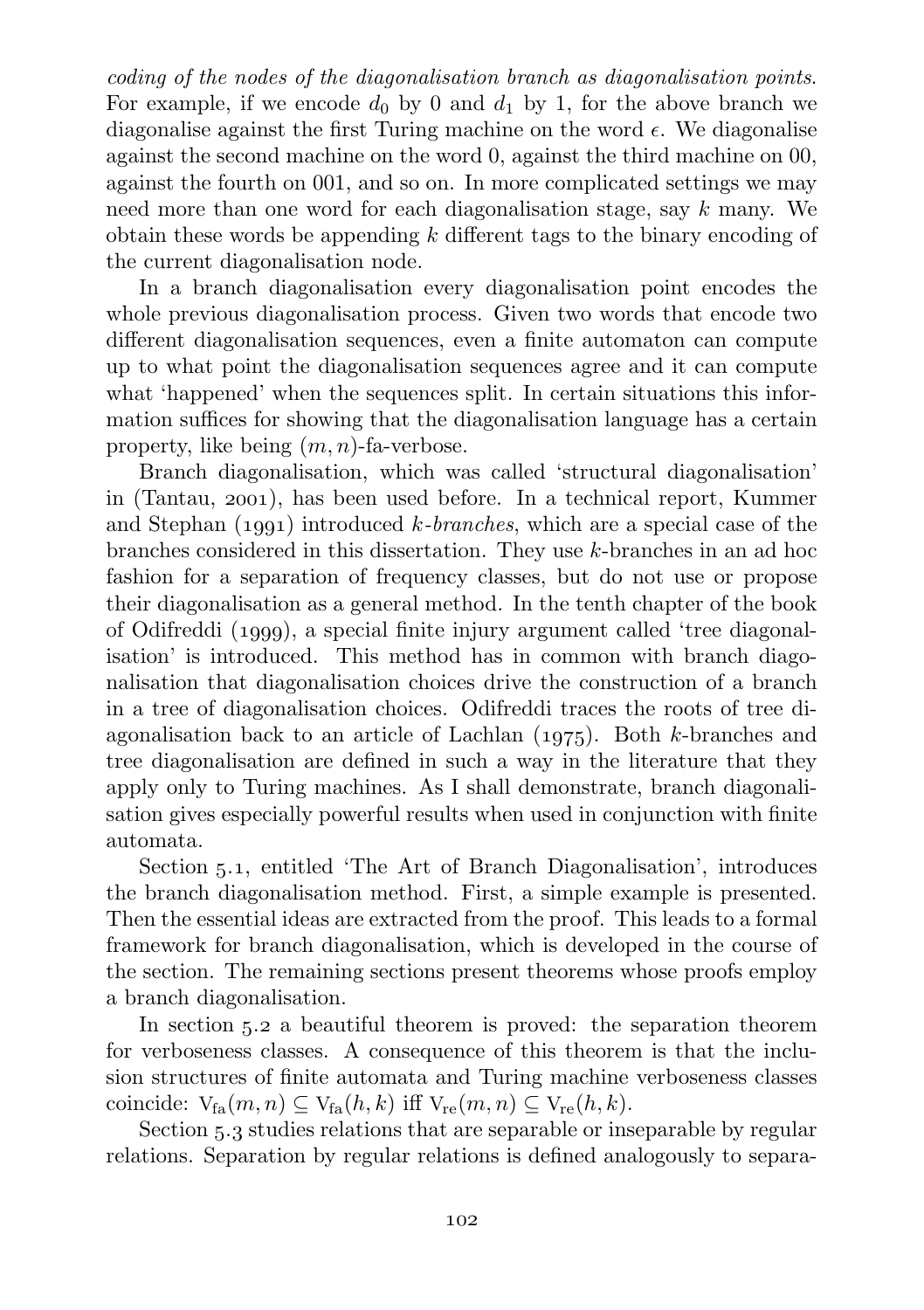tion by recursive or polynomial-time computable sets: two sets  $A$  and  $B$  are *fa-separable* if there exists a regular set C with  $A \subseteq C \subseteq \overline{B}$ . Using branch diagonalisation, I prove that two languages  $A$  and  $B$  can be disjoint and recursively inseparable, while the closely related relations  $A^{(2)}$  and  $B^{(2)}$ are fa-separable. A surprising result of this section is [theorem](#page-120-0)  $5.24$ , which provides a counterexample to a theorem of Kinber  $(1976)$ .

In [section](#page-123-0)  $5.4$  branch diagonalisation is used to separate reduction closures of selectivity classes. In the recursive setting these reduction closures play a key rôle in the solution of Post's problem, in the polynomial-time setting they have applications in the study of problems having small circuits. A strong separation is shown for the bounded queries reduction closures of selective languages: for every  $k$ , there exists an fa-selective language whose parallel  $(k + 1)$ -queries equivalence closure is not contained in the parallel k-queries reduction closure of any semirecursive language. Apart from a branch diagonalisation, the proof of the separation uses a combinatorial result on walks on hypercubes. Although the obtained results are stronger than some previously known results, they are not quite as strong as the results presented in [\(Beigel et al.,](#page-163-0)  $2000$ ) and [\(Tantau,](#page-170-4)  $2000$ ). I have not included proofs of these stronger results, which are proved differently, since this chapter focusses on 'branch diagonalisation in action'.

### SECTION 5.1

#### The Art of Branch Diagonalisation

<span id="page-104-0"></span>In this section branch diagonalisation is introduced and formalised. A theorem is presented whose proof uses a simple branch diagonalisation. It states that the intersection of P-selective languages need not be semirecursive, which improves an earlier result due to [Hemaspaandra and Jiang](#page-165-3) (). The proof is reviewed and the 'essence' of the ideas is extracted. Building on the analysis, I develop a formal framework for branch diagonalisation.

Although a general 'branch diagonalisation theorem' is formulated at the end of this section, see [theorem](#page-110-0)  $5.16$ , branch diagonalisation is still a method. It cannot be completely described by a single theorem. In this respect it resembles other methods like, say, induction. In many textbooks an 'induction theorem' is formulated that states, for example, that if a set S of natural numbers contains  $0$  and contains together with each number  $n$ also  $n+1$ , then S is the set of all natural numbers. However, such theorems are rarely applied directly and the 'induction method' often needs to be adapted to specific situations.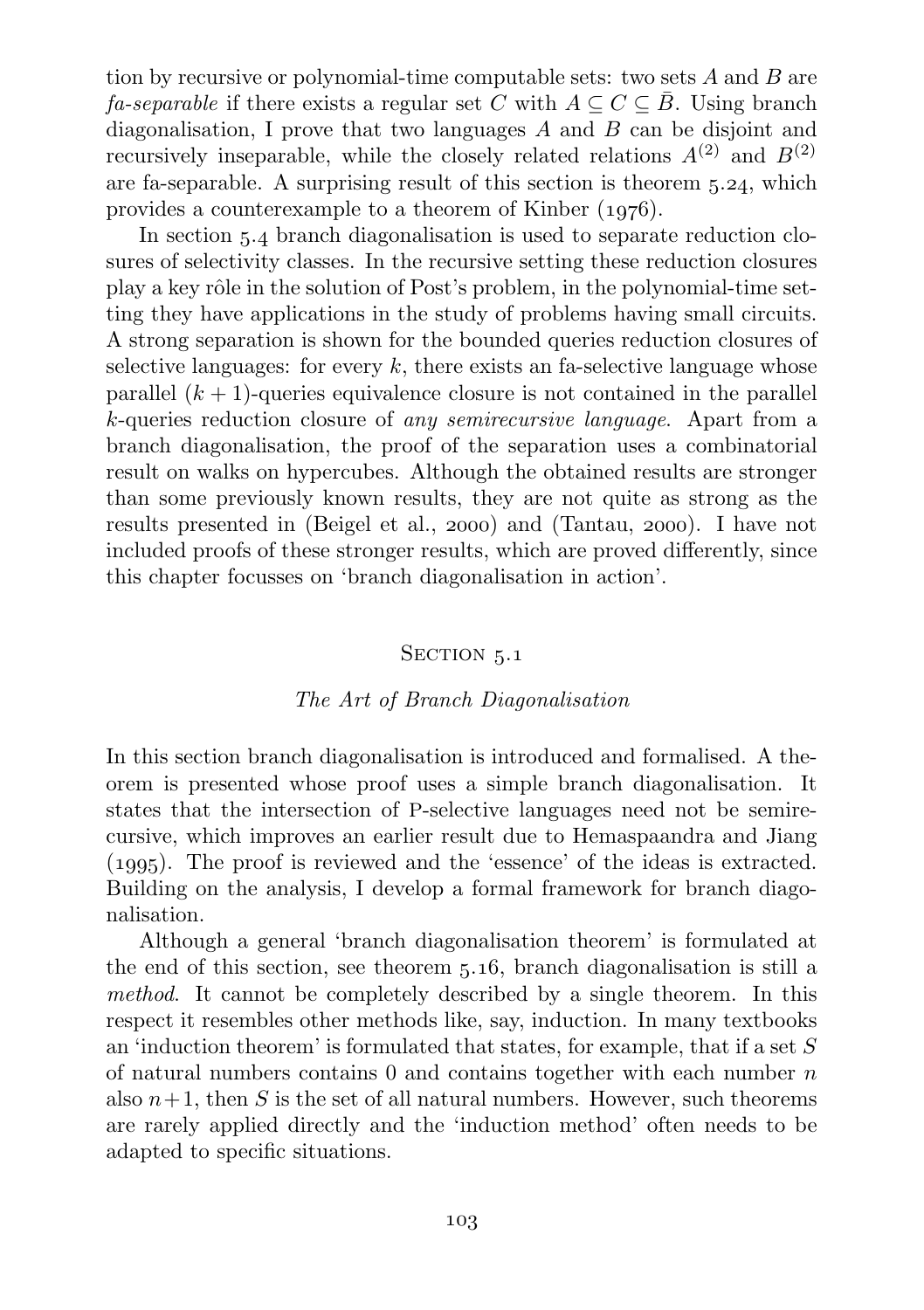## Example of a Branch Diagonalisation

We start with a simple proof that uses a branch diagonalisation. The theorem refers to P-selective and semirecursive languages. These notions are due to Selman  $(1979)$  and Jockusch  $(1966)$  respectively.

# . Definition of Selective Languages

A selector for a language  $A \subseteq \Sigma^*$  is a function  $f: \Sigma^* \times \Sigma^* \to \Sigma^*$  such that  $f(u, v) \in \{u, v\}$  for all words  $u, v \in \Sigma^*$  and such that  $f(u, v) \in A$ whenever  $u \in A$  or  $v \in A$ . A language is P-selective if it has a selector that is computable in polynomial time, it is semirecursive if it has a recursive selector, and it is *fa-selective* if it has a regular selector.

Hardly surprisingly, branch diagonalisation proofs refer to trees and branches. For our purposes, they can be defined as follows. Note that branches are required to be infinite.

# . Definition of Trees and Branches

A tree is a language that is closed under prefix. Its alphabet is called the tree alphabet. The elements of a tree are called nodes. The empty word is the root node. A node u is a descendant of a node v if v is a proper prefix of u. A descendant is a successor of a node if it is exactly one symbol longer. A *branch* of a tree T is an infinite set  $\{u_1, u_2, u_3, ...\} \subseteq T$  such that  $u_1$  is the root node and each  $u_i$  is a successor of  $u_{i-1}$ .

## . Theorem

<span id="page-105-0"></span>There exist two P-selective sets whose intersection is not semirecursive.

Proof. I present this proof in more detail than customary in order to make its analysis easier later on. For a crisp presentation of this proof see theorem  $5.5$  of the book of [Hemaspaandra and Torenvliet \(](#page-165-4)2002).

## **PREPARATION**

Our aim is to construct a language  $A$  that is not semirecursive. The special way we do this will ensure that  $A$  is the intersection of two P-selective languages  $B$  and  $C$ .

Let  $M_1, M_2, M_3, \ldots$  be an enumeration of all Turing machines that compute recursive selector functions. Note that this enumeration need not be effective (indeed, it cannot be effective). For each machine  $M_i$ , let  $f_i$  denote the selector function computed by  $M_i$  and let  $D_i$  denote the class of all languages for which  $f_i$  is a selector. Thus  $L \in D_i$  if for all words  $u, v \in \Sigma^*$  with  $u \in L$  or  $v \in L$  we have  $f_i(u, v) \in L$ . Since the sets  $D_i$  cover the class of semirecursive languages, for the construction of the diagonalisation language  $A$  it suffices to ensure that  $A$  is not an element of any  $D_i$ .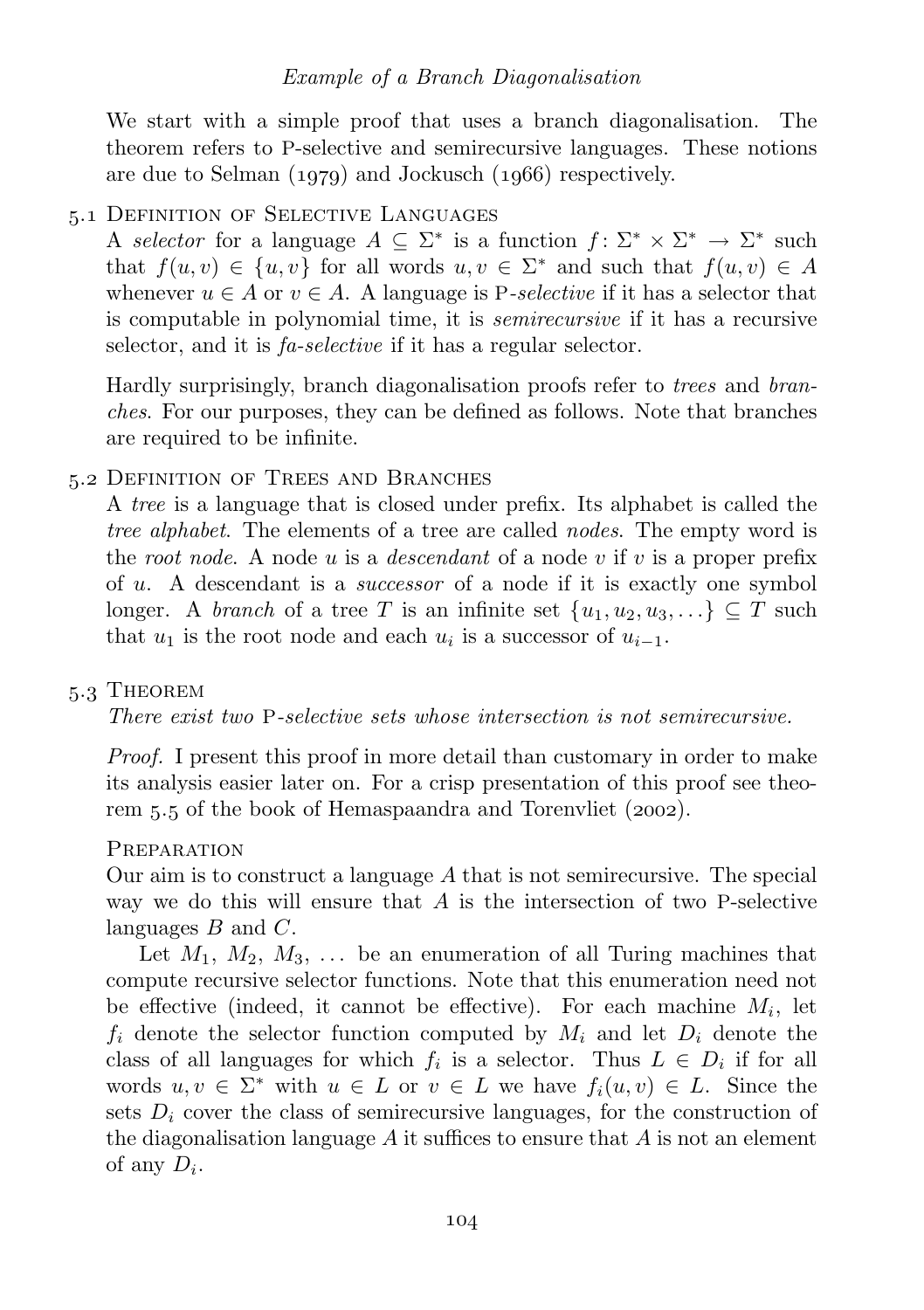#### Construction of the Diagonalisation Branch

A requirement like ' $A \notin D_i$ ' can be satisfied as follows: given any word u, consider the 'behaviour' of  $f_i$  on the words u0 and u1. Either  $f_i(u0, u1) =$ u0 or  $f_i(u0, u1) = u1$ . In the first case, all languages  $L \in D_i$  have the property that  $u1 \in L$  enforces  $u0 \in L$ . Setting  $\chi^2_A(u0, u1) := 01$  ensures  $A \notin D_i$ . In the second case,  $A \notin D_i$  is ensured by setting  $\chi^2_A(w0, u1) := 10$ .

The two cases correspond to two possible 'diagonalisation decisions', which will be called  $d_1$  and  $d_2$ . The decision  $d_1$  means 'put u1 into A and leave out  $u0$ '; whereas  $d_2$  means 'put  $u0$  into A and leave out  $u1$ '. Let  $Q := \{d_1, d_2\}$  and let us encode  $d_1$  by the symbol 1 and  $d_2$  by the symbol 0. For a node  $u \in Q^*$ , let bin u denote its binary encoding; for example bin  $d_1d_2d_1 = 101$ .

Recall that the key idea of the branch diagonalisation method is to trick each machine on the code of the previous diagonalisation decisions. For the present proof this means the following: The first diagonalisation point  $u_1$ is the empty node  $\epsilon \in Q^*$  (no decisions have been made, yet) and we trick  $M_1$  on the words bin  $u_1 0 = 0$  and bin  $u_1 1 = 1$ . If  $f_1(0, 1) = 0$ , the first diagonalisation decision is  $d_1$ , otherwise it is  $d_2$ . We set  $\chi^2_A(0,1) = 01$  or  $\chi^2_A(1,0) = 10$  accordingly. For a node  $u \in Q^*$ , let us call the words bin u 0 and  $\sin u 1$  *associated* with u.

The second diagonalisation node  $u_2$  is either  $u_1d_1$  or  $u_1d_2$ , depending on the first diagonalisation decision. We trick  $M_2$  on the words bin  $u_2$  0 and bin  $u_2$  1 that are associated with  $u_2$ . This results in a specific value of  $\chi^2_A(\text{bin }u_2 0, \text{bin }u_2 1),$  a second diagonalisation decision, and a new node  $u_3$ . We trick  $M_3$  on the words associated with  $u_3$ , which yields a third diagonalisation decision and a node  $u_4$ ; and so on.

As we trick all machines, a branch  $\{u_1, u_2, u_3, \ldots\} \subseteq Q^*$  is constructed. The characteristic values of the words associated with the nodes on this branch are fixed during the diagonalisation process. For all other words, no matter how we choose their characteristic values, the language A will not be an element of any  $D_i$ . Let us put no other words into A, except for the empty word (this is for æsthetic reasons, see below).

The Diagonalised Set is the Intersection of P-Selective Sets It remains to show that the language A is the intersection of two P-selective languages. Before we construct them, let us first scrutinise A's structure.

I claim that the language A itself forms a branch in the full binary tree  $\{0,1\}^*$ . First, the root node is an element of A by definition. Second, for any node  $u_i$  of the diagonalisation branch either the bitstring bin  $u_i$  0 or the bitstring bin  $u_i$  1 is an element of A. By definition of  $u_{i+1}$ , these nodes 'happen' to be bin  $u_{i+1}$ . Thus A is exactly the set  $\{\sin u_1, \sin u_2, \sin u_3, \ldots\}$ . (This is a peculiarity of this particular proof. In other branch diagonalisations the language A is more complicated.)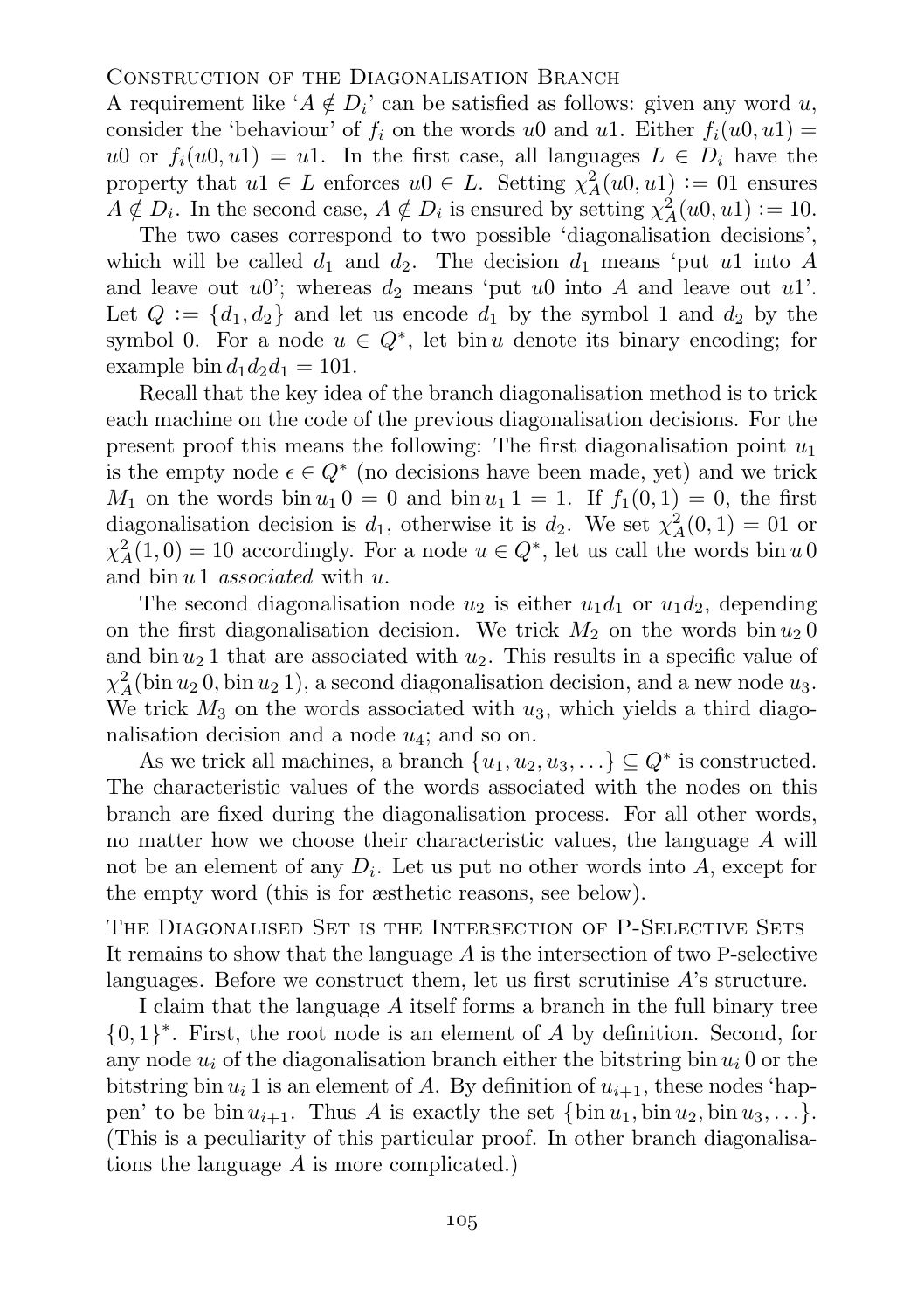For showing that A is the intersection of two P-selective languages, the only relevant property of  $A$  is its being a branch. It will not be important how this branch is formed exactly or how many times it veers to the left or right. Rather, every branch  $\{x_0, x_1, x_2, \ldots\} \subseteq \{0, 1\}^*$  is the intersection of two P-selective languages: let

$$
B := \{ w \in \{0, 1\}^* \mid w \leq_{\text{lex}} x_{|w|} \} \text{ and }
$$
  

$$
C := \{ w \in \{0, 1\}^* \mid w \geq_{\text{lex}} x_{|w|} \}.
$$

These languages are P-selective via the following two selector functions:  $f_B$ maps a pair  $(w_1, w_2)$  to the lexicographically smaller one of the two words,  $f<sub>C</sub>$  maps the pair to the larger one. These functions are even regular, and thus in particular polynomial-time computable. Clearly,  $A = B \cap C$ . QED

5.4 COROLLARY (HEMASPAANDRA AND JIANG, 1995)

<span id="page-107-0"></span>The class of P-selective languages is not closed under intersection.

The branch diagonalisation proof of [theorem](#page-105-0) 5.3 gives a stronger result than the original proof of Hemaspaandra and Jiang  $(1995)$  of [corollary](#page-107-0) 5.4. Their proof uses a super-sparse set diagonalisation. Although it can be used to show that for arbitrary recursive functions  $f$  there exist two P-selective languages whose intersection does not have a selector that is computable in time  $f$ , it cannot be used to establish the claim of [theorem](#page-105-0)  $5.3$ . The reason is, roughly spoken, that their diagonalisation involves a simulation of selectors for earlier stages of the diagonalisation. The proof of [theorem](#page-105-0)  $5.3$ avoids such a simulation and yields a much stronger result. It can be recycled to show an even stronger statement:

5.5 THEOREM

For every oracle X, there exist two fa-selective languages whose intersection does not have a selector that is recursive in X.

## A Formalisation of the Branch Diagonalisation Method

In the remainder of this section the branch diagonalisation method is formalised. The aim is to formulate a 'branch diagonalisation theorem', see [theorem](#page-110-0)  $5.16$ , that encapsulates the core idea of the method. The framework is developed by analysing the proof of [theorem](#page-105-0) 5.3.

The first step of the proof was the introduction of machines  $M_i$  that served as possible witnesses for showing that the diagonalisation language A is semirecursive. The exact details of these machines turned out to be irrelevant. It was only important that the language A is not an element of any of the classes  $D_i$ . The class  $D_i$  contained all languages L for which the selector computed by  $M_i$  witnesses that L is semirecursive.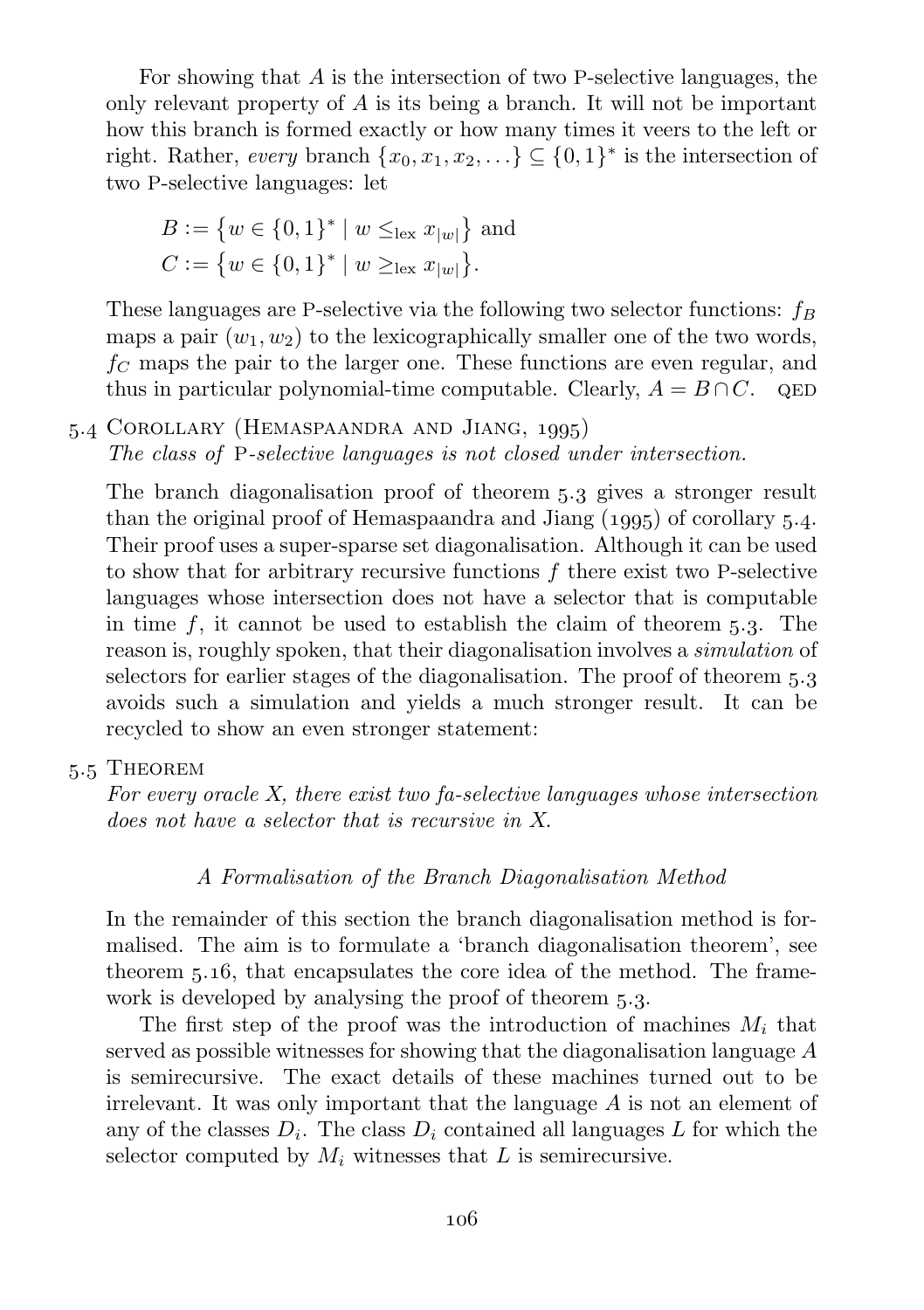The first building block of the framework is an abstraction of the first proof step. It provides an abstract way of talking about sets of languages for which devices (like Turing machines) witness membership in a class of languages (like the class of semirecursive languages).

5.6 DEFINITION OF COUNTABLE COVERINGS

Let C be a class of languages. A countable covering of C is a countable set of subclasses of C that cover C.

In other words, a countable covering  $V$  of  $C$  has the property that for each language  $L \in C$  there exists a class  $D \in V$  with  $L \in D$ . For example, the set  $\{D_1, D_2, D_3, \ldots\}$  from the proof of [theorem](#page-105-0) 5.3 forms a countable covering of the class of semirecursive languages.

. Example: Countable Language Classes

<span id="page-108-0"></span>Let C be any countable class of languages. Then  $V := \{ \{L\} \mid L \in C \}$  is a trivial countable covering of C.

The next example refers to advice classes, which are defined as follows.

5.8DEFINITION OF ADVICE (KARP AND LIPTON, 1980)

Let  $f: \mathbb{N} \to \mathbb{N}$  be a function, which will be called *advice bound*. The class  $P/f$  contains all languages A for which there exists a polynomially timebounded Turing machine M and an *advice function*  $h: \mathbb{N} \to \{0,1\}^*$ , with  $|h(n)| = f(n)$  for all n, such that  $A = \{w \in \Sigma^* \mid \langle w, h(|w|) \rangle \in L(M)\}.$ 

As is customary, if k is a constant,  $P/k$  denotes the class  $P/f$  with  $f(n) = k$ for all n. The class P/poly contains all languages that are in  $P/f$  for some polynomial f.

. Example: Advice Classes

<span id="page-108-1"></span>For every constant k, a countable covering V of  $P/k$  that can be used in branch diagonalisations can be defined as follows: for each polynomially time-bounded machine  $M$  let  $V$  contain the class of all languages  $L$ for which there exists an advice function  $h: \mathbb{N} \to \{0,1\}^k$  such that  $L =$  $\{w \in \Sigma^* \mid \langle w, h(|w|) \rangle \in L(M)\}.$ 

At first sight, the definition of countable coverings is too broad to be useful for an abstract notion of diagonalisation. Indeed, every class C has a countable covering: just take  $V = \{C\}$ , which corresponds to the rather silly machine model of a single device that witnesses membership in C for every language  $L \in \mathbb{C}$ . In order to use countable coverings in a branch diagonalisation we have to restrict ourselves to coverings that have a special property: the property of being Q-diagonalisable, which is introduced next.

The second step in the proof of [theorem](#page-105-0)  $5.3$  was the construction of the language A. We systematically ensured that  $A \notin D_i$  holds for all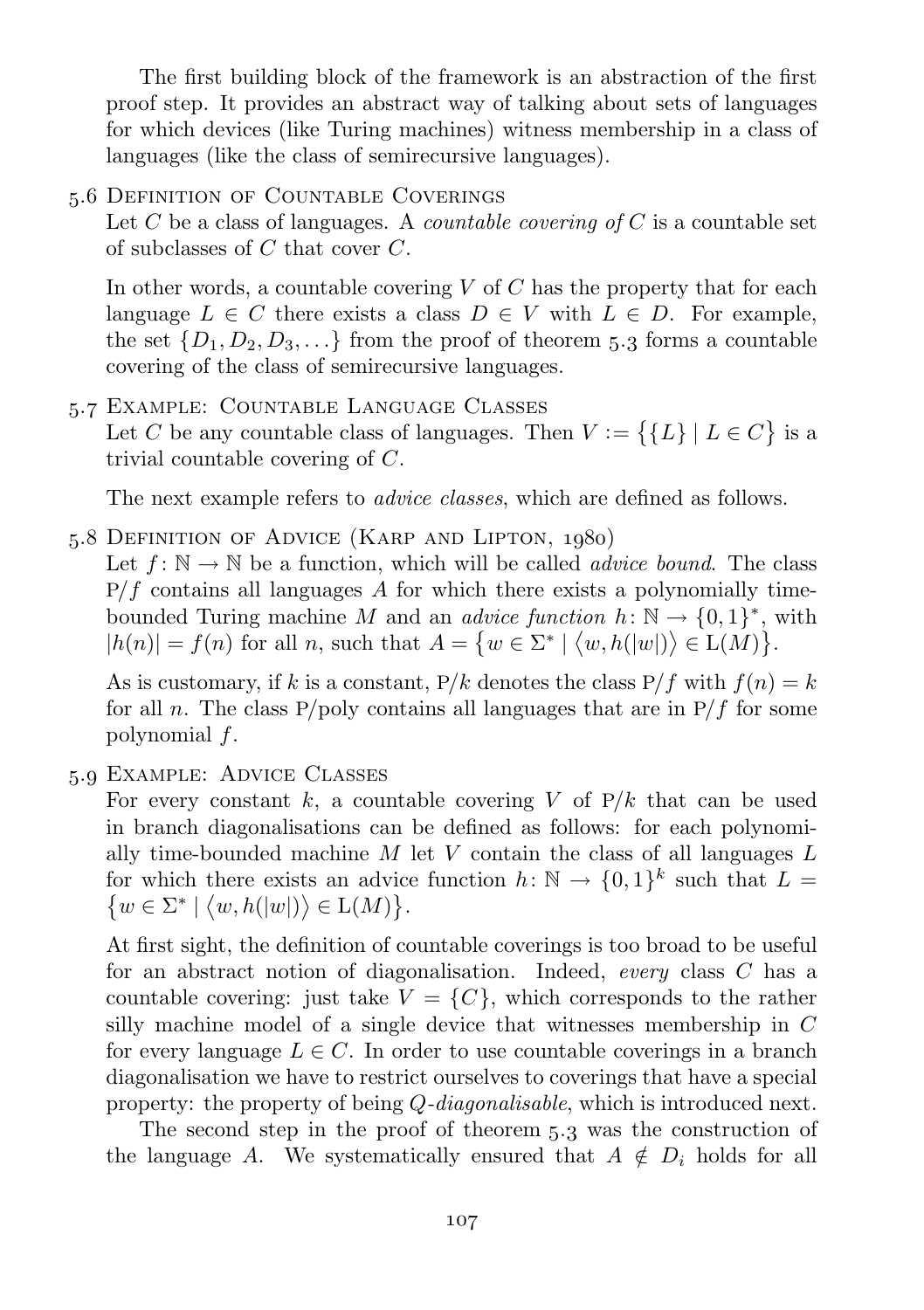$i \in \{1, 2, 3, \ldots\}$ . To achieve this, for each i, two words bin  $u_i$ , 0 and bin  $u_i$ , 1 were chosen and the characteristic values of these words with respect to A were defined in such a way that  $A \notin D_i$ . In a more abstract setting, instead of two words we allow a finite number n of words  $w_1, \ldots, w_n$  where we diagonalise. Instead of just two diagonalisation decisions  $d_1$  and  $d_2$ , we allow Q to contain a finite number of possible diagonalisation decisions.

Each diagonalisation decision corresponds to a way of defining the characteristic string of the words  $w_1, \ldots, w_n$ . Although a diagonalisation decision is conceptually different from the corresponding bitstring, the notation can be simplified by identifying them. For this reason, let us require  $Q \subseteq \{0,1\}^n$ , that is, Q is a set of possible choices for characteristic strings. Recall that subsets of  $\{0,1\}^n$  are called *n-pools*.

### 5.10 DEFINITION OF DIAGONALISABLE CLASSES

Let  $Q$  be an *n*-pool. A language class  $C$  is  $Q$ -diagonalisable if there exists a countable covering  $V$  of  $C$  with the following property: for all classes  $D \in V$  and for all pairwise distinct words  $w_1, \ldots, w_n \in \Sigma^*$  of the same length we have  $Q \nsubseteq \{ \chi_L^n(w_1, \ldots, w_n) \mid L \in D \}.$ 

# . Example: Semirecursive Languages

The class of semirecursive languages is  $Q$ -diagonalisable for  $Q = \{01, 10\}$ : the countable covering is given by the covering  $\{D_1, D_2, D_3, \ldots\}$  from the proof of [theorem](#page-105-0) 5.3; for each class  $D_i$ , for any two words  $w_1$  and  $w_2$  the set  $\{\chi^2_L(w_1, w_2) | L \in D_i\}$  is either  $\{00, 10, 11\}$ , namely if  $f_i$  picks  $w_1$ ; or  $\{00, 01, 11\}$ , if it picks  $w_2$ . In either case, the set does not contain  $Q = \{01, 10\}.$ 

## . Example: Countable Language Classes

Every countable class is Q-diagonalisable for all Q that contain at least two different bitstrings. To see this, just take the countable covering from [example](#page-108-0)  $5.7$  where each class D contains just one language. Then for any n words  $w_1, \ldots, w_n$  the set  $\{\chi_L^n(w_1, \ldots, w_n) \mid L \in C\}$  has just one element and is thus not a superset of Q.

Note that every language class that is defined through some computational formalism, like 'is accepted by machines of a certain type' or 'is generated by a grammar of a certain type', is countable and thus Q-diagonalisable for all Q of size at least two.

# . Example: Advice Classes

The class  $P/k$  is Q-diagonalisable for all Q that contain at least  $2^k + 1$ different bitstrings. To see this, consider the countable covering  $V$  from [example](#page-108-1)  $5.9$ . Each D contains all languages L that are accepted by a specific polynomially time-bounded Turing machine M for some advice.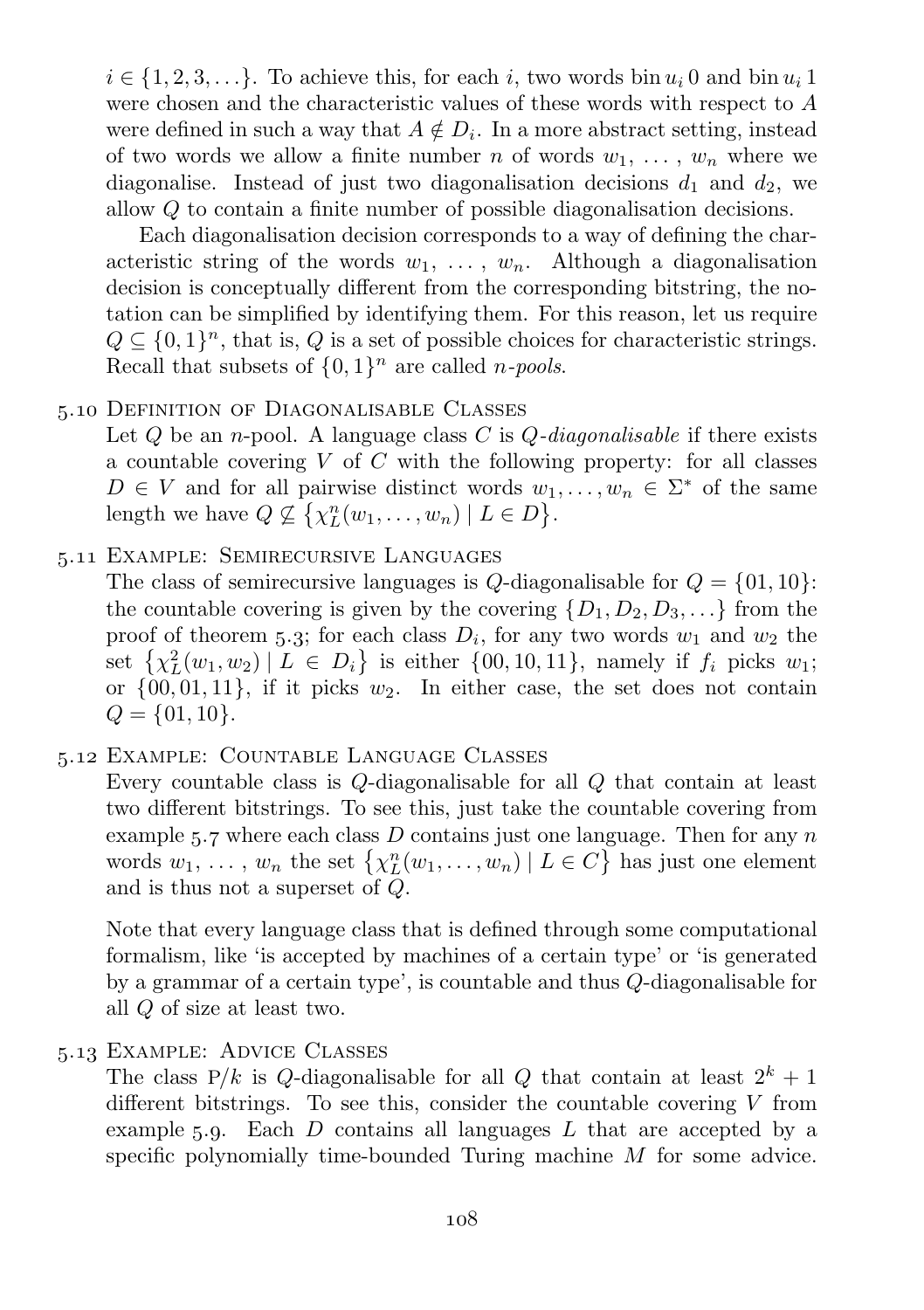For any pairwise different words  $w_1, \ldots, w_n \in \Sigma^{\ell}$  of the same length  $\ell$ , the set  $\{\chi_L^n(w_1,\ldots,w_n) \mid L \in D\}$  contains at most  $2^k$  different bitstrings: one bitstring for each advice for words of length  $\ell$ . This set cannot contain all of Q.

The third step of the proof of [theorem](#page-105-0)  $5.3$  was the construction of a branch that dictated the diagonalisation points. Since we identified diagonalisation decisions with their encodings, each node in the diagonalisation tree can be interpreted as a long bitstring. We no longer have two words that are associated with a node, but n words if  $Q$  is an n-pool. In the proof of [theorem](#page-105-0) 5.3 the two words associated with a node  $u \in \{0,1\}^*$  were obtained by appending 0 and 1, respectively. For a node  $u \in Q^*$ , we similarly associate the words  $u \, \text{bin}_n 1$ ,  $u \, \text{bin}_n 2$ , ...,  $u \, \text{bin}_n n$ . Here  $\text{bin}_n t$ denotes the binary encoding of  $t$ , filled up with enough leading zeros to ensure that its length is exactly n. Instead of  $\lim_{n \to \infty} t$ , one could also use the more economical tag bin<sub> $\left[ \log_{2} n \right] + 1$ </sub>, but that would be too long to write down.

### . Definition of Associated Words

Let Q be an n-pool. The *diagonalisation tree* for this pool is the tree  $Q^*$ . For a node  $u \in Q^*$ , the words  $u \operatorname{bin}_n 1, \ldots, u \operatorname{bin}_n n \in \{0,1\}^*$  are associated with u.

For example, if  $n = 3$  and  $Q = \{000, 001, 101, 110\}$ , the three words associated with the node  $101\,001 \in Q^*$  are 101001001, 101001010, and 101001011, see [figure](#page-112-0) 5-1. Note that every bitstring  $b \in \{0,1\}^*$  can be decomposed in at most one way in the form  $u \text{ bin}_n t$  with  $u \in Q^*$  and  $t \in \{1, \ldots, n\}$ .

Just as in the proof of [theorem](#page-105-0) 5.3, during the diagonalisation process a branch  $\{u_1, u_2, u_3, \ldots\}$  in the tree  $\tilde{Q}^*$  is constructed. The characteristic values of the words associated with the nodes on this branch become fixed during the diagonalisation. For the other words we are free to choose their characteristic values in any way that suits us. [Figure](#page-112-0)  $5-1$  depicts this situation.

#### . Definition of Diagonalisation along a Branch

Let Q be an *n*-pool and let  $B = \{u_1, u_2, u_3, \ldots\}$  be a branch of  $Q^*$ . Let  $u_{i+1} = u_i b_i$  with  $b_i \in Q$ . A language  $A \subseteq \{0,1\}^*$  diagonalises along B if for all  $i \in \{1, 2, 3, \ldots\}$  we have  $\chi_A^n(u_i \, \text{bin}_n 1, \ldots, u_i \, \text{bin}_n n) = b_i$ .

We now have the necessary machinery for the formulation of the branch diagonalisation theorem.

# <span id="page-110-0"></span>5.16 BRANCH DIAGONALISATION THEOREM Let n be a positive integer and let  $C$  and  $C'$  be language classes. Suppose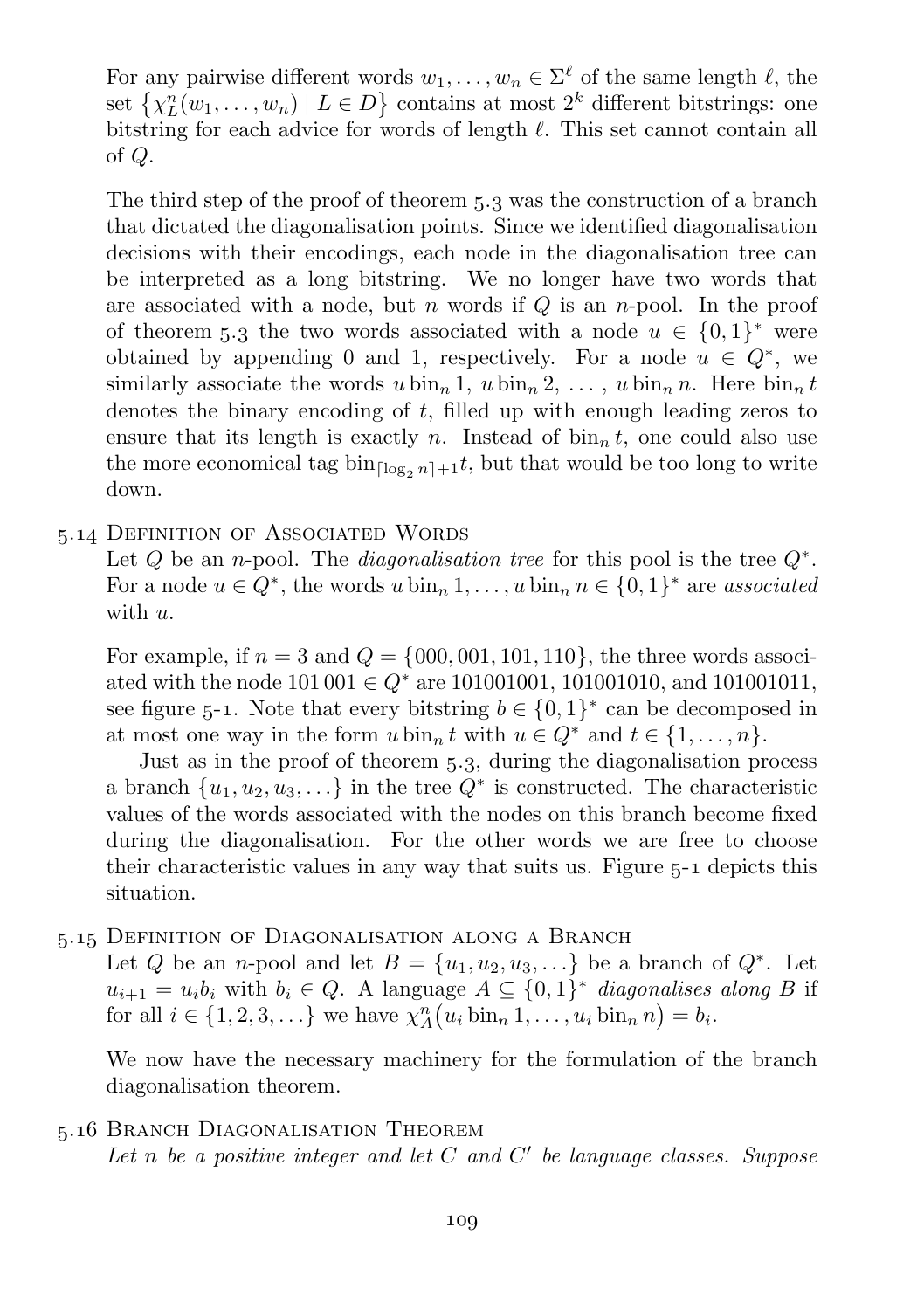there exists an n-pool Q such that

- <sup>1</sup>. C is Q-diagonalisable and
- 2. for every branch of  $Q^*$  there exists a language in  $C'$  that diagonalises along this branch.

# Then  $C' \nsubseteq C$ .

*Proof.* Let  $V = \{D_1, D_2, D_3, \ldots\}$  be a countable covering for which a  $Q$ diagonalisation of C is possible. We construct a branch  $B = \{u_1, u_2, u_3, \ldots\}$ of  $\tilde{Q}^*$  such that no language that diagonalises along this branch is an element of any  $D_i \in V$ . It is thus not an element of C, but, by assumption, there exists a language in  $C'$  that diagonalises along this branch.

The branch is defined inductively by  $u_1 := \epsilon$  and  $u_{i+1} := u_i b_i$ , where for each  $i \in \{1, 2, 3, ...\}$  we choose the bitstring  $b_i \in Q$  in such a way that  $\chi_L^n(u_i \, \text{bin}_n 1, \ldots, u_i \, \text{bin}_n n) \neq b_i$  for all languages  $L \in D_i$ . Each time, such a bitstring must exist since  $C$  is  $Q$ -diagonalisable. No language that diagonalises along B will be an element of any  $D_i$ . QED

### SECTION 5.2

#### Branch Diagonalisation and Separation of Verboseness Classes

In this section the branch diagonalisation method is applied to verboseness classes. Recall that  $V_{\text{re}}(m, n)$  and  $V_{\text{fa}}(m, n)$  were defined as the classes of all languages whose *n*-fold characteristic function is  $m$ -Turing-enumerable, respectively m-fa-enumerable. Using branch diagonalisation we can completely characterise the inclusion structure of these verboseness classes. The main result is that the two structures are identical.

[Theorem](#page-87-0) 4.14 from the previous chapter gives a sufficient condition for the inclusions  $V_{re}(m, n) \subseteq V_{re}(h, k)$  and  $V_{fa}(m, n) \subseteq V_{fa}(h, k)$ : it suffices that all  $(m, n)$ -good k-pools have size at most h. For the recursive case Beigel et al.  $(1995B)$  have shown that this is also a *necessary* condition, which reduces the inclusion and also the equality problem for Turing verboseness classes to finite combinatorics. In order to check whether  $V_{\text{re}}(m, n) \subseteq V_{\text{re}}(h, k)$  holds, we just have to check whether all  $(m, n)$ -good  $k$ -pools have size at most  $h$ .

In the following we shall see that the condition is also necessary for finite automata: if there exists an  $(m, n)$ -good k-pool of size at least  $h + 1$ , then there exists a language in  $V_{fa}(m, n)$  that is not an element of  $V_{fa}(h, k)$ . The proof technique for this result must necessarily be different from the finite injury argument used by Beigel et al.  $(1995B)$ , since this technique cannot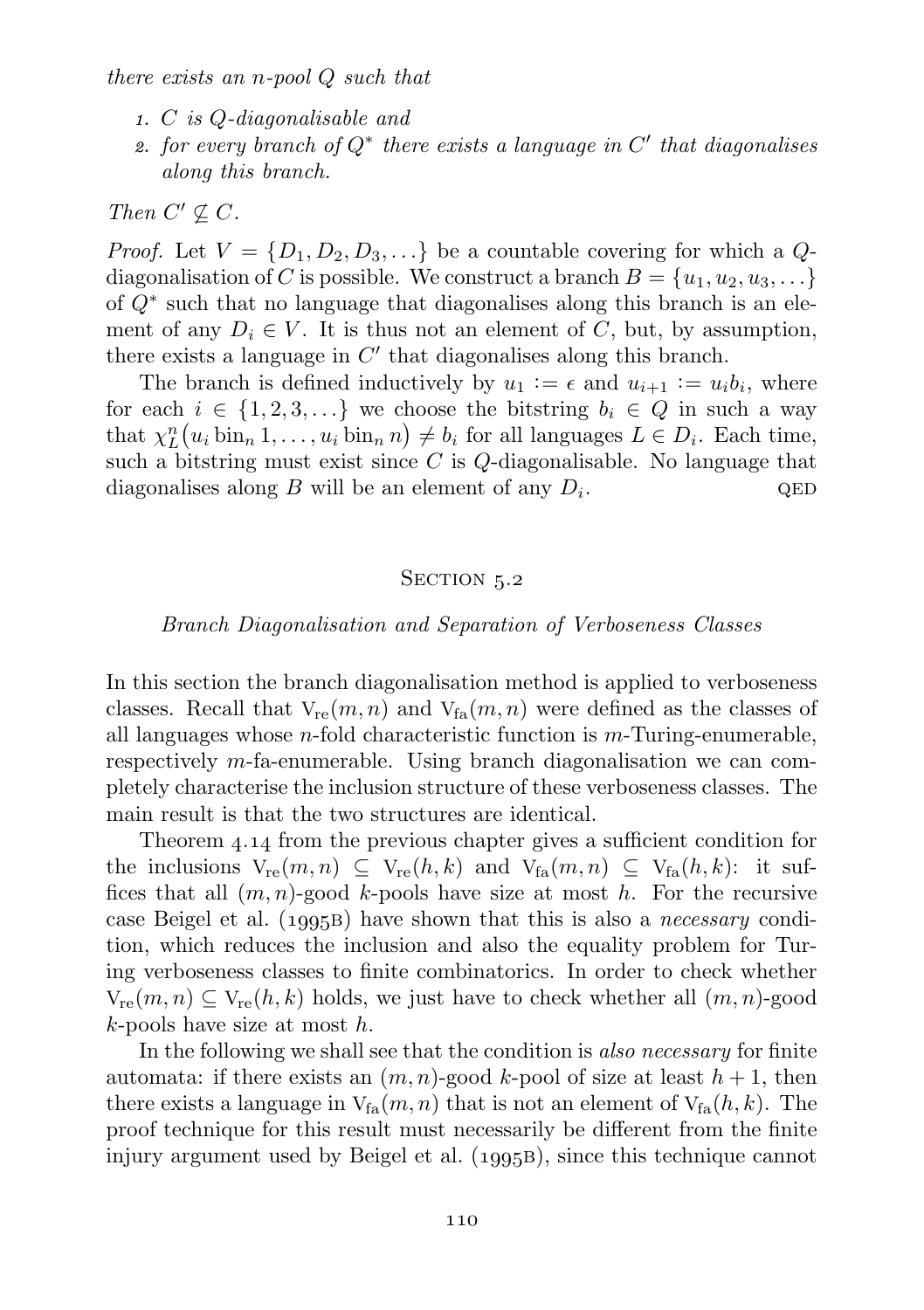

#### $FIGURE 5-1$

<span id="page-112-0"></span>Visualisation of the diagonalisation process for  $Q = \{000, 001, 101, 110\}$ and  $n = 3$ . A diagonalisation branch  $B = \{\epsilon, 101, 101, 001, 101, 001, 110, \ldots\}$ is depicted in bold. The boxes at the tree nodes represent the words that are associated with these nodes. For example, the two boxes in the top row containing the symbol  $\in$  represent the words 101 001 bin<sub>3</sub> 1 = 101001001 and  $101\,001\,\mathrm{bin}_3\,2=101001010$ . For languages that diagonalise along this branch, boxes containing the symbol  $\in$  must be in the language, boxes containing the symbol  $\notin$  may not be in the language, and boxes containing a 'don't-care-star' may or may not be in the language.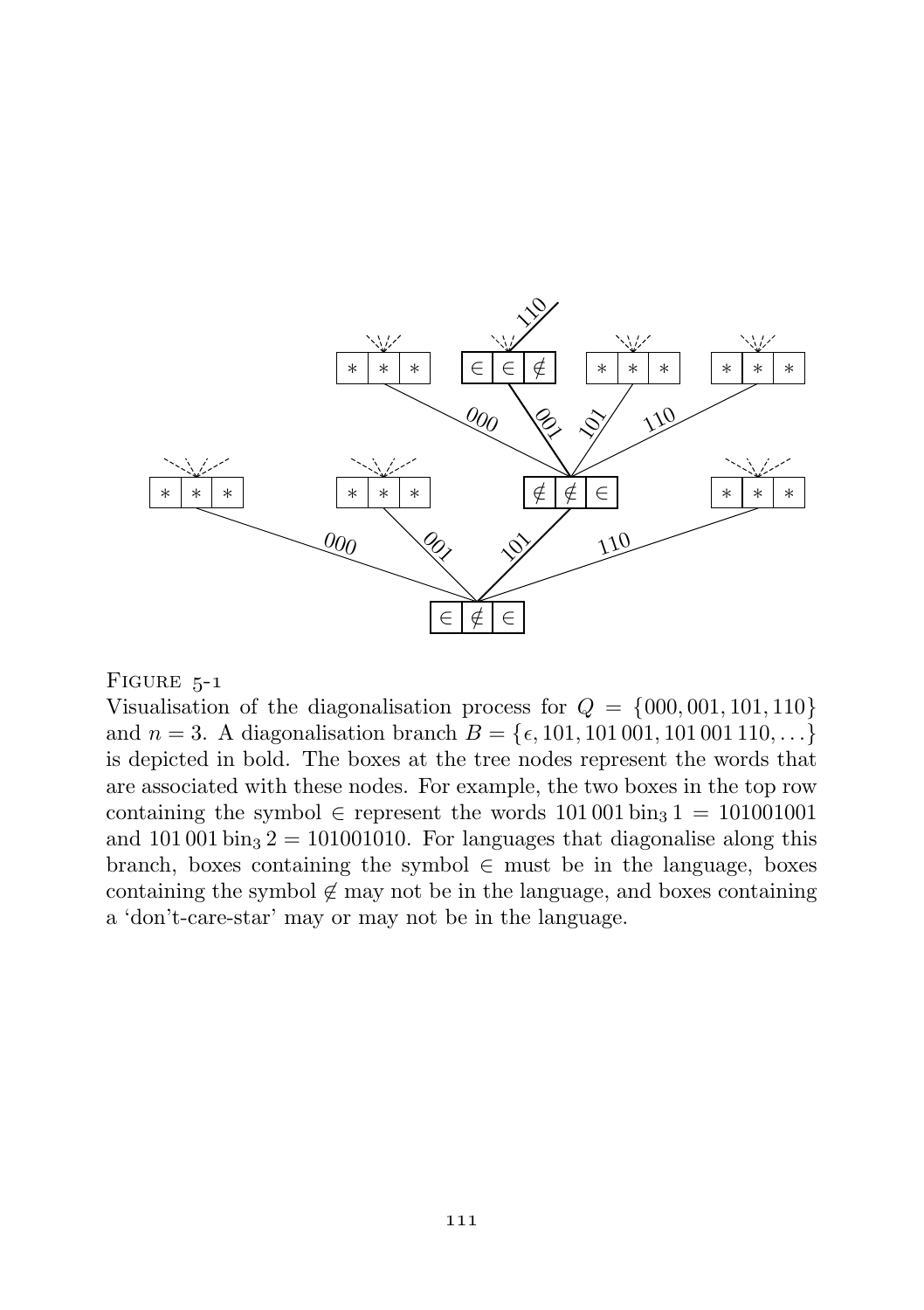be applied to finite automata. Instead, I use branch diagonalisation. As promised in the introduction to this chapter, branch diagonalisation yields powerful results, provided it is applicable. Here it yields that there exists a language in  $V_{fa}(m, n)$  that is not even an element of the much larger class  $V_{\text{re}}(h, k)$ . A corollary is the strong class separation of [theorem](#page-116-0) 5.19. We also get a new, finite-injury-free proof of the result of Beigel et al.  $(1995B)$ .

We must show that  $V_{fa}(m, n) \nsubseteq V_{re}(h, k)$  if there exists an  $(m, n)$ -good k-pool Q of size  $h + 1$ . The first step is to show that the class  $V_{re}(h, k)$  is Q-diagonalisable. As the following theorem shows, this is even true for the class  $V_{\text{re}}^{X}(h, k)$  of languages A for which  $\chi_A^k$  is h-Turing-enumerable relative to the oracle  $X$ .

### 5.17 THEOREM

<span id="page-113-0"></span>Let h and k be positive integers. Let Q be a k-pool of size at least  $h + 1$ . Then  $V_{\text{re}}^{X}(h, k)$  is Q-diagonalisable for every oracle X.

*Proof.* Let  $M_1^{(1)}$ ,  $M_2^{(1)}$ ,  $M_3^{(1)}$ , ... be an enumeration of all oracle Turing machines that h-enumerate functions relative to the oracle X. Let  $D_i$ denote the class of languages L for which  $\chi_L^k$  is h-enumerated by  $M_i^{()}$ relative to X. The  $D_i$  form a countable covering of  $V_{\text{re}}^{X}(h, k)$  and given any k pairwise different words  $w_1, \ldots, w_k \in \Sigma^*$  the set  $\{\chi_L^{\vec{k}}(w_1, \ldots, w_k) \mid L \in D_i\}$ has size at most  $h$ . Thus  $Q$  is not a subset of this set.  $QED$ 

To complete the branch diagonalisation, we must now show that for every branch in  $Q^*$  there exists a language in  $V_{fa}(m, n)$  that diagonalises along this branch. At this point, for a given branch of  $Q^*$  we are still free to assign the characteristic values of the words that are not associated with the nodes on the branch. We make only scant use of this freedom: words not associated with the branch are not in the language.

### 5.18 THEOREM

<span id="page-113-1"></span>Let m, n, h, and k be positive integers. Let  $Q$  be an  $(m, n)$ -good k-pool with  $0^k \in Q$ . Then for every branch of  $Q^*$  there exists a language in  $V_{fa}(m, n)$ that diagonalises along this branch.

*Proof.* Let  $\{u_1, u_2, u_3, \ldots\}$  be any branch of  $Q^*$ . Let  $A \subseteq \{0,1\}^*$  be the smallest language that diagonalises along this branch, that is, let A contain no words that are not associated with a node on the branch.

In order to show  $A \in V_{fa}(m, n)$ , we construct a finite automaton that produces on input of any n words  $w_1, \ldots, w_n$  an n-pool P as its final output that has size at most m and that contains  $\chi_A^n(w_1, \ldots, w_n)$ .

For the definition of the automaton we define a series of regular functions that 'preprocess' the input words. (Recall that a function is regular if its graph is regular.) Since the composition of regular functions is regular, the preprocessing can be performed by a finite automaton.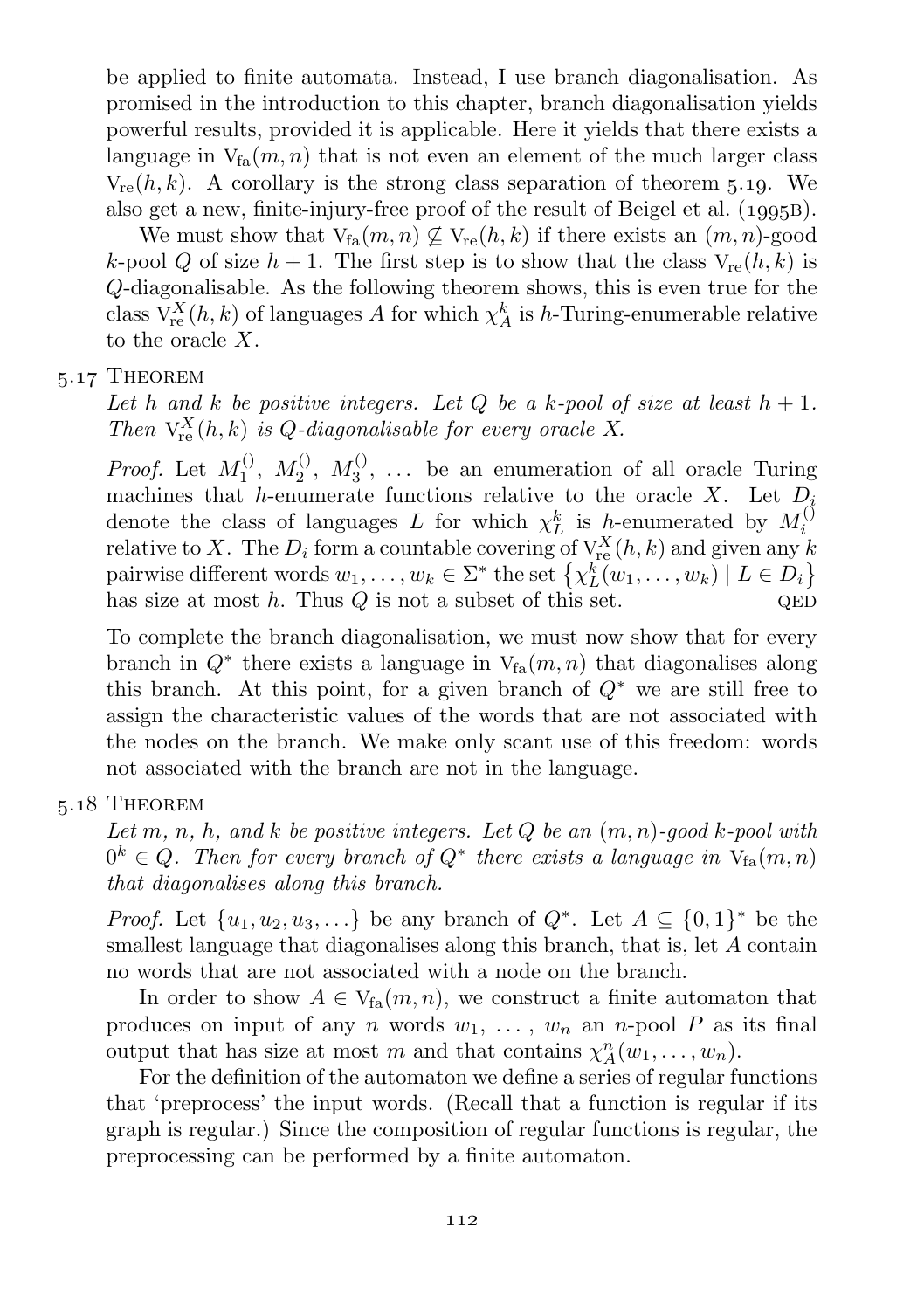### FIRST STEP: REPLACEMENT OF BOTHERSOME WORDS

The first function  $f_1$  replaces 'bothersome' input words by 'nice' fixed input words. An input is *bothersome* if it is not of the form  $u \, \text{bin}_n t$  for some node  $u \in Q^*$  and some  $t \in \{1, \ldots, n\}$ . Bothersome words are not elements of A. We replace them by a fixed word of the correct form, such that in the following we can assume that all input words have correct form.

Let  $u_*$  be a fixed node and let  $t_* \in \{1, \ldots, n\}$  be a fixed number such that  $u_* \text{bin}_t t_* \notin A$ . The function  $f_1$  is defined as follows: it maps an input tuple  $(w_1, \ldots, w_n)$  to a tuple  $(w'_1, \ldots, w'_n)$ , where  $w'_i = w_i$  if  $w_i$  is not bothersome, and  $w'_i = u_* \sinh t_*$  if it is. The graph of  $f_1$  is clearly regular. The output of  $f_1$  does not contain any bothersome words and it has the same characteristic string as its input.

### Second Step: Decomposition into Node Part and Tag Part

The second preprocessor function  $f_2$  decomposes the input words  $w_i =$  $u \, \text{bin}_n t$  into their 'node part' u and their 'tag part' t. Formally, the function maps a tuple  $(w_1, \ldots, w_n)$  to a long tuple  $(v_1, \ldots, v_n, t_1, \ldots, t_n)$ , where  $w_i = v_i \operatorname{bin}_n t_i, v_i \in Q^*$ , and  $t_i \in \{1, \ldots, n\}$ . This function is also regular. Third Step: Which Nodes are Ancestors of other Nodes?

The third function  $f_3$  takes a tuple  $(v_1, \ldots, v_n, t_1, \ldots, t_n)$  as input. Its task is, roughly spoken, to discern how the nodes  $v_i$  are related with respect to the ancestor relation.

The tuple  $(v_1, \ldots, v_n)$  may contain a node  $v_i$  several times, since several input words may be associated with the same node. Let  $\ell \leq n$  be the cardinality of the set  $\{v_1, \ldots, v_n\}$  and let  $\{y_1, \ldots, y_\ell\} = \{v_1, \ldots, v_n\}$ . For  $j \in \{1, \ldots, \ell\}$  let  $n_j$  denote the number of input words that are associated with  $y_i$ , that is, the number of indices i for which  $v_i = y_i$ .

The output of  $f_3$  equals its input extended by the following graph: Its vertex set is  $\{1, \ldots, \ell\}$ . There is an edge from a vertex i to another vertex j with the label  $b \in Q$  if  $y_i$  is a proper prefix of  $y_j$  and if the path through  $y_i$  to  $y_j$  'heads in the direction b at  $y_i$ '. More precisely, there is such an edge if  $y_i b \subseteq y_j$  with  $b \in Q$ . Since there are only finitely many possible edges and since checking whether  $y_i b \subseteq y_j$  holds can be done by a finite automaton, the function  $f_3$  is regular.

### FOURTH STEP: COMPUTATION OF THE BRANCHING SEQUENCES

The function  $f_4$  gets a tuple  $(v_1, \ldots, v_n, t_1, \ldots, t_n, G)$  as input, where G is the graph produced by  $f_3$ . The task of  $f_4$  is to replace G by a set of branching sequences, which is an ad hoc concept that I introduce only for the purposes of this proof. For a branch  $\{\tilde{u}_1, \tilde{u}_2, \tilde{u}_3, \ldots\}$  of  $Q^*$ , the first element of the corresponding branching sequence is a pair  $(j_1, b_1)$  where  $j_1$ is the index of the first  $y_j$  through which the branch heads and where  $b_1 \in Q$ is the 'direction' in which the branch heads at  $y_j$ , that is,  $y_{j1}b_1 \sqsubseteq \tilde{u}_{k_1}$  for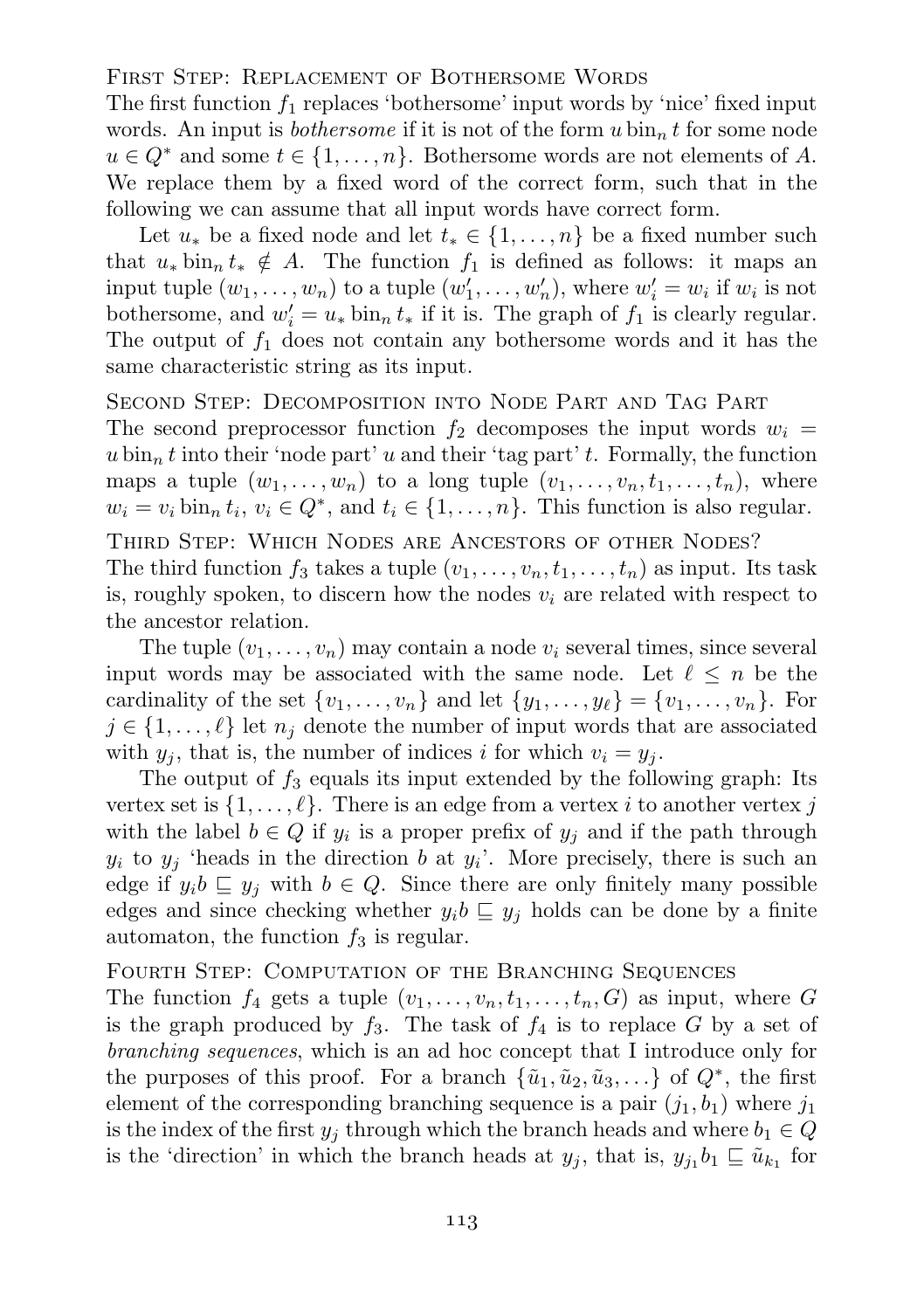a minimal index  $k_1$ . The next element of the sequence is the pair  $(j_2, b_2)$ where  $j_2$  is the index of the second  $y_j$  through which the branch heads and where  $b_2 \in Q$  is the corresponding direction, that is,  $y_{j_2}b_2 \sqsubseteq \tilde{u}_{k_2}$  for a minimal  $k_2 > k_1$ . In this way a sequence of pairs is defined. Note that the maximum length of such a sequence is  $\ell$ . Thus there are only finitely many such sequences.

The set output by  $f_4$  contains all branching sequences that are induced by the branches of  $Q^*$ . At first sight, this set might seem a little hard to compute since  $Q^*$  has uncountably many branches. However, we just need to check for every given sequence, of which there are only finitely many, whether it is induced by some branch. This can be done by checking for a given sequence whether it respects the ancestor relation stored in the graph G: nodes later in the branching sequence must be ancestors of all previous nodes and no node may be 'skipped' by the sequence. Formally, a sequence  $((j_1, b_1), \ldots, (j_p, b_p))$  respects the relation if  $j_1 \rightarrow_{b_1} j_2 \rightarrow_{b_2}$  $\cdots \rightarrow_{b_{p-1}} j_p$  is a path of maximal length to  $j_p$  in G. This shows that the computation of the branching sequences can be implemented by a big lookup table. Thus it can trivially be performed by a finite automaton.

FIFTH STEP: CHARACTERISTIC VALUES FROM BRANCHING SEQUENCES The final step is to turn the branching sequences into characteristic strings for the input words. For each branching sequence  $((j_1, b_1), \ldots, (j_p, b_p))$  we output a possible characteristic string for the input words. It is defined as follows: for input words  $v \, \text{bin}_n t$  where  $v$  is not one of the nodes  $y_{j_1}, \ldots, y_{j_p}$ we output 0; for input words  $y_{i_k}$  bin<sub>n</sub> t with  $i \in \{1, \ldots, p\}$  we output the tth bit of  $b_i$ . The important observation here is that *for the branching sequence* of the 'right' branch  $\{u_1, u_2, u_3, \ldots\}$  the just defined bitstring will be the characteristic string of the input words with respect to the language A. Thus the correct characteristic value of the input words will be output by this procedure. Since this final step can also be implemented by a table lookup, the whole enumeration process can be performed by a finite automaton.

### The Produced Pool is Good

It remains to show that the produced set  $P$  of bitstrings has size at most  $m$ . To prove this, let us first summarise what bitstrings are enumerated: P is the set of characteristic strings of the input words with respect to minimal languages that diagonalise along branches of  $Q^*$ . Let us count how many such bitstrings exist.

Consider a branch that goes through *none* of the nodes  $v_i$ . Let L be the minimal language that diagonalises along this branch. The characteristic string  $\chi_L^n(w_1, \ldots, w_n)$  is  $0^n$ . This will be the first bitstring found in P.

Now consider a node  $v_i$  that is not a descendant of another node  $v_j$  and consider all branches going through  $v_i$ , but going through no other node  $v_j$ .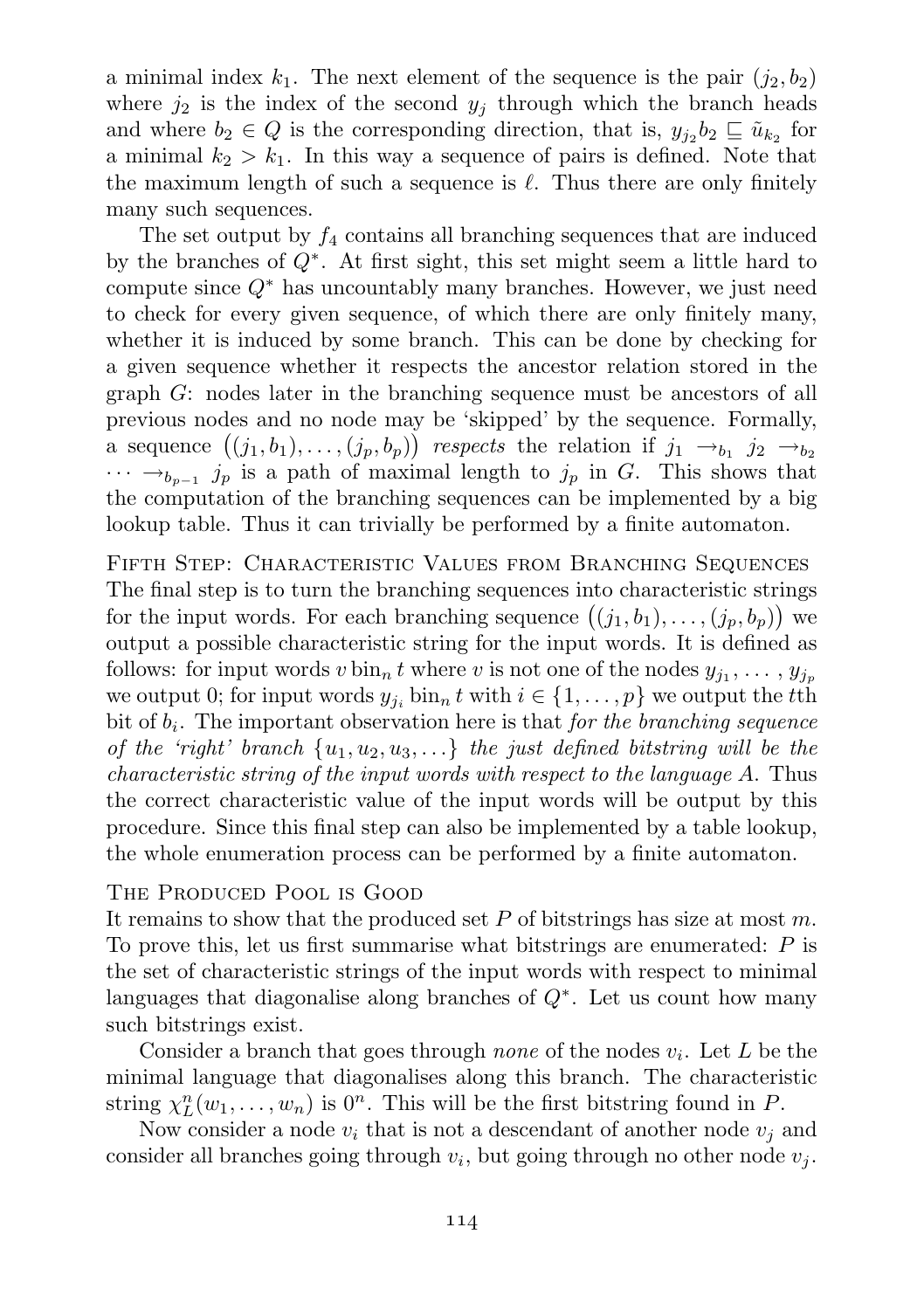For words not associated with  $v_i$ , the characteristic values will once more be 0. However, the characteristic values of words associated with  $v_i$  can both be 0 and 1, depending on the 'direction' in which the branches head at  $v_i$ . If the tags of the input words associated with  $v_i$  are  $t_1, \ldots, t_{n_i}$ , then all bitstrings in  $\{b[t_1, \ldots, t_{n_i}]\mid b \in Q\}$  are possible characteristic strings of these words.

Recall from [notation](#page-86-0) 4.12 that the number  $g_Q(n_i)$  is an upper bound on the size of  $\{b[t_1, \ldots, t_{n_i}] \mid b \in Q\}$ . Thus the branches going through  $v_i$ , but going through no other node  $v_j$ , induce at most  $g_Q(n_i)$  bitstrings in P. However, since the branches going through  $v_i$  that head off in the 'direction'  $0^k \in Q$  all induce the bitstring  $0^n$  once more, the branches solely going through  $v_i$  actually induce at most  $g_O(n_i) - 1$  new bitstrings in P apart from  $0^n$ .

Now consider a node  $v_i$  that has no ancestor in the set  $\{v_1, \ldots, v_n\}$ and consider a direct descendant  $v_j$  of  $v_i$ . 'Direct' means that there exists no node in the set  $\{v_1, \ldots, v_n\}$  that is a descendant of  $v_i$  and an ancestor of  $v_j$ . Consider the branches going exactly through  $v_j$  and  $v_i$ . The branches induce  $g_{\mathcal{O}}(n_i)$  many bitstrings in P, but once more one of them will already be found in P, namely the one induced by branches that go through  $v_i$ and  $v_i$  and head off in the direction  $0^k$  in  $v_j$ . Using structural induction one can now show that for each node  $v_i$ , the branches going exactly through  $v_i$ and its ancestors induce at most  $g_Q(n_i) - 1$  new bitstrings in Q. In total we get

$$
|P| \le 1 + (g_Q(n_1) - 1) + (g_Q(n_2) - 1) + \dots + (g_Q(n_\ell) - 1)
$$
  
=  $g_Q(n_1) + \dots + g_Q(n_\ell) - \ell + 1 \le m$ ,

where the  $(m, n)$ -goodness of Q was used in the last step.  $Q = Q$ 

#### . Verboseness Class Inclusion Theorem

<span id="page-116-0"></span>Let  $m, n, h$ , and  $k$  be positive integers. Let  $X$  be any oracle. Then the following statements are equivalent:

- 1. All  $(m, n)$ -good k-pools have size at most h.
- 2.  $V_{re}(m, n) \subseteq V_{re}(h, k)$ .
- 3.  $V_{fa}(m, n) \subseteq V_{fa}(h, k)$ .
- 4.  $V_{fa}(m, n) \subseteq V_{re}^X(h, k)$ .

*Proof.* Statement 1 implies both statements 2 and 3 by [corollary](#page-88-0) 4.15. Since the inclusions  $V_{fa}(m, n) \subseteq V_{re}(m, n) \subseteq V_{re}^X(m, n)$  hold trivially for all m and  $n$ , both statements 2 and 3 imply statement 4. To show that statement  $\ddot{a}$  implies statement  $\ddot{a}$ , let us argue by contraposition. If there exists an  $(m, n)$ -good k-pool of size  $h + 1$ , there also exists one containing  $0<sup>k</sup>$  (if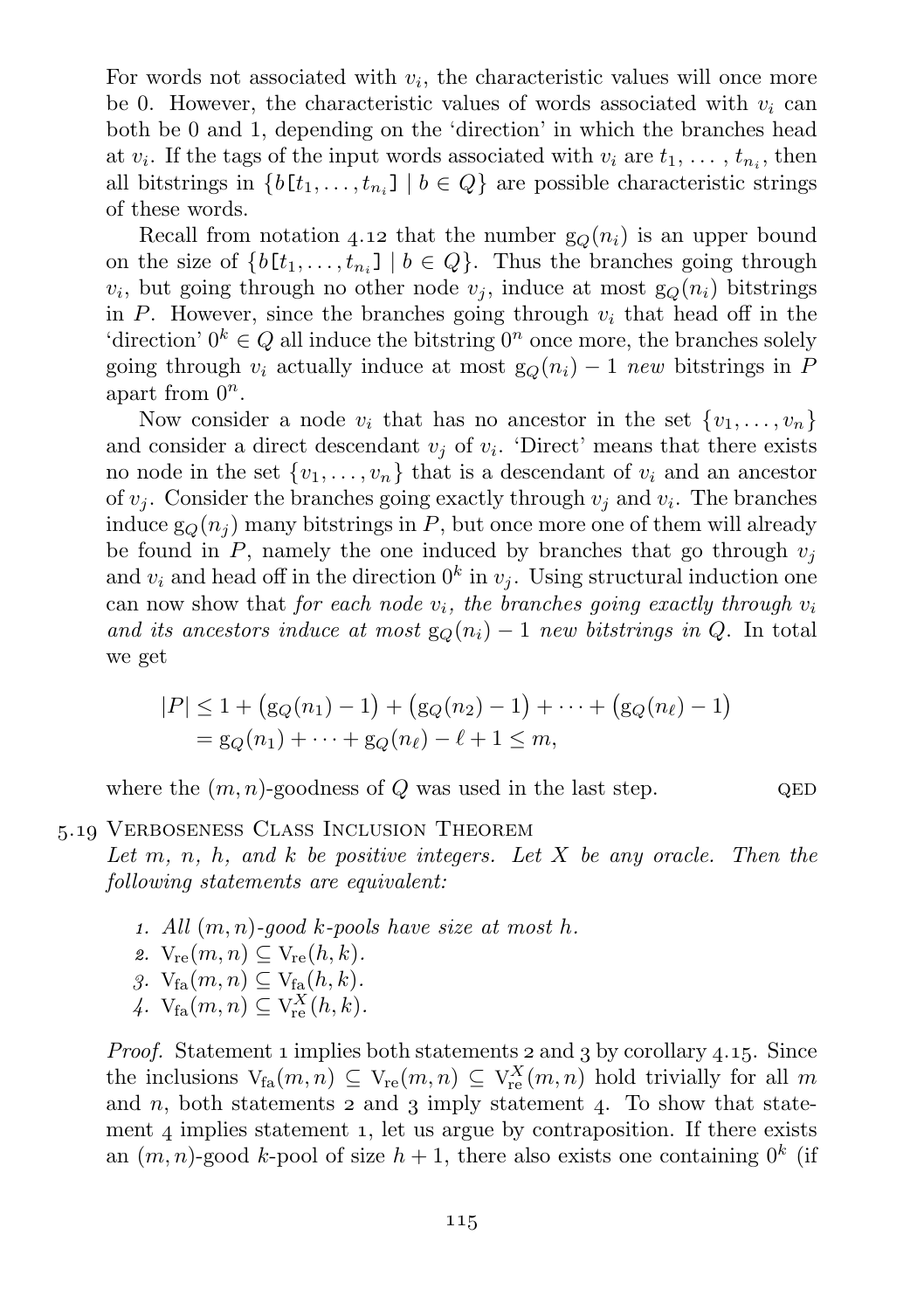necessary, toggle the bits in all bitstrings at appropriate positions). For this pool  $Q$ , the branch diagonalisation [theorem](#page-110-0), theorem  $5.16$ , can be applied to the classes  $C' := V_{fa}(m, n)$  and  $C := V_{re}^X(h, k)$ . The two conditions from the branch diagonalisation theorem are met by theorems  $5.17$ and  $5.18$ .

[Theorem](#page-116-0) 5.19 reduces not only the decision problem for the inclusion of finite automata and Turing machine verboseness classes to finite combinatorics, but also the decision problem for equality. We have  $V_{fa}(m, n) =$  $V_{fa}(h, k)$  iff  $V_{re}(m, n) = V_{re}(h, k)$  iff the following combinatorial property holds: all  $(m, n)$ -good k-pools have size at most h and all  $(h, k)$ -good npools have size at most m. In a complicated analysis Beigel et al.  $(1995B)$ were able to simplify this combinatorial property, see the following theorem, where  $(a, b] := \{x \in \mathbb{R} \mid a < x \leq b\}.$ 

#### 5.20 VERBOSENESS CLASS EQUALITY THEOREM

Let n and k be positive integers. Let  $m \in \{1, \ldots, 2^n\}$  and  $h \in \{1, \ldots, 2^k\}.$ Then  $V_{fa}(m, n) = V_{fa}(h, k)$  iff  $V_{re}(m, n) = V_{re}(h, k)$ , which in turn holds iff

- 1.  $m = h$  and  $n = k$ , or
- 2. the quotients  $m/n$  and  $h/k$  both lie in the same of the following intervals:
	- $(0, 1]; (1, \frac{3}{2}]; (\frac{3}{2}, \frac{5}{3}]; (\frac{5}{3}, \frac{7}{4}]; (\frac{7}{4}, \frac{9}{5}]; (\frac{9}{5}, \frac{11}{6}]; (\frac{11}{6}, \frac{13}{7}]; \ldots$

The first of these intervals represents the nonspeedup theorem: if both  $m/n \in (0,1]$  and  $h/k \in (0,1]$ , then  $m \leq n$  and  $h \leq k$  and hence, by the nonspeedup theorem,  $V_{re}(m, n)$  and  $V_{re}(h, k)$  both contain exactly the recursive languages.

### SECTION 5.3

#### Branch Diagonalisation and Separable Sets

<span id="page-117-0"></span>This section starts the study of sets that are separable by finite automata. This study is continued in the next chapter. Using branch diagonalisation, we show that there exist languages  $A$  and  $B$  that are inseparable by finite automata, but for which the closely related relations  $\{(x, y) \in A^2 \mid x \neq y\}$ and  $\{(x, y) \in B^2 \mid x \neq y\}$  are separable by a finite automaton. Once more, the branch diagonalisation method allows us to derive a stronger result: there even exist recursively inseparable languages with this property. The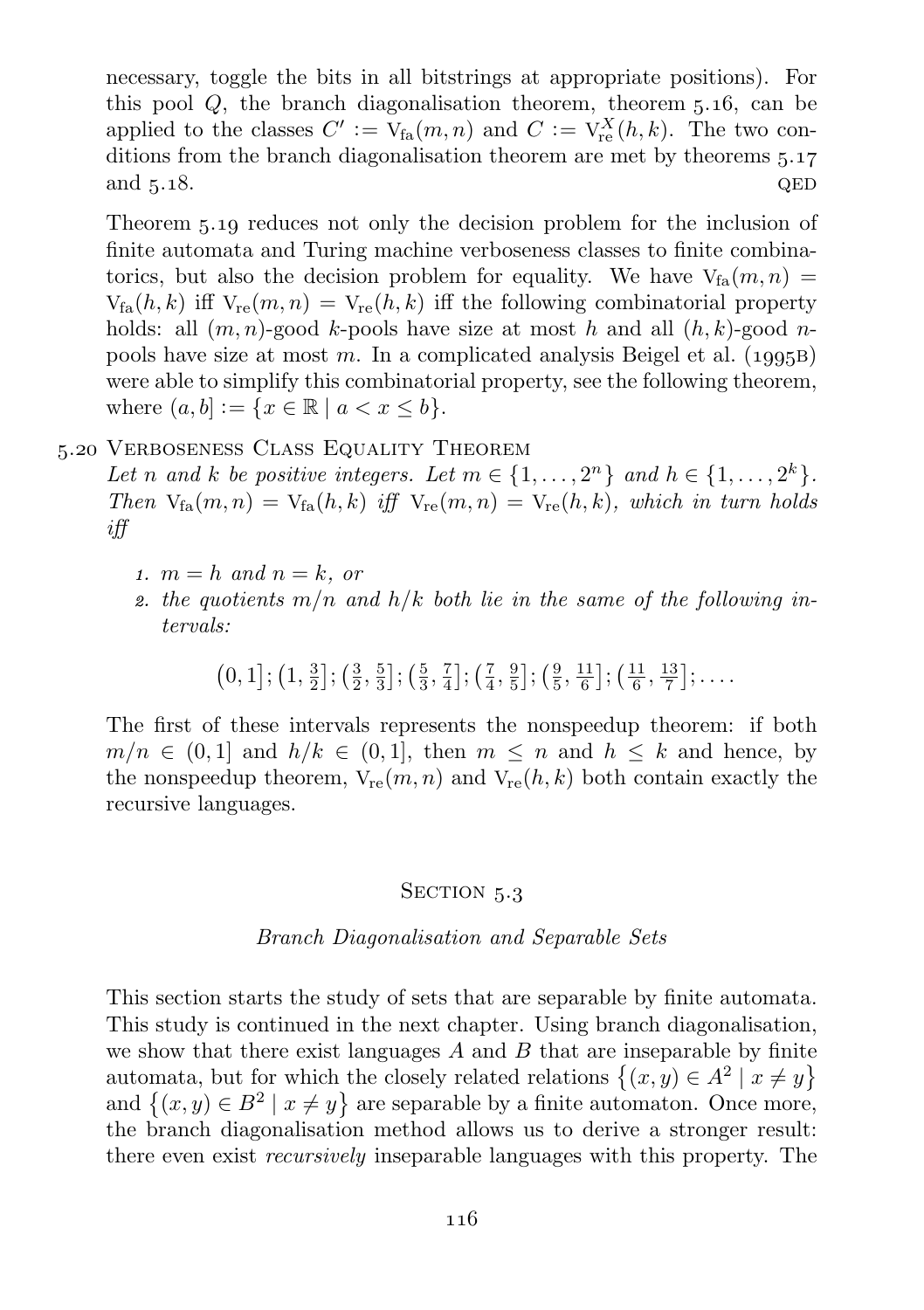result can also be extended in a different direction, which allows the construction of a counterexample to an old result of Kinber  $(1976, 1980)$ .

Two sets A and B are *separable* by a set C if A is a subset of C and  $B$  is a subset of  $C$ 's complement. For elements in  $C$  we know that they cannot be elements of  $B$  and for elements not in  $C$  we know that they cannot be elements of A. A graphic way of envisioning separability is the following: think of the sets  $A$  and  $B$  as two pieces of cake and think of the separating set as a cheese-cover. In order to separate the sets  $A$  and  $B$ , the cheese-cover must completely cover the first piece of cake, while the second piece of cake must lie completely outside the cover.

Given two sets A and B, one usually seeks a separating set C that is as simple as possible. It can happen that two difficult sets  $A$  and  $B$  can be separated by a very simple set  $C$ . For example, if  $A$  is an arbitrary subset of  $\{0\}^+$  and B is a subset of  $\{1\}^+$ , then A and B can be separated by the regular language  $\{0\}^*$ . This is true even if A and B are nonrecursive. On the other hand, a language A can be separated from its complement  $\bar{A}$  only by A itself. In particular, it cannot be separated from its complement by any set that is simpler than A.

Sets that can be separated by a recursive set are commonly called recursively separable. Sets that can be separated by a set that can be decided in polynomial time are called polynomially separable. I propose calling sets that can be separated by a regular set fa-separable.

### . Example: Polynomially Separable Languages

An example of supposedly difficult, but still polynomially separable sets are the languages k-CLIQUE and  $(k-1)$ -COLOURABLE. The first language contains all coded pairs  $\langle \text{bin } G, \text{bin } k \rangle$  such that G is an undirected finite graph that contains a clique of size  $k$ . The second language contains all coded pairs  $\langle \text{bin } G, \text{bin } k \rangle$  such that G can be coloured with  $k - 1$  colours. The languages are disjoint: any colouring of a graph that contains a clique of size  $k$  has to assign a different colour to each vertex of the clique; thus at least k different colours are needed. It is much harder to see that the languages are polynomially separable. The proof is based on the 'sandwich theorem'due to Lovász  $(1979)$ , see ([Knuth,](#page-166-2)  $1994$ ) for an overview. It states that the Lovász number  $\vartheta(G)$  of a graph G is sandwiched between the clique number and the chromatic number of  $G$ . Since Grötschel et al. (1981) have shown that the Lovász number can be computed in polynomial time, we get a polynomial-time separation algorithm. Further examples of polynomially separable languages are presented in an article of Pudlák  $(2001)$ .

The first result on separable sets uses the following notation.

5.22 NOTATION

Let  $A \subseteq U$  be a subset of a universe U. For a positive integer n, let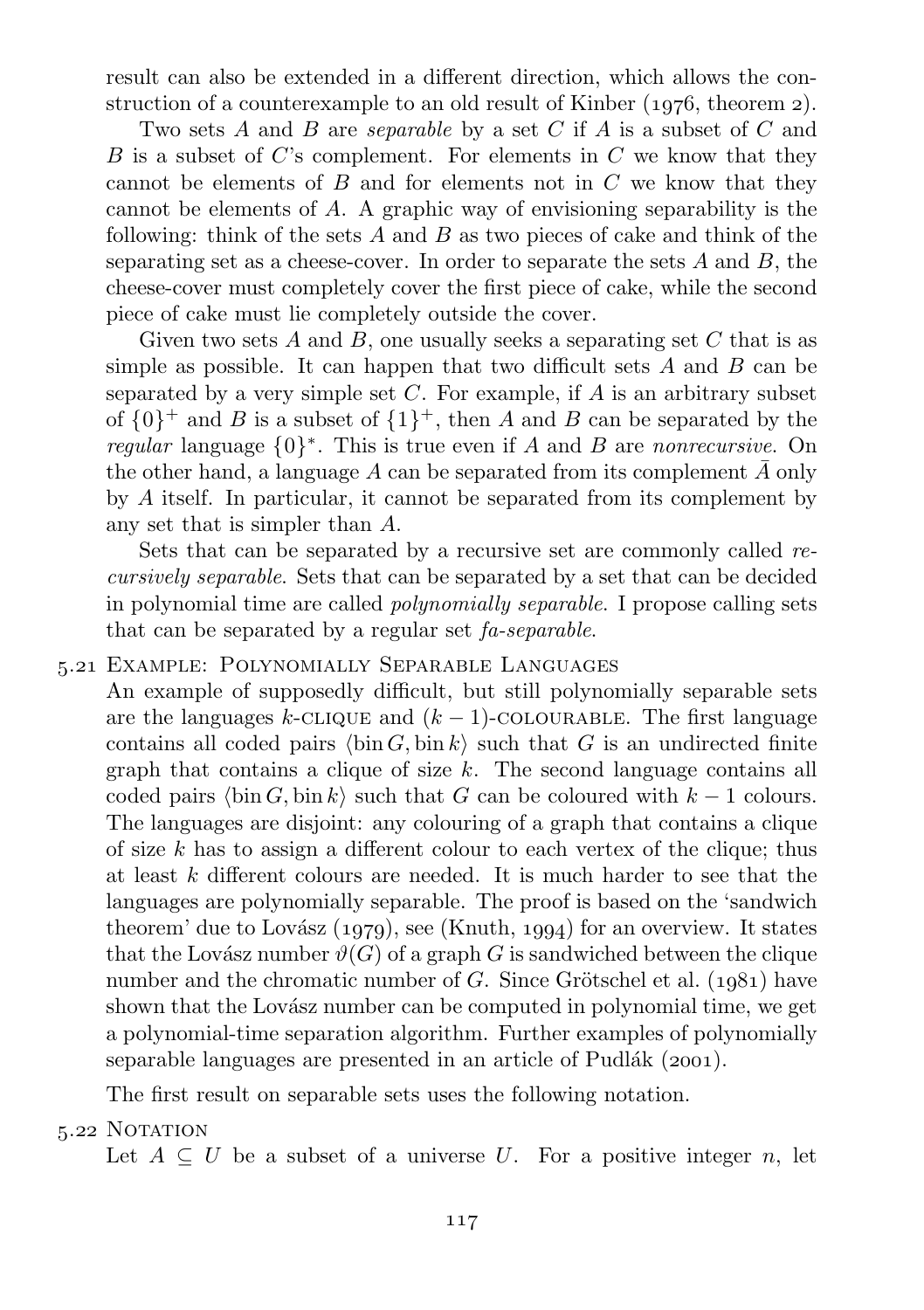$A^{(n)}$  denote the set of all *n*-tuples of pairwise different elements of A. For  $k \in \{0, \ldots, n\}$ , let  $A^{n \choose k}$  denote the set of all *n*-tuples of pairwise different elements in  $\hat{U}$  such that exactly  $k$  of them are in  $\hat{A}$ .

The set  $A^{(n)}$  is 'almost' the *n*-fold Cartesian product  $A^n$  of A, only tuples that contain the same component twice are missing. Note that  $A^{(2)} =$  $\{(x, y) \in A^2 \mid x \neq y\}$  is the 'inequality relation' on A. For elements of  $A^{n \choose k}$ , we 'choose' exactly  $k$  elements in A out of n elements in total. Note that  $A^{(n)} = A^{(n)}$  and  $A^{(n)} = \bar{A}^{(n)}$ .

The following proof employs the branch diagonalisation method, but it does not appeal to the branch diagonalisation theorem since the basic objects involved are pairs of (separable or inseparable) languages rather than individual languages. It would be possible to rephrase the branch diagonalisation theorem for this more general setting, but the following proof demonstrates nicely how branch diagonalisation can be used as a method without referring to a particular theorem.

### 5.23 THEOREM

<span id="page-119-0"></span>For every oracle X, there exist disjoint languages A and B that are not separable by any language that is recursive in X, but for which  $A^{(n)}$  and  $B^{(n)}$  are fa-separable for all  $n > 2$ .

*Proof.* For a branch  $Z = \{u_1, u_2, u_3, \ldots\}$  of the binary tree  $\{0, 1\}^*$ , let  $A_Z := \{u_2, u_3, u_4, \ldots\}$  denote the nodes on this branch except for the root, and let  $B_Z$  denote the set of all elements in  $A_Z$  with the last bit toggled, that is, with 0 replaced by 1 and vice versa.

The first part of the branch diagonalisation is the construction of a branch  $Z$  such that  $A_Z$  and  $B_Z$  are recursively inseparable relative to the oracle X. This branch is constructed as follows: let  $M_1^{(1)}$ ,  $M_2^{(1)}$ ,  $M_3^{(1)}$ , ... be an enumeration of all oracle Turing machines that could witness such a separation relative to  $X$ . As always, the enumeration need not be effective. In stage i we guarantee that the set  $L_i := L(M_i^{(i)}, X)$  of words accepted by  $M_i^{()}$  relative to the oracle X does not separate  $A_Z$  and  $B_Z$ , that is, either  $A_Z \nsubseteq L_i$  or  $B_Z \nsubseteq \overline{L_i}$ .

Suppose we have already constructed  $u_i$  and must now decide how to define  $u_{i+1}$ . We check whether both  $u_i0 \in L_i$  and  $u_i1 \notin L_i$  hold. If this is the case, let  $u_{i+1} := u_i 1$ , which will ensure both  $A_Z \nsubseteq L_i$  and  $B_Z \nsubseteq \overline{L_i}$ . If it is not the case, let  $u_{i+1} := u_i 0$ , which will ensure either  $A_Z \nsubseteq L_i$ or  $B_Z \nsubseteq \overline{L_i}$ . In either case we guarantee that  $L_i$  does not separate  $A_Z$ and  $B_Z$ .

The relations  $A_Z^{(n)}$  $Z^{(n)}$  and  $B_Z^{(n)}$  $Z^{(n)}$  are fa-separable for every branch Z: Any two words in  $A_Z$  are comparable with respect to the prefix ordering, but no two different words in  $B<sub>Z</sub>$  are comparable with respect to the prefix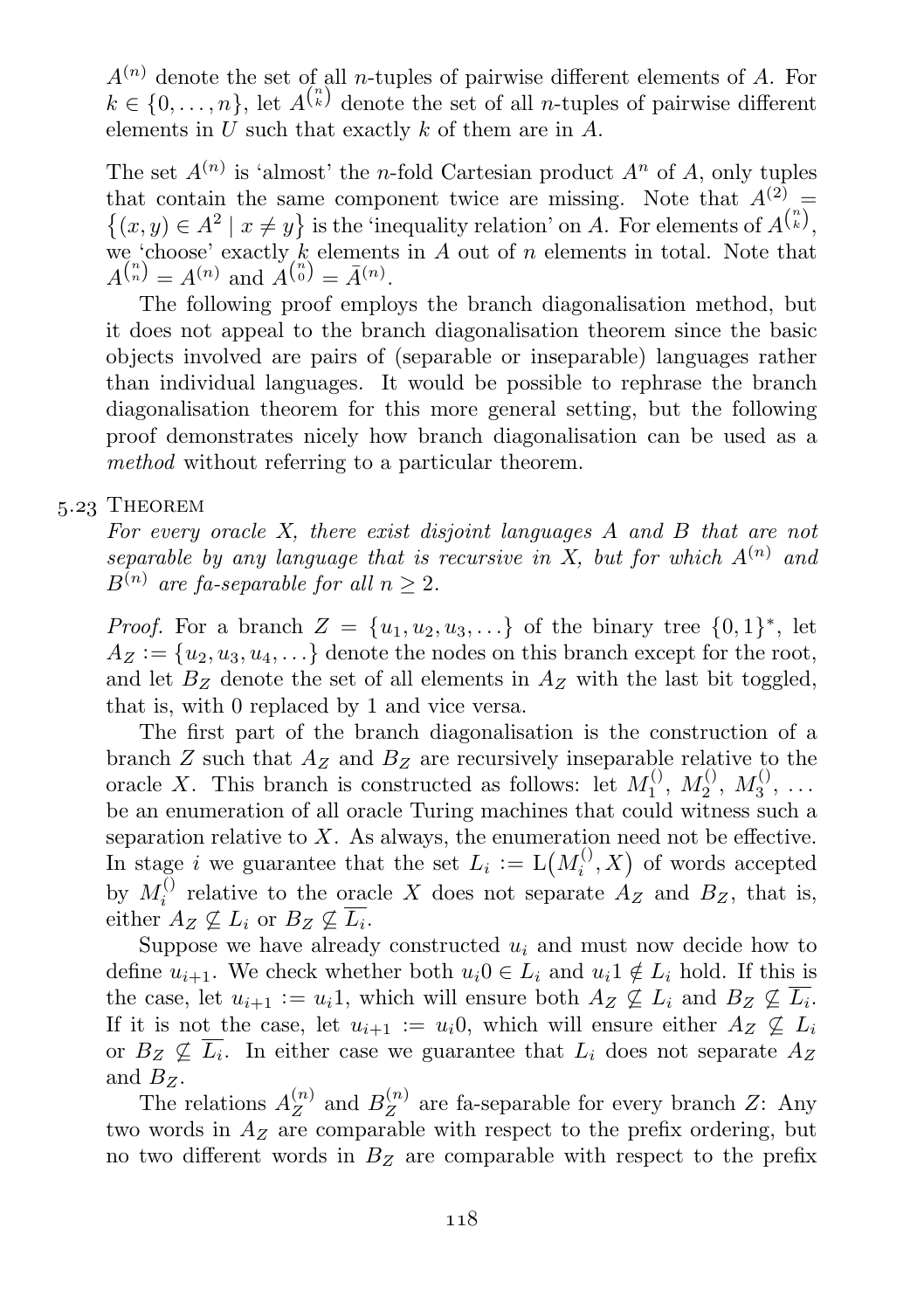ordering. Thus for every branch Z the relation  $A_Z^{(2)}$  $\mathcal{L}^{(2)}$  is a subset of  $\subseteq$ , whereas  $B_Z^{(2)}$  $Z_Z^{(2)}$  is a subset of the complement of  $\subseteq$ . In particular,  $A_Z^{(n)}$  $Z^{\mu}$  and  $B^{(n)}_Z$  $Z_Z^{(n)}$  are fa-separable for every Z and all  $n \geq 2$ . QED

The proof of the above theorem was a by-product of a futile attempt to prove a strengthened version of a theorem of Kinber  $(1976)$ . I ran into problems that, ultimately, lead to the formulation of [theorem](#page-119-0)  $5.23$ , whose claim is almost the exact opposite of [\(Kinber,](#page-166-1)  $1976$ , theorem 2). The 'opposite' of [theorem](#page-119-0) 5.23 above would be the following claim: 'if  $A^{(n)}$  and  $B^{(n)}$  are fa-separable, then A and B are fa-separable'. Kinber did not quite claim this. Rather, he claimed that  $A$  and  $B$  are fa-separable under the slightly stronger assumption that A and B are  $(m, n)$ -fa-separable for  $m > n/2$ . In order to refute Kinber's claim, one thus has to construct fa-inseparable languages A and B that are nevertheless  $(m, n)$ -fa-separable for some  $m > n/2$ . This is possible as the argument of [theorem](#page-120-0) 5.24 below shows. Before we prove this theorem, let us first review Kinber's notion of  $(m, n)$ -fa-separability, which is a generalisation of fa-separability.

For two languages A and B let us call a pair  $(w, b)$ , consisting of a word  $w \in \Sigma^*$  and a bit  $b \in \{0,1\}$ , bad if either  $b=1$  and  $w \in B$  or if  $b=0$  and  $w \in A$ . Two disjoint languages A and B are called *recursively*  $(m, n)$ -separable, respectively  $(m, n)$ -fa-separable, if there exists a recursive, respectively regular, *n*-ary function  $f$  that on input of any  $n$  pairwise different words  $w_1, \ldots, w_n$  outputs a bitstring  $b \in \{0,1\}^n$  such that at most  $n-m$  of the pairs  $(w_1, b[1]), \ldots, (w_n, b[n])$  are bad. The intuition behind this definition is that an  $(m, n)$ -separating function must output 1 for words in A and 0 for words in B and it may make up to  $n - m$  mistakes. Words that are neither in A nor in B play no rôle. Note that languages are  $(1, 1)$ fa-separable iff they are fa-separable.

### 5.24 THEOREM

<span id="page-120-0"></span>For every oracle X, there exist disjoint  $(3, 5)$ -fa-separable languages that are not recursively separable relative to X.

*Proof.* For the purposes of this proof, a *forest* is partial ordering  $(F, \leq)$ such that for every node  $y \in F$  the set  $\{x \mid x \leq y\}$ , called the path to y, is well-ordered by ≤.

I show that for every branch Z of the tree  $\{0,1\}^*$  the languages  $A :=$  $A_Z$  and  $B := B_Z$  constructed in the proof of [theorem](#page-119-0) 5.23 are  $(3, 5)$ -faseparable. To prove this, we must construct a DFA  $M$  that on input of any five words  $w_1, \ldots, w_5 \in \{0,1\}^*$  will claim  $w_i \in A$ ' or  $w_i \in B$ ' for each i such that among the claims for words in  $A \cup B$  at most two claims are wrong.

Let  $W := \{w_1, \ldots, w_5\}$ . Let  $y_i$  denote the word  $w_i$  without the last bit (if  $w_i$  is the empty string, then  $w_i \notin A \cup B$  and we can ignore it). Let us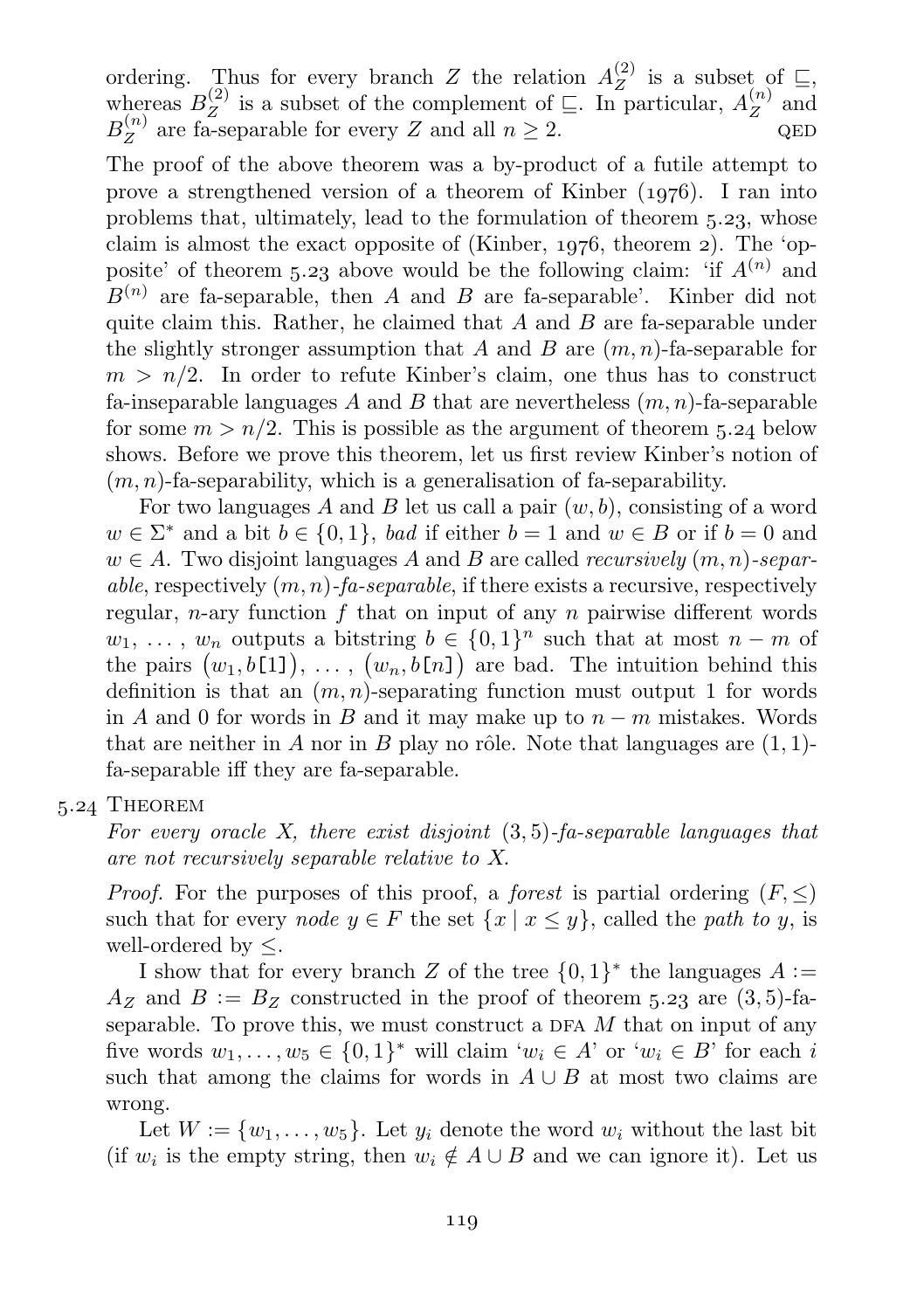say that  $w_i$  is associated with  $y_i$ . Let us call two words  $w_i$  and  $w_j$  siblings if they are associated with the same word  $y_i = y_j$ . Let  $Y := \{y_1, \ldots, y_5\}$ .

Similarly to the proof of [theorem](#page-113-1)  $5.18$ , the automaton scans the forest structure of  $(Y, \subseteq)$ . This means that for each pair  $(i, j)$  it determines whether  $y_i \subseteq y_j$  holds. Then it considers all paths in the forest  $(Y, \subseteq)$  for which at least three words are associated with the nodes on this path. Given such a path, leading to a node  $y$ , the automaton assigns outputs to some of the input words according to the following rule: for each  $i \in \{1, \ldots, 5\}$ , if  $y_i$  is a proper prefix of y and  $w_i \subseteq y$  we claim ' $w_i \in A$ '; and if  $y_i$  is a proper prefix of y and  $w_i \not\sqsubset y$  we claim ' $w_i \in B$ '. Since a word may be associated with a node that lies on more than one path, the just given rule may assign conflicting outputs to a word  $w_i$ . Also, it may not assign any output to  $w_i$ at all. In either case the automaton outputs ' $w_i \in A$ '. Note that in both cases, if  $w_i$  has a sibling  $w_i$ , the automaton also outputs ' $w_i \in A$ '. See [figure](#page-122-0)  $5-2$  for an example.

According to the construction, the output of the automaton for a word  $w_i \in A \cup B$  can be *incorrect* only if  $y_i$  is not a proper prefix of the last node of any of the above-mentioned paths or if two of these paths 'split' exactly at  $y_i$ . Note that if  $w_i \in A \cup B$  has a sibling, at least one output will be correct for the sibling pair.

I now argue that the described procedure  $(3, 5)$ -fa-separates A and B. Let  $W' := \tilde{W} \cap (A \cup B)$  be the words for which our algorithm must produce a correct output with an error margin of 2. Since for  $|W'| \leq 2$  we can output anything, the interesting cases are  $|W'| \in \{3, 4, 5\}.$ 

For  $|W'| = 5$ , there can only be a mistake for one word associated with the top node. Since there cannot be any splits, we make at most one mistake.

For  $|W'| = 4$ , a mistake is possible for one word associated with the top node, and there can be another mistake caused by a split earlier on the path to which the words in  $W'$  are associated. In total, we can make at most two mistakes.

For  $|W'| = 3$ , if a sibling pair is associated with any node on the path, at least one output is correct and we are done. Otherwise, one mistake is again possible for the word associated with the top node. If there is no split at the root node, we make at most one additional mistake at the 'middle' node. So assume that there is a split at the root node. Then *two* additional input words must be associated with the path leading away in the wrong direction from the root (since we considered only paths to which at least three words are associated). But then there cannot be another split at the middle node of our main path and the output for it must be correct. QED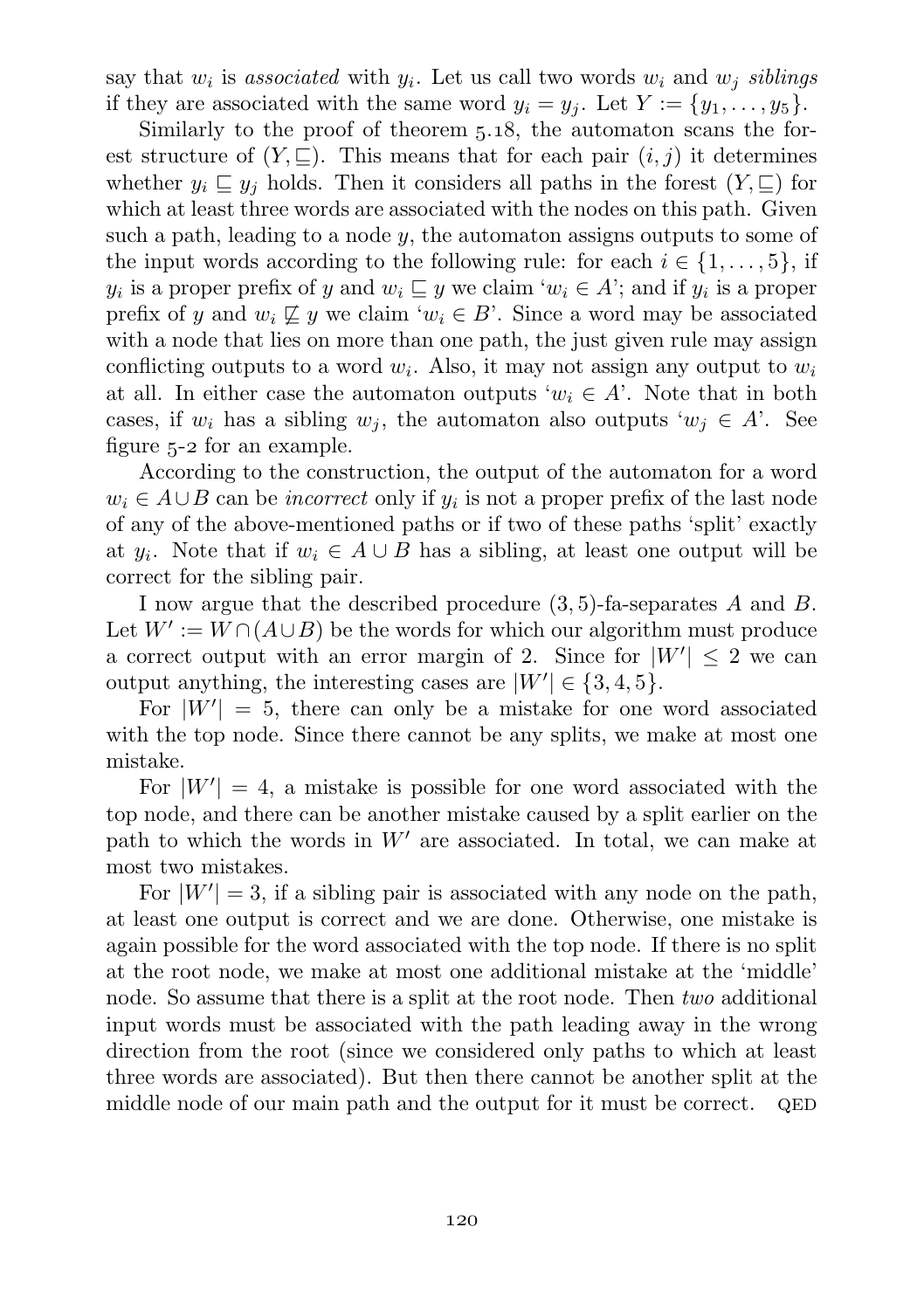

#### FIGURE  $5-2$

<span id="page-122-0"></span>Two possible arrangements of input words and the claims made for these words in the proof of [theorem](#page-120-0) 5.24. In both examples,  $w_3$  and  $w_4$  are siblings. In the left example, the path leading to  $w_3$  causes the claims  $w_1 \in A'$  and  $w_2 \in A'$  to be made. The path leading to  $w_5$  also causes these claims to be made, plus the additional claims ' $w_3 \in B$ ' and ' $w_4 \in A$ '. No claim is made for  $w_5$  and hence, in the end, ' $w_5 \in A$ ' would be claimed. In the right example, the path leading to  $w_2$  causes the claims ' $w_1 \in A$ ',  $w_3 \in A'$ , and  $w_4 \in B'$  to be made. The path leading to  $w_5$  causes the claims ' $w_1 \in A$ ', ' $w_3 \in B$ ', and ' $w_4 \in A$ ' to be made. The conflicting claims and the missing claims for the top nodes are resolved by claiming membership in A for all of these nodes. Hence in the end, ' $w_i \in A$ ' is claimed for all nodes.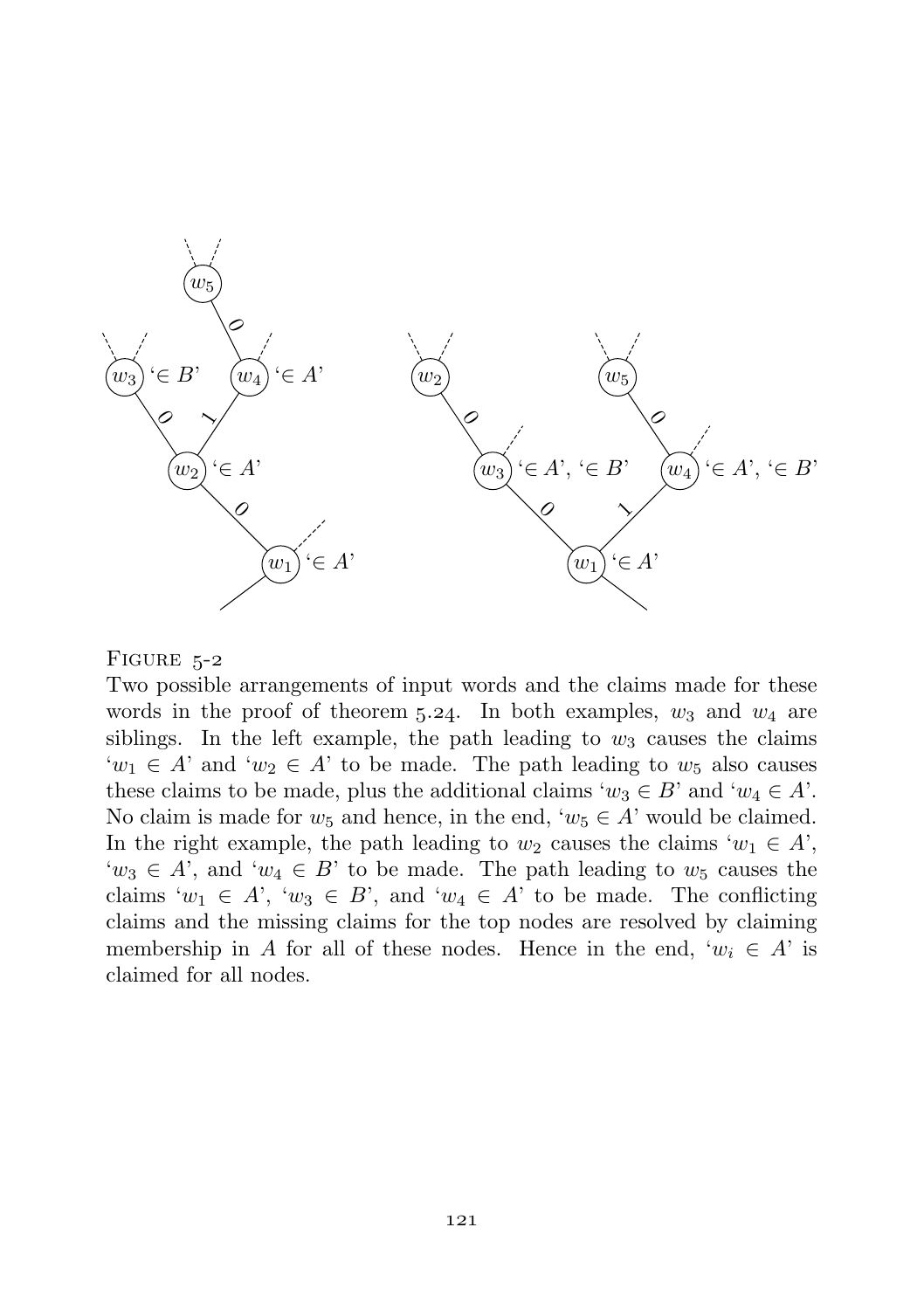The above proof is specific for the numbers 3 and 5 and it is not clear how it could be adapted to different numbers. I conjecture that, as in the recursive setting, the claim is true for all  $m < n$ .

### 5.25 CONJECTURE

Let m and n be positive integers with  $m < n$ . Then there exist disjoint  $(m, n)$ -fa-separable languages that are recursively inseparable.

Although theorem 2 of Kinber's paper fails, corollaries of this theorem can still be true. For example, Kinber's claim is true if instead of arbitrary disjoint sets A and B we consider A and  $\overline{A}$ : if a set and its complement are  $(m, n)$ -fa-separable for  $m > n/2$ , then it is regular. [Austinat et al.](#page-162-0)  $(2000)$  were the first to give a (correct) proof of this corollary. In the next chapter we shall see that it can also be derived from the restricted cardinality theorem for finite automata.

To conclude this section on separability and branch diagonalisation, I present a final example of a language is difficult and closely related relations are fa-separable. As we shall see in the next chapter, things change drastically if either  $A \times \overline{A}$  or  $\overline{A} \times A$  is removed from the claim of the theorem.

### 5.26 THEOREM

There exists a language A that is not semirecursive, but for which there exist regular supersets of  $A \times A$ ,  $A \times \overline{A}$ ,  $\overline{A} \times A$ , and  $\overline{A} \times \overline{A}$  whose intersection is empty.

*Proof.* Consider the language A constructed in the proof of [theorem](#page-105-0)  $5.3$ . The language is a branch  $\{u_1, u_2, u_3, \ldots\}$  of the tree  $\{0, 1\}^*$  that is not semirecursive. As pointed out in the caption of [figure](#page-65-0)  $3-1$  on [page](#page-65-0)  $64$ , every branch of  $\{0,1\}^*$  is  $(3,2)$ -fa-verbose. [Lemma](#page-135-0) 6.3 from the next chapter states that for (3, 2)-fa-verbose languages there exist regular supersets of  $A \times A$ ,  $A \times \overline{A}$ ,  $\overline{A} \times A$ , and  $\overline{A} \times \overline{A}$  whose intersection is empty. (The proof of [lemma](#page-135-0)  $6.3$  does not use the present theorem, big promise.)  $QED$ 

### SECTION 5.4

### Branch Diagonalisation and the Complexity of Odd Languages

Branch diagonalisation can be used to separate bounded queries reduction closures of selective languages. Recall from [definition](#page-105-1) 5.1 that a language is selective if a selector function can select from any two words one word that is 'more likely' to be in the language.

Bounded queries reductions are reductions in which only a fixed number of queries may be posed to the oracle. They are often motivated as follows: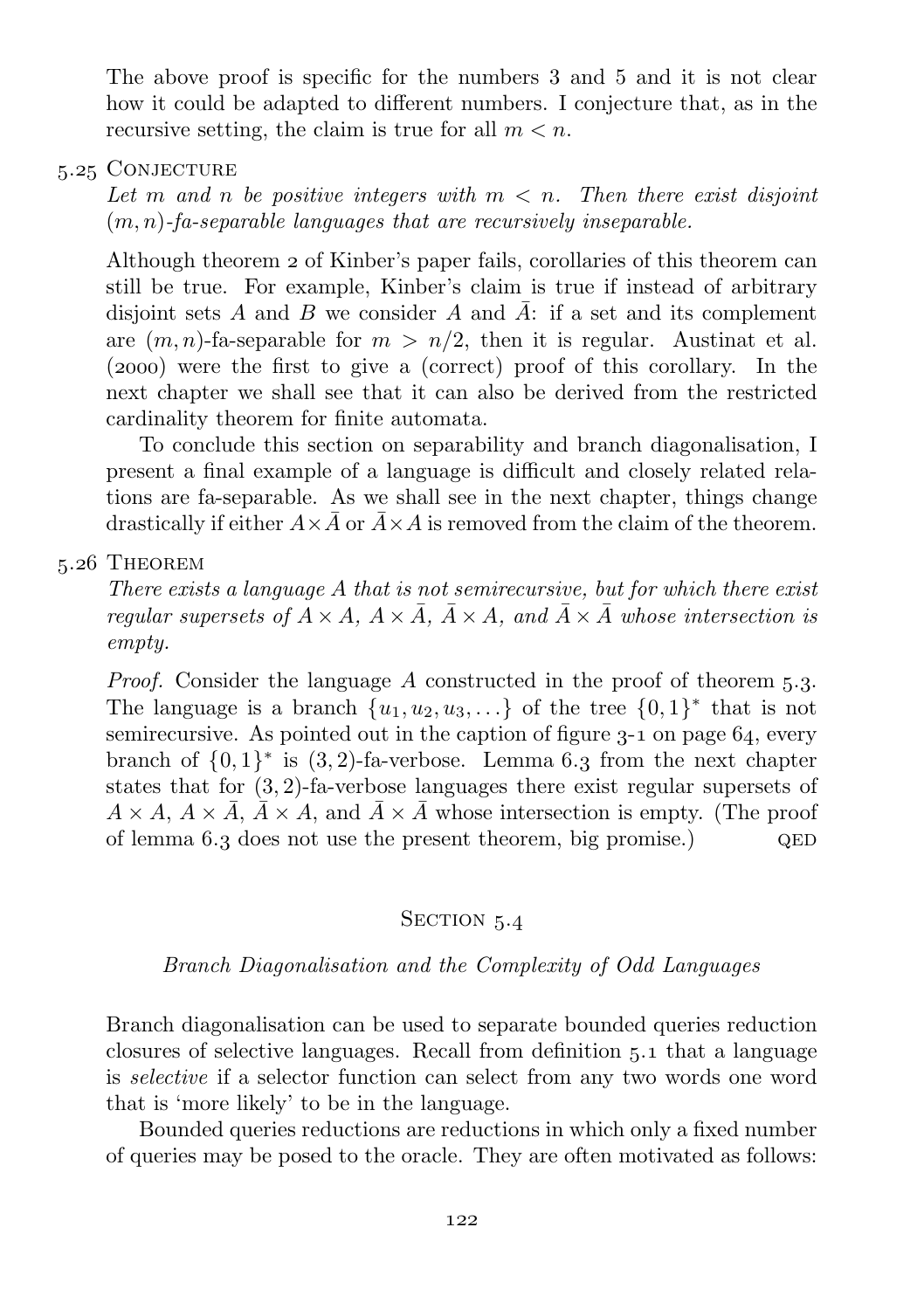Suppose we wish to solve some difficult problem  $A$ , but we have insufficient resources to do so. For this reason, we introduce an oracle B to which we pose questions. The oracle models an expensive resource like a database or a computationally difficult problem for which we have a special purpose software or hardware. We wish to minimise and bound the number of times we have to invoke the expensive oracle in order to solve our problem A. The number of times we have to invoke the oracle is the *query complexity of A* relative to B. For a recent overview of the known recursion-theoretic results and applications see the book 'Bounded Queries in Recursion Theory' by [Gasarch and Martin \(](#page-164-1)1999).

The study of the structure of reduction closures of selective languages has a long tradition. First, and most importantly, the reduction closures of semirecursive languages are one of the key ingredients of the solution of Post's problem [\(Post,](#page-168-0)  $1944$ ). Post asked whether there are nonrecursive, recursively enumerable languages that are not Turing-equivalent to the halting problem. Informally speaking, he asked whether there exist problems that are 'easier' than the halting problem, but that cannot be solved by any computer. The answer to Post's problem is positive. The original proof uses reduction closures (though not with a bounded number of queries) of semirecursive languages, see the book of  $(Odifreddi, 1089)$  for details.

Recently, bounded queries reduction closures of semirecursive languages have been studied by Beigel et al.  $(2000)$ . In an article in the Journal of Symbolic Logic entitled 'The Complexity of  $\text{ODD}_n^{A}$ ' they show that, for each  $k$ , asking  $k$  parallel queries to any nonrecursive, semirecursive language allows one to decide a language that cannot be decided asking only  $k - 1$ parallel queries to any semirecursive language. In particular, the parallel k-queries reduction closure of the class semirec is larger than its parallel  $(k-1)$ -queries reduction closure.

In a different line of research, Hemaspaandra et al.  $(1996)$  have studied bounded queries reduction closures of P-selective languages. As in the recursive setting, it turns out that  $k$  parallel queries to the class of P-selective languages are more powerful than  $k-1$  parallel queries. In the polynomialtime setting, the research is mainly motivated by the fact that the Turing reduction closure of the class P-sel of P-selective languages is the class P/poly of languages having small circuits. Thus, the bounded queries reduction closures of P-sel are part of the fine structure of P/poly. This study has been remarkably fruitful. For example, Agrawal and Arvind  $(1996)$ ; Beigel et al.  $(1995A)$ ; and Ogihara  $(1995)$  have independently shown that if the satisfiability problem is bounded queries reducible to a P-selective language, then P = NP. It is not known whether  $SAT \in P/poly$  has the same consequence.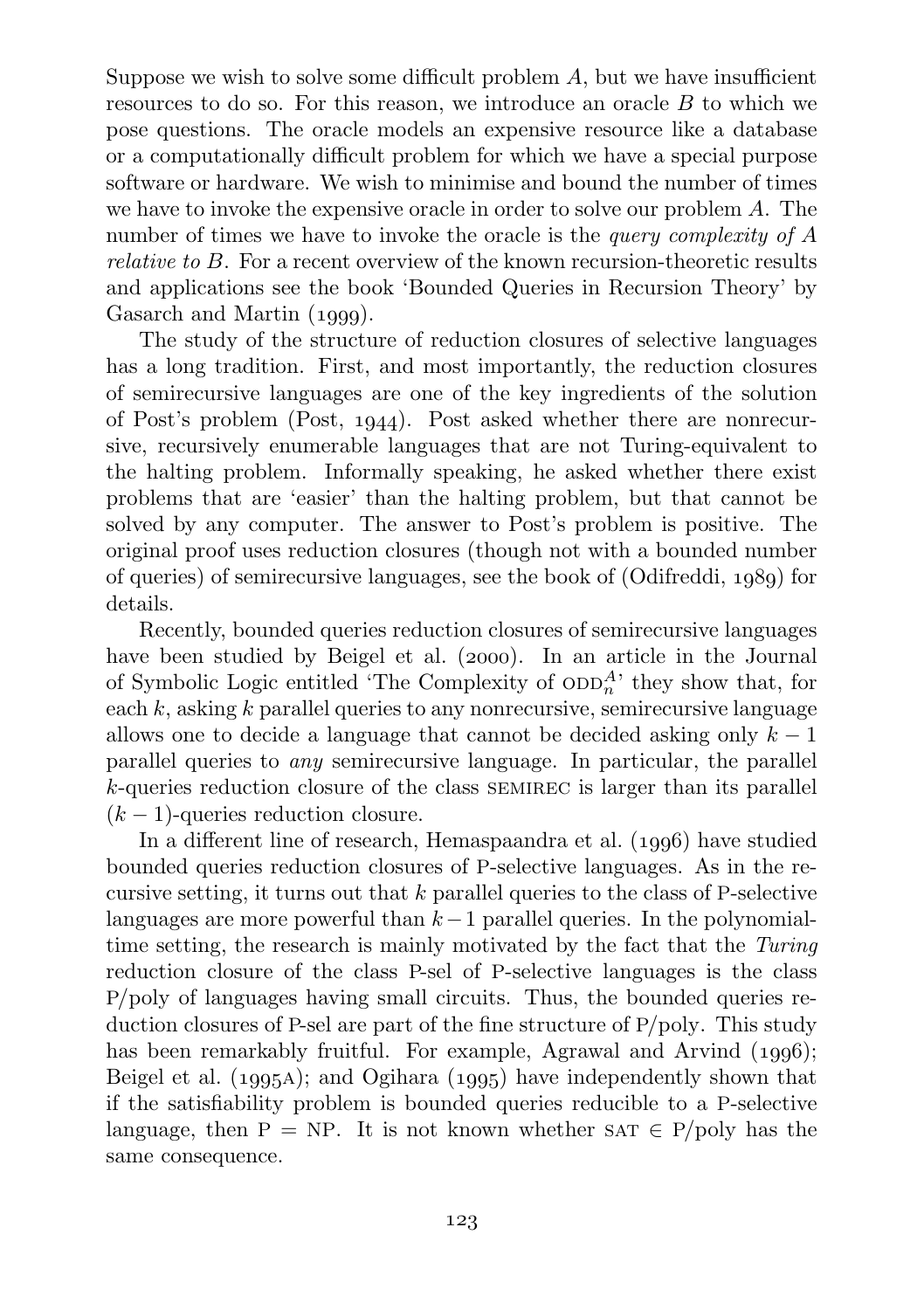In the following branch diagonalisation is used to prove a strong separation of the bounded reduction closures of selective languages. Both of the above-mentioned results of [Beigel et al. \(](#page-163-1)2000) and of [Hemaspaandra et al.](#page-165-0)  $(1996)$  concerning the k-queries reduction closures of SEMIREC, respectively P-sel, are corollaries of this separation. In essence, I show that there exists an fa-selective language  $A$  such that the language  $ODD_A^k$ , which contains all  $k$ -tuples of words such that an odd number of them is in  $A$ , is not reducible to any semirecursive language asking only  $k - 1$  parallel queries.

The focus of this section is on the employment of a branch diagonalisation to obtain the results—both [Beigel et al.](#page-163-1) and [Hemaspaandra et al.](#page-165-0) also show different or stronger results that do not follow from the results proved in this section. A general treatment of reduction closures of selective languages can be found in the technical report [\(Tantau,](#page-170-0)  $2000$ ).

The following notations are used in this section. Let  $\mathsf{semineC}^X$  denote the class of all languages that have a selector that is recursive in  $X$ . Let  $P<sup>X</sup>$ -sel denote the class of all languages that have a selector that is polynomial-time computable with (arbitrary) oracle access to  $X$ . Let  $A \leq_{k$ -tt B denote that A is reducible to B with k parallel queries via a Turing machine that has (arbitrary) oracle access to X. Let  $A \leq_{k$ -tt B denote that the Turing machine is furthermore polynomially time-bounded. For a reduction  $\leq_r$  and a class C of languages, let  $R_r(C) := \{ A \mid A \leq_r B \in C \}$ denote the *reduction closure of* C and let  $E_r(C) := \{A \mid A \leq_r B, B \leq_r A,$  $B \in C$  denote the *equivalence closure of C*.

### 5.27 DEFINITION OF ODD LANGUAGES

For a language  $A \subseteq \Sigma^*$  and a positive integer n let

$$
ODD_A^n := \{ \langle w_1, \ldots, w_n \rangle \mid w_1, \ldots, w_n \in \Sigma^*, \#_A^n(w_1, \ldots, w_n) \text{ is odd} \}.
$$

### 5.28 THEOREM

<span id="page-125-0"></span>For every oracle X, there exists an fa-selective language A such that for all positive integers k

 $\mathrm{ODD}^{k+1}_{A} \notin \mathrm{R}_{k\text{-}tt}^X(\mathrm{SEMREC}^X).$ 

Proof. Before we plunge into the details of the branch diagonalisation, a little preparation is helpful. We begin with some simple combinatorics. Then we construct a pool Q such that the class  $R_{k\text{-}tt}^X(\text{semiRec}^X)$  is Qdiagonalisable. Once this is done, we show that for every branch of  $Q^*$ there exists an fa-selective language  $A$  such that a language  $A'$  in the many-one reduction closure of  $\mathrm{ODD}^{k+1}_A$  diagonalises along this branch. The languages  $\tilde{A}$  and  $\tilde{A}'$  are constructed in tandem with the diagonalisation branch.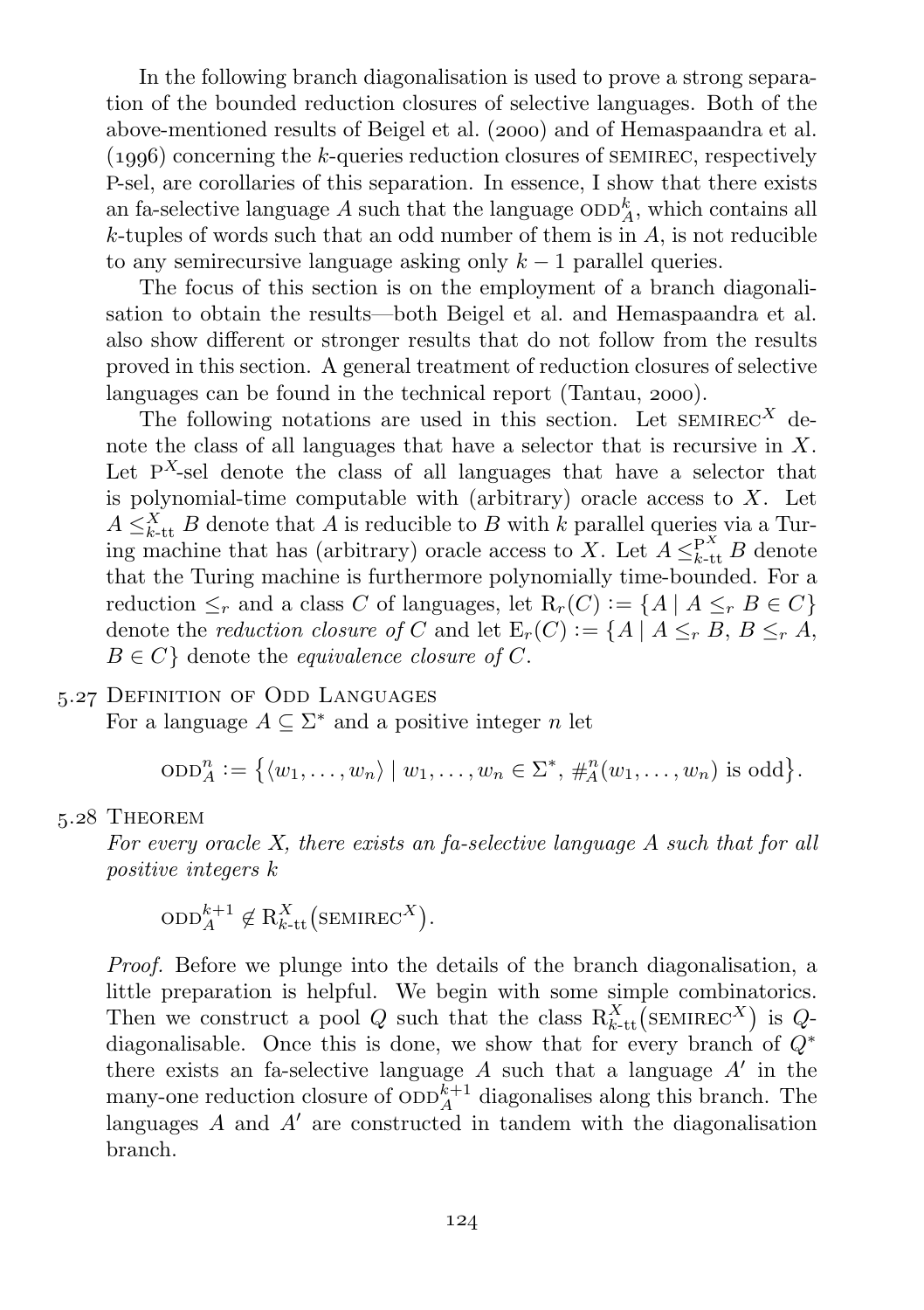#### Walks and Transition Counts

A walk on the n-dimensional hypercube or just an  $n$ -walk is a sequence  $(b_1, \ldots, b_\ell)$  of bitstrings of length n such that from one bitstring to the next exactly one bit changes. An example of a 3-walk is the sequence  $(000, 010, 011, 010, 110)$ . For a position  $p \in \{1, ..., n\}$ , the transition set  $T_p$ is the set of indices i with  $b_i[p] \neq b_{i-1}[p]$ . The transition count of a position p is the cardinality of  $T_p$ . For example, the transition sets of the above walk are  $T_1 = \{5\}$ ,  $T_2 = \{2\}$ , and  $T_3 = \{3, 4\}$ ; its transition counts are 1, 1, and 2.

The length of an *n*-walk having transition counts at most  $k$  is bounded by  $nk + 1$ . For any positive integers n and k with  $nk + 1 < 2<sup>n</sup>$  there exists an n-walk  $(b_1, \ldots, b_\ell)$  with transition counts at most  $k + 1$  such that no nwalk  $(b'_1, \ldots, b'_m)$  with transition counts at most k visits all bitstrings in the set  $\{b_1, \ldots, b_\ell\}$ . To see this, consider a walk  $(b'_1, \ldots, b'_m)$  visiting a maximum number of bitstrings among all  $n$ -walks that have transition counts at most k. Since  $nk + 1 < 2<sup>n</sup>$ , there exists a bitstring  $b' \in \{0, 1\}<sup>n</sup>$  that is not visited. Extend the walk  $(b'_1, \ldots, b'_m)$  to a walk  $(b'_1, \ldots, b'_m, b'_{m+1}, \ldots, b')$ as follows: from  $b'_m$  to  $b'_{m+1}$  flip the first bit where  $b'_m$  and b' differ, from  $b'_{m+1}$  to  $b'_{m+2}$  flip the second bit where they differ, and so on. This will increase all transition counts by at most one and the new walk will visit at least one bitstring more than any walk having transition counts at most  $k$ .

#### The Reduction Closure is Q-Diagonalisable

Let *n* be chosen large enough such that  $nk + 1 < 2<sup>n</sup>$ . Let  $Q = \{b_1, \ldots, b_\ell\}$ , where  $(b_1, \ldots, b_\ell)$  is an n-walk with transition counts at most  $k + 1$  that is not covered by any n-walk having transition counts at most  $k$ . We may assume  $b_1 = 0^n$ .

I claim that the class  $R_{k\text{-}tt}^X(\text{seminec}^X)$  is Q-diagonalisable. Let  $M_1^{\text{()}}$ ,  $M_2^{\left(\right)}, M_3^{\left(\right)}, \ldots$  be an enumeration of all Turing machines that compute selectors relative to the oracle X. Let  $R_1^{(1)}, R_2^{(1)}, R_3^{(1)}, \ldots$  be an enumeration of all Turing reduction machines that ask  $k$  parallel queries on every input relative to the oracle X. Let  $D_{m,r}$  be the set of all languages L that are reduced by  $R_r^X$  to a language for which  $M_m^X$  computes a selector. Clearly, the sets  $D_{m,r}$  form a countable covering of  $R_{k\text{-}tt}^X(\text{seminec}^X)$ .

We have to show that for any n different words  $w_1, \ldots, w_n$  we have  $Q \nsubseteq$  $\{\chi_L^n(w_1,\ldots,w_n) \mid L \in D_{m,r}\}\.$  To prove this, we show that the elements of the set  $\{\chi_L^n(w_1,\ldots,w_n) \mid L \in D_{m,r}\}\$  are visited by an *n*-walk with transition counts at most k.

The reduction machine  $R_r^X$  maps each word  $w_i$  to queries  $q_i^1, \ldots, q_i^k$ . The queries are posed to an oracle Y for which  $M_m^X$  computes a selector. Let  $S := \{q_1^1, \ldots, q_n^k\}$  be the set of all queries produced for the words. There exist different 'scenarios' that correspond to the possible charac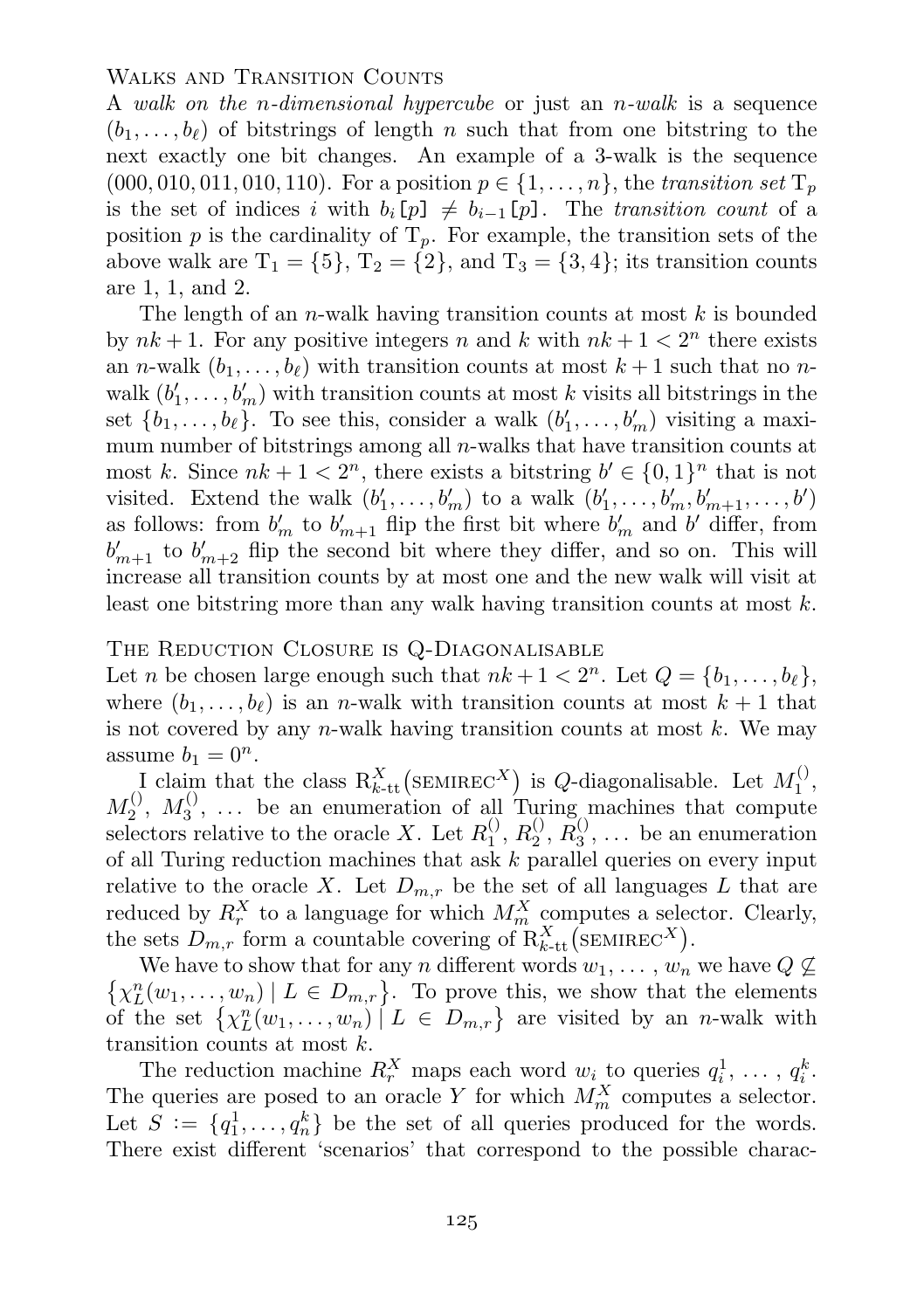teristic strings of these queries with respect to  $Y$ . In other words, they correspond to different possible answers to these queries.

The sought walk is constructed as follows: it starts at the characteristic string that is induced for the input words in the scenario where all queries are answered 'no'. The walk then leads directly to the characteristic string that is induced in the scenario where only one query is answered 'yes' and all other queries are answered 'no'. This one query is the query that is 'most likely' to be in Y according to  $M_m^X$ . The walk then leads directly to the bitstring that is induced in the scenario where another query is answered 'yes', namely the 'second most likely' query according to  $M_m^X$ . This way, the complete walk is constructed.

For every  $L \in D_{m,r}$  one scenario is correct. Thus the walk visits the correct value of  $\chi_L^n(w_1,\ldots,w_n)$ . To see that the transition counts are bounded by k, note that the value of  $\chi_L(w_i)$  depends only on the value of  $\chi_Y^k(q_i^1,\ldots,q_i^k)$ . The *i*th bit of the walk can only be toggled if the answer for one of the queries  $q_i^1, \ldots, q_i^k$  changes from 'no' to 'yes'. Since there are only k queries, only k changes are possible for each position.

CONSTRUCTION OF THE ODD LANGUAGE

It remains to show how that for every branch  $B = \{u_1, u_2, u_3, \ldots\}$  of  $Q^*$ there exist languages  $A$  and  $A'$  such that

- . A is fa-selective,
- 2. A' many-one reduces to  $ODD_A^{k+1}$ , and
- 3.  $A'$  diagonalises along  $B$ .

Let  $u_{i+1} = u_i c_i$  with  $c_i \in Q$ . Let  $\Sigma := \{1, \ldots, \ell\}$  be an alphabet that contains a symbol for each index of the walk  $(b_1, \ldots, b_\ell)$ . Let  $s: Q \to \Sigma$  be a mapping that assigns an index  $i \in \Sigma$  with  $b = b_i$  to each bitstring  $b \in Q$ . (Several such mappings exist if the walk visits the same bitstring twice.) Let  $s^*: Q^* \to \Sigma^*$  denote the extension of s to words. Let

$$
A := \{ v \in \Sigma^* \mid v \leq_{\text{lex}} s^* (u_{|v|+1}) \}.
$$

The language  $\tilde{A}$  is clearly fa-selective and the first requirement is hence satisfied. Let

$$
A' := \{ u \operatorname{bin}_n p \mid u \in Q^*, p \in \{1, ..., n\}, \, |A \cap \{ s^*(u) \, j \mid j \in \mathcal{T}_p \} | \text{ is odd} \}.
$$

Recall that  $T_p$  denotes the set of indices i in the walk  $(b_1, \ldots, b_\ell)$  where there is a bitflip at the pth position from  $b_{i-1}$  to  $b_i$ . [Figure](#page-128-0) 5-3 visualises how the languages  $A$  and  $A'$  are related.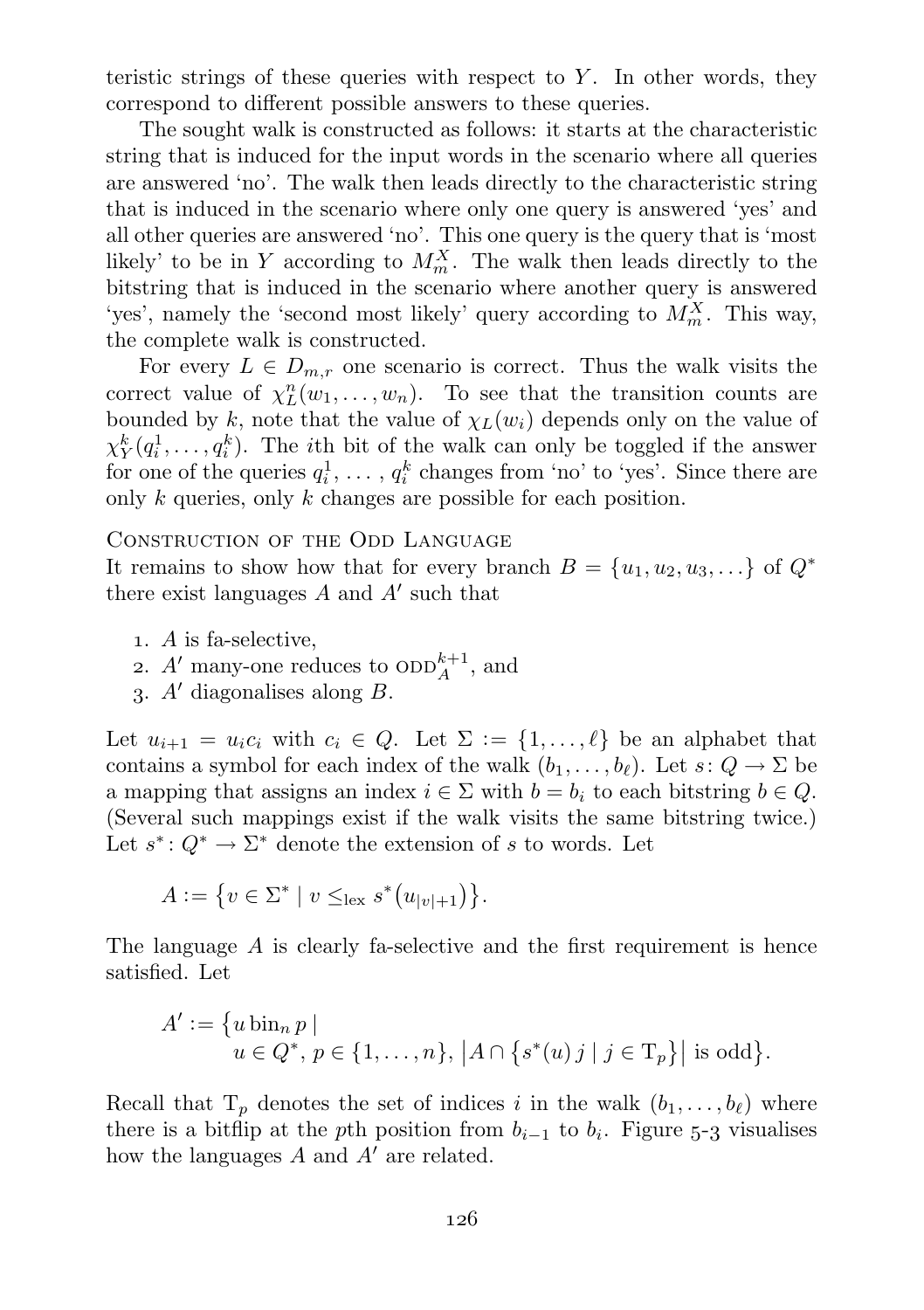

 $FIGURE 5-3$ 

<span id="page-128-0"></span>Example situation for the proof of [theorem](#page-125-0)  $5.28$ . The diagonalisation set is  $Q = \{000, 010, 011, 110\}$ . The diagonalisation branch  $\{u_1, u_2, u_3, ...\} \subseteq Q^*$ passes the node  $u_4 = 010011010$ . A walk that visits all elements of O is  $(000, 010, 011, 010, 110)$ . Note that 010 is visited twice. The alphabet  $\Sigma$  is the set  $\{1, 2, 3, 4, 5\}$  and the mapping  $s: Q \to \Sigma$  is given by  $s(000) = 1$ ,  $s(010) = 4$ ,  $s(011) = 3$ , and  $s(110) = 5$ . On the right hand side, words associated with the node  $u_3 = 010011$  are shown. The arrows indicate which words in  $\Sigma^*$  determine, via their parity with respect to A, the membership of words in A'. Since  $u_4 = 010011010$  is mapped to 434 by  $s^*$ , the language A contains all words in  $\Sigma^3$  that are lexicographically smaller or equal to 434. This yields  $\chi^3_{A'}(u_3 \text{ bin}_3 1, u_3 \text{ bin}_3 2, u_3 \text{ bin}_3 3) = 010$ , which is exactly what is required of languages that diagonalise along the branch, since the branch heads in the 'direction' 010 in  $u_3$ .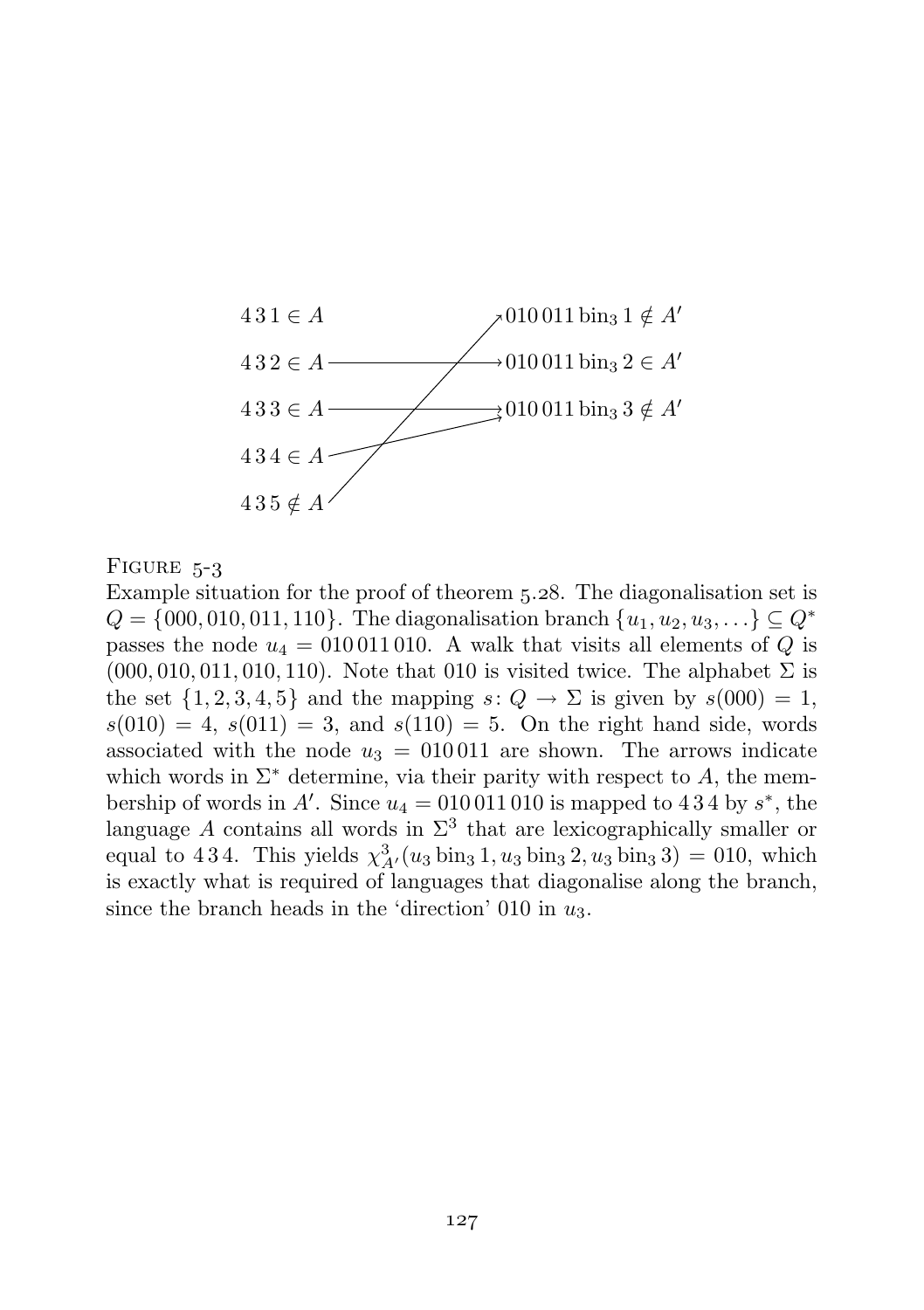The language  $A'$  is easily many-one reducible to  $\text{ODD}_A^{k+1}$ , since the sizes of the  $T_p$  are bounded by  $k+1$ . Thus the second requirement is satisfied. To prove the third requirement, for positive integers  $i$  we must show

$$
\chi_{A'}^n(u_i\operatorname{bin}_n 1,\ldots,u_i\operatorname{bin}_n n)=c_i.
$$

By definition,  $\chi_{A'}(u_i \sin_n p)$  is the parity of the cardinality of the set  $A \cap$  $\{s^*(u_i) \, j \mid j \in \mathrm{T}_p\}$ . By definition of A, we have  $s^*(u_i) \, j \in A$  iff  $s^*(u_i) \, j \leq_{\mathrm{lex}}$  $s^*(u_{i+1})$ , which is in turn equivalent to  $j \leq s(c_i)$ . The number of j's in  $T_p$ that satisfy this is exactly the number of times there has been a bitflip at position p before the walk reaches  $c_i$ . Thus the parity of this number equals the pth bit of  $c_i$ . . <br>  $\label{eq:QED} \text{QED}$ 

 $5.29$  COROLLARY (TANTAU, 1999) For every oracle  $X$ , for every positive integer  $k$  we have

$$
\mathbf{E}_{(k+1)\text{-}tt}^{\mathbf{P}}(\mathbf{P}\text{-}\mathbf{sel}) \nsubseteq \mathbf{R}_{k\text{-}tt}^{\mathbf{P}^X}(\mathbf{P}^X\text{-}\mathbf{sel}).
$$

Proof. Just note  $\text{OD}_A^{k+1} \in E^P_{(k+1)\text{-}tt}(A)$ . QED

For  $X = \emptyset$ , the above corollary is due to [Hemaspaandra et al. \(](#page-165-0)1996).

5.30 COROLLARY (BEIGEL ET AL., 2000)

 $R_{1-tt}(\text{SEMREC}) \subset R_{2-tt}(\text{SEMREC}) \subset R_{3-tt}(\text{SEMREC}) \subset \ldots$ .

As mentioned earlier, a stronger result than [theorem](#page-125-0)  $5.28$  can be shown. Beigel et al.  $(2000)$ , see also Tantau  $(2000)$ , show that the claim does not only hold for *some* fa-selective language  $A$ , but for *every* semirecursive language that is not recursive in X.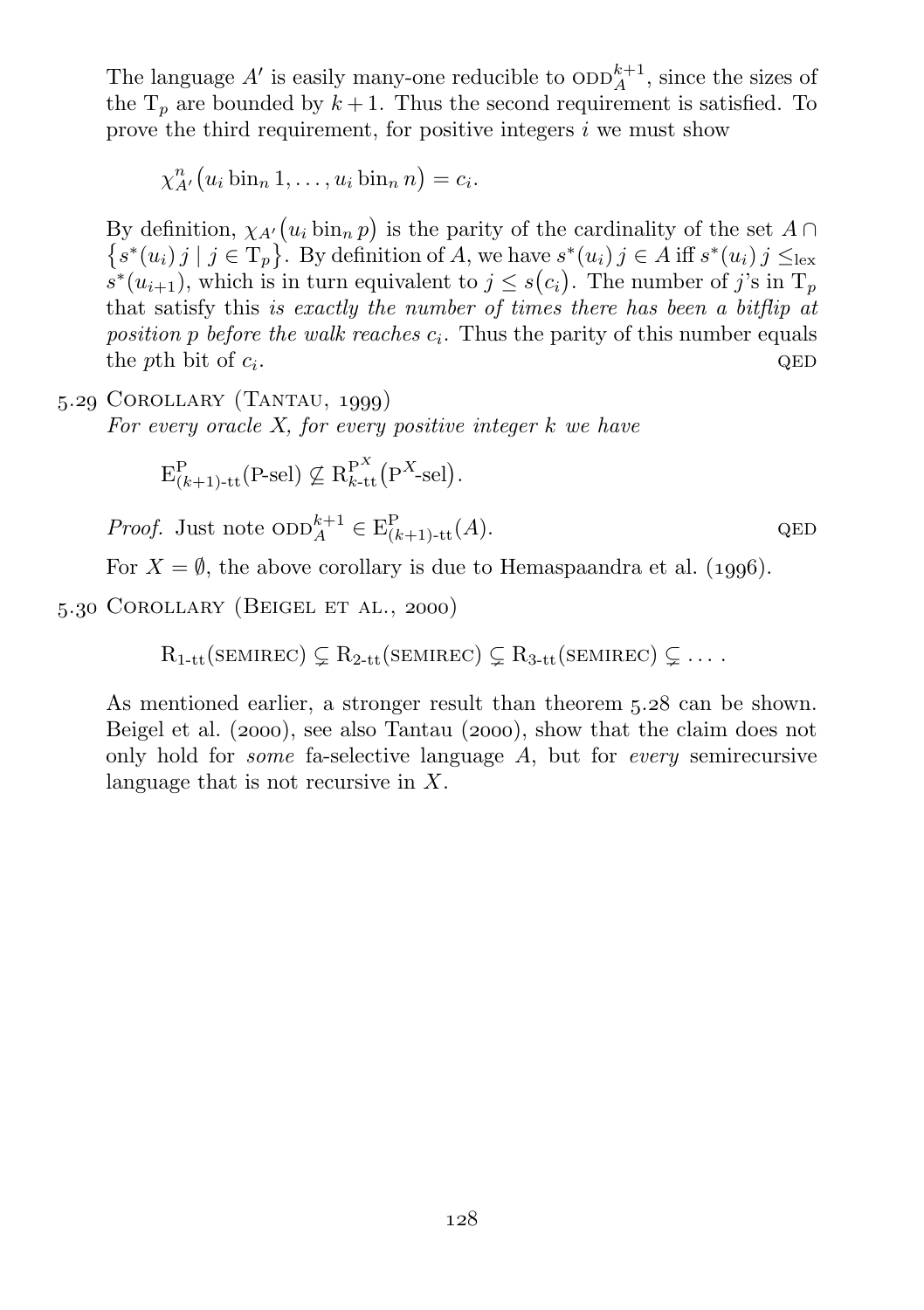# SIXTH CHAPTER

Applications of Enumerability and Cardinality Computations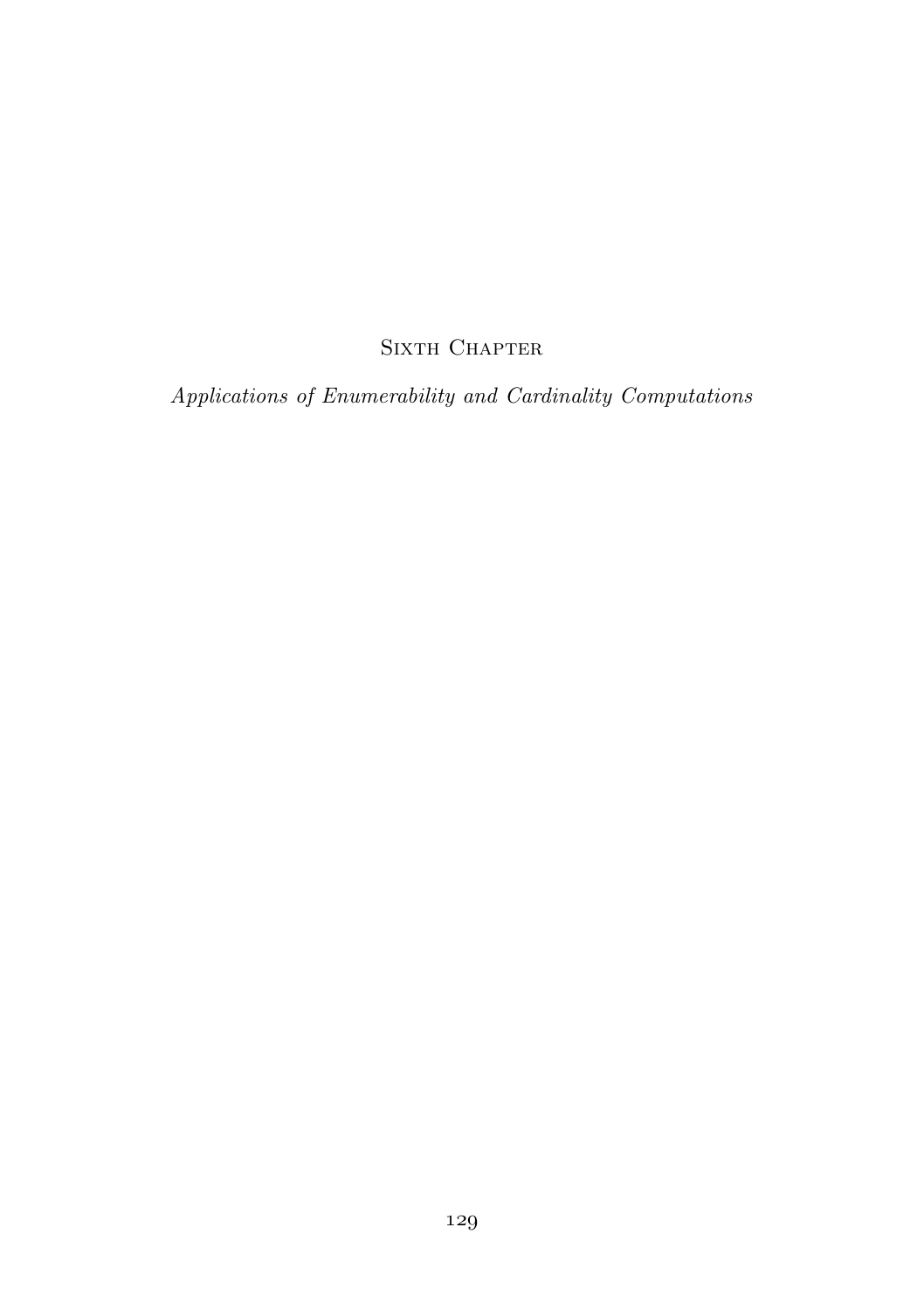The aim of this chapter is to show that the results of the previous chapters are not isolated theorems formulated in an artificial setting called 'finite automata enumerability and cardinality computations'. Rather, they have applications in areas that are at first glance quite unrelated—which is, at least in my opinion, a desirable property of any theoretical result. Indeed, the most intriguing aspect of the results of the present chapter is their lack of any mentioning of cardinality computations and enumeration. The finite automata versions of the cardinality theorem and of the nonspeedup theorem have 'practical' applications that their recursive counterparts do not have.

[Fact](#page-81-0) 4.1, Kummer's cardinality theorem for Turing machines, is a beautiful theorem. It can be formulated in a nice and short way. Its proof combines ideas from different areas in an elegant way. However, just like its predecessor, the nonspeedup theorem, it suffers a severe drawback: it concerns languages that are recursive, but generally computationally extremely complex.

This is rather unfortunate, since at first sight the cardinality theorem might be used to make the description and specification of algorithms more economic: for a given problem, one might be tempted to give an algorithm that *n*-Turing-enumerates the function  $\#_{A}^{n}$ . By the cardinality theorem, this algorithm can always be transformed to an algorithm that decides the language A.

There are two problems with this idea. First, as discussed in [sec](#page-93-0)[tion](#page-93-0) 4.4, the transformation is not constructive. The cardinality theorem and even the nonspeedup theorem only show that there exists a decision algorithm for A, they do not explicitly construct this algorithm. Rather, 'hard words' and their characteristic values appear magically in the proofs. Second, there is no correspondence between the computational complexity of an enumerator for  $#_A^n$  and the computational complexity of a decision algorithm for A. By 'thinning out' the diagonalisation language of the proof of theorem 2.29 of [\(Nickelsen,](#page-167-1) 1997), one can show that for every recursive function f there exists a language  $A \notin \text{DTIME}[f]$  for which  $\#_A^n$ is polynomial-time n-enumerable. Thus although the cardinality theorem states that A must be recursive if  $\#_{A}^{n} \in EN_{re}(n)$ , its computational complexity can become arbitrarily large, even if the enumerator is efficiently computable.

In the finite automata setting the situation is much more favourable at least for  $n = 2$ . First, by [theorem](#page-97-0) 4.30 the finite automata cardinality theorem is constructive. More precisely, its fair construction problem can be solved effectively. Second, it states that A must be regular if  $\#_{A}^{2} \in EN_{fa}(2)$ .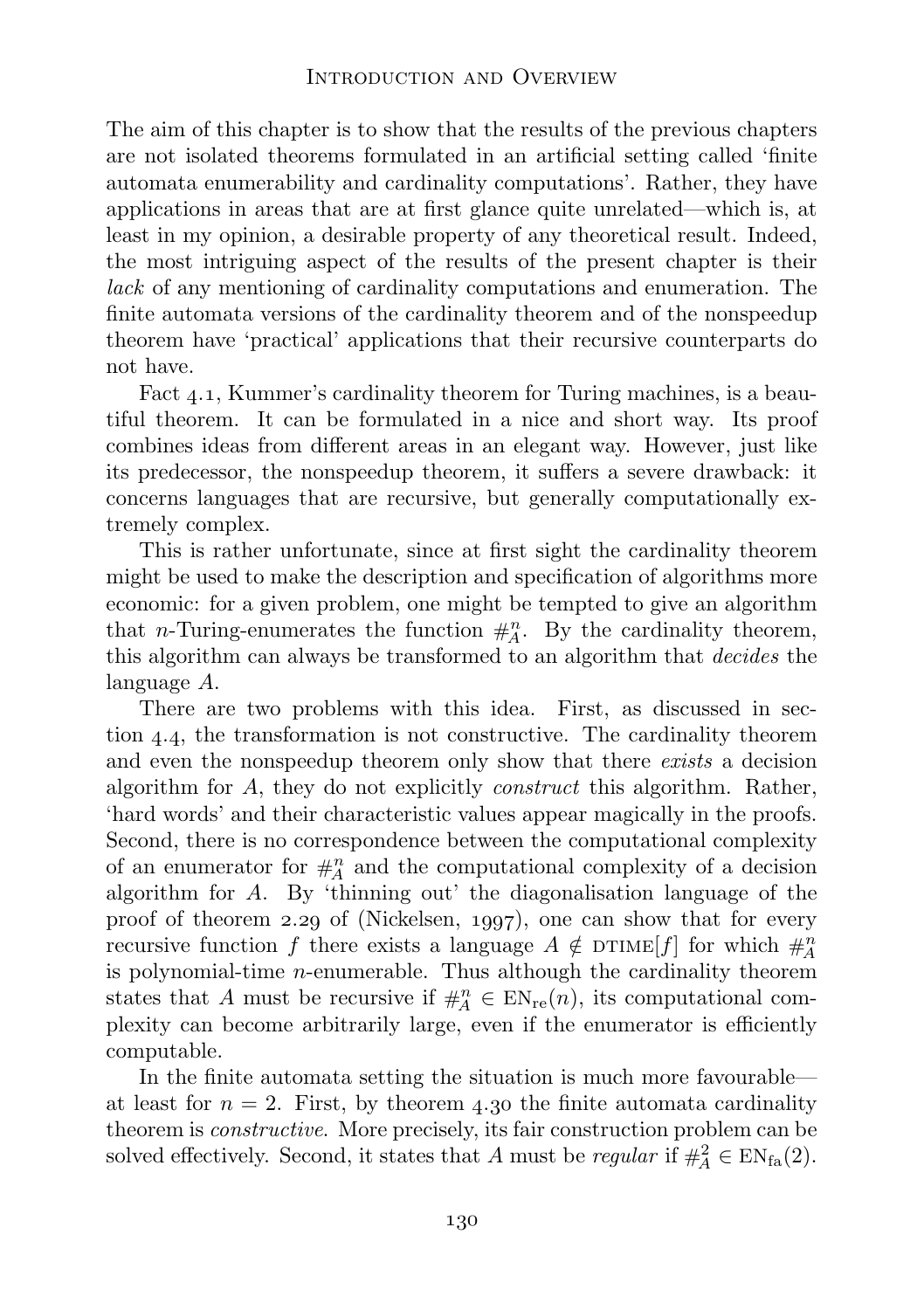From a practical (but also from a theoretical) point of view it is often more 'useful' to know that a language is regular than knowing that it is recursive—especially if there exists a constructive algorithm for obtaining a finite automaton that decides the language.

Each of the three sections of this chapter presents a different situation (or 'setting') in which the previous chapter's results can be applied. The focus is on the finite automata versions of these results, but other computational models are also considered. While in the last two sections 'practical' settings are discussed, the first section argues that results on cardinality computations are 'separability results in disguise'.

The first setting, introduced in [section](#page-133-0)  $6.1$ , rephrases the finite automata cardinality theorem for two words in terms of disjoint supersets of regular relations. It is shown that a language A must be regular if there exist disjoint regular supersets of the relations  $A \times A$ ,  $A \times \overline{A}$ , and  $\overline{A} \times \overline{A}$ . 'Disjoint' means that the intersection of the three sets is empty. The restricted cardinality theorem can also be rephrased in terms of fa-separability: A must be regular if the sets  $A^{(n)}$  and  $\bar{A}^{(n)}$  are fa-separable. Recall that  $A^{(n)}$  is the set of all n-tuples of pairwise different words in A. Kummer's original cardinality theorem can also be rephrased in an equivalent way, based on disjoint recursively enumerable supersets.

In the second setting, introduced in [section](#page-138-0)  $6.2$ , a finite automaton is used to monitor  $n$  data lines. The class of protocols that can be checked in such a way is severely restricted by the limited capabilities of finite automata. For example, since finite automata cannot count, they are unable to monitor even a simple protocol in which the number of 'send' tokens must match the number of 'acknowledge' tokens. In order to increase the number of checkable protocols, a special purpose hardware is allowed to 'help' the automaton. An example of such a hardware might be a counter. For this setting, it is discussed how much information must flow from the special purpose hardware to the automaton for nonregular protocols. Using the nonspeedup theorem for finite automata, [corollary](#page-86-1)  $4.11$ , I show that  $\log_2 n + 1$  bits is a lower bound on the amount of this information.

The third setting, introduced in [section](#page-141-0)  $6.3$ , concerns the new notion of classification with the help of examples. We are given objects (formalised as words) and are asked to classify these objects according to some partition of the universe of objects. For a complicated partition this classification may be too difficult to perform in the computational model under consideration. For example a finite automaton will only be able to classify words if every equivalence class of the partition is regular. Likewise, a Turing machine will only be able to classify words if every equivalence class is recursive. In order to facilitate the classification procedure, together with the input object we provide *n* further (different) objects that are known to have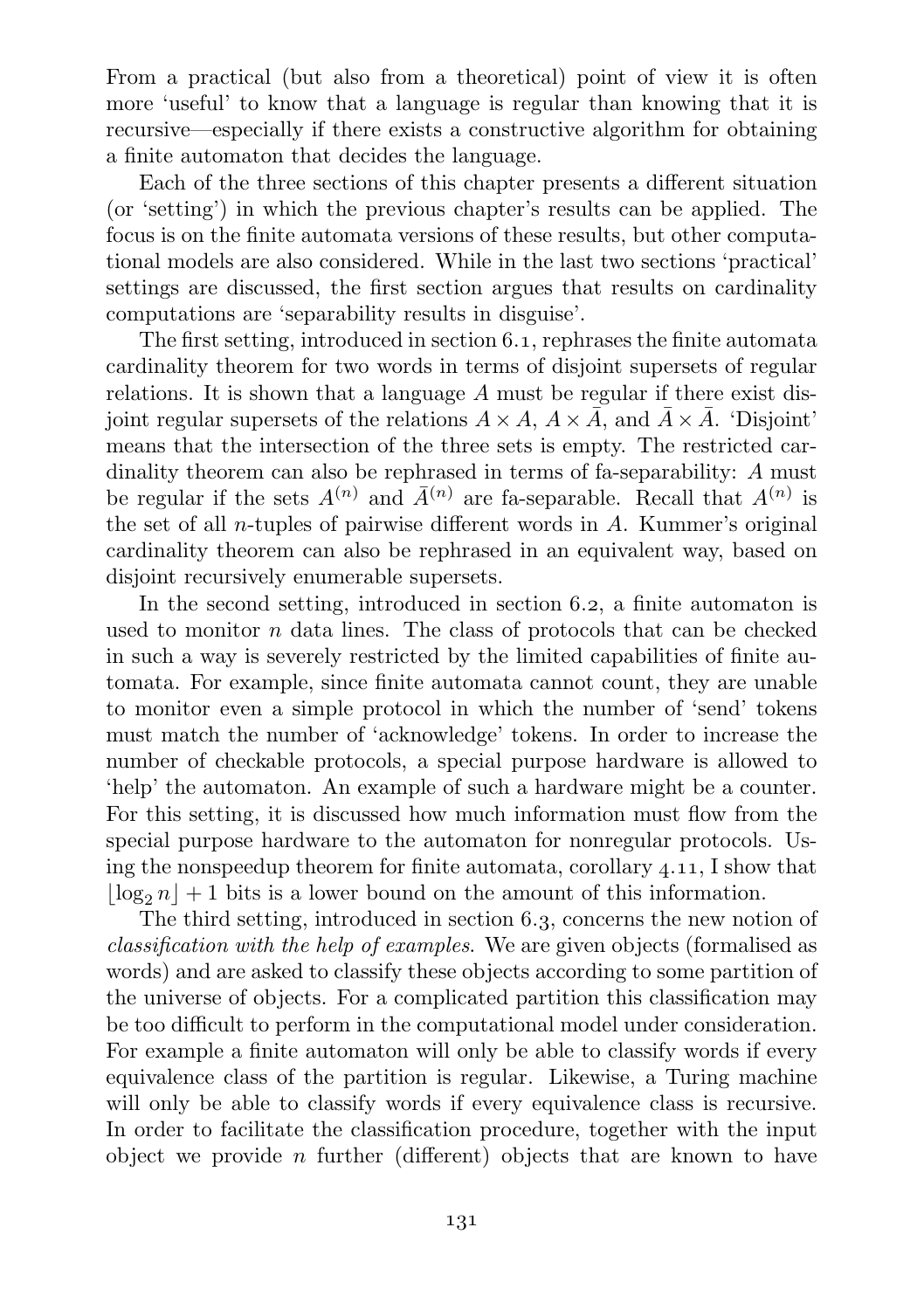the same classification as the input object. This problem will be called the 'classification problem with n examples'. In the recursive setting additional examples do not help. In the finite automata setting additional examples do not help if there are only two equivalence classes (for three and more equivalence classes the problem is left open). In the polynomial-time setting additional examples do help and allow us to decide arbitrarily complex languages.

### SECTION 6.1

#### Cardinality Computations and Separable Sets

<span id="page-133-0"></span>I claim that results on cardinality computations are separability results in disguise. This section explains what is meant by this. The cardinality theorem, the cardinality conjecture, and weaker forms of the cardinality theorem are rephrased as separability theorems. The rephrasings no longer refer either to enumerability or to cardinality computations, but only to regular or recursively enumerable relations and separability. To give an example: the cardinality theorem is equivalent to the statement that A must be recursive if there exist recursively enumerable supersets of  $A^{(n)}$ ,  $\ldots$ ,  $A^{(n)}$  whose intersection is empty. Recall that  $A^{(n)}$  is the set of all n tuples of pairwise different words such that exactly k of them are in A.

Separability by finite automata was studied already in [section](#page-117-0) 5.3, where we studied whether for difficult languages there exist closely related faseparable relations. In the present section we study whether the fa-separability of relations can enforce the separability or regularity of related languages. For example, it is shown that if  $A^{(n)}$  and  $\bar{A}^{(n)}$  are fa-separable, then  $\overline{A}$  must be regular. Compare this with the result from [section](#page-117-0) 5.3 that  $A^{(n)}$  and  $B^{(n)}$  can be fa-separable without A and B being fa-separable.

In the following, two notions of separability for *multiple* sets are introduced. For pairs of sets these notions coincide with the usual notion of separability of sets. [Lemma](#page-135-0)  $6.3$  shows how the enumerability of the cardinality function is linked to separability. The rest of the section lists rephrasings of results of previous chapters in terms of separability.

### Separability for Multiple Sets

We start with a generalisation of the notion of separability to multiple sets  $A_1, \ldots, A_k$ . There are two different ways of defining such a generalisation. First, one can require that there exist pairwise disjoint supersets of the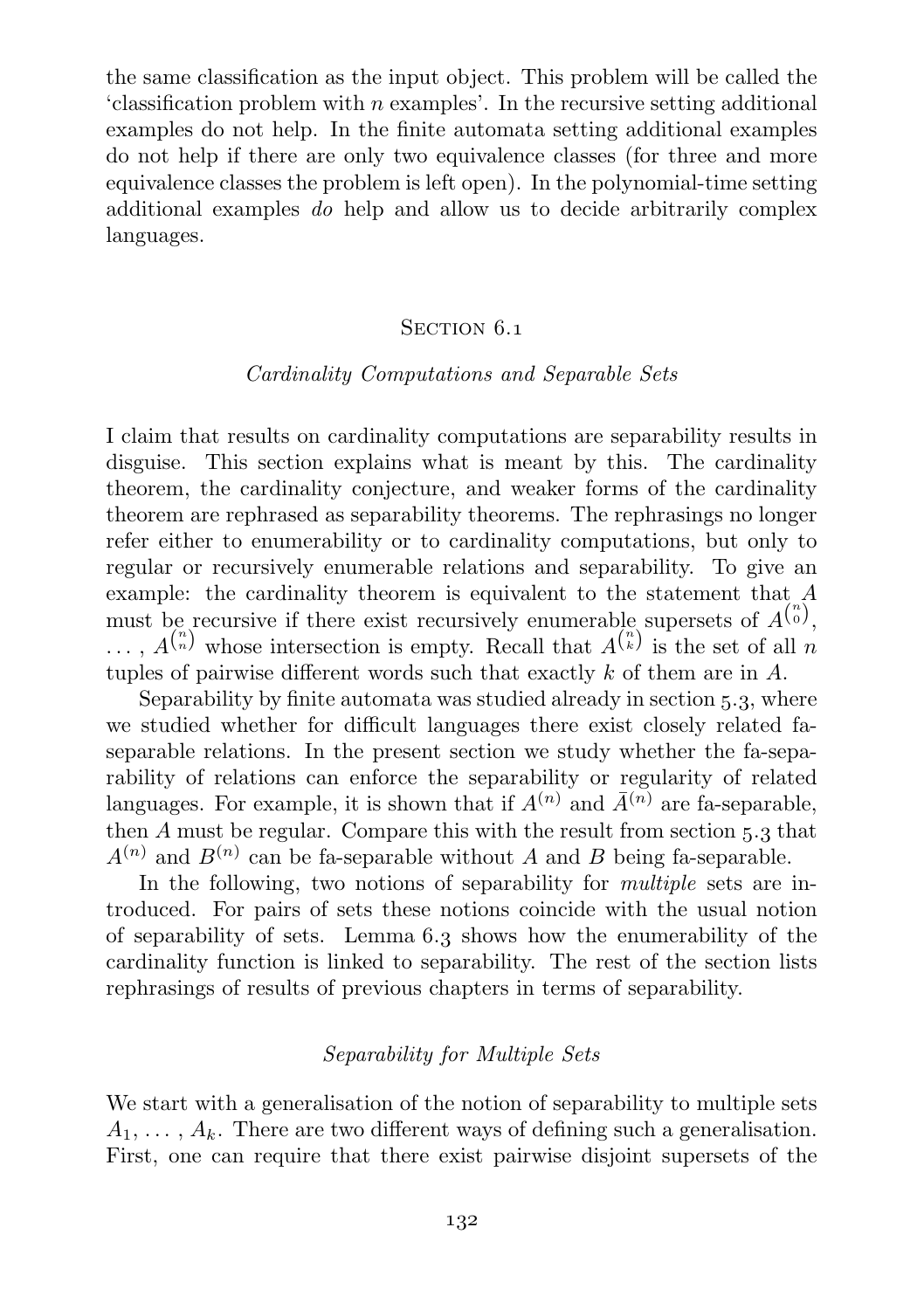sets  $A_i$ . For example, any three subsets of the sets  $\{0\}^+$ ,  $\{1\}^+$ , and  $\{2\}^+$ are separable by pairwise disjoint regular sets.

A second, less restrictive way of defining separability of multiple sets is the following: let us once more consider supersets of the sets  $A_i$ , but we only require that these sets are disjoint, but not necessarily pairwise disjoint. Recall that multiple sets are called 'disjoint' if their intersection is empty. In this case, the sets  $A_i$  are called *separable by disjoint regular sets*. This is a weak condition: if two sets  $A_1$  and  $A_2$  are separable, then  $A_1$ ,  $A_2$ ,  $A_3$ ,  $\ldots$ ,  $A_n$  are separable by disjoint sets for all sets  $A_3, \ldots, A_n$ . In particular, sets that are separable by disjoint sets must be disjoint themselves, but not necessarily pairwise disjoint.

### . Definition of Separability by (Pairwise) Disjoint Sets

Let C be a class of sets and let  $k \geq 2$ . Sets  $A_1, \ldots, A_k$  are separable by disjoint sets in C if there exist supersets  $B_i \supseteq A_i$  with  $B_i \in C$  for  $i \in \{1, \ldots, k\}$  such that  $B_1 \cap \cdots \cap B_k = \emptyset$ . If, in addition, the sets  $B_i$  are pairwise disjoint, the sets  $A_i$  are separable by pairwise disjoint sets in C.

Two languages are recursively separable iff they are separable by disjoint recursive sets in the sense of the above definition. It is well-known that there exist disjoint recursively enumerable languages that are recursively inseparable,see  $(Rosser, 1936)$  $(Rosser, 1936)$  $(Rosser, 1936)$ . Indeed, this is true for any number of sets as the following theorem shows, whose proof is adapted from the proof in  $(Odifreddi, 1989)$  $(Odifreddi, 1989)$  for two languages. Note that the theorem claims that there exist sets that cannot be separated by *disjoint* sets, which is much stronger than claiming that the sets cannot be separated by *pairwise* disjoint sets. The theorem is intended to demonstrate the usefulness of the concept of separability by disjoint sets. It will not be used in other proofs.

### 6.2 THEOREM

For every  $k \geq 2$  there exist pairwise disjoint, recursively enumerable languages  $A_1, \ldots, A_k$  that are not separable by disjoint recursive sets.

*Proof.* For  $i \in \{1, \ldots, k\}$  let  $A_i$  contain the codes bin M of all Turing machines M that halt on input bin M and output i. Clearly, these sets are recursively enumerable and pairwise disjoint. Suppose there exist recursive sets  $B_i \supseteq A_i$  whose intersection is empty. Define a function f by  $f(w) :=$  $\min\{i \in \{1,\ldots,k\} \mid w \notin B_i\}.$  Since the intersection of the  $B_i$ 's is empty, this is a well-defined recursive function.

Let M be a Turing machine that computes f and consider the output  $i$ of this machine  $M$  on input bin  $M$ . This output is the smallest number  $i$ such that bin  $M \notin B_i$ . In particular, bin  $M \notin A_i$ . By definition, this means that M does not output i on input bin M, which is a contradiction. QED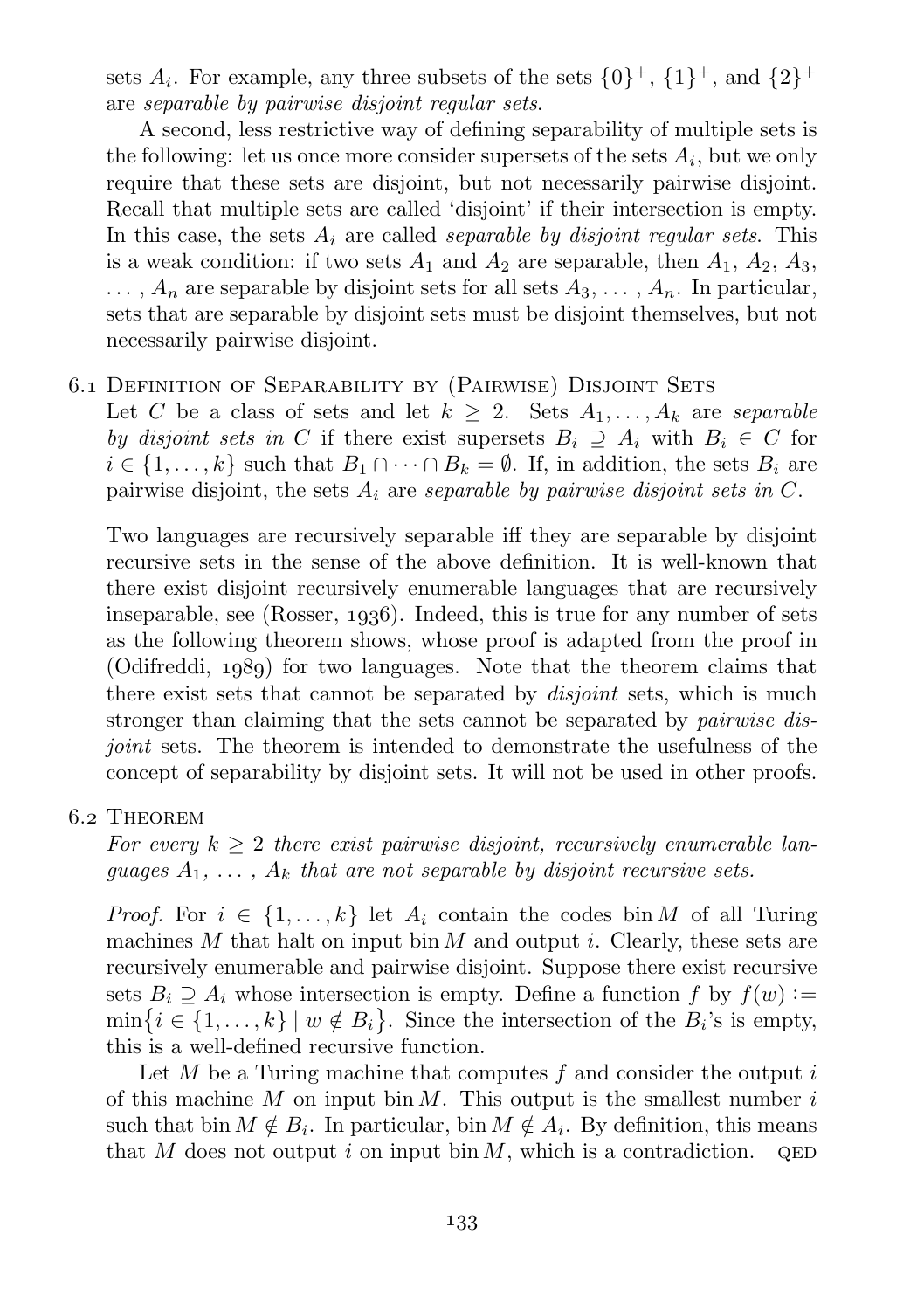The following lemma relates cardinality computations to separability. The rephrasing of the cardinality theorem and the cardinality conjecture in terms of separability is based on this lemma.

### 6.3 LEMMA

<span id="page-135-0"></span>Let  $n$  be a positive integer and let  $C$  be weakly closed. Then for every set  $A$ the following equivalences hold:

- 1.  $\#\n<sub>A</sub><sup>2</sup> \in \text{EN}_C(2)$  iff  $A \times A$ ,  $A \times \overline{A}$ , and  $\overline{A} \times \overline{A}$  are separable by disjoint relations in C.
- 2.  $\chi_A^2 \in \text{EN}_C(3)$  iff  $A \times A$ ,  $A \times \overline{A}$ ,  $\overline{A} \times A$ , and  $\overline{A} \times \overline{A}$  are separable by disjoint relations in C.
- 3.  $\#_{\mathcal{A}}^n \in \text{EN}_C(n)$  via a relation that never enumerates both 0 and n if  $\tilde{A}^{(n)}$  and  $\tilde{A}^{(n)}$  are separable by disjoint relations in C.
- 4.  $\#_{A}^{n} \in \text{EN}_{C}(n)$  iff  $A^{n \choose 0}, \ldots, A^{n \choose n}$  are separable by disjoint relations in C.

Proof. For the proofs of the first, third, and fourth equivalence we can focus on tuples of pairwise distinct elements. The reason is that, given a relation  $\tilde{R}$  that *n*-enumerates  $\#_{A}^{n}$  for pairwise different elements, we can turn it into a relation R that n-enumerates  $\#_{A}^{n}$  for all elements as follows:

$$
i \in R[x_1, \dots, x_n] \iff [(\bigvee_{i \neq j} x_i = x_j) \land \bullet i = 0 \lor \dots \lor i = n - 1] \lor [(\bigwedge_{i \neq j} x_i \neq x_j) \land i \in \tilde{R}[x_1, \dots, x_n]].
$$

The formula ' $x_i \neq x_j$ ' is an abbreviation for the positive formula ' $x_i < x_j \vee$  $x_j < x_i$ ', where  $\lt$  is an irreflexive well-ordering in C.

THE FIRST EQUIVALENCE

Assume that there exist disjoint supersets  $B_2 \supseteq A \times A$ ,  $B_1 \supseteq A \times \overline{A}$ , and  $B_0 \supseteq \overline{A} \times \overline{A}$  with  $B_0, B_1, B_2 \in C$ . Consider the following relation  $\widetilde{R} \in C$ :

$$
i \in \tilde{R}[x, y] \iff (i = 0 \land \mathbf{B}_0(x, y) \land B_0(y, x))
$$
  
 
$$
\lor (i = 1 \land \mathbf{B}_1(x, y) \lor B_1(y, x))
$$
  
 
$$
\lor (i = 2 \land \mathbf{B}_2(x, y) \land B_2(y, x)).
$$

The cardinality of  $R[x, y]$  is always bounded by 2, since  $R[x, y] = \{0, 1, 2\}$ would imply either  $(x, y) \in B_0 \cap B_1 \cap B_2$  or  $(y, x) \in B_0 \cap B_1 \cap B_2$ . Both are impossible by the assumption that the sets  $B_i$  are disjoint. Next, we have  $\#\nvert^2_A(x,y) \in \tilde{R}[x,y]$  for all elements x and y with  $x \neq y$ : If  $x, y \in \bar{A}$ ,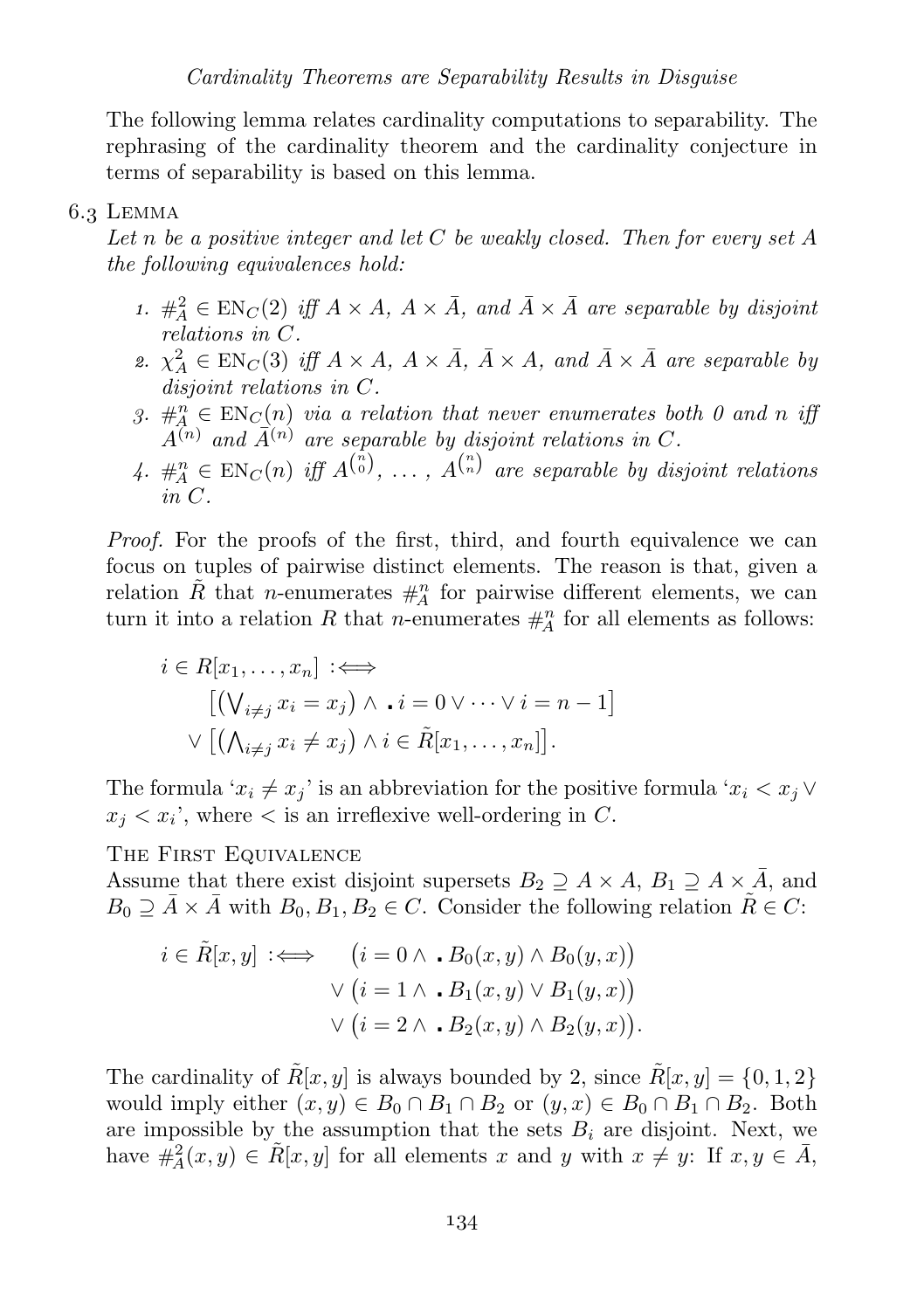then both  $(x, y) \in B_0$  and  $(y, x) \in B_0$  and thus  $0 \in \tilde{R}[x, y]$ . Likewise, if  $x, y \in A$ , then  $2 \in \tilde{R}[x, y]$ . If exactly one of x and y is in A, then either  $(x, y) \in B_1$  or  $(y, x) \in B_1$  and thus  $1 \in \tilde{R}[x, y]$ .

For the other direction let  $#_A^2 \in E_{\text{C}}(2)$  via R. Then the following sets are disjoint supersets of  $A \times A$ ,  $A \times \overline{A}$ , and  $\overline{A} \times \overline{A}$ , respectively:

$$
(x, y) \in B_2 \iff 2 \in R[x, y] \lor x = y,
$$
  
\n
$$
(x, y) \in B_1 \iff 1 \in R[x, y] \land x \neq y,
$$
  
\n
$$
(x, y) \in B_0 \iff 0 \in R[x, y] \lor x = y.
$$

The Second Equivalence

Assume  $B_{00} \supseteq \overline{A} \times \overline{A}$ ,  $B_{01} \supseteq \overline{A} \times A$ ,  $B_{10} \supseteq A \times \overline{A}$ , and  $B_{11} \supseteq A \times A$ for disjoint  $B_b \in C$  with  $b \in \{00, 01, 10, 11\}$ . Then  $\chi_A^2 \in EN_C(3)$  via the relation R defined by

$$
b\in R[x,y]\,:\Longleftrightarrow\,\bigvee_{b'\in\{0,1\}^2}\centerdot b'=b\wedge B_{b'}(x,y).
$$

For the other direction assume  $\chi_A^2 \in EN_C(3)$  via a relation R. For  $b \in$  $\{00, 01, 10, 11\}$  define  $B_b$  by  $(x, y) \in B_b \iff b \in R[x, y]$ . The  $B_b$  are disjoint since R is 3-bounded, and  $B_{00} \supseteq \bar{A} \times \bar{A}$ ,  $B_{01} \supseteq \bar{A} \times A$ ,  $B_{10} \supseteq A \times \bar{A}$ , and  $B_{11} \supseteq A \times A$ .

The Third Equivalence

Assume  $A^{(n)} \subseteq B \in C$ ,  $\bar{A}^{(n)} \subseteq B' \in C$ , and  $B \cap B' = \emptyset$ . Then ' $\#_{A}^{n} \in$  $EN<sub>C</sub>(n)$  for pairwise different elements' via the following relation:

$$
i \in \tilde{R}[x_1, \dots, x_n] \iff (i = 0 \land B'(x_1, \dots, x_n))
$$

$$
\lor (i = 1 \lor \dots \lor i = n - 1)
$$

$$
\lor (i = n \land B(x_1, \dots, x_n)).
$$

The defining formula states: 'enumerate  $\{1, \ldots, n-1\}$  plus the numbers 0 and n, depending on whether  $(x_1, \ldots, x_n)$  is an element of B', respectively B'. Note that 0 and n are never both elements of  $R[x_1, \ldots, x_n]$ .

For the other direction assume  $\#_{A}^{n} \in EN_{C}(n)$  via a relation  $R \in C$  that never enumerates both 0 and n. The separating disjoint sets  $B, B' \in C$ with  $A^{(n)} \subseteq B$  and  $\bar{A}^{(n)} \subseteq B'$  can be defined as follows:

$$
(x_1, \ldots, x_n) \in B \iff n \in R[x_1, \ldots, x_n],
$$
  

$$
(x_1, \ldots, x_n) \in B' \iff 0 \in R[x_1, \ldots, x_n].
$$

The Fourth Equivalence

Assume that disjoint sets  $B_0, \ldots, B_n \in C$  are given with  $B_i \supseteq A^{n \choose i}$ . Then  $A^* \# A^* \in EN_C(n)$  for pairwise different elements' via the relation

$$
i \in \tilde{R}[x_1,\ldots,x_n] \iff \bigvee_{i' \in \{0,\ldots,n\}} \cdot i' = i \wedge B_{i'}(x_1,\ldots,x_n).
$$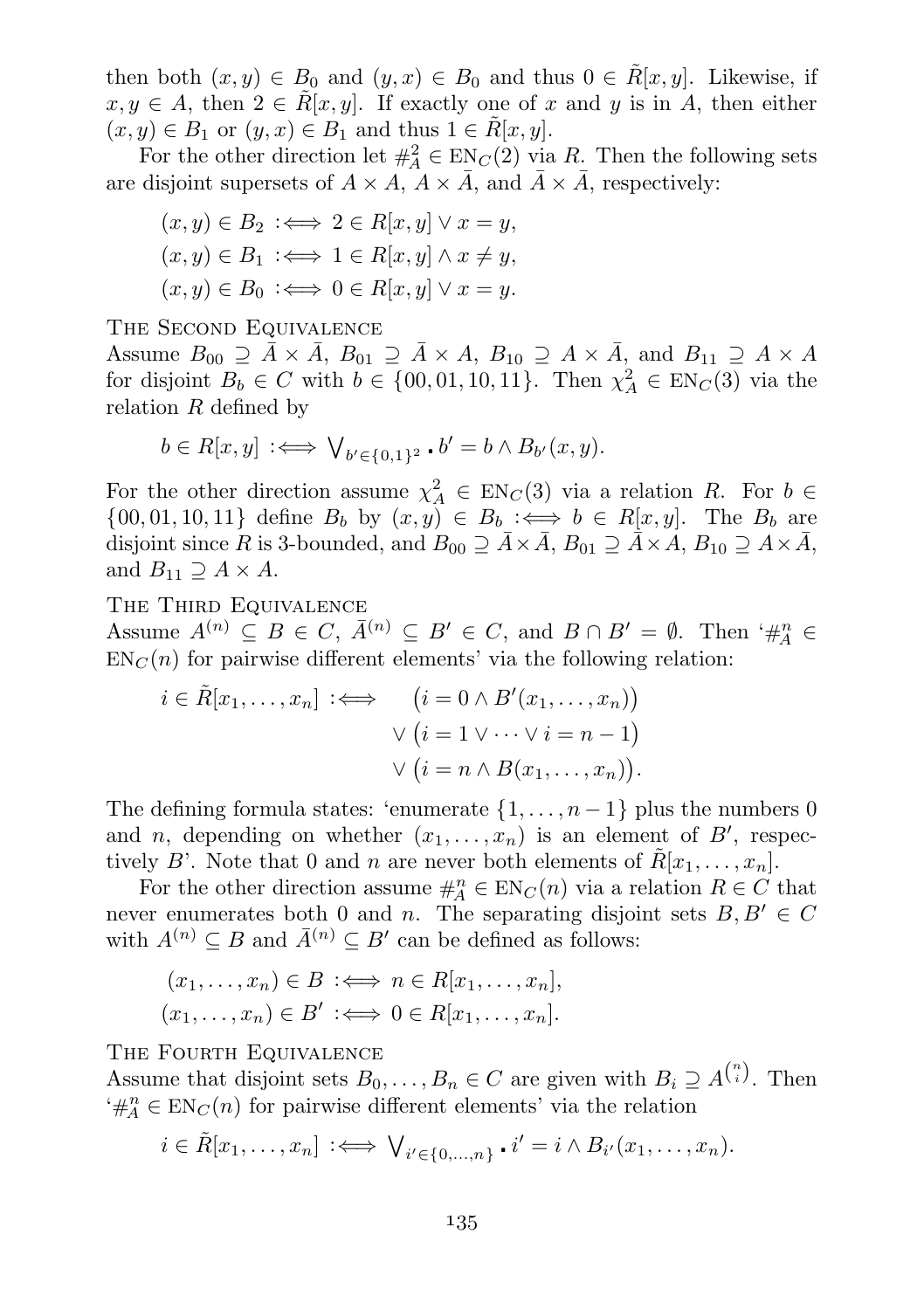The relation  $\tilde{R}$  never enumerates more than n different numbers, because the  $B_i$  are disjoint. We have  $\#_A^n(x_1,\ldots,x_n) \in \tilde{R}[x_1,\ldots,x_n]$  for all pairwise different elements, since  $\#_A^n(x_1, \ldots, x_n) = i$  implies  $(x_1, \ldots, x_n) \in A^{n \choose i} \subseteq$  $B_i$  and thus  $i \in R[x_1, \ldots, x_n]$ .

Finally, assume  $#_A^n \in EN_C(n)$  via a relation R. Define sets  $B_i$  for  $i \in \{0, \ldots, n\}$  by  $(x_1, \ldots, x_n) \in B_i : \iff i \in R[x_1, \ldots, x_n]$ . These relations do the trick. QED

The equivalences of the above lemma allow us to rephrase numerous results on cardinality computations as separability results. The following theorems and conjecture are rephrasings of, in order, [fact](#page-81-0)  $4.1$ , [corollary](#page-91-0)  $4.17$ , [corol](#page-93-1)[lary](#page-93-1)  $4.21$ , and [conjecture](#page-82-0)  $4.6$ .

- <span id="page-137-0"></span>. Cardinality Theorem (Separability Version) Let n be a positive integer and let A be a language. If  $A^{(n)}$ , ...,  $A^{(n)}$  are separable by disjoint recursively enumerable sets, then A is recursive.
- . Cardinality Theorem for Two Words (Separability Version) Let A be a language. If  $A \times A$ ,  $A \times \overline{A}$ , and  $\overline{A} \times \overline{A}$  are separable by disjoint regular sets, then A is regular.
- <span id="page-137-1"></span>6.6 RESTRICTED CARDINALITY THEOREM (SEPARABILITY VERSION) Let n be a positive integer and let A be a language. If  $A^{(n)}$  and  $\overline{A}^{(n)}$  are fa-separable, then A is regular.
- . Cardinality Conjecture (Separability Version) Let n be a positive integer and let A be a language. If  $A^{(n)}$ , ...,  $A^{(n)}$  are separable by disjoint regular sets, then A is regular.

The next theorems combine [lemma](#page-135-0)  $6.3$  with the results on Presburger arithmetic. They are rephrasings of corollaries  $4.22$  and  $4.18$ .

6.8 THEOREM

Let  $A \subseteq \mathbb{N}$  and let  $\phi$  and  $\psi$  be formulæ in Presburger arithmetic with the same n free variables. Let  $\phi \wedge \psi$  be unsatisfiable, but let  $\phi(x_1, \ldots, x_n)$  be true for all pairwise different  $x_i \in A$ , and let  $\psi(x_1, \ldots, x_n)$  be true for all pairwise different  $x_i \notin A$ . Then A is definable in Presburger arithmetic.

6.9 THEOREM

Let  $A \subseteq \mathbb{N}$  and let  $\phi$ ,  $\psi$ , and  $\rho$  be formulæ in Presburger arithmetic with two free variables x and y. Let  $\phi \wedge \psi \wedge \rho$  be unsatisfiable, but let  $\phi(x, y)$  be true for  $x, y \in A$ , let  $\psi(x, y)$  be true for  $x \in A$  and  $y \in \overline{A}$ , and let  $\rho(x, y)$ be true for  $x, y \in A$ . Then A is definable in Presburger arithmetic.

The separating sets used in the separability version of the cardinality theorem, [theorem](#page-137-0) 6.4 above, are recursively enumerable. Clearly, if we require these sets to be even recursive, the theorem is also true. But what happens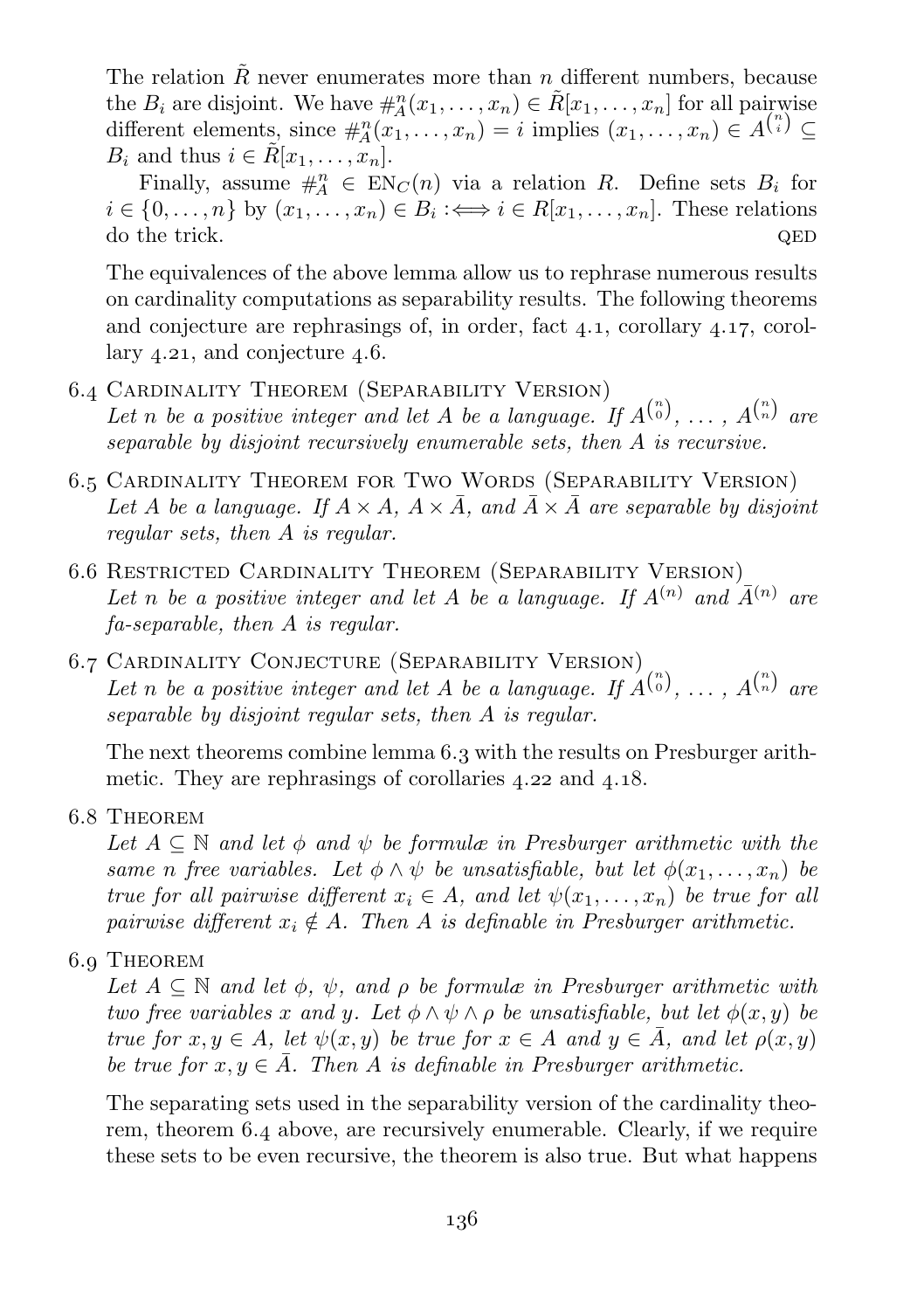if we allow them to be co-recursively enumerable? It turns out that the theorem is also true in this case. The proof is based on an old idea that, according to [Odifreddi \(](#page-168-1) $1989$ ), is due to [Sierpinski \(](#page-170-2) $1924$ ) and [Laventrieff](#page-167-2)  $(1925).$ 

### 6.10 THEOREM

Let n be a positive integer and let A be a language. If  $A^{(\binom{n}{0})}$ , ...,  $A^{(\binom{n}{n})}$  are separable by disjoint co-recursively enumerable sets, then A is recursive.

Proof. It suffices to show that if there exist disjoint co-recursively enumerable supersets  $B_i$  of any sets  $A_1, \ldots, A_k$ , then there also exist disjoint recursive supersets  $C_i$  of  $A_1, \ldots, A_k$ .

The sets  $C_i$  are defined as follows: On input w, run the 'co-recursive enumerators' for the sets  $B_j$  for  $j \in \{1, ..., k\}$ . Sooner or later, one of these enumerators must reject the word  $w$  since the  $B_i$  are disjoint. If the co-enumerator for  $B_i$  is the first to reject the word, let  $w \notin C_i$ , if some other enumerator rejects it first, let  $w \in C_i$ .

The sets  $C_i$  are clearly recursive. To see that they are disjoint, consider any word w. Let j be the index of the set  $B_j$  that is the first for which w is rejected by the co-enumerator for  $B_j$ . Then  $w \notin C_j$ . To see  $A_i \subseteq C_i$ , consider any word  $w \in A_i$ . Since  $A_i \subseteq B_i$ , the word will never be rejected by the co-enumerator for  $B_i$ , and thus  $w \notin C_i$  is impossible. QED

#### SECTION 6.2

#### Finite Automata Protocol Monitors

<span id="page-138-0"></span>Suppose we are asked to construct a testing device that monitors  $n$  signal lines. The device is synchronously fed as input the  $n$  symbols currently transported on the different lines. It should check whether all symbol streams are valid with respect to some protocol. When the streams end, the device should tell us on which lines the protocol was not adhered to.

A simple protocol might be 'the stream may not contain the same symbol four times in succession'. If the symbols on the streams represent voltages, this protocol might be used to verify that the signal lines are free of direct current. A more complicated protocol is 'the stream consists of valid CD-ROM sectors'. It might be used to decide for which sectors a timeconsuming error correction is necessary. The following definition formalises the setting.

### . Definition of the Protocol Monitoring Function

A token is an indivisible entity that is transported on a data line. The token alphabet is the set of all possible tokens that can be transported. A stream is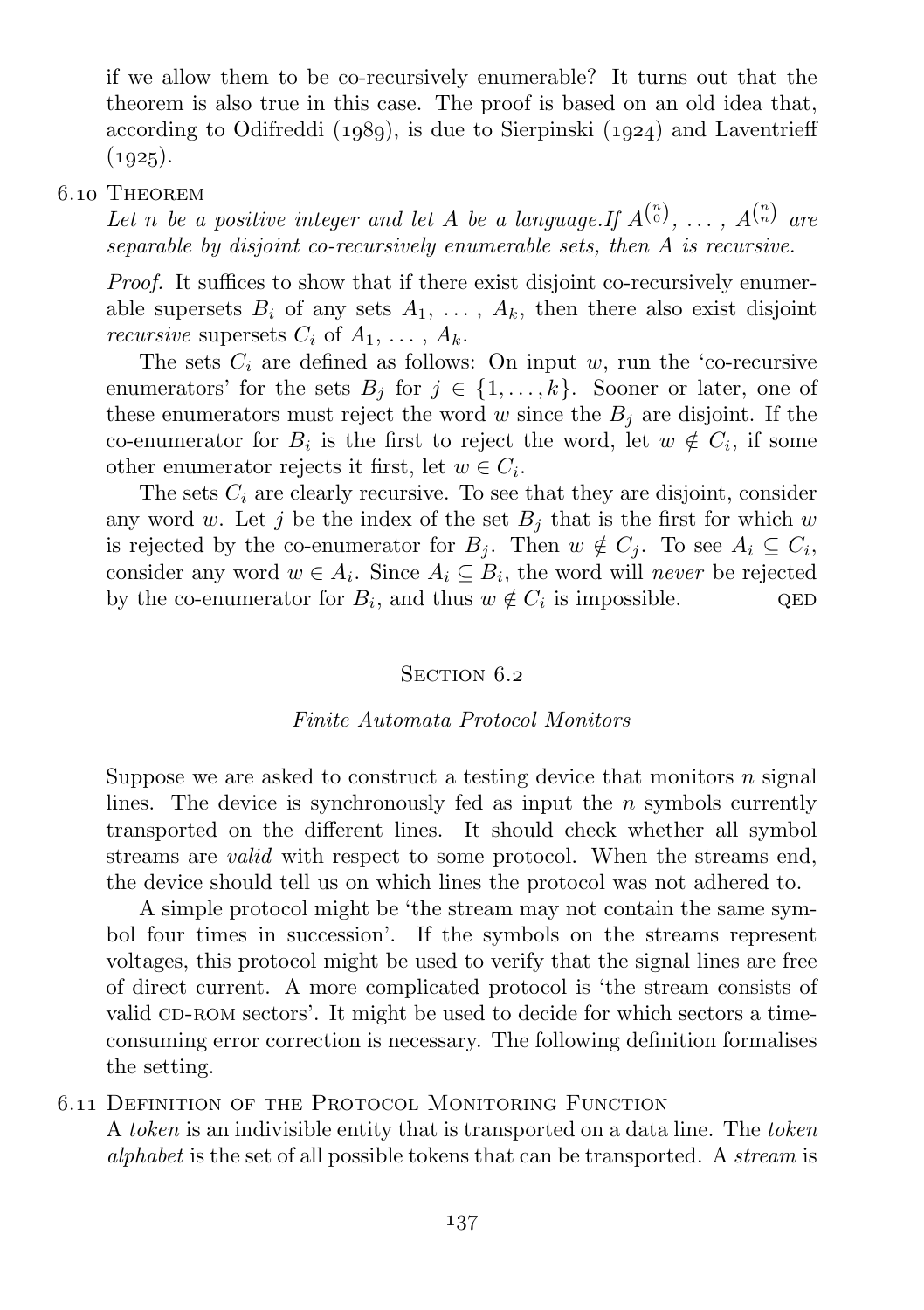a word over the token alphabet. A protocol is a set of valid streams, that is, a language over the token alphabet. The protocol monitoring function for  $n$  streams maps any  $n$  words over the token alphabet to their characteristic string with respect to the protocol.

# 6.12 EXAMPLE: MANCHESTER CODE

The Manchester code, see for example [\(Illingworth,](#page-165-1)  $1083$ ), encodes a sequence of bits in such a way that at most two bits in succession have the same value and that 0's and 1's appear equally often. This is achieved by coding 0 as 01 and 1 as 10. For example,  $00110$  is encoded as  $0101101001$ . The protocol of the Manchester code is the set of all bitstrings that are valid Manchester encodings of bitstrings. For example, 0101101001 is an element of this protocol, whereas the streams 0111 and 101 are not.

The advantage of encoding a bitstring in Manchester code is that the encoded stream is self-clocked or self-synchronised and it is free of direct current. To illustrate the self-clocking property, imagine that you wish to transfer once  $1000000$  zeros at one megahertz and once  $1000001$  zeros. If the zeros are transmitted directly without reencoding, the receiver measures a low voltage for one second in the first case and a low voltage for one second and one millionth of a second in the second case. In order to tell the difference, the receiver and the sender have to synchronise their clocks extremely well. Opposed to this, for the Manchester code, in the first case the receiver measures 1,000,000 times a switch from low voltage to high voltage, directly followed by a switch back; whereas in the second case the receiver measures this double switch 1 000 001 times. The clock of the receiver must now only be able to differentiate between one zero and two zeros, not between 1000000 zeros and 1000001 zeros.

We can use a DFA with output as introduced in [definition](#page-33-0)  $2.3$  to compute the Manchester code monitoring function for  $n$  streams. For complicated protocols, where the set of valid streams is not regular, we cannot hope to use a finite automaton for the monitoring. This is rather unfortunate since the high speed used on most signal lines typically forces the use of a simple online device—like a finite automaton. Examples of more complicated protocols are the Internet protocol [\(Postel,](#page-169-2)  $1981$ ) and the set of all valid HTMLstreams ([Raggett et al.,](#page-169-3)  $1999$ ).

# Salvage by Advice Bits

To salvage the idea of using finite automata in such situations, one might attempt to employ a mixed strategy: we use a finite automaton plus another simple special purpose hardware that also monitors the signal lines. For example, such a special purpose hardware might be a counter that is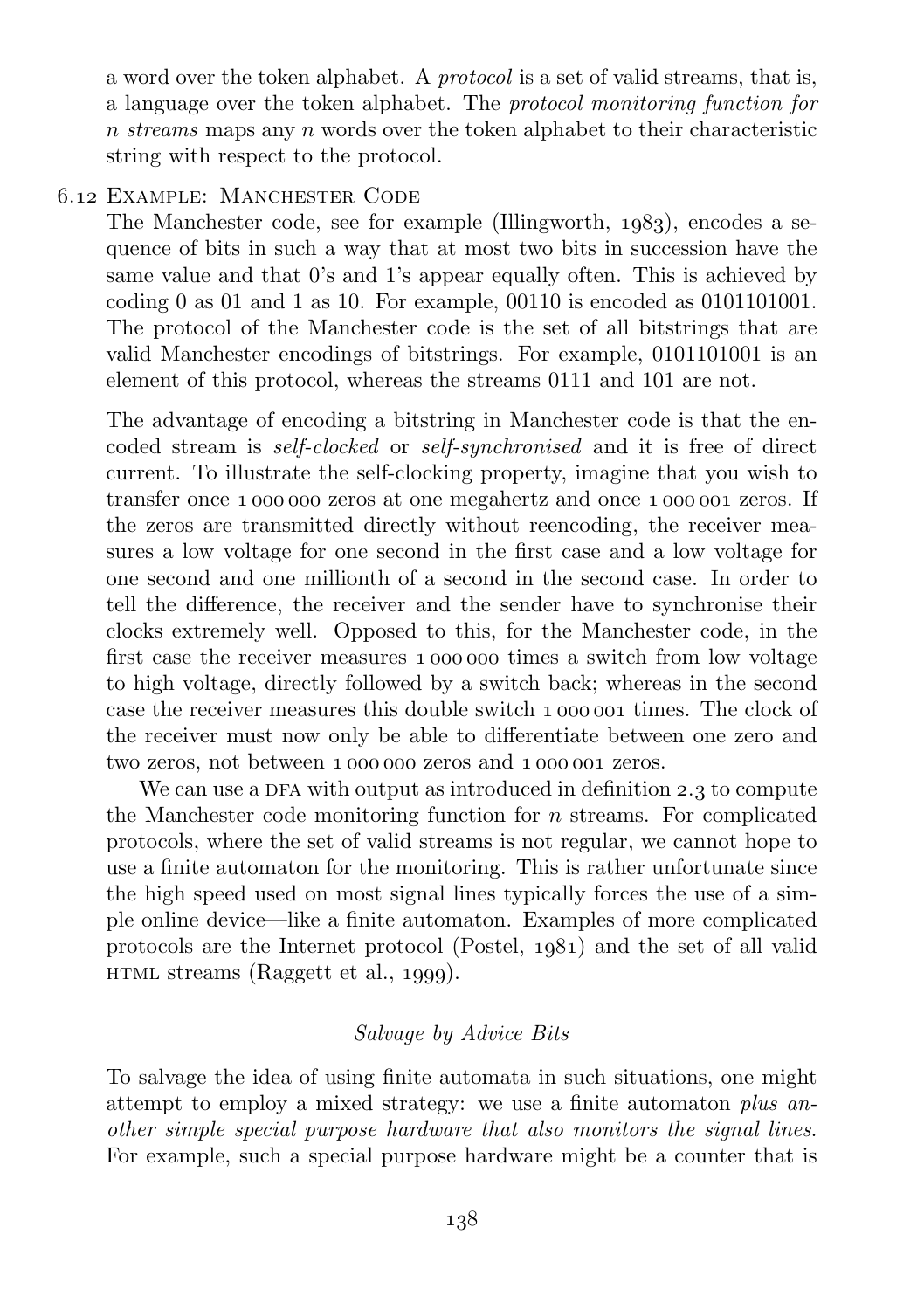increased every time a 'send' tag is transported on some line, and decreased every time an 'acknowledge' tag is transported. At some point, the special hardware device could communicate some information to the finite automaton, which should then decide which signal lines were faulty. The special hardware might tell the automaton whether the 'send' and 'acknowledge' symbols paired up correctly, or it could tell the automaton the index of a line where this was not the case. The following definition formalises this 'mixed strategy'.

# 6.13 DEFINITION

Let  $FC$  be a class of functions. A function f can be  $FC\text{-}computed with$ k bits of advice per word if there is a function  $q \in FC$  such that for all words w there exists a bitstring  $b \in \{0,1\}^k$  with  $f(w) = g(\langle w, b \rangle)$ .

Surely a special hardware should allow us to compute the protocol monitoring function of some nonregular protocols. However, the finite automata nonspeedup theorem tells us that the special hardware must communicate at least  $\log_2 n + 1$  bits to the automaton. In particular, even getting the index of one (possibly faulty) line does not suffice to compute the monitoring function of any nonregular protocol.

# . Logarithmic Lower Communication Bound Theorem

Let  $A$  be a nonregular protocol and  $n$  a positive integer. Then  $A$ 's protocol monitoring function for n streams cannot be computed by finite automata with only  $\log_2 n$  bits of advice per tuple.

*Proof.* Suppose we could compute  $\chi_A^n$  with  $\lfloor \log_2 n \rfloor$  bits of advice per tuple. Then  $\chi_A^n \in EN_{fa}(2^{\lfloor \log_2 n \rfloor}) \subseteq EN_{fa}(n)$ . By [corollary](#page-86-1) 4.11 this implies that  $A$  is regular, contrary to the assumption.  $QED$ 

# Salvage by Massive Failure Detection

A different way of trying to salvage the idea of using finite automata is to weaken the requirement that the automaton must output the exact set of faulty lines. For example, we might require that the automaton must only detect *massive failures*. This means that on input of any  $n$  distinct streams, the automaton must accept if all streams are valid and must reject if all streams are invalid. If some streams are valid and some invalid or if some streams are identical, the automaton may accept or reject. Thus, the automaton is only required to detect a massive failure. The following theorem shows that massive failure detection is not easier than individual failure detection.

# . Massive Failure Detection Theorem

Let A be a protocol and let  $n$  be a positive integer. Suppose there exists an automaton that accepts all n tuples of pairwise different streams in A and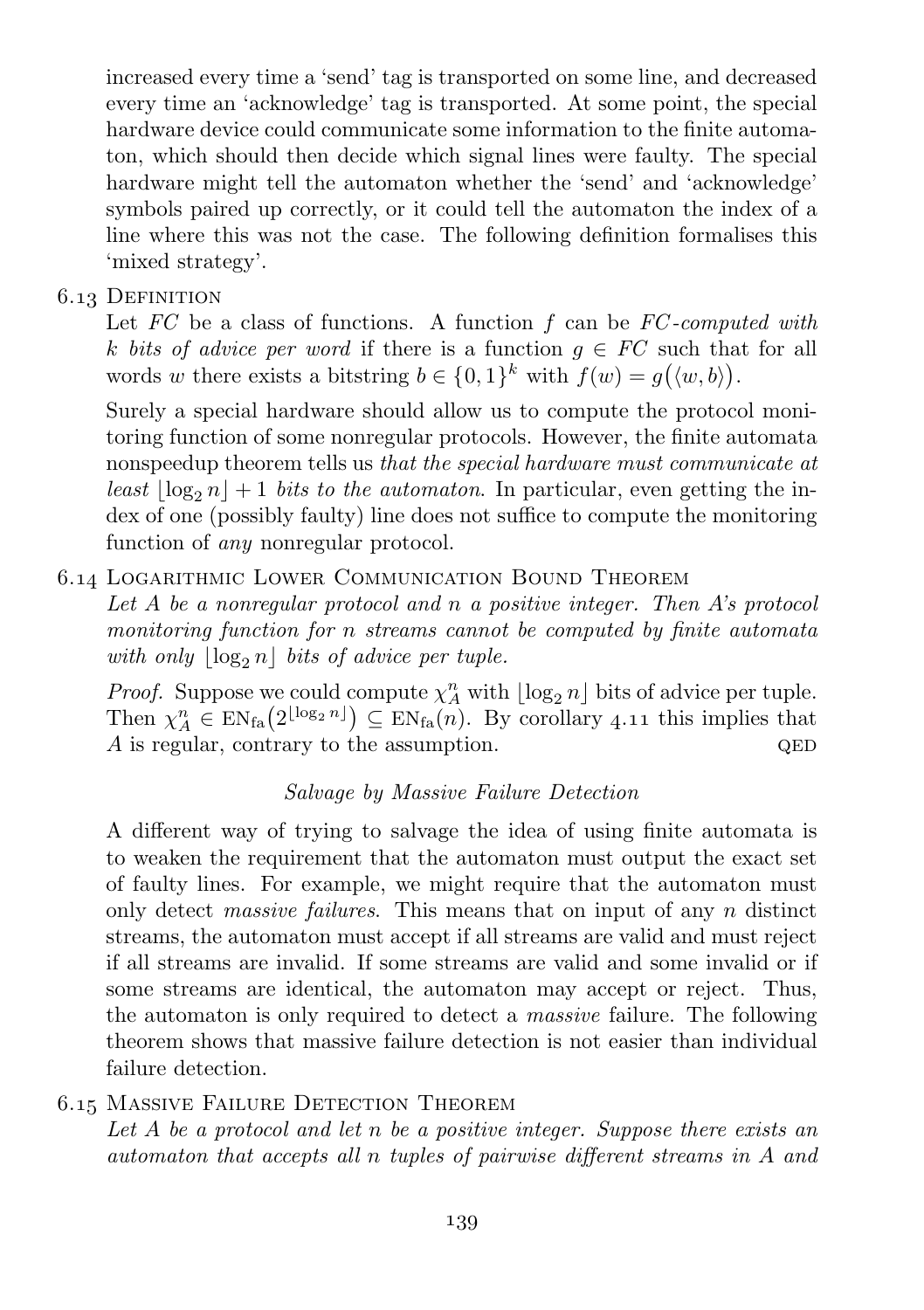that rejects all n tuples of pairwise different streams not in A. Then A is regular.

*Proof.* Suppose such an automaton  $M$  exists for a protocol  $A$ . Then the relation accepted by M separates  $A^{(n)}$  and  $\bar{A}^{(n)}$ . Thus, by [theorem](#page-137-1) 6.6,  $A$  is regular.  $QED$ 

### SECTION 6.3

#### Classification with Examples

<span id="page-141-0"></span>Suppose we are given objects and are asked to classify these objects according to some property. For example, we might be asked to classify objects according to their colour. On input of an object we would then have to output a colour classification like 'red' or 'green' or 'black'.

In this section we investigate whether this classification problem gets any simpler if we are provided, together with the input object, further objects that are guaranteed to be classified the same way. This is not the case for Turing machines and, if there are only two possible classifications, neither for finite automata. Opposed to this, for polynomially time-bounded Turing machines extra examples allow the classification of problems that cannot be classified without. These problems can even become arbitrarily complex computationally. The same is true for multitape automata that may move their heads at different speeds.

A formal definition of the classification problem is given below. Objects are modelled as words. The classification is performed according to a partition of  $\Sigma^*$ .

### 6.16 DEFINITION OF CLASSIFICATION PROBLEMS

A classification problem is a partition  $A_1, \ldots, A_k$  of  $\Sigma^*$ . The associated classification function maps every word  $w \in \Sigma^*$  to the index *i* for which  $w \in A_i$  holds.

A simple classification problem is given by  $\{w \in \{0,1\}^* \mid w \text{ contains no } 0\},\$  $\{w \in \{0,1\}^* \mid w \text{ contains exactly one } 0\}, \text{ and } \{w \in \{0,1\}^* \mid w \text{ contains at } 0\}$ least two  $0's$ . A more complicated classification problem is the classification of bitstrings according to whether they contain more, equally many, or less 0's than 1's.

Classification problems are, roughly spoken, 'as difficult as languages'. For example, a finite automaton can compute the classification function of a classification problem  $A_1, \ldots, A_k$  iff all  $A_i$  are regular. Analogously, a Turing machine can compute the classification function iff all  $A_i$  are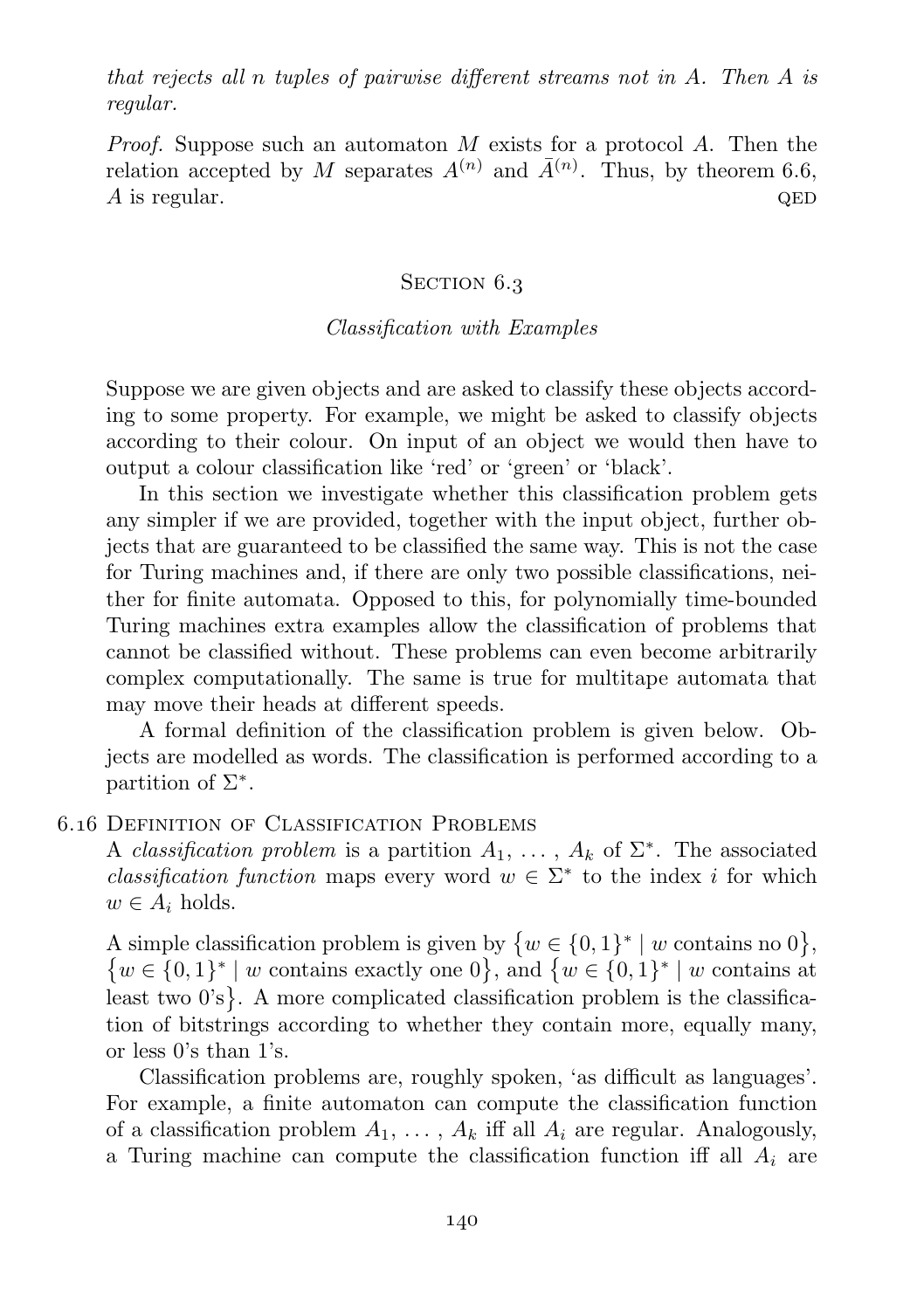recursive. Thus we cannot hope to solve a classification problem if some of the involved partitions are not regular, respectively not recursive.

As in the previous section, we allow some sort of 'external help' that is intended to help us in solving the classification problem for, say, nonregular sets using a finite automaton. The idea is to provide, together with the input object,  $n$  further (different) objects that have the same classification as the input object. For the above example of classifying objects according to their colour, on input of a red ball, some external agent would provide further examples of red objects like a red cube and a red hat. The automaton sees these three red objects on its tapes and should then produce the output 'red'. If we provide an incorrect input, like a red ball together with a black hat and a black cat, the automaton is allowed to get confused and may produce an arbitrary output.

# . Definition of Example Classification Functions

Given a classification problem  $A_1, \ldots, A_k$ , an *n*-example classification function is a function  $f: (\Sigma^*)^{n+1} \to \{1, \ldots, k\}$  with the following property: for every  $i \in \{1, ..., k\}$  and every  $n + 1$  pairwise different words  $w_1, \ldots, w_{n+1} \in A_i$  we have  $f(w_1, \ldots, w_{n+1}) = i$ .

An especially important and interesting special case of the classification problem with examples is the decision problem with examples. An nexample decision function for a language  $A$  is an *n*-example classification function for the classification problem  $A_1 = A$  and  $A_2 = \overline{A}$ .

In the following we study, for different computational models, whether there exist classification problems for which an  $n$ -example classification function can be computed, but whose classification function (without examples) cannot. The presentation is sorted according to increasing power of the computational models. We start with finite automata that read the tapes synchronously, that is, with the standard model studied up to now.

## Classification by Finite Automata with Synchronously Moving Heads

The first theorem of this section shows that for finite automata that read their tapes synchronously examples do not help if there are only two equivalence classes, that is, they do not help for the decision problem. For a larger number of equivalence classes I conjecture that extra example also do not help. This conjecture is motivated by the observation that in the recursive setting, which is studied at the end of this section, extra examples do not help for any number of equivalence classes, see [theorem](#page-147-0)  $6.27$ .

# 6.18 THEOREM

Let  $n$  be a positive integer and let  $A$  be a language. If  $A$  has a regular n-example decision function, then A is regular.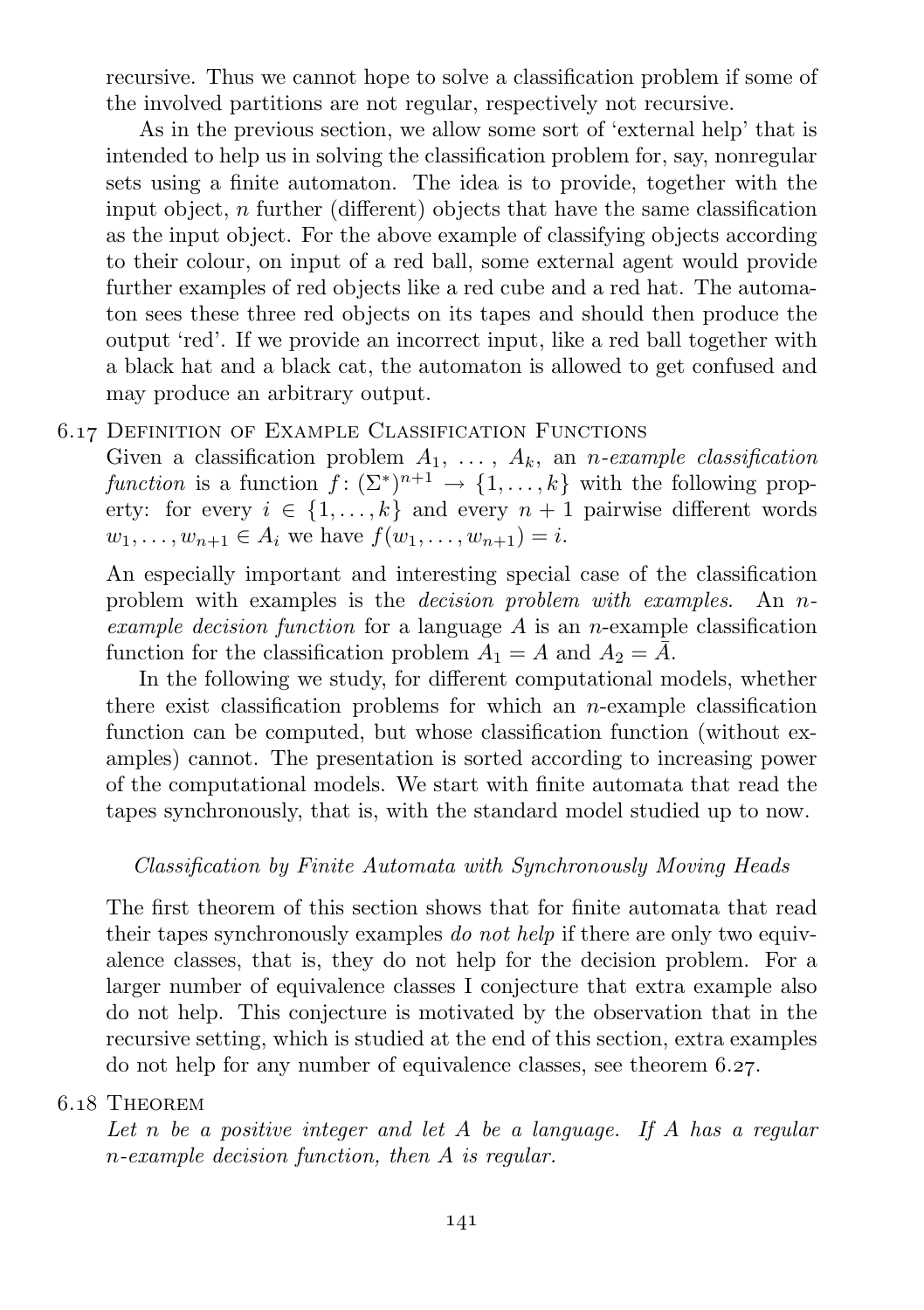*Proof.* We show that  $A^{(n+1)}$  and  $\overline{A}^{(n+1)}$  are fa-separable, which shows that A is regular by [theorem](#page-137-1) 6.6. Let f be the *n*-example decision function. Consider the set  $B := \{(w_1, \ldots, w_{n+1}) \in (\Sigma^*)^{n+1} \mid f(w_1, \ldots, w_{n+1}) = 1\}.$ It is regular and it has the properties  $A^{(n+1)} \subseteq B$  and  $\overline{A}^{(n+1)} \subseteq \overline{B}$ . QED

#### . Classification Conjecture

Let n and k be positive integers. Let  $A_1, \ldots, A_k$  be a classification problem that has a regular n-example classification function. Then all  $A_i$  are regular.

For recursive computations the above conjecture holds, see [theorem](#page-147-0) 6.27. Unfortunately, it is not clear how its proof might be transferred to finite automata.

### Classification by Finite Automata with Asynchronously Moving Heads

Before turning our attention on recursive computations, let us first increase the computational power of finite automata only a little bit: let us allow the automata to move their heads at different speeds and in different directions.

Formally, we now study deterministic, multitape, space-bounded, offline Turing machines. For a space bound  $s: \mathbb{N} \to \mathbb{N}$ , such a machine has the following components: it has  $n$  read-only input tapes on which it finds  $n$ input words; it has a work tape that stores bits and may both be read and written, but only on  $s(\ell)$  cells, where  $\ell$  is the length of the longest input word; and it has a write-only output tape on which it writes its output. Let  $FDSPACE[s]$  denote the class of all functions that can be computed by such a machine with space bound s. The sought formalisation of functions computable by finite automata that may move their heads arbitrarily is  $FDSPACE[0]$ .

The following example presents a nonregular language that has a oneexample decision function in  $FDSpace[0]$ .

### . Example: The Arithmetic Progression

Let PROGRESSION := {bin 1; bin 2; bin 3; bin 4; ...; bin  $n \mid n \in \mathbb{N}$ } denote the arithmetic progression language (the semicolon is a marker symbol). This language can be decided in double logarithmic space, but it cannot be decided in less space, since it is not regular and since Hartmanis et al.  $(1065)$ have shown that any language decidable in less than double logarithmic space is regular. Thus the characteristic function of this language is in FDSPACE  $[O(\log \log n)]$ , but not in FDSPACE [0].

The following theorem shows that there is a one-example decision function for PROGRESSION in  $FDSpace[0]$ . The proof is loosely based on an idea that Frank Stephan told me about in a personal communication.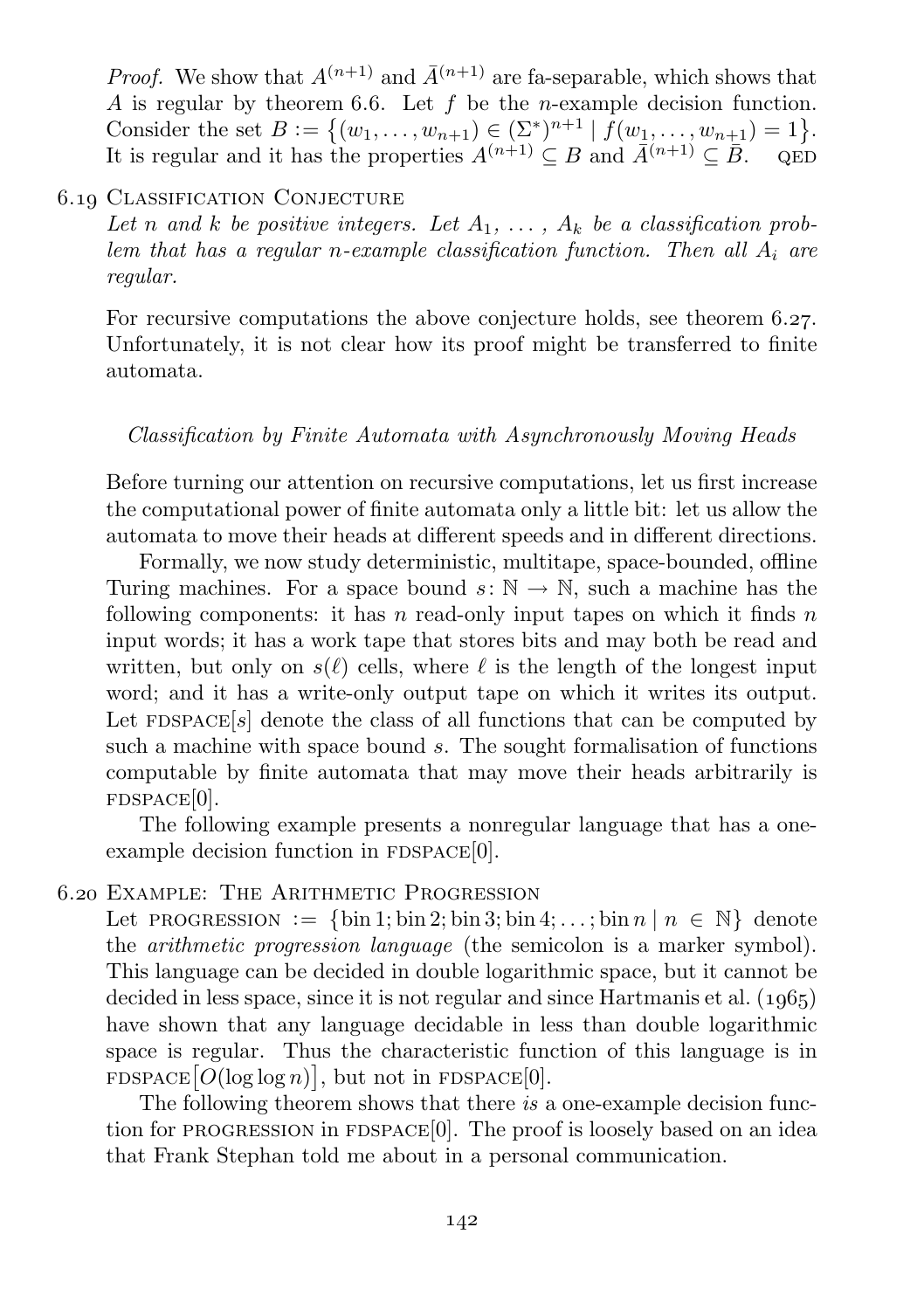#### 6.21 THEOREM

There is a one-example decision function for PROGRESSION in FDSPACE[0].

Proof. Let u be an input word on the first tape that is to be decided and let  $v$  be an example put on the second tape that is classified the same way as u. Then either  $u, v \in \text{PROGRESSON}$  or  $u, v \notin \text{PROGRESSON}$ . Note that if v is not classified the same way as u then the following algorithm may produce a wrong output (which we are allowed to do).

We may assume that the input word  $u$  is shorter than the example  $v$ , since otherwise we can just exchange the rôles of u and v. The decision algorithm works as follows: First, it checks whether  $u$  is a prefix of  $v$ . If this is not the case, then it is impossible that both  $u$  and  $v$  are elements of **PROGRESSION** and u is classified as 'u is not an element of PROGRESSION'.

If u is a prefix of v, the heads are returned to the beginning of the inputs. On the second tape, the machine checks whether the first number before the first semicolon is 1. If so, it places the head for the second tape on the beginning of the first digit of the second number of this tape (which must be  $\sin 2 = 10$  if both words are in the language). Then the machine enters a loop during which it verifies that the current number on the first tape is exactly one less than the current number on the second tape. Then it advances to the next numbers on both tapes. If the first tape ends and everything 'went fine', the machine outputs  $u$  is an element of progression'; otherwise it outputs 'u is not an element of progression'. QED

The above theorem shows that even a single example allows us to solve a classification problem in zero extra space that we cannot solve without such an extra example. This raises the question of how powerful extra examples are for zero extra space. The following theorem states that we can 'trade space for examples'. A key idea of the proof, namely to encode logarithmically many bits of the work tape as the position of a head on a tape, is due to Hartmanis  $(1972)$ .

## . Theorem (Trading Space for Examples)

Let n and k be positive integers. Let  $A_1, \ldots, A_k$  be a classification problem that has an n-example classification function in  $FDSPACE[s]$ . Then there  $exists a number n' such that the classification problem has an n'-example$ classification function in FDSPACE[s'] where  $s'(\ell) = \max\{s(\ell) - \log_2 \ell, 0\}.$ 

*Proof.* Let  $M$  be a machine that uses  $n$  examples and space  $s$ . We wish to construct a machine  $M'$  that saves  $\log_2 \ell$  space on inputs of maximum length  $\ell$  by using a larger number  $n'$  of examples.

The machine  $M'$  works in two stages. In the first stage, it sorts the  $n'+1$ input words according to their length. Naturally, since the input tapes are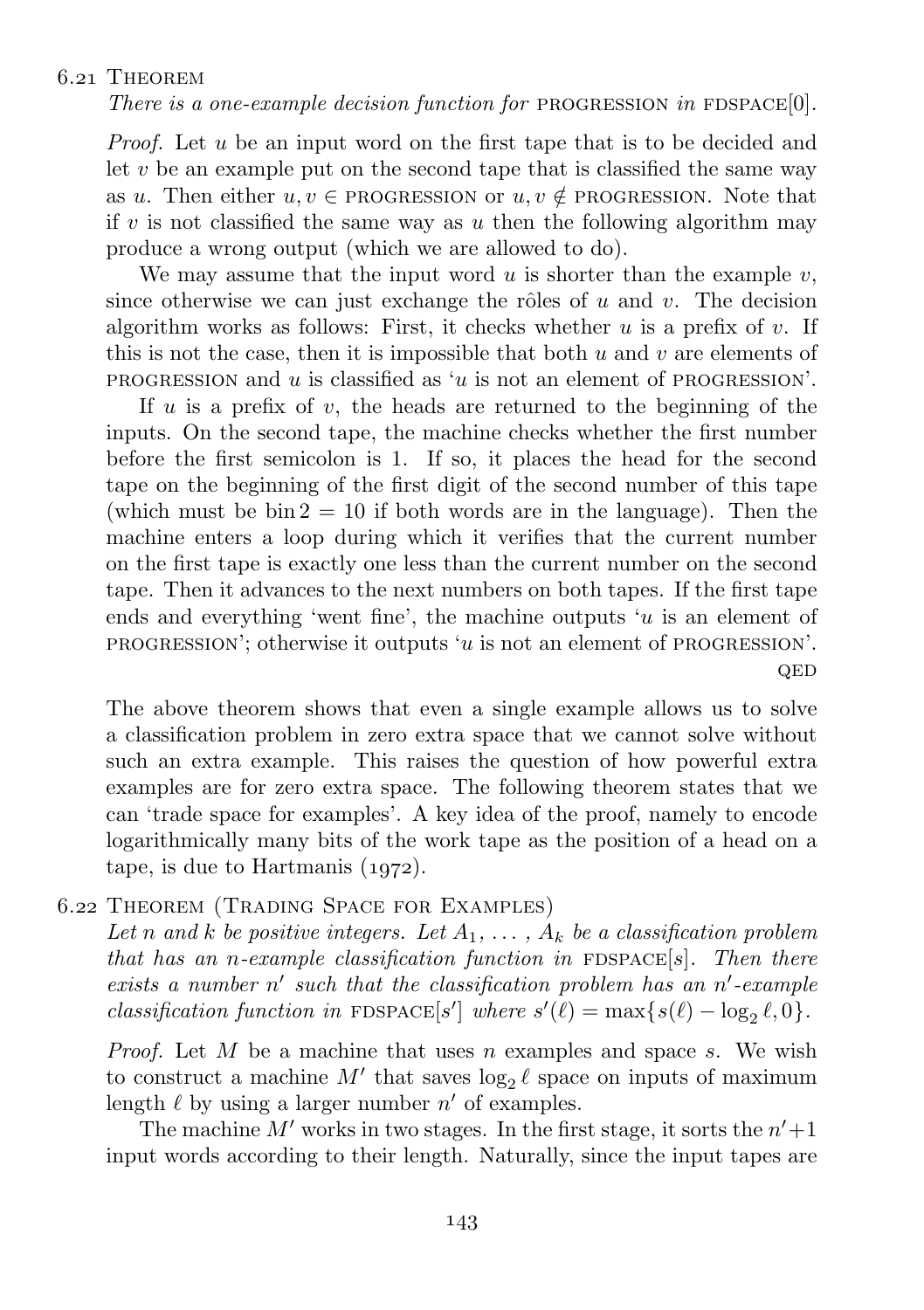read-only, no actual reordering takes place. Rather, the reordering is done 'virtually' in the state of  $M'$ : it scans all input words; keeps track of their relative lengths in its state; returns to the beginning of all the words; and from then on treats the shortest word as if it were on tape 1, the second shortest word as if it were on tape 2, and so on.

During the second stage,  $M'$  simulates M on the first  $n+1$  words. The tapes  $n+2$  through to  $n'+1$  will be called *auxiliary tapes*. The input words on the auxiliary tapes will not be considered at all. However, the positions *of the heads on these tapes* will be used to encode the missing  $\log_2 \ell$  bits of the work tape, where  $\ell$  is the longest of the first  $n + 1$  words. Note that all words on the auxiliary tapes have at least length  $\ell$ .

In detail, the simulation of M by  $M'$  works as follows: the machine  $M'$ keeps only the last  $\max\{s(\ell) - \log_2 \ell, 0\}$  many bits of M's work tape on its own work tape. Whenever  $M$  reads or writes the contents of a bit stored in one of the first  $\log_2 \ell$  many cells, which are 'missing' on the tape of  $M',$ the machine  $M'$  extracts this information from the head positions of the auxiliary tapes. How this information is extracted is explained below, after we have argued that the auxiliary tapes can be treated like the registers of a random access machine.

The position of the head on the ith auxiliary tape, that is, the number of cells from the left end to the current head position, is a number between 0 and at least  $\ell$ . These numbers form an array. It is easily seen that, given enough auxiliary tapes, the machine  $M$  can perform some basic operations on this array: it can copy a number from one position in the array to another position, it can compare numbers, it can add and subtract numbers, and it can multiply and divide numbers by constants. Thus we can perform all basic operations of random access machines with a fixed number of registers that can hold the maximum number  $\ell$ .

The information of the missing  $\log_2 \ell$  bits can be stored as follows: one 'register' holds the current head position if the head is on one of the missing bits; another register holds the bits before this head, coded as a binary number; and one register holds the bits starting at the head position, also coded as a binary number, but in reverse. For example, if the contents of the missing part of the tape is  $110 \triangleright 01011$ , then the register for the head position stores the number 4, the register for the bits left of the head stores 6 since bin  $6 = 110$ , and the register for the bits starting at the head position stores 26 since  $(bin 26)$ <sup>reversed</sup> = 11010<sup>reversed</sup> = 01011.

With this coding, moving the head in the missing part can be simulated by doubling and halving the numbers in the registers for the tape contents of the missing part. The machine  $M'$  also notices when it reaches the left or right end of the missing part. Thus it can perform a simulation of  $M$  in space  $\max\{s(\ell) - \log_2 \ell, 0\}.$  $\ell, 0$ .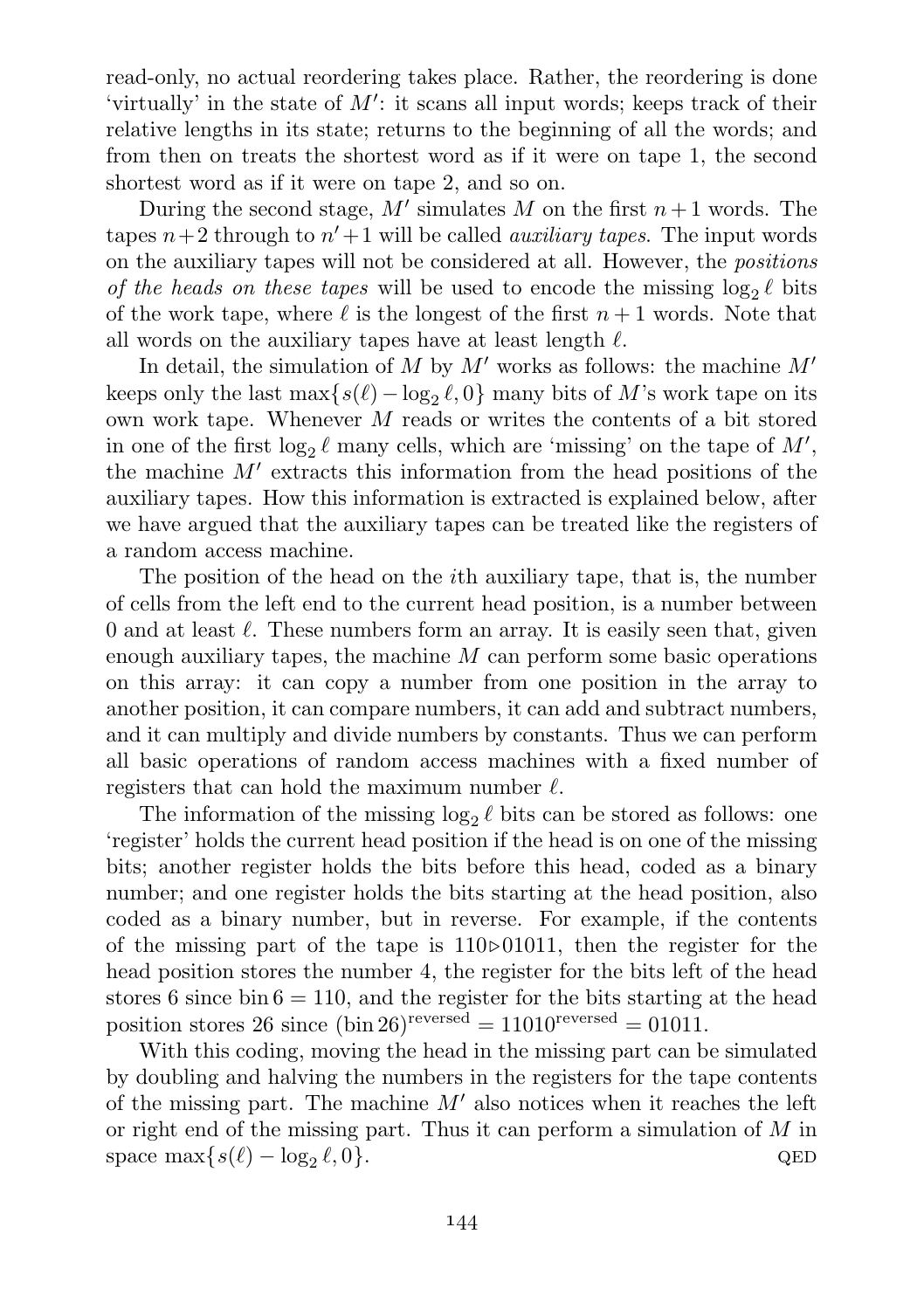By repeatedly applying the above theorem we get the following corollary.

6.23 COROLLARY

<span id="page-146-0"></span>Let  $n$  be a positive integer. If a classification problem has an n-example classification function in  $FDSPACE[O(\log n)]$ , then it has an n'-example  $classification\ function\ in\ \ \text{FDSPACE}[0]\ for\ some\ suitable\ n'.$ 

The above corollary shows that finite automata with asynchronously moving heads are just as powerful as logarithmically space-bounded Turing machines with respect to classification problems in the presence of examples. As a final example of the power of examples, I show that there exist arbitrarily complex languages that can be decided in zero space when examples are given.

- . Example: But-One Logarithmically Space-Bounded Languages Let us define a class L-but-one analogously to the class P-but-one from [definition](#page-79-0) 3.35 as the class of languages that are 'but one in  $L'$ . Nickelsen's proof of [theorem](#page-79-1) 3.36 can be adapted to show that for every recursive function f there exists a language in L-but-one that is not in  $DTIME[f]$ . However, every language in L-but-one is decidable with one example: on input of  $u$ , together with an example  $v$ , decide one of them and then output the result. Together with [corollary](#page-146-0)  $6.23$ , this proves the following theorem.
- 6.25 THEOREM

For every recursive function f, there exists a language  $A \notin \text{DTIME}[f]$  and a positive integer n such that A has an n-example decision function in  $FDSPACE[0]$ .

# Classification by Turing Machines

I now show that [conjecture](#page-143-0) 6.19 is true in the recursive setting. The proof is based on Boris Trakhtenbrot's co-recursively enumerable tree lemma, see [lemma](#page-146-1)  $6.26$  below. I present a proof of this lemma since you may find it worthwhile to compare its proof with the proof of [theorem](#page-142-0)  $6.18$  for the finite automata case. Recall that [definition](#page-105-0)  $5.2$ , where trees and branches are defined, requires that branches are always infinite.

6.26 CO-RECURSIVELY ENUMERABLE TREE LEMMA (TRAKHTENBROT, 1963) Let  $T$  be a co-recursively enumerable tree that has at least one and at most countably many branches. Then T has a recursive branch.

<span id="page-146-1"></span>*Proof.* Let  $T'$  denote the subtree of  $T$  that contains all nodes that have infinitely many descendants. Let us call a node  $u \in T'$  good if there is only one branch in  $T'$  that contain u. There must exist a good node: otherwise  $T'$  would either be empty, which is forbidden by assumption, or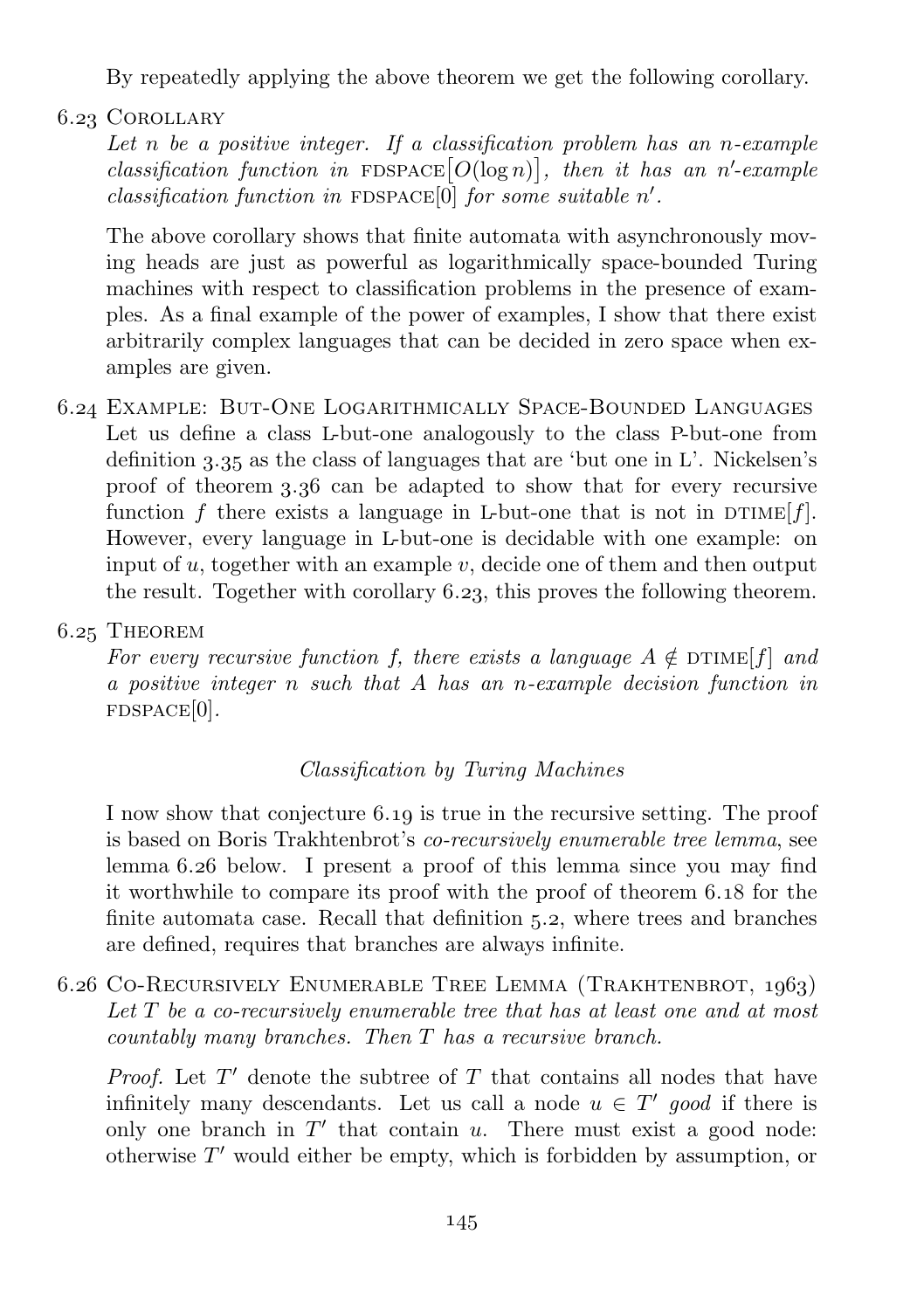every node would have two incomparable descendants and  $T'$  would hence have uncountably many branches.

Consider a good node u and the branch  $B$  through it. Without loss of generality we can assume that  $u$  is the root, that is, the empty word. I claim that  $B$  is recursive. A word is in  $B$  iff it is in  $T$  and has infinitely many descendants. To check this, we run the following algorithm: run the corecursive enumeration algorithm for  $T$  in a dovetailed fashion. Every time an element of  $\overline{T}$  is enumerated, we mark this word as 'dead'. Furthermore, if all successors of a node are dead, the node also dies. No word in  $B$  will ever die and all words in  $\bar{B}$  will die sooner or later. Thus, we can reject input words that die at some point and accept input words for which all other words of the same length die at some point.  $QED$ 

#### 6.27 THEOREM

Let n and k be positive integers. Let  $A_1, \ldots, A_k$  be a classification problem that has a recursive n-example classification function. Then all  $A_i$  are recursive.

*Proof.* Let  $A_1, \ldots, A_k$  be a partition of the set  $\Sigma^*$ . Let  $w_1, w_2, w_3, \ldots$ denote the words in  $\Sigma^*$  in standard ordering. Let  $f: (\Sigma^*)^{n+1} \to \{1, \ldots, k\}$ be the *n*-example classification function. Define a tree  $T$  as follows:

- 1. The tree alphabet is the set  $\Gamma := \{1, \ldots, k\}.$
- 2. A node  $x_1 \cdots x_\ell \in \Gamma^*$  with  $x_i \in \Gamma$  is in T, iff for all pairwise different indices  $i_1, ..., i_{n+1} \in \{1, ..., \ell\}$  with  $x_{i_1} = \cdots = x_{i_{n+1}} = j$  we have  $f(w_{i_1}, \ldots, w_{i_{n+1}}) = j.$

Intuitively, the branches of the tree correspond exactly to the partitions of  $\Sigma^*$  for which f is an n-example classification function. More precisely, a branch  $\{u_1, u_2, u_3, \ldots\}$  of T corresponds to the partition in which the word  $w_i$  is in the equivalence class  $A_j$ , where j is the last letter of  $u_{i+1}$ . The 'direction' in which a branch 'heads' at the ith node tells us in which equivalence class the *i*th word of  $\Sigma^*$  lies. The definition ensures that the branch that corresponds to the classification problem  $A_1, \ldots, A_k$  is a branch of T.

I claim that there is a fixed number r such that the letters of any two nodes in  $T$  of the same length differ on at most  $r$  positions. To see this, consider any two nodes  $x_1 \cdots x_{\ell} \in T$  and  $y_1 \cdots y_{\ell} \in T$ . Consider a graph with multiple edges whose vertex set is Γ. For each  $i \in \{1, \ldots, \ell\}$  with  $x_i \neq y_i$  let there be an edge from the vertex  $x_i \in \Gamma$  to the vertex  $y_i \in \Gamma$ with label i. Then for any two different vertices  $p$  and  $q$  of this graph there can be at most n edges going from  $p$  to  $q$ : otherwise the labels on the  $n$ edges would be indices of words for which f outputs both  $p$  and  $q$ , which is impossible. In total, there can be at most  $r := nk(k-1)$  edges in the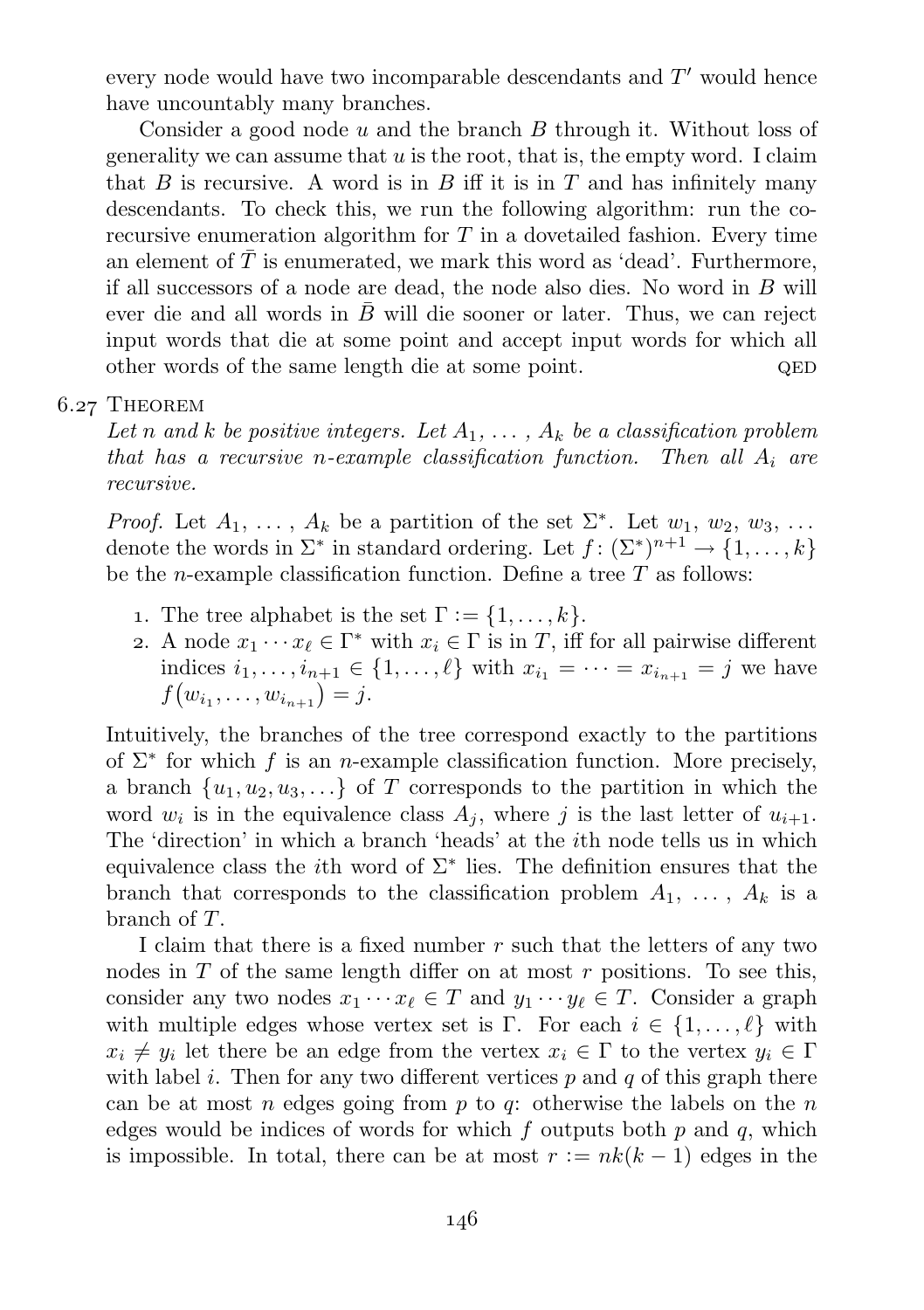graph. This number bounds the number of positions where any two nodes in  $T$  of the same length can differ.

The tree  $T$  has at most countably many branches. To see this, fix one branch. Then every other branch is obtained by changing at most  $r$  letters at the same positions in all nodes. By [lemma](#page-146-1)  $6.26$ , this shows that T has a recursive branch. But then all other branches are also recursive, including the branch corresponding to the partition  $A_1, \ldots, A_k$ . This shows that each  $A_j$  is recursive, since we can decide whether  $w_i \in A_j$  holds by tracing the branch up to the  $(i + 1)$ -th node and checking whether the last letter is  $j$ . QED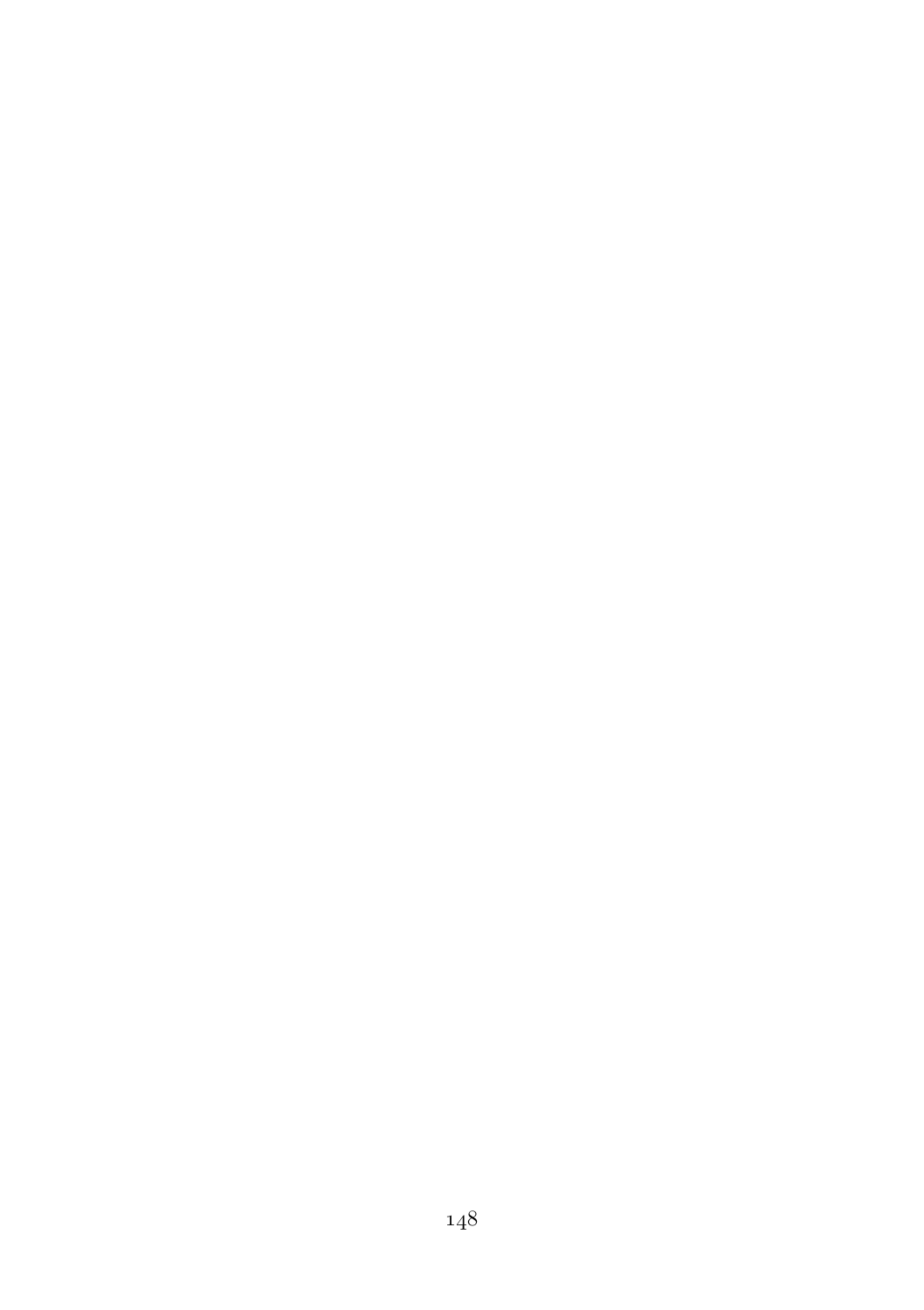# SEVENTH CHAPTER

Conclusion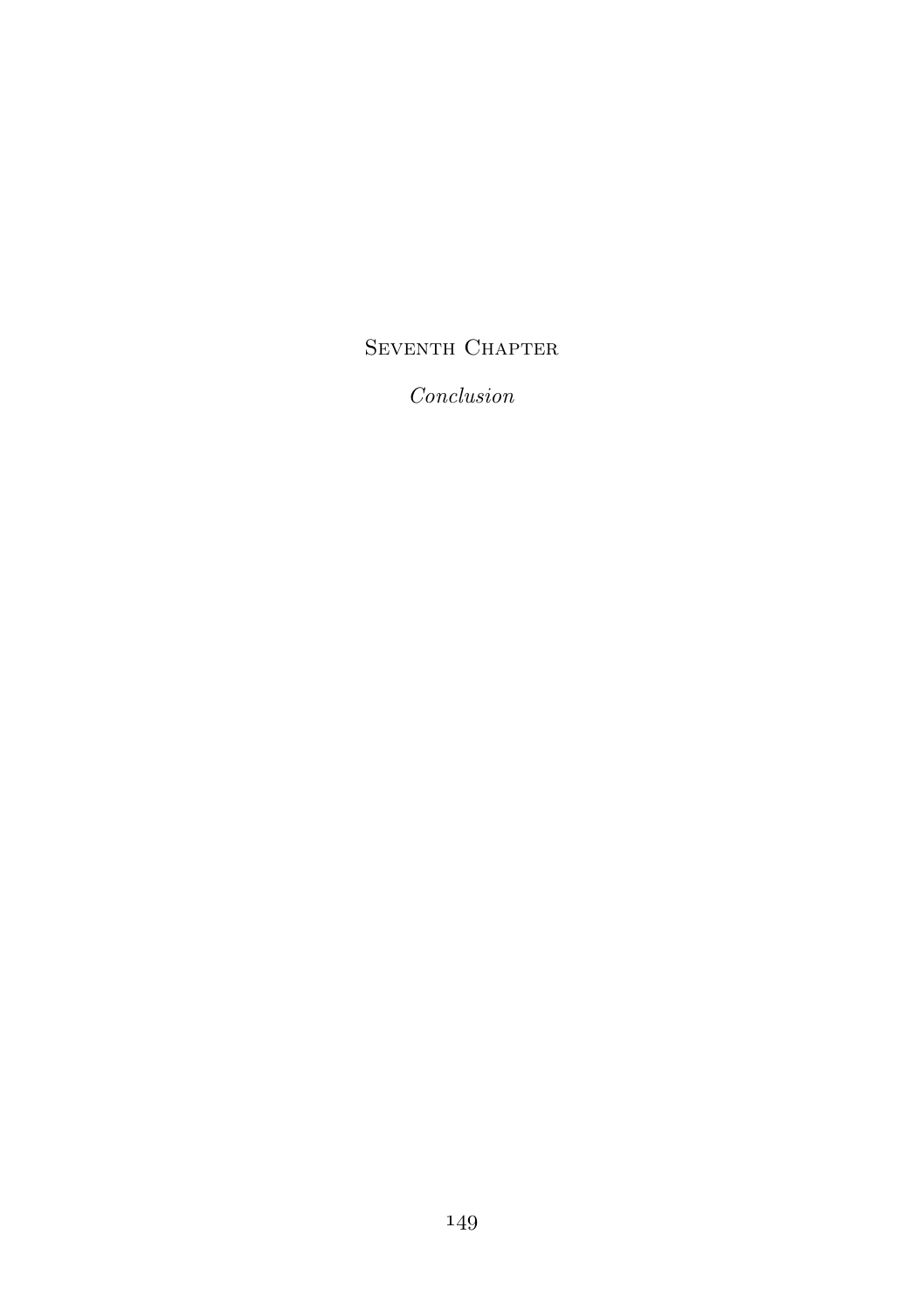Please reread the thesis stated at the beginning of this dissertation. If I have not been able to convince you of this thesis, I would like to apologise for having wasted your time. In any case, I would like to thank you for having read this dissertation.

This conclusion regroups and analyses the ideas, concepts, and results of the five main chapters 'in hindsight'. First, a summary is given of which results hold for which computational models. Second, an appraisal is attempted of the relevance of the ideas, concepts, and results with respect to both theory and practice. Third, possible future work is outlined.

#### SECTION 7.1

#### Which Results Hold for Which Models?

Which of the main results of this dissertation hold for which computational models? The body text does not always answer this question directly, since it is organised according to proof methods, not according to computational models. Proofs that a certain theorem holds for one model and does not hold for another model are sometimes presented in different chapters. In the following I summarise which results hold for which computational models. When repeating results, only the core statement is repeated. For example, restrictions like 'n must be a positive integer' are omitted; please see the main text for detailed statements of the theorems.

I do not mention most of the results obtained in the sixth chapter on applications. This is not due to a lack of faith in their importance. Rather, these are treated as part of the next section's discussion of the relevance of the results of this dissertation.

#### The Cross Product Theorem

The first core result was the cross product theorem. To my knowledge, this theorem is the only known purely *structural* result on enumerability classes. (Except for the simple observation that enumerability classes form a proper hierarchy for reasonable computational models.)

. Generic Cross Product Theorem

For weakly closed C, if  $f \times g \in EN_C(n+m)$ , then either  $f \in EN_C(n)$  or  $q \in \mathrm{EN}_C(m)$ .

Since the class of recursively enumerable languages, the class of regular relations, Presburger arithmetic, first-order arithmetic, and ordinal number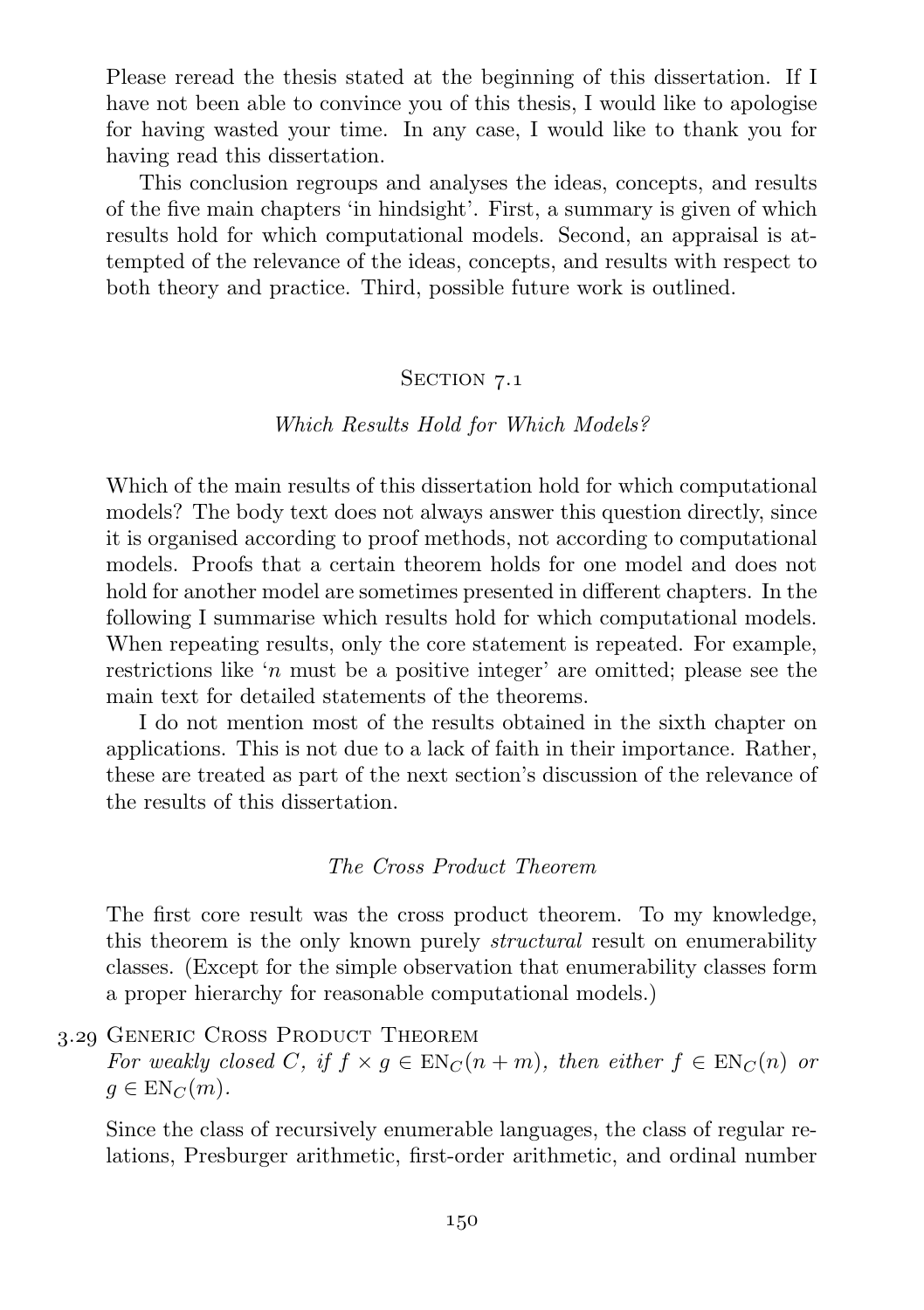arithmetic are all weakly closed, the theorem holds for all of these models. Resource-bounded computations like polynomial-time computations are not weakly closed and the theorem makes no claims for them. By the discussion following [theorem](#page-79-1) 3.36, the cross product theorem does not hold for resource-bounded computational models.

The cross product theorem

- · holds for Presburger arithmetic,
- · holds for finite automata,
- · does not hold for polynomial-time computations,
- · holds for recursive computations,
- · holds for first-order arithmetic,
- · holds for ordinal number arithmetic.

An immediate corollary of the cross product theorem was the following generic version of the generalised nonspeedup theorem.

## . Generic Generalised Nonspeedup Theorem For weakly closed C we have  $V_C(m+h, n+k) \subseteq V_C(m,n) \cup V_C(h,k)$ .

The generalised nonspeedup theorem is just the restriction of the cross product theorem to functions f and g that are both of the form  $\chi_A^n$ , respectively  $\chi_A^m$ , for some fixed language A. As the cross product theorem shows, this restriction is unnecessary. Indeed, proving the theorem for arbitrary functions  $f$  and  $g$  makes the proof even *simpler*, since one avoids having to handle big tuples of words. The generic approach adds a bit of complication to the proof, but comparing the one paragraph proof in  $(Tantau, 2001)$  $(Tantau, 2001)$  for the cross product theorem for Turing machines with the longerproof given in ([Beigel et al.,](#page-163-0) 1995B) demonstrates this point.

The counterexample to the cross product theorem for polynomial-time computations is also a counterexample to the polynomial-time version of the generalised nonspeedup theorem. Concerning the computational models listed above, the generalised nonspeedup theorem and the cross product theorem hold for exactly the same models.

#### The Cardinality Theorem

The next central topic was the question of whether Kummer's cardinality theorem holds for other computational models, in particular, whether it holds for finite automata. This questions was not answered, but strong evidence was collected that suggests a positive answer.

. Kummer's Cardinality Theorem If  $\#_{A}^{n} \in \mathrm{EN}_{\mathrm{re}}(n)$ , then A is recursive.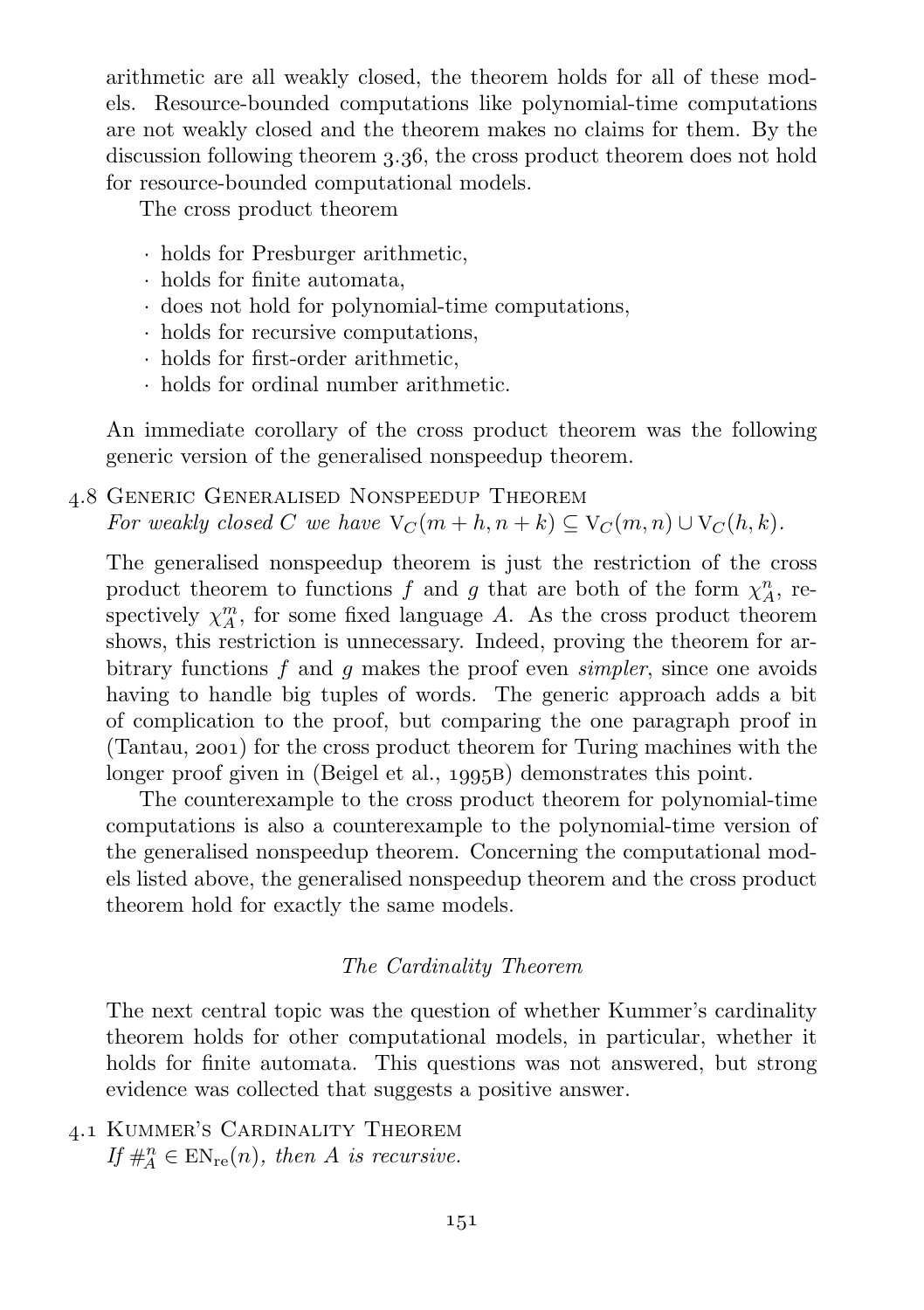I have shown that Kummer's cardinality theorem can be rephrased equivalently in terms of separability. This rephrasing allows some interesting modifications, like replacing the recursively enumerable supersets by corecursively enumerable supersets, see the following two theorems.

- . Kummer's Cardinality Theorem (Separability Version) If  $A^{(\binom{n}{0})}$ , ...,  $A^{(\binom{n}{n})}$  are separable by disjoint recursively enumerable sets, then A is recursive.
- 6.10 THEOREM

If  $A^{(\binom{n}{0}}, \ldots, A^{(\binom{n}{n})}$  are separable by disjoint co-recursively enumerable sets, then A is recursive.

Since the nonspeedup theorem is a direct consequence of the cardinality theorem, we know that the cardinality theorem does not hold for polynomialtime computations. However, for finite automata the situation is unclear.

The cardinality theorem

- · might or might not hold for Presburger arithmetic,
- · might or might not hold for finite automata,
- · does not hold for polynomial-time computations,
- · holds for recursive computations,
- · holds for first-order arithmetic,
- · does not hold for ordinal number arithmetic.

# Weak Cardinality Theorems

The weak forms of the cardinality theorem can all be proved using the generic proof method. The three weak forms are: the nonspeedup theorem, the cardinality theorem for two words, and the restricted cardinality theorem.

- . Generic Nonspeedup Theorem For weakly closed C we have  $V_C(n,n) = V_C(1, 1)$ .
- . Generic Cardinality Theorem for Two Words For strongly closed C, if  $\#_{A}^{2} \in \text{EN}_{C}(2)$ , then  $A \in C$ .
- . Generic Restricted Cardinality Theorem For strongly closed C, if  $\#_{A}^{n} \in EN_C(n)$  via a relation that never enumerates both 0 and n, then  $A \in C$ .

The nonspeedup theorem, the cardinality theorem for two words, and the restricted cardinality theorem

- · hold for Presburger arithmetic,
- · hold for finite automata,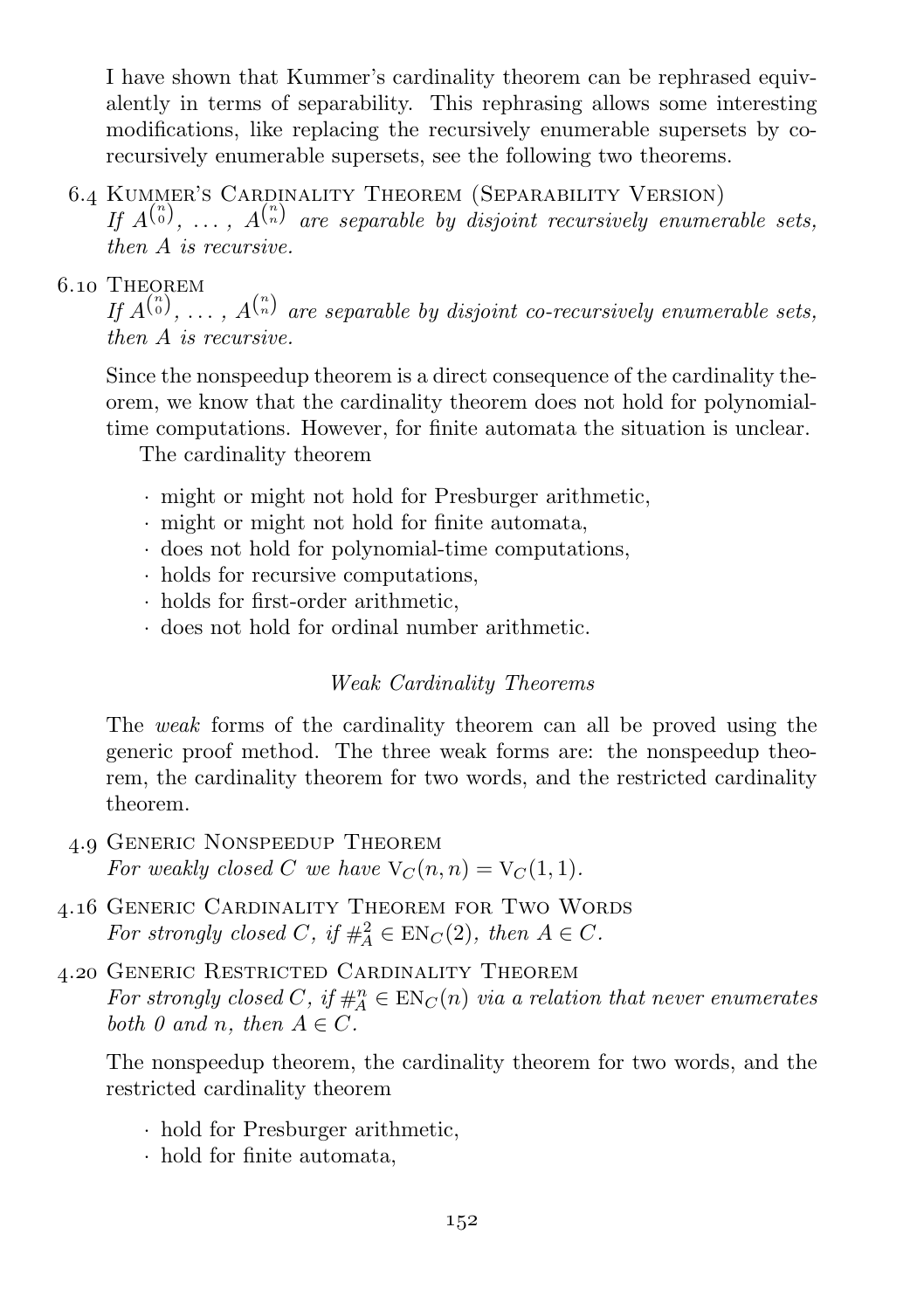- · do not hold for polynomial-time computations,
- · hold for recursive computations,
- · hold for first-order arithmetic,
- · do not hold for ordinal number arithmetic, except for the nonspeedup theorem, which does hold.

The rôle of ordinal number arithmetic is somewhat peculiar. The restricted cardinality theorem fails for it, because there exist ordinal numbers that are not definable in ordinal number arithmetic. However, this 'deficiency' is not a problem for the nonspeedup theorem.

For finite automata and for Turing machines, the proofs of the cardinality theorem for two words and of the restricted cardinality theorem are quite different. My proofs for finite automata are based on first-order formulæ that involve negation. The classic proofs for Turing machines are based on Kummer's recursively enumerable tree lemma  $(1992)$  and on Trakhtenbrot's co-recursively enumerable tree [lemma](#page-146-1), see lemma 6.26.

A natural question in this context is: can we give a proof of the cardinality theorem (at least for two words) that works both for finite automata and for Turing machines? I do not know whether this is the case.

## Closure of Regular Relations under Elementary Definitions

Elementary definitions of regular relations are the first of the two central proof methods used in this dissertation.

## 2.37 COROLLARY

Let S be a regular  $\tau$ -structure and  $\phi$  a first-order  $\tau$ -formula. Then the relation  $\phi^{\mathcal{S}}(u_1,\ldots,u_n)$  is regular.

This theorem allows us to use the formalism of first-order logic for the definition of regular relations in terms of existing ones. I made use of this method throughout the text. All instantiations of the generic theorems for finite automata depend on the above closure property of the class of regular relations.

- · Presburger arithmetic is closed under elementary definitions.
- · The class of regular relations is closed under elementary definitions.
- · The class of polynomial-time decidable relations is not closed under elementary definitions, not even under positive elementary definitions.
- · The class of recursively enumerable relations is not closed under elementary definitions, but it is closed under positive elementary definitions.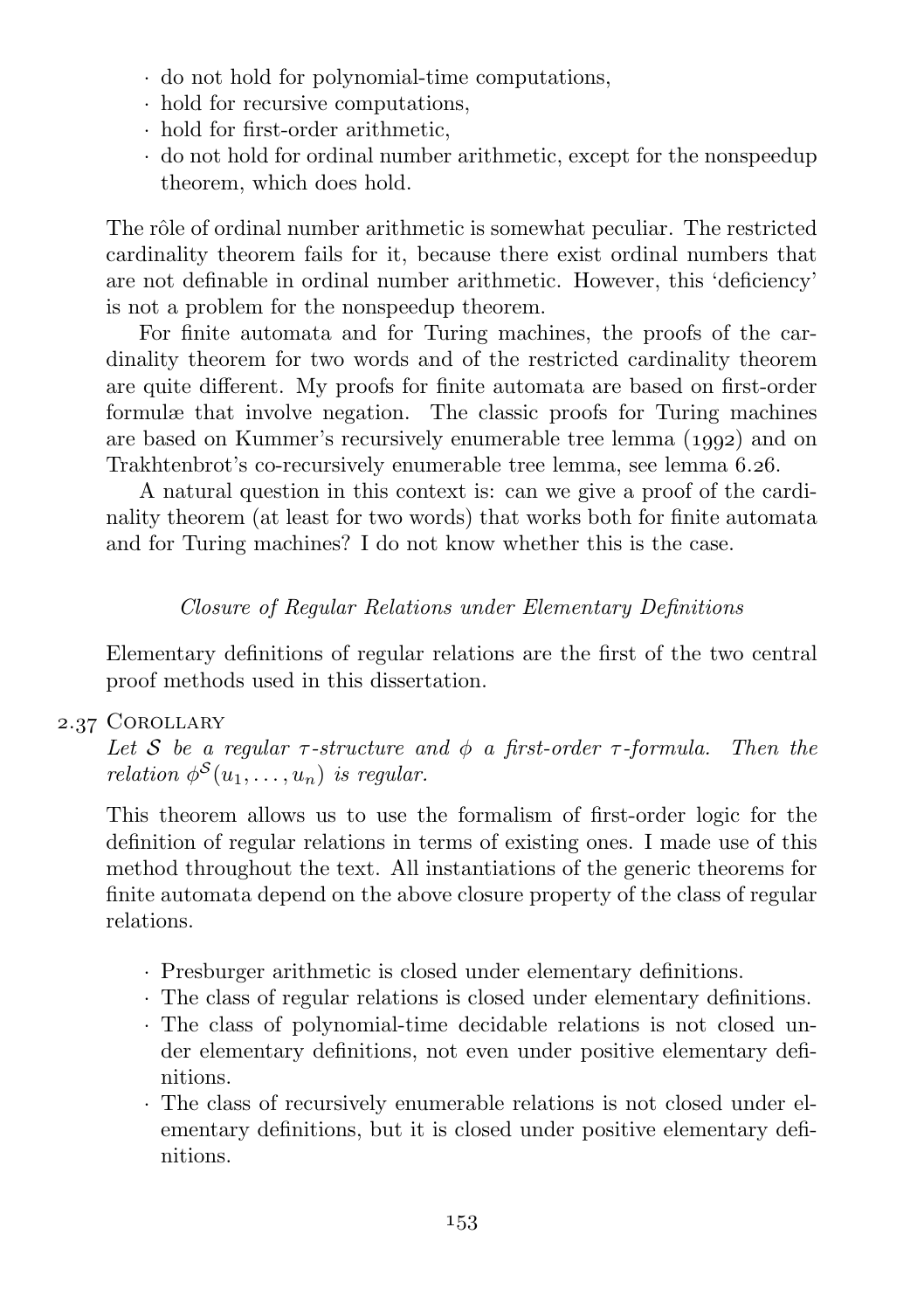- · First-order arithmetic is closed under elementary definitions.
- · Ordinal number arithmetic is closed under elementary definitions, but some ordinal numbers are not elementarily definable.

#### The Branch Diagonalisation Method

The second central proof method of this dissertation is branch diagonalisation. It is not universally applicable (for example it can only be applied to uncountable classes), but if it is applicable it yields strong separations. A main result that was proved using branch diagonalisation is the following:

## . Verboseness Class Inclusion Theorem The following statements are equivalent for all oracles  $X$ :

- 1.  $V_{re}(m, n) \subseteq V_{re}(h, k)$ .
- 2.  $V_{fa}(m, n) \subseteq V_{fa}(h, k)$ .
- 3.  $V_{fa}(m, n) \subseteq V_{re}^X(h, k)$ .

Once more, the theorem cannot be extended to polynomial-time computations: there exist polynomial-time (2, 2)-verbose languages outside P, for example the languages in P-but-one.

At first sight, branch diagonalisation might seem useful only for showing separations of classes defined in terms of finite automata and perhaps Turing machines. This impression is wrong, since separations for polynomial-time computations can be obtained as simple corollaries from the strong separation results obtained by branch diagonalisation: for example, if  $V_{fa}(m, n) \nsubseteq V_{re}^X(h, k)$ , then also the much larger class  $V_p(m, n) \supseteq$  $V_{fa}(m, n)$  is not contained in the much smaller class  $V_p^X(h, k) \subseteq V_{re}^X(h, k)$ .

#### Separability Results

'Results on cardinality computations are separability results in disguise.' Two pairs of theorems support this claim, which was made at the beginning of [section](#page-133-0)  $6.1$ . While the two parts of each pair are proved in different chapters in the main text since their proofs require different proof techniques, in this conclusion I present these results as pairs. The second part of each pair shows that the first part is optimal in a certain sense.

In the main text, the results are formulated in an even more general way, namely relative to an arbitrary oracle  $X$ . For the purposes of this conclusion this extra generality seems more distracting than enlightening.

#### 6.5 THEOREM

If  $A \times A$ ,  $A \times \overline{A}$ , and  $\overline{A} \times \overline{A}$  are separable by disjoint regular sets, then A is regular.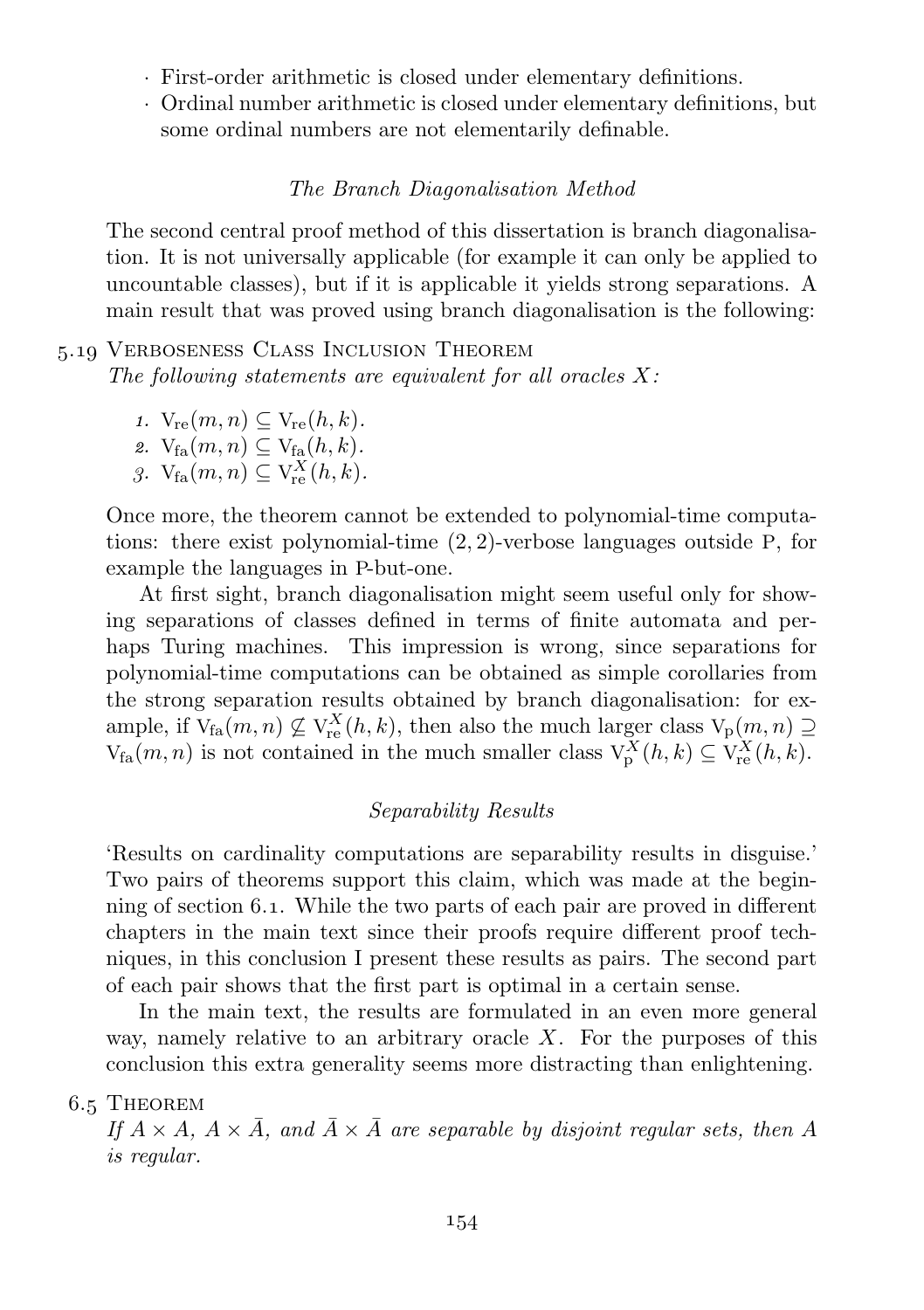#### 5.26 THEOREM

There exists a language A that is not semirecursive, but for which  $A \times A$ .  $A \times \overline{A}$ ,  $\overline{A} \times A$ , and  $\overline{A} \times \overline{A}$  are separable by disjoint regular sets.

The beauty of the above theorems lies in the fact that they neither refer to enumerability nor to cardinality computations. Separability results are much easier to explain to 'non-specialists' since only standard terminology is used in their formulation. I taught a first-year undergraduate course in where I explained (the claim of) the above results to my students and several of them were startled and intrigued by the theorems. (Several other were quite indifferent, but that might have had to do with their lack of interest in theoretical computer science in general and automata theory in particular.)

The next two theorems form the second pair.

## 6.6 THEOREM

If  $A^{(n)}$  and  $\bar{A}^{(n)}$  are fa-separable, then A is regular.

## 5.23 THEOREM

There exist disjoint recursively inseparable languages A and B for which  $A^{(n)}$  and  $B^{(n)}$  are fa-separable for all  $n \geq 2$ .

## SECTION 7.2

#### Relevance of the Main Results

A popular question asked on many lecture evaluation forms is: 'How do you rate the relevance of what was taught?' Phrased this way, the question is difficult to answer for students attending courses on theoretical computer science, because there are different forms of 'relevance' of theorems: practical relevance to programming and program specification; relevance to proofs of other, unrelated theorems; and relevance with respect to proof techniques. In the following, I try to appraise the relevance of the results obtained in this dissertation, differentiating between these different forms.

## Practical Relevance

Theoretical results can be relevant to 'real programming' insofar as they propose algorithms or specification methods. For example, Kleene's fundamental result that one can turn every regular expression into a deterministic finite automaton is a theoretical result of immense practical relevance. It offers a way of turning a simple specification into a highly effective algorithm.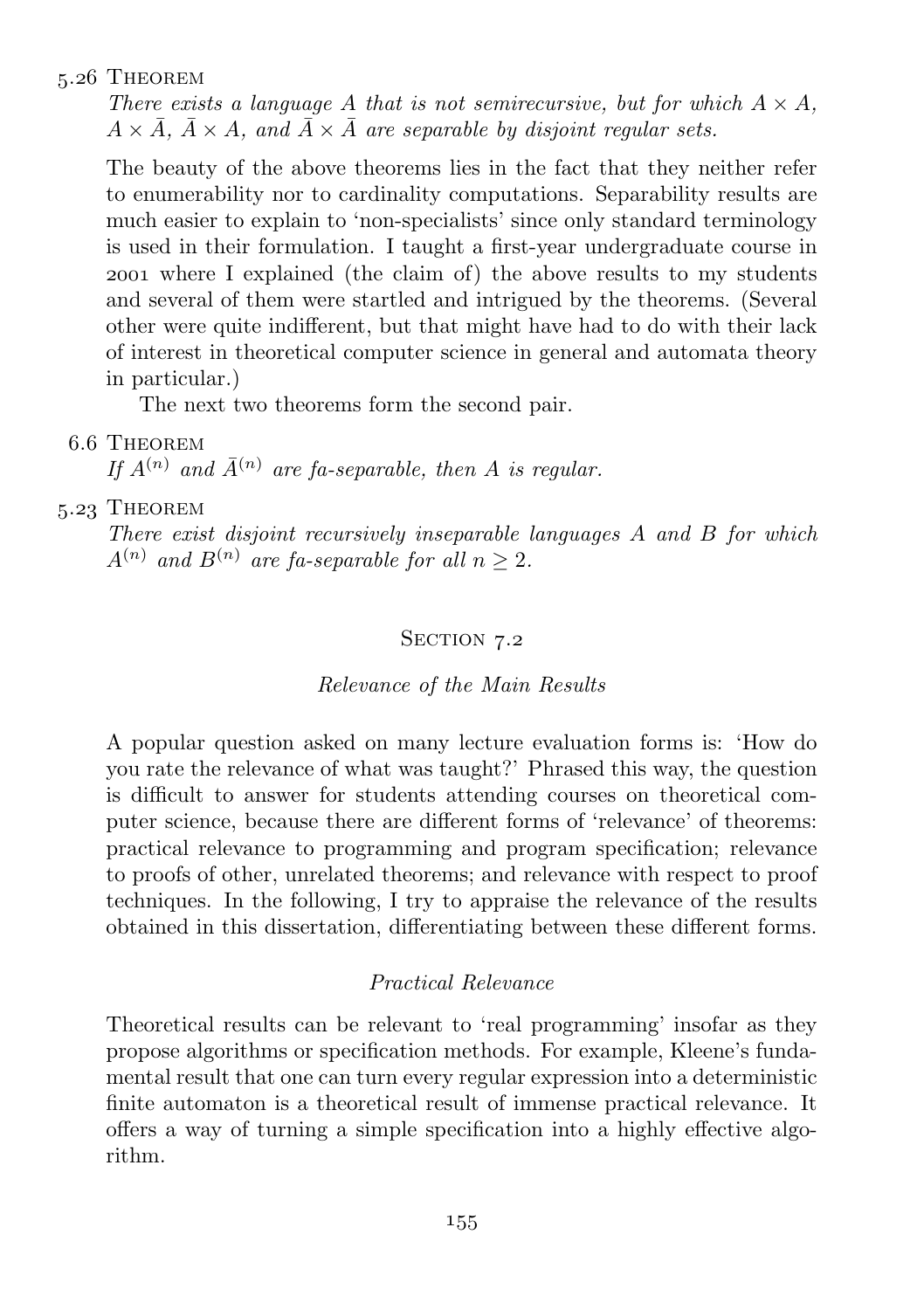The first result of this dissertation that I think might have a 'practical' application is the cardinality theorem for finite automata for two words. As argued in the introduction to the sixth chapter, this theorem allows us to 'specify' a regular language using automata that are arbitrarily smaller than the smallest deterministic or nondeterministic automaton that can decide the language.

The practical relevance of this 'specification method' should certainly not be overestimated. It is, in its current form, only applicable to a narrow class of languages. As a matter of fact, it takes some pondering to come up with a language for which such a specification is possible—in the main text I give just one example, namely  $\{0^k 1w \mid w \in \Sigma^*\}$  for fixed k.

One result of this dissertation refers to practical settings directly: [the](#page-140-0)[orem](#page-140-0)  $6.14$  states that for nonregular protocols the n stream protocol monitoring function cannot be computed with less than  $\log_2 n$  bits of advice from some external source. This is a practical result, albeit a negative one. It just tells us that certain protocol checkers do not exist. Negative results only help in a rather indirect way in the construction of devices or algorithms: they inform us that trying to come up with a certain kind of algorithm is futile. This can be used as a guide for the construction, but not as a tool.

While the setting of [theorem](#page-140-1)  $6.14$ , and also of the related theorem  $6.15$ on massive failure detection, is practical, one can question its relevance. That is, is it really realistic that one would perform a protocol check using a finite automaton coupled with a special purpose hardware? Unfortunately, there is a good reason to believe that this is possible only in very specialised situations: The whole setting only makes sense if one transmits at most  $n-1$  bits for n data lines. Thus all protocols for which the setting might be applicable are  $(2^{n-1}, n)$ -fa-verbose. [Austinat et al. \(](#page-162-0)2003) have shown that no inherently context-free language can be  $(2<sup>n</sup> - 1, n)$ -fa-verbose for any *n*. Thus, even for simple languages like  $\{0^n1^n \mid n \in \mathbb{N}\}\)$  the setting cannot be used. On the other hand, this is an interesting negative result in itself. Furthermore, [Austinat et al.](#page-162-0) have also shown that there exist, for example,  $(2^{n-1}, n)$ -fa-verbose context-sensitive languages that are not context-free.

A third practical result is [theorem](#page-142-0)  $6.18$ . It states that if a language can be decided with  $n$  examples by a finite automaton, then the language is regular. There are numerous situations, both in theory and in practice, where we are given a bunch of objects that are known to be classified in the same way. For example, a biometric access device might make numerous measurements of a fingerprint or a voice and compute a set of short signatures from them. All signatures belong to the same person and should all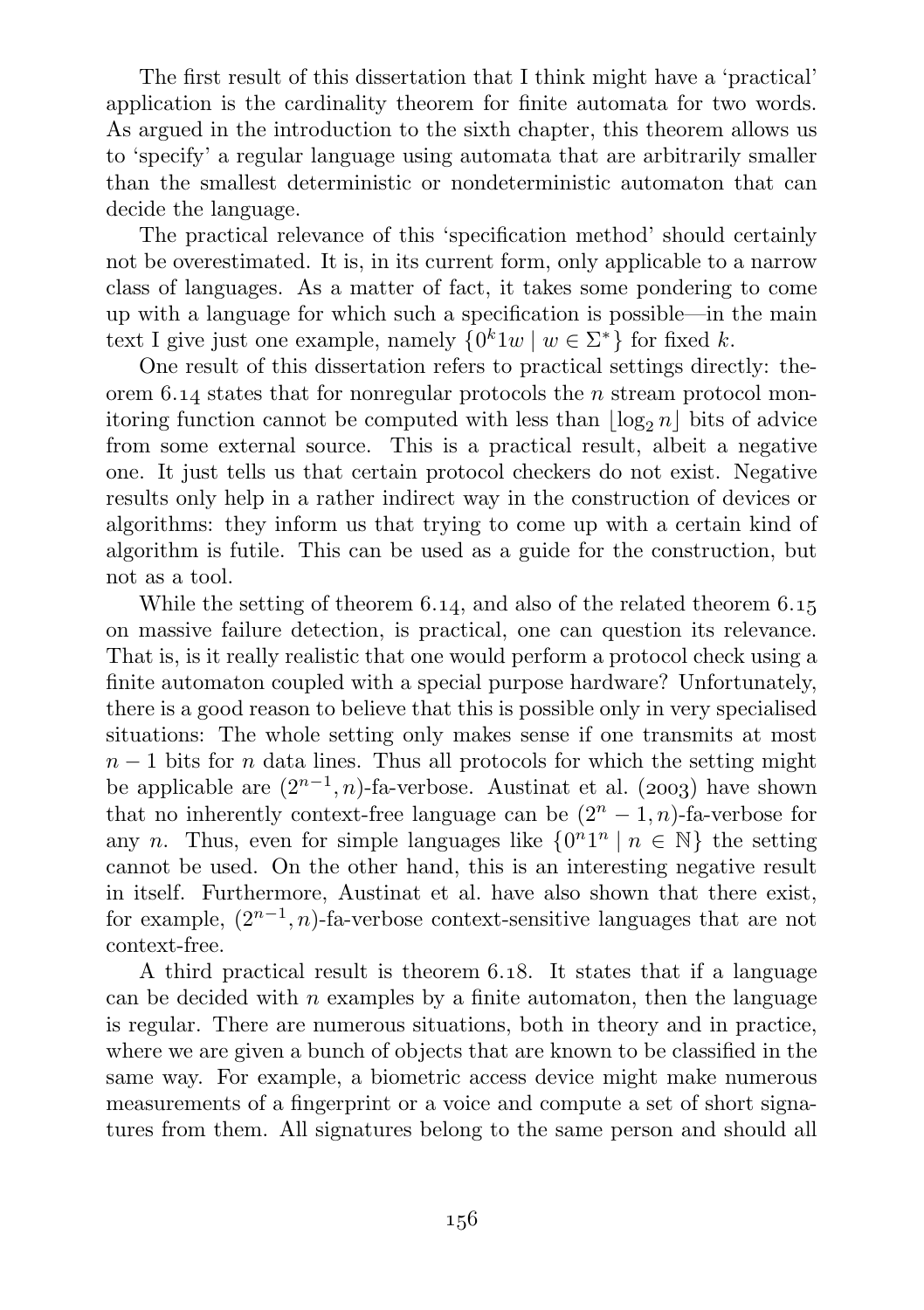be classified the same way, namely 'grant access' or 'deny access'.

Once more, [theorem](#page-142-0)  $6.18$  is a negative result. It just tells us that finite automata are useless for the decision of nonregular languages, even in the presence of examples. An intriguing open problem in this context is the classification [conjecture](#page-143-0), see conjecture 6.19.

For polynomial-time computations (and even for finite automata that may move their heads arbitrarily) the situation is different. Here we can decide arbitrarily difficult problems if we have access to enough examples. However, the practical relevance of this result is once more diminished by the fact that examples can only help for polynomial-time  $(2<sup>n</sup> - 1, n)$ verbose languages, so-called non-p-superterse languages. It is known that many natural problems, including all NP-complete problems, the graph isomorphism problem, and the graph automorphism problem, are either in P or they are p-superterse. Thus for these natural problems examples do not help. Once more, this is an interesting negative result in itself.

To sum up, I believe that the main results have practical applications only in certain specialised situations.

### Relevance to Other Proofs

Theoretical results can be relevant to other parts of theory. For example, the celebrated pcp-theorem on polynomially checkable proofs has beautiful applications in non-approximability proofs.

The nature of mathematical progress makes it hard to predict whether some, or any, of the results proved in this dissertation will be used in proofs in unrelated areas. In order to apply results from one area in another area a 'terminological chasm' has to be bridged. If the chasm is too great, the bridge will never be build.

There are two reasons why I think my results on finite automata enumerability classes and cardinality computations will be useful in other areas.

First, the separability results are already an example of the application of the main theorems to a setting that has nothing to do with enumerability or cardinality computations. Indeed, I found these applications only some time after the main theorems had already been proved.

Second, in the recursive setting it took some time before the cardinality theorem was used in other proofs. An example is the proof of [Beigel](#page-163-1) [et al. \(](#page-163-1)2000) that for every nonrecursive, semirecursive languages  $A$  the language  $ODD_A^{k+1}$  is not weakly k-truth-table reducible to any semirecursive language. The proof given by [Beigel et al.](#page-163-1) relies on the cardinality theorem.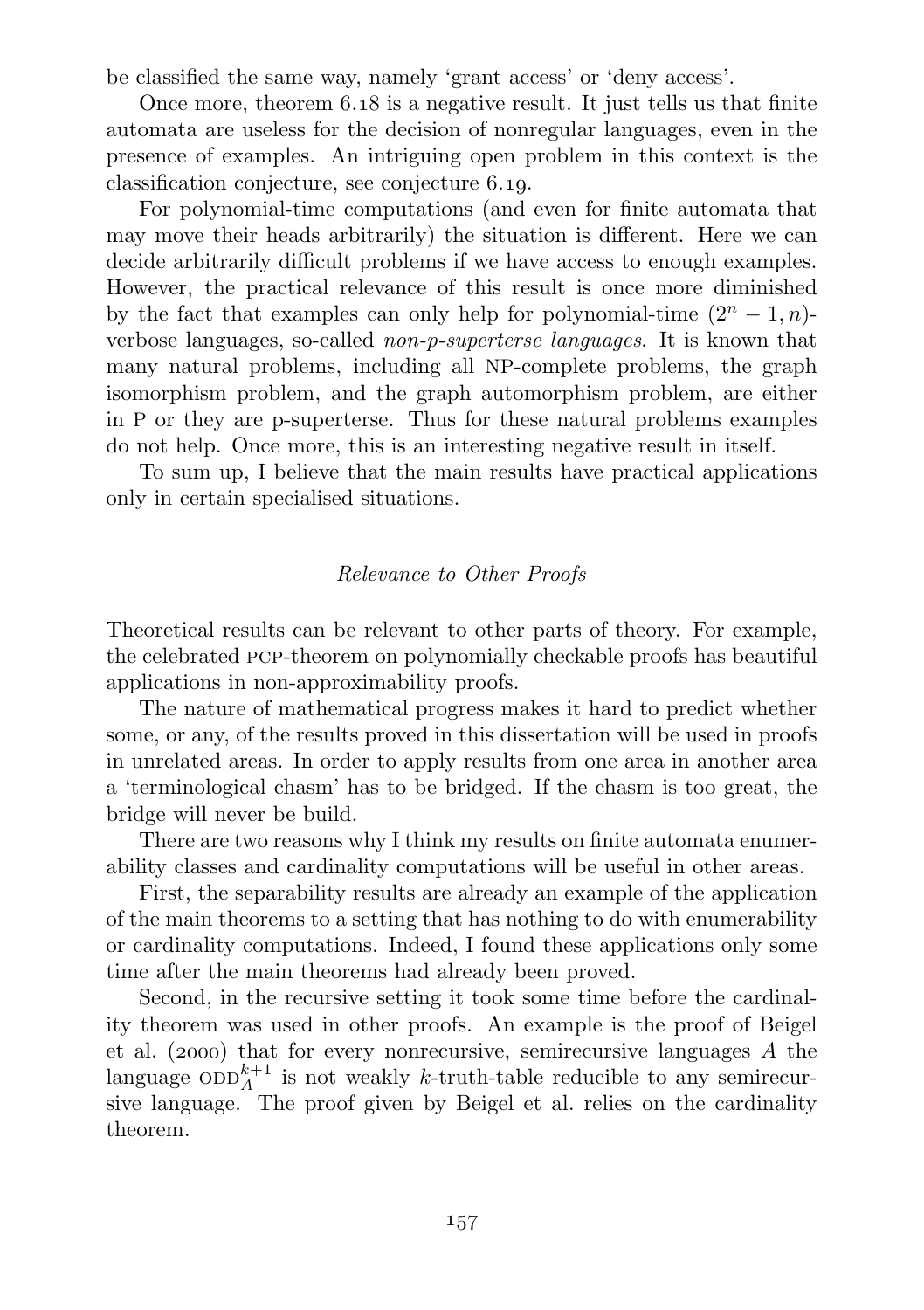Theoretical results can have an impact not so much because they have numerous corollaries, but because the proof method can be used in other situations or because the proof offers new insights into a field. An example are proofs that show that there are oracles relative to which the P-NPproblem is answered affirmatively, respectively negatively. These results are not really 'useful' since they tell us nothing about the status of the P-NP-problem 'in the real world' nor do they bring us nearer to a proof of  $P \neq NP$ . (One might argue, ironically, that they bring us further away from such a proof.) Nevertheless, oracles and relativisations are certainly relevant to theoretical computer science and have provided us with a new way of approaching problems and proofs.

I believe that the two proof techniques 'elementary definitions of regular relations' and 'branch diagonalisation' will be applicable in new situations, including topics totally unrelated to this dissertation.

In both cases my main reason for this belief is that both methods arose out of necessity, not out of curiosity. I had results on the enumerability of cardinality functions using finite automata that were difficult to prove and whose proofs were even more difficult to write down. The search for a consistent and elegant way for writing down these proofs lead me to the proof of the main closure property of the class of regular relations. Indeed, it was only afterwards that I noticed that Büchi had already (implicitly) proved this closure property. This also explains why the proof of [theorem](#page-47-0)  $2.36$  uses a logical structure that is different from the structures previously used in the literature: it is the structure that I used before Dirk Siefkes brought Büchi's proof to my attention.

The branch diagonalisation method also arose out of necessity. I needed a way of transferring a diagonalisation proof from the recursive setting to finite automata. This seemed impossible since all standard diagonalisation methods involve some kind of simulation, which is impossible to do using only finite automata. Fortunately, at that time I was also studying the relationship of different partial information classes, a concept due to Arfst Nickelsen  $(2001)$ , in the recursive setting. In particular, I was interested in the question of whether there exists a partial information class that contains the union of any n branches, but that does not contain the union of appropriately chosen  $n + 1$  branches (such classes exist). The proofs involved arguments that were an early form of branch diagonalisation. These arguments also worked for finite automata, but noticing this took one of those rare moments of clairvoyance.

What convinced me that branch diagonalisation is a method whose applications are not restricted to the study of verboseness was a discussion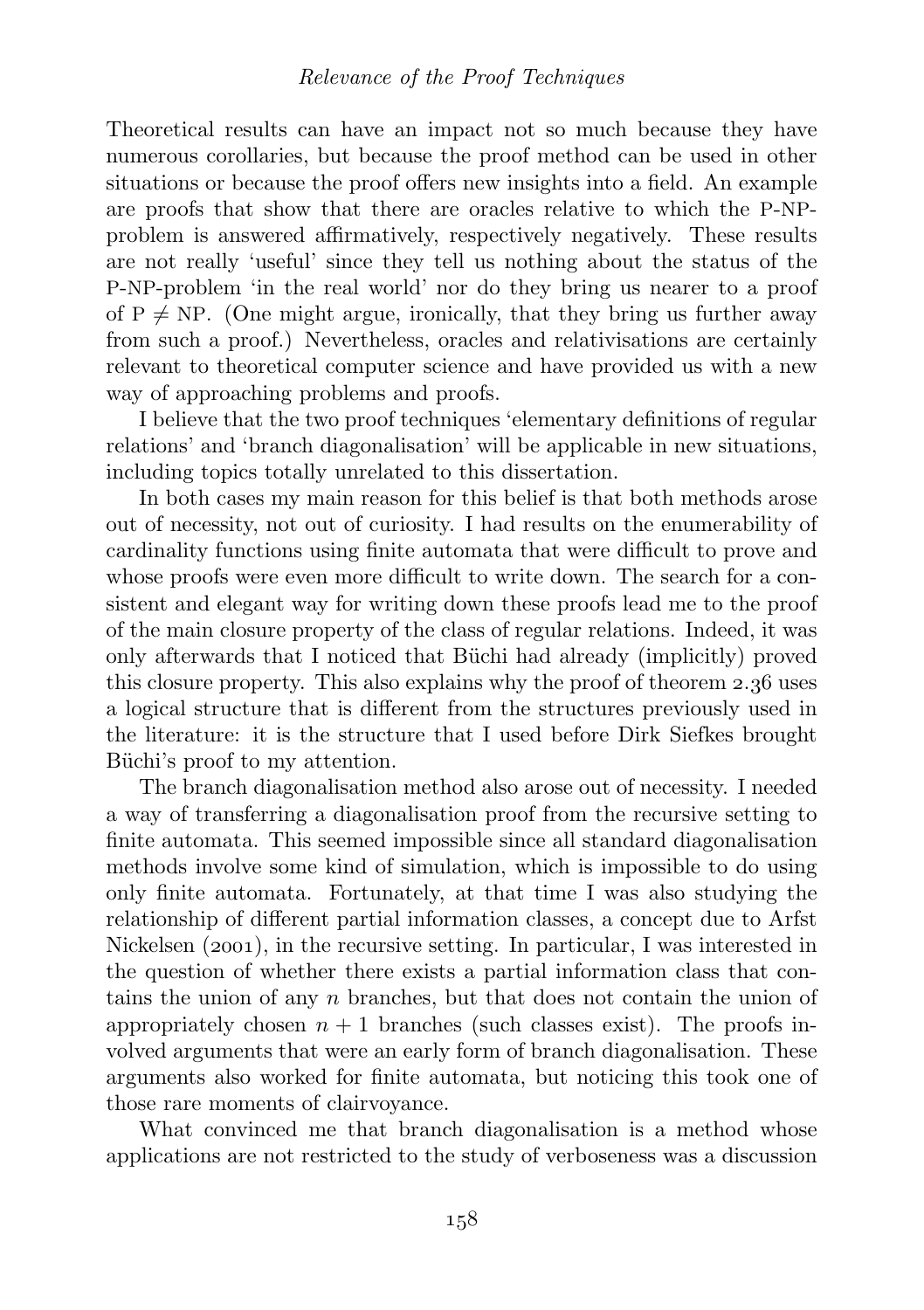I had with Leen Torenvliet in Rochester, New York, in September 2001. Together with Lane Hemaspaandra, Leen was busy adding the finishing touches to a book on semi-feasible algorithms; or so they thought—it took over a year before the book finally went into print [\(Hemaspaandra and](#page-165-0) [Torenvliet,](#page-165-0) 2002). They had asked several other graduate students and myself to do some proofreading. The manuscript included a proof that the class of P-selective languages is not closed under intersection. When I read their proof, I recalled a different proof of this result, which is now presented as [theorem](#page-105-1)  $5.3$  in this dissertation. I had found this different proof during my study of the branch diagonalisation method. Assuming that my proof was well-known since it was 'so simple' and assuming that it was the standard, obvious way of proving this, I sketched my proof on the backside as a 'correction'. (What I wrote on the backside, you can now read on page 82 of their book.) When Leen turned the page and read the backside, his startled expression made me realise that branch diagonalisation is a method that has a surprising range of applications.

#### SECTION 7.3

## Outlook

In the following I list problems not solved in this dissertation that I would like to suggest for further research. In all cases I believe that even a partial solution would be valuable not only for the study of enumerability, but also for the study of other concepts of automata, complexity, and recursion theory.

## Does the Cardinality Theorem Hold for Finite Automata?

For me, the most intriguing question raised in this dissertation is whether the cardinality theorem holds for finite automata. That is, I would like to know whether the following conjecture is true:

# . Cardinality Conjecture for Finite Automata If  $\#_{A}^{n} \in EN_{fa}(n)$ , then A is regular.

Most likely, a proof of this conjecture would increase also our understanding of the cardinality theorem for Turing machines. Two possible routes to a proof seem possible to me: either, one might try to extend the proof method I used in the proof of the conjecture for  $n = 2$ , or one might try to adapt Kummer's proof from the recursive setting to finite automata. Unfortunately, both routes appear to be quite stony.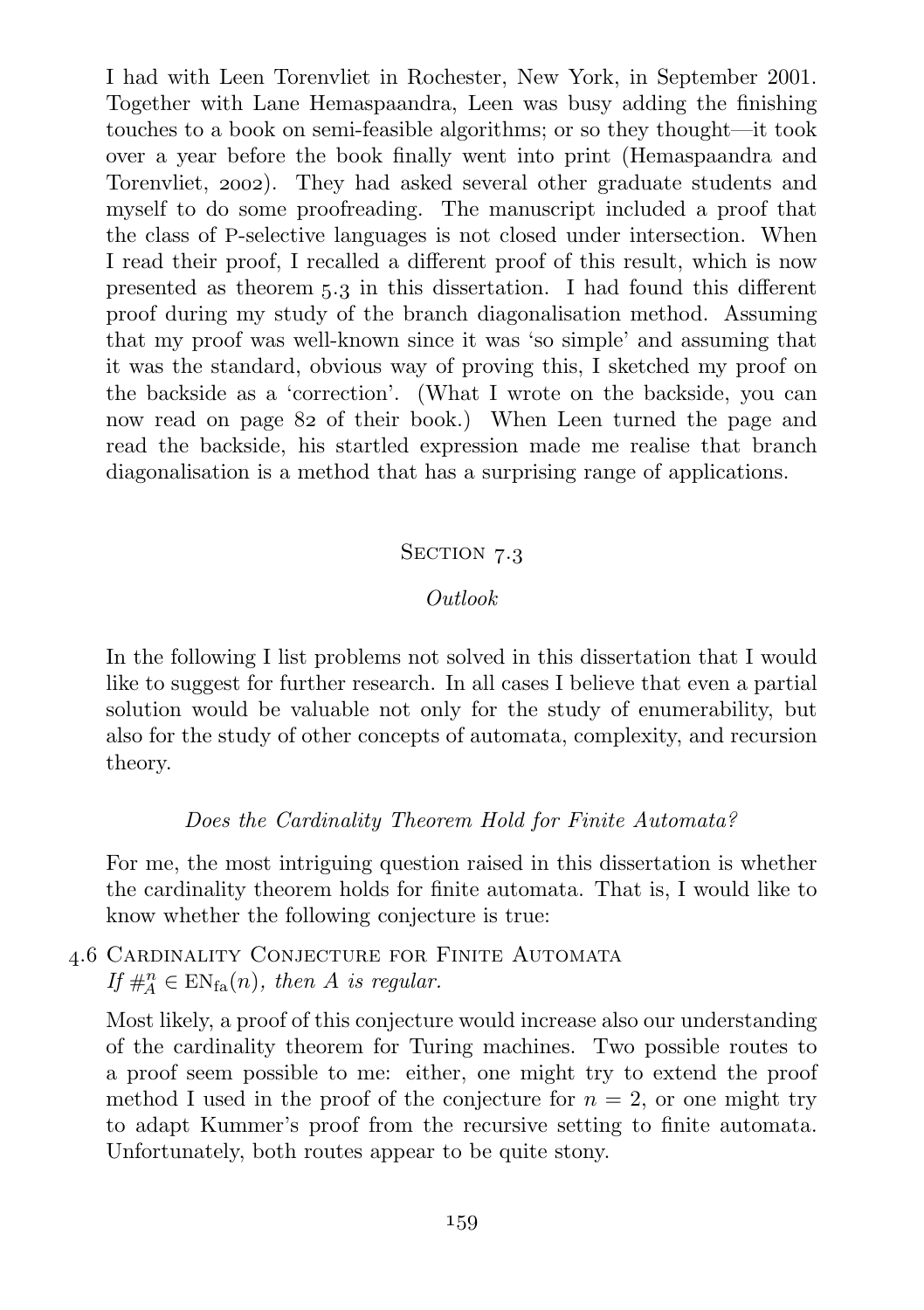I now formulate a conjecture that would imply all of the following theorems: the sum theorem (see below), the cardinality theorem, the cross product theorem, the generalised nonspeedup theorem, and the nonspeedup theorem. I formulate this conjecture once for Turing machines and once for finite automata.

Kummer and Stephan  $(1994)$  have generalised the cardinality theorem as follows: their 'sum theorem' states that a function  $f: \mathbb{N} \to \mathbb{N}$  must be recursive if  $\Sigma_f^n \in EN_{\text{re}}(n)$ , where  $\Sigma_f^n(x_1, \ldots, x_n) := f(x_1) + \cdots + f(x_n)$ .

Recall that the nonspeedup theorem, which states that  $\chi_A^n \in EN_{re}(n)$ implies that  $A$  is recursive, follows from the cross product theorem, which states that  $f \times q \in EN_{re}(n+m)$  implies  $f \in EN_{re}(n)$  or  $q \in EN_{re}(m)$ . The cross product theorem is the 'pure core' of the nonspeedup theorem. Perhaps, the sum theorem also has a 'pure core', namely the following claim: 'if  $f * q \in EN_{re}(n+m)$  then either  $f \in EN_{re}(n)$  or  $q \in EN_{re}(m)$ '. The star operator, which is a mixture of the addition operator and the cross product operator, is defined by  $(f * g)(x, y) := f(x) + g(y)$ . I have not been able to find a counterexample to this statement and believe that the following two conjectures hold:

**CONJECTURE** If  $f * g \in EN_{\text{re}}(n+m)$  then either  $f \in EN_{\text{re}}(n)$  or  $g \in EN_{\text{re}}(m)$ . **CONJECTURE** If  $f * g \in EN_{fa}(n+m)$  then either  $f \in EN_{fa}(n)$  or  $g \in EN_{fa}(m)$ .

#### In what Situations Can We Use Branch Diagonalisation?

In this dissertation, branch diagonalisation was applied to uncountable classes defined in terms of finite automata. One might try to make branch diagonalisation applicable to a broader range of situations. First, the method might be useful also for computational models below finite automata. For example, we may ask whether we can use it for star-free languages (languages obtained from regular expressions that do not include the Kleenestar) or for diagonalisation proofs in Presburger arithmetic. If this works, one might also be able to prove new results for low complexity circuit classes like  $AC^0$  or  $TC^0$ . Second, the method might be adaptable to countable classes by imposing further requirements on the branches. In this way, it might be possible to construct branch diagonalisations between standard complexity classes.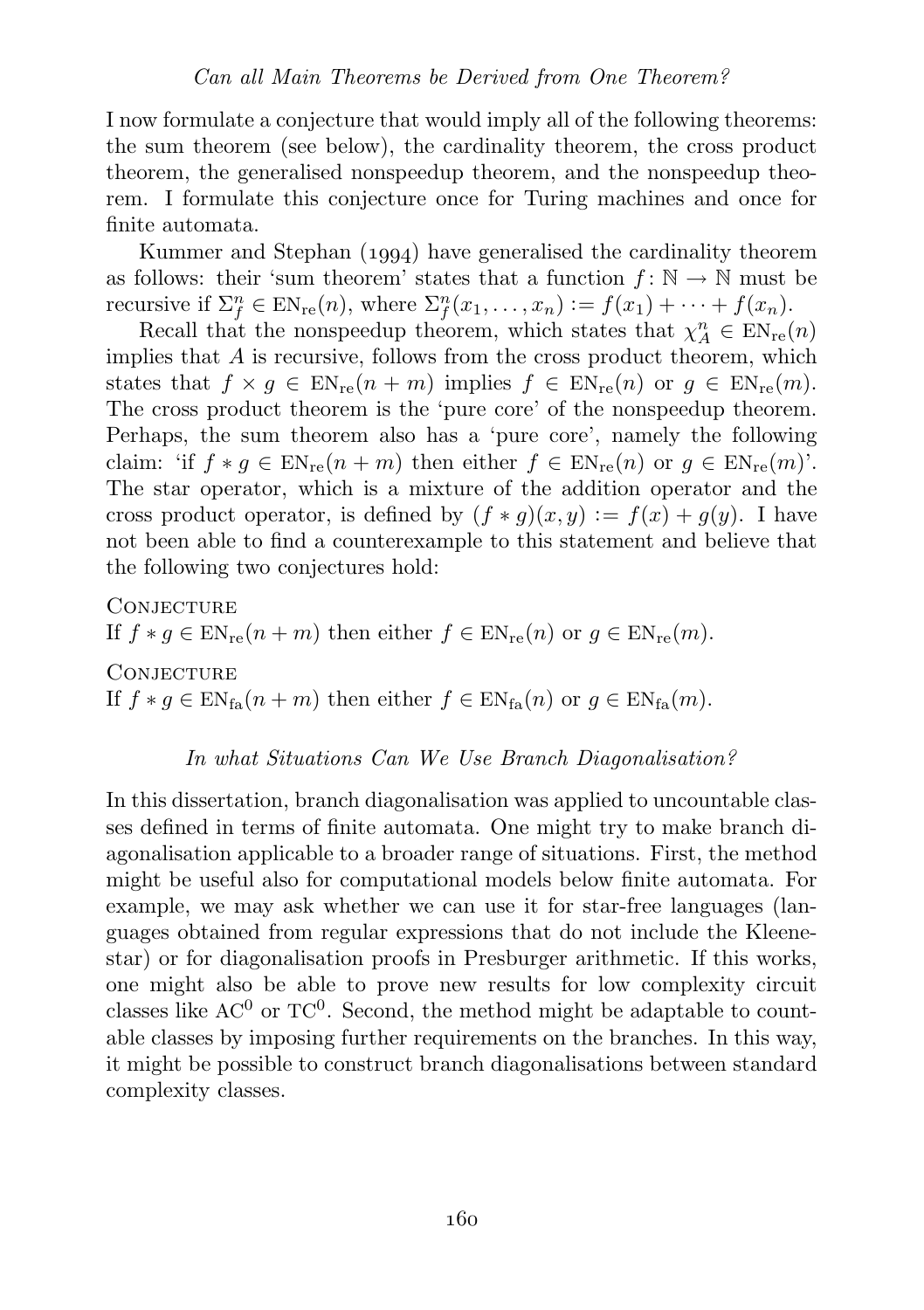#### **BIBLIOGRAPHY**

- Serge Abiteboul, Richard Hull, and Victor Vianu. Foundations of Databases. Addison-Wesley, 1995.
- Manindra Agrawal and Vikraman Arvind. Quasi-linear truth-table reductions to P-selective sets. Theoretical Computer Science,  $158(1-2):361-370, 1996.$
- Giorgio Ausiello, Pierluigi Crescenzi, Giorgio Gambosi, Viggo Kann, Alberto Marchetti-Spaccamela, and Marco Protasi. Complexity and Approximation: Combinatorial Optimization Problems and Their Approximability Properties. Springer-Verlag, 1999.
- <span id="page-162-0"></span>Holger Austinat, Volker Diekert, and Ulrich Hertrampf. A structural property of regular frequency computations. Theoretical Computer Science,  $292(1):33-43$ , 2003.

Holger Austinat, Volker Diekert, Ulrich Hertrampf, and Holger Petersen. Regular frequency computations. In Proceedings of the RIMS Symposium on Algebraic Systems, Formal Languages and Computation, volume 1166 of RIMS Kokyuroku, pages  $35-42$ . Research Institute for Mathematical Sciences, Kyoto University, Japan, 2000.

Robert Beals, Richard Chang, William I. Gasarch, and Jacobo Torán. On finding the number of graph automorphisms. Chicago Journal on Theoretical Computer Science,  $1999(1):1-28$ , 1999.

Richard Beigel.

Query-Limited Reducibilities. PhD thesis, Stanford University, USA, 1987.

Richard Beigel.

Bi-immunity results for cheatable sets. Theoretical Computer Science,  $73(3):249-263$ , 1990.

Richard Beigel.

Bounded queries to sat and the Boolean hierarchy. Theoretical Computer Science,  $84(2):199-223, 1991.$ 

Richard Beigel, William I. Gasarch, John Gill, and James C. Owings, Jr. Terse, superterse, and verbose sets. Information and Computation,  $103(1):68-85$ , 1993.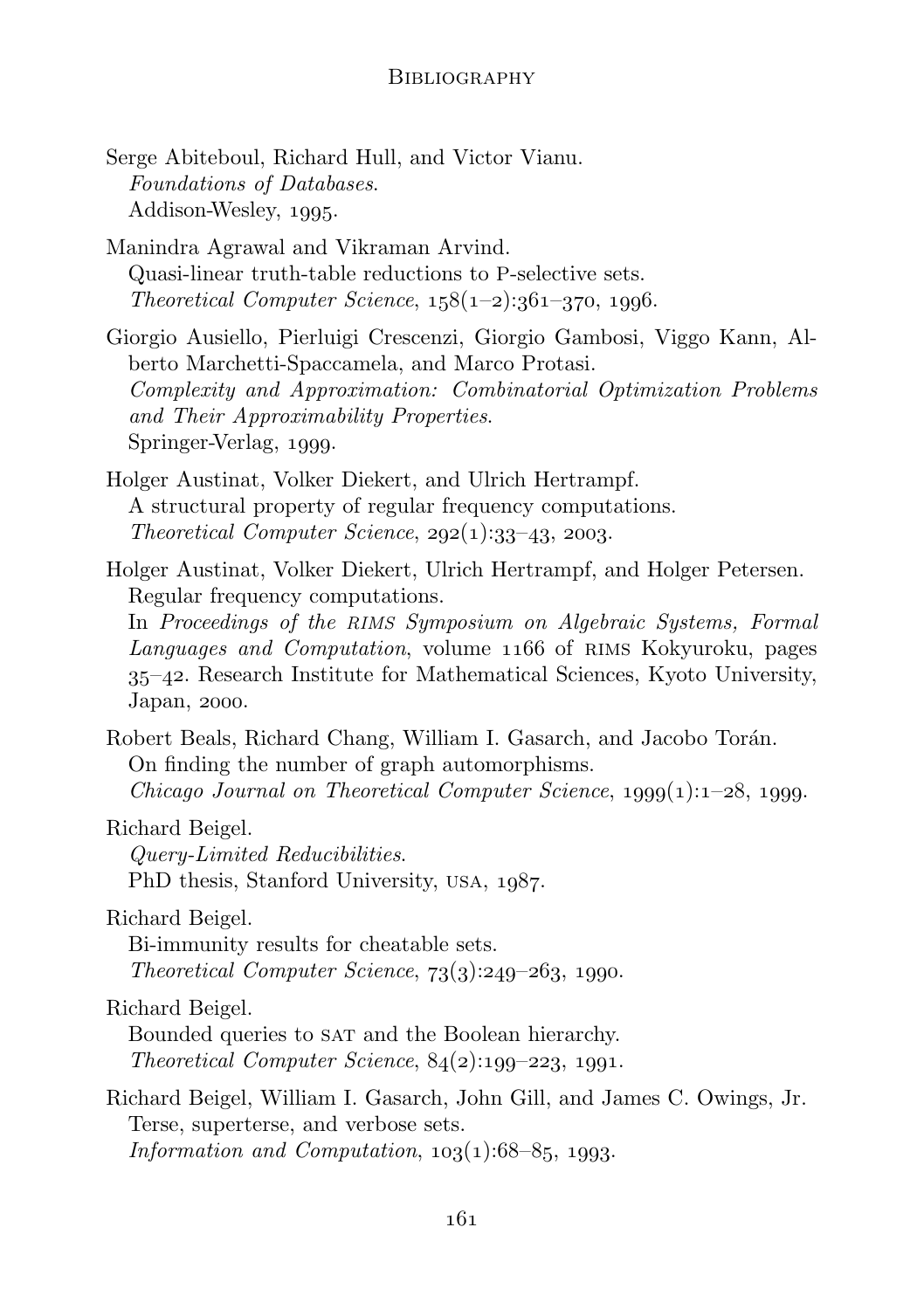<span id="page-163-1"></span>Richard Beigel, William I. Gasarch, Martin Kummer, Georgia Martin, Timothy McNicholl, and Frank Stephan. The complexity of  $\mathrm{ODD}_n^A$ . Journal of Symbolic Logic,  $65(1):1-18$ , 2000.

Richard Beigel, Martin Kummer, and Frank Stephan. Approximable sets. Information and Computation,  $120(2):304-314$ ,  $1995A$ .

<span id="page-163-0"></span>Richard Beigel, Martin Kummer, and Frank Stephan. Quantifying the amount of verboseness. Information and Computation,  $118(1):73-90$ ,  $1995B$ .

Véronique Bruyère and Georges Hansel. Bertrand numeration systems and recognizability. Theoretical Computer Science,  $181(1):17-43$ , 1997.

Véronique Bruyère, Georges Hansel, Christian Michaux, and Roger Villemaire.

Logic and p-recognizable sets of integers. Bulletin of the Belgian Mathematical Society,  $1(2):191-238$ ,  $1994$ .

Julius Richard Büchi.

Weak second-order arithmetic and finite automata.  $Zeitschrift für mathematische Logik und Grundlagen der Mathematik, 6:$  $66 - 92, 1960.$ 

<span id="page-163-2"></span>Julius Richard Büchi.

On a decision method in restricted second-order arithmetic. In Ernest Nagel, Patrick Suppes, and Alfred Tarski, editors, Proceedings of the <sup>1</sup>96<sup>0</sup> International Congress on Logic, Methodology and Philosophy of Science, pages  $1-11$ . Stanford University Press,  $1062$ .

Tevfik Bultan, Richard Gerber, and William Pugh. Model checking concurrent systems with unbounded integer variables: Symbolic representations, approximations, and experimental results. ACM Transactions on Programming Languages and Systems,  $21(4):747 789, 1999.$ 

Jin-Yi Cai and Lane A. Hemachandra. Enumerative counting is hard. Information and Computation,  $82(1):34-44$ , 1989.

Georg Cantor.

Uber eine Eigenschaft des Inbegriffs aller reellen algebraischen Zahlen. ¨ Journal für die reine und angewandte Mathematik,  $77:258-262$ ,  $1874$ .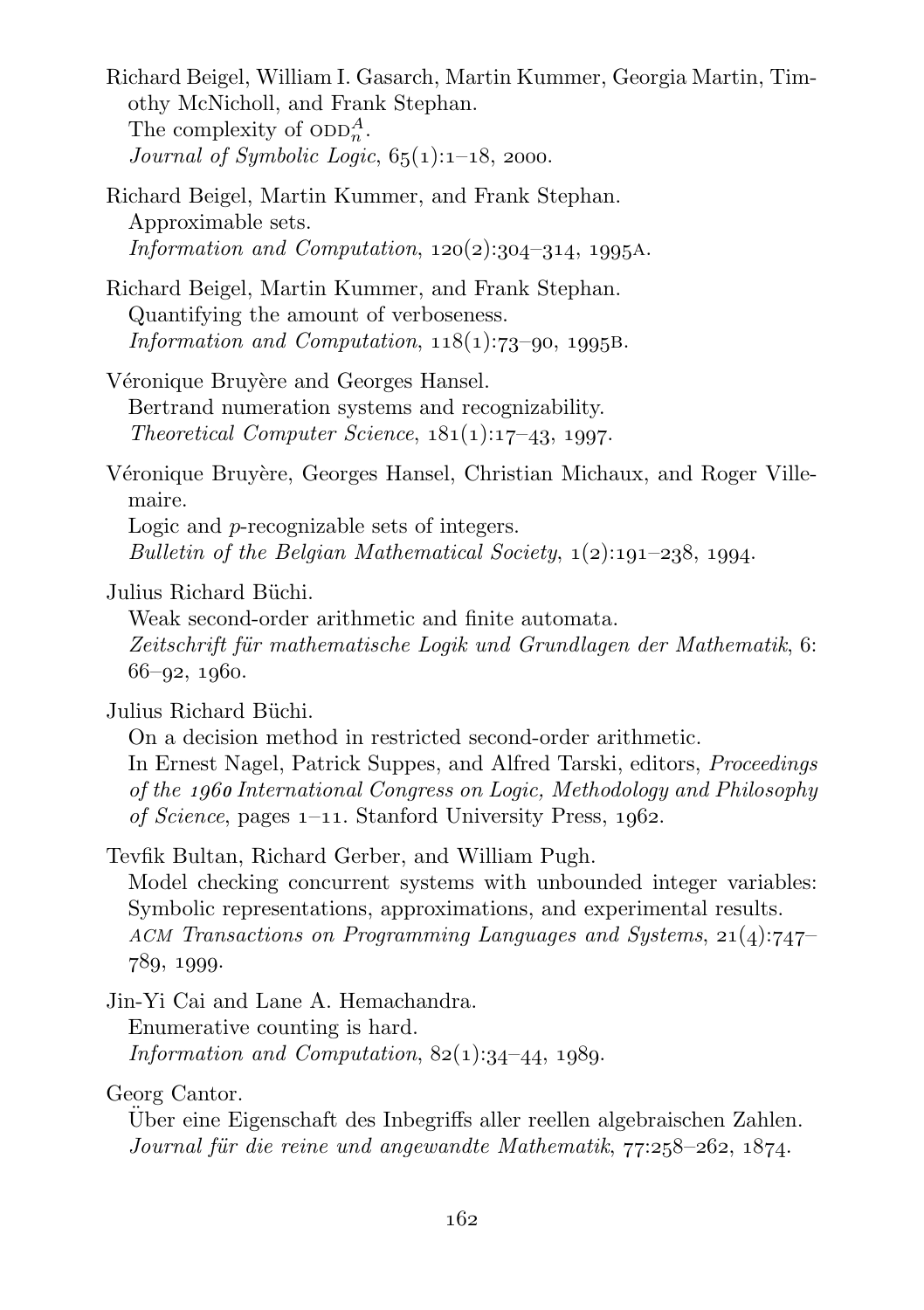<span id="page-164-1"></span>Martin Davis, editor.

The Undecidable: Basic Papers on Undecidable Propositions, Unsolvable Problems, and Computable Functions. Raven Press,  $1065$ .

Heinz-Dieter Ebbinghaus and Jörg Flum. Finite Model Theory. Perspectives in Mathematical Logic. Springer-Verlag, 1995.

Lance Fortnow.

The computational complexity column: Diagonalization. Bulletin of the European Association for Theoretical Computer Science,  $71:102 - 112, 2000.$ 

William I. Gasarch.

Bounded queries in recursion theory: A survey. In Proceedings of the Sixth Annual Structure in Complexity Theory Con $ference$ , pages  $62-78$ . IEEE Computer Society Press, 1991.

William I. Gasarch and Georgia A. Martin.

Bounded Queries in Recursion Theory, volume 16 of Progress in Computer Science and Applied Logic. Birkhäuser, 1999.

Kurt Gödel.

Über formal unentscheidbare Sätze der Principia Mathematica und verwandter Systeme I.

Monatshefte für Mathematik und Physik,  $38:173-198$ ,  $1931$ .

Kurt Gödel.

On undecidable propositions of formal mathematical systems. Mimeographed notes by Stephen C. Kleene and Barkley Rosser of lec-

tures at the Institute for Advanced Study, Princeton, New Jersey, 1934. See Davis  $(1065)$  for a reprint.

- Martin Grötschel, László Lovász, and Alexander Schrijver. The ellipsoid method and its consequences in combinatorial optimization.  $Combinatorica, 1(2):169-197, 1981.$
- Valentina Harizanov, Martin Kummer, and Jim Owings. Frequency computations and the cardinality theorem. Journal of Symbolic Logic,  $52(2):682-687, 1992.$

<span id="page-164-0"></span>Juris Hartmanis.

On non-determinancy in simple computing devices. Acta Informatica,  $1:336-344$ ,  $1972$ .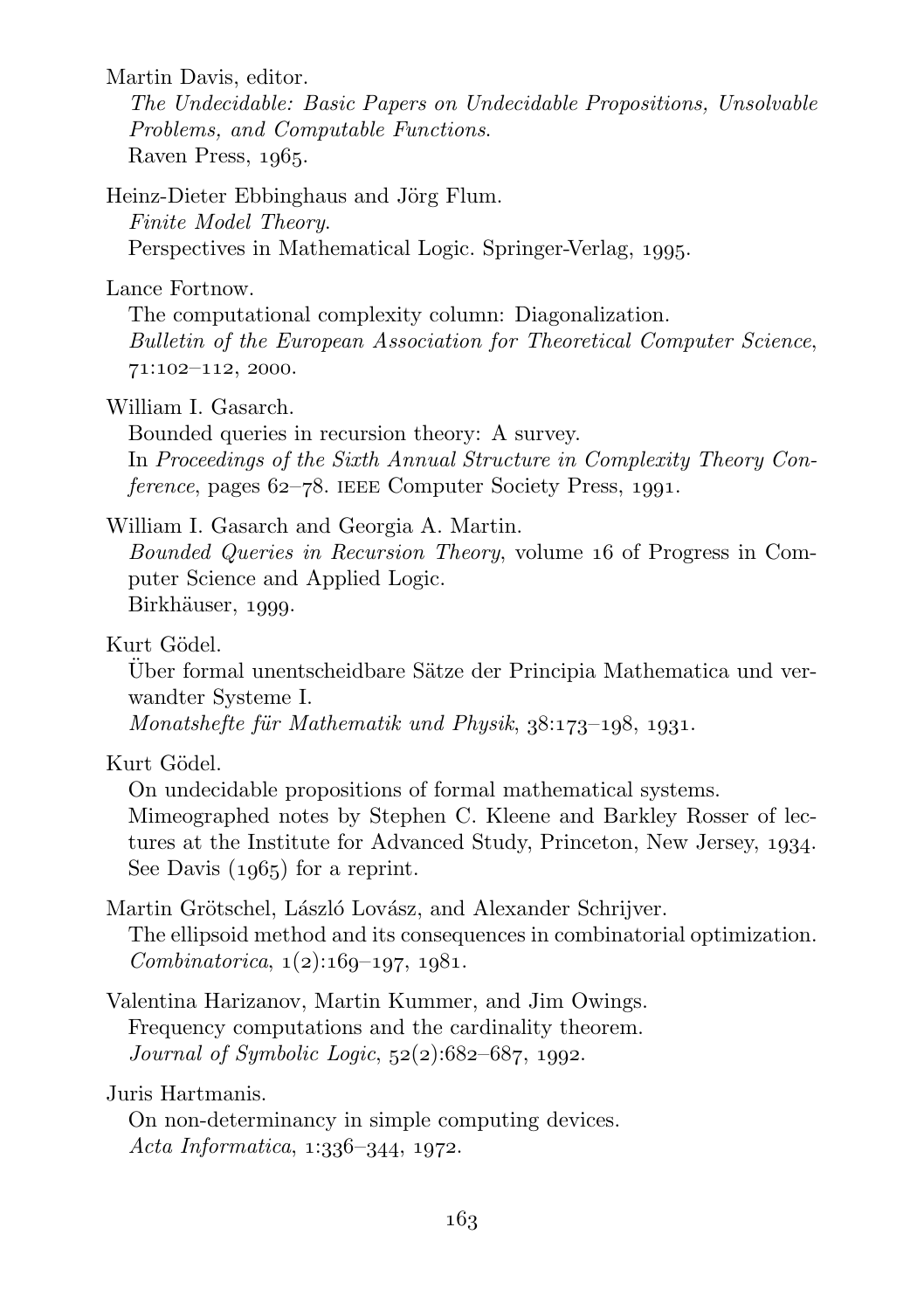Juris Hartmanis, Philip M. Lewis, and Richard E. Stearns.

Hierarchies of memory-limited computations.

In Proceedings of the Sixth Annual IEEE Symposium on Switching Circuit Theory and Logic Design, pages  $179-190$ . IEEE Computer Society Press, 1965.

Lane A. Hemachandra.

The strong exponential hierarchy collapses. Journal of Computer and System Sciences,  $39(3):299-322$ ,  $1989$ .

Edith Hemaspaandra, Lane A. Hemaspaandra, and Harald Hempel. A downward collapse within the polynomial hierarchy. SIAM Journal on Computing,  $28(2):383-393, 1998.$ 

Lane A. Hemaspaandra, Harald Hempel, and Arfst Nickelsen. Algebraic properties for P-selectivity. In Jie Wang, editor, Proceedings of the Seventh Annual International Computing and Combinatorics Conference, volume 2108 of Lecture Notes on Computer Science, pages  $49 - 58$ . Springer-Verlag,  $2001$ .

Lane A. Hemaspaandra, Albrecht Hoene, and Mitsunori Ogihara. Reducibility classes of P-selective sets. Theoretical Computer Science,  $155(2):447-457$ ,  $1996$ .

- Lane A. Hemaspaandra and Zhigen Jiang. P-selectivity: Intersections and indices. Theoretical Computer Science,  $145(1-2):371-380, 1995.$
- <span id="page-165-0"></span>Lane A. Hemaspaandra and Leen Torenvliet. Theory of Semi-Feasible Algorithms. Monographs in Theoretical Computer Science. Springer-Verlag, 2002.

Albrecht Hoene and Arfst Nickelsen. Counting, selecting, and sorting by query-bounded machines. In Patrice Enjalbert, Alain Finkel, and Klaus W. Wagner, editors, Proceedings of the Tenth International Symposium on Theoretical Aspects of Computer Science, volume 665 of Lecture Notes on Computer Science, pages  $196-205$ . Springer-Verlag,  $1993$ .

John E. Hopcroft and Jeffrey D. Ullman. Introduction to Automata Theory, Languages, and Computation. Addison-Wesley, 1979.

Valerie Illingworth, editor. Dictionary of Computing. Oxford University Press, 1983.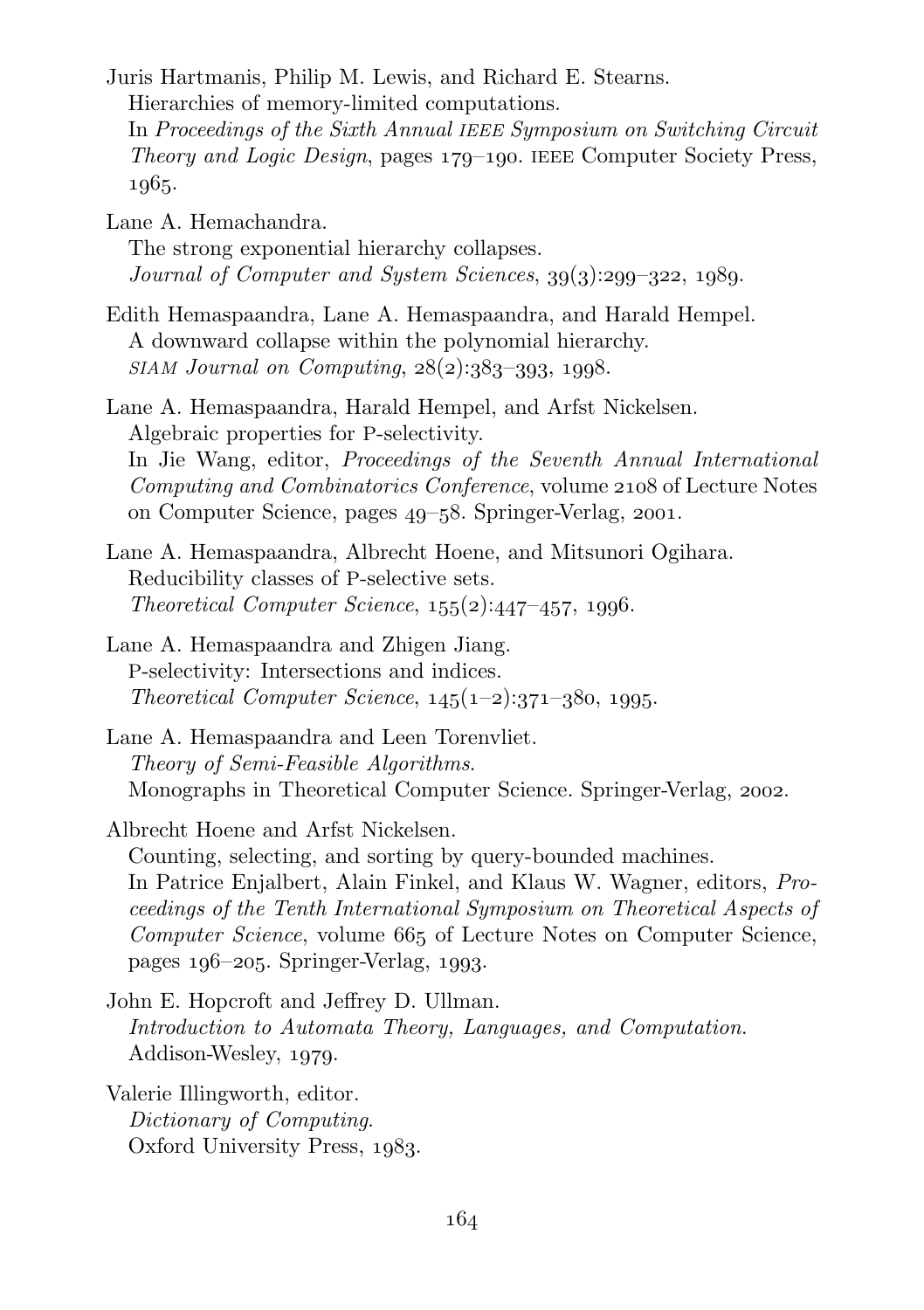Neil Immerman.

Nondeterministic space is closed under complementation. SIAM Journal on Computing,  $17(5):935-938$ ,  $1988$ .

Neil Immerman.

Descriptive Complexity. Graduate Texts in Computer Science. Springer-Verlag, 1999.

Thomas Jech.

Set Theory, volume  $97$  of Perspectives in Mathematical Logic. Springer-Verlag, second edition, 1997.

Carl G. Jockusch, Jr.

Reducibilities in Recursive Function Theory. PhD thesis, Massachusetts Institute of Technology, USA, 1966.

Carl G. Jockusch, Jr.

Semirecursive sets and positive reducibility. Transactions of the American Mathematical Society,  $131:420-436$ ,  $1968$ .

Jim Kadin.

 $P^{NP[O(\log n)]}$  and sparse Turing-complete sets for NP. Journal of Computer and System Sciences,  $39(3):282-298$ ,  $1989$ .

#### Richard M. Karp and Richard J. Lipton.

Some connections between uniform and non-uniform complexity classes. In Proceedings of the Twelveth Annual ACM Symposium on Theory of *Computing, pages 302-300, ACM Press,*  $1080$ *.* 

Susanne Kaufmann and Martin Kummer. On a quantitative notion of uniformity. Fundamenta Informaticæ,  $25(1):59-78$ , 1996.

Efim B. Kinber.

Frequency computations in finite automata.  $Cybernetics, 2:179-187, 1976.$ 

Donald E. Knuth.

The sandwich theorem.

The Electronic Journal of Combinatorics,  $1(A1):1-48$ , 1994.

<span id="page-166-0"></span>Martin Kummer.

A proof of Beigel's cardinality conjecture. Journal of Symbolic Logic,  $57(2):677-681$ , 1992.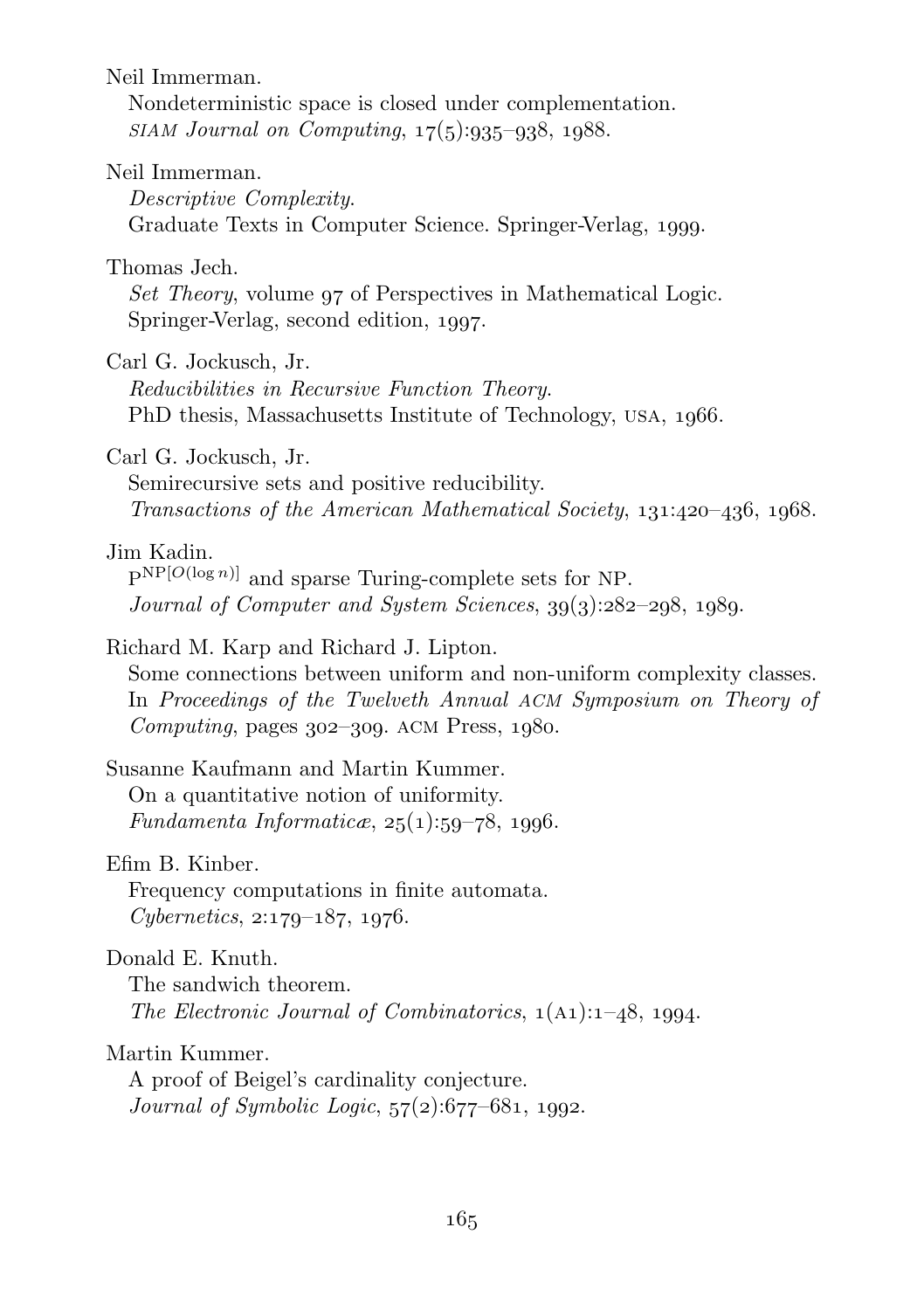<span id="page-167-1"></span><span id="page-167-0"></span>Martin Kummer and Frank Stephan. Some aspects of frequency computation. Technical Report  $21/q1$ , Universität Karlsruhe, Fakultät für Informatik, Germany,  $1991.$ Martin Kummer and Frank Stephan. Effecitive search problems. Mathematical Logic Quarterly,  $40(2):224-236$ , 1994. Stuart A. Kurtz. A relativized failure of the Berman-Hartmanis conjecture. Technical Report 83-001, Department of Computer Science, University of Chicago,  $1983$ . Alistair H. Lachlan. A recursively enumerable degree which will not split over all lesser ones. Annals of Mathematical Logic,  $9:307-365$ ,  $1975$ . M. Laventrieff. Sur les sous-classes de la classification de M. Baire. Comptes Rendus de l'Académie des Sciences,  $180:111-114$ ,  $1925$ . László Lovász. On the Shannon capacity of a graph. IEEE Transactions on Information Theory,  $25(1):1-7$ , 1979. Stephen R. Mahaney. Sparse complete sets for NP: Solution of a conjecture of Berman and Hartmanis. Journal of Computer and System Sciences,  $25(2):130-143, 1982$ . Richard McNaughton. Review of  $(B\ddot{u}chi, 1962)$ . *Journal of Symbolic Logic*,  $28(1):100-102$ ,  $1963$ . Arfst Nickelsen. On polynomially D-verbose sets. In Rüdiger Reischuk and Michel Morvan, editors, *Proceedings of the*  $14$ *th* International Symposium on Theoretical Aspects of Computer Science, volume  $1200$  of Lecture Notes on Computer Science, pages  $307-318$ . Springer-Verlag, 1997. Arfst Nickelsen. Polynomial Time Partial Information Classes. Wissenschaft und Technik Verlag, 2001. Dissertation, Technische Universität Berlin, 1999.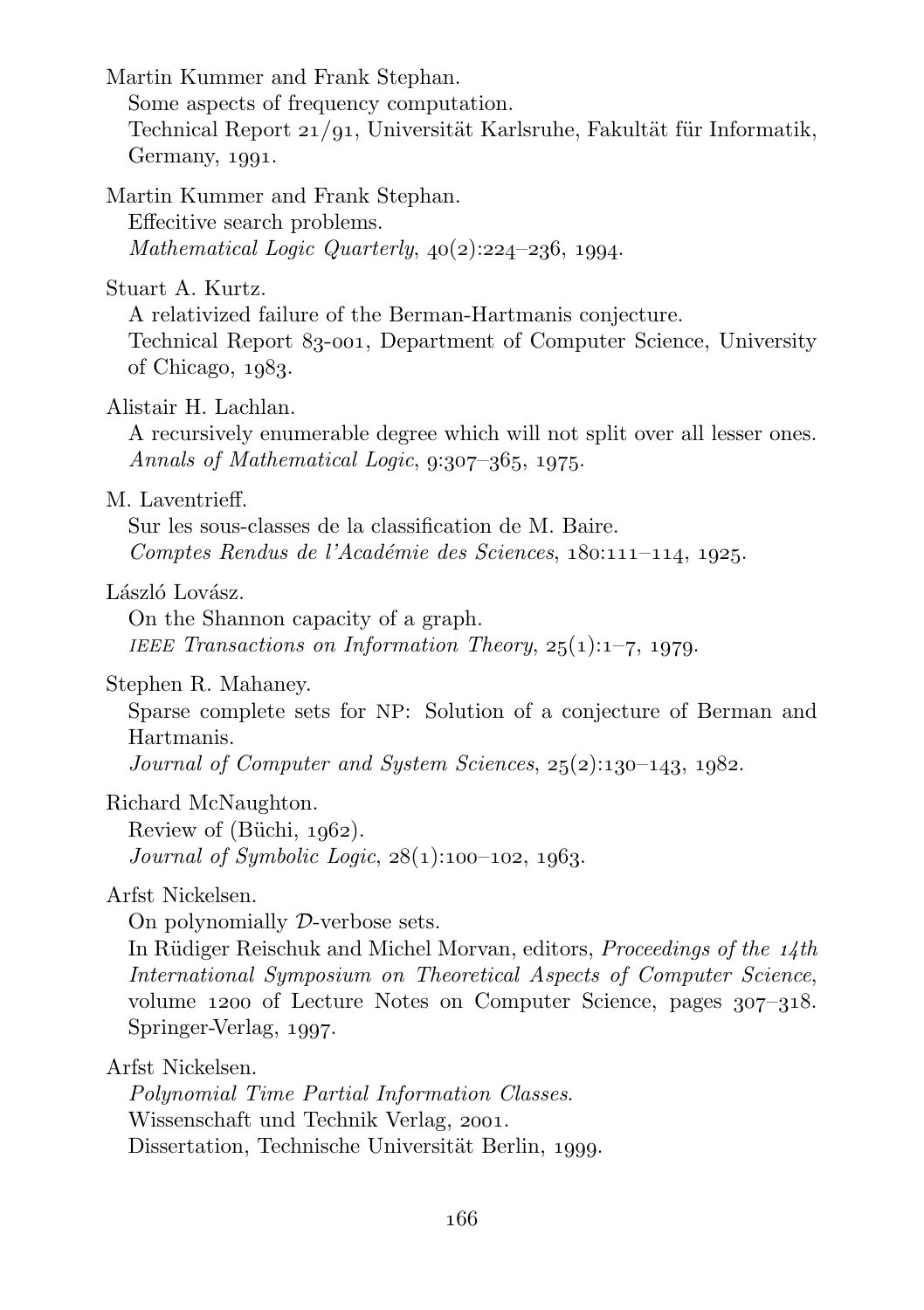Arfst Nickelsen and Till Tantau.

On reachability in graphs with bounded independence number. In Oscar H. Ibarra and Louxin Zhang, editors, Proceedings of the Eighth Annual International Computing and Combinatorics Conference, volume  $2387$  of Lecture Notes on Computer Science, pages  $554-563$ . Springer-Verlag, 2002.

Arfst Nickelsen and Till Tantau. Partial information classes.  $SIGACT News, 34(1):32–46, 2003.$ 

Piergiorgio Odifreddi.

*Classical Recursion Theory I*, volume  $125$  of Studies in Logic and the Foundations of Mathematics.

North-Holland, 1989.

Piergiorgio Odifreddi.

Classical Recursion Theory II, volume  $143$  of Studies in Logic and the Foundations of Mathematics.

North-Holland, 1999.

Mitsunori Ogihara.

Polynomial-time membership comparable sets.  $SIAM\ Journal\ on\ Computing,\ 24(5):1068-1081,\ 1995.$ 

Mitsunori Ogihara and Till Tantau.

On the reducibility of sets inside NP to sets with low information content. Technical Report 2002-782, Computer Science Department, University of Rochester, 2002.

Derek C. Oppen.

A  $2^{2^{2pn}}$  upper bound on the complexity of Presburger arithmetic. Journal of Computer and System Sciences,  $16(3):323-332$ ,  $1978$ .

James C. Owings, Jr.

A cardinality version of Beigel's nonspeedup theorem. Journal of Symbolic Logic,  $54(3):761-767$ ,  $1989$ .

Dominique Perrin.

Finite automata.

In Jan van Leeuwen, editor, Handbook of Theoretical Computer Science, volume B, chapter 1, pages  $1-57$ . Elsevier, 1990.

#### Emil L. Post.

Recursively enumerable sets of positive integers and their decision problems.

Bulletin of the American Mathematical Society,  $50:284-316$ ,  $1944$ .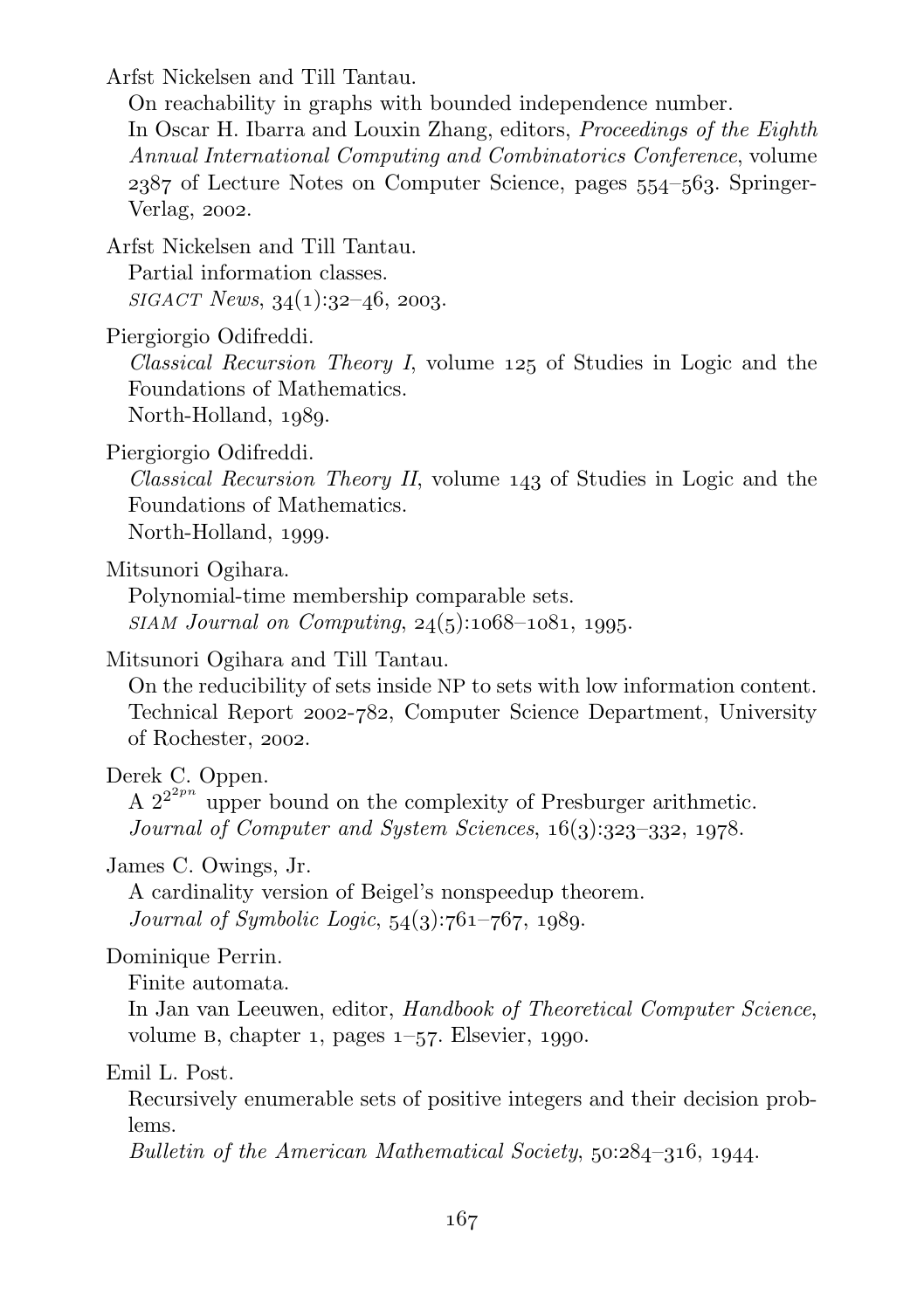Jon Postel.

Internet protocol—DARPA internet program protocol specification. Technical report, Information Sciences Institute, University of Southern California, 1981.

Mojżesz Presburger.

Uber die Vollständigkeit eines gewissen Systems der Arithmetik ganzer Zahlen, in welchem die Addition als einzige Operation hervortritt. In Comptes Rendus du Premier Congrès des Mathématiciens des Pays  $Slaves$ , pages  $92-101$ , Warsaw, Poland, 1929.

## Pavel Pudlák.

On reducibility and symmetry of disjoint NP-pairs.

In Jiří Sgall, Aleš Pultr, and Petr Kolman, editors, *Proceedings of the* 26th International Symposium on Mathematical Foundations of Computer  $Science$ , volume  $2136$  of Lecture Notes on Computer Science, pages  $621 - 632$ . Springer-Verlag, 2001.

Willard von Orman Quine.

Concatenation as a basis for arithmetic. Journal of Symbolic Logic,  $11(4):104-114$ ,  $1946$ .

Michael O. Rabin and Dana Scott.

Finite automata and their decision problems. IBM Journal of Research and Development,  $3(2):114-125$ , 1959.

Dave Raggett, Arnaud Le Hors, and Ian Jacobs, editors. HTML  $\angle$  01 Specification, W<sub>3</sub>C Recommendation, www.w3c.org, 24th December . World Wide Web Consortium.

#### Barkley J. Rosser.

Extensions of some theorems of Gödel and Church. Journal of Symbolic Logic,  $1(1):87-91$ ,  $1936$ .

Arto Salomaa.

Theory of Automata, volume 100 of Monographs in Pure and Applied Mathematics.

Pergamon Press, 1969.

Alan L. Selman.

P-selective sets, tally languages, and the behavior of polynomial time reducibilities on NP.

Mathematical Systems Theory,  $13:55-65$ ,  $1979$ .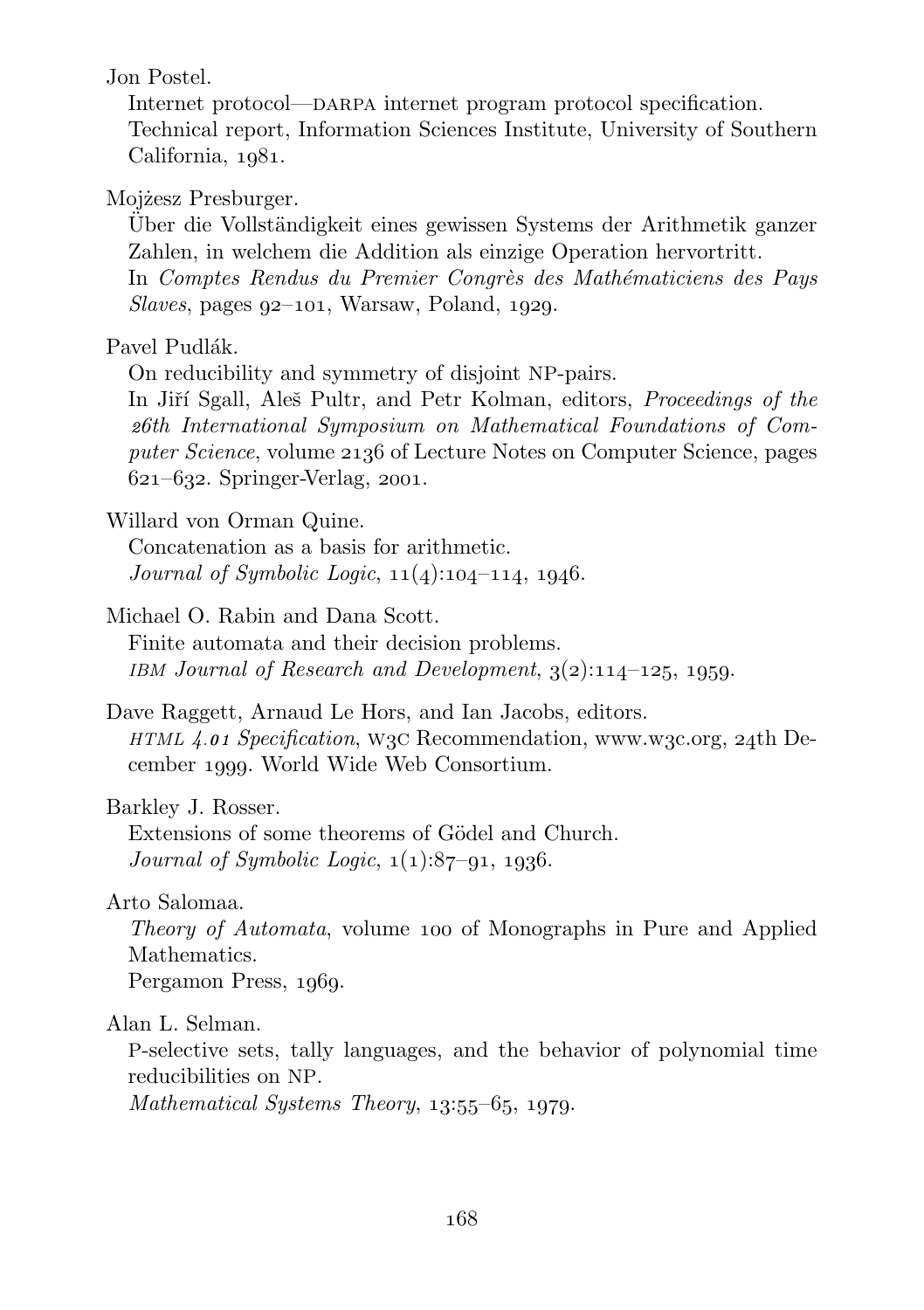Alan L. Selman.

Much ado about functions.

In Proceedings of the Eleventh Annual IEEE Conference on Computational Complexity, pages  $198-212$ . IEEE Computer Society Press,  $1996$ .

Waclaw Sierpinski.

Sur une propriété des ensembles ambigus. Fundamenta Mathematicæ,  $6:1-5$ ,  $1924$ .

Howard Straubing.

Finite Automata, Formal Logic, and Circuit Complexity. Progress in Theoretical Computer Science. Birkhäuser, 1994.

Robert Szelepcsényi.

The method of forced enumeration for nondeterministic automata. Acta Informatica,  $23(3):279-284$ ,  $1988$ .

Till Tantau.

Combinatorial representations of partial information classes and their truth-table closures.

Diploma thesis, Technische Universität Berlin, Germany, 1999.

Till Tantau.

On the power of extra queries to selective languages.

Technical Report 00-077, Electronic Colloquium on Computational Complexity, www.eccc.uni-trier.de/eccc, 2000.

<span id="page-170-0"></span>Till Tantau.

A note on the complexity of the reachability problem for tournaments. Technical Report 01-092, Electronic Colloquium on Computational Complexity, www.eccc.uni-trier.de/eccc, 2001.

Till Tantau.

Comparing verboseness for finite automata and Turing machines. In Helmut Alt and Afonso Ferreira, editors, Proceedings of the <sup>1</sup>9th International Symposium on Theoretical Aspects of Computer Science, volume 2285 of Lecture Notes on Computer Science, pages  $465-476$ . Springer-Verlag,  $2002A$ .

Till Tantau.

Towards a cardinality theorem for finite automata.

In Krzysztof Diks and Wojciech Rytter, editors, Proceedings of the <sup>2</sup>7th International Symposium on Mathematical Foundations of Computer Science, volume  $2420$  of Lecture Notes on Computer Science, pages  $625$ 636. Springer-Verlag, 2002B.